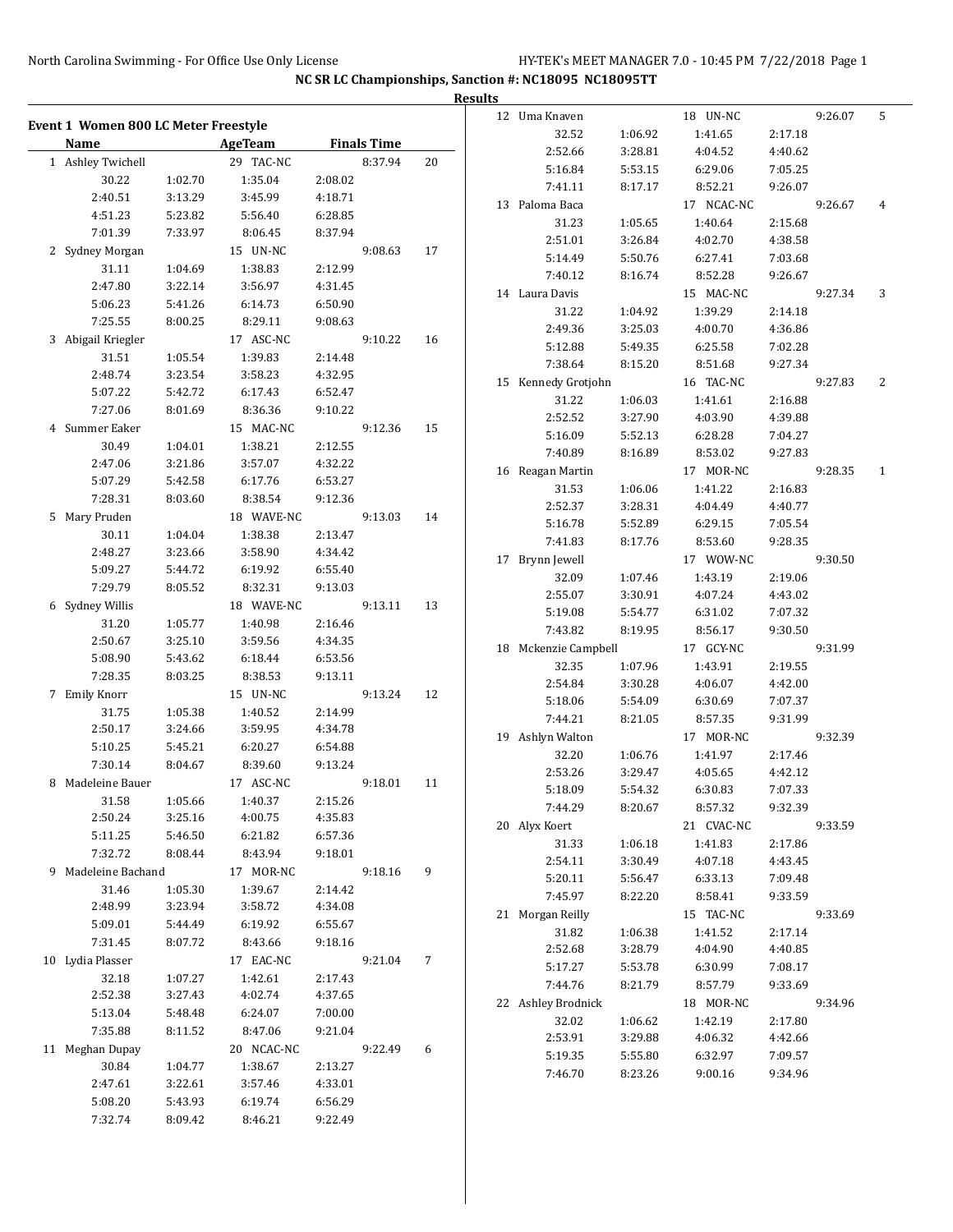|                                        |         |            |         |                    | <b>Results</b> |                       |         |            |         |         |
|----------------------------------------|---------|------------|---------|--------------------|----------------|-----------------------|---------|------------|---------|---------|
| (Event 1 Women 800 LC Meter Freestyle) |         |            |         |                    |                | 34 Jennifer Adams     |         | 15 WAVE-NC |         | 9:45.06 |
| <b>Name</b>                            |         | AgeTeam    |         | <b>Finals Time</b> |                | 32.63                 | 1:08.25 | 1:44.72    | 2:21.21 |         |
| 23 Rhiannon Wozny                      |         | 16 MAC-NC  |         | 9:35.39            |                | 2:58.47               | 3:35.46 | 4:12.76    | 4:50.39 |         |
| 31.53                                  | 1:05.47 | 1:41.07    | 2:15.98 |                    |                | 5:27.48               | 6:04.85 | 6:42.20    | 7:19.25 |         |
| 2:52.09                                | 3:27.76 | 4:04.81    | 4:40.90 |                    |                | 7:56.09               | 8:33.42 | 9:05.84    | 9:45.06 |         |
| 5:18.32                                | 5:54.94 | 6:32.53    | 7:09.36 |                    |                | 35 Ella Whitman       |         | 15 EAC-NC  |         | 9:46.13 |
| 7:47.26                                | 8:23.64 | 9:00.54    | 9:35.39 |                    |                | 34.69                 | 1:12.44 | 1:48.73    | 2:25.14 |         |
| 24 Grayson Reynolds                    |         | 19 SST-GA  |         | 9:38.33            |                | 3:02.32               | 3:38.80 | 4:15.68    | 4:52.19 |         |
| 33.66                                  | 1:09.41 | 1:45.41    | 2:21.71 |                    |                | 5:29.64               | 6:05.87 | 6:42.69    | 7:19.26 |         |
| 2:57.91                                | 3:34.15 | 4:10.35    | 4:46.78 |                    |                | 7:56.64               | 8:33.48 | 9:10.51    | 9:46.13 |         |
| 5:22.64                                | 5:59.23 | 6:35.90    | 7:12.71 |                    |                | 36 Gracie Steelhammer |         | 16 MAC-NC  |         | 9:47.46 |
| 7:49.03                                | 8:25.71 | 9:02.36    | 9:38.33 |                    |                | 32.61                 | 1:08.34 | 1:44.95    | 2:21.66 |         |
| 25 Kyra Dalbo                          |         | 15 TAC-NC  |         | 9:39.91            |                | 2:58.72               | 3:35.89 | 4:13.48    | 4:51.40 |         |
| 33.35                                  | 1:09.70 | 1:46.66    | 2:22.98 |                    |                | 5:29.22               | 6:06.76 | 6:42.09    | 7:21.61 |         |
| 2:59.44                                | 3:35.93 | 4:12.44    | 4:48.96 |                    |                | 7:58.79               | 8:35.51 | 9:09.28    | 9:47.46 |         |
| 5:25.55                                | 6:02.13 | 6:39.10    | 7:15.61 |                    |                | 37 Jacqueline Taylor  |         | 16 UN-NC   |         | 9:47.71 |
| 7:52.44                                | 8:28.82 | 9:05.34    | 9:39.91 |                    |                | 35.42                 | 1:13.08 | 1:46.85    | 2:25.30 |         |
| 26 Olivia Kayye                        |         | 18 CAT-NC  |         | 9:41.48            |                | 3:00.93               | 3:37.25 | 4:13.08    | 4:49.42 |         |
| 31.50                                  | 1:06.03 | 1:42.01    | 2:17.63 |                    |                | 5:25.19               | 6:02.12 | 6:35.47    | 7:15.94 |         |
| 2:54.25                                | 3:30.51 | 4:07.84    | 4:44.35 |                    |                | 7:53.58               | 8:31.27 | 9:09.43    | 9:47.71 |         |
| 5:21.57                                | 5:58.52 | 6:36.48    | 7:13.53 |                    |                | 38 Corina Smith       |         | 15 MOR-NC  |         | 9:49.07 |
| 7:51.47                                | 8:28.96 | 9:06.30    | 9:41.48 |                    |                | 32.91                 | 1:08.78 | 1:45.64    | 2:22.38 |         |
| 27 Mia Rose                            |         | 15 NCAC-NC |         | 9:41.74            |                | 2:59.38               | 3:36.61 | 4:13.72    | 4:51.06 |         |
| 32.59                                  | 1:08.14 | 1:44.55    | 2:20.69 |                    |                | 5:28.53               | 6:05.95 | 6:43.68    | 7:21.01 |         |
| 2:57.31                                | 3:33.43 | 4:10.12    | 4:46.65 |                    |                | 7:58.52               | 8:35.86 | 9:13.06    | 9:49.07 |         |
| 5:23.47                                | 6:00.06 | 6:37.04    | 7:13.96 |                    |                | 39 Lawson Brantley    |         | 16 MAC-NC  |         | 9:49.33 |
| 7:51.48                                | 8:28.41 | 9:05.65    | 9:41.74 |                    |                | 32.24                 | 1:07.86 | 1:42.24    | 2:20.57 |         |
| 28 Hannalee Ellison                    |         | 15 MOR-NC  |         | 9:42.87            |                | 2:50.36               | 3:33.88 | 4:02.60    | 4:47.96 |         |
| 32.19                                  | 1:07.93 | 1:44.37    | 2:20.79 |                    |                | 5:26.18               | 6:03.81 | 6:42.45    | 7:21.05 |         |
| 2:56.87                                | 3:33.31 | 4:09.74    | 4:46.22 |                    |                | 7:58.83               | 8:35.27 | 9:12.51    | 9:49.33 |         |
| 5:23.22                                | 6:00.09 | 6:37.13    | 7:14.19 |                    |                | 40 Sophia Gornet      |         | 15 MAC-NC  |         | 9:50.34 |
| 7:51.10                                | 8:28.88 | 9:07.16    | 9:42.87 |                    |                | 33.82                 | 1:09.83 | 1:46.80    | 2:23.74 |         |
| 29 Amber Rydzewski                     |         | 15 RSA-NC  |         | 9:43.06            |                | 3:00.68               | 3:37.54 | 4:15.16    | 4:52.01 |         |
| 32.90                                  | 1:08.68 | 1:45.23    | 2:21.80 |                    |                | 5:29.31               | 6:07.09 | 6:44.81    | 7:22.79 |         |
| 2:58.70                                | 3:35.71 | 4:12.68    | 4:49.45 |                    |                | 8:00.10               | 8:37.97 | 9:15.23    | 9:50.34 |         |
| 5:26.27                                | 6:03.49 | 6:40.25    | 7:17.38 |                    |                | 41 Vivian Guo         |         | 16 TAC-NC  |         | 9:51.37 |
| 7:54.26                                | 8:31.04 | 9:07.42    | 9:43.06 |                    |                | 32.55                 | 1:07.71 | 1:43.87    | 2:20.62 |         |
| 30 Kathryn Knorr                       |         | 15 UN-NC   |         | 9:44.38            |                | 2:57.19               | 3:34.40 | 4:11.26    | 4:49.06 |         |
| 31.69                                  | 1:07.19 | 1:43.59    | 2:20.75 |                    |                | 5:26.44               | 6:04.65 | 6:42.10    | 7:20.62 |         |
| 2:57.71                                | 3:34.86 | 4:12.02    | 4:49.43 |                    |                | 7:58.30               | 8:36.66 | 9:06.81    | 9:51.37 |         |
| 5:26.86                                | 6:03.95 | 6:41.51    | 7:18.73 |                    |                | 42 Katherine Bauer    |         | 15 ASC-NC  |         | 9:52.17 |
| 7:55.93                                | 8:32.77 | 9:09.46    | 9:44.38 |                    |                | 31.55                 | 1:06.45 | 1:42.09    | 2:18.43 |         |
| 31 Taylor Simmons                      |         | 15 MSA-NC  |         | 9:44.40            |                | 2:55.54               | 3:33.30 | 4:10.66    | 4:49.34 |         |
| 32.25                                  | 1:09.44 | 1:46.99    | 2:23.53 |                    |                | 5:26.82               | 6:04.99 | 6:42.91    | 7:20.93 |         |
| 3:00.99                                | 3:38.92 | 4:16.65    | 4:54.61 |                    |                | 7:59.50               | 8.37.73 | 9:15.51    | 9:52.17 |         |
| 5:31.71                                | 6:09.03 | 6:45.86    | 7:23.08 |                    |                | 43 Stephanie Qualls   |         | 15 MAC-NC  |         | 9:52.29 |
| 8:00.16                                | 8:35.24 | 9:11.12    | 9:44.40 |                    |                | 33.88                 | 1:11.14 | 1:49.36    | 2:28.37 |         |
| 32 Alexis Vetrano                      |         | 19 MOR-NC  |         | 9:44.65            |                | 3:05.38               | 3:42.94 | 4:21.27    | 4:58.63 |         |
| 33.59                                  | 1:08.98 | 1:45.55    | 2:21.52 |                    |                | 5:35.44               | 6:12.19 | 6:49.49    | 7:26.59 |         |
| 2:57.98                                | 3:34.59 | 4:11.52    | 4:48.25 |                    |                | 7:57.01               | 8:40.77 | 9:16.67    | 9:52.29 |         |
| 5:26.40                                | 6:03.67 | 6:40.62    | 7:17.12 |                    |                | 44 Michaela Teachey   |         | 15 MOR-NC  |         | 9:53.37 |
| 7:54.64                                | 8:31.13 | 9:02.89    | 9:44.65 |                    |                | 33.53                 | 1:09.93 | 1:47.01    | 2:23.91 |         |
| 33 Caitlin Hefner                      |         | 15 MAC-NC  |         | 9:45.00            |                | 3:01.17               | 3:38.33 | 4:15.91    | 4:53.42 |         |
| 33.16                                  | 1:09.29 | 1:45.81    | 2:22.83 |                    |                | 5:31.12               | 6:08.75 | 6:46.97    | 7:24.80 |         |
| 2:59.85                                | 3:36.73 | 4:13.54    | 4:50.72 |                    |                | 8:02.79               | 8:40.31 | 9:17.49    | 9:53.37 |         |
| 5:27.52                                | 6:04.56 | 6:41.28    | 7:18.20 |                    |                |                       |         |            |         |         |
| 7:54.97                                | 8:32.07 | 9:08.69    | 9:45.00 |                    |                |                       |         |            |         |         |
|                                        |         |            |         |                    |                |                       |         |            |         |         |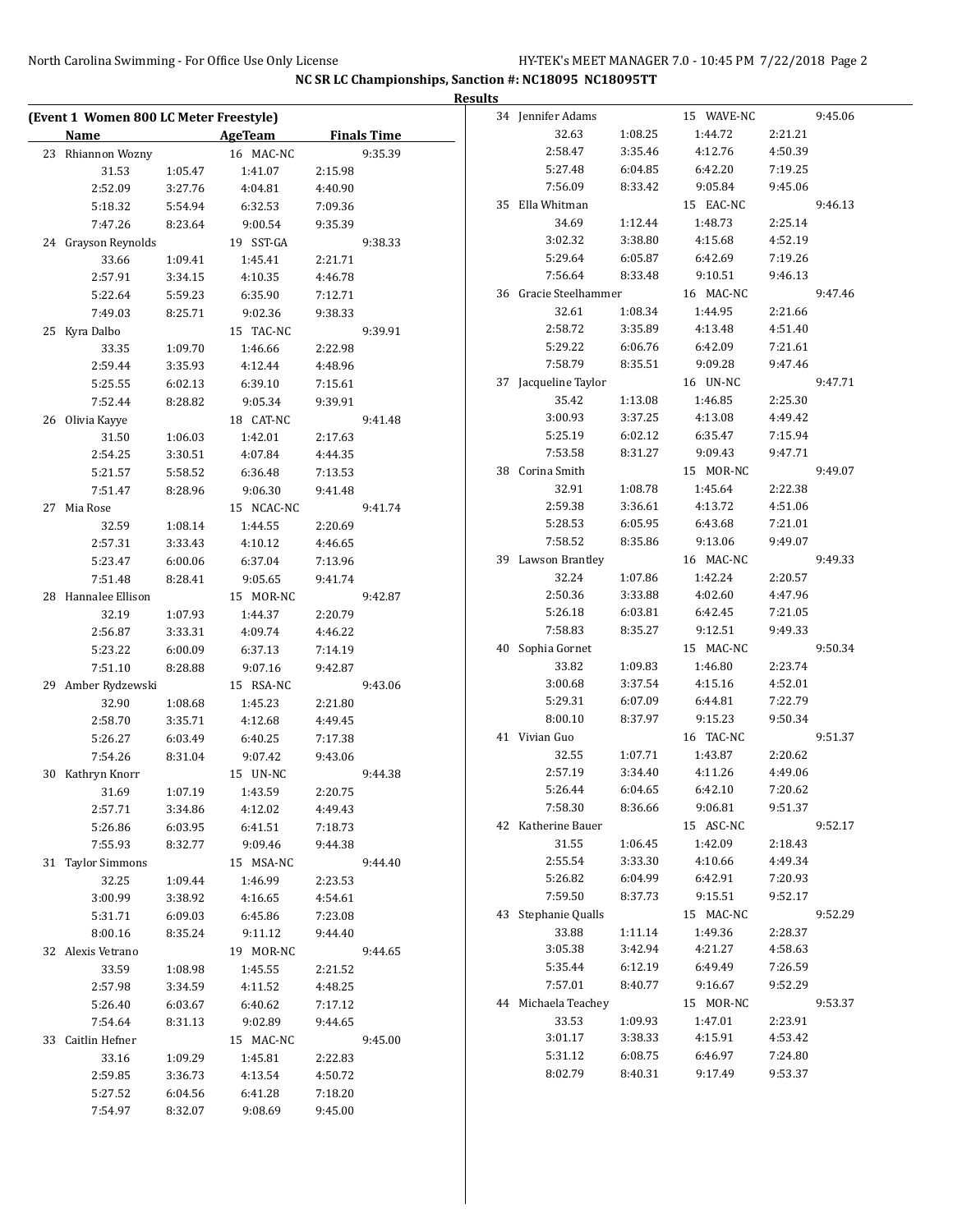|    | (Event 1 Women 800 LC Meter Freestyle) |                    |                |                    |  |
|----|----------------------------------------|--------------------|----------------|--------------------|--|
|    | <b>Name</b>                            |                    | <b>AgeTeam</b> | <b>Finals Time</b> |  |
|    | 45 Julie Lahiff                        |                    | 15 WAVE-NC     | 9:54.55            |  |
|    | 33.19                                  | 1:09.28            | 1:46.17        | 2:23.55            |  |
|    | 3:00.98                                | 3:38.31            | 4:16.21        | 4:53.71            |  |
|    | 5:31.65                                | 6:09.11            | 6:47.05        | 7:24.71            |  |
|    | 8:02.74                                | 8:40.46            | 9:18.31        | 9:54.55            |  |
|    | 46 Meghan Ballard                      |                    | 15 EAC-NC      | 9:54.56            |  |
|    | 33.72                                  | 1:12.02            | 1:49.09        | 2:26.14            |  |
|    | 3:03.71                                | 3:41.25            | 4:18.09        | 4:55.80            |  |
|    | 5:32.91                                | 6:10.20            | 6:47.57        | 7:24.84            |  |
|    | 8:02.53                                | 8:40.39            | 9:17.76        | 9:54.56            |  |
| 47 | Stella Kempf                           |                    | 16 RSA-NC      | 9:55.58            |  |
|    | 33.04                                  | 1:09.29            | 1:46.13        | 2:23.27            |  |
|    | 3:00.96                                | 3:37.86            | 4:06.80        | 4:52.53            |  |
|    | 5:29.95                                | 6:07.71            | 6:40.86        | 7:23.39            |  |
|    | 8:01.57                                | 8:39.59            | 9:11.33        | 9:55.58            |  |
| 48 | Kaylie Curran                          |                    | 15 TAC-NC      | 9:57.82            |  |
|    | 33.82                                  | 1:10.60            | 1:48.34        | 2:25.98            |  |
|    | 3:03.72                                | 3:41.32            | 4:19.21        | 4:57.19            |  |
|    | 5:34.94                                | 6:12.97            | 6:51.13        | 7:29.70            |  |
|    | 8:07.21                                | 8:45.03            | 9:21.86        | 9:57.82            |  |
| 49 | Sydney Vandenberg                      |                    | 21 SAIL-NC     | 9:58.15            |  |
|    | 33.66                                  | 1:10.03            | 1:45.36        | 2:23.85            |  |
|    | 3:01.15                                | 3:38.28            | 4:15.63        | 4:52.66            |  |
|    | 5:30.33                                | 6:08.23            | 6:41.21        | 7:24.85            |  |
|    | 7:59.67                                | 8:41.62            | 9:20.34        | 9:58.15            |  |
| 50 | Haley Turner                           |                    | 16 MOR-NC      | 10:02.12           |  |
|    | 33.07                                  | 1:09.09            | 1:45.83        | 2:22.92            |  |
|    | 3:00.59                                | 3:38.41            | 4:16.32        | 4:54.62            |  |
|    | 5:33.08                                | 6:11.47            | 6:48.32        | 7:28.42            |  |
|    | 7:57.18                                | 8:46.20            | 9:24.63        | 10:02.12           |  |
| 51 | Sarah Helfert                          |                    | 19 CVAC-NC     | 10:02.73           |  |
|    | 32.60                                  | 1:08.96            | 1:39.42        | 2:23.62            |  |
|    | 3:01.53                                | 3:39.87            | 4:17.89        | 4:56.64            |  |
|    | 5:34.92                                | 6:13.69            | 6:51.85        | 7:30.44            |  |
|    | 8:08.62                                | 8:47.28            | 9:25.32        | 10:02.73           |  |
| 52 | Kyndall Beane                          |                    | 15 UN-NC       | 10:05.30           |  |
|    | 34.37                                  | 1:11.97            | 1:50.26        | 2:28.81            |  |
|    | 3:06.62                                | 3:45.24            | 4:23.20        | 5:01.16            |  |
|    | 5:39.24                                | 6:17.64            | 6:55.52        | 7:33.66            |  |
|    | 8:11.86                                | 8:50.55            | 9:29.17        | 10:05.30           |  |
|    | 53 Meghan Partrick                     |                    | 16 MOR-NC      | 10:11.33           |  |
|    | 33.11                                  | 1:09.35            | 1:46.64        | 2:24.34            |  |
|    | 3:02.51                                | 3:40.80            | 4:19.51        | 4:58.20            |  |
|    | 5:37.28                                | 6:16.41            | 6:55.63        | 7:35.06            |  |
|    | 8:14.31                                | 8:53.80            | 9:33.47        | 10:11.33           |  |
|    | 54 Aleta Jewell                        |                    | 19 UN-NC       | 10:14.72           |  |
|    | 35.27                                  | 1:14.42            | 1:53.25        | 2:32.01            |  |
|    | 3:11.26                                | 3:50.14            | 4:29.28        | 5:07.86            |  |
|    | 5:46.23                                | 6:24.35            | 7:03.22        | 7:41.62            |  |
|    | 8:20.35                                | 8:59.01            | 9:37.57        | 10:14.72           |  |
| 55 | Madeleine Johnson                      |                    | 16 SAIL-NC     | 10:16.96           |  |
|    | 33.64                                  | 1:10.67            | 1:48.99        | 2:27.18            |  |
|    | 3:05.69                                | 3:44.94            | 4:24.21        | 5:03.27            |  |
|    | 5:42.85                                |                    | 7:01.74        | 7:41.73            |  |
|    | 8:21.17                                | 6:22.15<br>9:00.07 | 9:39.51        | 10:16.96           |  |

|              | Nora Bergstrom                     |         | 15 YOTA-NC |         | DQ                 |    |
|--------------|------------------------------------|---------|------------|---------|--------------------|----|
|              | 32.27                              | 1:06.92 | 1:42.29    | 2:17.78 |                    |    |
|              | 2:53.57                            | 3:29.42 | 4:05.41    | 4:41.60 |                    |    |
|              | 5:18.10                            | 5:54.61 | 6:31.42    | 7:07.52 |                    |    |
|              | 7:44.11                            | 8:20.57 | 8:57.15    | DQ      |                    |    |
|              | Event 2 Men 800 LC Meter Freestyle |         |            |         |                    |    |
|              | Name                               |         | AgeTeam    |         | <b>Finals Time</b> |    |
| $\mathbf{1}$ | Thomas Bretzmann                   |         | 18 NCAC-NC |         | 8:14.50            | 20 |
|              | 28.28                              | 58.26   | 1:28.95    | 1:59.53 |                    |    |
|              | 2:30.17                            | 3:00.98 | 3:32.27    | 4:03.49 |                    |    |
|              | 4:34.60                            | 5:06.01 | 5:37.71    | 6:09.28 |                    |    |
|              | 6:40.80                            | 7:12.45 | 7:29.03    | 8:14.50 |                    |    |
| 2            | Kenneth Lloyd                      |         | 17 NCAC-NC |         | 8:28.49            | 17 |
|              | 29.14                              | 1:00.31 | 1:23.30    | 2:04.16 |                    |    |
|              | 2:35.81                            | 3:07.75 | 3:39.91    | 4:11.69 |                    |    |
|              | 4:43.47                            | 5:15.52 | 5:47.68    | 6:20.38 |                    |    |
|              | 6:52.55                            | 7:25.04 | 7:56.94    | 8:28.49 |                    |    |
| 3            | Justin Lloyd                       |         | 19 NCAC-NC |         | 8:33.07            | 16 |
|              | 28.81                              | 1:00.50 | 1:32.54    | 2:04.98 |                    |    |
|              | 2:37.12                            | 3:09.64 | 3:42.02    | 4:14.62 |                    |    |
|              | 4:46.89                            | 5:19.54 | 5:52.04    | 6:24.63 |                    |    |
|              | 6:56.95                            | 7:29.34 | 8:01.47    | 8:33.07 |                    |    |
|              | 4 Joshua Legge                     |         | 18 MOR-NC  |         | 8:34.20            | 15 |
|              | 28.45                              | 59.06   | 1:30.15    | 2:02.17 |                    |    |
|              | 2:34.21                            | 3:06.65 | 3:39.17    | 4:12.28 |                    |    |
|              | 4:44.84                            | 5:17.91 | 5:50.67    | 6:23.93 |                    |    |
|              | 6:56.97                            | 7:29.98 | 8:00.12    | 8:34.20 |                    |    |
| 5.           | Isaac Atkinson                     |         | 17 MAC-NC  |         | 8:36.35            | 14 |
|              | 28.90                              | 1:00.31 | 1:32.23    | 2:04.31 |                    |    |
|              | 2:36.50                            | 3:09.17 | 3:41.67    | 4:14.04 |                    |    |
|              | 4:46.56                            | 5:19.36 | 5:52.23    | 6:25.32 |                    |    |
|              | 6:59.01                            | 7:31.90 | 8:02.35    | 8:36.35 |                    |    |
|              | 6 Connor Hughes                    |         | 15 TAC-NC  |         | 8:37.52            | 13 |
|              | 29.20                              | 1:01.04 | 1:33.32    | 2:05.70 |                    |    |
|              | 2:38.03                            | 3:10.29 | 3:42.70    | 4:15.46 |                    |    |
|              | 4:48.22                            | 5:20.70 | 5:53.48    | 6:26.48 |                    |    |
|              | 6:59.25                            | 7:32.04 | 8:04.97    | 8:37.52 |                    |    |
| 7            | Logan Zucker                       |         | 15 MAC-NC  |         | 8:37.98            | 12 |
|              | 28.85                              | 1:00.26 | 1:32.40    | 2:04.57 |                    |    |
|              | 2:37.72                            | 3:10.81 | 3:43.66    | 4:16.73 |                    |    |
|              | 4:49.48                            | 5:22.37 | 5:55.84    | 6:29.04 |                    |    |
|              | 7:02.14                            | 7:35.21 | 8:06.89    | 8:37.98 |                    |    |
|              | 8 Brian Thompson                   |         | 15 TAC-NC  |         | 8:38.75            | 11 |
|              | 29.64                              | 1:01.83 | 1:34.16    | 2:06.75 |                    |    |
|              | 2:39.63                            | 3:12.49 | 3:45.23    | 4:17.80 |                    |    |
|              | 4:50.56                            | 5:23.76 | 5:56.51    | 6:29.42 |                    |    |
|              | 7:02.24                            | 7:35.49 | 8:07.60    | 8:38.75 |                    |    |
| 9.           | Eric Cantrell                      |         | 15 SGSA-NC |         | 8:39.89            | 9  |
|              | 30.29                              | 1:02.83 | 1:35.56    | 2:08.12 |                    |    |
|              | 2:40.47                            | 3:12.77 | 3:45.37    | 4:17.97 |                    |    |
|              | 4:50.41                            | 5:23.11 | 5:56.21    | 6:29.16 |                    |    |
|              | 7:02.07                            | 7:34.93 | 8:08.03    | 8:39.89 |                    |    |
|              | 10 Micah Martin                    |         | 16 CVAC-NC |         | 8:41.44            | 7  |
|              | 28.64                              | 1:00.35 | 1:32.33    | 2:05.01 |                    |    |
|              | 2:37.42                            | 3:10.38 | 3:43.04    | 4:16.70 |                    |    |
|              | 4:48.25                            | 5:21.76 | 5:54.80    | 6:28.91 |                    |    |
|              | 7:01.70                            | 7:35.67 | 8:08.46    | 8:41.44 |                    |    |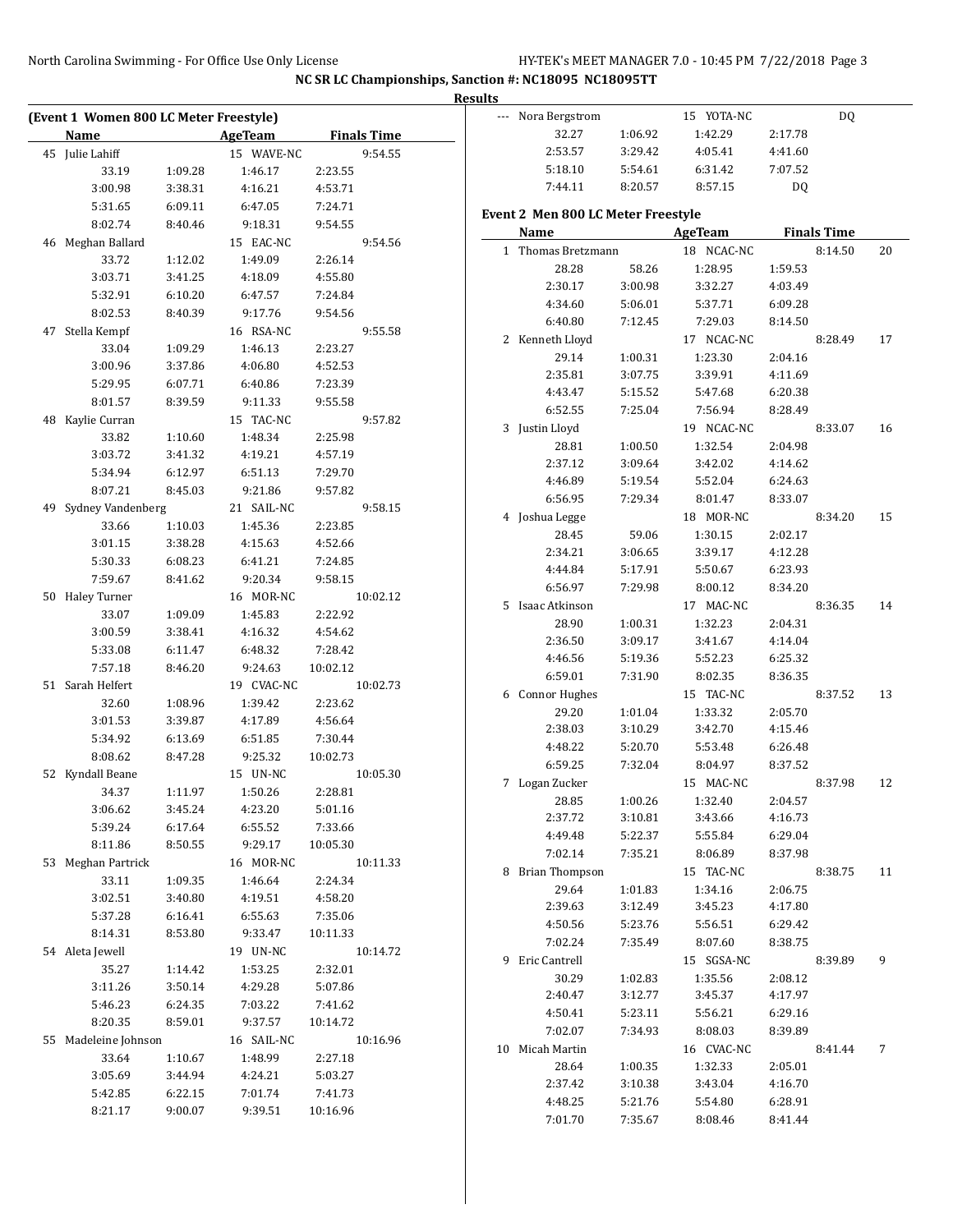|                                      |         |                |         |                    |   | <b>Results</b> |                          |         |            |         |         |
|--------------------------------------|---------|----------------|---------|--------------------|---|----------------|--------------------------|---------|------------|---------|---------|
| (Event 2 Men 800 LC Meter Freestyle) |         |                |         |                    |   |                | 22 Bode Ringenbach       |         | 15 MOR-NC  |         | 8:57.12 |
| <b>Name</b>                          |         | <b>AgeTeam</b> |         | <b>Finals Time</b> |   |                | 29.73                    | 1:01.79 | 1:34.78    | 2:08.32 |         |
| 11 William Soleo                     |         | 16 UN-NC       |         | 8:42.91            | 6 |                | 2:42.09                  | 3:16.09 | 3:50.42    | 4:24.46 |         |
| 30.46                                | 1:02.90 | 1:36.15        | 2:08.94 |                    |   |                | 4:58.45                  | 5:32.65 | 6:07.53    | 6:41.44 |         |
| 2:41.98                              | 3:14.93 | 3:47.96        | 4:20.78 |                    |   |                | 7:15.65                  | 7:49.90 | 8:24.46    | 8:57.12 |         |
| 4:53.52                              | 5:26.22 | 5:59.11        | 6:31.63 |                    |   |                | 23 James Wyatt           |         | 16 TYDE-NC |         | 8:57.39 |
| 7:04.80                              | 7:37.91 | 8:05.51        | 8:42.91 |                    |   |                | 30.17                    | 1:03.07 | 1:36.54    | 2:10.46 |         |
| 12 Alexander Atherton                |         | 15 MAC-NC      |         | 8:44.01            | 5 |                | 2:44.23                  | 3:18.28 | 3:52.19    | 4:26.41 |         |
| 29.32                                | 1:01.28 | 1:33.45        | 2:06.42 |                    |   |                | 5:00.88                  | 5:35.49 | 6:09.97    | 6:44.39 |         |
| 2:39.13                              | 3:12.59 | 3:45.73        | 4:19.10 |                    |   |                | 7:18.15                  | 7:51.63 | 8:25.48    | 8:57.39 |         |
| 4:52.30                              | 5:25.82 | 5:59.29        | 6:32.64 |                    |   |                | 24 Michael Partrick      |         | 16 MOR-NC  |         | 8:58.50 |
| 7:05.87                              | 7:39.40 | 8:12.42        | 8:44.01 |                    |   |                | 29.85                    | 1:02.53 | 1:35.78    | 2:09.25 |         |
| 13 Christopher Hubbard               |         | 17 RSA-NC      |         | 8:44.63            | 4 |                | 2:39.64                  | 3:16.22 | 3:49.53    | 4:23.72 |         |
| 30.06                                | 1:02.76 | 1:35.46        | 2:08.19 |                    |   |                | 4:57.17                  | 5:31.21 | 6:00.61    | 6:40.06 |         |
| 2:40.62                              | 3:13.34 | 3:45.70        | 4:18.71 |                    |   |                | 7:14.50                  | 7:49.43 | 8:21.30    | 8:58.50 |         |
| 4:51.51                              | 5:24.71 | 5:55.85        | 6:30.99 |                    |   |                | 25 Andrew Joyner         |         | 19 RSA-NC  |         | 8:59.25 |
| 7:04.12                              | 7:37.92 | 8:11.60        | 8:44.63 |                    |   |                | 31.12                    | 1:03.99 | 1:37.80    | 2:11.38 |         |
|                                      |         |                |         |                    |   |                | 2:45.53                  | 3:19.41 | 3:53.43    | 4:27.30 |         |
| 14 Jack Todd                         |         | 16 UN-NC       |         | 8:49.63            | 3 |                | 5:01.53                  | 5:35.26 | 6:09.45    | 6:43.53 |         |
| 30.88                                | 1:03.34 | 1:36.45        | 2:09.65 |                    |   |                | 7:12.35                  | 7:52.46 | 8:21.97    | 8:59.25 |         |
| 2:43.14                              | 3:16.50 | 3:50.08        | 4:23.49 |                    |   |                | 26 Maximillian Poteat    |         |            |         |         |
| 4:56.69                              | 5:29.75 | 6:03.11        | 6:36.67 |                    |   |                |                          |         | 16 NCAC-NC |         | 9:00.86 |
| 7:10.14                              | 7:43.82 | 8:17.42        | 8:49.63 |                    |   |                | 30.60                    | 1:04.12 | 1:38.25    | 2:12.33 |         |
| 15 Michael Moore                     |         | 16 MOR-NC      |         | 8:51.80            | 2 |                | 2:46.31                  | 3:20.47 | 3:54.43    | 4:28.65 |         |
| 29.25                                | 1:01.51 | 1:33.88        | 2:07.67 |                    |   |                | 5:02.66                  | 5:36.61 | 6:10.46    | 6:44.44 |         |
| 2:35.61                              | 3:14.49 | 3:48.12        | 4:21.56 |                    |   |                | 7:18.62                  | 7:53.11 | 8:27.92    | 9:00.86 |         |
| 4:55.60                              | 5:29.55 | 6:03.42        | 6:37.44 |                    |   |                | 27 Christopher Fischetti |         | 19 MOR-NC  |         | 9:01.28 |
| 7:11.29                              | 7:45.13 | 8:18.92        | 8:51.80 |                    |   |                | 30.22                    | 1:02.91 | 1:36.50    | 2:10.10 |         |
| 16 Samuel Mahoney                    |         | 18 MAC-NC      |         | 8:52.33            | 1 |                | 2:43.92                  | 3:18.03 | 3:52.12    | 4:25.97 |         |
| 29.13                                | 1:00.89 | 1:33.73        | 2:06.68 |                    |   |                | 5:00.58                  | 5:35.00 | 6:09.59    | 6:43.92 |         |
| 2:39.82                              | 3:12.81 | 3:46.17        | 4:19.53 |                    |   |                | 7:18.65                  | 7:53.54 | 8:29.39    | 9:01.28 |         |
| 4:53.33                              | 5:27.49 | 6:01.74        | 6:36.25 |                    |   |                | 28 Jared Carter          |         | 15 WAVE-NC |         | 9:01.81 |
| 7:10.95                              | 7:45.47 | 8:20.16        | 8:52.33 |                    |   |                | 29.88                    | 1:02.44 | 1:35.34    | 2:08.13 |         |
| 17 Connor Dalbo                      |         | 18 MOR-NC      |         | 8:53.44            |   |                | 2:41.58                  | 3:14.66 | 3:49.59    | 4:24.01 |         |
| 29.97                                | 1:02.16 | 1:35.20        | 2:07.93 |                    |   |                | 4:58.83                  | 5:34.34 | 6:09.38    | 6:44.11 |         |
| 2:41.45                              | 3:14.76 | 3:48.85        | 4:22.65 |                    |   |                | 7:19.02                  | 7:53.96 | 8:29.38    | 9:01.81 |         |
| 4:57.06                              | 5:30.69 | 6:04.82        | 6:38.68 |                    |   |                | 29 David Greeley         |         | 14 NCAC-NC |         | 9:02.27 |
| 7:12.66                              | 7:46.37 | 8:20.51        | 8:53.44 |                    |   |                |                          | 1:03.55 | 1:36.84    | 2:11.24 |         |
| 18 Matthew Youngbar                  |         | 17 MOR-NC      |         | 8:53.45            |   |                | 2:45.00                  | 3:19.16 | 3:53.02    | 4:27.67 |         |
| 29.58                                | 1:01.64 | 1:34.74        | 2:08.11 |                    |   |                | 5:01.60                  | 5:36.52 | 6:10.90    | 6:45.93 |         |
| 2:41.64                              | 3:14.96 | 3:48.71        | 4:22.30 |                    |   |                | 7:20.45                  | 7:55.61 | 8:29.66    | 9:02.27 |         |
| 4:56.13                              | 5:30.18 | 6:04.34        | 6:38.63 |                    |   |                | 30 Stephen Gaudette      |         | 16 NCAC-NC |         | 9:03.52 |
| 7:12.85                              | 7:47.18 | 8:19.12        | 8:53.45 |                    |   |                | 30.83                    | 1:04.43 | 1:38.55    | 2:12.52 |         |
| 19 Brody Carroll                     |         | 15 CVAC-NC     |         | 8:53.99            |   |                | 2:46.93                  | 3:20.52 | 3:55.03    | 4:29.39 |         |
| 29.39                                | 1:01.89 | 1:35.47        | 2:08.84 |                    |   |                | 5:03.74                  | 5:38.00 | 6:12.06    | 6:46.53 |         |
| 2:42.17                              | 3:15.77 | 3:49.51        | 4:23.14 |                    |   |                | 7:21.10                  | 7:55.75 | 8:29.85    | 9:03.52 |         |
|                                      |         |                |         |                    |   |                | 31 Hayden Carpenter      |         | 15 MSA-NC  |         | 9:03.59 |
| 4:57.04                              | 5:30.62 | 6:04.84        | 6:39.05 |                    |   |                | 30.22                    | 1:03.77 | 1:37.97    | 2:12.30 |         |
| 7:13.13                              | 7:46.78 | 8:20.86        | 8:53.99 |                    |   |                | 2:46.86                  | 3:20.90 | 3:55.19    | 4:29.69 |         |
| 20 Spencer Hughes                    |         | 17 TAC-NC      |         | 8:55.12            |   |                | 5:04.53                  | 5:39.60 | 6:14.23    | 6:48.63 |         |
| 30.81                                | 1:03.87 | 1:36.69        | 2:09.70 |                    |   |                |                          |         |            |         |         |
| 2:42.76                              | 3:16.41 | 3:49.62        | 4:23.59 |                    |   |                | 7:23.46                  | 7:58.34 | 8:32.64    | 9:03.59 |         |
| 4:57.26                              | 5:31.62 | 6:06.31        | 6:40.53 |                    |   |                | 32 Elijah Horman         |         | 15 RSA-NC  |         | 9:04.12 |
| 7:15.07                              | 7:48.75 | 8:22.33        | 8:55.12 |                    |   |                | 30.38                    | 1:03.77 | 1:37.33    | 2:11.51 |         |
| 21 Riley Mears                       |         | 19 MOR-NC      |         | 8:56.59            |   |                | 2:45.37                  | 3:19.98 | 3:54.46    | 4:29.02 |         |
| 30.81                                | 1:03.19 | 1:36.67        | 2:10.69 |                    |   |                | 5:03.27                  | 5:37.98 | 6:12.54    | 6:47.07 |         |
| 2:44.62                              | 3:18.21 | 3:52.18        | 4:25.99 |                    |   |                | 7:21.22                  | 7:55.62 | 8:30.06    | 9:04.12 |         |
| 5:00.53                              | 5:34.77 | 6:08.93        | 6:42.93 |                    |   |                |                          |         |            |         |         |
| 7:10.98                              | 7:51.77 | 8:17.90        | 8:56.59 |                    |   |                |                          |         |            |         |         |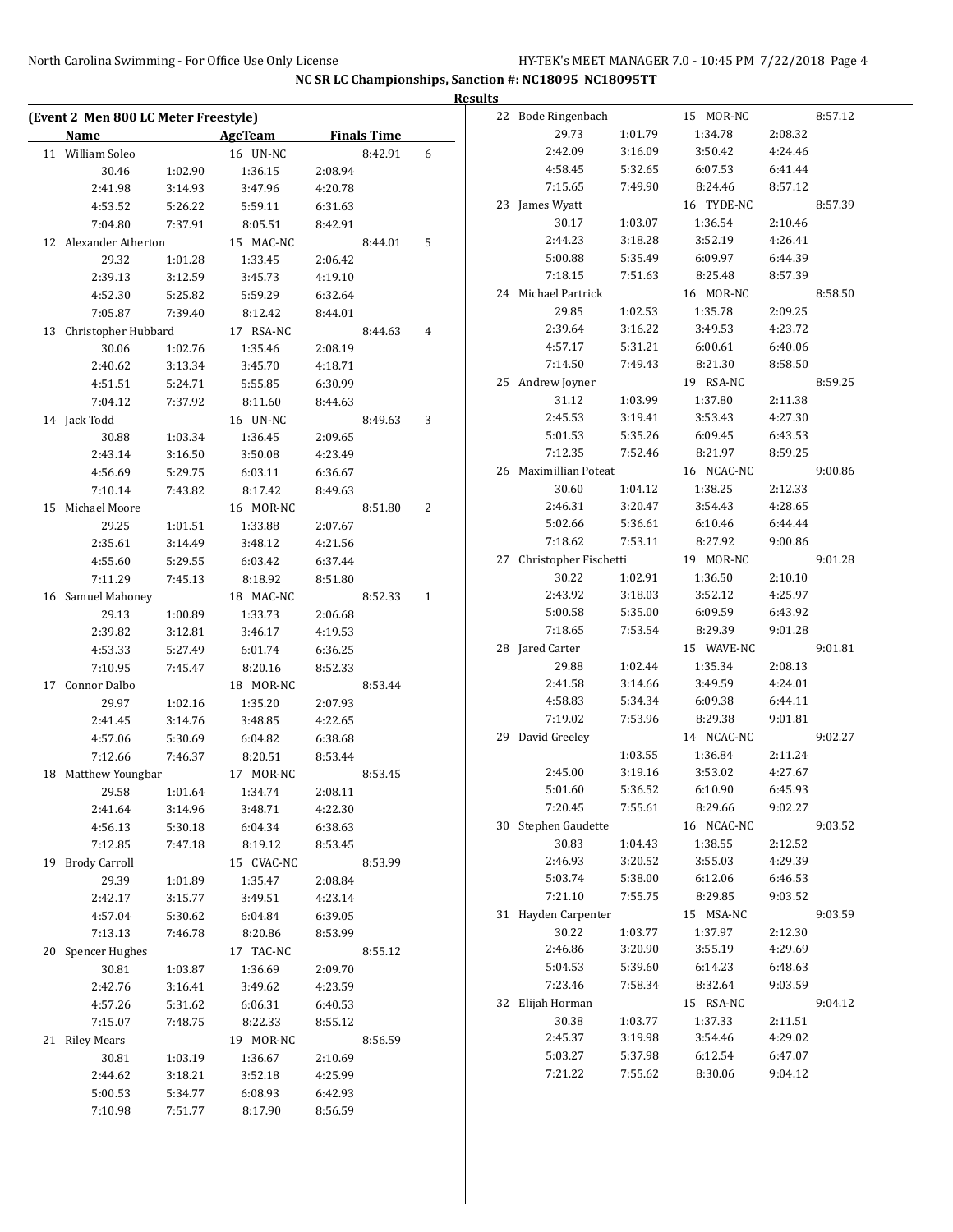|                                      |         |            |         |                    | <b>Results</b> |                       |         |            |         |         |
|--------------------------------------|---------|------------|---------|--------------------|----------------|-----------------------|---------|------------|---------|---------|
| (Event 2 Men 800 LC Meter Freestyle) |         |            |         |                    |                | 44 Andrew Gaudette    |         | 16 NCAC-NC |         | 9:16.13 |
| <b>Name</b>                          |         | AgeTeam    |         | <b>Finals Time</b> |                | 31.14                 | 1:04.71 | 1:38.86    | 2:13.12 |         |
| 33 John Gehrig                       |         | 16 MAC-NC  |         | 9:04.27            |                | 2:47.73               | 3:22.20 | 3:57.04    | 4:32.04 |         |
| 29.57                                | 1:01.11 | 1:34.05    | 2:07.34 |                    |                | 5:07.16               | 5:43.11 | 6:18.71    | 6:54.58 |         |
| 2:41.21                              | 3:14.82 | 3:49.15    | 4:23.32 |                    |                | 7:30.58               | 8:06.18 | 8:39.09    | 9:16.13 |         |
| 4:58.24                              | 5:33.14 | 6:08.77    | 6:44.04 |                    |                | 45 Seth Brodnick      |         | 16 TAC-NC  |         | 9:16.35 |
| 7:19.54                              | 7:54.92 | 8:30.30    | 9:04.27 |                    |                | 31.05                 | 1:04.09 | 1:38.81    | 2:12.96 |         |
| 34 David Washburn                    |         | 17 RSA-NC  |         | 9:05.81            |                | 2:47.77               | 3:23.10 | 3:58.59    | 4:33.95 |         |
| 30.39                                | 1:03.41 | 1:36.92    | 2:10.79 |                    |                | 5:09.70               | 5:46.00 | 6:21.76    | 6:57.73 |         |
| 2:45.02                              | 3:19.44 | 3:53.84    | 4:28.68 |                    |                | 7:33.38               | 8:07.71 | 8:37.48    | 9:16.35 |         |
| 5:03.82                              | 5:38.76 | 6:13.64    | 6:48.10 |                    |                | 46 Austin Chang       |         | 15 NCAC-NC |         | 9:17.07 |
| 7:22.65                              | 7:57.24 | 8:31.96    | 9:05.81 |                    |                | 29.46                 | 1:03.30 | 1:37.40    | 2:11.94 |         |
| 35 Jason Donnelly                    |         | 16 MOR-NC  |         | 9:08.78            |                | 2:46.46               | 3:21.28 | 3:56.22    | 4:31.35 |         |
| 30.68                                | 1:04.25 | 1:38.37    | 2:12.35 |                    |                | 5:07.15               | 5:42.75 | 6:18.66    | 6:54.09 |         |
| 2:47.12                              | 3:21.10 | 3:55.88    | 4:30.71 |                    |                | 7:29.66               | 8:05.45 | 8:42.35    | 9:17.07 |         |
| 5:05.66                              | 5:40.81 | 6:15.46    | 6:50.07 |                    |                | 47 Roman Martinez     |         | 16 RSA-NC  |         | 9:18.57 |
| 7:25.18                              | 8:00.11 | 8:34.94    | 9:08.78 |                    |                | 29.95                 | 1:02.62 | 1:36.39    | 2:10.70 |         |
| 36 Andrew Mu                         |         | 16 NCAC-NC |         | 9:09.53            |                | 2:45.23               | 3:20.22 | 3:55.99    | 4:31.72 |         |
| 31.04                                | 1:05.16 | 1:39.51    | 2:14.26 |                    |                | 5:07.43               | 5:43.45 | 6:19.12    | 6:55.19 |         |
| 2:48.36                              | 3:23.18 | 3:48.42    | 4:32.61 |                    |                | 7:31.15               | 8:07.49 | 8:43.71    | 9:18.57 |         |
|                                      |         |            |         |                    |                | 48 Connor Dennison    |         | 17 ECA-NC  |         | 9:20.64 |
| 5:02.09                              | 5:41.98 | 6:08.76    | 6:51.59 |                    |                | 29.27                 | 1:01.90 | 1:35.34    | 2:09.98 |         |
| 7:26.03                              | 8:01.43 | 8:36.25    | 9:09.53 |                    |                | 2:44.98               | 3:20.01 | 3:55.09    | 4:30.21 |         |
| 37 George Bujoreanu                  |         | 15 MAC-NC  |         | 9:10.19            |                | 5:06.15               | 5:42.26 | 6:19.21    | 6:55.16 |         |
| 29.05                                | 1:01.53 | 1:35.11    | 2:08.84 |                    |                |                       |         |            |         |         |
| 2:42.93                              | 3:17.51 | 3:52.39    | 4:27.40 |                    |                | 7:31.47               | 8:08.41 | 8:45.06    | 9:20.64 |         |
| 5:02.56                              | 5:37.70 | 6:13.25    | 6:48.78 |                    |                | 49 Matthew Jaynes     |         | 18 TAC-NC  |         | 9:21.05 |
| 7:24.41                              | 8:00.05 | 8:35.78    | 9:10.19 |                    |                | 30.15                 | 1:03.40 | 1:37.74    | 2:12.33 |         |
| 38 Trevor O'Neill                    |         | 16 MOR-NC  |         | 9:10.94            |                | 2:47.11               | 3:22.22 | 3:57.31    | 4:33.25 |         |
| 30.35                                | 1:02.79 | 1:36.26    | 2:10.70 |                    |                | 5:09.11               | 5:45.09 | 6:22.03    | 6:57.82 |         |
| 2:44.93                              | 3:19.64 | 3:54.34    | 4:29.98 |                    |                | 7:33.74               | 8:09.87 | 8:45.87    | 9:21.05 |         |
| 5:05.19                              | 5:40.50 | 6:15.87    | 6:51.25 |                    |                | 50 Brennan Johnson    |         | 16 MOR-NC  |         | 9:21.25 |
| 7:26.66                              | 8:02.42 | 8:37.29    | 9:10.94 |                    |                | 31.30                 | 1:05.31 | 1:39.96    | 2:14.87 |         |
| 39 Jackson Pollard                   |         | 15 TAC-NC  |         | 9:11.10            |                | 2:49.88               | 3:25.17 | 4:00.36    | 4:35.83 |         |
| 30.22                                | 1:03.84 | 1:37.77    | 2:12.81 |                    |                | 5:11.29               | 5:46.91 | 6:22.58    | 6:58.15 |         |
| 2:47.58                              | 3:22.72 | 3:57.73    | 4:34.18 |                    |                | 7:34.06               | 8:10.12 | 8:45.98    | 9:21.25 |         |
| 5:09.14                              | 5:44.20 | 6:19.38    | 6:54.61 |                    |                | 51 Benjamin Peterson  |         | 15 SGSA-NC |         | 9:22.09 |
| 7:29.36                              | 8:04.19 | 8:39.20    | 9:11.10 |                    |                |                       | 1:05.69 | 1:40.85    | 2:16.21 |         |
| 40 Matthew Burgess                   |         | 17 CVAC-NC |         | 9:11.58            |                | 2:51.70               | 3:26.83 | 4:02.60    | 4:38.04 |         |
| 29.99                                | 1:03.16 | 1:36.94    | 2:11.30 |                    |                | 5:13.65               | 5:48.79 | 6:24.51    | 7:00.70 |         |
| 2:45.31                              | 3:19.86 | 3:54.28    | 4:29.36 |                    |                | 7:36.77               | 8:12.23 | 8:48.07    | 9:22.09 |         |
| 5:04.09                              | 5:39.80 | 6:15.09    | 6:50.17 |                    |                | 52 Benjamin Nally     |         | 16 NCAC-NC |         | 9:22.17 |
| 7:25.55                              | 8:01.59 | 8:37.13    | 9:11.58 |                    |                | 29.81                 | 1:03.26 | 1:37.41    | 2:12.14 |         |
| 41 Alexander Griffey                 |         | 16 MAC-NC  |         | 9:12.13            |                | 2:47.08               | 3:22.66 | 3:58.33    | 4:34.31 |         |
| 29.62                                | 1:01.68 | 1:34.81    | 2:08.37 |                    |                | 5:09.12               | 5:45.09 | 6:21.05    | 6:57.51 |         |
| 2:42.54                              | 3:16.76 | 3:51.33    | 4:26.48 |                    |                | 7:34.65               | 8:11.52 | 8:47.14    | 9:22.17 |         |
| 5:02.03                              | 5:37.58 | 6:13.90    | 6:49.53 |                    |                | 53 Ethan Bershad      |         | 15 MAC-NC  |         | 9:23.80 |
| 7:25.70                              | 8:01.22 | 8:37.53    | 9:12.13 |                    |                | 30.08                 | 1:03.10 | 1:36.96    | 2:11.65 |         |
| 42 Ryan Lynch                        |         | 15 RSA-NC  |         | 9:13.44            |                | 2:46.50               | 3:21.78 | 3:57.11    | 4:32.99 |         |
| 31.46                                | 1:05.91 | 1:40.83    | 2:16.01 |                    |                | 5:09.23               | 5:45.39 | 6:22.01    | 6:58.45 |         |
| 2:51.13                              | 3:26.18 | 4:00.84    | 4:35.83 |                    |                | 7:34.84               | 8:11.83 | 8:48.40    | 9:23.80 |         |
| 5:10.76                              | 5:45.61 | 6:20.69    | 6:55.69 |                    |                | 54 Christopher Barker |         | 16 WAVE-NC |         | 9:24.43 |
|                                      |         |            |         |                    |                | 29.55                 | 1:02.83 | 1:36.73    | 2:11.53 |         |
| 7:30.91                              | 8:05.95 | 8:40.24    | 9:13.44 |                    |                |                       |         |            |         |         |
| 43 Gideon Bezuidenhout               |         | 16 YOTA-NC |         | 9:15.62            |                | 2:45.80               | 3:20.93 | 3:56.18    | 4:31.86 |         |
| 31.27                                | 1:05.12 | 1:39.13    | 2:14.11 |                    |                | 5:07.42               | 5:43.95 | 6:20.44    | 6:57.57 |         |
| 2:48.19                              | 3:23.06 | 3:58.13    | 4:33.25 |                    |                | 7:34.59               | 8:11.50 | 8:48.60    | 9:24.43 |         |
| 5:08.71                              | 5:43.61 | 6:18.79    | 6:53.73 |                    |                |                       |         |            |         |         |
| 7:29.34                              | 8:04.85 | 8:38.89    | 9:15.62 |                    |                |                       |         |            |         |         |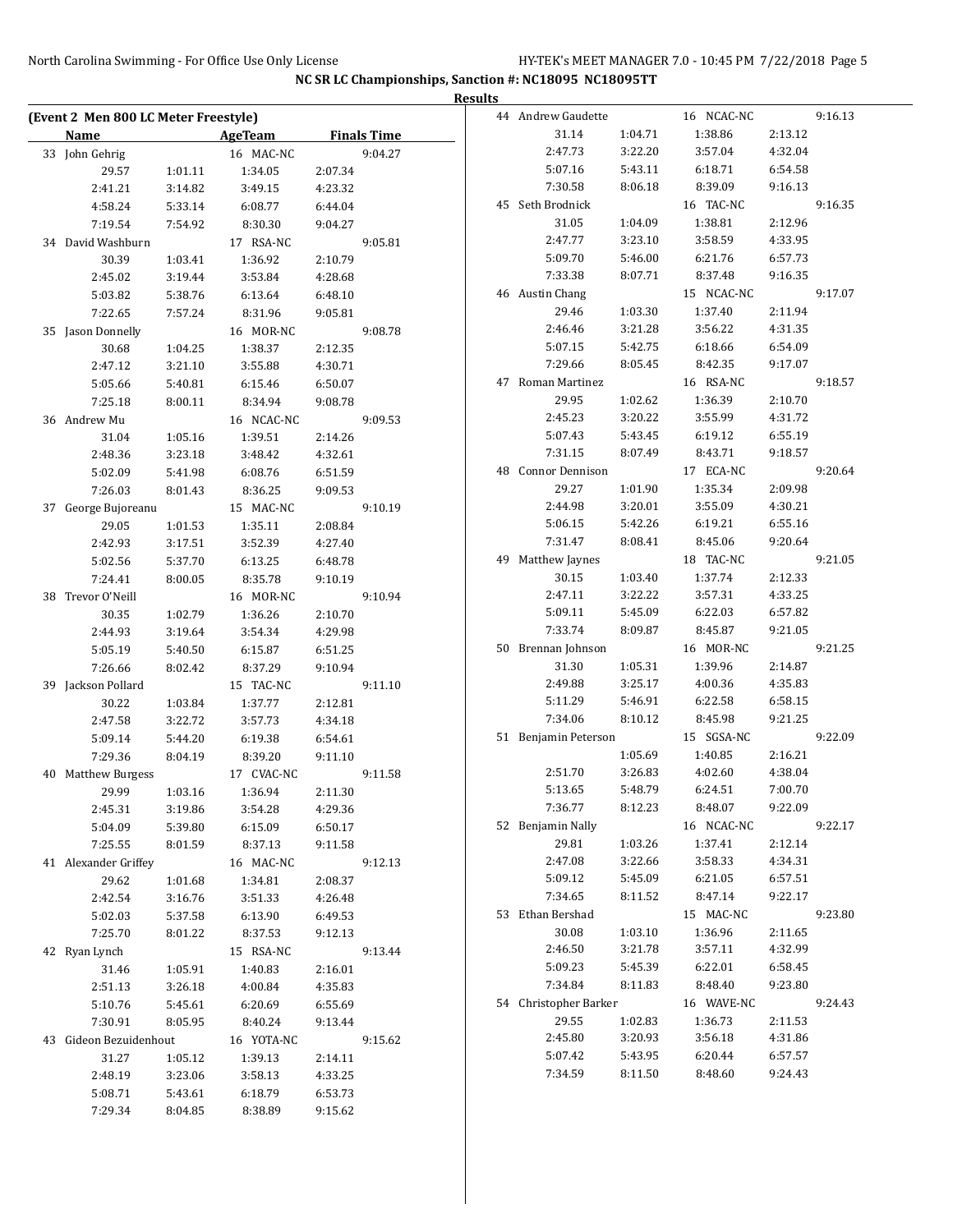|    | (Event 2 Men 800 LC Meter Freestyle) |         |           |                    |  |  |  |  |  |
|----|--------------------------------------|---------|-----------|--------------------|--|--|--|--|--|
|    | Name                                 |         | AgeTeam   | <b>Finals Time</b> |  |  |  |  |  |
| 55 | Jackson Holcomb                      |         | 18 CAT-NC | 9:31.57            |  |  |  |  |  |
|    | 30.32                                | 1:04.79 | 1:39.59   | 2:14.92            |  |  |  |  |  |
|    | 2:50.99                              | 3:27.71 | 4:03.93   | 4:40.90            |  |  |  |  |  |
|    | 5:17.62                              | 5:54.03 | 6:30.68   | 7:06.89            |  |  |  |  |  |
|    | 7:44.01                              | 8:20.31 | 8:56.93   | 9:31.57            |  |  |  |  |  |
|    | 56 Noah Armbruster                   |         | 15 MOR-NC | 9:32.10            |  |  |  |  |  |
|    | 30.81                                | 1:04.05 | 1:39.36   | 2:14.72            |  |  |  |  |  |
|    | 2:50.59                              | 3:26.28 | 4:02.80   | 4:38.85            |  |  |  |  |  |
|    | 5:15.84                              | 5:52.71 | 6:30.03   | 7:06.90            |  |  |  |  |  |
|    | 7:44.03                              | 8:20.58 | 8:57.35   | 9:32.10            |  |  |  |  |  |
| 57 | Garrett Despres                      |         | 15 ECA-NC | 9:32.98            |  |  |  |  |  |
|    | 29.32                                | 1:02.27 | 1:36.54   | 2:11.51            |  |  |  |  |  |
|    | 2:47.76                              | 3:24.15 | 4:01.88   | 4:38.63            |  |  |  |  |  |
|    | 5:15.91                              | 5:53.30 | 6:30.57   | 7:07.45            |  |  |  |  |  |
|    | 7:44.50                              | 8:21.33 | 8:57.67   | 9:32.98            |  |  |  |  |  |
| 58 | Kolby Rendon                         |         | 16 RSA-NC | 9:46.81            |  |  |  |  |  |
|    | 31.23                                | 1:06.39 | 1:42.33   | 2:19.03            |  |  |  |  |  |
|    | 2:55.65                              | 3:31.86 | 4:09.10   | 4:46.72            |  |  |  |  |  |
|    | 5:23.29                              | 6:00.35 | 6:38.97   | 7:17.28            |  |  |  |  |  |
|    | 7:54.26                              | 8:32.23 | 9:05.93   | 9:46.81            |  |  |  |  |  |

#### **Event 3 Women 800 LC Meter Freestyle Relay**

|               | <b>Team</b>             |         | Relay                 |         | <b>Finals Time</b> |    |
|---------------|-------------------------|---------|-----------------------|---------|--------------------|----|
| $\mathbf{1}$  | TAC-NC                  |         | A                     |         | 8:26.65            | 40 |
|               | 1) Ashley Twichell 29   |         | 2) Ana Pozder 18      |         |                    |    |
|               | 3) Keelan Cotter 12     |         | 4) Sophie Anderson 15 |         |                    |    |
|               | 29.43                   | 1:01.02 | 1:32.80               | 2:03.74 |                    |    |
|               | 2:32.51                 | 3:03.90 | 3:35.87               | 4:07.91 |                    |    |
|               | 4:36.38                 | 5:08.56 | 5:42.82               | 6:16.46 |                    |    |
|               | 6:44.99                 | 7:17.79 | 7:51.67               | 8:26.65 |                    |    |
| $\mathcal{L}$ | MAC-NC                  |         | A                     |         | 8:32.29            | 34 |
|               | 1) Faith Hefner 17      |         | 2) Janie Smith 17     |         |                    |    |
|               | 3) Kylie Yoder 15       |         | 4) Sophia Francis 17  |         |                    |    |
|               | 28.92                   | 1:00.50 | 1:32.14               | 2:04.10 |                    |    |
|               | 2:33.00                 | 3:05.46 | 3:38.52               | 4:13.48 |                    |    |
|               | 4:41.91                 | 5:13.46 | 5:46.97               |         |                    |    |
|               | 6:51.29                 | 7:23.77 | 7:58.02               | 8:32.29 |                    |    |
| 3             | NCAC-NC                 |         | $\overline{A}$        |         | 8:37.89            | 32 |
|               | 1) Anneliese Merry 17   |         | 2) Gillian Manning 23 |         |                    |    |
|               | 3) Paloma Baca 17       |         | 4) Audrey Costley 17  |         |                    |    |
|               | 29.54                   | 1:01.60 | 1:35.23               | 2:09.34 |                    |    |
|               | 2:38.21                 | 3:10.31 | 3:43.03               | 4:16.39 |                    |    |
|               | 4:46.68                 | 5:20.42 | 5:54.08               | 6:27.20 |                    |    |
|               | 6:56.98                 | 7:30.00 | 8:03.67               | 8:37.89 |                    |    |
| 4             | MAC-NC                  |         | $\overline{B}$        |         | 8:41.02            | 30 |
|               | 1) Summer Eaker 15      |         | 2) Amaya Hanley 15    |         |                    |    |
|               | 3) Alexandra Handlin 16 |         | 4) Victoria Dichak 16 |         |                    |    |
|               | 29.18                   | 1:01.55 | 1:35.00               | 2:08.37 |                    |    |
|               | 2:37.37                 | 3:10.00 | 3:44.24               | 4:20.18 |                    |    |
|               | 4:48.95                 | 5:21.25 | 5:54.32               | 6:27.74 |                    |    |
|               | 6:57.54                 | 7:30.91 | 8:05.40               | 8:41.02 |                    |    |

| <b>Results</b> |                           |         |                    |                             |    |
|----------------|---------------------------|---------|--------------------|-----------------------------|----|
|                | 5 MSA-NC                  |         | A                  | 8:43.31                     | 28 |
|                | 1) Rachel Daly 16         |         | 2) Mary Greco 17   |                             |    |
|                | 3) Erica Losey 17         |         |                    | 4) Marissa Lassell 16       |    |
|                | 30.45                     | 1:03.75 | 1:36.99            | 2:09.76                     |    |
|                | 2:40.39                   | 3:14.10 | 3:48.25            | 4:21.55                     |    |
|                | 4:52.26                   | 5:25.49 | 5:59.60            | 6:34.27                     |    |
|                | 7:03.65                   | 7:36.11 | 8:09.68            | 8:43.31                     |    |
| 6              | WAVE-NC                   |         | A                  | 8:47.93                     | 26 |
|                | 1) Sydney Willis 18       |         |                    | 2) Mary Pruden 18           |    |
|                | 3) Jennifer Adams 15      |         | 4) Julie Lahiff 15 |                             |    |
|                | 29.67                     | 1:02.56 | 1:36.91            | 2:10.63                     |    |
|                | 2:39.85                   | 3:12.92 | 3:46.59            | 4:19.42                     |    |
|                | 4:49.42                   | 5:24.03 | 5:59.66            | 6:33.04                     |    |
|                | 7:03.60                   | 7:37.94 | 8:13.74            | 8:47.93                     |    |
| 7              | TAC-NC                    |         | B                  | 8:48.14                     | 24 |
|                | 1) Sarah Pilecki 17       |         |                    | 2) Alexandria Diacumakos 19 |    |
|                | 3) Jessica Frank 17       |         |                    | 4) Morgan Reilly 15         |    |
|                | 30.07                     | 1:02.78 | 1:36.49            | 2:09.43                     |    |
|                | 2:38.77                   | 3:12.16 | 3:46.68            | 4:21.54                     |    |
|                | 4:51.11                   | 5:24.08 | 5:58.96            | 6:33.84                     |    |
|                | 7:03.45                   | 7:37.27 | 8:12.90            | 8:48.14                     |    |
| 8              | ECA-NC                    |         | A                  | 8:49.61                     | 22 |
|                | 1) Svea Torres 18         |         |                    | 2) Lyndsey Reeve 16         |    |
|                | 3) Bethany Tart 15        |         |                    | 4) Abigail Burns 17         |    |
|                | 30.81                     | 1:04.65 | 1:39.88            | 2:16.08                     |    |
|                | 2:45.34                   | 3:17.96 | 3:51.31            | 4:24.99                     |    |
|                | 4:54.71                   | 5:27.30 | 6:00.85            | 6:34.04                     |    |
|                | 7:04.45                   | 7:38.51 | 8:14.14            | 8:49.61                     |    |
| 9              | MOR-NC                    |         | B                  | 8:56.09                     | 18 |
|                | 1) Ashton Gasper 17       |         |                    | 2) Elizabeth Henry 18       |    |
|                | 3) Reagan Martin 17       |         |                    | 4) Hannalee Ellison 15      |    |
|                | 30.70                     | 1:04.15 | 1:38.25            | 2:13.03                     |    |
|                | 2:43.26                   | 3:16.68 | 3:50.60            | 4:24.22                     |    |
|                | 4:54.90                   | 5:29.21 | 6:04.16            | 6:38.94                     |    |
|                | 7:09.30                   | 7:43.44 | 8:19.45            | 8:56.09                     |    |
| 10             | RSA-NC                    |         | A                  | 8:57.77                     | 14 |
|                | 1) Victoria Cunningham 15 |         |                    | 2) Marylauren Holland 15    |    |
|                | 3) Amber Rydzewski 15     |         |                    | 4) Stella Kempf 16          |    |
|                | 29.73                     | 1:02.91 | 1:35.72            | 2:08.58                     |    |
|                | 2:39.35                   | 3:13.81 | 3:47.99            | 4:21.45                     |    |
|                | 4:51.77                   | 5:25.68 | 6:01.29            | 6:36.93                     |    |
|                | 7:08.03                   | 7:43.15 | 8:20.52            | 8:57.77                     |    |
|                | 11 NCAC-NC                |         | B                  | 9:02.33                     | 12 |
|                | 1) Meghan Dupay 20        |         | 2) Mia Rose 15     |                             |    |
|                | 3) Logan Wickman 19       |         |                    | 4) Aelwyn Eward 14          |    |
|                | 30.21                     | 1:03.33 | 1:37.14            | 2:11.13                     |    |
|                | 2:42.76                   | 3:17.43 | 3:52.51            | 4:26.93                     |    |
|                | 4:58.51                   | 5:33.35 | 6:08.95            | 6:42.92                     |    |
|                | 7:14.28                   | 7:49.36 | 8:25.47            | 9:02.33                     |    |
|                | 12 GCY-NC                 |         | A                  | 9:10.77                     | 10 |
|                | 1) Omega Pinnix 16        |         |                    | 2) Alaina Joyce 18          |    |
|                | 3) Emily Ally 15          |         |                    | 4) Mckenzie Campbell 17     |    |
|                | 30.71                     | 1:05.09 | 1:41.40            | 2:18.46                     |    |
|                |                           | 3:23.72 | 3:59.29            | 4:35.51                     |    |
|                | 5:05.74                   | 5:40.80 | 6:17.31            | 6:54.40                     |    |
|                | 7:26.05                   | 8:00.88 | 8:36.19            | 9:10.77                     |    |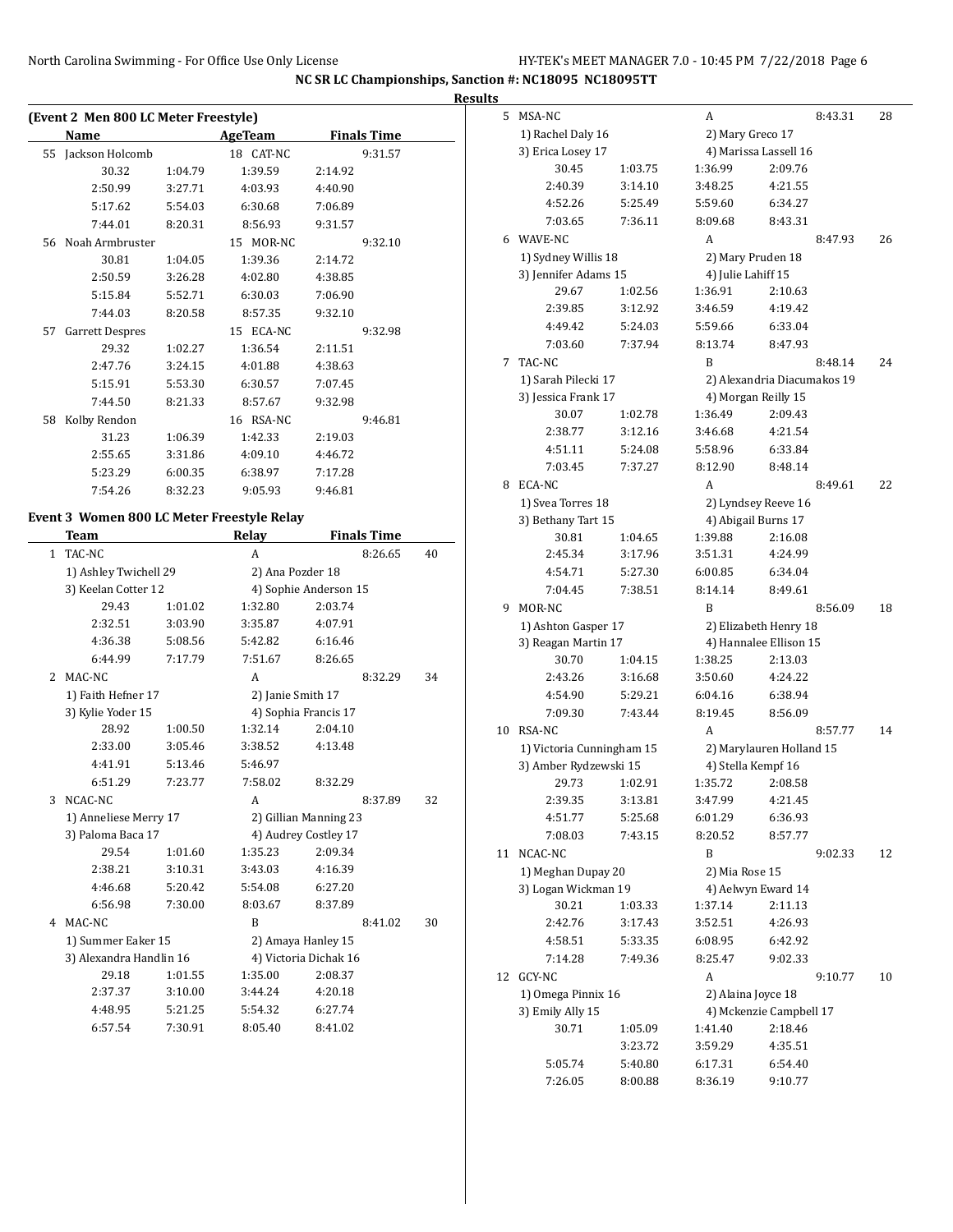|    |                                              |         |                             |                               |   | <b>Results</b> |
|----|----------------------------------------------|---------|-----------------------------|-------------------------------|---|----------------|
|    | (Event 3 Women 800 LC Meter Freestyle Relay) |         |                             |                               |   |                |
| 13 | Team<br>CAT-NC                               |         | Relay<br>A                  | <b>Finals Time</b><br>9:18.12 | 8 |                |
|    |                                              |         |                             |                               |   |                |
|    | 1) Sophia Lange 16                           |         |                             | 2) Bianca Candelaria 17       |   |                |
|    | 3) Olivia Kayye 18<br>30.44                  | 1:04.32 | 4) Kelly Vann 15<br>1:40.23 | 2:16.88                       |   |                |
|    | 2:49.12                                      | 3:25.91 | 4:02.96                     | 4:39.99                       |   |                |
|    | 5:09.69                                      | 5:43.05 | 6:18.37                     |                               |   |                |
|    | 7:25.92                                      | 8:02.21 | 8:39.71                     | 9:18.12                       |   |                |
|    | 14 CVAC-NC                                   |         | A                           | 9:21.42                       | 6 |                |
|    |                                              |         |                             |                               |   |                |
|    | 1) Alyx Koert 21                             |         |                             | 2) Sarah Helfert 19           |   |                |
|    | 3) Kelsey Krumanocker 18<br>31.33            |         |                             | 4) Lauren Muehl 18            |   |                |
|    |                                              | 1:05.69 | 1:41.09                     | 2:15.92                       |   |                |
|    | 2:48.00                                      | 3:23.00 | 3:59.27                     | 4:34.87                       |   |                |
|    | 5:06.58                                      | 5:42.76 | 6:20.24                     | 6:56.79                       |   |                |
|    | 7:29.34                                      | 8:05.24 | 8:43.39                     | 9:21.42                       |   |                |
| 15 | RSA-NC                                       |         | B                           | 9:35.03                       | 4 |                |
|    | 1) Amy Chang 17                              |         |                             | 2) Kristin Chance 15          |   |                |
|    | 3) Carrington Clack 17                       |         |                             | 4) Samantha Overton 15        |   |                |
|    | 31.68                                        | 1:07.08 | 1:44.08                     | 2:21.92                       |   |                |
|    | 2:52.65                                      | 3:28.71 | 4:09.20                     | 4:50.91                       |   |                |
|    | 5:22.65                                      | 5:58.24 | 6:35.94                     | 7:14.35                       |   |                |
|    | 7:45.98                                      | 8:21.60 | 8:58.71                     | 9:35.03                       |   |                |
|    | 16 GCY-NC                                    |         | B                           | 9:45.01                       | 2 |                |
|    | 1) Virginia Gilliland 18                     |         |                             | 2) Kourtney Cook 14           |   |                |
|    | 3) Zoe Coburn 13                             |         |                             | 4) Camden Thomas 15           |   |                |
|    | 32.36                                        | 1:08.99 | 1:46.97                     | 2:23.89                       |   |                |
|    | 2:55.83                                      | 3:31.73 | 4:08.81                     | 4:45.44                       |   |                |
|    | 5:18.13                                      | 5:56.41 | 6:35.71                     | 7:14.49                       |   |                |
|    | 7:47.93                                      | 8:26.05 | 9:07.04                     | 9:45.01                       |   |                |
|    | ASC-NC                                       |         | A                           | DQ                            |   |                |
|    | 1) Sophia Woody 15                           |         |                             | 2) Madeleine Bauer 17         |   |                |
|    | 3) Abigail Kriegler 17                       |         |                             | 4) Katherine Bauer 15         |   |                |
|    | 30.66                                        | 1:04.60 | 1:39.68                     | 2:14.74                       |   |                |
|    | 2:44.10                                      | 3:17.71 | 3:51.61                     | 4:24.42                       |   |                |
|    | 4:53.71                                      | 5:26.52 | 6:00.37                     | 6:33.35                       |   |                |
|    | 7:03.54                                      | 7:38.18 | 8:13.75                     | DQ                            |   |                |
|    | MOR-NC                                       |         | A                           | DQ                            |   |                |
|    | 1) Madeleine Bachand 17                      |         |                             | 2) Sydney Hartis 15           |   |                |
|    | 3) Mary Hauser 16                            |         |                             | 4) Ashley Brodnick 18         |   |                |
|    | 30.41                                        | 1:03.80 | 1:38.21                     | 2:13.07                       |   |                |
|    | 2:43.03                                      | 3:18.09 | 3:52.76                     | 4:28.05                       |   |                |
|    | 4:58.88                                      | 5:32.94 | 6:07.42                     | 6:42.28                       |   | ٤              |
|    | 7:12.02                                      | 7:45.39 | 8:19.44                     | D <sub>0</sub>                |   |                |

## **Event 4 Men 800 LC Meter Freestyle Relay**

| Team             |         | Relay   | <b>Finals Time</b>     |    |  |
|------------------|---------|---------|------------------------|----|--|
| NCAC-NC          |         | A       | 7:44.58                | 40 |  |
| 1) Jordan Ren 18 |         |         | 2) Thomas Bretzmann 18 |    |  |
| 3) Ang Li 18     |         |         | 4) Samuel Hoover 14    |    |  |
| 27.07            | 56.09   | 1:25.83 | 1:56.28                |    |  |
|                  | 2:52.24 | 3:21.66 | 3:50.43                |    |  |
| 4:16.86          | 4:45.63 | 5:15.66 | 5:46.50                |    |  |
| 6:12.77          | 6:42.42 | 7:13.56 | 7:44.58                |    |  |

| 2 | MAC-NC                                            |                    | A                   | 7:52.34                                           | 34 |
|---|---------------------------------------------------|--------------------|---------------------|---------------------------------------------------|----|
|   | 1) Joshua Fletcher 17                             |                    |                     | 2) Jeffrey Harding 17                             |    |
|   | 3) John Gehrig 16                                 |                    |                     | 4) Isaac Atkinson 17                              |    |
|   | 26.50                                             | 55.90              | 1:26.70             | 1:57.97                                           |    |
|   | 2:24.46                                           | 2:53.85            | 3:24.69             | 3:56.11                                           |    |
|   | 4:23.21                                           | 4:53.37            | 5:24.97             | 5:56.30                                           |    |
|   | 6:22.22                                           | 6:51.58            | 7:22.06             | 7:52.34                                           |    |
| 3 | MOR-NC                                            |                    | A                   | 7:53.77                                           | 32 |
|   | 1) Joshua Legge 18                                |                    |                     | 2) Andrew Hollett 17                              |    |
|   | 3) Sean Quinn 18                                  |                    | 4) Hunter Pigg 18   |                                                   |    |
|   | 27.16                                             | 56.58              | 1:26.97             | 1:56.25                                           |    |
|   | 2:22.98                                           | 2:52.96            | 3:24.50             | 3:56.22                                           |    |
|   | 4:22.60                                           | 4:52.19            | 5:22.99             | 5:54.17                                           |    |
|   |                                                   | 6:50.31            | 7:21.46<br>B        | 7:53.77                                           |    |
| 4 | NCAC-NC                                           |                    |                     | 7:54.98                                           | 30 |
|   | 1) Daniel Wohl 19<br>3) Justin Lloyd 19           |                    | 2) Brian Hollis 17  | 4) Dylan Georges 16                               |    |
|   | 27.76                                             | 57.79              | 1:27.44             | 1:57.85                                           |    |
|   | 2:24.75                                           | 2:55.28            | 3:26.40             | 3:57.04                                           |    |
|   | 4:23.44                                           | 4:53.25            | 5:24.27             | 5:55.08                                           |    |
|   | 6:22.37                                           | 6:52.87            | 7:24.03             | 7:54.98                                           |    |
| 5 | RSA-NC                                            |                    | A                   | 7:55.07                                           | 28 |
|   | 1) Colton Spence 17                               |                    |                     | 2) Cothalee Watko 17                              |    |
|   | 3) Christopher Hubbard 17                         |                    | 4) Michael Ivy 17   |                                                   |    |
|   | 27.40                                             | 56.99              | 1:27.80             | 1:58.27                                           |    |
|   | 2:25.52                                           | 2:55.43            | 3:26.19             | 3:57.23                                           |    |
|   | 4:24.24                                           | 4:54.51            | 5:25.63             | 5:56.42                                           |    |
|   |                                                   | 6:52.86            | 7:23.95             | 7:55.07                                           |    |
| 6 | CVAC-NC                                           |                    | A                   | 7:58.90                                           | 26 |
|   | 1) Jacob Queen 20                                 |                    | 2) Micah McRea 17   |                                                   |    |
|   | 3) Micah Martin 16                                |                    | 4) Brody Carroll 15 |                                                   |    |
|   | 26.50                                             | 56.19              | 1:26.51             | 1:57.20                                           |    |
|   | 2:24.63<br>4:26.39                                | 2:55.49<br>4:58.03 | 3:27.39<br>5:30.71  | 3:58.94<br>6:02.85                                |    |
|   | 6:29.63                                           | 6:58.85            | 7:28.61             | 7:58.90                                           |    |
| 7 | TAC-NC                                            |                    | А                   | 8:01.50                                           | 24 |
|   | 1) Michael Cotter 15                              |                    | 2) Davis Payne 18   |                                                   |    |
|   | 3) Nicholas Riley 15                              |                    |                     | 4) Christopher Ghim 15                            |    |
|   | 27.58                                             | 57.00              | 1:27.71             | 1:59.16                                           |    |
|   | 2:25.50                                           | 2:55.44            | 3:26.51             | 3:57.41                                           |    |
|   | 4:24.40                                           | 4:54.82            | 5:26.99             | 5:59.09                                           |    |
|   | 6:25.37                                           | 6:55.73            | 7:28.61             | 8:01.50                                           |    |
| 8 | TAC-NC                                            |                    | B                   | 8:04.15                                           | 22 |
|   | 1) Matthew Jaynes 18                              |                    |                     | 2) Brian Thompson 15                              |    |
|   | 3) Ryan Wahlers 17                                |                    |                     | 4) Spencer Hughes 17                              |    |
|   | 28.29                                             | 58.66              | 1:30.16             | 2:00.94                                           |    |
|   | 2:28.26                                           | 2:59.08            | 3:30.54             | 4:01.65                                           |    |
|   | 4:28.47                                           | 4:58.43            | 5:30.41             | 6:02.31                                           |    |
|   | 6:30.79<br>MAC-NC                                 | 7:01.05            | 7:32.83             | 8:04.15                                           |    |
| 9 |                                                   |                    | B                   | 8:04.23                                           | 18 |
|   | 1) Charles Rothenberger 17<br>3) Baylor Nelson 15 |                    |                     | 2) Austin Cummings 17<br>4) Alexander Atherton 15 |    |
|   | 27.08                                             | 56.55              | 1:28.61             | 2:01.74                                           |    |
|   |                                                   | 3:01.56            | 3:34.64             | 4:06.96                                           |    |
|   |                                                   |                    |                     |                                                   |    |
|   | 4:33.54                                           | 5:03.16            | 5:33.86             | 6:04.61                                           |    |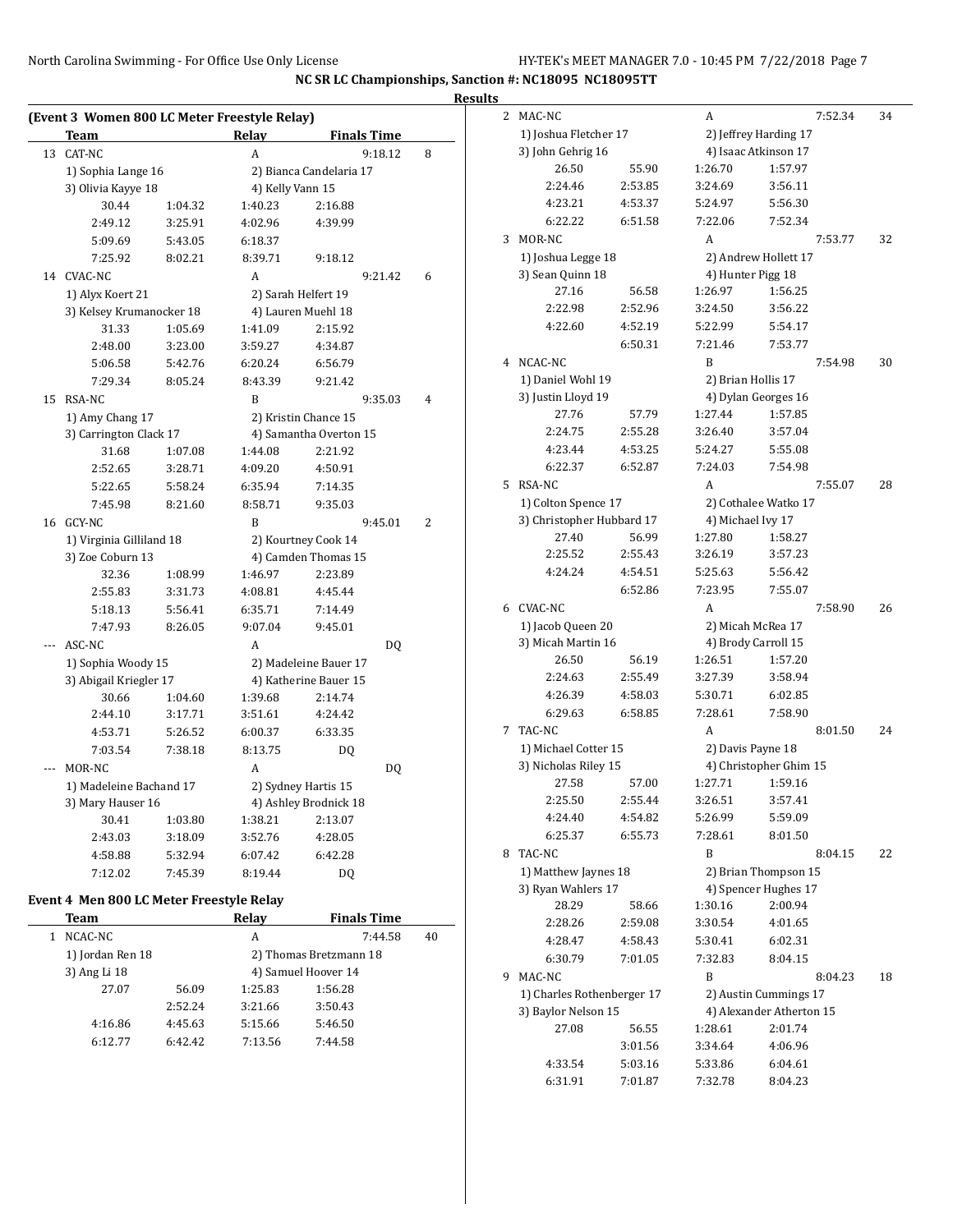|    | (Event 4 Men 800 LC Meter Freestyle Relay)<br>Team |         | Relay        | <b>Finals Time</b>    |    |
|----|----------------------------------------------------|---------|--------------|-----------------------|----|
|    | MSA-NC                                             |         | A            | 8:07.56               | 14 |
|    | 1) Ji Ho Lee 17                                    |         |              | 2) Sean Teague 17     |    |
|    | 3) Matthew Shen 18                                 |         |              | 4) Michael Popescu 18 |    |
|    | 27.18                                              | 57.17   | 1:27.76      | 1:59.65               |    |
|    | 2:27.74                                            | 2:58.44 | 3:29.82      | 4:00.92               |    |
|    | 4:28.24                                            | 4:58.06 | 5:30.10      | 6:03.27               |    |
|    | 6:31.70                                            | 7:03.05 |              | 8:07.56               |    |
|    |                                                    |         | 7:35.57<br>B |                       |    |
|    | MOR-NC                                             |         |              | 8:09.09               | 12 |
|    | 1) Ryan Silver 15                                  |         |              | 2) Connor Dalbo 18    |    |
|    | 3) Mitchell Langston 17                            |         |              | 4) Michael Moore 16   |    |
|    | 28.57                                              | 1:00.09 | 1:31.36      | 2:01.65               |    |
|    | 2:29.61                                            | 3:00.13 | 3:31.43      | 4:02.67               |    |
|    | 4:30.43                                            | 5:01.81 | 5:33.23      | 6:04.79               |    |
| 12 | 6:32.54                                            | 7:04.01 | 7:36.44      | 8:09.09               |    |
|    | ATOM-NC                                            |         | A            | 8:17.49               | 10 |
|    | 1) Austin Lockhart 15                              |         |              | 2) Joshua Walker 17   |    |
|    | 3) Hamlin Williams-Tracy 15                        |         |              | 4) Samuel Reiger 15   |    |
|    | 27.61                                              | 57.74   | 1:30.34      | 2:02.65               |    |
|    | 2:31.17                                            | 3:03.19 | 3:35.59      | 4:07.45               |    |
|    | 4:36.46                                            | 5:07.83 | 5:40.03      | 6:11.76               |    |
|    | 6:39.73                                            | 7:11.33 | 7:43.97      | 8:17.49               |    |
| 13 | RSA-NC                                             |         | B            | 8:21.98               | 8  |
|    | 1) Jacob Ockert 16                                 |         |              | 2) Elijah Horman 15   |    |
|    | 3) David Washburn 17                               |         |              | 4) Roman Martinez 16  |    |
|    | 27.58                                              | 57.47   | 1:29.33      | 1:59.77               |    |
|    | 2:28.61                                            | 3:00.59 | 3:34.61      | 4:08.30               |    |
|    | 4:36.34                                            | 5:07.73 | 5:39.89      | 6:11.76               |    |
|    | 6:39.65                                            | 7:12.42 | 7:47.04      | 8:21.98               |    |
|    | 14 CAT-NC                                          |         | A            | 8:26.08               | 6  |
|    | 1) Thomas Pritchard 16                             |         |              | 2) Nicholas Falise 16 |    |
|    | 3) David Dingfelder 17                             |         |              | 4) Jackson Holcomb 18 |    |
|    | 27.62                                              | 58.22   | 1:30.40      | 2:03.51               |    |
|    | 2:31.31                                            | 3:03.27 | 3:37.20      | 4:10.43               |    |
|    | 4:39.15                                            | 5:11.19 | 5:44.73      | 6:18.83               |    |
|    | 6:46.56                                            | 7:18.87 | 7:52.59      | 8:26.08               |    |
|    | ECA-NC                                             |         | A            | 8:28.33               | 4  |
|    | 1) Trevor Torres 16                                |         |              | 2) Garrett Despres 15 |    |
|    | 3) Connor Dennison 17                              |         |              | 4) Sadler Smith 16    |    |
|    | 28.06                                              | 59.61   | 1:31.29      | 2:02.65               |    |
|    | 2:30.81                                            | 3:03.22 | 3:37.84      | 4:12.85               |    |
|    | 4:41.22                                            | 5:12.55 | 5:46.07      | 6:20.49               |    |
|    |                                                    |         | 7:53.52      | 8:28.33               |    |
|    | 16 SSS-NC                                          |         | A            | 8:46.57               | 2  |
|    | 1) William Cooper 16                               |         |              | 2) Samuel Weinshel 15 |    |
|    |                                                    |         |              | 4) Jacland Reville 15 |    |
|    | 3) Nolan Dempsey 16<br>28.70                       | 1:00.11 | 1:33.60      | 2:07.72               |    |
|    | 2:37.64                                            | 3:12.10 | 3:49.11      | 4:26.15               |    |
|    |                                                    |         |              |                       |    |
|    | 4:55.51                                            | 5:28.66 | 6:04.50      | 6:39.89               |    |
|    | 7:08.19                                            | 7:39.92 | 8:12.97      | 8:46.57               |    |
|    | Event 5 Women 200 LC Meter Freestyle               |         |              |                       |    |
|    |                                                    |         | AgeTeam      | <b>Finals Time</b>    |    |

1 Ana Pozder 18 TAC-NC 2:05.90 20 30.05 1:02.09 1:34.25 2:05.90

**A - Final**

|                  | 2 Lyndsey Reeve      |         | 16 ECA-NC  |         | 2:06.38 | 17           |
|------------------|----------------------|---------|------------|---------|---------|--------------|
|                  | 29.56                | 1:02.91 | 1:34.49    | 2:06.38 |         |              |
| 3                | Janie Smith          |         | 17 MAC-NC  |         | 2:06.58 | 16           |
|                  | 29.52                | 1:02.93 | 1:34.76    | 2:06.58 |         |              |
|                  | 4 Madeline Morello   |         | 18 WOLF-NC |         | 2:07.40 | 15           |
|                  | 30.01                | 1:02.20 | 1:34.90    | 2:07.40 |         |              |
| 5                | Summer Eaker         |         | 15 MAC-NC  |         | 2:07.58 | 14           |
|                  | 29.60                | 1:02.26 | 1:35.09    | 2:07.58 |         |              |
|                  | 6 Bethany Tart       |         | 15 ECA-NC  |         | 2:08.00 | 13           |
|                  | 29.59                | 1:02.32 | 1:35.17    | 2:08.00 |         |              |
|                  |                      |         |            |         |         |              |
| 7                | Marissa Lassell      |         | 16 MSA-NC  |         | 2:11.83 | 12           |
|                  | 30.69                | 1:03.24 | 1:37.28    | 2:11.83 |         |              |
|                  | --- Gillian Manning  |         | 23 NCAC-NC |         | DQ      |              |
|                  | 29.98                | 1:02.57 | 1:34.85    | DQ      |         |              |
| <b>B</b> - Final |                      |         |            |         |         |              |
| 9                | Sydney Willis        |         | 18 WAVE-NC |         | 2:07.43 | 9            |
|                  | 30.03                | 1:02.34 | 1:35.10    | 2:07.43 |         |              |
|                  | 10 Alexandra Handlin |         | 16 MAC-NC  |         | 2:08.31 | 7            |
|                  | 30.58                | 1:03.33 | 1:35.88    | 2:08.31 |         |              |
| 11               | Kylie Yoder          |         | 15 MAC-NC  |         | 2:08.87 | 6            |
|                  | 30.25                | 1:03.12 | 1:36.08    | 2:08.87 |         |              |
| 12               | Mary Pruden          |         | 18 WAVE-NC |         | 2:09.09 | 5            |
|                  | 30.45                | 1:03.65 | 1:36.60    | 2:09.09 |         |              |
| 13               | Sophie Anderson      |         | 15 TAC-NC  |         | 2:09.54 | 4            |
|                  | 30.61                | 1:03.63 | 1:36.69    | 2:09.54 |         |              |
| 14               | <b>Brooke Morgan</b> |         | 16 UN-NC   |         | 2:09.64 | 3            |
|                  | 30.44                | 1:03.16 | 1:36.96    | 2:09.64 |         |              |
| 15               | Savannah Sowards     |         | 17 MAC-NC  |         | 2:10.38 | 2            |
|                  | 31.99                | 1:04.47 | 1:37.75    |         |         |              |
|                  | 16 Paloma Baca       |         | 17 NCAC-NC | 2:10.38 | 2:11.26 | $\mathbf{1}$ |
|                  |                      |         |            |         |         |              |
|                  | 30.72                | 1:04.10 | 1:37.77    | 2:11.26 |         |              |
| C - Final        |                      |         |            |         |         |              |
| 17               | Sophia Francis       |         | 17 MAC-NC  |         | 2:07.15 |              |
|                  | 29.52                | 1:02.06 | 1:34.51    | 2:07.15 |         |              |
| 18               | Sarah Pilecki        |         | 17 TAC-NC  |         | 2:08.68 |              |
|                  | 30.02                | 1:03.06 | 1:36.22    | 2:08.68 |         |              |
| 19               | Heidi Lowe           |         | 18 MAC-NC  |         | 2:09.47 |              |
|                  | 29.49                | 1:02.63 | 1:35.84    | 2:09.47 |         |              |
| 20               | Ava Yandle           |         | 15 MAC-NC  |         | 2:10.02 |              |
|                  | 29.95                | 1:02.78 | 1:36.65    | 2:10.02 |         |              |
|                  | 21 Ashley Brodnick   |         | 18 MOR-NC  |         | 2:10.50 |              |
|                  | 30.27                | 1:03.69 | 1:37.12    | 2:10.50 |         |              |
| 22               | Sarah Barton         |         | 16 MAC-NC  |         | 2:10.64 |              |
|                  | 30.16                | 1:03.14 | 1:37.42    | 2:10.64 |         |              |
| 23               | Madeleine Bachand    |         | 17 MOR-NC  |         | 2:11.21 |              |
|                  | 32.25                | 1:05.37 | 1:38.54    | 2:11.21 |         |              |
|                  | 24 Allyson Accordino |         | 16 MAC-NC  |         | 2:11.60 |              |
|                  | 30.19                | 1:03.47 | 1:38.32    | 2:11.60 |         |              |
| D - Final        |                      |         |            |         |         |              |
|                  | 25 Amelia Gilchrist  |         | 20 EAC-NC  |         | 2:08.82 |              |
|                  |                      | 1:02.35 | 1:35.19    | 2:08.82 |         |              |
|                  |                      |         |            |         |         |              |
| 26               | Sadie Covington      |         | 14 SGSA-NC |         | 2:09.37 |              |
|                  |                      | 1:03.91 | 1:37.55    | 2:09.37 |         |              |
| 27               | Catherine Allen      |         | 20 MOR-NC  |         | 2:09.82 |              |
|                  |                      | 1:04.21 | 1:36.89    | 2:09.82 |         |              |
| 28               | Madison Hoover       |         | 16 WOW-NC  |         | 2:11.27 |              |
|                  |                      | 1:04.32 | 1:38.10    | 2:11.27 |         |              |
|                  |                      |         |            |         |         |              |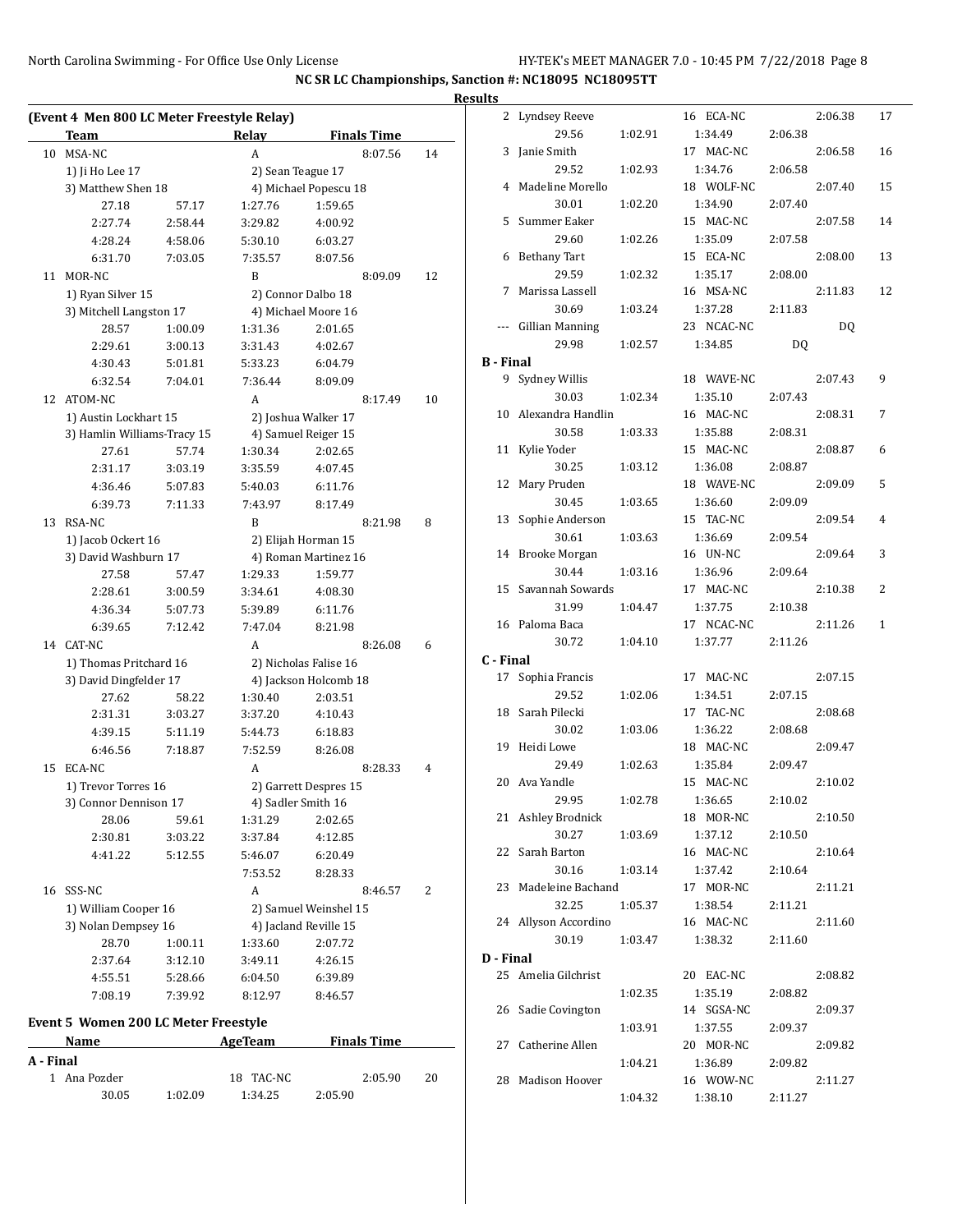|    | D - Final  (Event 5 Women 200 LC Meter Freestyle) |         |    |                                       |         |          |   | <b>Result</b> |
|----|---------------------------------------------------|---------|----|---------------------------------------|---------|----------|---|---------------|
|    | Name                                              |         |    | AgeTeam Finals Time                   |         |          |   |               |
|    | 29 Mary Greco                                     |         |    | 17 MSA-NC                             |         | 2:11.35  |   |               |
|    |                                                   | 1:04.02 |    | 1:37.75                               | 2:11.35 |          |   |               |
|    | 30 Keelan Cotter                                  |         |    | 12 TAC-NC                             |         | 2:12.61  |   |               |
|    |                                                   | 1:04.50 |    | 1:38.46                               | 2:12.61 |          |   |               |
|    | 31 Nora Bergstrom                                 |         |    | 15 YOTA-NC                            |         | 2:12.65  |   |               |
|    |                                                   | 1:04.56 |    | 1:38.56                               | 2:12.65 |          |   |               |
|    | 32 Audrey Costley                                 |         |    | 17 NCAC-NC                            |         | 2:12.89  |   |               |
|    |                                                   | 1:04.30 |    | 1:39.25                               | 2:12.89 |          |   |               |
|    |                                                   |         |    |                                       |         |          |   |               |
|    | <b>Event 5 Women 200 LC Meter Freestyle</b>       |         |    |                                       |         |          |   |               |
|    | Name                                              |         |    | <b>Example 21 AgeTeam</b> Prelim Time |         |          |   |               |
|    | <b>Preliminaries</b>                              |         |    |                                       |         |          |   |               |
|    | 1 Janie Smith                                     |         |    | 17 MAC-NC                             |         | 2:06.27  | q |               |
|    | 1:02.95                                           | 2:06.27 |    |                                       |         |          |   |               |
|    | 2 Ana Pozder                                      |         |    | 18 TAC-NC                             |         | 2:06.43  | q |               |
|    | 1:01.44                                           | 2:06.43 |    |                                       |         |          |   |               |
|    | 3 Lyndsey Reeve                                   |         |    | 16 ECA-NC                             |         | 2:06.76  | q |               |
|    | 1:02.51                                           | 2:06.76 |    |                                       |         |          |   |               |
|    | 4 Madeline Morello                                |         |    | 18 WOLF-NC                            |         | 2:07.58  | q |               |
|    | 1:01.78                                           | 2:07.58 |    |                                       |         |          |   |               |
|    | 5 Summer Eaker                                    |         |    | 15 MAC-NC                             |         | 2:08.35  | q |               |
|    | 1:01.83                                           | 2:08.35 |    |                                       |         |          |   |               |
|    | 6 Gillian Manning<br>1:01.24                      |         |    | 23 NCAC-NC                            |         | 2:08.49  | q |               |
|    | 7 Bethany Tart                                    | 2:08.49 |    | 15 ECA-NC                             |         | 2:08.58  |   |               |
|    | 1:02.05                                           | 2:08.58 |    |                                       |         |          | q |               |
|    | 8 Marissa Lassell                                 |         |    | 16 MSA-NC                             |         | 2:09.12  |   |               |
|    | 1:02.92                                           | 2:09.12 |    |                                       |         |          | q |               |
|    | 9 Alexandra Handlin                               |         |    | 16 MAC-NC                             |         | 2:09.31  |   |               |
|    | 1:02.00                                           | 2:09.31 |    |                                       |         |          | q |               |
|    | 10 Kylie Yoder                                    |         |    | 15 MAC-NC                             |         | J2:09.31 | q |               |
|    | 1:01.79                                           | 2:09.31 |    |                                       |         |          |   |               |
|    | 11 Sydney Willis                                  |         |    | 18 WAVE-NC                            |         | 2:09.39  | q |               |
|    | 1:02.74                                           | 2:09.39 |    |                                       |         |          |   |               |
|    | 12 Brooke Morgan                                  |         |    | 16 UN-NC                              |         | 2:09.43  | q |               |
|    | 1:03.80                                           | 2:09.43 |    |                                       |         |          |   |               |
|    | 13 Mary Pruden                                    |         |    | 18 WAVE-NC                            |         | 2:09.82  | q |               |
|    | 1:02.96                                           | 2:09.82 |    |                                       |         |          |   |               |
|    | 14 Sophie Anderson                                |         |    | 15 TAC-NC                             |         | 2:09.94  | q |               |
|    | 1:02.87                                           | 2:09.94 |    |                                       |         |          |   |               |
|    | 15 Paloma Baca                                    |         |    | 17 NCAC-NC                            |         | 2:09.99  | q |               |
|    | 1:03.98                                           | 2:09.99 |    |                                       |         |          |   |               |
|    | 16 Savannah Sowards                               |         |    | 17 MAC-NC                             |         | 2:10.01  | q |               |
|    | 1:04.49                                           | 2:10.01 |    |                                       |         |          |   |               |
| 17 | Sarah Pilecki                                     |         | 17 | TAC-NC                                |         | 2:10.05  | q |               |
|    | 1:04.33                                           | 2:10.05 |    |                                       |         |          |   |               |
| 18 | Sophia Francis                                    |         |    | 17 MAC-NC                             |         | 2:10.11  | q |               |
|    | 1:03.99                                           | 2:10.11 |    |                                       |         |          |   |               |
| 19 | Heidi Lowe                                        |         |    | 18 MAC-NC                             |         | 2:10.40  | q |               |
|    | 1:02.24                                           | 2:10.40 |    |                                       |         |          |   |               |
| 20 | Ava Yandle                                        |         |    | 15 MAC-NC                             |         | 2:10.43  | q |               |
|    | 1:03.90                                           | 2:10.43 |    |                                       |         |          |   |               |
|    | 21 Ashley Brodnick                                |         |    | 18 MOR-NC                             |         | 2:10.58  | q |               |
|    | 1:02.97                                           | 2:10.58 |    |                                       |         |          |   |               |

| τs    |                               |         |    |           |          |   |  |
|-------|-------------------------------|---------|----|-----------|----------|---|--|
| 22    | Sarah Barton                  |         |    | 16 MAC-NC | 2:10.76  | q |  |
|       | 1:04.25                       | 2:10.76 |    |           |          |   |  |
| 23    | Madeleine Bachand             |         | 17 | MOR-NC    | 2:10.77  | q |  |
|       | 1:04.33                       | 2:10.77 |    |           |          |   |  |
| 24    | Allyson Accordino             |         |    | 16 MAC-NC | 2:10.85  | q |  |
|       | 1:03.74                       | 2:10.85 |    |           |          |   |  |
| 25    | Amelia Gilchrist              |         | 20 | EAC-NC    | 2:11.11  | q |  |
|       | 1:03.14                       | 2:11.11 |    |           |          |   |  |
|       | 26 Catherine Allen<br>1:02.79 |         | 20 | MOR-NC    | 2:11.20  | q |  |
| 27    | Madison Hoover                | 2:11.20 |    | 16 WOW-NC |          |   |  |
|       | 1:03.82                       |         |    |           | J2:11.20 | q |  |
| 28    | Mary Greco                    | 2:11.20 | 17 | MSA-NC    | 2:11.50  |   |  |
|       | 1:04.70                       | 2:11.50 |    |           |          | q |  |
| 29    | Keelan Cotter                 |         | 12 | TAC-NC    | 2:11.67  |   |  |
|       | 1:02.99                       | 2:11.67 |    |           |          | q |  |
| 30    | <b>Audrey Costley</b>         |         | 17 | NCAC-NC   | 2:11.97  |   |  |
|       | 1:04.17                       | 2:11.97 |    |           |          | q |  |
| 31    | Nora Bergstrom                |         | 15 | YOTA-NC   | 2:11.99  |   |  |
|       | 1:04.12                       | 2:11.99 |    |           |          | q |  |
| 32    | Sadie Covington               |         | 14 | SGSA-NC   | 2:12.11  |   |  |
|       | 1:04.51                       | 2:12.11 |    |           |          | q |  |
| 33    | <b>Emily Knorr</b>            |         | 15 | UN-NC     | 2:12.20  |   |  |
|       | 1:04.13                       | 2:12.20 |    |           |          |   |  |
|       | 34 Rachel Daly                |         |    | 16 MSA-NC | 2:12.23  |   |  |
|       | 1:04.04                       | 2:12.23 |    |           |          |   |  |
| 35    | Sophia Gornet                 |         |    | 15 MAC-NC | 2:12.25  |   |  |
|       | 1:05.33                       | 2:12.25 |    |           |          |   |  |
|       | 36 Madeleine Bauer            |         |    | 17 ASC-NC | 2:12.38  |   |  |
|       | 1:03.07                       | 2:12.38 |    |           |          |   |  |
| 37    | Jacqueline Taylor             |         | 16 | UN-NC     | 2:12.93  |   |  |
|       | 1:04.04                       | 2:12.93 |    |           |          |   |  |
| 38    | Holland Rozenboom             |         | 15 | UN-NC     | 2:12.96  |   |  |
|       | 1:04.01                       | 2:12.96 |    |           |          |   |  |
| 39    | Rhiannon Wozny                |         | 16 | MAC-NC    | 2:13.16  |   |  |
|       | 1:04.08                       | 2:13.16 |    |           |          |   |  |
| 40    | Cara Martin                   |         | 19 | MOR-NC    | 2:13.17  |   |  |
|       | 1:04.49                       | 2:13.17 |    |           |          |   |  |
| 41    | Reagan Martin                 |         | 17 | MOR-NC    | 2:13.21  |   |  |
|       | 1:04.67                       | 2:13.21 |    |           |          |   |  |
|       | 42 Alexandria Diacumakos      |         |    | 19 TAC-NC | 2:13.23  |   |  |
|       | 1:04.29                       | 2:13.23 |    |           |          |   |  |
| 43    | Kyndall Beane                 |         | 15 | UN-NC     | 2:13.59  |   |  |
|       | 1:05.13                       | 2:13.59 |    |           |          |   |  |
| 44    | Amber Rydzewski               |         | 15 | RSA-NC    | 2:13.78  |   |  |
|       | 1:04.76                       | 2:13.78 |    |           |          |   |  |
| 45    | Jessica Frank                 |         | 17 | TAC-NC    | 2:13.85  |   |  |
|       | 1:03.42                       | 2:13.85 |    |           |          |   |  |
| $*46$ | Gracie Steelhammer            |         | 16 | MAC-NC    | 2:13.92  |   |  |
|       | 1:03.94                       | 2:13.92 |    |           |          |   |  |
| *46   | Morgan Reilly                 |         |    | 15 TAC-NC | 2:13.92  |   |  |
|       | 1:04.24                       | 2:13.92 |    |           |          |   |  |
| 48    | Victoria Dichak               |         | 16 | MAC-NC    | 2:14.47  |   |  |
|       | 1:03.78                       | 2:14.47 |    |           |          |   |  |
| 49    | Kayla Tennant                 |         | 19 | QU-NC     | 2:14.48  |   |  |
|       | 1:04.47                       | 2:14.48 |    |           |          |   |  |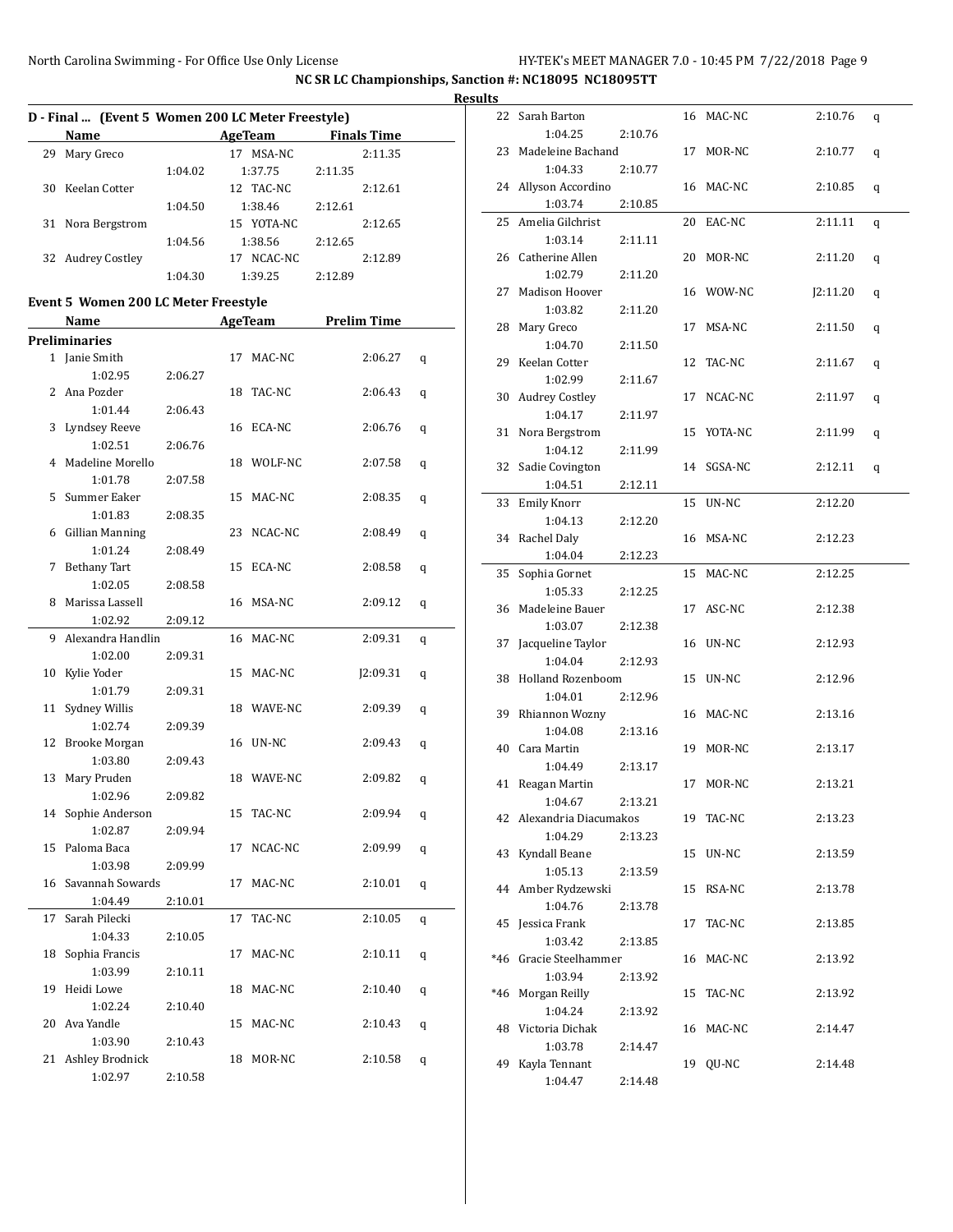| Preliminaries  (Event 5 Women 200 LC Meter Freestyle) |                          |         |    |            |         |  |  |  |  |  |
|-------------------------------------------------------|--------------------------|---------|----|------------|---------|--|--|--|--|--|
|                                                       | Name AgeTeam Prelim Time |         |    |            |         |  |  |  |  |  |
|                                                       | 50 Erica Losey           |         |    | 17 MSA-NC  | 2:14.56 |  |  |  |  |  |
|                                                       | 1:04.95                  | 2:14.56 |    |            |         |  |  |  |  |  |
| 51                                                    | Marylauren Holland       |         |    | 15 RSA-NC  | 2:14.65 |  |  |  |  |  |
|                                                       | 1:05.19                  | 2:14.65 |    |            |         |  |  |  |  |  |
| *52                                                   | Sadie Calhoun            |         |    | 17 NMA-NC  | 2:14.66 |  |  |  |  |  |
|                                                       | 1:03.86                  | 2:14.66 |    |            |         |  |  |  |  |  |
|                                                       |                          |         |    |            |         |  |  |  |  |  |
|                                                       | *52 Elizabeth Martinson  |         |    | 16 MAC-NC  | 2:14.66 |  |  |  |  |  |
|                                                       | 1:04.65                  | 2:14.66 |    |            |         |  |  |  |  |  |
|                                                       | 54 Alyx Koert            |         |    | 21 CVAC-NC | 2:14.69 |  |  |  |  |  |
|                                                       | 1:05.22                  | 2:14.69 |    |            |         |  |  |  |  |  |
|                                                       | 55 Abigail Schoppa       |         |    | 16 SGSA-NC | 2:14.79 |  |  |  |  |  |
|                                                       | 1:05.70                  | 2:14.79 |    |            |         |  |  |  |  |  |
|                                                       | 56 Melody Wen            |         |    | 15 TAC-NC  | 2:14.80 |  |  |  |  |  |
|                                                       | 1:07.47                  | 2:14.80 |    |            |         |  |  |  |  |  |
|                                                       | 57 Hannalee Ellison      |         |    | 15 MOR-NC  | 2:14.85 |  |  |  |  |  |
|                                                       | 1:06.59                  | 2:14.85 |    |            |         |  |  |  |  |  |
|                                                       | 58 Claire Russell        |         |    | 15 MAC-NC  | 2:14.87 |  |  |  |  |  |
|                                                       | 1:05.36                  | 2:14.87 |    |            |         |  |  |  |  |  |
|                                                       | 59 Sydney Hartis         |         |    | 15 MOR-NC  | 2:15.02 |  |  |  |  |  |
|                                                       | 1:06.21                  | 2:15.02 |    |            |         |  |  |  |  |  |
|                                                       | 60 Katherine Bauer       |         |    | 15 ASC-NC  | 2:15.46 |  |  |  |  |  |
|                                                       | 1:05.44                  | 2:15.46 |    |            |         |  |  |  |  |  |
| 61                                                    | Abigail Burns            |         |    | 17 ECA-NC  | 2:15.57 |  |  |  |  |  |
|                                                       | 1:04.68                  | 2:15.57 |    |            |         |  |  |  |  |  |
|                                                       | 62 Samantha Muma         |         |    | 17 TAC-NC  | 2:15.60 |  |  |  |  |  |
|                                                       | 1:05.59                  | 2:15.60 |    |            |         |  |  |  |  |  |
|                                                       | 63 Morgan Despres        |         |    | 18 ECA-NC  | 2:15.66 |  |  |  |  |  |
|                                                       | 1:06.06                  | 2:15.66 |    |            |         |  |  |  |  |  |
|                                                       | 64 Sophia Woody          |         |    | 15 ASC-NC  | 2:15.75 |  |  |  |  |  |
|                                                       | 1:05.18                  | 2:15.75 |    |            |         |  |  |  |  |  |
| 65                                                    | Helen Chen               |         |    | 15 TAC-NC  | 2:15.83 |  |  |  |  |  |
|                                                       | 1:05.41                  | 2:15.83 |    |            |         |  |  |  |  |  |
|                                                       | 66 Peyton Whitaker       |         |    | 17 MOR-NC  | 2:15.97 |  |  |  |  |  |
|                                                       | 1:06.12                  | 2:15.97 |    |            |         |  |  |  |  |  |
|                                                       | 67 Olivia Gschwind       |         |    | 15 WAVE-NC | 2:16.13 |  |  |  |  |  |
|                                                       | 1:04.56                  | 2:16.13 |    |            |         |  |  |  |  |  |
|                                                       | 68 Christina Marshall    |         |    | 19 UN-NC   | 2:16.17 |  |  |  |  |  |
|                                                       | 1:04.94                  | 2:16.17 |    |            |         |  |  |  |  |  |
|                                                       | 69 Alexandra Xerras      |         |    | 17 MAC-NC  | 2:16.23 |  |  |  |  |  |
|                                                       | 1:06.14                  | 2:16.23 |    |            |         |  |  |  |  |  |
|                                                       | 70 Brynn Jewell          |         |    | 17 WOW-NC  | 2:16.36 |  |  |  |  |  |
|                                                       | 1:05.59                  | 2:16.36 |    |            |         |  |  |  |  |  |
|                                                       | 71 Jennifer Adams        |         |    | 15 WAVE-NC | 2:16.47 |  |  |  |  |  |
|                                                       | 1:05.15                  | 2:16.47 |    |            |         |  |  |  |  |  |
| 72                                                    | Sydney Geada             |         |    | 17 MAC-NC  | 2:16.69 |  |  |  |  |  |
|                                                       | 1:05.53                  | 2:16.69 |    |            |         |  |  |  |  |  |
| 73                                                    | Ashlyn Walton            |         | 17 | MOR-NC     | 2:16.71 |  |  |  |  |  |
|                                                       | 1:06.16                  | 2:16.71 |    |            |         |  |  |  |  |  |
| 74                                                    | Elizabeth Teeters        |         |    | 14 CFAC-NC | 2:16.73 |  |  |  |  |  |
|                                                       | 1:05.78                  | 2:16.73 |    |            |         |  |  |  |  |  |
| 75                                                    | Omega Pinnix             |         |    | 16 GCY-NC  | 2:16.74 |  |  |  |  |  |
|                                                       | 1:06.48                  | 2:16.74 |    |            |         |  |  |  |  |  |
| *76                                                   | Olivia Kayye             |         |    | 18 CAT-NC  | 2:16.76 |  |  |  |  |  |
|                                                       | 1:06.37                  | 2:16.76 |    |            |         |  |  |  |  |  |
|                                                       | *76 Hannah Bruno         |         |    | 18 MOR-NC  | 2:16.76 |  |  |  |  |  |
|                                                       | 1:05.84                  | 2:16.76 |    |            |         |  |  |  |  |  |

| <b>Results</b> |                                  |         |            |         |
|----------------|----------------------------------|---------|------------|---------|
|                | 78 Kelsey Krumanocker            |         | 18 CVAC-NC | 2:16.84 |
|                | 1:06.53                          | 2:16.84 |            |         |
| 79             | Kelsey Tolchin                   |         | 16 MAC-NC  | 2:16.86 |
|                | 1:05.18                          | 2:16.86 |            |         |
|                | 80 Mary Hauser                   |         | 16 MOR-NC  | 2:16.95 |
|                | 1:06.58                          | 2:16.95 |            |         |
|                | 81 Laurie Anne Bazinet           |         | 16 WOW-NC  | 2:16.97 |
|                | 1:06.38                          | 2:16.97 |            |         |
|                | 82 Ashley Martinson              |         | 15 MAC-NC  | 2:17.01 |
|                | 1:04.66                          | 2:17.01 |            |         |
|                | *83 Carolina Ricciardi           |         | 15 MAC-NC  | 2:17.04 |
|                | 1:05.22                          | 2:17.04 |            |         |
|                | *83 Margaret Whitman             |         | 18 EAC-NC  | 2:17.04 |
|                | 1:05.86                          | 2:17.04 |            |         |
| 85             | Elizabeth Gesse                  |         | 15 UN-NC   | 2:17.13 |
|                | 1:06.08                          | 2:17.13 |            |         |
|                | 86 Sarah Dipangrazio<br>1:04.90  | 2:17.19 | 17 MAC-NC  | 2:17.19 |
| 87             | <b>Taylor Simmons</b>            |         | 15 MSA-NC  | 2:17.42 |
|                | 1:07.59                          | 2:17.42 |            |         |
|                | 88 Madeline High                 |         | 19 MOR-NC  | 2:17.54 |
|                | 1:07.05                          | 2:17.54 |            |         |
|                | 89 Jennings Lin                  |         | 15 GCY-NC  | 2:17.78 |
|                | 1:05.66                          | 2:17.78 |            |         |
|                | 90 Meghan Ballard                |         | 15 EAC-NC  | 2:17.99 |
|                | 1:06.42                          | 2:17.99 |            |         |
|                | 91 Hannah Burns                  |         | 17 NEAL-NC | 2:18.01 |
|                | 1:05.74                          | 2:18.01 |            |         |
|                | 92 Kaylie Curran                 |         | 15 TAC-NC  | 2:18.11 |
|                | 1:06.00                          | 2:18.11 |            |         |
|                | 93 Catherine Hayley              |         | 17 TAC-NC  | 2:18.15 |
|                | 1:06.44                          | 2:18.15 |            |         |
|                | 94 Kourtney Cook<br>1:06.94      | 2:18.29 | 14 GCY-NC  | 2:18.29 |
| 95             | Mia Rose                         |         | 15 NCAC-NC | 2:18.32 |
|                | 1:06.62                          | 2:18.32 |            |         |
|                | *96 Emily Ally                   |         | 15 GCY-NC  | 2:18.67 |
|                | 1:05.47                          | 2:18.67 |            |         |
|                | *96 Caitlin Hefner               |         | 15 MAC-NC  | 2:18.67 |
|                | 1:07.57                          | 2:18.67 |            |         |
|                | 98 Jordan Lamoreux               |         | 16 SAIL-NC | 2:18.76 |
|                | 1:05.89                          | 2:18.76 |            |         |
| 99             | Hannah Copeland                  |         | 17 SFSC-NC | 2:19.09 |
|                | 1:08.59                          | 2:19.09 |            |         |
|                | 100 Grace Newton                 |         | 17 TAC-NC  | 2:19.10 |
|                | 1:07.19                          | 2:19.10 |            |         |
|                | 101 Helena Bardsley              |         | 15 MAC-NC  | 2:19.22 |
|                | 1:08.74                          | 2:19.22 |            |         |
|                | 102 Audrey Sept                  |         | 16 CAT-NC  | 2:19.24 |
|                | 1:06.83<br>*103 Katherine Carson | 2:19.24 | 15 YOTA-NC | 2:19.25 |
|                | 1:06.39                          | 2:19.25 |            |         |
|                | *103 Emma Peck                   |         | 18 MOR-NC  | 2:19.25 |
|                | 1:06.28                          | 2:19.25 |            |         |
|                | 105 Claudia Barnett              |         | 18 MAC-NC  | 2:19.34 |
|                | 1:06.23                          | 2:19.34 |            |         |
|                | 106 Avalon Uveges                |         | 15 TAC-NC  | 2:19.42 |
|                | 1:07.04                          | 2:19.42 |            |         |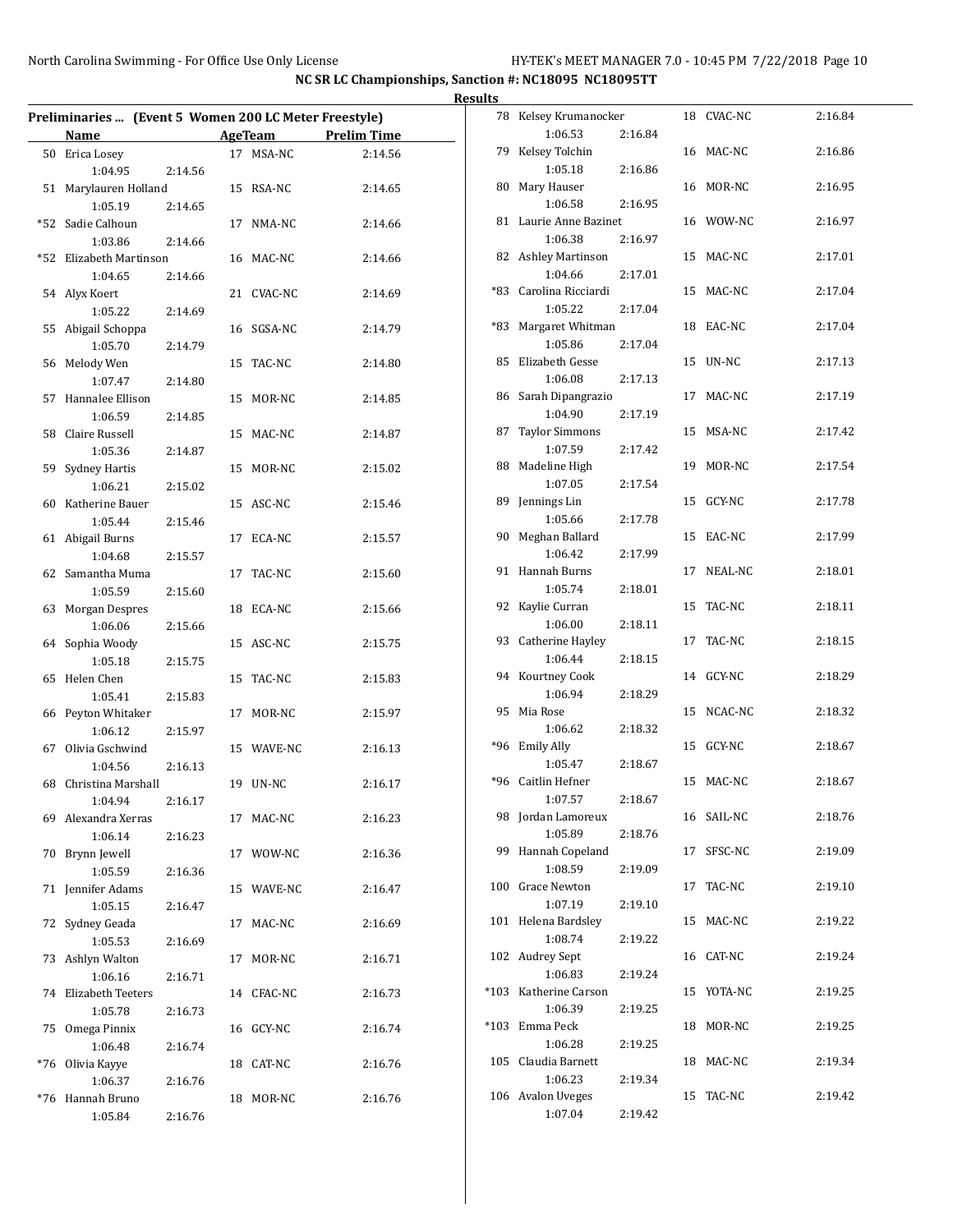|                                                       |                    |                |            |                    | <b>Results</b>   |                                    |         |                       |         |                    |    |
|-------------------------------------------------------|--------------------|----------------|------------|--------------------|------------------|------------------------------------|---------|-----------------------|---------|--------------------|----|
| Preliminaries  (Event 5 Women 200 LC Meter Freestyle) |                    |                |            |                    |                  | 135 Tricia Lee                     |         | 16 NCAC-NC            |         | 2:23.18            |    |
| Name                                                  |                    | <b>AgeTeam</b> |            | <b>Prelim Time</b> |                  | 1:08.54                            | 2:23.18 |                       |         |                    |    |
| 107 Amanda Losey<br>1:06.33                           | 2:19.43            |                | 15 MSA-NC  | 2:19.43            |                  | 136 Ellen Gooch<br>1:07.48         | 2:23.37 | 17 HAC-NC             |         | 2:23.37            |    |
| 108 Logan Wickman<br>1:07.91                          | 2:19.64            |                | 19 NCAC-NC | 2:19.64            |                  | 137 Lucy Elliott<br>1:08.70        | 2:23.53 | 18 MAC-NC             |         | 2:23.53            |    |
| 109 Michaela Teachey<br>1:07.74                       | 2:19.73            |                | 15 MOR-NC  | 2:19.73            |                  | 138 Lily Siemasko<br>1:08.97       | 2:23.75 | 17 MAC-NC             |         | 2:23.75            |    |
| 110 Meredith Bunting<br>1:05.30                       | 2:19.97            |                | 16 TYDE-NC | 2:19.97            |                  | 139 Mary Davis<br>1:07.69          | 2:23.90 | 17 MSA-NC             |         | 2:23.90            |    |
| 111 Alexis Vetrano<br>1:07.35                         | 2:20.16            |                | 19 MOR-NC  | 2:20.16            |                  | 140 Kathryn Milberg<br>1:06.92     | 2:24.13 | 16 WAVE-NC            |         | 2:24.13            |    |
| 112 Emily Oettinger<br>1:07.29                        | 2:20.21            |                | 16 ATOM-NC | 2:20.21            |                  | 141 Ainsley Horn<br>1:09.42        | 2:24.98 | 14 WAVE-NC            |         | 2:24.98            |    |
| 113 Stella Kempf                                      |                    |                | 16 RSA-NC  | 2:20.34            |                  | 142 Mona Li<br>1:09.85             | 2:25.55 | 15 TAC-NC             |         | 2:25.55            |    |
| 1:05.91<br>114 Mackenzie Adams<br>1:07.03             | 2:20.34<br>2:20.46 |                | 15 YOTA-NC | 2:20.46            |                  | 143 Kelly Vann<br>1:08.57          | 2:26.01 | 15 CAT-NC             |         | 2:26.01            |    |
| *115 Bianca Candelaria<br>1:08.51                     |                    |                | 17 CAT-NC  | 2:20.62            |                  | 144 Caroline Williford<br>1:09.62  | 2:26.25 | 15 MOR-NC             |         | 2:26.25            |    |
| *115 Natalie McGrath                                  | 2:20.62            |                | 17 MOR-NC  | 2:20.62            |                  | 145 Zoe Coburn<br>1:10.66          | 2:27.89 | 13 GCY-NC             |         | 2:27.89            |    |
| 1:09.10<br>117 Grayson Reynolds<br>1:09.10            | 2:20.62<br>2:20.93 |                | 19 SST-GA  | 2:20.93            |                  | 146 Marie Wisz<br>1:10.80          | 2:28.33 | 17 MOR-NC             |         | 2:28.33            |    |
| 118 Anna Ashley<br>1:06.00                            | 2:21.00            |                | 16 MAC-NC  | 2:21.00            |                  | 147 Caroline Eggers<br>1:11.14     | 2:28.77 | 16 SAIL-NC            |         | 2:28.77            |    |
| 119 Meghan Partrick<br>1:09.82                        | 2:21.17            |                | 16 MOR-NC  | 2:21.17            |                  | 148 Claire Galloway<br>1:11.02     | 2:31.75 | 16 WAVE-NC            |         | 2:31.75            |    |
| 120 Jennifer Schimmoller<br>1:07.97                   | 2:21.36            |                | 15 SAIL-NC | 2:21.36            |                  | 149 Brianne Acome<br>1:10.45       | 2:32.41 | 15 HAC-NC             |         | 2:32.41            |    |
| 121 Aleta Jewell<br>1:08.63                           | 2:21.45            |                | 19 UN-NC   | 2:21.45            |                  | Event 6 Men 200 LC Meter Freestyle |         |                       |         |                    |    |
| 122 Aelwyn Eward<br>1:07.06                           | 2:21.60            |                | 14 NCAC-NC | 2:21.60            | A - Final        | Name                               |         | AgeTeam               |         | <b>Finals Time</b> |    |
| 123 Kathryn Creel<br>1:09.69                          | 2:21.68            |                | 15 SAIL-NC | 2:21.68            |                  | 1 Tyler Rice<br>26.53              | 55.42   | 20 WOLF-NC<br>1:24.78 | 1:53.56 | 1:53.56            | 20 |
| 124 Sarah Kuhn<br>1:09.03                             | 2:21.71            |                | 17 BAD-NC  | 2:21.71            |                  | 2 Pietro Nannucci<br>26.23         | 55.12   | 18 SGSA-NC<br>1:24.62 | 1:53.85 | 1:53.85            | 17 |
| 125 Anna Scalise<br>1:08.30                           | 2:21.78            |                | 16 MAC-NC  | 2:21.78            |                  | 3 Thomas Bretzmann<br>27.41        | 56.54   | 18 NCAC-NC<br>1:25.89 | 1:54.50 | 1:54.50            | 16 |
| 126 Katelyn Yount<br>1:08.81                          | 2:21.89            |                | 15 MAC-NC  | 2:21.89            |                  | 4 Isaac Atkinson<br>27.15          | 56.15   | 17 MAC-NC<br>1:25.75  | 1:54.80 | 1:54.80            | 15 |
| 127 Haylie Moore<br>1:08.55                           | 2:22.02            |                | 21 HPSC-NC | 2:22.02            |                  | 5 Hendrik Faber<br>27.49           | 56.94   | 19 QU-NC<br>1:26.50   | 1:55.00 | 1:55.00            | 14 |
| 128 Caroline Hoover<br>1:07.45                        | 2:22.08            |                | 16 UN-NC   | 2:22.08            |                  | 6 Tanner Hering<br>27.23           | 56.55   | 17 SGSA-NC<br>1:26.14 | 1:55.11 | 1:55.11            | 13 |
| 129 Sarah Helfert                                     |                    |                | 19 CVAC-NC | 2:22.12            |                  | 7 Ang Li<br>27.52                  | 57.29   | 18 NCAC-NC<br>1:27.74 | 1:58.73 | 1:58.73            | 12 |
| 1:08.49<br>130 Madeleine Johnson                      | 2:22.12            |                | 16 SAIL-NC | 2:22.24            |                  | 8 Kenneth Lloyd<br>28.04           | 58.13   | 17 NCAC-NC<br>1:29.16 | 1:59.68 | 1:59.68            | 11 |
| 1:08.96<br>131 Haley Ryen                             | 2:22.24            |                | 14 HAC-NC  | 2:22.30            | <b>B</b> - Final | 9 Christopher Hubbard              |         | 17 RSA-NC             |         | 1:57.06            | 9  |
| 1:09.03<br>132 Amelia Steffens                        | 2:22.30            |                | 15 MAC-NC  | 2:22.48            |                  | 27.53<br>10 Ryan Williams          | 57.15   | 1:27.13<br>18 MAC-NC  | 1:57.06 | 1:57.46            | 7  |
| 1:07.66<br>133 Alaina Joyce                           | 2:22.48            |                | 18 GCY-NC  | 2:22.55            |                  | 27.74<br>11 Baylor Nelson          | 57.73   | 1:28.29<br>15 MAC-NC  | 1:57.46 | 1:57.81            | 6  |
| 1:08.13<br>134 Kathryn Stafford<br>1:07.80            | 2:22.55<br>2:23.08 |                | 15 STAR-NC | 2:23.08            |                  | 27.78                              | 57.99   | 1:28.11               | 1:57.81 |                    |    |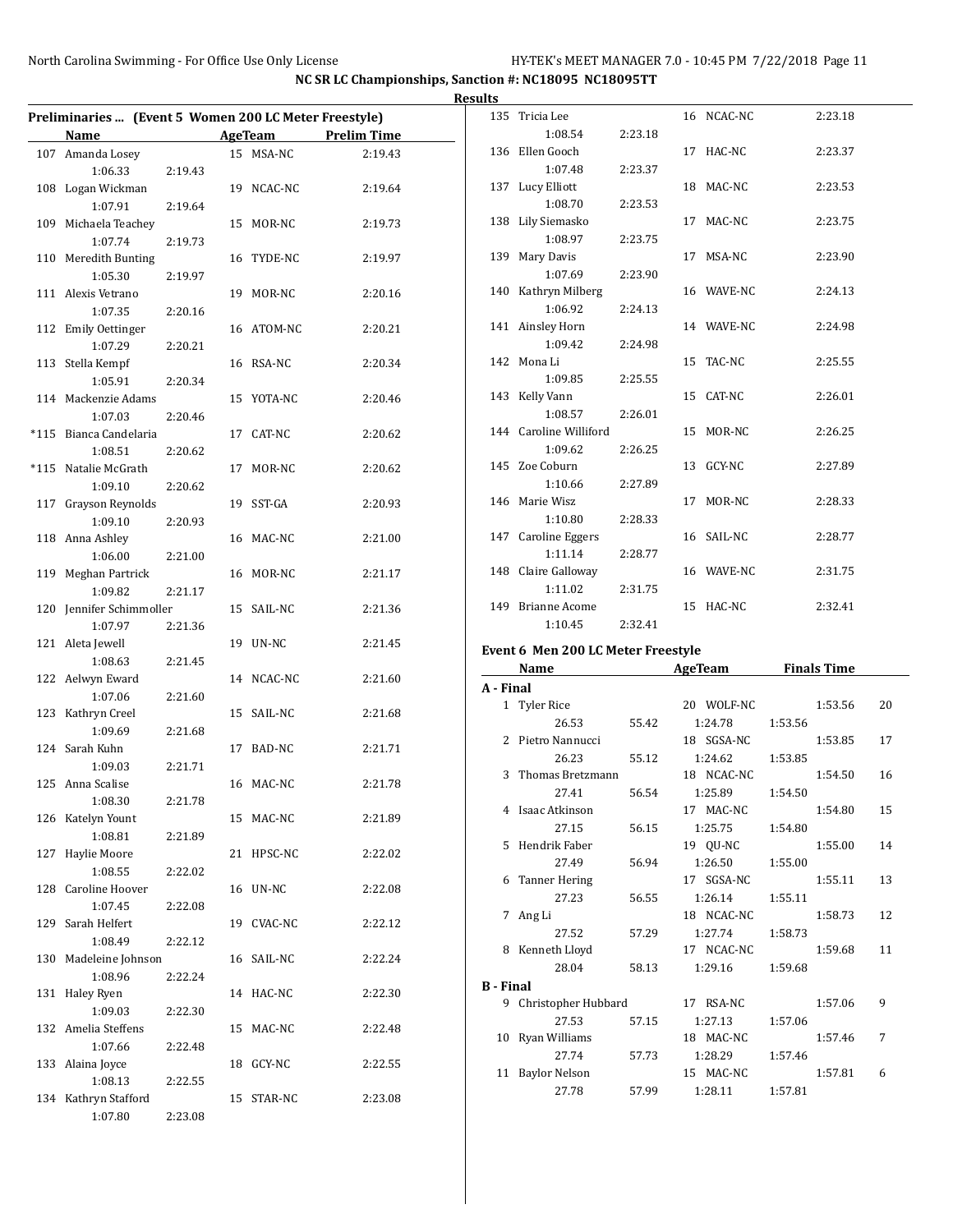|           | B - Final  (Event 6 Men 200 LC Meter Freestyle) |         |                            |                    |   |  |  |  |  |  |  |  |
|-----------|-------------------------------------------------|---------|----------------------------|--------------------|---|--|--|--|--|--|--|--|
|           | <b>Name</b>                                     |         | <b>Example 2.1 AgeTeam</b> | <b>Finals Time</b> |   |  |  |  |  |  |  |  |
|           | 12 Michael Cotter                               |         | 15 TAC-NC                  | 1:57.86            | 5 |  |  |  |  |  |  |  |
|           | 28.21                                           | 58.52   | 1:29.14                    | 1:57.86            |   |  |  |  |  |  |  |  |
|           | 13 Colton Spence                                |         | 17 RSA-NC                  | 1:58.34            | 4 |  |  |  |  |  |  |  |
|           | 27.53                                           | 57.12   | 1:27.71                    | 1:58.34            |   |  |  |  |  |  |  |  |
| 14        | Daniel Wohl                                     |         | 19 NCAC-NC                 | 1:58.86            | 3 |  |  |  |  |  |  |  |
|           | 27.99                                           | 58.50   | 1:28.73                    | 1:58.86            |   |  |  |  |  |  |  |  |
|           | 15 Samuel Mahoney                               |         | 18 MAC-NC                  | 1:59.75            | 2 |  |  |  |  |  |  |  |
|           | 28.36                                           | 58.88   | 1:29.35                    | 1:59.75            |   |  |  |  |  |  |  |  |
|           | 16 Justin Lloyd                                 |         | 19 NCAC-NC                 | 2:02.89            | 1 |  |  |  |  |  |  |  |
|           | 27.75                                           | 58.38   | 1:29.78                    | 2:02.89            |   |  |  |  |  |  |  |  |
| C - Final |                                                 |         |                            |                    |   |  |  |  |  |  |  |  |
|           | 17 Carson Wickman                               |         | 16 NCAC-NC                 | 1:57.39            |   |  |  |  |  |  |  |  |
|           | 27.03                                           | 56.32   | 1:26.38                    | 1:57.39            |   |  |  |  |  |  |  |  |
|           | 18 Alexander Atherton                           |         | 15 MAC-NC                  | 1:57.82            |   |  |  |  |  |  |  |  |
|           | 27.78                                           | 57.37   | 1:27.72                    | 1:57.82            |   |  |  |  |  |  |  |  |
|           | 19 Charles Rothenberger                         |         | 17 MAC-NC                  | 1:59.46            |   |  |  |  |  |  |  |  |
|           | 27.58                                           | 58.12   | 1:28.90                    | 1:59.46            |   |  |  |  |  |  |  |  |
|           | Jeffrey Harding                                 |         | 17 MAC-NC                  | 1:59.63            |   |  |  |  |  |  |  |  |
| 20        |                                                 |         |                            |                    |   |  |  |  |  |  |  |  |
|           | 27.51                                           | 57.82   | 1:28.87                    | 1:59.63            |   |  |  |  |  |  |  |  |
| 21        | Logan Zucker                                    |         | 15 MAC-NC                  | 1:59.69            |   |  |  |  |  |  |  |  |
|           | 27.78                                           | 58.80   | 1:29.80                    | 1:59.69            |   |  |  |  |  |  |  |  |
|           | 22 Michael Ivy                                  |         | 17 RSA-NC                  | 2:00.05            |   |  |  |  |  |  |  |  |
|           | 27.98                                           | 59.36   | 1:29.78                    | 2:00.05            |   |  |  |  |  |  |  |  |
| 23        | Jordan Ren                                      |         | 18 NCAC-NC                 | 2:00.38            |   |  |  |  |  |  |  |  |
|           | 28.05                                           | 58.34   | 1:29.58                    | 2:00.38            |   |  |  |  |  |  |  |  |
|           | 24 John Gehrig                                  |         | 16 MAC-NC                  | 2:01.11            |   |  |  |  |  |  |  |  |
|           | 27.91                                           | 58.32   | 1:30.08                    | 2:01.11            |   |  |  |  |  |  |  |  |
| D - Final |                                                 |         |                            |                    |   |  |  |  |  |  |  |  |
|           | 25 Nicholas Piscitelli                          |         | 15 MAC-NC                  | 1:58.62            |   |  |  |  |  |  |  |  |
|           | 26.84                                           | 56.30   | 1:27.37                    | 1:58.62            |   |  |  |  |  |  |  |  |
| 26        | Brian Hollis                                    |         | 17 NCAC-NC                 | 1:59.56            |   |  |  |  |  |  |  |  |
|           | 27.67                                           | 57.87   | 1:28.91                    | 1:59.56            |   |  |  |  |  |  |  |  |
| 27        | <b>Connor Hughes</b>                            |         | 15 TAC-NC                  | 2:00.03            |   |  |  |  |  |  |  |  |
|           | 28.33                                           | 58.63   | 1:29.55                    | 2:00.03            |   |  |  |  |  |  |  |  |
| 28        | Andrew Hollett                                  |         | 17 MOR-NC                  | 2:00.60            |   |  |  |  |  |  |  |  |
|           | 28.29                                           | 59.14   | 1:29.65                    | 2:00.60            |   |  |  |  |  |  |  |  |
| 29        | Jared Carter                                    |         | 15 WAVE-NC                 | 2:00.83            |   |  |  |  |  |  |  |  |
|           | 27.93                                           | 58.16   | 1:29.98                    | 2:00.83            |   |  |  |  |  |  |  |  |
| 30        | Benjamin Hager                                  |         | 16 MAC-NC                  | 2:01.40            |   |  |  |  |  |  |  |  |
|           | 28.30                                           | 58.54   | 1:30.07                    | 2:01.40            |   |  |  |  |  |  |  |  |
| 31        | Cothalee Watko                                  |         | 17 RSA-NC                  | 2:01.92            |   |  |  |  |  |  |  |  |
|           | 28.51                                           | 59.40   | 1:30.30                    | 2:01.92            |   |  |  |  |  |  |  |  |
|           | 32 Nathan Adams                                 |         | 15 MAC-NC                  | 2:02.36            |   |  |  |  |  |  |  |  |
|           | 28.53                                           | 59.61   | 1:31.16                    | 2:02.36            |   |  |  |  |  |  |  |  |
|           |                                                 |         |                            |                    |   |  |  |  |  |  |  |  |
|           | Event 6 Men 200 LC Meter Freestyle              |         |                            |                    |   |  |  |  |  |  |  |  |
|           | Name                                            |         | <b>AgeTeam</b>             | <b>Prelim Time</b> |   |  |  |  |  |  |  |  |
|           | <b>Preliminaries</b>                            |         |                            |                    |   |  |  |  |  |  |  |  |
| $1 \quad$ | Parker Campbell                                 |         | 21<br>WOLF-NC              | 1:53.70            | q |  |  |  |  |  |  |  |
|           | 55.42                                           | 1:53.70 |                            |                    |   |  |  |  |  |  |  |  |
|           | 2 Pietro Nannucci                               |         | 18 SGSA-NC                 | 1:53.85            | q |  |  |  |  |  |  |  |

55.23 1:53.85

54.76 1:54.12

3 Tyler Rice 20 WOLF-NC 1:54.12 q

| <b>Results</b> |                                  |         |            |         |   |
|----------------|----------------------------------|---------|------------|---------|---|
|                | 4 Thomas Bretzmann<br>56.15      | 1:54.46 | 18 NCAC-NC | 1:54.46 | q |
| 5              | Isaac Atkinson<br>54.81          | 1:55.61 | 17 MAC-NC  | 1:55.61 | q |
|                | 6 Hendrik Faber<br>57.26         | 1:55.99 | 19 QU-NC   | 1:55.99 | q |
|                | 7 Tanner Hering<br>56.42         | 1:56.12 | 17 SGSA-NC | 1:56.12 | q |
|                | 8 Connor Long<br>54.94           | 1:56.47 | 21 UN-NC   | 1:56.47 | q |
|                | 9 Ang Li<br>56.81                | 1:56.99 | 18 NCAC-NC | 1:56.99 | q |
|                | 10 Kenneth Lloyd<br>57.79        | 1:57.68 | 17 NCAC-NC | 1:57.68 | q |
|                | 11 Michael Cotter<br>58.77       | 1:57.72 | 15 TAC-NC  | 1:57.72 | q |
|                | 12 Christopher Hubbard<br>57.01  | 1:57.92 | 17 RSA-NC  | 1:57.92 | q |
|                | 13 Baylor Nelson<br>57.49        | 1:57.94 | 15 MAC-NC  | 1:57.94 | q |
|                | 14 Colton Spence<br>57.08        | 1:58.06 | 17 RSA-NC  | 1:58.06 | q |
| 15             | Daniel Wohl<br>59.13             | 1:58.25 | 19 NCAC-NC | 1:58.25 | q |
|                | 16 Luke Sobolewski<br>56.18      | 1:58.42 | 19 WOLF-NC | 1:58.42 | q |
|                | 17 Ryan Williams<br>57.22        | 1:58.45 | 18 MAC-NC  | 1:58.45 | q |
|                | 18 Joshua Legge<br>57.94         | 1:58.51 | 18 MOR-NC  | 1:58.51 | q |
|                | 19 Justin Lloyd<br>58.14         | 1:58.54 | 19 NCAC-NC | 1:58.54 | q |
|                | 20 Samuel Mahoney<br>57.78       | 1:58.69 | 18 MAC-NC  | 1:58.69 | q |
|                | 21 Carson Wickman<br>57.07       | 1:58.78 | 16 NCAC-NC | 1:58.78 | q |
|                | 22 Alexander Atherton<br>57.34   | 1:58.80 | 15 MAC-NC  | 1:58.80 | q |
|                | 23 Charles Rothenberger<br>58.46 | 1:58.96 | 17 MAC-NC  | 1:58.96 | q |
|                | 24 Jeffrey Harding<br>57.71      | 1:59.05 | 17 MAC-NC  | 1:59.05 | q |
|                | 25 Logan Zucker<br>57.36         | 1:59.11 | 15 MAC-NC  | 1:59.11 | q |
|                | 26 Jordan Ren<br>58.48           | 1:59.29 | 18 NCAC-NC | 1:59.29 | q |
|                | 27 Michael Ivy<br>56.70          | 1:59.50 | 17 RSA-NC  | 1:59.50 | q |
|                | 28 Brody Heck<br>55.82           | 1:59.53 | 20 AU-SE   | 1:59.53 | q |
|                | 29 John Gehrig<br>57.95          | 1:59.66 | 16 MAC-NC  | 1:59.66 | q |
| 30             | Noah Henderson<br>57.57          | 1:59.72 | 17 STAR-NC | 1:59.72 | q |
|                | 31 Nicholas Piscitelli<br>57.71  | 1:59.81 | 15 MAC-NC  | 1:59.81 | q |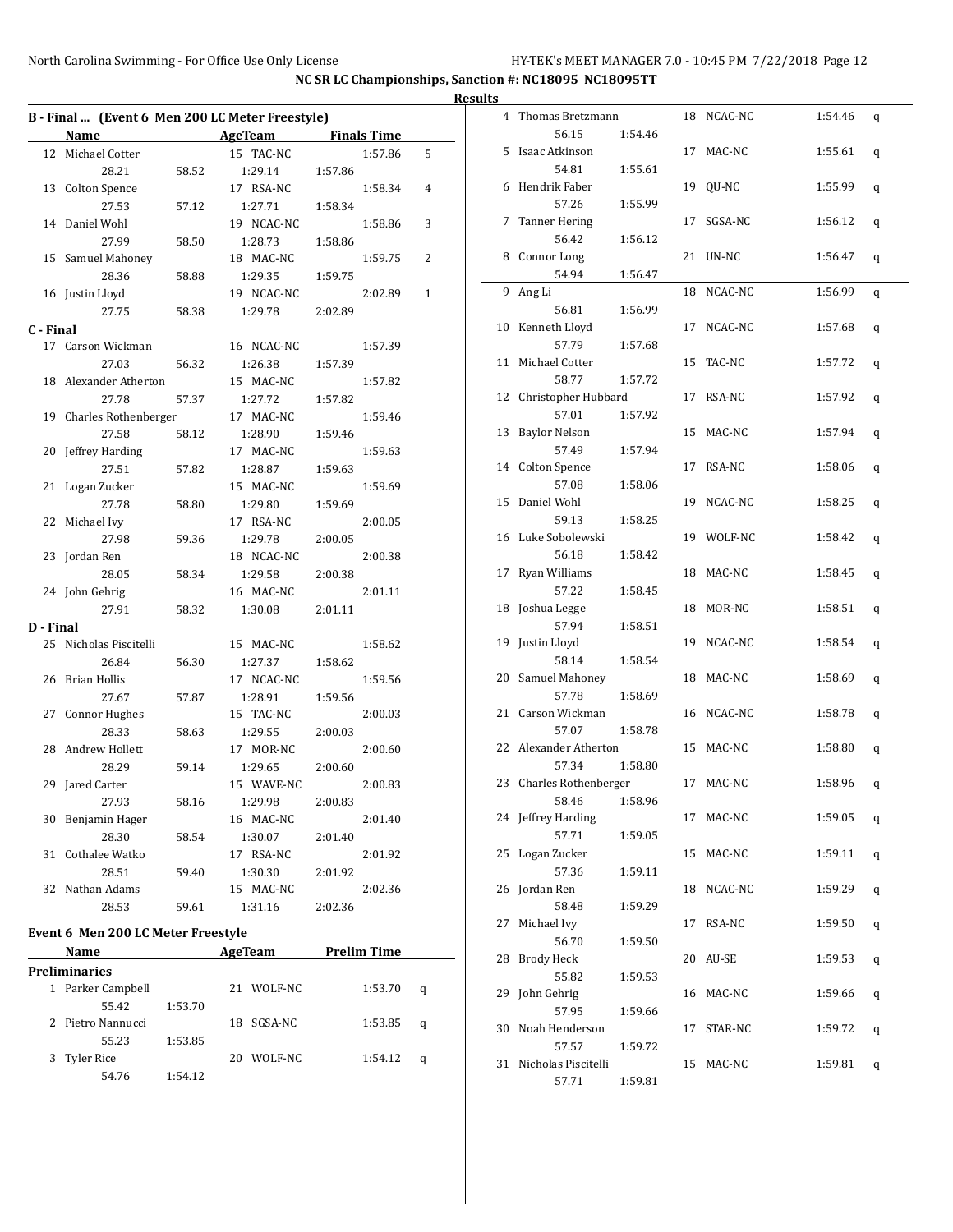|     | Preliminaries  (Event 6 Men 200 LC Meter Freestyle) |         |    |            |                    |   |
|-----|-----------------------------------------------------|---------|----|------------|--------------------|---|
|     | Name                                                |         |    | AgeTeam    | <b>Prelim Time</b> |   |
|     |                                                     |         |    |            |                    |   |
|     | 32 Jared Carter                                     |         |    | 15 WAVE-NC | 1:59.90            | q |
|     | 58.15                                               | 1:59.90 |    |            |                    |   |
| 33  | Andrew Hollett                                      |         | 17 | MOR-NC     | 1:59.99            |   |
|     | 58.22                                               | 1:59.99 |    |            |                    |   |
|     | 34 Brian Hollis                                     |         | 17 | NCAC-NC    | 2:00.07            |   |
|     | 58.64                                               | 2:00.07 |    |            |                    |   |
|     | 35 Cothalee Watko                                   |         | 17 | RSA-NC     | 2:00.25            |   |
|     | 58.22                                               | 2:00.25 |    |            |                    |   |
|     | 36 Nathan Adams                                     |         | 15 | MAC-NC     | 2:00.32            |   |
|     | 58.56                                               | 2:00.32 |    |            |                    |   |
|     | 37 William Barker                                   |         |    | 15 ECA-NC  | 2:00.40            |   |
|     | 57.96                                               | 2:00.40 |    |            |                    |   |
|     | 38 Connor Hughes                                    |         | 15 | TAC-NC     | 2:00.67            |   |
|     | 59.19                                               | 2:00.67 |    |            |                    |   |
|     | 39 Benjamin Hager                                   |         |    | 16 MAC-NC  | 2:00.75            |   |
|     | 57.54                                               | 2:00.75 |    |            |                    |   |
|     | 40 Spencer Hughes                                   |         | 17 | TAC-NC     | 2:00.89            |   |
|     | 58.96                                               | 2:00.89 |    |            |                    |   |
|     | 41 John Hershfeld                                   |         |    | 17 WAVE-NC | 2:00.93            |   |
|     | 58.48                                               | 2:00.93 |    |            |                    |   |
|     | 42 Mitchell Langston                                |         | 17 | MOR-NC     | 2:00.98            |   |
|     | 59.57                                               | 2:00.98 |    |            |                    |   |
| 43  | Charles Clickner                                    |         |    | 16 UN-NC   | 2:01.03            |   |
|     | 59.49                                               | 2:01.03 |    |            |                    |   |
|     | 44 Sean Quinn                                       |         |    | 18 MOR-NC  | 2:01.11            |   |
|     | 1:00.08                                             | 2:01.11 |    |            |                    |   |
|     | 45 Micah Martin                                     |         |    | 16 CVAC-NC | 2:01.26            |   |
|     | 59.24                                               |         |    |            |                    |   |
|     |                                                     | 2:01.26 |    |            |                    |   |
|     | 46 Dylan Georges                                    |         |    | 16 NCAC-NC | 2:01.40            |   |
|     | 59.32                                               | 2:01.40 |    |            |                    |   |
| 47  | Jacob Ockert                                        |         | 16 | RSA-NC     | 2:01.42            |   |
|     | 58.57                                               | 2:01.42 |    |            |                    |   |
|     | 48 Michael Moore                                    |         | 16 | MOR-NC     | 2:01.45            |   |
|     | 59.14                                               | 2:01.45 |    |            |                    |   |
|     | 49 Nicholas Riley                                   |         |    | 15 TAC-NC  | 2:01.69            |   |
|     | 59.68                                               | 2:01.69 |    |            |                    |   |
|     | 50 Jeffrey Tuning                                   |         |    | 16 WAVE-NC | 2:01.70            |   |
|     | 58.54                                               | 2:01.70 |    |            |                    |   |
|     | 51 Connor Dennison                                  |         |    | 17 ECA-NC  | 2:01.74            |   |
|     | 58.83                                               | 2:01.74 |    |            |                    |   |
|     | 52 Drake Moretz                                     |         |    | 19 ASC-NC  | 2:01.90            |   |
|     | 58.88                                               | 2:01.90 |    |            |                    |   |
|     | 53 Christopher Ghim                                 |         |    | 15 TAC-NC  | 2:01.94            |   |
|     | 1:00.52                                             | 2:01.94 |    |            |                    |   |
|     | 54 Davis Payne                                      |         |    | 18 TAC-NC  | 2:02.14            |   |
|     | 58.32                                               | 2:02.14 |    |            |                    |   |
|     | 55 Matthew Youngbar                                 |         |    | 17 MOR-NC  | 2:02.23            |   |
|     | 58.52                                               | 2:02.23 |    |            |                    |   |
| 56  | Matthew Jaynes                                      |         |    | 18 TAC-NC  | 2:02.37            |   |
|     | 58.95                                               | 2:02.37 |    |            |                    |   |
| *57 | Matthew Shen                                        |         |    | 18 MSA-NC  | 2:02.40            |   |
|     | 57.85                                               | 2:02.40 |    |            |                    |   |
| *57 | Samuel Lucht                                        |         | 17 | MOR-NC     | 2:02.40            |   |
|     | 59.90                                               | 2:02.40 |    |            |                    |   |
|     |                                                     |         |    |            |                    |   |

| <b>Results</b> |                                     |         |            |         |
|----------------|-------------------------------------|---------|------------|---------|
|                | 59 Austin Cummings<br>58.71         | 2:02.51 | 17 MAC-NC  | 2:02.51 |
|                | 60 George Heidkamp                  |         | 17 UN-NC   | 2:02.52 |
|                | 56.14<br>61 Charles Adkins          | 2:02.52 | 17 WOW-NC  | 2:02.56 |
|                | 59.08<br>62 Joshua Deming           | 2:02.56 | 16 MOR-NC  | 2:02.68 |
|                | 58.40<br>63 Riley Mears             | 2:02.68 | 19 MOR-NC  | 2:02.72 |
|                | 59.72<br>64 Neal Stratton           | 2:02.72 | 16 MAC-NC  | 2:02.87 |
| 65             | 58.93<br>Thomas Pritchard           | 2:02.87 | 16 CAT-NC  | 2:02.98 |
|                | 58.77<br>66 Thomas Frye             | 2:02.98 | 15 MAC-NC  | 2:03.02 |
|                | 59.54<br>67 Jack Benton             | 2:03.02 | 15 UN-NC   | 2:03.07 |
|                | 1:00.10                             | 2:03.07 |            |         |
|                | 68 Connor Blackburn<br>1:00.84      | 2:03.17 | 15 MOR-NC  | 2:03.17 |
|                | 69 William Soleo<br>59.87           | 2:03.35 | 16 UN-NC   | 2:03.35 |
|                | 70 Benjamin Nally<br>59.68          | 2:03.47 | 16 NCAC-NC | 2:03.47 |
|                | 71 Kenneth Lowe<br>58.28            | 2:03.48 | 16 MAC-NC  | 2:03.48 |
|                | 72 Hamlin Williams-Tracy<br>1:00.29 | 2:03.54 | 15 ATOM-NC | 2:03.54 |
|                | 73 Joshua Walker<br>59.07           | 2:03.56 | 17 ATOM-NC | 2:03.56 |
|                | 74 David Washburn<br>1:00.24        | 2:03.58 | 17 RSA-NC  | 2:03.58 |
|                | 75 Matthew Josten<br>1:00.66        | 2:03.73 | 22 CVAC-NC | 2:03.73 |
|                | *76 Austin Lockhart<br>1:01.05      | 2:03.80 | 15 ATOM-NC | 2:03.80 |
|                | *76 Thomas Teeters                  |         | 16 CFAC-NC | 2:03.80 |
|                | 1:00.30<br>*76 Sean Teague          | 2:03.80 | 17 MSA-NC  | 2:03.80 |
|                | 1:00.32<br>79 James Wyatt           | 2:03.80 | 16 TYDE-NC | 2:03.84 |
|                | 58.89<br>80 Avijit Das              | 2:03.84 | 15 MAC-NC  | 2:03.95 |
|                | 59.93<br>81 Nicholas Falise         | 2:03.95 | 16 CAT-NC  | 2:04.01 |
|                | 1:00.50<br>82 Connor Chignell       | 2:04.01 | 17 TAC-NC  | 2:04.03 |
|                | 1:00.68<br>83 Brody Carroll         | 2:04.03 | 15 CVAC-NC | 2:04.05 |
|                | 1:00.61<br>84 Samuel Reiger         | 2:04.05 | 15 ATOM-NC | 2:04.07 |
|                | 1:00.95<br>85 John Hollowell        | 2:04.07 | 16 BAY-SE  | 2:04.09 |
|                | 58.87<br>86 Logan Robinson          | 2:04.09 | 17 MAC-NC  | 2:04.30 |
| 87             | 59.37<br>Trevor O'Neill             | 2:04.30 | 16 MOR-NC  | 2:04.52 |
|                | 1:00.18                             | 2:04.52 |            |         |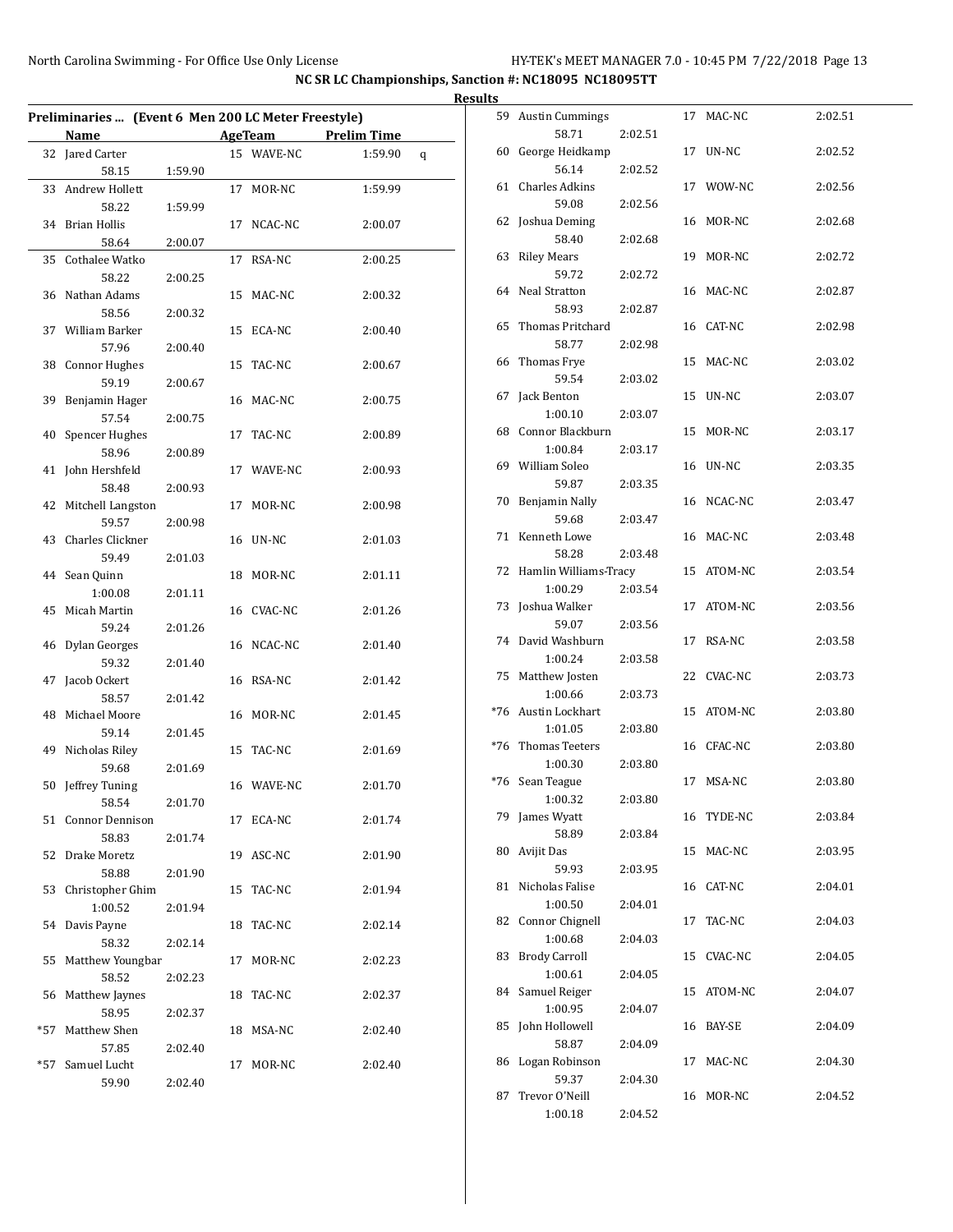| <b>Results</b>                                      |                    |  |                |                    |  |                                      |         |  |            |         |
|-----------------------------------------------------|--------------------|--|----------------|--------------------|--|--------------------------------------|---------|--|------------|---------|
| Preliminaries  (Event 6 Men 200 LC Meter Freestyle) |                    |  |                |                    |  | 116 Ethan Lawless                    |         |  | 16 ECA-NC  | 2:07.58 |
| Name                                                |                    |  | <b>AgeTeam</b> | <b>Prelim Time</b> |  | 1:00.87                              | 2:07.58 |  |            |         |
| 88 Charles Samuel Hall<br>1:00.11                   | 2:04.75            |  | 16 MOR-NC      | 2:04.75            |  | 117 Austen Davis<br>1:00.96          | 2:07.64 |  | 15 RSA-NC  | 2:07.64 |
| 89 Morgan Ryan<br>59.21                             | 2:04.79            |  | 16 MAC-NC      | 2:04.79            |  | 118 William Armentrout<br>1:00.53    | 2:07.66 |  | 16 TYDE-NC | 2:07.66 |
| 90 Andrew Mu<br>1:00.59                             | 2:04.82            |  | 16 NCAC-NC     | 2:04.82            |  | 119 Victor Simmons<br>1:00.47        | 2:07.89 |  | 16 SAIL-NC | 2:07.89 |
| 91 Hayden Carpenter<br>1:00.37                      | 2:05.03            |  | 15 MSA-NC      | 2:05.03            |  | 120 Jackson Grotjohn<br>1:01.75      | 2:08.14 |  | 18 TAC-NC  | 2:08.14 |
| 92 Nicholas Morris<br>1:00.49                       |                    |  | 17 SAC-NC      | 2:05.22            |  | 121 Ethan Womble<br>1:00.42          | 2:08.18 |  | 15 GCY-NC  | 2:08.18 |
| *93 Miles Eason<br>59.78                            | 2:05.22<br>2:05.29 |  | 15 TAC-NC      | 2:05.29            |  | 122 Ethan Balkus<br>1:01.99          | 2:08.19 |  | 17 WOW-NC  | 2:08.19 |
| *93 Christopher Barker                              |                    |  | 16 WAVE-NC     | 2:05.29            |  | 123 Connor Charrette<br>59.71        | 2:08.25 |  | 17 MAC-NC  | 2:08.25 |
| 59.87<br>95 Jackson Holcomb                         | 2:05.29            |  | 18 CAT-NC      | 2:05.39            |  | 124 Matthew Burgess<br>1:01.21       | 2:08.26 |  | 17 CVAC-NC | 2:08.26 |
| 1:00.22<br>96 Ethan Bershad                         | 2:05.39            |  | 15 MAC-NC      | 2:05.45            |  | 125 Timothy Burgess<br>1:01.10       | 2:08.33 |  | 18 SAIL-NC | 2:08.33 |
| 59.92<br>97 Jed Tan                                 | 2:05.45            |  | 15 TAC-NC      | 2:05.62            |  | 126 Chase Osorio<br>1:02.54          | 2:08.35 |  | 17 SSS-NC  | 2:08.35 |
| 1:00.40<br>98 Stephen Gaudette<br>1:00.40           | 2:05.62<br>2:05.68 |  | 16 NCAC-NC     | 2:05.68            |  | 127 Roman Martinez<br>1:00.06        | 2:08.45 |  | 16 RSA-NC  | 2:08.45 |
| 99 David Greeley<br>1:00.35                         | 2:05.92            |  | 14 NCAC-NC     | 2:05.92            |  | 128 Grayson Roberts<br>1:00.54       | 2:08.76 |  | 16 MOR-NC  | 2:08.76 |
| 100 Andrew Joyner<br>1:01.17                        | 2:05.97            |  | 19 RSA-NC      | 2:05.97            |  | 129 Jackson Davis<br>1:00.76         | 2:08.96 |  | 16 MAC-NC  | 2:08.96 |
| 101 Samuel Murphy<br>1:00.87                        | 2:06.35            |  | 19 LENR-NC     | 2:06.35            |  | 130 Andrew Eberhardt<br>1:03.11      | 2:09.40 |  | 16 WOW-NC  | 2:09.40 |
| *102 James Hoyle<br>59.61                           | 2:06.43            |  | 18 TYDE-NC     | 2:06.43            |  | 131 Jackson Nowacek<br>1:01.57       | 2:09.43 |  | 15 ECA-NC  | 2:09.43 |
| *102 George Bujoreanu<br>59.53                      | 2:06.43            |  | 15 MAC-NC      | 2:06.43            |  | 132 Emile Charles<br>1:02.16         | 2:09.48 |  | 17 CAT-NC  | 2:09.48 |
| 104 Andrew Gaudette<br>1:01.27                      | 2:06.51            |  | 16 NCAC-NC     | 2:06.51            |  | 133 Erwin Ortiz<br>1:01.06           | 2:09.59 |  | 20 WNCY-NC | 2:09.59 |
| 105 Sadler Smith<br>1:01.14                         | 2:06.56            |  | 16 ECA-NC      | 2:06.56            |  | 134 Garrett Despres<br>1:00.96       | 2:09.76 |  | 15 ECA-NC  | 2:09.76 |
| 106 Elijah Horman<br>1:01.03                        | 2:06.67            |  | 15 RSA-NC      | 2:06.67            |  | 135 Adam Cocke<br>1:03.18            | 2:10.20 |  | 18 CAT-NC  | 2:10.20 |
| 107 Jack Todd<br>1:00.70                            | 2:06.74            |  | 16 UN-NC       | 2:06.74            |  | 136 Kolby Rendon<br>1:01.82          | 2:10.42 |  | 16 RSA-NC  | 2:10.42 |
| 108 Hunter Wright<br>1:00.54                        | 2:06.77            |  | 19 YOTA-NC     | 2:06.77            |  | 137 David Dingfelder<br>1:02.80      | 2:10.69 |  | 17 CAT-NC  | 2:10.69 |
| 109 Jacland Reville<br>1:00.37                      | 2:06.92            |  | 15 SSS-NC      | 2:06.92            |  | 138 Raymond Dai<br>1:01.52           | 2:10.72 |  | 16 NCAC-NC | 2:10.72 |
| 110 Ryan Lynch<br>1:00.59                           | 2:07.27            |  | 15 RSA-NC      | 2:07.27            |  | 139 Danny Qaqish<br>1:03.97          | 2:11.57 |  | 15 NCAC-NC | 2:11.57 |
| 111 Seth Brodnick<br>1:00.88                        | 2:07.30            |  | 16 TAC-NC      | 2:07.30            |  | 140 Allen Yuan<br>1:02.31            | 2:11.63 |  | 17 MOR-NC  | 2:11.63 |
| 112 Benjamin Mann<br>58.20                          | 2:07.44            |  | 17 WAVE-NC     | 2:07.44            |  | 141 Christopher Fischetti<br>1:02.57 | 2:11.66 |  | 19 MOR-NC  | 2:11.66 |
| 113 Brayden Brewer<br>1:00.82                       | 2:07.47            |  | 15 MAC-NC      | 2:07.47            |  | 142 Hunter Root<br>1:03.96           | 2:11.84 |  | 18 MAC-NC  | 2:11.84 |
| *114 Alexander Smyre<br>59.06                       | 2:07.53            |  | 15 YOTA-NC     | 2:07.53            |  | 143 Owen Kirkpatrick<br>1:01.80      | 2:12.02 |  | 15 MSA-NC  | 2:12.02 |
| *114 John Darguzas<br>1:00.32                       | 2:07.53            |  | 18 SMAC-NC     | 2:07.53            |  | 144 Zizhou Lu<br>1:01.86             | 2:12.24 |  | 17 ASTF-NC | 2:12.24 |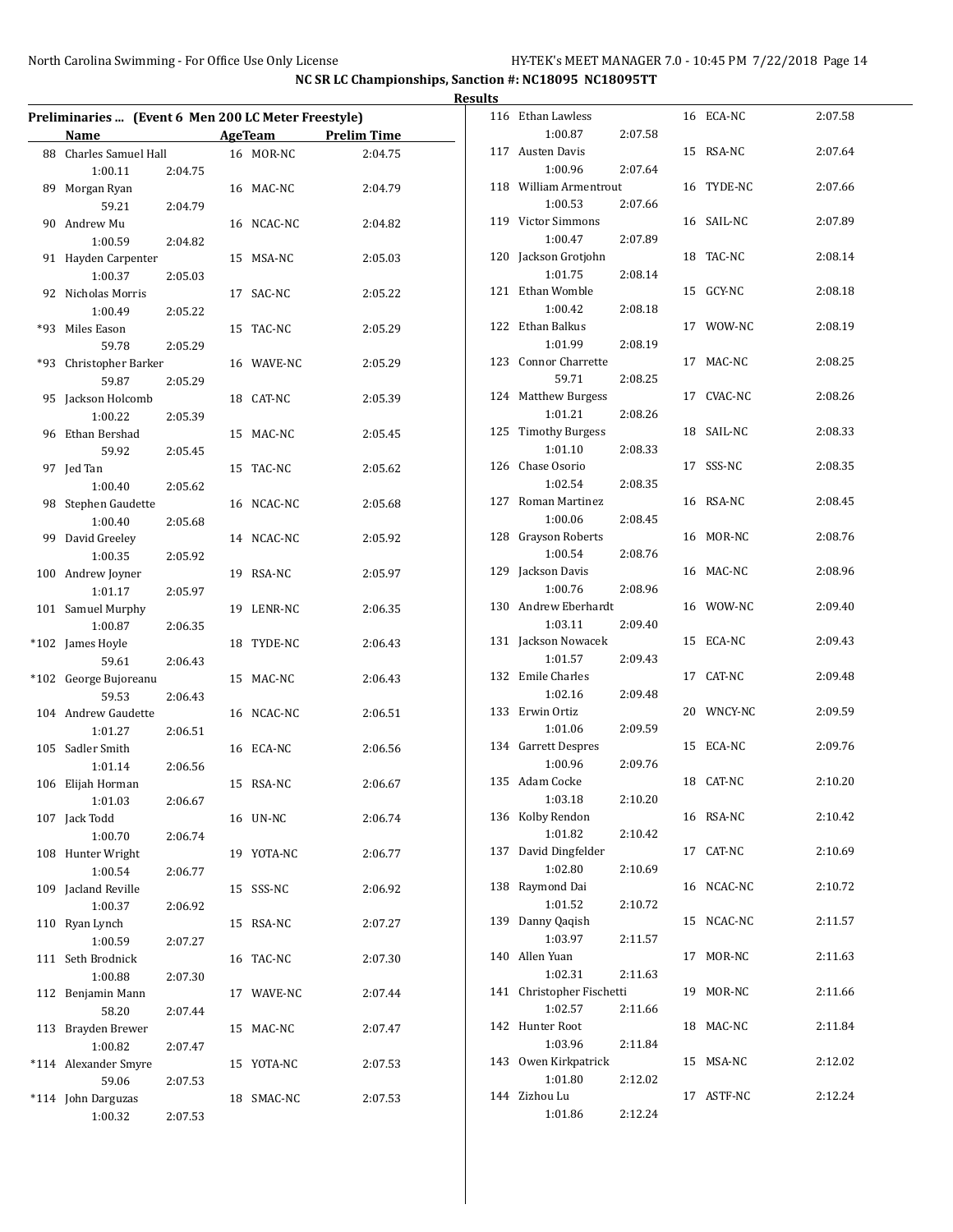|                  | Preliminaries  (Event 6 Men 200 LC Meter Freestyle) |                                              |                |                    |              |
|------------------|-----------------------------------------------------|----------------------------------------------|----------------|--------------------|--------------|
|                  | Name                                                | the control of the control of the control of | <b>AgeTeam</b> | <b>Prelim Time</b> |              |
|                  | 145 Richard Gillispie                               |                                              | 16 UN-NC       | 2:14.43            |              |
|                  | 1:01.74                                             | 2:14.43                                      |                |                    |              |
|                  | 146 Benjamin Peterson                               |                                              | 15 SGSA-NC     | 2:14.48            |              |
|                  | 1:03.41                                             | 2:14.48                                      |                |                    |              |
|                  | 147 Kennedy Ubinger                                 |                                              | 18 RSA-NC      | 2:15.07            |              |
|                  | 1:03.56                                             | 2:15.07                                      |                |                    |              |
|                  | 148 Seth Tillery                                    |                                              | 16 ECA-NC      | 2:16.11            |              |
|                  | 1:03.87                                             | 2:16.11                                      |                |                    |              |
|                  | Event 7 Women 100 LC Meter Breaststroke             |                                              |                |                    |              |
|                  | Name                                                |                                              | <b>AgeTeam</b> | <b>Finals Time</b> |              |
| A - Final        |                                                     |                                              |                |                    |              |
|                  | 1 Elizabeth Roberts                                 |                                              | 30 SST-GA      | 1:10.61            | 20           |
|                  |                                                     |                                              |                |                    |              |
|                  | 33.51                                               | 1:10.61                                      |                |                    |              |
|                  | 2 Olivia Fisher                                     |                                              | 19 WOLF-NC     | 1:12.20            | 17           |
|                  | 34.98                                               | 1:12.20                                      |                |                    |              |
| 3                | <b>Lindsay Morrow</b>                               |                                              | 21 WOLF-NC     | 1:12.37            | 16           |
|                  | 34.45                                               | 1:12.37                                      |                |                    |              |
| 4                | Olga Lapteva                                        |                                              | 20 WOLF-NC     | 1:13.45            | 15           |
|                  | 35.33                                               | 1:13.45                                      |                |                    |              |
| 5                | Rozhina McClanahan                                  |                                              | 20 WOLF-NC     | 1:13.54            | 14           |
|                  | 34.61                                               | 1:13.54                                      |                |                    |              |
| 6                | Kaylee Hamblin                                      |                                              | 14 MSA-NC      | 1:13.86            | 13           |
|                  | 34.32                                               | 1:13.86                                      |                |                    |              |
| 7                | Sydney Morgan                                       |                                              | 15 UN-NC       | 1:14.72            | 12           |
|                  | 35.48                                               | 1:14.72                                      |                |                    |              |
| 8                | Sarah Atkinson                                      |                                              | 19 QU-NC       | 1:15.19            | 11           |
|                  | 35.70                                               | 1:15.19                                      |                |                    |              |
| <b>B</b> - Final |                                                     |                                              |                |                    |              |
|                  | 9 Sophie Anderson                                   |                                              | 15 TAC-NC      | 1:14.41            | 9            |
|                  | 35.43                                               | 1:14.41                                      |                |                    |              |
|                  | 10 Milana Berry                                     |                                              | 19 ECAT-VA     | 1:14.68            | 7            |
|                  | 35.67                                               | 1:14.68                                      |                |                    |              |
|                  | 11 Brenna Divoky                                    |                                              | 16 WOW-NC      | 1:15.09            | 6            |
|                  | 35.64                                               | 1:15.09                                      |                |                    |              |
|                  | 12 Emerson Barnhill                                 |                                              | 21 WOLF-NC     | 1:15.49            | 5            |
|                  | 36.06                                               | 1:15.49                                      |                |                    |              |
|                  | 13 Reagan Johnson                                   |                                              | 17 MAC-NC      | 1:16.09            | 4            |
|                  | 35.34                                               | 1:16.09                                      |                |                    |              |
|                  | 14 Hayley Blaauw                                    |                                              | 21 QU-NC       | 1:16.28            | 3            |
|                  | 36.34                                               | 1:16.28                                      |                |                    |              |
| 15               | Katherine Miller                                    |                                              | 19 PITT-AM     | 1:16.45            | 2            |
|                  | 35.82                                               | 1:16.45                                      |                |                    |              |
|                  | 16 Isabella Gaskey                                  |                                              | 15 MAC-NC      | 1:17.85            | $\mathbf{1}$ |
|                  | 36.14                                               | 1:17.85                                      |                |                    |              |
| C - Final        |                                                     |                                              |                |                    |              |
|                  | 17 Piper Burton                                     |                                              | 16 GCY-NC      | 1:16.34            |              |
|                  |                                                     |                                              |                |                    |              |
|                  | 36.08                                               | 1:16.34                                      |                |                    |              |
| 18               | Maria Baric                                         |                                              | 16 UN-NC       | 1:16.98            |              |
|                  | 35.54                                               | 1:16.98                                      |                |                    |              |
|                  | 19 Elizabeth Gesse                                  |                                              | 15 UN-NC       | 1:17.41            |              |
|                  | 36.20                                               | 1:17.41                                      |                |                    |              |
|                  | 20 Caroline Zhu                                     |                                              | 16 TAC-NC      | 1:17.54            |              |
|                  | 36.44                                               | 1:17.54                                      |                |                    |              |

| <b>Results</b> |                       |         |            |         |
|----------------|-----------------------|---------|------------|---------|
|                | 21 Mackenzie Cresci   |         | 16 MSA-NC  | 1:17.90 |
|                | 35.78                 | 1:17.90 |            |         |
|                | 22 Keelan Cotter      |         | 12 TAC-NC  | 1:18.13 |
|                | 36.45                 | 1:18.13 |            |         |
|                | 23 Sydney Rogers      |         | 15 MAC-NC  | 1:18.74 |
|                | 36.78                 | 1:18.74 |            |         |
|                | 24 Anneliese Merry    |         | 17 NCAC-NC | 1:19.53 |
|                | 37.73                 | 1:19.53 |            |         |
| D - Final      |                       |         |            |         |
|                | 25 Laura Davis        |         | 15 MAC-NC  | 1:17.71 |
|                | 36.03                 | 1:17.71 |            |         |
|                | 26 Virginia Gilliland |         | 18 GCY-NC  | 1:17.72 |
|                | 35.73                 | 1:17.72 |            |         |
|                | 27 Kathryn Sanders    |         | 18 MOR-NC  | 1:18.01 |
|                | 36.34<br>28 Amy Chang | 1:18.01 | 17 RSA-NC  | 1:18.35 |
|                | 37.06                 | 1:18.35 |            |         |
|                | 29 Uma Knaven         |         | 18 UN-NC   | 1:18.57 |
|                | 37.74                 | 1:18.57 |            |         |
|                | 30 Gianna Reinhart    |         | 16 MAC-NC  | 1:19.10 |
|                | 37.45                 | 1:19.10 |            |         |
|                | 31 Pahvie Chhan       |         | 18 CAT-NC  | 1:19.35 |
|                | 37.01                 | 1:19.35 |            |         |
|                | 32 Sadie Calhoun      |         | 17 NMA-NC  | 1:20.06 |
|                | 36.76                 | 1:20.06 |            |         |

#### **Event 7 Women 100 LC Meter Breaststroke**

|                | <b>Name</b>             |    | <b>AgeTeam</b> | <b>Prelim Time</b> |   |  |
|----------------|-------------------------|----|----------------|--------------------|---|--|
|                | <b>Preliminaries</b>    |    |                |                    |   |  |
| $\mathbf{1}$   | Olivia Calegan          | 18 | UN-NC          | 1:11.56            | q |  |
| $\overline{2}$ | Elizabeth Roberts       | 30 | SST-GA         | 1:11.78            | q |  |
| 3              | <b>Lindsay Morrow</b>   | 21 | WOLF-NC        | 1:12.92            | q |  |
| 4              | Rozhina McClanahan      | 20 | WOLF-NC        | 1:13.16            | q |  |
| 5              | Olga Lapteva            | 20 | WOLF-NC        | 1:13.44            | q |  |
| 6              | Olivia Fisher           | 19 | WOLF-NC        | 1:13.50            | q |  |
| 7              | Kaylee Hamblin          | 14 | MSA-NC         | 1:13.90            | q |  |
| 8              | Sydney Morgan           | 15 | UN-NC          | 1:14.80            | q |  |
| 9              | Sarah Atkinson          | 19 | QU-NC          | 1:15.09            | q |  |
| 10             | Isabella Gaskey         | 15 | MAC-NC         | 1:15.36            | q |  |
| 11             | Sophie Anderson         | 15 | TAC-NC         | 1:15.45            | q |  |
| 12             | Brenna Divoky           | 16 | WOW-NC         | 1:15.59            | q |  |
| 13             | Milana Berry            | 19 | ECAT-VA        | 1:15.62            | q |  |
| 14             | Mikaela Fullerton       | 17 | WAVE-NC        | 1:15.93            | q |  |
| 15             | <b>Emerson Barnhill</b> | 21 | WOLF-NC        | 1:16.05            | q |  |
| 16             | Hayley Blaauw           | 21 | QU-NC          | 1:16.49            | q |  |
| 17             | Reagan Johnson          | 17 | MAC-NC         | 1:16.53            | q |  |
| 18             | Katherine Miller        | 19 | PITT-AM        | 1:16.79            | q |  |
| 19             | Piper Burton            | 16 | GCY-NC         | 1:16.90            | q |  |
| 20             | Caroline Zhu            | 16 | TAC-NC         | 1:17.30            | q |  |
| 21             | Mackenzie Cresci        | 16 | MSA-NC         | 1:17.36            | q |  |
| 22             | Anneliese Merry         | 17 | NCAC-NC        | 1:17.39            | q |  |
| 23             | Keelan Cotter           | 12 | TAC-NC         | 1:17.46            | q |  |
| 24             | Maria Baric             | 16 | UN-NC          | 1:17.60            | q |  |
| 25             | Sydney Rogers           | 15 | MAC-NC         | 1:17.64            | q |  |
| 26             | Elizabeth Gesse         | 15 | UN-NC          | 1:17.67            | q |  |
| 27             | Kathryn Sanders         | 18 | MOR-NC         | 1:18.24            | q |  |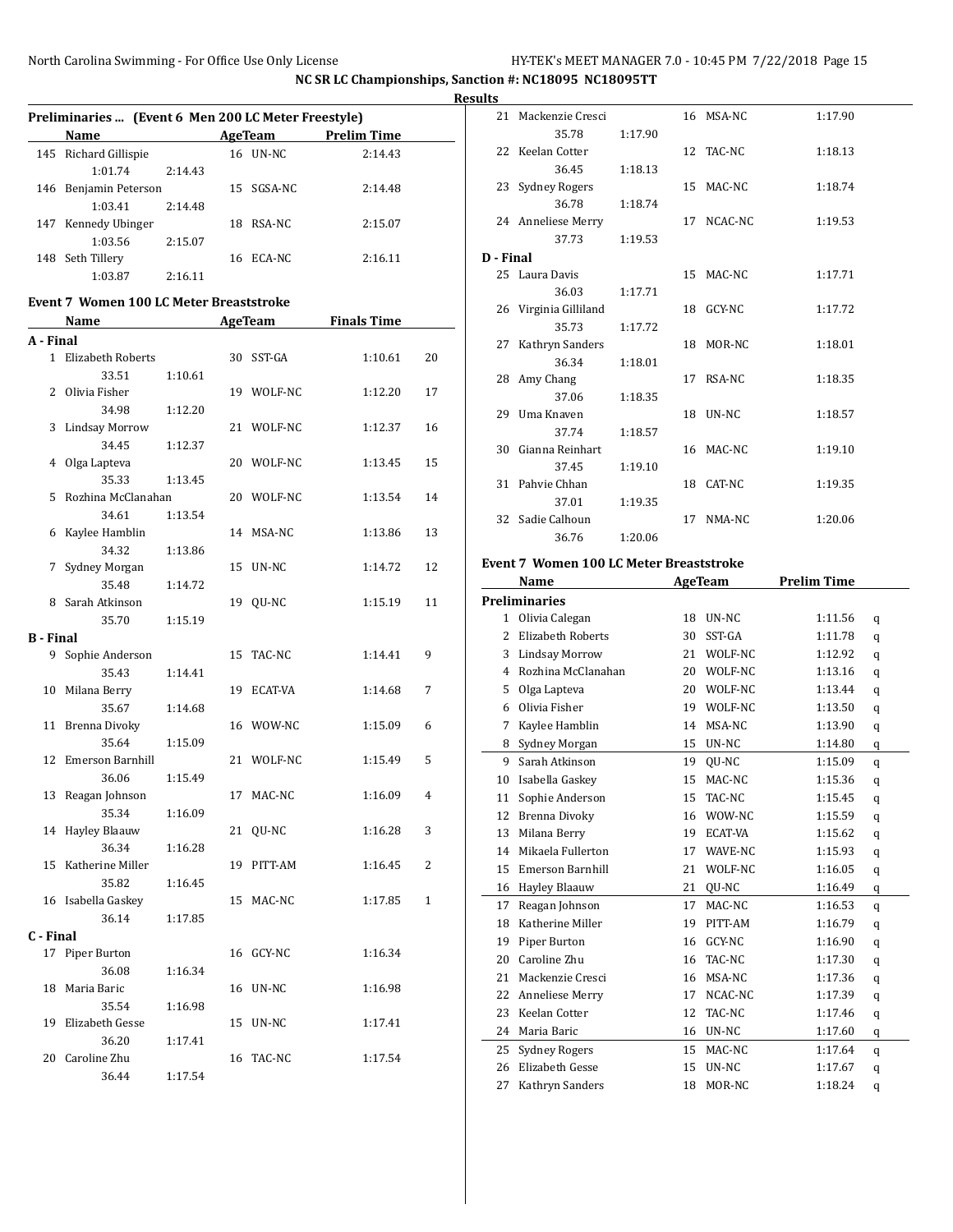| HY-TEK's MEET MANAGER 7.0 - 10:45 PM 7/22/2018 Page 16 |  |  |  |
|--------------------------------------------------------|--|--|--|
|--------------------------------------------------------|--|--|--|

|       | Preliminaries  (Event 7 Women 100 LC Meter Breaststroke) |                 |            |                    |   |
|-------|----------------------------------------------------------|-----------------|------------|--------------------|---|
|       | Name                                                     |                 | AgeTeam    | <b>Prelim Time</b> |   |
| 28    | Laura Davis                                              | 15              | MAC-NC     | 1:18.30            | q |
| 29    | Pahvie Chhan                                             |                 | 18 CAT-NC  | 1:18.56            | q |
| $*30$ | Uma Knaven                                               |                 | 18 UN-NC   | 1:18.61            | q |
| *30   | Virginia Gilliland                                       |                 | 18 GCY-NC  | 1:18.61            | q |
| 32    | Sadie Calhoun                                            |                 | 17 NMA-NC  | 1:18.80            | q |
| 33    | Gianna Reinhart                                          |                 | 16 MAC-NC  | 1:18.83            |   |
| 34    | Amy Chang                                                |                 | 17 RSA-NC  | 1:19.12            |   |
| *35   | Elizabeth Henry                                          |                 | 18 MOR-NC  | 1:19.16            |   |
| $*35$ | Heidi Curtis                                             | 17              | TAC-NC     | 1:19.16            |   |
| 37    | Kelsi Hill                                               | 17              | MAC-NC     | 1:19.20            |   |
| 38    | Jennings Lin                                             | 15              | GCY-NC     | 1:19.36            |   |
| 39    | Corina Smith                                             | 15              | MOR-NC     | 1:19.40            |   |
| 40    | Lexi Calder                                              |                 | 16 MAC-NC  | 1:19.63            |   |
| 41    | Caroline Dodson                                          | 15 <sup>2</sup> | TAC-NC     | 1:19.69            |   |
| 42    | Svea Torres                                              |                 | 18 ECA-NC  | 1:19.99            |   |
| 43    | Abigail Burns                                            | 17              | ECA-NC     | 1:20.26            |   |
| 44    | Claudia Barnett                                          |                 | 18 MAC-NC  | 1:20.43            |   |
| 45    | Anastasia Johnson                                        |                 | 16 RSA-NC  | 1:20.53            |   |
| 46    | <b>Audrey Costley</b>                                    | 17              | NCAC-NC    | 1:20.55            |   |
| 47    | Helena Bardslev                                          |                 | 15 MAC-NC  | 1:20.60            |   |
| 48    | Kelsey Tunstall                                          |                 | 20 PAC-NC  | 1:20.72            |   |
| 49    | Erin Butler                                              |                 | 18 ASC-NC  | 1:20.75            |   |
| 50    | Ashton Gasper                                            | 17              | MOR-NC     | 1:20.95            |   |
| 51    | Amelia Ham                                               | 18              | SST-GA     | 1:21.04            |   |
| 52    | Abigail Kriegler                                         | 17              | ASC-NC     | 1:21.05            |   |
| 53    | Bridgette Ervin                                          | 15              | CAT-NC     | 1:21.08            |   |
| 54    | Gabrielle-lauren Lardizabal                              |                 | 16 TAC-NC  | 1:21.10            |   |
| 55    | Emma Johnson                                             |                 | 15 WOW-NC  | 1:21.17            |   |
| 56    | Acacia Jones                                             | 17              | MOR-NC     | 1:21.27            |   |
| 57    | Oceane Hangyas                                           |                 | 15 MAC-NC  | 1:21.30            |   |
| 58    | Rachel Marston                                           |                 | 19 RSA-NC  | 1:21.31            |   |
| 59    | Julie Lahiff                                             |                 | 15 WAVE-NC | 1:21.64            |   |
| 60    | Kathryn Stafford                                         |                 | 15 STAR-NC | 1:21.71            |   |
| 61    | Claire Galloway                                          |                 | 16 WAVE-NC | 1:21.81            |   |
| 62    | <b>Grace Newton</b>                                      | 17              | TAC-NC     | 1:22.00            |   |
| 63    | Madison Petschauer                                       | 15              | WAVE-NC    | 1:22.18            |   |
| 64    | Sydney Geada                                             | 17              | MAC-NC     | 1:22.24            |   |
| 65    | Olivia Kayye                                             | 18              | CAT-NC     |                    |   |
| 66    | Paige Banks                                              |                 | 15 UN-NC   | 1:22.28<br>1:22.33 |   |
| 67    | Skye Lewis                                               |                 | 19 WNCY-NC | 1:22.45            |   |
| 68    | Madeleine Bauer                                          | 17              | ASC-NC     | 1:22.53            |   |
| 69    |                                                          | 17              |            |                    |   |
|       | Lily Siemasko                                            |                 | MAC-NC     | 1:22.60            |   |
| 70    | Juliet Miechkowski                                       |                 | 16 MAC-NC  | 1:22.90            |   |
| 71    | Anna Edelson                                             |                 | 16 WAVE-NC | 1:22.93            |   |
| 72    | Molly Pennisi                                            |                 | 16 TAC-NC  | 1:23.06            |   |
| 73    | Hallie Tant                                              |                 | 14 MOR-NC  | 1:23.68            |   |
| 74    | Anna Harshaw                                             |                 | 16 GCY-NC  | 1:23.76            |   |
| 75    | Katelyn Powell                                           |                 | 16 ATOM-NC | 1:23.85            |   |
| 76    | Kristin Chance                                           |                 | 15 RSA-NC  | 1:23.92            |   |
| 77    | Neha Joseph                                              | 15              | TAC-NC     | 1:23.93            |   |
| 78    | Meredith Bunting                                         |                 | 16 TYDE-NC | 1:23.95            |   |
| 79    | Mackenzie Adams                                          |                 | 15 YOTA-NC | 1:24.08            |   |
| $*80$ | Stephanie Qualls                                         |                 | 15 MAC-NC  | 1:24.24            |   |
| $*80$ | Anna Miller                                              |                 | 15 ASTF-NC | 1:24.24            |   |
| 82    | Zoe Hannan                                               | 15              | CAT-NC     | 1:24.81            |   |
|       |                                                          |                 |            |                    |   |

| Results |                         |                 |            |         |
|---------|-------------------------|-----------------|------------|---------|
| 83      | Kyra Dalbo              | 15              | TAC-NC     | 1:24.88 |
| 84      | Tricia Lee              |                 | 16 NCAC-NC | 1:25.08 |
| 85      | Skylar Bernesser        | 15              | UN-NC      | 1:25.25 |
| 86      | Kourtney Cook           | 14              | GCY-NC     | 1:25.32 |
| 87      | Callie Blandford        | 17              | MOR-NC     | 1:25.56 |
| 88      | Ella Preisach           | 14              | RSA-NC     | 1:25.76 |
| 89      | Lillian Smith           | 15 <sup>7</sup> | STAR-NC    | 1:25.92 |
| 90      | Sophia Gornet           | 15              | MAC-NC     | 1:25.95 |
| 91      | Siiri Maxwell           |                 | 18 YOTA-NC | 1:26.06 |
| 92      | Mateline McFee          | 15              | MAC-NC     | 1:26.10 |
| 93      | Elizabeth Martinson     | 16              | MAC-NC     | 1:26.15 |
| 94      | <b>Emily Grice</b>      | 18              | ASC-NC     | 1:26.94 |
| 95      | <b>Ashley Martinson</b> | 15              | MAC-NC     | 1:27.02 |
| 96      | Addison Herndon         | 20              | GCY-NC     | 1:27.05 |
| 97      | Olivia Kornstein        | 14              | NCAC-NC    | 1:27.10 |
| 98      | Abigail Hook            | 16              | TAC-NC     | 1:27.90 |
| 99      | Marylauren Holland      | 15              | RSA-NC     | 1:27.98 |
| 100     | Kelsey Tolchin          | 16              | MAC-NC     | 1:28.20 |
| 101     | Olivia Honaker          | 16              | TAC-NC     | 1:28.68 |
| 102     | <b>Tate Abbott</b>      | 16              | HPSC-NC    | 1:28.69 |
| 103     | Dylan Gentner           | 17              | ATOM-NC    | 1:29.05 |
| 104     | Carrington Clack        | 17              | RSA-NC     | 1:29.13 |
| 105     | Elizabeth Ward          | 14              | UN-GA      | 1:29.50 |
| 106     | Elaine Ortiz            | 16              | GFSC-NC    | 1:29.66 |
| 107     | Katherine Hurlbert      |                 | 17 WAVE-NC | 1:32.41 |

# **Event 8 Men 100 LC Meter Breaststroke**

|                  | Name                    |         |    | AgeTeam    | <b>Finals Time</b> |    |
|------------------|-------------------------|---------|----|------------|--------------------|----|
| A - Final        |                         |         |    |            |                    |    |
|                  | 1 William Chan          |         |    | 18 MAC-NC  | 1:02.54            | 20 |
|                  | 29.33                   | 1:02.54 |    |            |                    |    |
|                  | 2 Jacob Queen           |         |    | 20 CVAC-NC | 1:04.57            | 17 |
|                  | 30.40                   | 1:04.57 |    |            |                    |    |
|                  | 3 Colson Zucker         |         | 18 | MAC-NC     | 1:04.73            | 16 |
|                  | 30.03                   | 1:04.73 |    |            |                    |    |
|                  | 4 Christopher Mikuta    |         |    | 16 SGSA-NC | 1:05.03            | 15 |
|                  | 31.11                   | 1:05.03 |    |            |                    |    |
| 5.               | Micah McRea             |         | 17 | CVAC-NC    | 1:05.79            | 14 |
|                  | 31.29                   | 1:05.79 |    |            |                    |    |
|                  | 6 Jack Valiquette       |         | 17 | MAC-NC     | 1:06.27            | 13 |
|                  | 31.29                   | 1:06.27 |    |            |                    |    |
| 7                | Stephen Kim             |         | 15 | MAC-NC     | 1:06.37            | 12 |
|                  | 31.29                   | 1:06.37 |    |            |                    |    |
|                  | 8 Mitchell Stanek       |         |    | 19 WNCY-NC | 1:06.49            | 11 |
|                  | 31.81                   | 1:06.49 |    |            |                    |    |
| <b>B</b> - Final |                         |         |    |            |                    |    |
|                  | 9 Jason Green           |         |    | 19 ASC-NC  | 1:07.05            | 9  |
|                  | 31.07                   | 1:07.05 |    |            |                    |    |
|                  | 10 Connor Dalbo         |         | 18 | MOR-NC     | 1:07.59            | 7  |
|                  | 32.09                   | 1:07.59 |    |            |                    |    |
|                  | 11 Andrew Dorsel        |         | 15 | MAC-NC     | 1:07.99            | 6  |
|                  | 32.48                   | 1:07.99 |    |            |                    |    |
|                  | 12 Ji Ho Lee            |         | 17 | MSA-NC     | 1:08.00            | 5  |
|                  | 32.24                   | 1:08.00 |    | TAC-NC     | 1:08.15            |    |
|                  | 13 Davin Tjandra        |         | 16 |            |                    | 4  |
|                  | 32.17<br>14 Daniel Wohl | 1:08.15 | 19 | NCAC-NC    | 1:08.77            | 3  |
|                  |                         |         |    |            |                    |    |
|                  | 32.59                   | 1:08.77 |    |            |                    |    |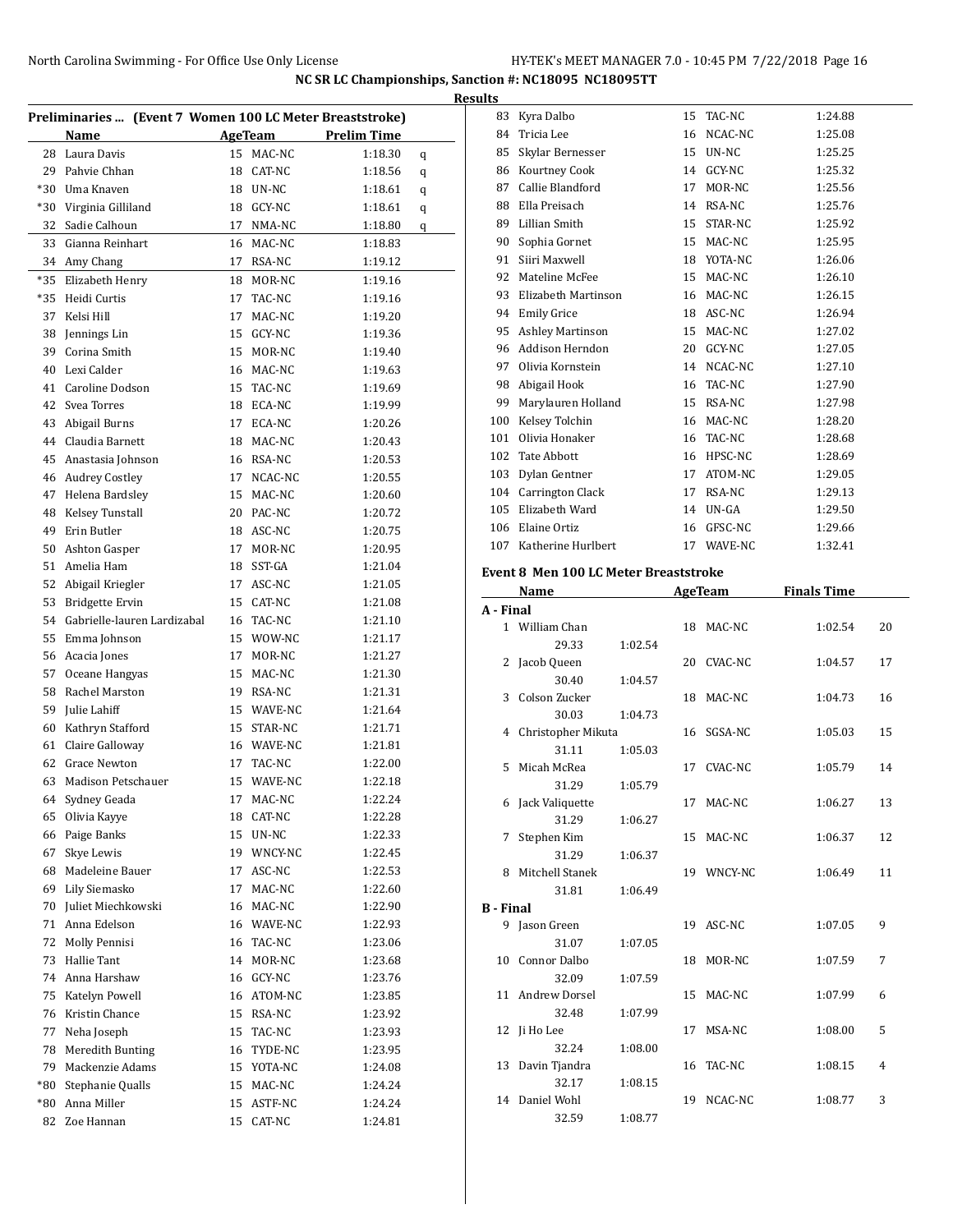|           | B - Final  (Event 8 Men 100 LC Meter Breaststroke) |         |    |                            |                    |              |
|-----------|----------------------------------------------------|---------|----|----------------------------|--------------------|--------------|
|           | Name                                               |         |    | <b>Example 2.1 AgeTeam</b> | <b>Finals Time</b> |              |
| 15        | Perry Becker                                       |         |    | 16 YOTA-NC                 | 1:08.90            | 2            |
|           | 32.23                                              | 1:08.90 |    |                            |                    |              |
|           | 16 T'Lez Foulkes                                   |         |    | 16 NCAC-NC                 | 1:09.07            | $\mathbf{1}$ |
|           | 32.30                                              | 1:09.07 |    |                            |                    |              |
| C - Final |                                                    |         |    |                            |                    |              |
|           | 17 Bode Ringenbach                                 |         |    | 15 MOR-NC                  | 1:07.37            |              |
|           | 32.32                                              | 1:07.37 |    |                            |                    |              |
| 18        | Luke Fortner                                       |         |    | 15 WAVE-NC                 | 1:08.05            |              |
|           | 31.96                                              | 1:08.05 |    |                            |                    |              |
|           | *19 Daniel Baldwin                                 |         |    | 16 WAVE-NC                 | 1:08.26            |              |
|           | 31.95                                              | 1:08.26 |    |                            |                    |              |
| $*19$     | Reilly Keaney                                      |         | 15 | SGSA-NC                    | 1:08.26            |              |
|           | 32.24                                              | 1:08.26 |    |                            |                    |              |
| 21        | <b>Charles Watkins</b>                             |         |    | 20 MOR-NC                  | 1:08.42            |              |
|           | 32.46                                              | 1:08.42 |    |                            |                    |              |
|           | 22 Patrick Drake                                   |         |    | 14 RSA-NC                  | 1:08.68            |              |
|           | 32.79                                              | 1:08.68 |    |                            |                    |              |
|           | 23 Joshua Rigsbee                                  |         |    | 19 CAT-NC                  | 1:09.13            |              |
|           | 32.33                                              | 1:09.13 |    |                            |                    |              |
|           | 24 Jason Starbuck                                  |         |    | 16 RSA-NC                  | 1:09.65            |              |
|           | 33.01                                              | 1:09.65 |    |                            |                    |              |
| D - Final |                                                    |         |    |                            |                    |              |
|           | 25 Edward Enriquez                                 |         |    | 16 SAIL-NC                 | 1:09.22            |              |
|           | 32.70                                              | 1:09.22 |    |                            |                    |              |
|           | 26 Brian Thompson                                  |         | 15 | TAC-NC                     | 1:09.77            |              |
|           | 33.26                                              | 1:09.77 |    |                            |                    |              |
| 27        | <b>Harrison Powe</b>                               |         |    | 15 MAC-NC                  | 1:10.30            |              |
|           | 33.19                                              | 1:10.30 |    |                            |                    |              |
|           | 28 Sean Quinn                                      |         |    | 18 MOR-NC                  | 1:10.33            |              |
|           | 33.42                                              | 1:10.33 |    |                            |                    |              |
|           | 29 Trevor Torres                                   |         | 16 | ECA-NC                     | 1:10.56            |              |
|           | 33.58                                              | 1:10.56 |    |                            |                    |              |
|           | 30 Logan Zucker                                    |         |    | 15 MAC-NC                  | 1:10.60            |              |
|           | 33.09                                              | 1:10.60 |    |                            |                    |              |
| 31        | Michael Partrick                                   |         |    | 16 MOR-NC                  | 1:11.57            |              |
|           | 33.25                                              | 1:11.57 |    |                            |                    |              |
|           | 32 Ryan Wahlers                                    |         |    | 17 TAC-NC                  | 1:11.92            |              |
|           | 33.69                                              | 1:11.92 |    |                            |                    |              |
|           |                                                    |         |    |                            |                    |              |
|           | <b>Event 8 Men 100 LC Meter Breaststroke</b>       |         |    |                            |                    |              |
|           |                                                    |         |    |                            | 1.111<br>. m.      |              |

| Name |                      |    | <b>AgeTeam</b> | <b>Prelim Time</b> |   |
|------|----------------------|----|----------------|--------------------|---|
|      | <b>Preliminaries</b> |    |                |                    |   |
| 1.   | William Chan         | 18 | MAC-NC         | 1:03.15            | q |
| 2    | Colson Zucker        | 18 | MAC-NC         | 1:04.20            | q |
| 3    | Jacob Queen          | 20 | CVAC-NC        | 1:05.24            | q |
| 4    | Jack Valiquette      | 17 | MAC-NC         | 1:05.85            | q |
| 5    | Mitchell Stanek      | 19 | WNCY-NC        | 1:06.05            | q |
| 6    | Micah McRea          | 17 | CVAC-NC        | 1:06.23            | q |
| 7    | Christopher Mikuta   | 16 | SGSA-NC        | 1:06.43            | q |
| 8    | Stephen Kim          | 15 | MAC-NC         | 1:06.79            | q |
| 9    | Connor Dalbo         | 18 | MOR-NC         | 1:07.52            | q |
| 10   | Ii Ho Lee            | 17 | MSA-NC         | 1:07.68            | q |
| 11   | Jason Green          | 19 | ASC-NC         | 1:07.76            | q |
| 12   | Daniel Wohl          | 19 | NCAC-NC        | 1:08.15            | q |
| 13   | Davin Tjandra        | 16 | TAC-NC         | 1:08.16            | q |
|      |                      |    |                |                    |   |

| <b>Results</b> |                             |    |           |          |   |  |
|----------------|-----------------------------|----|-----------|----------|---|--|
|                | 14 Andrew Dorsel            | 15 | MAC-NC    | 1:08.17  | q |  |
|                | 15 T'Lez Foulkes            | 16 | NCAC-NC   | 1:08.23  | q |  |
|                | 16 Perry Becker             | 16 | YOTA-NC   | 1:08.31  | q |  |
|                | 17 Luke Fortner             | 15 | WAVE-NC   | 1:08.34  | q |  |
|                | 18 Reilly Keaney            | 15 | SGSA-NC   | 1:08.47  | q |  |
|                | 19 Joshua Rigsbee           |    | 19 CAT-NC | 1:08.57  | q |  |
|                | 20 Bode Ringenbach          | 15 | MOR-NC    | 1:08.61  | q |  |
|                | 21 Patrick Drake            |    | 14 RSA-NC | 1:08.84  | q |  |
| 22             | Daniel Baldwin              | 16 | WAVE-NC   | 1:08.86  | q |  |
|                | 23 Charles Watkins          | 20 | MOR-NC    | 1:08.93  | q |  |
|                | 24 Jason Starbuck           |    | 16 RSA-NC | 1:09.48  | q |  |
|                | 25 Brian Thompson           | 15 | TAC-NC    | 1:09.53  | q |  |
|                | 26 Logan Zucker             | 15 | MAC-NC    | 1:09.68  | q |  |
| 27             | <b>Edward Enriquez</b>      | 16 | SAIL-NC   | 1:09.81  | q |  |
| 28             | <b>Trevor Torres</b>        |    | 16 ECA-NC | 1:10.32  | q |  |
| 29             | Michael Partrick            |    | 16 MOR-NC | 1:10.38  | q |  |
|                | 30 Ryan Wahlers             | 17 | TAC-NC    | 1:10.47  | q |  |
|                | 31 Harrison Powe            | 15 | MAC-NC    | 1:10.60  | q |  |
|                | 32 Sean Quinn               | 18 | MOR-NC    | 1:10.61  | q |  |
| 33             | Matthew Lucky               | 13 | SAIL-NC   | 1:10.67  |   |  |
|                | 34 Julian Maycock           | 15 | SGSA-NC   | J1:10.67 |   |  |
|                | 35 Michael Cotter           | 15 | TAC-NC    | 1:10.73  |   |  |
|                | 36 Ryan Cooper              | 18 | UN-GA     | 1:10.74  |   |  |
| 37             | Raymond Dai                 | 16 | NCAC-NC   | 1:10.91  |   |  |
| 38             | Nicholas Piscitelli         | 15 | MAC-NC    | 1:11.03  |   |  |
| 39             | Todd Echols                 | 18 | EAC-NC    | 1:11.13  |   |  |
| 40             | Michael Popescu             | 18 | MSA-NC    | 1:11.37  |   |  |
|                | 41 Jason Zhang              | 17 | TAC-NC    | 1:11.38  |   |  |
|                | 42 William Egan             | 18 | MAC-NC    | 1:11.55  |   |  |
|                | 43 Benjamin Hager           | 16 | MAC-NC    | 1:11.63  |   |  |
|                | 44 Lucas Grigat             | 15 | MAC-NC    | 1:11.79  |   |  |
|                | 45 Eamon Bria               |    | 17 CAT-NC | 1:12.04  |   |  |
|                | 46 William Darrenkamp       | 16 | MSA-NC    | 1:12.32  |   |  |
|                | 47 Anis Yahi                | 20 | GCY-NC    | 1:12.51  |   |  |
|                | 48 Craig Herndon            | 17 | GCY-NC    | 1:12.57  |   |  |
|                | 49 Evan Dorsel              | 17 | MAC-NC    | 1:12.79  |   |  |
| 50             | Mark Butner                 | 15 | WOW-NC    | 1:12.80  |   |  |
| 51             | John Hershfeld              | 17 | WAVE-NC   | 1:12.96  |   |  |
|                | 52 Thomas Coppedge          | 15 | YOTA-NC   | 1:13.30  |   |  |
| 53             | Sawyer Moseley              | 16 | HPSC-NC   | 1:13.34  |   |  |
|                | 54 Charles Samuel Hall      | 16 | MOR-NC    | 1:13.62  |   |  |
|                | 55 Alexander Wilhelm        | 16 | MAC-NC    | 1:13.76  |   |  |
|                | 56 Connor Greene            | 16 | TYDE-NC   | 1:14.33  |   |  |
|                | 57 Declan Gleason           | 15 | YOTA-NC   | 1:14.63  |   |  |
| 58             | Matthew Rigsbee             | 17 | CAT-NC    | 1:14.75  |   |  |
| 59             | Glen Gimpl                  | 15 | TAC-NC    | 1:14.76  |   |  |
| 60             | <b>Grayson Roberts</b>      | 16 | MOR-NC    | 1:14.77  |   |  |
| 61             | Benjamin Esposito           | 18 | GCY-NC    | 1:14.79  |   |  |
| 62             | Gideon Bezuidenhout         | 16 | YOTA-NC   | 1:15.08  |   |  |
|                | 63 Jackson Pollard          | 15 | TAC-NC    | 1:15.28  |   |  |
|                | 64 Flinn Hering             | 15 | SGSA-NC   | 1:15.80  |   |  |
|                | 65 Roman Martinez           | 16 | RSA-NC    | 1:16.12  |   |  |
|                | 66 Ryan Chestnutt           | 17 | MAC-NC    | 1:16.14  |   |  |
| 67             | Ryan Merritt<br>Miles Eason | 18 | ATOM-NC   | 1:16.26  |   |  |
| 68             |                             | 15 | TAC-NC    | 1:16.56  |   |  |
|                | 69 William Cooper           | 16 | SSS-NC    | 1:16.87  |   |  |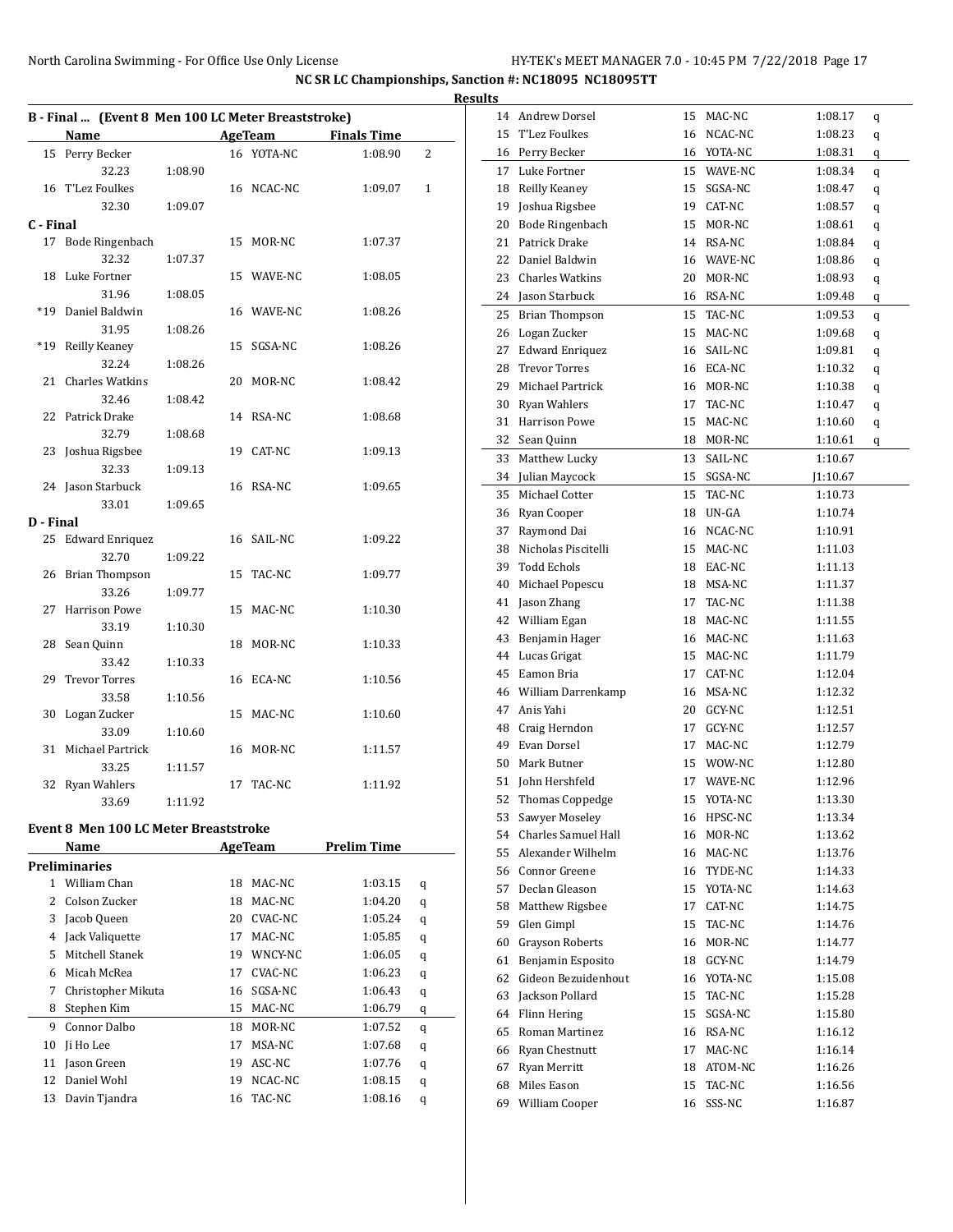|       |                                                        |     |            |                    | <b>Results</b> |  |  |  |  |
|-------|--------------------------------------------------------|-----|------------|--------------------|----------------|--|--|--|--|
|       | Preliminaries  (Event 8 Men 100 LC Meter Breaststroke) |     |            |                    |                |  |  |  |  |
|       | Name                                                   |     | AgeTeam    | <b>Prelim Time</b> |                |  |  |  |  |
|       | 70 Connor Rettammel                                    | 17  | YOTA-NC    | 1:16.92            | 2              |  |  |  |  |
| 71    | Brennan Johnson                                        | 16  | MOR-NC     | 1:17.36            |                |  |  |  |  |
|       | 72 Samuel Reiger                                       |     | 15 ATOM-NC | 1:17.88            | 2              |  |  |  |  |
|       | 73 Miller Davenport                                    |     | 15 RSA-NC  | 1:18.06            |                |  |  |  |  |
|       | 74 Connor Short                                        | 17  | TAC-NC     | 1:18.48            | 2              |  |  |  |  |
|       | 75 Evan Doherty                                        |     | 16 WAVE-NC | 1:18.85            |                |  |  |  |  |
|       | 76 Hunter Root                                         | 18  | MAC-NC     | 1:19.51            | 2              |  |  |  |  |
| 77    | Chase Osorio                                           | 17  | SSS-NC     | 1:31.27            |                |  |  |  |  |
| $---$ | Douglas Brown                                          | 16  | ECA-NC     | DQ                 | D - 1          |  |  |  |  |
|       | Bryson Johnson                                         | 16. | RSA-NC     | DQ                 | 2              |  |  |  |  |

#### **Event 9 Women 100 LC Meter Butterfly**

|           | Name<br><b>AgeTeam</b> |         |    | <b>Finals Time</b> |         |                |
|-----------|------------------------|---------|----|--------------------|---------|----------------|
| A - Final |                        |         |    |                    |         |                |
|           | 1 Faith Hefner         |         |    | 17 MAC-NC          | 1:02.90 | 20             |
|           | 29.69                  | 1:02.90 |    |                    |         |                |
| 2         | Katie Corbi            |         | 17 | MAC-NC             | 1:03.78 | 17             |
|           | 29.65                  | 1:03.78 |    |                    |         |                |
| 3         | Alina Stout            |         |    | 16 MAC-NC          | 1:03.80 | 16             |
|           | 29.09                  | 1:03.80 |    |                    |         |                |
| 4         | Chloe Harris           |         |    | 16 MAC-NC          | 1:04.27 | 15             |
|           | 29.53                  | 1:04.27 |    |                    |         |                |
| 5         | <b>Gillian Manning</b> |         |    | 23 NCAC-NC         | 1:04.32 | 14             |
|           | 29.92                  | 1:04.32 |    |                    |         |                |
| 6         | Lyndsey Reeve          |         |    | 16 ECA-NC          | 1:04.73 | 13             |
|           | 29.29                  | 1:04.73 |    |                    |         |                |
| 7         | Janie Smith            |         | 17 | MAC-NC             | 1:05.01 | 12             |
|           | 29.68                  | 1:05.01 |    |                    |         |                |
| 8         | Victoria Dichak        |         |    | 16 MAC-NC          | 1:06.20 | 11             |
|           | 30.03                  | 1:06.20 |    |                    |         |                |
| B - Final |                        |         |    |                    |         |                |
| 9         | Amanda Hoffman         |         |    | 17 MAC-NC          | 1:04.24 | 9              |
|           | 30.46                  | 1:04.24 |    |                    |         |                |
| 10        | Savannah Sowards       |         | 17 | MAC-NC             | 1:04.46 | 7              |
|           | 30.35                  | 1:04.46 |    |                    |         |                |
| $*11$     | Catherine Allen        |         |    | 20 MOR-NC          | 1:05.08 | 5.5            |
|           | 31.14                  | 1:05.08 |    |                    |         |                |
|           | *11 Amelia Steffens    |         |    | 15 MAC-NC          | 1:05.08 | 5.5            |
|           | 30.02                  | 1:05.08 |    |                    |         |                |
| 13        | Ana Pozder             |         | 18 | TAC-NC             | 1:05.22 | 4              |
|           | 30.64                  | 1:05.22 |    |                    |         |                |
| 14        | Marissa Lassell        |         |    | 16 MSA-NC          | 1:06.22 | 3              |
|           | 30.80                  | 1:06.22 |    |                    |         |                |
| 15        | <b>Brooke Morgan</b>   |         |    | 16 UN-NC           | 1:06.63 | $\overline{2}$ |
|           | 31.51                  | 1:06.63 |    |                    |         |                |
|           | 16 Ava Yandle          |         |    | 15 MAC-NC          | 1:06.95 | $\mathbf{1}$   |
|           | 30.92                  | 1:06.95 |    |                    |         |                |
| C - Final |                        |         |    |                    |         |                |
|           | 17 Piper Burton        |         |    | 16 GCY-NC          | 1:05.32 |                |
|           | 30.11                  | 1:05.32 |    |                    |         |                |
| 18        | Mary Greco             |         |    | 17 MSA-NC          | 1:05.35 |                |
|           | 31.09                  | 1:05.35 |    |                    |         |                |
| 19        | Amaya Hanley           |         | 15 | MAC-NC             | 1:05.85 |                |
|           | 30.90                  | 1:05.85 |    |                    |         |                |

|           | 20 Madeline High       |         | 19 MOR-NC  | 1:05.95 |
|-----------|------------------------|---------|------------|---------|
|           | 31.36                  | 1:05.95 |            |         |
|           | 21 Victoria Cunningham |         | 15 RSA-NC  | 1:06.25 |
|           | 31.07                  | 1:06.25 |            |         |
|           | 22 Madeline Morello    |         | 18 WOLF-NC | 1:06.33 |
|           | 31.18                  | 1:06.33 |            |         |
|           | 23 Anna Ashley         |         | 16 MAC-NC  | 1:07.14 |
|           | 30.49                  | 1:07.14 |            |         |
|           | 24 Sarah Barton        |         | 16 MAC-NC  | 1:07.18 |
|           | 31.03                  | 1:07.18 |            |         |
| D - Final |                        |         |            |         |
|           | 25 Rachel Strickland   |         | 17 MOR-NC  | 1:06.22 |
|           | 30.88                  | 1:06.22 |            |         |
|           | 26 Alexandra Xerras    |         | 17 MAC-NC  | 1:06.27 |
|           | 30.26                  | 1:06.27 |            |         |
|           | 27 Kayla Tennant       |         | 19 OU-NC   | 1:06.58 |
|           | 30.34                  | 1:06.58 |            |         |
|           | 28 Abigail Rutledge    |         | 18 TAC-NC  | 1:07.08 |
|           | 31.15                  | 1:07.08 |            |         |
|           | 29 Margaret Whitman    |         | 18 EAC-NC  | 1:07.09 |
|           | 31.34                  | 1:07.09 |            |         |
|           | 30 Sydney Willis       |         | 18 WAVE-NC | 1:07.61 |
|           | 31.32                  | 1:07.61 |            |         |
|           | 31 Peyton Whitaker     |         | 17 MOR-NC  | 1:07.78 |
|           | 30.93                  | 1:07.78 |            |         |
|           | 32 Alexis Walker       |         | 16 YOTA-NC | 1:08.02 |
|           | 31.10                  | 1:08.02 |            |         |

#### **Event 9 Women 100 LC Meter Butterfly**

| Name                     |                        |    | <b>AgeTeam</b> | <b>Prelim Time</b> |   |
|--------------------------|------------------------|----|----------------|--------------------|---|
|                          | <b>Preliminaries</b>   |    |                |                    |   |
| $\mathbf{1}$             | <b>Faith Hefner</b>    | 17 | MAC-NC         | 1:02.63            | q |
| $\overline{\mathcal{L}}$ | Chloe Harris           | 16 | MAC-NC         | 1:03.93            | q |
| 3                        | Katie Corbi            | 17 | MAC-NC         | 1:04.20            | q |
| 4                        | Gillian Manning        | 23 | NCAC-NC        | 1:04.30            | q |
| 5                        | Alina Stout            | 16 | MAC-NC         | 1:04.44            | q |
| 6                        | Janie Smith            | 17 | MAC-NC         | 1:04.67            | q |
| 7                        | Lyndsey Reeve          | 16 | ECA-NC         | 1:04.68            | q |
| 8                        | Victoria Dichak        | 16 | MAC-NC         | 1:04.77            | q |
| 9                        | Savannah Sowards       | 17 | MAC-NC         | 1:04.83            | q |
| 10                       | Amanda Hoffman         | 17 | MAC-NC         | 1:04.88            | q |
| 11                       | Ana Pozder             | 18 | TAC-NC         | 1:05.04            | q |
| 12                       | Catherine Allen        | 20 | MOR-NC         | 1:05.11            | q |
| 13                       | Marissa Lassell        | 16 | MSA-NC         | 1:05.17            | q |
| 14                       | Brooke Morgan          | 16 | UN-NC          | 1:05.19            | q |
| 15                       | Ava Yandle             | 15 | MAC-NC         | 1:05.21            | q |
| 16                       | Amelia Steffens        | 15 | MAC-NC         | 1:05.36            | q |
|                          | 17 Victoria Cunningham | 15 | RSA-NC         | 1:05.44            | q |
| $*18$                    | Madeline High          | 19 | MOR-NC         | 1:05.51            | q |
| $*18$                    | Sarah Barton           | 16 | MAC-NC         | 1:05.51            | q |
| 20                       | Amaya Hanley           | 15 | MAC-NC         | 1:05.86            | q |
| 21                       | Piper Burton           | 16 | GCY-NC         | 1:05.88            | q |
| 22                       | Mary Greco             | 17 | MSA-NC         | 1:05.95            | q |
| 23                       | Hope Carpenter         | 18 | SGSA-NC        | 1:06.06            | q |
| 24                       | Anna Ashley            | 16 | MAC-NC         | 1:06.21            | q |
| 25                       | Madeline Morello       | 18 | WOLF-NC        | 1:06.27            | q |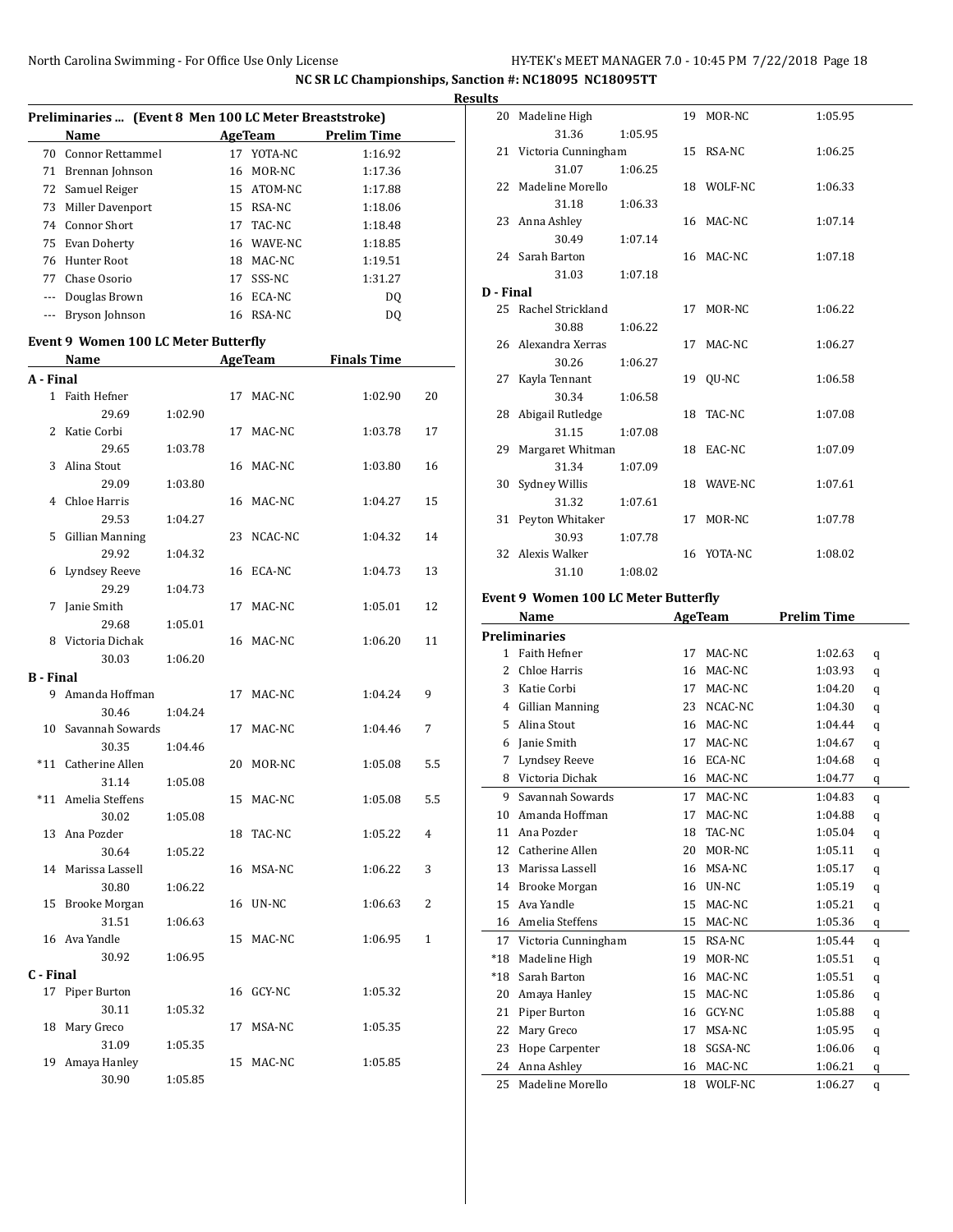| Preliminaries  (Event 9 Women 100 LC Meter Butterfly) |                                    |          |                |                    |   |  |  |
|-------------------------------------------------------|------------------------------------|----------|----------------|--------------------|---|--|--|
|                                                       | Name                               |          | <b>AgeTeam</b> | <b>Prelim Time</b> |   |  |  |
| 26                                                    | Sydney Willis                      | 18       | WAVE-NC        | 1:06.32            | q |  |  |
| 27                                                    | Kayla Tennant                      | 19       | QU-NC          | 1:06.58            | q |  |  |
| 28                                                    | Peyton Whitaker                    | 17       | MOR-NC         | 1:06.69            | q |  |  |
| 29                                                    | Abigail Rutledge                   |          | 18 TAC-NC      | 1:06.90            |   |  |  |
| 30                                                    | Rachel Strickland                  | 17       | MOR-NC         | 1:06.97            | q |  |  |
| 31                                                    | Margaret Whitman                   |          | 18 EAC-NC      | 1:06.99            | q |  |  |
| 32                                                    | Alexis Walker                      |          | 16 YOTA-NC     | 1:07.00            | q |  |  |
| 33                                                    | Alexandra Xerras                   | 17       | MAC-NC         |                    | q |  |  |
| 34                                                    | Nisma Said                         | 15       | TAC-NC         | 1:07.09            |   |  |  |
|                                                       | Isabella Gaskey                    |          | MAC-NC         | 1:07.16            |   |  |  |
| 35                                                    |                                    | 15       |                | 1:07.22            |   |  |  |
| 36                                                    | Sophia Lange<br>Juliet Miechkowski |          | 16 CAT-NC      | 1:07.33            |   |  |  |
| 37<br>38                                              |                                    | 16<br>15 | MAC-NC         | 1:07.35            |   |  |  |
|                                                       | Amanda Losey                       |          | MSA-NC         | 1:07.38            |   |  |  |
| 39                                                    | Caroline Zhu                       |          | 16 TAC-NC      | 1:07.41            |   |  |  |
| 40                                                    | <b>Emily Ally</b>                  | 15       | GCY-NC         | 1:07.45            |   |  |  |
| 41                                                    | <b>Holland Rozenboom</b>           | 15       | UN-NC          | 1:07.46            |   |  |  |
| 42                                                    | <b>Bethany Tart</b>                | 15       | ECA-NC         | 1:07.60            |   |  |  |
| 43                                                    | Sarah Dipangrazio                  | 17       | MAC-NC         | 1:07.71            |   |  |  |
| 44                                                    | Maria Baric                        |          | 16 UN-NC       | 1:07.85            |   |  |  |
| 45                                                    | <b>Sydney Hartis</b>               | 15       | MOR-NC         | 1:07.87            |   |  |  |
| 46                                                    | Ashley Brodnick                    | 18       | MOR-NC         | 1:07.90            |   |  |  |
| 47                                                    | <b>Haley Turner</b>                | 16       | MOR-NC         | 1:07.93            |   |  |  |
| 48                                                    | Rachel Daly                        |          | 16 MSA-NC      | 1:08.03            |   |  |  |
| 49                                                    | Summer Eaker                       | 15       | MAC-NC         | 1:08.07            |   |  |  |
| 50                                                    | Susan Mumford                      | 15       | MAC-NC         | 1:08.09            |   |  |  |
| 51                                                    | Mia Nordstrom                      | 15       | TAC-NC         | 1:08.30            |   |  |  |
| 52                                                    | Ashlyn Walton                      | 17       | MOR-NC         | 1:08.31            |   |  |  |
| 53                                                    | Kathryn Sanders                    | 18       | MOR-NC         | 1:08.50            |   |  |  |
| 54                                                    | Claudia Barnett                    | 18       | MAC-NC         | 1:08.55            |   |  |  |
| 55                                                    | Hannah Bruno                       | 18       | MOR-NC         | 1:08.85            |   |  |  |
| 56                                                    | <b>Lindsay Nowak</b>               | 18       | MAC-NC         | 1:08.93            |   |  |  |
| 57                                                    | Acacia Jones                       | 17       | MOR-NC         | 1:09.06            |   |  |  |
| 58                                                    | Claire Russell                     | 15       | MAC-NC         | 1:09.10            |   |  |  |
| *59                                                   | Anne Bowers                        | 19       | ASC-NC         | 1:09.19            |   |  |  |
| *59                                                   | Kyndall Beane                      | 15       | UN-NC          | 1:09.19            |   |  |  |
| 61                                                    | Omega Pinnix                       |          | 16 GCY-NC      | 1:09.26            |   |  |  |
| 62                                                    | Samantha Muma                      |          | 17 TAC-NC      | 1:09.29            |   |  |  |
| 63                                                    | Katelyn Yount                      |          | 15 MAC-NC      | 1:09.32            |   |  |  |
| 64                                                    | Amber Rydzewski                    | 15       | RSA-NC         | 1:09.33            |   |  |  |
| 65                                                    | Christina Marshall                 | 19       | UN-NC          | 1:09.41            |   |  |  |
| 66                                                    | Kelsey Tunstall                    | 20       | PAC-NC         | 1:09.42            |   |  |  |
| 67                                                    | Callie Blandford                   | 17       | MOR-NC         | 1:09.43            |   |  |  |
| 68                                                    | Madeleine Bachand                  | 17       | MOR-NC         | 1:09.48            |   |  |  |
| 69                                                    | Mary Davis                         | 17       | MSA-NC         | 1:09.51            |   |  |  |
| 70                                                    | Amy Chang                          | 17       | RSA-NC         | 1:09.52            |   |  |  |
| 71                                                    | Lexi Calder                        | 16       | MAC-NC         | 1:09.55            |   |  |  |
| 72                                                    | <b>Cadence Martin</b>              |          | 16 ASTF-NC     | 1:09.57            |   |  |  |
| 73                                                    | <b>Sydney Rogers</b>               | 15       | MAC-NC         | 1:09.58            |   |  |  |
| 74                                                    | Oceane Hangyas                     | 15       | MAC-NC         | 1:09.73            |   |  |  |
| 75                                                    | Haley Robinson                     |          | 15 MAC-NC      | 1:09.79            |   |  |  |
| 76                                                    | Kelsi Hill                         | 17       | MAC-NC         | 1:09.85            |   |  |  |
| 77                                                    | Sinclair Holian                    | 16       | SGSA-NC        | 1:09.91            |   |  |  |
| 78                                                    | Molly Pennisi                      |          | 16 TAC-NC      | 1:10.00            |   |  |  |
| 79                                                    | Brynn Jewell                       | 17       | WOW-NC         | 1:10.02            |   |  |  |
| 80                                                    | Chloe Lichtenberger                | 16       | MAC-NC         | 1:10.07            |   |  |  |

| <b>Results</b> |                                          |          |                   |                    |
|----------------|------------------------------------------|----------|-------------------|--------------------|
|                | 81 Mikaela Fullerton                     |          | 17 WAVE-NC        | 1:10.25            |
|                | 82 Anastasia Johnson                     |          | 16 RSA-NC         | 1:10.30            |
|                | 83 Gracie Steelhammer                    |          | 16 MAC-NC         | 1:10.40            |
|                | 84 Olivia Gschwind                       |          | 15 WAVE-NC        | 1:10.48            |
|                | 85 Erica Losey                           | 17       | MSA-NC            | 1:10.52            |
|                | 86 Mary Copeland                         | 17       | SFSC-NC           | 1:10.55            |
|                | 87 Jennifer Schimmoller                  |          | 15 SAIL-NC        | 1:10.56            |
|                | 88 Stella Kempf                          |          | 16 RSA-NC         | 1:10.58            |
|                | 89 Kathryn Cummings                      |          | 15 MAC-NC         | 1:10.88            |
|                | 90 Jessica Frank                         |          | 17 TAC-NC         | 1:11.03            |
|                | 91 Aleta Jewell                          |          | 19 UN-NC          | 1:11.33            |
|                | 92 Alyssa Evans                          |          | 16 WAVE-NC        | 1:11.39            |
|                | 93 Vivian Guo                            |          | 16 TAC-NC         | 1:11.41            |
|                | 94 Madison Petschauer                    |          | 15 WAVE-NC        | 1:11.51            |
|                |                                          |          | 19 ECAT-VA        | 1:11.53            |
|                | 95 Milana Berry                          |          |                   |                    |
|                | 96 Carley Yount<br>97 Bruna Ricciardi    | 15       | MAC-NC            | 1:11.54            |
|                |                                          | 15       | MAC-NC            | 1:11.55            |
|                | 98 Logan Wickman                         | 19       | NCAC-NC           | 1:11.57            |
|                | 99 Janie Inscore                         | 15       | MOR-NC            | 1:11.59            |
|                | 100 Emily Miller                         | 17       | ASTF-NC           | 1:11.68            |
|                | 101 Tate Abbott                          |          | 16 HPSC-NC        | 1:11.69            |
|                | 102 Caitlin Hefner                       |          | 15 MAC-NC         | 1:11.73            |
|                | 103 Lucy Elliott                         |          | 18 MAC-NC         | 1:11.74            |
|                | 104 Meredith Bunting                     |          | 16 TYDE-NC        | 1:11.75            |
|                | 105 Mona Li                              |          | 15 TAC-NC         | 1:11.77            |
|                | 106 Katherine Hurlbert                   |          | 17 WAVE-NC        | 1:11.82            |
|                | 107 Elizabeth Martinson                  |          | 16 MAC-NC         | 1:11.85            |
|                | 108 Carrington Clack                     |          | 17 RSA-NC         | 1:11.97            |
|                | 109 Katherine Bauer                      | 15       | ASC-NC            | 1:12.00            |
|                | 110 Ellen Gooch                          | 17       | HAC-NC            | 1:12.11            |
|                | 111 Emma Peck                            | 18       | MOR-NC            | 1:12.20            |
|                | 112 Kaylie Curran                        |          | 15 TAC-NC         | 1:12.30            |
|                | 113 Brenna Divoky                        |          | 16 WOW-NC         | 1:12.33            |
|                | 114 Mia Rose                             |          | 15 NCAC-NC        | 1:12.35            |
|                | 115 Anna Scalise                         |          | 16 MAC-NC         | 1:12.41            |
|                | 116 Katherine Carson                     |          | 15 YOTA-NC        | 1:12.65            |
|                | 117 Michaela Teachey<br>118 Pahvie Chhan | 15       | MOR-NC            | 1:12.66            |
|                | 119 Aynslee Grasso                       | 18       | CAT-NC            | 1:12.71            |
|                |                                          | 16       | WAVE-NC<br>TAC-NC | 1:12.84            |
|                | 120 Kyra Dalbo<br>121 Alexis Vetrano     | 15<br>19 | MOR-NC            | 1:12.89<br>1:12.90 |
|                | *122 Kennedy Rex                         | 17       | MOR-NC            | 1:12.95            |
|                | *122 Lily Siemasko                       | 17       | MAC-NC            | 1:12.95            |
|                | *124 Emily Oettinger                     |          | 16 ATOM-NC        | 1:12.97            |
|                | *124 Catherine Hayley                    | 17       | TAC-NC            | 1:12.97            |
|                | 126 Madison Link                         |          | 16 RSA-NC         | 1:13.00            |
|                | 127 Lynda Clodfelter                     | 17       | MAC-NC            | 1:13.01            |
|                | *128 Mackenzie Rider                     | 15       | EAC-NC            | 1:13.02            |
|                | *128 Aurora Cranford                     |          | 13 GCY-NC         | 1:13.02            |
|                | 130 Audrey Sept                          |          | 16 CAT-NC         | 1:13.09            |
|                | 131 Camden Thomas                        | 15       | GCY-NC            | 1:13.10            |
|                | 132 Olivia Honaker                       | 16       | TAC-NC            | 1:13.12            |
|                | 133 Bianca Candelaria                    | 17       | CAT-NC            | 1:13.22            |
|                | 134 Marie Wisz                           | 17       | MOR-NC            | 1:13.64            |
|                | 135 Martha Tripsa                        | 16       | SAIL-NC           | 1:13.65            |
|                | 136 Kendall Castle                       | 15       | TAC-NC            | 1:13.71            |
|                | 137 Gabrielle-lauren Lardizabal          | 16       | TAC-NC            | 1:13.75            |
|                | 138 Paige Banks                          | 15       | UN-NC             | 1:14.12            |
|                |                                          |          |                   |                    |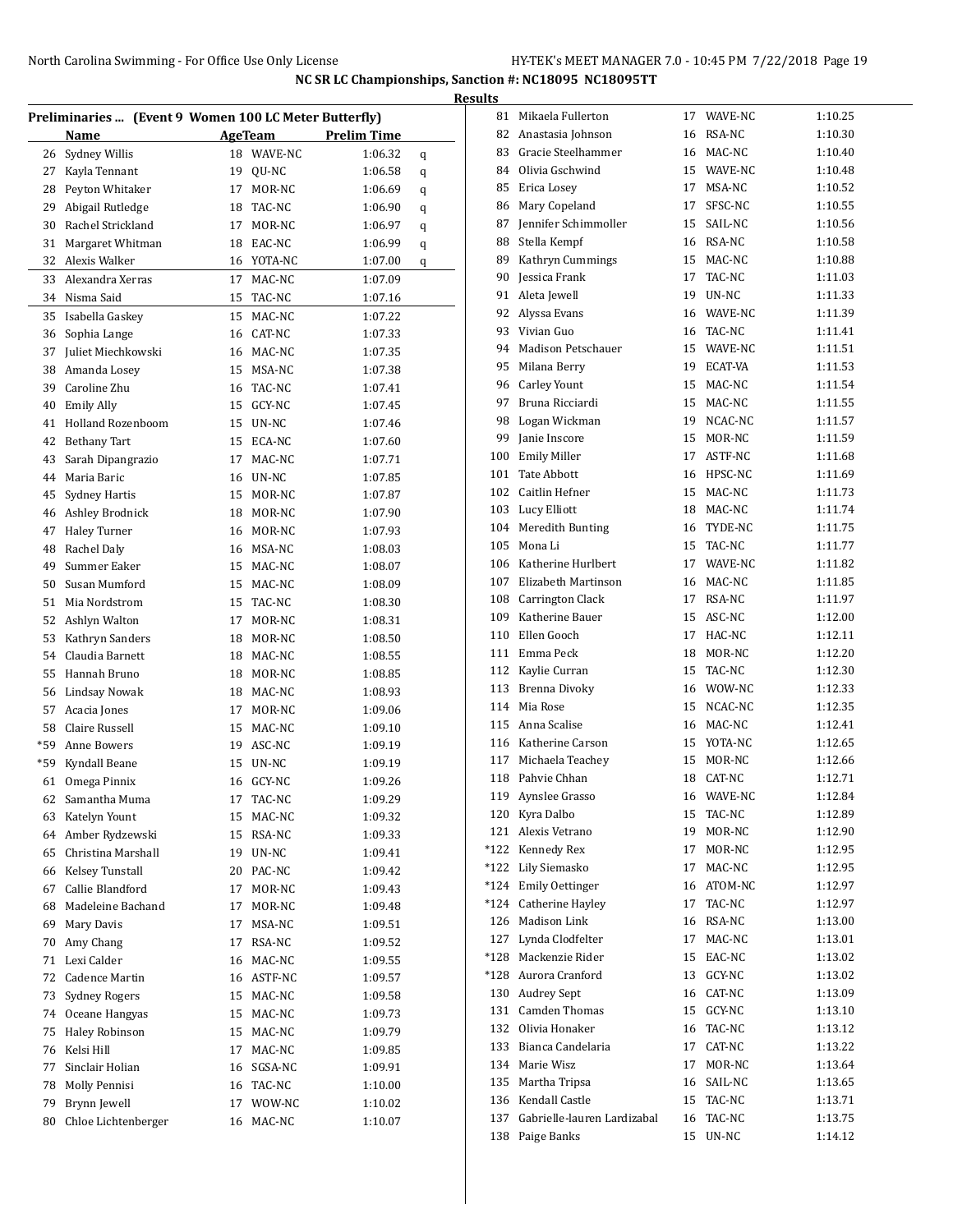|                  |                                                       |         |    |                |                    |                | <b>Results</b> |
|------------------|-------------------------------------------------------|---------|----|----------------|--------------------|----------------|----------------|
|                  | Preliminaries  (Event 9 Women 100 LC Meter Butterfly) |         |    |                |                    |                | C -            |
|                  | Name                                                  |         |    | AgeTeam        | <b>Prelim Time</b> |                |                |
|                  | 139 Eliza Durham                                      |         |    | 17 MAC-NC      | 1:14.31            |                |                |
|                  | 140 Kelsey Tolchin                                    |         |    | 16 MAC-NC      | 1:14.37            |                |                |
| 141              | Skylar Bernesser                                      |         |    | 15 UN-NC       | 1:14.42            |                |                |
|                  | 142 Ella Preisach                                     |         |    | 14 RSA-NC      | 1:14.69            |                |                |
|                  | 143 Elizabeth Teeters                                 |         |    | 14 CFAC-NC     | 1:14.78            |                | 2              |
|                  | 144 Marissa Sudderth                                  |         |    | 15 HAC-NC      | 1:14.95            |                |                |
|                  | 145 Kathryn Milberg                                   |         |    | 16 WAVE-NC     | 1:14.96            |                | 2              |
|                  | 146 Alexa Federico                                    |         |    | 16 SAIL-NC     | 1:15.33            |                |                |
|                  | 147 Caroline Hoover                                   |         |    | 16 UN-NC       | 1:15.47            |                | 2              |
|                  | 148 Madeleine Johnson                                 |         |    | 16 SAIL-NC     | 1:15.82            |                |                |
|                  | 149 Jordan Lamoreux                                   |         |    | 16 SAIL-NC     | 1:16.01            |                |                |
|                  | 150 Haylie Moore                                      |         |    | 21 HPSC-NC     | 1:16.39            |                |                |
|                  | 151 Katelyn Fritz                                     |         |    | 14 GCY-NC      | 1:16.44            |                |                |
|                  | 152 Jennifer Adams                                    |         |    | 15 WAVE-NC     | 1:16.65            |                |                |
|                  | 153 Erin Butler                                       |         |    | 18 ASC-NC      | 1:18.10            |                | D -            |
|                  | 154 Paula Torre-Nieto                                 |         |    | 19 RSA-NC      | 1:18.17            |                | 2              |
|                  | 155 Emma Johnson                                      |         |    | 15 WOW-NC      | 1:18.77            |                |                |
|                  | 156 Emily Grice                                       |         |    | 18 ASC-NC      | 1:20.55            |                | 2              |
|                  | <b>Event 10 Men 100 LC Meter Butterfly</b>            |         |    |                |                    |                |                |
|                  | Name                                                  |         |    | <b>AgeTeam</b> | <b>Finals Time</b> |                |                |
| A - Final        |                                                       |         |    |                |                    |                |                |
| $\mathbf{1}$     | Noah Henderson                                        |         | 17 | STAR-NC        | 54.84              | 20             | 2              |
|                  | 25.60                                                 | 54.84   |    |                |                    |                |                |
| 2                | Connor Long                                           |         |    | 21 UN-NC       | 55.09              | 17             | 2              |
|                  | 25.62                                                 | 55.09   |    |                |                    |                |                |
| 3                | Luke Sobolewski                                       |         |    | 19 WOLF-NC     | 55.93              | 16             |                |
|                  | 26.04                                                 | 55.93   |    |                |                    |                |                |
| 4                | Tyler Silver                                          |         |    | 20 MOR-NC      | 55.99              | 15             |                |
|                  | 26.30                                                 | 55.99   |    |                |                    |                |                |
| 5                | Ethan Schneider                                       |         |    | 17 MAC-NC      | 56.43              | 14             |                |
|                  | 26.26                                                 | 56.43   |    |                |                    |                |                |
|                  | 6 Clay Hering                                         |         |    | 20 UN-NC       | 56.63              | 13             |                |
|                  | 26.59                                                 | 56.63   |    |                |                    |                | Eve            |
| 7                | Samuel Mahoney                                        |         |    | 18 MAC-NC      | 56.74              | 12             |                |
|                  | 26.34                                                 | 56.74   |    |                |                    |                | Pre            |
|                  | 8 Zackary Whipple                                     |         |    | 16 MAC-NC      | 57.84              | 11             |                |
|                  | 26.98                                                 | 57.84   |    |                |                    |                |                |
| <b>B</b> - Final |                                                       |         |    |                |                    |                |                |
|                  | 9 William Watson                                      |         |    | 16 STAR-NC     | 57.70              | 9              |                |
|                  | 27.38                                                 | 57.70   |    |                |                    |                |                |
|                  | 10 Joseph Moore                                       |         |    | 16 MAC-NC      | 57.90              | 7              |                |
|                  | 26.72                                                 | 57.90   |    |                |                    |                |                |
|                  | 11 Jeffrey Harding                                    |         |    | 17 MAC-NC      | 57.98              | 6              |                |
|                  | 26.80                                                 | 57.98   |    |                |                    |                |                |
|                  | 12 Cameron Thomas                                     |         |    | 16 TAC-NC      | 58.26              | 5              |                |
|                  | 26.70                                                 | 58.26   |    |                |                    |                |                |
|                  | 13 Joshua Fletcher                                    |         |    | 17 MAC-NC      | 58.53              | $\overline{4}$ |                |
|                  | 27.19                                                 | 58.53   |    |                |                    |                |                |
|                  | 14 Baylor Nelson                                      |         |    | 15 MAC-NC      | 58.62              | 3              |                |
|                  | 27.54                                                 | 58.62   |    |                |                    |                |                |
|                  | 15 Jason Green                                        |         |    | 19 ASC-NC      | 58.95              | 2              |                |
|                  | 27.04                                                 | 58.95   |    |                |                    |                |                |
|                  | 16 Charles Rothenberger                               |         |    | 17 MAC-NC      | 1:00.70            | $\mathbf{1}$   |                |
|                  | 27.02                                                 | 1:00.70 |    |                |                    |                |                |

| C - Final |                      |         |    |            |         |
|-----------|----------------------|---------|----|------------|---------|
|           | 17 Kenneth Lowe      |         |    | 16 MAC-NC  | 58.36   |
|           | 27.27                | 58.36   |    |            |         |
|           | 18 Mitchell Langston |         |    | 17 MOR-NC  | 58.37   |
|           | 26.90                | 58.37   |    |            |         |
|           | 19 Brian Hollis      |         |    | 17 NCAC-NC | 58.39   |
|           | 27.60                | 58.39   |    |            |         |
|           | 20 Jeffrey Echols    |         |    | 16 EAC-NC  | 58.63   |
|           | 27.03                | 58.63   |    |            |         |
|           | 21 Jeffrey Tuning    |         |    | 16 WAVE-NC | 58.67   |
|           | 27.17                | 58.67   |    |            |         |
|           | 22 Ryan Silver       |         |    | 15 MOR-NC  | 58.92   |
|           | 27.11                | 58.92   |    |            |         |
|           | 23 Michael Ivy       |         |    | 17 RSA-NC  | 59.14   |
|           | 26.98                | 59.14   |    |            |         |
|           | 24 Jacob Queen       |         |    | 20 CVAC-NC | 1:01.64 |
|           | 27.91                | 1:01.64 |    |            |         |
| D - Final |                      |         |    |            |         |
|           | 25 Davis Payne       |         |    | 18 TAC-NC  | 58.78   |
|           | 27.34                | 58.78   |    |            |         |
|           | 26 Graham Hertweck   |         |    | 18 STAR-NC | 58.85   |
|           | 27.19                | 58.85   |    |            |         |
|           | 27 Charles Clickner  |         |    | 16 UN-NC   | 58.97   |
|           | 27.46                | 58.97   |    |            |         |
|           | 28 Aaron Bowman      |         |    | 20 HPSC-NC | 59.20   |
|           | 26.88                | 59.20   |    |            |         |
|           | 29 Drake Moretz      |         |    | 19 ASC-NC  | 59.80   |
|           | 27.93                | 59.80   |    |            |         |
|           | 30 Alexander Smyre   |         | 15 | YOTA-NC    | 59.94   |
|           | 27.89                | 59.94   |    |            |         |
|           | 31 Jed Tan           |         | 15 | TAC-NC     | 1:00.41 |
|           | 27.78                | 1:00.41 |    |            |         |
|           | 32 Edward Sarvis     |         | 20 | CAT-NC     | 1:00.55 |
|           | 28.13                | 1:00.55 |    |            |         |

# **Event 10 Men 100 LC Meter Butterfly**

|       | Name                  |    | <b>AgeTeam</b> | <b>Prelim Time</b> |   |
|-------|-----------------------|----|----------------|--------------------|---|
|       | <b>Preliminaries</b>  |    |                |                    |   |
| 1     | Connor Long           | 21 | UN-NC          | 55.45              | q |
| 2     | Noah Henderson        | 17 | STAR-NC        | 55.69              | q |
| 3     | Ethan Schneider       | 17 | MAC-NC         | 56.40              | q |
| 4     | Samuel Mahoney        | 18 | MAC-NC         | 56.47              | q |
| 5     | Tyler Silver          | 20 | MOR-NC         | 56.54              | q |
| 6     | Clay Hering           | 20 | UN-NC          | 56.80              | q |
| 7     | Zackary Whipple       | 16 | MAC-NC         | 57.23              | q |
| 8     | Luke Sobolewski       | 19 | WOLF-NC        | 57.46              | q |
| 9     | Jeffrey Harding       | 17 | MAC-NC         | 57.61              | q |
| $*10$ | Joseph Moore          | 16 | MAC-NC         | 58.05              | q |
| $*10$ | Jason Green           | 19 | ASC-NC         | 58.05              | q |
| 12    | William Watson        | 16 | STAR-NC        | 58.15              | q |
| 13    | Charles Rothenberger  | 17 | MAC-NC         | 58.16              | q |
| 14    | Joshua Fletcher       | 17 | MAC-NC         | 58.17              | q |
| 15    | <b>Baylor Nelson</b>  | 15 | MAC-NC         | 58.19              | q |
| 16    | <b>Cameron Thomas</b> | 16 | TAC-NC         | 58.46              | q |
| 17    | Robbie Epler          | 19 | MAC-NC         | 58.51              | q |
| 18    | Michael Ivy           | 17 | RSA-NC         | 58.73              | q |
| 19    | Ryan Silver           | 15 | MOR-NC         | 58.76              | q |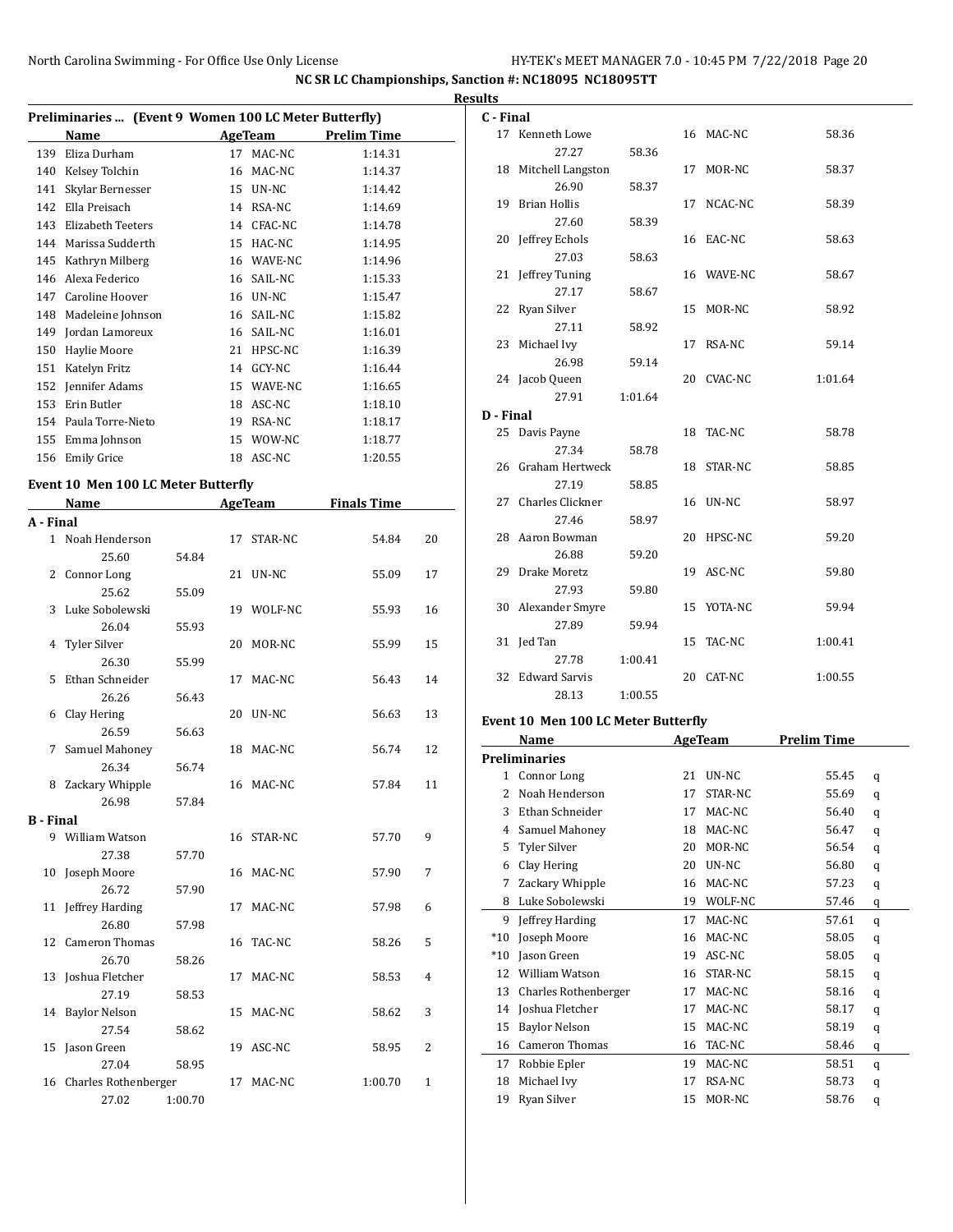|       |                                                      |    |                |                    |   | <b>Results</b> |
|-------|------------------------------------------------------|----|----------------|--------------------|---|----------------|
|       | Preliminaries  (Event 10 Men 100 LC Meter Butterfly) |    |                |                    |   | 7              |
|       | Name                                                 |    | <b>AgeTeam</b> | <b>Prelim Time</b> |   | 7              |
|       | 20 Jeffrey Tuning                                    |    | 16 WAVE-NC     | 58.80              | q | 7              |
| *21   | Mitchell Langston                                    | 17 | MOR-NC         | 58.98              | q | $*7$<br>$*7$   |
| $*21$ | Kenneth Lowe                                         | 16 | MAC-NC         | 58.98              | q |                |
| 23    | Jeffrey Echols                                       |    | 16 EAC-NC      | 59.00              | q | 7              |
| 24    | Jacob Queen                                          | 20 | CVAC-NC        | 59.20              | q | *8             |
| 25    | <b>Brian Hollis</b>                                  | 17 | NCAC-NC        | 59.23              | q | *8             |
| 26    | Aaron Bowman                                         | 20 | HPSC-NC        | 59.29              | q | 8              |
| 27    | <b>Charles Clickner</b>                              | 16 | UN-NC          | 59.46              | q | 8              |
|       | 28 Davis Payne                                       | 18 | TAC-NC         | 59.52              | q | 8              |
| 29    | Zachary Cairns                                       | 16 | NCAC-NC        | 59.57              | q | 8              |
| 30    | Alexander Smyre                                      |    | 15 YOTA-NC     | 59.58              | q | 8              |
| 31    | Jed Tan                                              | 15 | TAC-NC         | 59.62              | q | 8              |
| 32    | Edward Sarvis                                        |    | 20 CAT-NC      | 59.68              | q | 8              |
| 33    | Graham Hertweck                                      | 18 | STAR-NC        | 59.75              |   | 8              |
|       | 34 Drake Moretz                                      |    | 19 ASC-NC      | 59.85              |   | 9              |
| 35    | Maximillian Poteat                                   |    | 16 NCAC-NC     | 59.95              |   | 9              |
|       | 36 Evan Dorsel                                       | 17 | MAC-NC         | 1:00.00            |   | 9              |
| 37    | <b>Ryan Wahlers</b>                                  | 17 | TAC-NC         | 1:00.10            |   | 9              |
| 38    | Connor Blackburn                                     | 15 | MOR-NC         | 1:00.18            |   | 9              |
| 39    | Jake Thakur                                          | 15 | SAIL-NC        | 1:00.19            |   | 9              |
| 40    | Andrew Hollett                                       | 17 | MOR-NC         | 1:00.23            |   | 9              |
| 41    | Thomas Frye                                          | 15 | MAC-NC         | 1:00.39            |   | 9              |
| 42    | Andrew Dorsel                                        | 15 | MAC-NC         | 1:00.43            |   | 9              |
| 43    | Ang Li                                               | 18 | NCAC-NC        | 1:00.54            |   | 9              |
|       | 44 Sean Quinn                                        |    | 18 MOR-NC      | 1:00.56            |   | 10             |
| $*45$ | Nicholas Piscitelli                                  |    | 15 MAC-NC      | 1:00.57            |   | 10             |
| $*45$ | Jared Carter                                         |    | 15 WAVE-NC     | 1:00.57            |   | 10             |
| 47    | Rio Wombacher                                        |    | 16 RSA-NC      | 1:00.67            |   | 10             |
| 48    | Matthew Youngbar                                     | 17 | MOR-NC         | 1:00.69            |   | 10             |
| 49    | Michael Reavis                                       | 23 | LENR-NC        | 1:00.84            |   | 10             |
| 50    | Alexander Tomlinson                                  | 16 | TAC-NC         | 1:00.86            |   | 10             |
| 51    | John Chapman                                         | 15 | MOR-NC         | 1:00.87            |   | 10             |
| 52    | T'Lez Foulkes                                        | 16 | NCAC-NC        | 1:00.92            |   | 10             |
| 53    | Christopher Barker                                   |    | 16 WAVE-NC     | 1:01.11            |   | $*10$          |
| 54    | Joshua Deming                                        | 16 | MOR-NC         | 1:01.12            |   | $*10$          |
| 55    | <b>Connor Dennison</b>                               | 17 | ECA-NC         | 1:01.29            |   | 11             |
| 56    | Miles Eason                                          | 15 | TAC-NC         | 1:01.33            |   | 11             |
| $*57$ | Samuel Lucht                                         | 17 | MOR-NC         | 1:01.38            |   | 11             |
| *57   | <b>Colton Spence</b>                                 | 17 | RSA-NC         | 1:01.38            |   | 11             |
| 59    | Garreth Parsons                                      | 17 | MOR-NC         | 1:01.40            |   | 11             |
| 60    | Hunter Wright                                        | 19 | YOTA-NC        | 1:01.41            |   | 11             |
| 61    | <b>Dylan Georges</b>                                 | 16 | NCAC-NC        | 1:01.46            |   | 11             |
| 62    | Connor Charrette                                     | 17 | MAC-NC         | 1:01.48            |   | 11             |
| 63    | <b>Brian Thompson</b>                                | 15 | TAC-NC         | 1:01.62            |   | 11             |
| 64    | Chase Osorio                                         | 17 | SSS-NC         | 1:01.63            |   | 12             |
| *65   | William Barker                                       | 15 | ECA-NC         | 1:01.66            |   | 12             |
| *65   | Sean Teague                                          | 17 | MSA-NC         | 1:01.66            |   | *12            |
| 67    | Samuel Armbruster                                    | 17 | MOR-NC         | 1:01.71            |   | *12            |
| 68    | James Wyatt                                          | 16 | TYDE-NC        | 1:01.79            |   | 12             |
| 69    | Colin Cotter                                         |    | 16 TAC-NC      | 1:01.90            |   | 12             |
| 70    | Samuel Murphy                                        |    | 19 LENR-NC     | 1:01.93            |   | 12             |
| 71    | <b>Brody Carroll</b>                                 | 15 | CVAC-NC        | 1:02.00            |   | 12             |
| 72    | John Darguzas                                        | 18 | SMAC-NC        | 1:02.01            |   | 12             |
| 73    | Devin Blake                                          | 15 | MAC-NC         | 1:02.04            |   | 12             |
|       |                                                      |    |                |                    |   | 13             |

| 74         | <b>Austin Cummings</b>     | 17 | MAC-NC     | 1:02.06            |
|------------|----------------------------|----|------------|--------------------|
| 75         | Brayden Brewer             | 15 | MAC-NC     | 1:02.10            |
|            | 76 Riley Mears             | 19 | MOR-NC     | 1:02.15            |
| $*77$      | Stephen Kim                |    | 15 MAC-NC  | 1:02.22            |
| *77        | Joshua Rigsbee             | 19 | CAT-NC     | 1:02.22            |
| 79         | Bryson Johnson             |    | 16 RSA-NC  | 1:02.41            |
| *80        | Perry Becker               |    | 16 YOTA-NC | 1:02.47            |
| *80        | Jacob Ockert               |    | 16 RSA-NC  | 1:02.47            |
| 82         | Matthew Shanahan           | 15 | HAC-NC     | 1:02.50            |
| 83         | Kevin Wiltsey              | 16 | MAC-NC     | 1:02.53            |
| 84         | Carson Wickman             |    | 16 NCAC-NC | 1:02.59            |
| 85         | Alexander Griffey          |    | 16 MAC-NC  | 1:02.62            |
| 86         | <b>Hunter Root</b>         |    | 18 MAC-NC  | 1:02.65            |
| 87         | Jackson Davis              |    | 16 MAC-NC  | 1:02.68            |
| 88         | Adam Cocke                 |    | 18 CAT-NC  | 1:02.72            |
| 89         | Karl Menkhaus              |    | 18 MAC-NC  | 1:02.74            |
| 90         | Douglas Brown              | 16 | ECA-NC     | 1:02.76            |
| 91         | Benjamin Mann              |    | 17 WAVE-NC | 1:02.77            |
| 92         | Jacob Gilley               |    | 17 HPSC-NC | 1:02.82            |
| 93         | Ethan Balkus               | 17 | WOW-NC     | 1:02.86            |
| 94         | Nathaniel Onks             | 16 | MOR-NC     | 1:02.87            |
| 95         | Matthew Cochis             | 16 | TAC-NC     | 1:02.89            |
| 96         | Neal Stratton              | 16 | MAC-NC     | 1:03.03            |
| 97         | Thomas Pritchard           |    | 16 CAT-NC  | 1:03.15            |
| 98         | Anis Yahi                  |    | 20 GCY-NC  | 1:03.18            |
| 99         | Andrew Joyner              |    | 19 RSA-NC  | 1:03.25            |
|            | 100 Uhlan Larrie           | 17 | UN-NC      | 1:03.28            |
|            |                            |    | 16 MAC-NC  |                    |
| 101<br>102 | Morgan Ryan<br>Evan Shives | 15 | TYDE-NC    | 1:03.29<br>1:03.41 |
|            | Michael Auderer            |    |            |                    |
| 103        |                            | 17 | MOR-NC     | 1:03.45            |
|            | 104 Charles Adkins         | 17 | WOW-NC     | 1:03.51            |
|            | 105 Isaac Atkinson         | 17 | MAC-NC     | 1:03.52            |
|            | 106 Austin Nario           | 16 | TYDE-NC    | 1:03.56            |
| 107        | Nicholas Morris            | 17 | SAC-NC     | 1:03.57            |
|            | 108 Emile Charles          | 17 | CAT-NC     | 1:03.77            |
|            | *109 Connor Rettammel      |    | 17 YOTA-NC | 1:03.82            |
| *109       | Andrew Eberhardt           |    | 16 WOW-NC  | 1:03.82            |
|            | 111 Garrett Curran         | 15 | RSA-NC     | 1:04.08            |
| 112        | Nolan Dempsey              | 16 | SSS-NC     | 1:04.15            |
| 113        | Jackson Nowacek            | 15 | ECA-NC     | 1:04.26            |
| 114        | Zachary Brown              | 15 | MAC-NC     | 1:04.38            |
| 115        | Charles Samuel Hall        | 16 | MOR-NC     | 1:04.39            |
| 116        | Allen Yuan                 | 17 | MOR-NC     | 1:04.49            |
| 117        | Sebastian Torre-Nieto      | 16 | RSA-NC     | 1:04.70            |
| 118        | Michael Popescu            | 18 | MSA-NC     | 1:04.76            |
| 119        | William Cooper             | 16 | SSS-NC     | 1:04.79            |
| 120        | Seth Tillery               | 16 | ECA-NC     | 1:04.80            |
| 121        | Zizhou Lu                  | 17 | ASTF-NC    | 1:04.88            |
| *122       | James Hoyle                | 18 | TYDE-NC    | 1:04.90            |
| *122       | Michael Talbott            | 18 | TAC-NC     | 1:04.90            |
| 124        | Charles Watkins            | 20 | MOR-NC     | 1:04.97            |
| 125        | Flinn Hering               | 15 | SGSA-NC    | 1:05.08            |
| 126        | Ryan Chestnutt             | 17 | MAC-NC     | 1:05.45            |
| 127        | Benjamin Esposito          | 18 | GCY-NC     | 1:05.54            |
| 128        | Kolby Rendon               | 16 | RSA-NC     | 1:05.68            |
| 129        | Donald Bowman              | 18 | GG-NC      | 1:05.88            |
| 130        | <b>Timothy Burgess</b>     | 18 | SAIL-NC    | 1:06.52            |
| 131        | Hayden Carpenter           | 15 | MSA-NC     | 1:06.74            |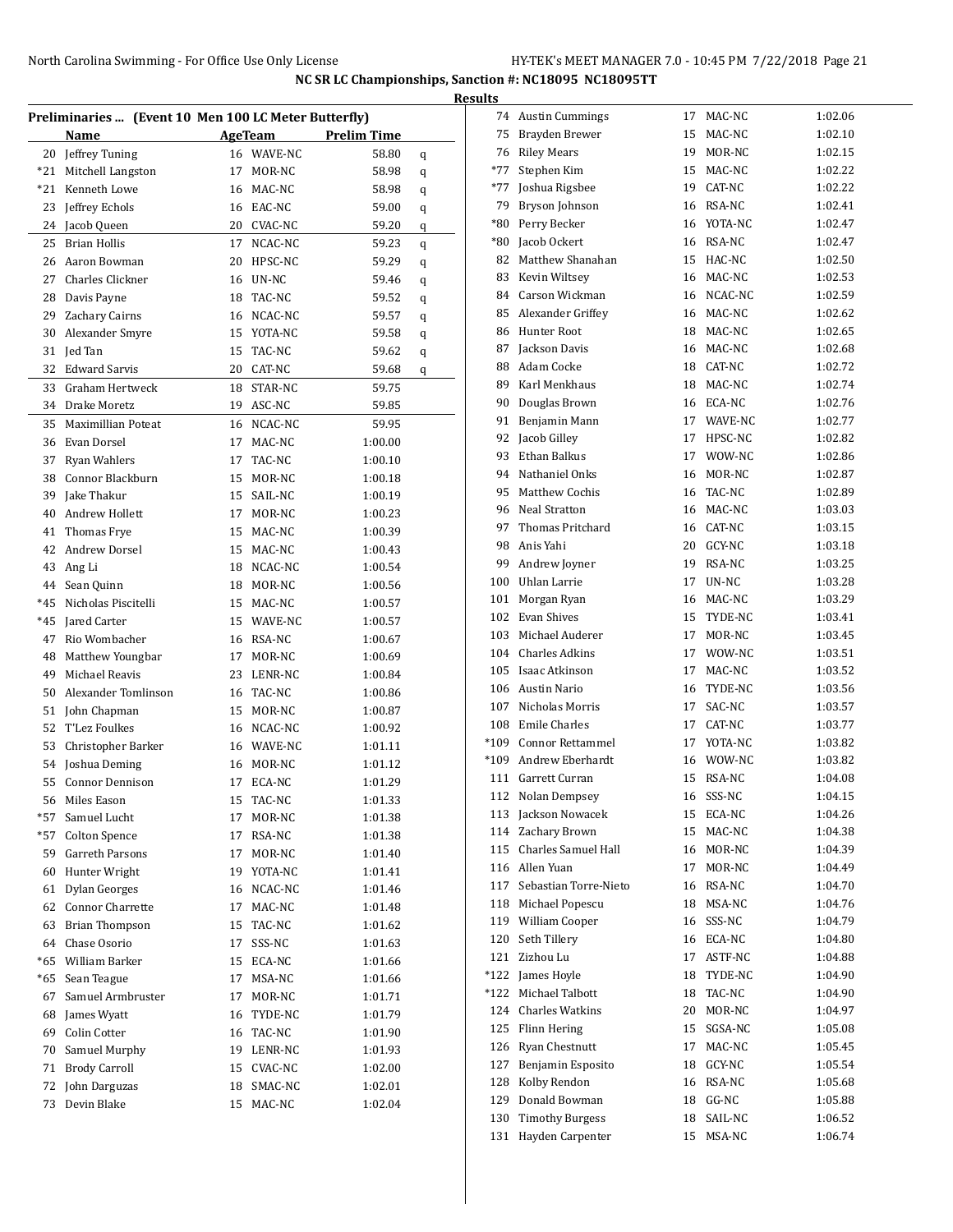÷,

 $\overline{a}$ 

**NC SR LC Championships, Sanction #: NC18095 NC18095TT**

| Preliminaries  (Event 10 Men 100 LC Meter Butterfly) |                        |    |         |                    |  |  |  |  |
|------------------------------------------------------|------------------------|----|---------|--------------------|--|--|--|--|
|                                                      | Name                   |    | AgeTeam | <b>Prelim Time</b> |  |  |  |  |
| 132                                                  | Melvin McLawhorn       | 16 | UN-NC   | 1:06.96            |  |  |  |  |
| 133                                                  | Thomas Teeters         | 16 | CFAC-NC | 1:07.00            |  |  |  |  |
| 134                                                  | Jason Starbuck         | 16 | RSA-NC  | 1:07.26            |  |  |  |  |
| 135                                                  | Stephen Bandy          | 15 | RMY-NC  | 1:07.41            |  |  |  |  |
| 136                                                  | <b>Victor Simmons</b>  | 16 | SAIL-NC | 1:07.52            |  |  |  |  |
| 137                                                  | Ethan Bershad          | 15 | MAC-NC  | 1:07.53            |  |  |  |  |
| 138                                                  | Sadler Smith           | 16 | ECA-NC  | 1:07.76            |  |  |  |  |
| 139                                                  | <b>Austin Lockhart</b> | 15 | ATOM-NC | 1:07.82            |  |  |  |  |
| 140                                                  | Matthew Rigsbee        | 17 | CAT-NC  | 1:07.98            |  |  |  |  |
| 141                                                  | Connor Short           | 17 | TAC-NC  | 1:08.10            |  |  |  |  |
| 142                                                  | William Johnson        | 21 | SAIL-NC | 1:08.25            |  |  |  |  |
| 143                                                  | <b>Austen Davis</b>    | 15 | RSA-NC  | 1:08.84            |  |  |  |  |
| 144                                                  | Erwin Ortiz            | 20 | WNCY-NC | 1:09.55            |  |  |  |  |
| 145                                                  | Preston Goforth        | 21 | LENR-NC | 1:11.62            |  |  |  |  |
| $\cdots$                                             | David Dingfelder       | 17 | CAT-NC  | DQ                 |  |  |  |  |
| $---$                                                | Hamlin Williams-Tracy  | 15 | ATOM-NC | DO                 |  |  |  |  |

#### **Event 11 Women 400 LC Meter IM**

| <b>Name</b>      |                     | <b>AgeTeam</b> | <b>Finals Time</b> |         |         |    |
|------------------|---------------------|----------------|--------------------|---------|---------|----|
| A - Final        |                     |                |                    |         |         |    |
|                  | 1 Sydney Morgan     |                | 15 UN-NC           |         | 5:00.56 | 20 |
|                  | 31.16               | 1:06.10        | 1:47.40            | 2:27.50 |         |    |
|                  | 3:10.02             | 3:52.18        | 4:27.12            | 5:00.56 |         |    |
| 2                | Mary Pruden         |                | 18 WAVE-NC         |         | 5:02.07 | 17 |
|                  | 31.51               | 1:08.05        | 1:47.37            | 2:25.01 |         |    |
|                  | 3:09.40             | 3:55.10        | 4:29.56            | 5:02.07 |         |    |
| 3                | Sophie Anderson     |                | 15 TAC-NC          |         | 5:07.03 | 16 |
|                  | 32.76               | 1:11.54        | 1:52.22            | 2:31.76 |         |    |
|                  | 3:13.92             | 3:57.42        | 4:32.68            | 5:07.03 |         |    |
|                  | 4 Ana Pozder        |                | 18 TAC-NC          |         | 5:07.87 | 15 |
|                  | 31.97               | 1:08.12        | 1:48.95            | 2:27.98 |         |    |
|                  | 3:13.86             | 3:59.47        | 4:34.46            | 5:07.87 |         |    |
| 5.               | Chloe Harris        |                | 16 MAC-NC          |         | 5:08.32 | 14 |
|                  | 31.53               | 1:07.47        | 1:47.77            | 2:27.72 |         |    |
|                  | 3:13.12             | 3:59.01        | 4:34.43            | 5:08.32 |         |    |
|                  | 6 Kylie Yoder       |                | 15 MAC-NC          |         | 5:08.44 | 13 |
|                  | 31.96               | 1:08.84        | 1:48.50            | 2:27.11 |         |    |
|                  | 3:11.65             | 3:57.43        | 4:33.33            | 5:08.44 |         |    |
| 7                | Uma Knaven          |                | 18 UN-NC           |         | 5:10.89 | 12 |
|                  | 33.70               | 1:11.02        | 1:52.16            | 2:32.13 |         |    |
|                  | 3:15.74             | 3:59.57        | 4:35.29            | 5:10.89 |         |    |
|                  | 8 Anneliese Merry   |                | 17 NCAC-NC         |         | 5:13.11 | 11 |
|                  | 32.25               | 1:11.06        | 1:53.04            | 2:33.80 |         |    |
|                  | 3:18.29             | 4:03.40        | 4:38.52            | 5:13.11 |         |    |
| <b>B</b> - Final |                     |                |                    |         |         |    |
|                  | 9 Kennedy Grotjohn  |                | 16 TAC-NC          |         | 5:05.23 | 9  |
|                  | 31.83               | 1:09.03        | 1:48.54            | 2:27.18 |         |    |
|                  | 3:11.16             | 3:55.49        | 4:30.67            | 5:05.23 |         |    |
| 10               | Katherine Miller    |                | 19 PITT-AM         |         | 5:08.66 | 7  |
|                  | 32.71               | 1:10.08        | 1:49.45            | 2:28.33 |         |    |
|                  | 3:11.06             | 3:54.88        | 4:31.92            | 5:08.66 |         |    |
|                  | 11 Abigail Kriegler |                | 17 ASC-NC          |         | 5:09.04 | 6  |
|                  | 33.12               | 1:11.20        | 1:52.25            | 2:32.81 |         |    |
|                  | 3:16.59             | 4:01.70        | 4:36.29            | 5:09.04 |         |    |

| <b>Results</b> |                              |         |                      |         |         |              |
|----------------|------------------------------|---------|----------------------|---------|---------|--------------|
|                | 12 Laura Davis               |         | 15 MAC-NC            |         | 5:09.61 | 5            |
|                | 32.62                        | 1:08.64 | 1:48.53              | 2:27.83 |         |              |
|                | 3:12.22                      | 3:57.69 | 4:34.33              | 5:09.61 |         |              |
|                | 13 Amaya Hanley              |         | 15 MAC-NC            |         | 5:10.65 | 4            |
|                | 31.99                        | 1:09.21 | 1:48.43              | 2:27.18 |         |              |
|                | 3:12.99                      | 4:00.34 | 4:35.80              | 5:10.65 |         |              |
|                | 14 Victoria Cunningham       |         | 15 RSA-NC            |         | 5:11.25 | 3            |
|                | 31.86                        | 1:10.80 | 1:51.24              | 2:30.78 |         |              |
|                | 3:16.27                      | 4:02.02 | 4:37.02              | 5:11.25 |         |              |
|                | 15 Sarah Barton              |         | 16 MAC-NC            |         | 5:17.47 | 2            |
|                | 31.91                        | 1:10.25 | 1:48.84              | 2:27.54 |         |              |
|                | 3:17.25                      | 4:07.61 | 4:42.94              | 5:17.47 |         |              |
|                | 16 Reagan Martin             |         | 17 MOR-NC            |         | 5:17.83 | $\mathbf{1}$ |
|                | 31.90                        | 1:09.62 | 1:50.30              | 2:30.25 |         |              |
|                | 3:18.38                      | 4:06.53 | 4:43.06              | 5:17.83 |         |              |
| C - Final      |                              |         |                      |         |         |              |
|                | 17 Emily Knorr               |         | 15 UN-NC             |         | 5:13.40 |              |
|                | 33.26                        | 1:11.41 | 1:51.12              | 2:29.55 |         |              |
|                | 3:16.83                      | 4:04.35 | 4:39.61              | 5:13.40 |         |              |
|                | 18 Kathryn Knorr             |         | 15 UN-NC             |         | 5:15.21 |              |
|                | 32.77                        | 1:11.88 | 1:51.88              | 2:31.91 |         |              |
|                | 3:17.76                      | 4:04.06 | 4:39.89              | 5:15.21 |         |              |
|                | 19 Acacia Jones              |         | 17 MOR-NC            |         | 5:18.19 |              |
|                | 32.02                        | 1:10.22 | 1:51.88              | 2:33.22 |         |              |
|                | 3:18.69                      | 4:05.30 | 4:42.41              | 5:18.19 |         |              |
|                | 20 Nora Bergstrom            |         | 15 YOTA-NC           |         | 5:18.75 |              |
|                | 34.02                        | 1:14.19 | 1:55.30              | 2:34.97 |         |              |
|                | 3:21.54<br>21 Rhiannon Wozny | 4:08.38 | 4:44.34<br>16 MAC-NC | 5:18.75 | 5:19.78 |              |
|                | 32.91                        | 1:11.62 | 1:52.93              | 2:33.44 |         |              |
|                | 3:20.52                      | 4:08.51 | 4:44.75              | 5:19.78 |         |              |
|                | 22 Paloma Baca               |         | 17 NCAC-NC           |         | 5:21.56 |              |
|                | 33.03                        | 1:12.45 | 1:53.45              | 2:33.45 |         |              |
|                | 3:21.35                      | 4:10.39 | 4:46.27              | 5:21.56 |         |              |
|                | 23 Jacqueline Taylor         |         | 16 UN-NC             |         | 5:23.90 |              |
|                | 32.68                        | 1:11.06 | 1:53.30              | 2:34.12 |         |              |
|                | 3:21.29                      | 4:08.99 | 4:46.67              | 5:23.90 |         |              |
|                | 24 Sydney Rogers             |         | 15 MAC-NC            |         | 5:25.86 |              |
|                | 32.89                        | 1:11.35 | 1:53.19              | 2:34.69 |         |              |
|                | 3:21.03                      | 4:08.99 | 4:47.83              | 5:25.86 |         |              |
| D - Final      |                              |         |                      |         |         |              |
|                | 25 Corina Smith              |         | 15 MOR-NC            |         | 5:18.44 |              |
|                | 32.62                        | 1:10.53 | 1:53.39              | 2:34.40 |         |              |
|                | 3:19.80                      | 4:05.56 | 4:42.63              | 5:18.44 |         |              |
|                | 26 Amber Rydzewski           |         | 15 RSA-NC            |         | 5:19.25 |              |
|                | 33.04                        | 1:11.33 | 1:52.49              | 2:33.14 |         |              |
|                | 3:20.65                      | 4:08.87 | 4:44.20              | 5:19.25 |         |              |
|                | 27 Elizabeth Henry           |         | 18 MOR-NC            |         | 5:19.38 |              |
|                | 32.60                        | 1:12.89 | 1:54.85              | 2:34.98 |         |              |
|                | 3:21.48                      | 4:06.95 | 4:43.78              | 5:19.38 |         |              |
|                | 28 Alexis Walker             |         | 16 YOTA-NC           |         | 5:21.42 |              |
|                | 33.61                        | 1:12.09 | 1:54.58              | 2:36.35 |         |              |
|                | 3:22.63                      | 4:10.61 | 4:46.14              | 5:21.42 |         |              |
|                | 29 Abigail Schoppa           |         | 16 SGSA-NC           |         | 5:23.34 |              |
|                | 35.17                        | 1:15.53 | 1:57.88              | 2:40.09 |         |              |
|                | 3:22.53                      | 4:08.40 | 4:46.06              | 5:23.34 |         |              |
|                |                              |         |                      |         |         |              |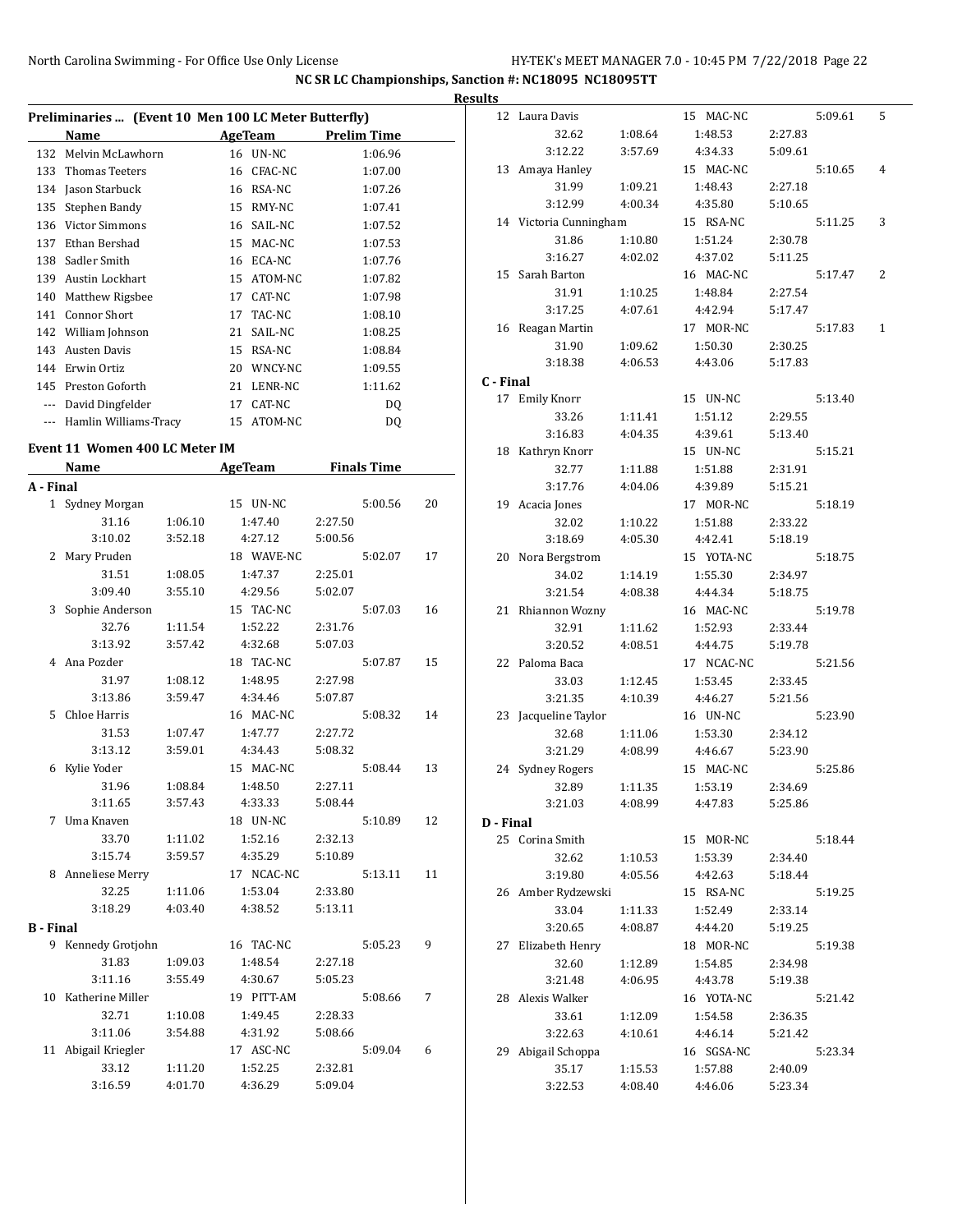|    |                                             |         |                                       |         |         | <b>Results</b> |
|----|---------------------------------------------|---------|---------------------------------------|---------|---------|----------------|
|    | D - Final  (Event 11 Women 400 LC Meter IM) |         |                                       |         |         |                |
|    | <b>Name</b>                                 |         | <b>Example 2 AgeTeam</b> Finals Time  |         |         |                |
|    | 30 Ella Whitman                             |         | 15 EAC-NC                             |         | 5:24.98 |                |
|    | 34.25                                       | 1:13.18 | 1:54.36                               | 2:35.84 |         |                |
|    | 3:22.70                                     | 4:10.10 | 4:48.48                               | 5:24.98 |         |                |
|    | 31 Margaret Whitman                         |         | 18 EAC-NC                             |         | 5:27.25 |                |
|    | 34.42                                       | 1:14.02 | 1:55.52                               | 2:37.42 |         |                |
|    | 3:27.07                                     | 4:16.61 | 4:52.16                               | 5:27.25 |         |                |
|    | 32 Victoria Dichak                          |         | 16 MAC-NC                             |         | 5:41.06 |                |
|    | 32.51                                       | 1:12.02 | 1:58.68                               | 2:44.51 |         |                |
|    | 3:31.67                                     |         | 4:21.34 5:01.70                       | 5:41.06 |         |                |
|    |                                             |         |                                       |         |         |                |
|    | Event 11 Women 400 LC Meter IM<br>Name      |         | <b>Example 21 AgeTeam</b> Prelim Time |         |         |                |
|    | <b>Preliminaries</b>                        |         |                                       |         |         |                |
|    | 1 Sydney Morgan                             |         | 15 UN-NC                              |         | 4:57.48 |                |
|    |                                             | 2:25.06 |                                       | 4:57.48 |         | q              |
|    | 1:06.68                                     |         | 3:48.97<br>15 TAC-NC                  |         | 5:02.98 |                |
|    | 2 Sophie Anderson                           |         |                                       |         |         | q              |
|    | 1:11.85                                     | 2:31.21 | 3:54.47                               | 5:02.98 |         |                |
|    | 3 Mary Pruden                               |         | 18 WAVE-NC                            |         | 5:04.52 | q              |
|    | 1:08.90                                     | 2:25.74 | 3:57.15                               | 5:04.52 |         |                |
|    | 4 Chloe Harris                              |         | 16 MAC-NC                             |         | 5:06.02 | q              |
|    | 1:07.41                                     | 2:26.80 | 3:55.71                               | 5:06.02 |         |                |
|    | 5 Uma Knaven                                |         | 18 UN-NC                              |         | 5:06.07 | q              |
|    | 1:10.88                                     | 2:31.14 | 3:57.60                               | 5:06.07 |         |                |
|    | 6 Anneliese Merry                           |         | 17 NCAC-NC                            |         | 5:06.64 | q              |
|    | 1:08.66                                     | 2:28.65 | 3:58.29                               | 5:06.64 |         |                |
|    | 7 Ana Pozder                                |         | 18 TAC-NC                             |         | 5:07.11 | q              |
|    | 1:07.54                                     | 2:26.69 | 3:58.08                               | 5:07.11 |         |                |
|    | 8 Kylie Yoder                               |         | 15 MAC-NC                             |         | 5:08.38 | q              |
|    | 1:08.58                                     | 2:26.30 | 3:56.91                               | 5:08.38 |         |                |
|    | 9 Victoria Cunningham                       |         | 15 RSA-NC                             |         | 5:09.46 | q              |
|    | 1:10.62                                     | 2:30.67 | 4:00.78                               | 5:09.46 |         |                |
|    | 10 Katherine Miller                         |         | 19 PITT-AM                            |         | 5:10.02 | q              |
|    | 1:10.12                                     | 2:27.53 | 3:54.49                               | 5:10.02 |         |                |
|    | 11 Laura Davis                              |         | 15 MAC-NC                             |         | 5:10.17 | q              |
|    | 1:08.37                                     | 2:27.32 | 3:57.30                               | 5:10.17 |         |                |
|    | 12 Amaya Hanley                             |         | 15 MAC-NC                             |         | 5:11.14 | q              |
|    | 1:08.76                                     | 2:25.34 | 4:00.80                               | 5:11.14 |         |                |
|    | 13 Sarah Barton                             |         | 16 MAC-NC                             |         | 5:11.69 | q              |
|    | 1:08.95                                     | 2:24.79 | 4:01.47                               | 5:11.69 |         |                |
|    | 14 Kennedy Grotjohn                         |         | 16 TAC-NC                             |         | 5:12.60 |                |
|    | 1:10.04                                     | 2:30.03 | 3:59.57                               |         |         | q              |
|    |                                             |         |                                       | 5:12.60 |         |                |
|    | 15 Reagan Martin                            |         | 17 MOR-NC                             |         | 5:13.37 | q              |
|    | 1:09.52                                     | 2:29.02 | 4:02.78                               | 5:13.37 |         |                |
|    | 16 Abigail Kriegler                         |         | 17 ASC-NC                             |         | 5:13.80 | q              |
|    | 1:12.28                                     | 2:34.53 | 4:03.86                               | 5:13.80 |         |                |
| 17 | Nora Bergstrom                              |         | 15 YOTA-NC                            |         | 5:16.43 | q              |
|    | 1:12.65                                     | 2:32.89 | 4:05.46                               | 5:16.43 |         |                |
| 18 | Acacia Jones                                |         | 17 MOR-NC                             |         | 5:18.89 | q              |
|    | 1:10.75                                     | 2:32.93 | 4:03.97                               | 5:18.89 |         |                |
| 19 | Emily Knorr                                 |         | 15 UN-NC                              |         | 5:18.92 | q              |
|    | 1:11.52                                     | 2:30.40 | 4:08.24                               | 5:18.92 |         |                |
| 20 | Paloma Baca                                 |         | 17 NCAC-NC                            |         | 5:19.66 | q              |
|    | 1:12.28                                     | 2:30.32 | 4:08.46                               | 5:19.66 |         |                |
|    | 21 Rhiannon Wozny                           |         | 16 MAC-NC                             |         | 5:19.70 | q              |
|    | 1:12.10                                     | 2:34.03 | 4:07.93                               | 5:19.70 |         |                |
|    |                                             |         |                                       |         |         |                |

| 22 | Kathryn Knorr         |         | 15 UN-NC     |         | 5:19.93 | q |
|----|-----------------------|---------|--------------|---------|---------|---|
|    | 1:12.07               | 2:33.29 | 4:07.57      | 5:19.93 |         |   |
| 23 | Jacqueline Taylor     |         | 16 UN-NC     |         | 5:19.95 | q |
|    | 1:10.11               | 2:32.52 | 4:06.35      | 5:19.95 |         |   |
| 24 | <b>Sydney Rogers</b>  |         | 15 MAC-NC    |         | 5:20.10 | q |
|    | 1:10.54               | 2:32.15 | 4:04.19      | 5:20.10 |         |   |
| 25 | Victoria Dichak       |         | 16 MAC-NC    |         | 5:20.84 | q |
|    | 1:09.39               | 2:33.65 | 4:06.70      | 5:20.84 |         |   |
| 26 | Elizabeth Henry       |         | 18 MOR-NC    |         | 5:21.17 | q |
|    | 1:14.76               | 2:36.14 | 4:07.95      | 5:21.17 |         |   |
| 27 | Corina Smith          |         | MOR-NC<br>15 |         | 5:21.70 | q |
|    | 1:11.95               | 2:36.40 | 4:07.80      | 5:21.70 |         |   |
| 28 | Amber Rydzewski       |         | 15 RSA-NC    |         | 5:22.19 | q |
|    | 1:13.49               | 2:36.49 | 4:12.23      | 5:22.19 |         |   |
| 29 | Ella Whitman          |         | 15 EAC-NC    |         | 5:22.25 | q |
|    | 1:13.02               | 2:35.90 | 4:09.90      | 5:22.25 |         |   |
| 30 | Abigail Schoppa       |         | 16 SGSA-NC   |         | 5:22.41 | q |
|    | 1:15.48               | 2:38.47 | 4:07.69      | 5:22.41 |         |   |
| 31 | Margaret Whitman      |         | 18 EAC-NC    |         | 5:22.60 | q |
|    | 1:12.74               | 2:33.78 | 4:11.91      | 5:22.60 |         |   |
| 32 | Alexis Walker         |         | 16 YOTA-NC   |         | 5:22.94 | q |
|    | 1:11.07               | 2:34.57 | 4:10.06      | 5:22.94 |         |   |
| 33 | Mia Nordstrom         |         | 15 TAC-NC    |         | 5:22.99 |   |
|    | 1:13.16               | 2:34.42 | 4:08.90      | 5:22.99 |         |   |
| 34 | Cara Martin           |         | 19 MOR-NC    |         | 5:23.25 |   |
|    | 1:13.44               | 2:36.50 | 4:10.76      | 5:23.25 |         |   |
| 35 | Ashton Gasper         |         | MOR-NC<br>17 |         | 5:23.78 |   |
|    | 1:13.80               | 2:37.02 | 4:11.28      | 5:23.78 |         |   |
| 36 | Morgan Reilly         |         | 15 TAC-NC    |         | 5:24.23 |   |
|    | 1:13.27               | 2:34.83 | 4:11.69      | 5:24.23 |         |   |
| 37 | Sinclair Holian       |         | 16 SGSA-NC   |         | 5:25.07 |   |
|    | 1:15.47               | 2:39.64 | 4:12.89      | 5:25.07 |         |   |
| 38 | Sydney Geada          |         | 17 MAC-NC    |         | 5:25.25 |   |
|    | 1:11.96               | 2:37.14 | 4:10.87      | 5:25.25 |         |   |
| 39 | Rachel Strickland     |         | 17 MOR-NC    |         | 5:25.93 |   |
|    | 1:10.82               | 2:34.83 | 4:11.70      | 5:25.93 |         |   |
| 40 | Susan Mumford         |         | 15 MAC-NC    |         | 5:26.91 |   |
|    | 1:14.99               | 2:37.24 | 4:14.62      | 5:26.91 |         |   |
| 41 | Kathryn Sanders       |         | 18 MOR-NC    |         | 5:27.01 |   |
|    | 1:13.83               | 2:41.13 | 4:11.02      | 5:27.01 |         |   |
|    | 42 Julie Lahiff       |         | 15 WAVE-NC   |         | 5:27.05 |   |
|    | 1:15.55               | 2:40.33 | 4:12.76      | 5:27.05 |         |   |
| 43 | Hannalee Ellison      |         | 15 MOR-NC    |         | 5:27.72 |   |
|    | 1:14.68               | 2:36.57 | 4:12.47      | 5:27.72 |         |   |
| 44 | Sophia Lange          |         | 16 CAT-NC    |         | 5:27.98 |   |
|    | 1:11.03               | 2:33.84 | 4:14.39      | 5:27.98 |         |   |
| 45 | Kyra Dalbo            |         | 15 TAC-NC    |         | 5:28.16 |   |
|    | 1:16.64               | 2:40.39 | 4:15.14      | 5:28.16 |         |   |
| 46 | Sarah Atkinson        |         | 19 QU-NC     |         | 5:28.89 |   |
|    | 1:11.97               | 2:39.99 | 4:09.28      | 5:28.89 |         |   |
| 47 | <b>Audrey Costley</b> |         | 17 NCAC-NC   |         | 5:28.98 |   |
|    | 1:14.07               | 2:39.16 | 4:16.33      | 5:28.98 |         |   |
| 48 | Carley Yount          |         | 15 MAC-NC    |         | 5:29.06 |   |
|    | 1:15.54               | 2:39.71 | 4:15.60      | 5:29.06 |         |   |
| 49 | <b>Haley Turner</b>   |         | 16 MOR-NC    |         | 5:29.13 |   |
|    | 1:12.12               | 2:33.46 | 4:13.49      | 5:29.13 |         |   |
|    |                       |         |              |         |         |   |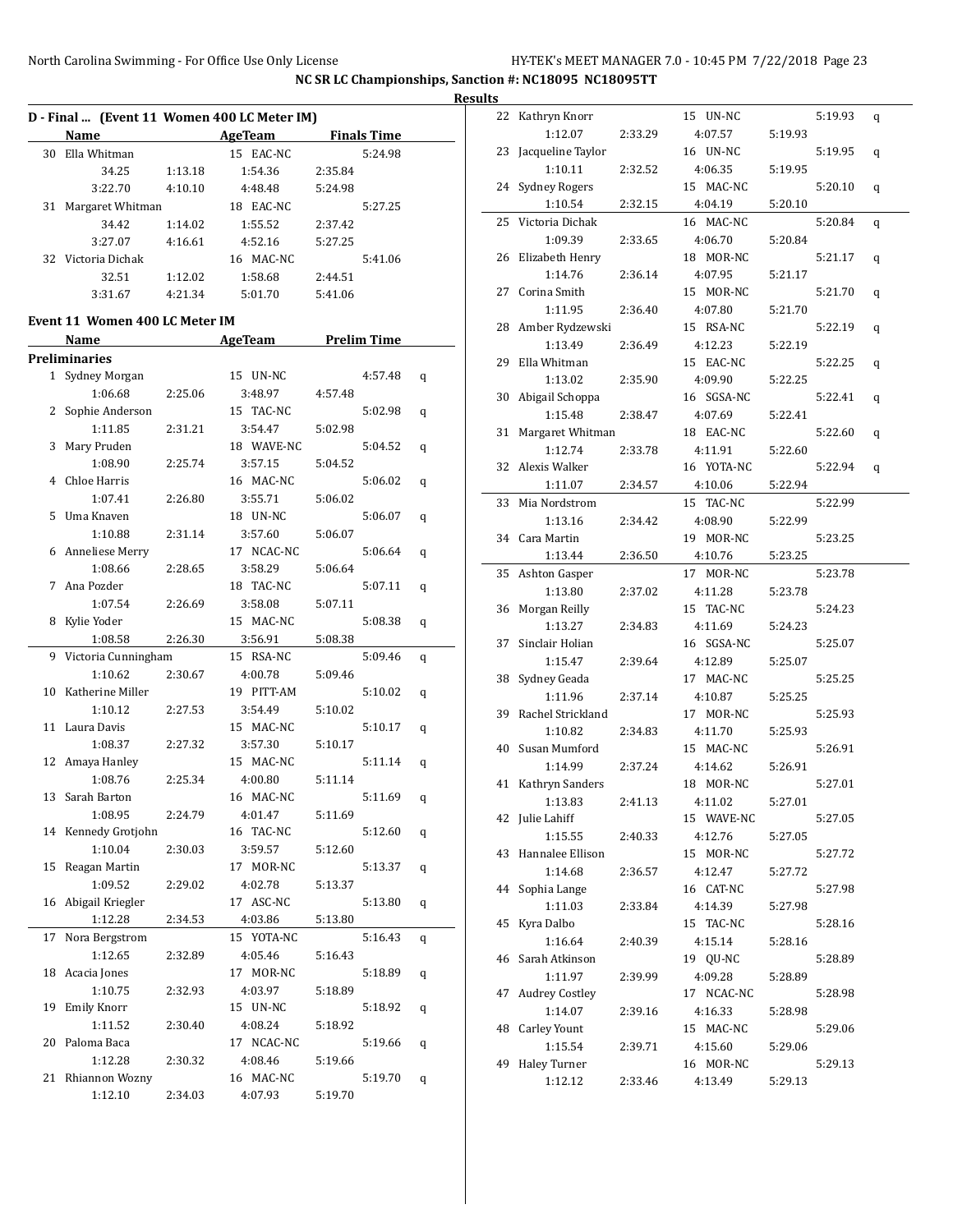|    | Preliminaries  (Event 11 Women 400 LC Meter IM) |         |                       |         |                    |
|----|-------------------------------------------------|---------|-----------------------|---------|--------------------|
|    | Name                                            |         | <b>AgeTeam</b>        |         | <b>Prelim Time</b> |
|    | 50 Vivian Guo                                   |         | 16 TAC-NC             |         | 5:29.34            |
|    | 1:12.19                                         | 2:36.11 | 4:14.28               | 5:29.34 |                    |
| 51 | Peyton Wilson                                   |         | 14 GCY-NC             |         | 5:30.67            |
|    | 1:14.51                                         | 2:36.96 | 4:16.68               | 5:30.67 |                    |
|    | 52 Aelwyn Eward                                 |         | 14 NCAC-NC            |         | 5:30.84            |
|    | 1:14.02                                         | 2:36.42 | 4:13.87               | 5:30.84 |                    |
| 53 | Callie Blandford                                |         | 17 MOR-NC             |         | 5:30.93            |
|    | 1:11.90                                         | 2:38.08 | 4:16.06               | 5:30.93 |                    |
|    | 54 Juliet Miechkowski                           |         | 16 MAC-NC             |         | 5:32.05            |
|    | 1:13.20                                         | 2:39.63 | 4:14.46               | 5:32.05 |                    |
| 55 | Sydney Vandenberg                               |         | 21 SAIL-NC            |         | 5:32.16            |
|    | 1:12.83                                         | 2:37.49 | 4:14.06               | 5:32.16 |                    |
|    | 56 Kelsey Krumanocker                           |         | 18 CVAC-NC            |         | 5:33.05            |
|    | 1:18.43                                         | 2:39.46 | 4:17.25               | 5:33.05 |                    |
|    | 57 Chloe Lichtenberger                          |         | 16 MAC-NC             |         | 5:33.49            |
|    | 1:12.75                                         | 2:37.90 | 4:13.88               | 5:33.49 |                    |
| 58 | Mary Hauser                                     |         | 16 MOR-NC             |         | 5:33.82            |
|    | 1:19.29                                         | 2:42.04 | 4:16.26               | 5:33.82 |                    |
| 59 | Haley Ryen                                      |         | 14 HAC-NC             |         | 5:34.22            |
|    | 1:16.27                                         | 2:42.60 | 4:22.40               | 5:34.22 |                    |
| 60 | Alyssa Evans                                    |         | 16 WAVE-NC            |         | 5:35.27            |
|    | 1:13.96                                         | 2:40.18 | 4:20.43               | 5:35.27 |                    |
| 61 | Aynslee Grasso                                  |         | 16 WAVE-NC            |         | 5:35.83            |
|    | 1:16.01                                         | 2:39.43 | 4:19.01               | 5:35.83 |                    |
| 62 | Carolina Ricciardi                              |         | 15 MAC-NC             |         | 5:36.41            |
|    | 1:18.47                                         | 2:42.56 | 4:19.14               | 5:36.41 |                    |
| 63 | Michaela Teachey                                |         | 15 MOR-NC             |         | 5:36.81            |
|    | 1:18.08                                         | 2:43.75 | 4:22.91               | 5:36.81 |                    |
|    | 64 Alaina Joyce                                 |         | 18 GCY-NC             |         | 5:36.94            |
|    | 1:21.10                                         | 2:51.62 | 4:21.29               | 5:36.94 |                    |
| 65 | <b>Haley Robinson</b>                           |         | 15 MAC-NC             |         | 5:37.72            |
|    | 1:14.86                                         | 2:39.28 | 4:19.77               | 5:37.72 |                    |
| 66 | Olivia Kornstein                                |         | 14 NCAC-NC            |         | 5:38.13            |
|    | 1:18.03                                         | 2:44.57 | 4:23.02               | 5:38.13 |                    |
| 67 | Samantha Overton                                |         | 15 RSA-NC             |         | 5:38.42            |
|    | 1:17.27                                         | 2:45.17 | 4:22.17               | 5:38.42 |                    |
|    | 68 Caitlin Hefner                               |         | 15 MAC-NC             |         | 5:38.86            |
|    | 1:14.19                                         | 2:39.75 | 4:24.15               | 5:38.86 |                    |
| 69 | Meghan Ballard                                  |         | 15 EAC-NC             |         | 5:38.97            |
|    | 1:13.93                                         | 2:44.62 | 4:22.65               | 5:38.97 |                    |
| 70 | Mikaela Fullerton                               |         | 17 WAVE-NC            |         | 5:39.05            |
|    | 1:12.68                                         | 2:45.38 | 4:18.89               | 5:39.05 |                    |
| 71 | Kathryn Cummings                                |         | 15 MAC-NC             |         | 5:43.07            |
|    | 1:14.09                                         | 2:44.52 | 4:23.60               | 5:43.07 |                    |
| 72 | Erin Butler                                     |         | 18 ASC-NC             |         | 5:45.16            |
|    | 1:17.66                                         | 2:49.59 | 4:24.67               | 5:45.16 |                    |
| 73 | <b>Avalon Uveges</b>                            |         | 15 TAC-NC             |         | 5:46.23            |
|    | 1:21.58                                         | 2:46.91 | 4:30.16               | 5:46.23 |                    |
| 74 | Neha Joseph                                     |         | 15 TAC-NC             |         | 5:51.14            |
|    | 1:19.89                                         | 2:53.46 | 4:33.02               | 5:51.14 |                    |
| 75 | Madison Petschauer                              |         | 15 WAVE-NC            |         | 5:52.09            |
|    | 1:18.90                                         | 2:49.80 | 4:26.68               | 5:52.09 |                    |
|    | 76 Abigail Hook                                 |         | 16 TAC-NC             |         | 5:53.92            |
|    |                                                 |         |                       |         |                    |
|    | 1:24.29<br>77 Alexa Federico                    | 2:56.26 | 4:37.08<br>16 SAIL-NC | 5:53.92 | 5:54.26            |
|    |                                                 |         |                       |         |                    |
|    | 1:19.17                                         | 2:46.94 | 4:34.43               | 5:54.26 |                    |

| <b>Results</b>   |                              |                    |                          |                    |            |    |
|------------------|------------------------------|--------------------|--------------------------|--------------------|------------|----|
|                  | 78 Caroline Dodson           |                    | 15 TAC-NC                |                    | 5:59.58    |    |
|                  | 1:24.18                      | 2:56.88            | 4:36.71                  | 5:59.58            |            |    |
|                  | --- Sophia Woody             |                    | 15 ASC-NC                |                    | DQ         |    |
|                  | 1:14.67 2:32.25              |                    | 4:08.04                  | DQ                 |            |    |
|                  | --- Mackenzie Rider          |                    | 15 EAC-NC                |                    | <b>DFS</b> |    |
|                  |                              |                    |                          |                    |            |    |
|                  | Event 12 Men 400 LC Meter IM |                    |                          |                    |            |    |
|                  |                              |                    | Name AgeTeam Finals Time |                    |            |    |
| A - Final        |                              |                    |                          |                    |            |    |
|                  | 1 Jordan Ren                 |                    | 18 NCAC-NC               |                    | 4:34.03    | 20 |
|                  | 28.87                        | 1:02.46            | 1:38.15                  | 2:13.00            |            |    |
|                  | 2:51.86                      | 3:31.09            | 4:02.97                  | 4:34.03            |            |    |
|                  | 2 Kenneth Lloyd              |                    | 17 NCAC-NC               |                    | 4:35.08    | 17 |
|                  | 29.58                        | 1:03.31            | 1:38.17                  | 2:12.27            |            |    |
|                  | 2:53.99                      | 3:34.81            | 4:05.87                  | 4:35.08            |            |    |
|                  | 3 Baylor Nelson              |                    | 15 MAC-NC                |                    | 4:36.05    | 16 |
|                  | 28.41                        | 1:01.18            | 1:36.63                  | 2:11.41            |            |    |
|                  | 2:52.24                      | 3:32.86            | 4:05.15                  | 4:36.05            |            |    |
|                  | 4 Thomas Bretzmann           |                    | 18 NCAC-NC               |                    | 4:36.08    | 15 |
|                  | 29.11                        | 1:03.02            | 1:40.00                  | 2:16.83            |            |    |
|                  | 2:56.72                      | 3:37.03            | 4:07.05                  | 4:36.08            |            |    |
|                  | 5 Zackary Whipple            |                    | 16 MAC-NC                |                    | 4:36.71    | 14 |
|                  | 28.68                        | 1:01.19            | 1:38.25                  | 2:14.69            |            |    |
|                  | 2:54.51                      | 3:34.89            | 4:06.46                  | 4:36.71            |            |    |
|                  | 6 Mitchell Stanek            |                    | 19 WNCY-NC               |                    | 4:39.13    | 13 |
|                  | 29.91                        | 1:05.60            | 1:42.95                  | 2:20.40            |            |    |
|                  | 2:57.95                      | 3:36.87            | 4:08.62                  | 4:39.13            |            |    |
|                  | 7 Jack Valiquette            |                    | 17 MAC-NC                |                    | 4:39.80    | 12 |
|                  | 29.26                        | 1:03.09            | 1:40.00                  | 2:16.12            |            |    |
|                  | 2:54.95                      | 3:34.94            | 4:07.78                  | 4:39.80            |            |    |
|                  | 8 Jason Green                |                    | 19 ASC-NC                |                    | 4:47.05    | 11 |
|                  | 29.59                        | 1:04.73            | 1:42.76                  | 2:20.78            |            |    |
|                  | 3:00.85                      | 3:41.40            | 4:14.20                  | 4:47.05            |            |    |
| <b>B</b> - Final |                              |                    |                          |                    |            |    |
|                  | 9 Logan Zucker               |                    | 15 MAC-NC                |                    | 4:37.88    | 9  |
|                  | 28.50                        | 1:01.95            | 1:37.90                  | 2:13.38            |            |    |
|                  | 2:53.27                      | 3:34.35            | 4:07.21                  | 4:37.88            |            |    |
|                  | 10 Micah McRea               |                    | 17 CVAC-NC               |                    | 4:38.03    | 7  |
|                  | 29.54                        | 1:03.67            | 1:39.88                  | 2:16.05            |            |    |
|                  | 2:54.15                      | 3:34.16            | 4:07.03                  | 4:38.03            |            |    |
|                  | 11 Zachary Cairns            |                    | 16 NCAC-NC               |                    | 4:39.70    | 6  |
|                  | 29.10<br>2:52.95             | 1:02.15<br>3:34.54 | 1:37.96<br>4:07.65       | 2:12.54<br>4:39.70 |            |    |
|                  | 12 John Chapman              |                    | 15 MOR-NC                |                    | 4:41.91    | 5  |
|                  | 29.00                        | 1:02.33            | 1:38.16                  | 2:13.86            |            |    |
|                  | 2:56.04                      | 3:37.43            | 4:10.26                  | 4:41.91            |            |    |
|                  | 13 Connor Dalbo              |                    | 18 MOR-NC                |                    | 4:45.02    | 4  |
|                  | 30.27                        | 1:05.49            | 1:45.22                  |                    |            |    |
|                  | 3:00.52                      | 3:39.23            | 4:12.27                  | 2:23.42<br>4:45.02 |            |    |
|                  | 14 Micah Martin              |                    | 16 CVAC-NC               |                    | 4:47.07    | 3  |
|                  | 30.41                        |                    |                          |                    |            |    |
|                  |                              | 1:04.71            | 1:41.35                  | 2:17.94            |            |    |
|                  | 2:59.86                      | 3:43.02            | 4:15.42                  | 4:47.07            |            |    |
|                  | 15 Benjamin Hager<br>29.66   |                    | 16 MAC-NC                |                    | 4:53.13    | 2  |
|                  |                              | 1:04.09            | 1:41.71                  | 2:19.25            |            |    |
|                  | 3:01.57<br>16 Ji Ho Lee      | 3:44.23            | 4:19.15<br>17 MSA-NC     | 4:53.13            | 5:01.03    | 1  |
|                  | 29.70                        | 1:05.06            | 1:42.68                  | 2:21.50            |            |    |
|                  | 3:03.54                      | 3:46.98            | 4:24.35                  | 5:01.03            |            |    |
|                  |                              |                    |                          |                    |            |    |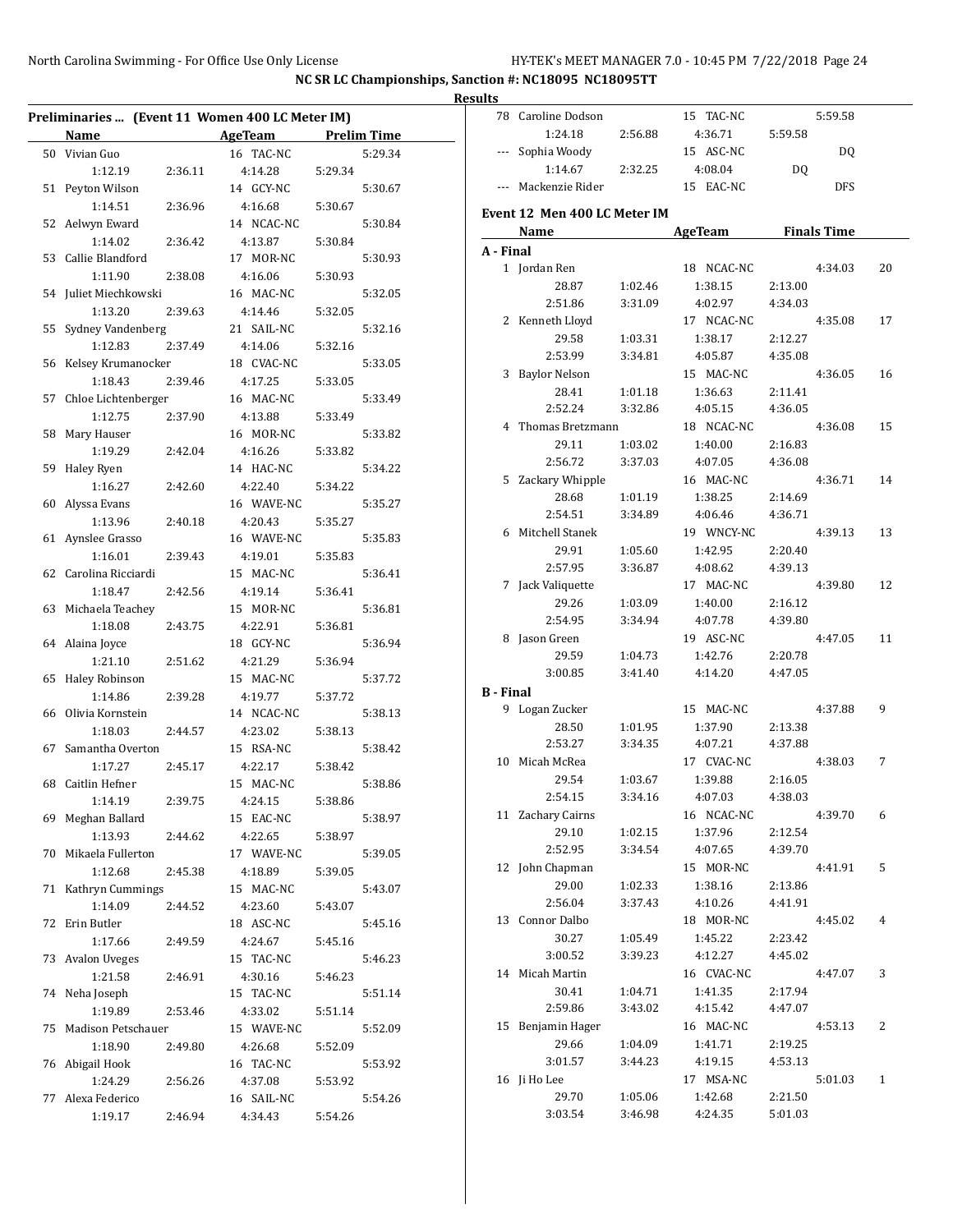|           | C - Final  (Event 12 Men 400 LC Meter IM) |         |                          |         |         |
|-----------|-------------------------------------------|---------|--------------------------|---------|---------|
|           |                                           |         | Name AgeTeam Finals Time |         |         |
| C - Final |                                           |         |                          |         |         |
|           | 17 Ryan Williams                          |         | 18 MAC-NC                |         | 4:41.46 |
|           | 29.54                                     | 1:03.70 | 1:40.28                  | 2:15.88 |         |
|           | 2:55.84                                   | 3:36.74 | 4:09.45                  | 4:41.46 |         |
|           | 18 William Soleo                          |         | 16 UN-NC                 |         | 4:44.88 |
|           | 30.54                                     | 1:05.15 | 1:41.93                  | 2:17.32 |         |
|           | 2:59.04                                   | 3:41.53 | 4:14.08                  | 4:44.88 |         |
|           | 19 Bode Ringenbach                        |         | 15 MOR-NC                |         | 4:46.49 |
|           | 29.59                                     | 1:03.41 | 1:42.11                  | 2:20.95 |         |
|           | 2:58.17                                   | 3:37.89 | 4:12.80                  | 4:46.49 |         |
| 20        | Andrew Dorsel                             |         | 15 MAC-NC                |         | 4:46.51 |
|           | 29.79                                     | 1:03.93 | 1:41.40                  | 2:18.13 |         |
|           | 2:58.04                                   | 3:40.17 | 4:14.21                  | 4:46.51 |         |
|           | 21 Connor Dennison                        |         | 17 ECA-NC                |         | 4:48.52 |
|           | 29.09                                     | 1:02.49 | 1:40.09                  | 2:16.76 |         |
|           | 3:00.50                                   | 3:43.98 | 4:17.13                  | 4:48.52 |         |
| 22        | Dylan Georges                             |         | 16 NCAC-NC               |         | 4:48.64 |
|           | 30.19                                     | 1:04.95 | 1:40.54                  | 2:16.26 |         |
|           | 3:00.37                                   | 3:45.85 | 4:17.86                  | 4:48.64 |         |
|           | 23 Justin Lloyd                           |         | 19 NCAC-NC               |         | 4:51.55 |
|           | 29.73                                     | 1:03.77 | 1:43.02                  | 2:20.65 |         |
|           | 3:04.37                                   | 3:49.13 | 4:20.17                  | 4:51.55 |         |
|           | 24 John Gehrig                            |         | 16 MAC-NC                |         | 4:54.34 |
|           | 30.36                                     | 1:05.54 | 1:44.29                  | 2:22.51 |         |
|           | 3:05.27                                   | 3:47.51 | 4:21.62                  | 4:54.34 |         |
| D - Final |                                           |         |                          |         |         |
| 25        | Christopher Ghim                          |         | 15 TAC-NC                |         | 4:45.67 |
|           | 29.58                                     | 1:03.88 | 1:40.19                  | 2:15.33 |         |
|           | 2:57.72                                   | 3:40.95 | 4:13.62                  | 4:45.67 |         |
| 26        | Rio Wombacher                             |         | 16 RSA-NC                |         | 4:48.26 |
|           | 28.94                                     | 1:02.93 | 1:38.93                  | 2:15.31 |         |
|           | 2:59.06                                   | 3:43.28 | 4:15.81                  | 4:48.26 |         |
| 27        | Joseph Moore                              |         | 16 MAC-NC                |         | 4:48.76 |
|           | 29.62                                     | 1:04.75 | 1:42.94                  | 2:20.39 |         |
|           | 3:01.85                                   | 3:44.17 | 4:16.90                  | 4:48.76 |         |
| 28        | Eric Cantrell                             |         | 15 SGSA-NC               |         | 4:49.19 |
|           | 30.43                                     | 1:06.04 | 1:42.39                  | 2:19.09 |         |
|           | 3:01.52                                   | 3:44.70 | 4:17.68                  | 4:49.19 |         |
|           | 29 Connor Blackburn                       |         | 15 MOR-NC                |         | 4:49.32 |
|           | 29.67                                     | 1:04.35 | 1:41.34                  | 2:18.62 |         |
|           | 3:00.58                                   | 3:43.89 | 4:17.28                  | 4:49.32 |         |
| 30        | Danny Qaqish                              |         | 15 NCAC-NC               |         | 4:51.56 |
|           | 30.67                                     | 1:06.34 | 1:42.88                  | 2:20.52 |         |
|           | 3:01.66                                   | 3:44.12 | 4:17.69                  | 4:51.56 |         |
| 31        | Nathan Adams                              |         | 15 MAC-NC                |         | 4:55.85 |
|           | 30.57                                     | 1:06.57 | 1:45.15                  | 2:22.20 |         |
|           | 3:06.24                                   | 3:49.89 | 4:22.97                  | 4:55.85 |         |
| 32        | Cothalee Watko                            |         | 17 RSA-NC                |         | 4:56.42 |
|           | 29.42                                     | 1:03.49 | 1:42.92                  | 2:22.77 |         |
|           | 3:05.64                                   | 3:50.44 | 4:23.67                  | 4:56.42 |         |
|           |                                           |         |                          |         |         |

|    | Event 12 Men 400 LC Meter IM |         |                     |         |         |   |
|----|------------------------------|---------|---------------------|---------|---------|---|
|    | Name                         |         | AgeTeam Prelim Time |         |         |   |
|    | <b>Preliminaries</b>         |         |                     |         |         |   |
|    | 1 Jordan Ren                 |         | 18 NCAC-NC          |         | 4:31.67 | q |
|    | 1:02.20                      | 2:11.65 | 3:30.04             | 4:31.67 |         |   |
|    | 2 Kenneth Lloyd              |         | 17 NCAC-NC          |         | 4:36.07 | q |
|    | 1:03.25                      | 2:11.14 | 3:34.24             | 4:36.07 |         |   |
|    | 3 Thomas Bretzmann           |         | 18 NCAC-NC          |         | 4:36.14 | q |
|    | 1:02.65                      | 2:17.06 | 3:36.05             | 4:36.14 |         |   |
|    | 4 Baylor Nelson              |         | 15 MAC-NC           |         | 4:37.36 | q |
|    | 1:01.52                      | 2:11.99 | 3:33.92             | 4:37.36 |         |   |
|    | 5 Jack Valiquette            |         | 17 MAC-NC           |         | 4:37.71 | q |
|    | 1:01.43                      | 2:12.93 | 3:32.96             | 4:37.71 |         |   |
|    | 6 Zackary Whipple            |         | 16 MAC-NC           |         | 4:37.72 | q |
|    | 1:02.68                      | 2:16.24 | 3:36.04             | 4:37.72 |         |   |
| 7  | Mitchell Stanek              |         | 19 WNCY-NC          |         | 4:37.76 | q |
|    | 1:04.16                      | 2:18.61 | 3:33.94             | 4:37.76 |         |   |
|    | 8 Jason Green                |         | 19 ASC-NC           |         | 4:40.35 | q |
|    | 1:03.73                      | 2:17.81 | 3:36.39             | 4:40.35 |         |   |
|    | 9 Logan Zucker               |         | 15 MAC-NC           |         | 4:40.64 | q |
|    | 1:03.63                      | 2:16.26 | 3:36.67             | 4:40.64 |         |   |
| 10 | Micah McRea                  |         | 17 CVAC-NC          |         | 4:43.13 | q |
|    | 1:03.09                      | 2:17.42 | 3:37.25             | 4:43.13 |         |   |
|    | 11 John Chapman              |         | 15 MOR-NC           |         | 4:43.16 | q |
|    | 1:04.19                      | 2:15.19 | 3:38.46             | 4:43.16 |         |   |
|    | 12 Micah Martin              |         | 16 CVAC-NC          |         | 4:43.95 | q |
|    | 1:05.58                      | 2:18.12 | 3:41.65             | 4:43.95 |         |   |
|    | 13 Ji Ho Lee                 |         | 17 MSA-NC           |         | 4:44.25 | q |
|    | 1:05.53                      | 2:18.34 | 3:38.56             | 4:44.25 |         |   |
|    | 14 Zachary Cairns            |         | 16 NCAC-NC          |         | 4:44.58 |   |
|    | 1:02.76                      | 2:14.64 | 3:36.62             | 4:44.58 |         | q |
| 15 | Benjamin Hager               |         | 16 MAC-NC           |         | 4:46.20 |   |
|    | 1:04.07                      | 2:17.75 | 3:40.00             | 4:46.20 |         | q |
|    | 16 Connor Dalbo              |         | 18 MOR-NC           |         | 4:46.32 |   |
|    |                              |         |                     |         |         | q |
|    | 1:06.80                      | 2:24.32 | 3:40.99             | 4:46.32 |         |   |
|    | 17 John Gehrig               |         | 16 MAC-NC           |         | 4:46.46 | q |
|    | 1:03.49                      | 2:18.20 | 3:42.18             | 4:46.46 |         |   |
|    | 18 Ryan Williams             |         | 18 MAC-NC           |         | 4:46.61 | q |
|    | 1:04.38                      | 2:17.24 | 3:40.13             | 4:46.61 |         |   |
|    | 19 Justin Lloyd              |         | 19 NCAC-NC          |         | 4:47.73 | q |
|    | 1:04.22                      | 2:20.28 | 3:45.11             | 4:47.73 |         |   |
|    | 20 Connor Dennison           |         | 17 ECA-NC           |         | 4:48.42 | q |
|    | 1:02.51                      | 2:16.94 | 3:44.06             | 4:48.42 |         |   |
| 21 | William Soleo                |         | 16 UN-NC            |         | 4:48.54 | q |
|    | 1:05.99                      | 2:20.18 | 3:45.46             | 4:48.54 |         |   |
| 22 | <b>Bode Ringenbach</b>       |         | 15 MOR-NC           |         | 4:49.18 | q |
|    | 1:04.81                      | 2:21.50 | 3:40.39             | 4:49.18 |         |   |
| 23 | Andrew Dorsel                |         | 15 MAC-NC           |         | 4:49.32 | q |
|    | 1:03.74                      | 2:18.07 | 3:40.70             | 4:49.32 |         |   |
|    | 24 Dylan Georges             |         | 16 NCAC-NC          |         | 4:49.52 | q |
|    | 1:04.81                      | 2:17.28 | 3:45.43             | 4:49.52 |         |   |
| 25 | Danny Qaqish                 |         | 15 NCAC-NC          |         | 4:49.91 | q |
|    | 1:05.66                      | 2:19.80 | 3:41.90             | 4:49.91 |         |   |
|    | 26 Nathan Adams              |         | 15 MAC-NC           |         | 4:50.08 | q |
|    | 1:05.24                      | 2:19.64 | 3:45.35             | 4:50.08 |         |   |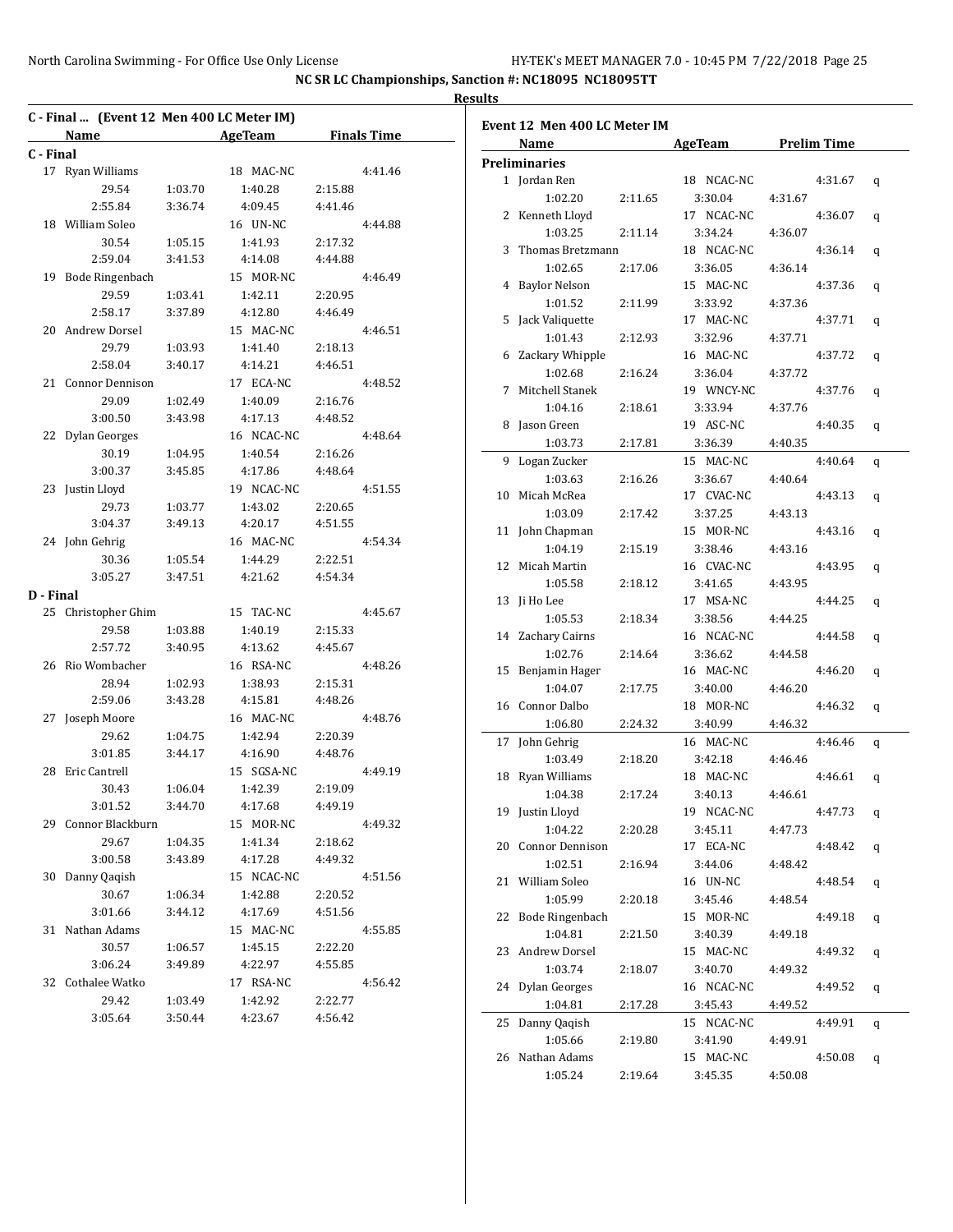|     |                              |         | Preliminaries  (Event 12 Men 400 LC Meter IM) |         |         |   |
|-----|------------------------------|---------|-----------------------------------------------|---------|---------|---|
|     | Name                         |         | AgeTeam Prelim Time                           |         |         |   |
|     | 27 Joseph Moore              |         | 16 MAC-NC                                     |         | 4:50.73 | q |
|     | 1:02.78                      | 2:16.12 | 3:41.40                                       | 4:50.73 |         |   |
| 28  | Eric Cantrell                |         | 15 SGSA-NC                                    |         | 4:50.80 | q |
|     | 1:04.60                      | 2:18.35 | 3:44.41                                       | 4:50.80 |         |   |
|     | 29 Connor Blackburn          |         | 15 MOR-NC                                     |         | 4:50.85 | q |
|     | 1:06.45                      | 2:21.21 | 3:45.58                                       | 4:50.85 |         |   |
| 30  | Rio Wombacher                |         | 16 RSA-NC                                     |         | 4:51.33 | q |
|     | 1:04.27                      | 2:18.32 | 3:45.17                                       | 4:51.33 |         |   |
| 31  | Christopher Ghim             |         | 15 TAC-NC                                     |         | 4:52.37 | q |
|     | 1:04.04                      | 2:18.75 | 3:46.04                                       | 4:52.37 |         |   |
|     | 32 Cothalee Watko            |         | 17 RSA-NC                                     |         | 4:52.69 | q |
|     | 1:02.13                      | 2:17.28 | 3:44.55                                       | 4:52.69 |         |   |
| 33  | Nicholas Riley               |         | 15 TAC-NC                                     |         | 4:52.85 |   |
|     | 1:06.35                      | 2:23.36 | 3:50.26                                       | 4:52.85 |         |   |
|     | 34 Michael Partrick          |         | 16 MOR-NC                                     |         | 4:52.88 |   |
|     | 1:08.06                      | 2:24.05 | 3:45.95                                       | 4:52.88 |         |   |
| 35  | Maximillian Poteat           |         | 16 NCAC-NC                                    |         | 4:53.19 |   |
|     | 1:04.26                      | 2:17.48 | 3:47.52                                       | 4:53.19 |         |   |
|     | 36 Harrison Powe             |         | 15 MAC-NC                                     |         | 4:53.39 |   |
|     | 1:07.93                      | 2:24.23 | 3:47.09                                       | 4:53.39 |         |   |
| 37  | Thomas Frye                  |         | 15 MAC-NC                                     |         | 4:53.63 |   |
|     | 1:04.60                      | 2:20.14 | 3:47.98                                       | 4:53.63 |         |   |
| 38  | Evan Dorsel                  |         | 17 MAC-NC                                     |         | 4:55.25 |   |
|     | 1:02.16                      | 2:20.86 | 3:46.69                                       | 4:55.25 |         |   |
|     | 39 David Greeley             |         | 14 NCAC-NC                                    |         | 4:55.31 |   |
|     | 1:05.68                      | 2:23.80 | 3:47.58                                       | 4:55.31 |         |   |
|     | *40 Ryan Cooper              |         | 18 UN-GA                                      |         | 4:55.88 |   |
|     | 1:04.62                      | 2:19.94 | 3:46.85                                       | 4:55.88 |         |   |
|     | *40 Riley Mears              |         | 19 MOR-NC                                     |         | 4:55.88 |   |
|     | 1:05.55                      | 2:23.88 | 3:49.08                                       | 4:55.88 |         |   |
| 42  | Samuel Lucht                 |         | 17 MOR-NC                                     |         | 4:55.97 |   |
|     | 1:05.79                      | 2:24.86 | 3:47.81                                       | 4:55.97 |         |   |
|     | 43 Davin Tjandra             |         | 16 TAC-NC                                     |         | 4:56.02 |   |
|     | 1:05.67                      | 2:26.03 | 3:47.18                                       | 4:56.02 |         |   |
|     | 44 Matthew Josten            |         | 22 CVAC-NC                                    |         | 4:56.36 |   |
|     | 1:03.89                      | 2:19.12 | 3:47.11                                       | 4:56.36 |         |   |
|     | 45 Matthew Shanahan          |         | 15 HAC-NC                                     |         | 4:56.42 |   |
|     | 1:05.77                      | 2:19.27 | 3:46.85                                       | 4:56.42 |         |   |
|     | 46 Jacob Ockert<br>1:06.19   |         | 16 RSA-NC                                     |         | 4:56.54 |   |
|     | 47 David Washburn            | 2:23.38 | 3:53.14<br>17 RSA-NC                          | 4:56.54 | 4:56.71 |   |
|     |                              |         |                                               | 4:56.71 |         |   |
|     | 1:03.90<br>48 Logan Robinson | 2:20.52 | 3:49.07<br>17 MAC-NC                          |         | 4:56.93 |   |
|     | 1:05.78                      | 2:19.74 | 3:48.68                                       | 4:56.93 |         |   |
|     | 49 Alexander Atherton        |         | 15 MAC-NC                                     |         | 4:57.18 |   |
|     | 1:05.83                      | 2:22.68 | 3:51.22                                       | 4:57.18 |         |   |
|     | 50 Nicholas Falise           |         | 16 CAT-NC                                     |         | 4:58.55 |   |
|     | 1:09.86                      | 2:26.05 | 3:51.71                                       | 4:58.55 |         |   |
| *51 | John Darguzas                |         | 18 SMAC-NC                                    |         | 4:58.74 |   |
|     | 1:05.74                      | 2:22.98 | 3:50.80                                       | 4:58.74 |         |   |
| *51 | Benjamin Russell             |         | 15 MOR-NC                                     |         | 4:58.74 |   |
|     | 1:07.76                      | 2:22.95 | 3:50.48                                       | 4:58.74 |         |   |
| 53  | Trevor O'Neill               |         | 16 MOR-NC                                     |         | 4:59.39 |   |
|     | 1:07.99                      | 2:20.20 | 3:52.81                                       | 4:59.39 |         |   |
|     |                              |         |                                               |         |         |   |

| <b>Results</b> |                                 |         |                     |         |         |
|----------------|---------------------------------|---------|---------------------|---------|---------|
|                | *54 George Heidkamp<br>1:06.10  | 2:23.71 | 17 UN-NC<br>3:52.10 | 4:59.44 | 4:59.44 |
|                |                                 |         | 16 NCAC-NC          |         | 4:59.44 |
|                | *54 Stephen Gaudette<br>1:09.59 | 2:26.51 | 3:52.79             | 4:59.44 |         |
|                | 56 Joshua Deming                |         | 16 MOR-NC           |         | 4:59.86 |
|                | 1:06.52                         | 2:22.60 | 3:50.98             | 4:59.86 |         |
| 57             | Andrew Gaudette                 |         | 16 NCAC-NC          |         | 4:59.99 |
|                | 1:08.23                         | 2:25.10 | 3:53.39             | 4:59.99 |         |
| 58             | Daniel Baldwin                  |         | 16 WAVE-NC          |         | 5:00.06 |
|                | 1:07.30                         | 2:22.30 | 3:48.55             | 5:00.06 |         |
| 59             | Benjamin Nally                  |         | 16 NCAC-NC          |         | 5:00.19 |
|                | 1:07.11                         | 2:24.59 | 3:53.39             | 5:00.19 |         |
| 60             | Stephen Kim                     |         | 15 MAC-NC           |         | 5:00.24 |
|                | 1:08.48                         | 2:27.04 | 3:51.13             | 5:00.24 |         |
|                |                                 |         | 15 MAC-NC           |         |         |
| 61             | Avijit Das<br>1:08.81           | 2:27.21 | 3:55.41             | 5:00.38 | 5:00.38 |
|                |                                 |         | 15 SGSA-NC          |         | 5:00.75 |
| 62             | Julian Maycock                  | 2:27.66 |                     | 5:00.75 |         |
|                | 1:08.86                         |         | 3:50.51             |         |         |
| 63             | Jackson Pollard                 |         | 15 TAC-NC           |         | 5:01.23 |
|                | 1:06.63                         | 2:29.31 | 3:54.85             | 5:01.23 |         |
|                | 64 Gideon Bezuidenhout          | 2:26.75 | 16 YOTA-NC          |         | 5:01.30 |
|                | 1:03.93                         |         | 3:54.08             | 5:01.30 |         |
| 65             | Luke Fortner                    |         | 15 WAVE-NC          |         | 5:01.76 |
|                | 1:06.77                         | 2:30.72 | 3:50.92             | 5:01.76 |         |
| 66             | Brennan Johnson                 |         | 16 MOR-NC           |         | 5:01.92 |
|                | 1:08.06                         | 2:27.47 | 3:54.65             | 5:01.92 |         |
| 67             | Jack Todd                       |         | 16 UN-NC            |         | 5:02.25 |
|                | 1:05.29                         | 2:23.52 | 3:53.82             | 5:02.25 |         |
| 68             | Raymond Dai                     |         | 16 NCAC-NC          |         | 5:02.36 |
|                | 1:06.17                         | 2:28.24 | 3:49.92             | 5:02.36 |         |
| 69             | George Bujoreanu                |         | 15 MAC-NC           |         | 5:02.66 |
|                | 1:07.62                         | 2:23.66 | 3:53.30             | 5:02.66 |         |
| 70             | Alexander Wilhelm               |         | 16 MAC-NC           |         | 5:03.30 |
|                | 1:08.79                         | 2:23.41 | 3:50.29             | 5:03.30 |         |
|                | 71 Lucas Grigat                 |         | 15 MAC-NC           |         | 5:03.90 |
|                | 1:06.59                         | 2:27.73 | 3:52.46             | 5:03.90 |         |
| 72             | Devin Blake                     |         | 15 MAC-NC           |         | 5:04.43 |
|                | 1:06.06                         | 2:27.70 | 3:56.91             | 5:04.43 |         |
| 73             | Christopher Barker              |         | 16 WAVE-NC          |         | 5:05.70 |
|                | 1:03.43                         | 2:24.33 | 3:54.57             | 5:05.70 |         |
|                | 74 Jacland Reville              |         | 15 SSS-NC           |         | 5:06.85 |
|                | 1:08.02                         | 2:24.11 | 3:58.22             | 5:06.85 |         |
|                | 75 Andrew Lucky                 |         | 15 SAIL-NC          |         | 5:07.00 |
|                | 1:09.06                         | 2:25.28 | 3:56.63             | 5:07.00 |         |
|                | 76 Andrew Mu                    |         | 16 NCAC-NC          |         | 5:09.38 |
|                | 1:09.16                         | 2:25.24 | 4:00.46             | 5:09.38 |         |
| 77             | Jackson Holcomb                 |         | 18 CAT-NC           |         | 5:09.65 |
|                | 1:05.50                         | 2:24.53 | 3:57.60             | 5:09.65 |         |
| 78             | <b>Grayson Roberts</b>          |         | 16 MOR-NC           |         | 5:10.18 |
|                | 1:09.86                         | 2:30.37 | 3:57.93             | 5:10.18 |         |
| 79             | Samuel Armbruster               |         | 17 MOR-NC           |         | 5:10.26 |
|                | 1:07.12                         | 2:29.96 | 4:04.26             | 5:10.26 |         |
| 80             | Flinn Hering                    |         | 15 SGSA-NC          |         | 5:12.06 |
|                | 1:08.01                         | 2:29.18 | 3:59.12             | 5:12.06 |         |
| 81             | Eamon Bria                      |         | 17 CAT-NC           |         | 5:13.26 |
|                | 1:09.93                         | 2:34.87 | 4:02.31             | 5:13.26 |         |
| 82             | <b>Edward Enriquez</b>          |         | 16 SAIL-NC          |         | 5:14.12 |
|                | 1:12.13                         | 2:35.59 | 3:58.97             | 5:14.12 |         |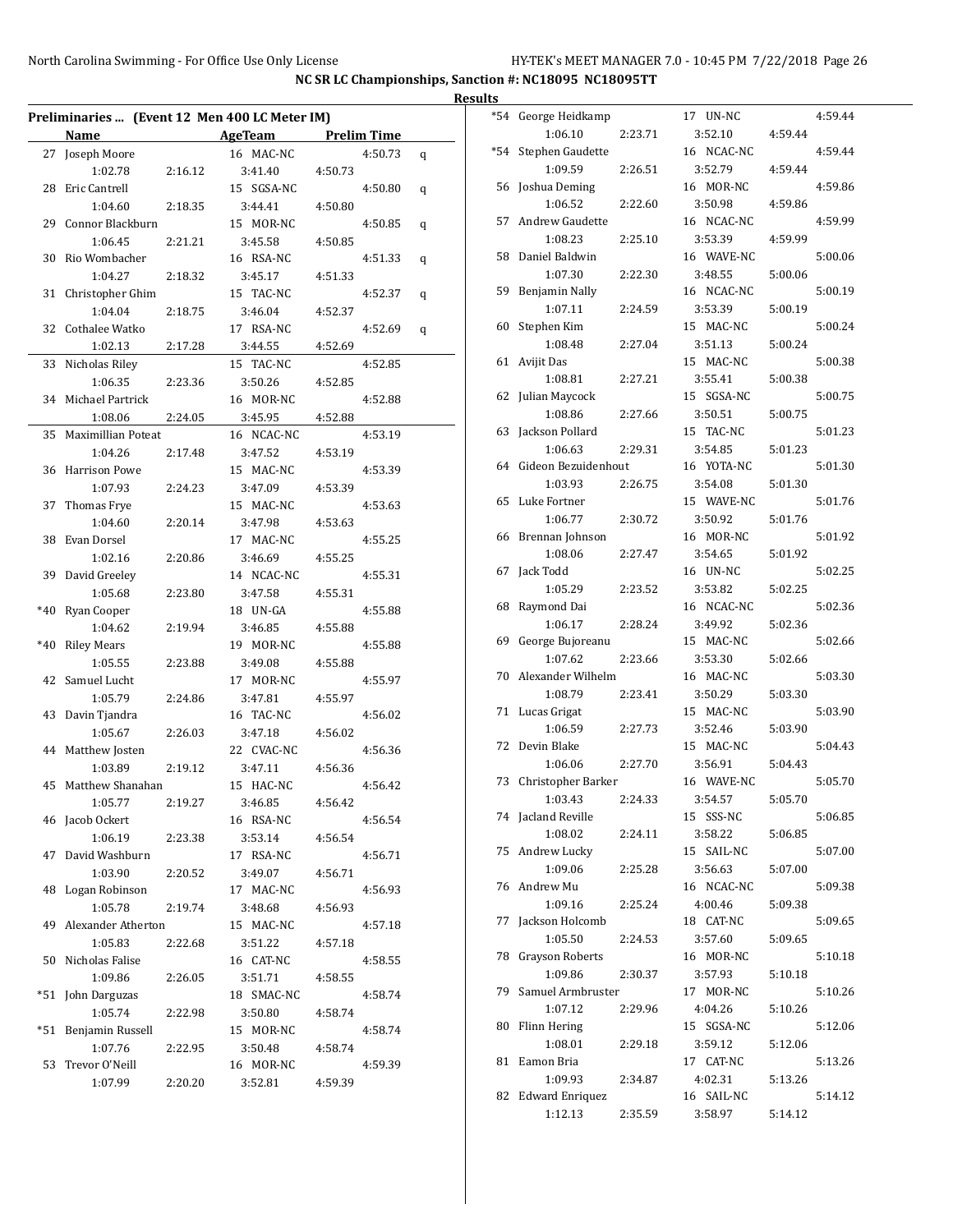|    | Preliminaries  (Event 12 Men 400 LC Meter IM) |         |            |             |  |
|----|-----------------------------------------------|---------|------------|-------------|--|
|    | Name                                          |         | AgeTeam    | Prelim Time |  |
| 83 | Declan Gleason                                |         | 15 YOTA-NC | 5:15.11     |  |
|    | 1:10.67                                       | 2:35.10 | 4:01.92    | 5:15.11     |  |
|    | 84 Timothy Burgess                            |         | 18 SAIL-NC | 5:16.00     |  |
|    | 1:09.30                                       | 2:32.35 | 4:03.88    | 5:16.00     |  |
|    | 85 Joey Bridgham                              |         | 15 MOR-NC  | 5:17.45     |  |
|    | 1:09.21                                       | 2:29.92 | 4:03.02    | 5:17.45     |  |
| 86 | Matthew Rigsbee                               |         | 17 CAT-NC  | 5:19.36     |  |
|    | 1:11.50                                       | 2:35.98 | 4:06.05    | 5:19.36     |  |
| 87 | Zachary Brown                                 |         | 15 MAC-NC  | 5:19.90     |  |
|    | 1:09.45                                       | 2:34.24 | 4:05.98    | 5:19.90     |  |
| 88 | <b>Garreth Parsons</b>                        |         | 17 MOR-NC  | 5:21.21     |  |
|    | 1:08.76                                       | 2:34.74 | 4:11.06    | 5:21.21     |  |
| 89 | Kevin Wiltsey                                 |         | 16 MAC-NC  | 5:26.68     |  |
|    | 1:09.02                                       | 2:29.80 | 4:11.03    | 5:26.68     |  |

#### **Event 13 Women 400 LC Meter Freestyle Relay**

|              | Team                    |         | <b>Relay</b>        |                             | <b>Finals Time</b> |    |
|--------------|-------------------------|---------|---------------------|-----------------------------|--------------------|----|
| $\mathbf{1}$ | MAC-NC                  |         | A                   |                             | 3:55.80            | 40 |
|              | 1) Heidi Lowe 18        |         | 2) Katie Corbi 17   |                             |                    |    |
|              | 3) Chloe Harris 16      |         | 4) Faith Hefner 17  |                             |                    |    |
|              | 27.89                   | 59.16   | 1:27.25             | 1:58.54                     |                    |    |
|              | 2:26.23                 | 2:57.36 | 3:25.30             | 3:55.80                     |                    |    |
| 2            | MAC-NC                  |         | R                   |                             | 3:59.41            | 34 |
|              | 1) Sophia Francis 17    |         | 2) Janie Smith 17   |                             |                    |    |
|              | 3) Allyson Accordino 16 |         | 4) Kylie Yoder 15   |                             |                    |    |
|              | 28.75                   | 59.81   | 1:27.78             | 1:59.06                     |                    |    |
|              | 2:27.57                 | 2:59.38 | 3:27.93             | 3:59.41                     |                    |    |
| 3            | ECA-NC                  |         | A                   |                             | 4:01.71            | 32 |
|              | 1) Abigail Burns 17     |         | 2) Svea Torres 18   |                             |                    |    |
|              | 3) Bethany Tart 15      |         | 4) Lyndsey Reeve 16 |                             |                    |    |
|              | 30.13                   | 1:03.04 | 1:31.17             | 2:02.12                     |                    |    |
|              | 2:30.22                 | 3:01.12 | 3:29.51             | 4:01.71                     |                    |    |
| 4            | NCAC-NC                 |         | A                   |                             | 4:01.76            | 30 |
|              | 1) Gillian Manning 23   |         |                     | 2) Anneliese Merry 17       |                    |    |
|              | 3) Paloma Baca 17       |         |                     | 4) Audrey Costley 17        |                    |    |
|              | 28.42                   | 59.32   | 1:27.97             | 1:59.67                     |                    |    |
|              | 2:28.98                 | 3:00.73 | 3:29.95             | 4:01.76                     |                    |    |
| 5.           | TAC-NC                  |         | A                   |                             | 4:01.83            | 28 |
|              | 1) Sarah Pilecki 17     |         | 2) Ana Pozder 18    |                             |                    |    |
|              | 3) Sophie Anderson 15   |         | 4) Melody Wen 15    |                             |                    |    |
|              | 28.90                   | 1:00.08 | 1:29.17             | 2:00.51                     |                    |    |
|              | 2:29.58                 | 3:01.88 | 3:30.31             | 4:01.83                     |                    |    |
| 6            | WAVE-NC                 |         | A                   |                             | 4:03.73            | 26 |
|              | 1) Mary Pruden 18       |         | 2) Sydney Willis 18 |                             |                    |    |
|              | 3) Jennifer Adams 15    |         |                     | 4) Olivia Gschwind 15       |                    |    |
|              | 29.51                   | 1:00.97 | 1:29.36             | 2:00.73                     |                    |    |
|              | 2:29.93                 | 3:01.98 | 3:31.03             | 4:03.73                     |                    |    |
| 7            | MSA-NC                  |         | A                   |                             | 4:04.20            | 24 |
|              | 1) Rachel Daly 16       |         | 2) Mary Greco 17    |                             |                    |    |
|              | 3) Erica Losey 17       |         |                     | 4) Marissa Lassell 16       |                    |    |
|              | 29.64                   | 1:01.00 | 1:30.28             | 2:02.03                     |                    |    |
|              | 2:31.72                 | 3:04.31 | 3:32.86             | 4:04.20                     |                    |    |
| 8            | TAC-NC                  |         | B                   |                             | 4:06.06            | 22 |
|              | 1) Jessica Frank 17     |         |                     | 2) Alexandria Diacumakos 19 |                    |    |
|              | 3) Heidi Curtis 17      |         |                     | 4) Samantha Muma 17         |                    |    |
|              | 29.27                   | 1:00.77 | 1:29.36             | 2:02.09                     |                    |    |
|              | 2:31.79                 | 3:05.28 | 3:33.91             | 4:06.06                     |                    |    |

| <b>Results</b> |                               |         |                   |                                 |    |
|----------------|-------------------------------|---------|-------------------|---------------------------------|----|
|                | 9 ASC-NC                      |         | A                 | 4:06.84                         | 18 |
|                | 1) Madeleine Bauer 17         |         |                   | 2) Sophia Woody 15              |    |
|                | 3) Abigail Kriegler 17        |         |                   | 4) Katherine Bauer 15           |    |
|                | 28.95                         | 59.78   | 1:30.09           | 2:03.44                         |    |
|                | 2:32.97                       | 3:05.15 | 3:34.72           | 4:06.84                         |    |
|                | 10 GCY-NC                     |         | A                 | 4:07.95                         | 14 |
|                | 1) Emily Ally 15              |         |                   | 2) Alaina Joyce 18              |    |
|                | 3) Jennings Lin 15            |         |                   | 4) Omega Pinnix 16              |    |
|                | 29.26                         | 1:01.83 | 1:31.63           | 2:04.97                         |    |
|                | 2:34.72                       | 3:07.27 | 3:36.09           | 4:07.95                         |    |
|                | 11 MOR-NC                     |         | B                 | 4:08.50                         | 12 |
|                | 1) Hannah Bruno 18            |         |                   | 2) Mary Hauser 16               |    |
|                | 3) Ashton Gasper 17           |         |                   | 4) Madeleine Bachand 17         |    |
|                | 30.29                         | 1:04.02 | 1:33.60           | 2:06.19                         |    |
|                | 2:35.52                       | 3:07.34 | 3:36.77           | 4:08.50                         |    |
|                | 12 RSA-NC                     |         | A                 | 4:10.41                         | 10 |
|                | 1) Victoria Cunningham 15     |         | 2) Amy Chang 17   |                                 |    |
|                | 3) Stella Kempf 16            |         |                   | 4) Marylauren Holland 15        |    |
|                | 29.62                         | 1:01.44 | 1:31.84           | 2:05.54                         |    |
|                | 2:35.27                       | 3:08.76 | 3:37.82           | 4:10.41                         |    |
|                | 13 YOTA-NC                    |         | A                 | 4:14.69                         | 8  |
|                | 1) Nora Bergstrom 15          |         |                   | 2) Alexis Walker 16             |    |
|                | 3) Mackenzie Adams 15         |         |                   | 4) Katherine Carson 15          |    |
|                | 30.14                         | 1:01.95 | 1:32.37           | 2:06.84                         |    |
|                | 2:37.04                       | 3:12.12 | 3:41.35           | 4:14.69                         |    |
|                | 14 MSA-NC                     |         | B                 | 4:14.73                         | 6  |
|                | 1) Amanda Losey 15            |         | 2) Mary Davis 17  |                                 |    |
|                | 3) Taylor Simmons 15<br>29.95 | 1:03.34 | 1:33.00           | 4) Kaylee Hamblin 14<br>2:05.79 |    |
|                | 2:36.42                       | 3:10.01 | 3:40.55           | 4:14.73                         |    |
|                | 15 SAIL-NC                    |         | A                 | 4:16.25                         | 4  |
|                | 1) Martha Tripsa 16           |         |                   | 2) Jennifer Schimmoller 15      |    |
|                | 3) Kathryn Creel 15           |         |                   | 4) Jordan Lamoreux 16           |    |
|                | 30.14                         | 1:03.30 | 1:34.72           | 2:08.91                         |    |
|                | 2:38.91                       | 3:13.41 | 3:43.60           | 4:16.25                         |    |
| 16             | RSA-NC                        |         | B                 | 4:16.29                         | 2  |
|                | 1) Amber Rydzewski 15         |         |                   | 2) Anastasia Johnson 16         |    |
|                | 3) Carrington Clack 17        |         |                   | 4) Madison Link 16              |    |
|                | 31.19                         | 1:05.06 | 1:35.28           | 2:08.43                         |    |
|                | 2:38.35                       | 3:11.37 | 3:41.94           | 4:16.29                         |    |
|                | 17 WAVE-NC                    |         | B                 | 4:22.56                         |    |
|                | 1) Julie Lahiff 15            |         |                   | 2) Alyssa Evans 16              |    |
|                | 3) Anna Edelson 16            |         |                   | 4) Kathryn Milberg 16           |    |
|                | 30.63                         | 1:04.14 | 1:35.41           | 2:09.99                         |    |
|                | 2:41.30                       | 3:14.62 | 3:45.90           | 4:22.56                         |    |
|                | 18 ASC-NC                     |         | B                 | 4:23.30                         |    |
|                | 1) Emily Grice 18             |         |                   | 2) Cora Dodson 19               |    |
|                | 3) Anne Bowers 19             |         | 4) Erin Butler 18 |                                 |    |
|                | 30.45                         | 1:04.09 | 1:35.33           | 2:11.95                         |    |
|                | 2:42.42                       | 3:16.29 | 3:47.78           | 4:23.30                         |    |
|                | 19 CVAC-NC                    |         | A                 | 4:23.33                         |    |
|                | 1) Alyx Koert 21              |         |                   | 2) Kelsey Krumanocker 18        |    |
|                | 3) Sarah Helfert 19           |         |                   | 4) Lauren Muehl 18              |    |
|                | 30.97                         | 1:03.90 | 1:35.74           | 2:10.50                         |    |
|                | 2:41.44                       | 3:16.21 | 3:48.21           | 4:23.33                         |    |
|                |                               |         |                   |                                 |    |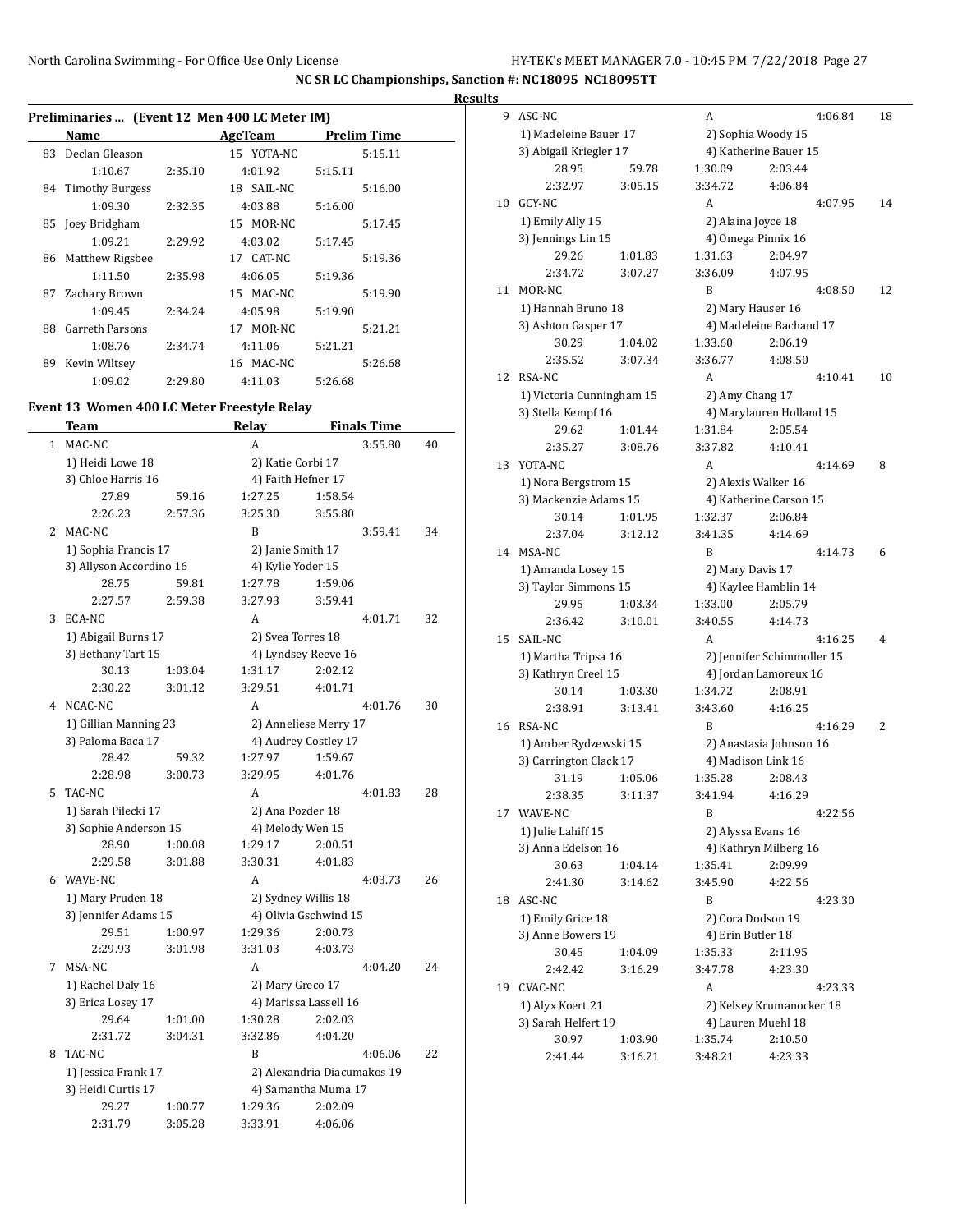**Results**

|    | (Event 13 Women 400 LC Meter Freestyle Relay) |         |                  |                       |  |
|----|-----------------------------------------------|---------|------------------|-----------------------|--|
|    | Team                                          |         | Relay            | <b>Finals Time</b>    |  |
| 20 | HAC-NC                                        |         | A                | 4:23.90               |  |
|    | 1) Marissa Sudderth 15                        |         | 2) Haley Ryen 14 |                       |  |
|    | 3) Ellen Gooch 17                             |         |                  | 4) Brianne Acome 15   |  |
|    | 31.11                                         | 1:05.60 | 1:37.02          | 2:12.17               |  |
|    | 2:43.21                                       | 3:17.13 | 3:48.20          | 4:23.90               |  |
|    | 21 GCY-NC                                     |         | R                | 4:27.78               |  |
|    | 1) Katelyn Fritz 14                           |         |                  | 2) Kourtney Cook 14   |  |
|    | 3) Virginia Gilliland 18                      |         |                  | 4) Camden Thomas 15   |  |
|    | 30.35                                         | 1:04.72 | 1:36.15          | 2:10.64               |  |
|    | 2:42.82                                       | 3:18.57 | 3:50.58          | 4:27.78               |  |
|    | MOR-NC                                        |         | A                | DO.                   |  |
|    | 1) Ashley Brodnick 18                         |         |                  | 2) Elizabeth Henry 18 |  |
|    | 3) Peyton Whitaker 17                         |         |                  | 4) Sydney Hartis 15   |  |
|    | 30.14                                         | 1:02.13 | 1:31.51          | 2:03.83               |  |
|    | 2:33.34                                       | 3:06.31 | 3:35.20          | DQ                    |  |

### **Event 14 Men 400 LC Meter Freestyle Relay**

|              | Team                       |         | Relay               | <b>Finals Time</b>        |               |
|--------------|----------------------------|---------|---------------------|---------------------------|---------------|
| $\mathbf{1}$ | MAC-NC                     |         | A                   |                           | 3:31.25<br>40 |
|              | 1) Kenneth Lowe 16         |         | 2) Colson Zucker 18 |                           |               |
|              | 3) William Chan 18         |         |                     | 4) William Gambill 18     |               |
|              | 25.24                      | 53.18   | 1:18.24             | 1:45.64                   |               |
|              | 2:10.52                    | 2:37.78 | 3:00.46             | 3:31.25                   |               |
| 2            | NCAC-NC                    |         | A                   |                           | 34<br>3:34.05 |
|              | 1) Samuel Hoover 14        |         | 2) Ang Li 18        |                           |               |
|              | 3) Jordan Ren 18           |         |                     | 4) Thomas Bretzmann 18    |               |
|              | 25.39                      | 53.33   | 1:18.50             | 1:46.00                   |               |
|              | 2:11.97                    | 2:40.31 | 3:06.29             | 3:34.05                   |               |
| 3            | NCAC-NC                    |         | B                   |                           | 3:35.80<br>32 |
|              | 1) Daniel Wohl 19          |         |                     | 2) Carson Wickman 16      |               |
|              | 3) T'Lez Foulkes 16        |         | 4) Brian Hollis 17  |                           |               |
|              | 25.87                      | 53.89   | 1:19.46             | 1:47.35                   |               |
|              | 2:12.48                    | 2:41.87 | 3:07.24             | 3:35.80                   |               |
| 4            | MAC-NC                     |         | B                   |                           | 3:36.33<br>30 |
|              | 1) Charles Rothenberger 17 |         |                     | 2) Joshua Fletcher 17     |               |
|              | 3) Isaac Atkinson 17       |         |                     | 4) Nicholas Piscitelli 15 |               |
|              | 25.96                      | 55.47   | 1:20.45             | 1:48.28                   |               |
|              | 2:14.75                    | 2:43.01 | 3:08.30             | 3:36.33                   |               |
| 5.           | TAC-NC                     |         | A                   |                           | 3:36.73<br>28 |
|              | 1) Kevin Plewniak 18       |         | 2) Davis Payne 18   |                           |               |
|              | 3) Ryan Wahlers 17         |         |                     | 4) Cameron Thomas 16      |               |
|              | 25.17                      | 53.06   | 1:18.36             | 1:46.92                   |               |
|              | 2:12.34                    | 2:41.52 | 3:07.07             | 3:36.73                   |               |
| 6            | MOR-NC                     |         | A                   |                           | 3:37.38<br>26 |
|              | 1) Hunter Pigg 18          |         | 2) Sean Quinn 18    |                           |               |
|              | 3) Andrew Hollett 17       |         |                     | 4) Mitchell Langston 17   |               |
|              | 25.81                      | 54.22   | 1:19.70             | 1:49.18                   |               |
|              | 2:15.10                    | 2:43.47 | 3:08.80             | 3:37.38                   |               |
| 7            | RSA-NC                     |         | A                   |                           | 3:37.98<br>24 |
|              | 1) Michael Ivy 17          |         |                     | 2) Christopher Hubbard 17 |               |
|              | 3) Colton Spence 17        |         | 4) Jacob Ockert 16  |                           |               |
|              | 25.32                      | 52.85   | 1:19.20             | 1:48.31                   |               |
|              | 2:14.95                    | 2:42.76 | 3:09.58             | 3:37.98                   |               |

| 8  | CVAC-NC                     |         | A             |                        | 3:39.50 | 22 |
|----|-----------------------------|---------|---------------|------------------------|---------|----|
|    | 1) Jacob Queen 20           |         |               | 2) Micah Martin 16     |         |    |
|    | 3) Brody Carroll 15         |         |               | 4) Micah McRea 17      |         |    |
|    | 26.36                       | 54.69   | 1:21.95       | 1:51.43                |         |    |
|    | 2:17.43                     | 2:46.53 | 3:11.93       | 3:39.50                |         |    |
| 9  | TAC-NC                      |         | B             |                        | 3:40.26 | 18 |
|    | 1) Michael Cotter 15        |         | 2) Jed Tan 15 |                        |         |    |
|    | 3) Matthew Jaynes 18        |         |               | 4) Christopher Ghim 15 |         |    |
|    | 26.68                       | 54.64   | 1:21.25       | 1:51.32                |         |    |
|    | 2:17.46                     | 2:45.84 | 3:11.52       | 3:40.26                |         |    |
| 10 | MSA-NC                      |         | A             |                        | 3:41.90 | 14 |
|    | 1) Ji Ho Lee 17             |         |               | 2) Sean Teague 17      |         |    |
|    | 3) Matthew Shen 18          |         |               | 4) Michael Popescu 18  |         |    |
|    | 26.04                       | 54.97   | 1:20.38       | 1:48.29                |         |    |
|    | 2:14.70                     | 2:43.89 | 3:11.90       | 3:41.90                |         |    |
| 11 | ECA-NC                      |         | A             |                        | 3:42.13 | 12 |
|    | 1) Robert Barnhill 21       |         |               | 2) Trevor Torres 16    |         |    |
|    | 3) William Barker 15        |         |               | 4) Jackson Nowacek 15  |         |    |
|    | 26.11                       | 55.67   | 1:21.92       | 1:50.55                |         |    |
|    | 2:17.74                     | 2:47.41 | 3:12.88       | 3:42.13                |         |    |
| 12 | WAVE-NC                     |         | A             |                        | 3:42.80 | 10 |
|    | 1) Daniel Baldwin 16        |         |               | 2) John Hershfeld 17   |         |    |
|    | 3) Jared Carter 15          |         |               | 4) Jeffrey Tuning 16   |         |    |
|    | 27.42                       | 57.01   | 1:23.58       | 1:52.51                |         |    |
|    | 2:19.21                     | 2:47.97 | 3:14.11       | 3:42.80                |         |    |
| 13 | MOR-NC                      |         | B             |                        | 3:44.21 | 8  |
|    |                             |         |               |                        |         |    |
|    | 1) Ryan Silver 15           |         |               | 2) Connor Dalbo 18     |         |    |
|    | 3) Samuel Lucht 17          |         |               | 4) Matthew Youngbar 17 |         |    |
|    | 27.03                       | 55.67   | 1:22.03       | 1:51.02                |         |    |
|    | 2:17.46                     | 2:47.91 | 3:14.51       | 3:44.21                |         |    |
| 14 | CAT-NC                      |         | A             |                        | 3:44.25 | 6  |
|    | 1) Nicholas Falise 16       |         |               | 2) Emile Charles 17    |         |    |
|    | 3) Adam Cocke 18            |         |               | 4) Edward Sarvis 20    |         |    |
|    | 27.11                       | 57.06   | 1:23.54       | 1:54.07                |         |    |
|    | 2:19.71                     | 2:49.80 | 3:15.27       | 3:44.25                |         |    |
| 15 | RSA-NC                      |         | B             |                        | 3:46.76 | 4  |
|    | 1) Rio Wombacher 16         |         |               | 2) David Washburn 17   |         |    |
|    | 3) Cothalee Watko 17        |         |               | 4) Bryson Johnson 16   |         |    |
|    | 27.33                       | 57.37   | 1:24.08       | 1:54.11                |         |    |
|    | 2:20.80                     | 2:50.41 | 3:16.28       | 3:46.76                |         |    |
| 16 | YOTA-NC                     |         | А             |                        | 3:46.85 | 2  |
|    | 1) Gideon Bezuidenhout 16   |         |               | 2) Alexander Smyre 15  |         |    |
|    | 3) Connor Rettammel 17      |         |               | 4) Perry Becker 16     |         |    |
|    | 27.82                       | 58.58   | 1:25.17       | 1:54.93                |         |    |
|    | 2:21.42                     | 2:50.97 | 3:17.18       | 3:46.85                |         |    |
| 17 | ATOM-NC                     |         | A             |                        | 3:46.98 |    |
|    | 1) Austin Lockhart 15       |         |               | 2) Joshua Walker 17    |         |    |
|    | 3) Hamlin Williams-Tracy 15 |         |               | 4) Samuel Reiger 15    |         |    |
|    | 26.31                       | 55.35   | 1:21.97       | 1:51.56                |         |    |
|    | 2:18.94                     | 2:49.02 | 3:15.73       | 3:46.98                |         |    |
| 18 | ECA-NC                      |         | B             |                        | 3:50.62 |    |
|    | 1) Russell Exum 15          |         |               | 2) Sadler Smith 16     |         |    |
|    | 3) Garrett Despres 15       |         |               | 4) Nathan Wingard 16   |         |    |
|    | 27.73                       | 58.23   | 1:24.75       | 1:55.85                |         |    |
|    | 2:23.01                     | 2:53.67 | 3:20.43       | 3:50.62                |         |    |
|    |                             |         |               |                        |         |    |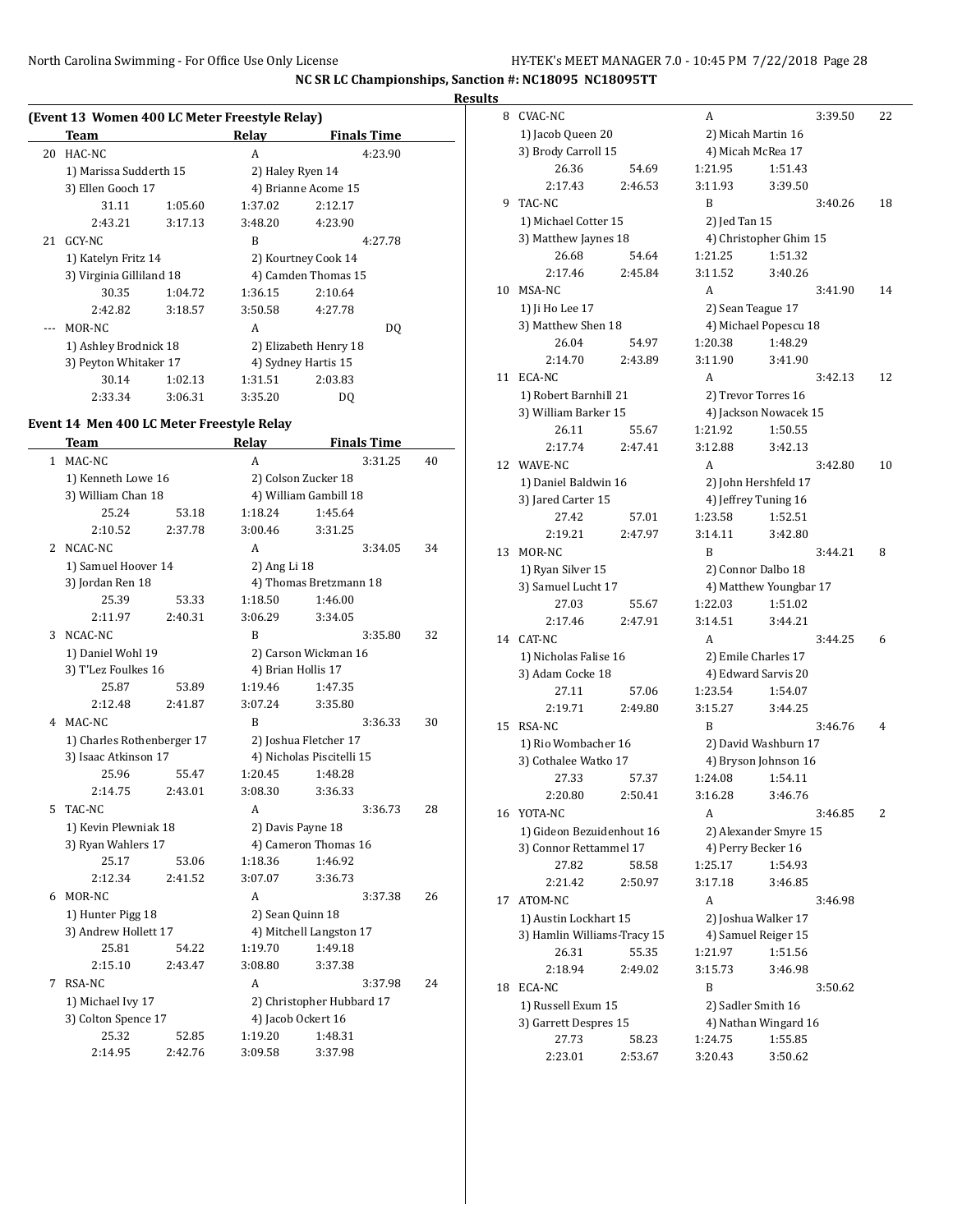|    | (Event 14 Men 400 LC Meter Freestyle Relay)     |         |                    |                       |  |
|----|-------------------------------------------------|---------|--------------------|-----------------------|--|
|    | <b>Team</b>                                     |         | Relay              | <b>Finals Time</b>    |  |
| 19 | WAVE-NC                                         |         | B                  | 3:51.16               |  |
|    | 1) Christopher Barker 16                        |         |                    | 2) Benjamin Mann 17   |  |
|    | 3) Luke Fortner 15                              |         |                    | 4) Evan Doherty 16    |  |
|    | 27.83                                           | 57.50   | 1:23.61            | 1:54.90               |  |
|    | 2:22.23                                         | 2:53.02 | 3:19.91            | 3:51.16               |  |
| 20 | CAT-NC                                          |         | B                  | 3:51.64               |  |
|    | 1) Jackson Holcomb 18<br>3) Thomas Pritchard 16 |         |                    | 2) Matthew Rigsbee 17 |  |
|    |                                                 |         | 4) Eamon Bria 17   |                       |  |
|    | 27.19                                           | 57.27   | 1:25.09            | 1:56.24               |  |
|    | 2:22.62                                         | 2:52.29 | 3:20.09            | 3:51.64               |  |
| 21 | GCY-NC                                          |         | A                  | 3:54.10               |  |
|    | 1) Benjamin Esposito 18                         |         |                    | 2) Craig Herndon 17   |  |
|    | 3) Anis Yahi 20                                 |         |                    | 4) Ethan Womble 15    |  |
|    | 28.98                                           | 1:01.84 | 1:28.31            | 2:00.32               |  |
|    | 2:27.67                                         | 2:57.32 | 3:24.19            | 3:54.10               |  |
| 22 | SSS-NC                                          |         | A                  | 3:54.46               |  |
|    | 1) Nolan Dempsey 16                             |         |                    | 2) Jacland Reville 15 |  |
|    | 3) Samuel Weinshel 15                           |         |                    | 4) Chase Osorio 17    |  |
|    | 28.58                                           | 59.03   | 1:26.58            | 1:57.39               |  |
|    | 2:26.46                                         | 2:58.84 | 3:25.43            | 3:54.46               |  |
| 23 | SAIL-NC                                         |         | A                  | 3:56.74               |  |
|    | 1) Jake Thakur 15                               |         |                    | 2) Victor Simmons 16  |  |
|    | 3) Edward Enriquez 16                           |         |                    | 4) William Johnson 21 |  |
|    | 27.95                                           | 58.21   | 1:26.70            | 1:58.62               |  |
|    | 2:27.10                                         | 2:58.04 | 3:25.79            | 3:56.74               |  |
| 24 | HPSC-NC                                         |         | A                  | 3:59.99               |  |
|    | 1) Aaron Bowman 20                              |         | 2) Jacob Gilley 17 |                       |  |
|    | 3) Sawyer Moseley 16                            |         |                    | 4) Jerod Schwandt 19  |  |
|    | 26.53                                           | 56.13   | 1:24.35            | 1:56.31               |  |
|    | 2:24.49                                         | 2:57.92 | 3:26.79            | 3:59.99               |  |

# **Event 15 Women 200 LC Meter Butterfly**

| Name              |         | AgeTeam             | <b>Finals Time</b>                       |    |  |
|-------------------|---------|---------------------|------------------------------------------|----|--|
| A - Final         |         |                     |                                          |    |  |
|                   |         | 17 GCY-NC           | 2:18.47                                  | 20 |  |
| 30.90             |         | 1:42.06             | 2:18.47                                  |    |  |
| 2 Catherine Allen |         | 20 MOR-NC           | 2:19.64                                  | 17 |  |
| 32.14             |         | 1:43.50             | 2:19.64                                  |    |  |
| 3 Ana Pozder      |         | 18 TAC-NC           | 2:20.17                                  | 16 |  |
| 31.14             | 1:06.41 | 1:42.72             | 2:20.17                                  |    |  |
| 4 Katie Mitchell  |         | 15 <b>UN-NC</b>     | 2:20.79                                  | 15 |  |
| 30.09             | 1:04.82 | 1:41.70             | 2:20.79                                  |    |  |
| Genevieve Joyce   |         | 16 MOR-NC           | 2:23.01                                  | 14 |  |
| 31.68             |         | 1:44.79             | 2:23.01                                  |    |  |
| Amanda Hoffman    |         | 17 MAC-NC           | 2:24.53                                  | 13 |  |
| 31.85             | 1:08.29 | 1:45.77             | 2:24.53                                  |    |  |
| Chloe Harris      |         | 16 MAC-NC           | 2:24.54                                  | 12 |  |
| 32.13             |         | 1:45.40             | 2:24.54                                  |    |  |
| Gillian Manning   |         | 23 NCAC-NC          | 2:25.39                                  | 11 |  |
| 31.80             | 1:08.45 | 1:46.10             | 2:25.39                                  |    |  |
| B - Final         |         |                     |                                          |    |  |
| Mary Pruden       |         | 18 WAVE-NC          | 2:20.95                                  | 9  |  |
| 32.10             | 1:08.04 | 1:44.72             | 2:20.95                                  |    |  |
| Katie Rauch       |         | 15 ATOM-NC          | 2:23.69                                  | 7  |  |
| 32.00             | 1:08.78 | 1:45.55             | 2:23.69                                  |    |  |
|                   |         | 1 Mckenzie Campbell | 1:05.57<br>1:07.77<br>1:07.47<br>1:07.84 |    |  |

| <b>Results</b> |                             |         |                       |         |         |                |
|----------------|-----------------------------|---------|-----------------------|---------|---------|----------------|
|                | 11 Sophia Lange             |         | 16 CAT-NC             |         | 2:26.80 | 6              |
|                | 31.86                       | 1:08.76 | 1:47.46               | 2:26.80 |         |                |
|                | 12 Savannah Sowards         |         | 17 MAC-NC             |         | 2:26.91 | 5              |
|                | 33.51                       | 1:10.25 | 1:48.22               | 2:26.91 |         |                |
|                | 13 Sydney Willis            |         | 18 WAVE-NC            |         | 2:27.22 | $\overline{4}$ |
|                | 33.22                       | 1:10.11 | 1:48.69               | 2:27.22 |         |                |
|                | 14 Amaya Hanley             |         | 15 MAC-NC             |         | 2:27.25 | 3              |
|                | 32.69                       | 1:09.93 | 1:49.22               | 2:27.25 |         |                |
|                | 15 Ashley Brodnick          |         | 18 MOR-NC             |         | 2:29.84 | 2              |
|                | 33.11                       | 1:11.14 | 1:50.01               | 2:29.84 |         |                |
|                | 16 Rachel Strickland        |         | 17 MOR-NC             |         | 2:30.07 | $\mathbf{1}$   |
|                | 32.55                       | 1:10.51 | 1:50.36               | 2:30.07 |         |                |
| C - Final      |                             |         |                       |         |         |                |
|                | 17 Kennedy Grotjohn         |         | 16 TAC-NC             |         | 2:26.97 |                |
|                | 31.85                       | 1:08.90 | 1:47.44               | 2:26.97 |         |                |
|                | 18 Ashlyn Walton            |         | 17 MOR-NC             |         | 2:27.78 |                |
|                | 32.75                       | 1:09.82 | 1:47.92               | 2:27.78 |         |                |
|                | 19 Madeline High            |         | 19 MOR-NC             |         | 2:27.94 |                |
|                | 33.22                       | 1:10.64 | 1:50.32               | 2:27.94 |         |                |
|                | 20 Mary Greco               |         | 17 MSA-NC             |         | 2:28.46 |                |
|                | 33.64                       | 1:11.56 | 1:50.23               | 2:28.46 |         |                |
|                | 21 Abigail Rutledge         |         | 18 TAC-NC             |         | 2:29.28 |                |
|                | 33.26                       | 1:10.69 | 1:49.75               | 2:29.28 |         |                |
|                | 22 Corina Smith             |         | 15 MOR-NC             |         | 2:29.90 |                |
|                | 32.75                       | 1:11.33 | 1:50.62               | 2:29.90 |         |                |
|                | 23 Margaret Whitman         |         | 18 EAC-NC             |         | 2:32.41 |                |
|                | 34.32                       | 1:13.13 | 1:52.32               | 2:32.41 |         |                |
|                | 24 Lindsay Nowak            |         | 18 MAC-NC             |         | 2:32.83 |                |
|                | 33.84                       | 1:13.34 | 1:52.93               | 2:32.83 |         |                |
| D - Final      |                             |         |                       |         |         |                |
|                | 25 Victoria Dichak          |         | 16 MAC-NC             |         | 2:30.86 |                |
|                | 32.13                       | 1:07.74 | 1:47.99               | 2:30.86 |         |                |
|                | 26 Chloe Lichtenberger      |         | 16 MAC-NC             |         | 2:31.16 |                |
|                | 33.42<br>27 Marissa Lassell | 1:11.40 | 1:50.11<br>16 MSA-NC  | 2:31.16 | 2:31.62 |                |
|                |                             |         |                       | 2:31.62 |         |                |
|                | 32.89<br>28 Sinclair Holian | 1:11.24 | 1:51.82<br>16 SGSA-NC |         | 2:31.80 |                |
|                | 35.01                       | 1:14.85 | 1:52.55               | 2:31.80 |         |                |
|                | 29 Haley Turner             |         | 16 MOR-NC             |         | 2:31.95 |                |
|                | 33.41                       | 1:11.64 | 1:51.63               |         |         |                |
|                | 30 Amanda Losey             |         | 15 MSA-NC             | 2:31.95 | 2:32.40 |                |
|                | 33.37                       | 1:11.71 | 1:51.95               | 2:32.40 |         |                |
|                | 31 Acacia Jones             |         | 17 MOR-NC             |         | 2:33.20 |                |
|                | 32.52                       | 1:10.55 | 1:51.62               | 2:33.20 |         |                |
|                | 32 Janie Inscore            |         | 15 MOR-NC             |         | 2:37.39 |                |
|                | 33.28                       | 1:12.11 | 1:53.71               | 2:37.39 |         |                |
|                |                             |         |                       |         |         |                |

#### **Event 15 Women 200 LC Meter Butterfly**

|                      | Name                |         |    | AgeTeam  | <b>Prelim Time</b> |   |  |  |  |
|----------------------|---------------------|---------|----|----------|--------------------|---|--|--|--|
| <b>Preliminaries</b> |                     |         |    |          |                    |   |  |  |  |
|                      | Katie Mitchell      |         |    | 15 UN-NC | 2:19.61            | q |  |  |  |
|                      | 1:05.63             | 2:19.61 |    |          |                    |   |  |  |  |
|                      | 2 Catherine Allen   |         | 20 | MOR-NC   | 2:21.22            | q |  |  |  |
|                      | 1:07.39             | 2:21.22 |    |          |                    |   |  |  |  |
|                      | 3 Mckenzie Campbell |         | 17 | GCY-NC   | 2:21.42            | q |  |  |  |
|                      | 1:07.27             | 2:21.42 |    |          |                    |   |  |  |  |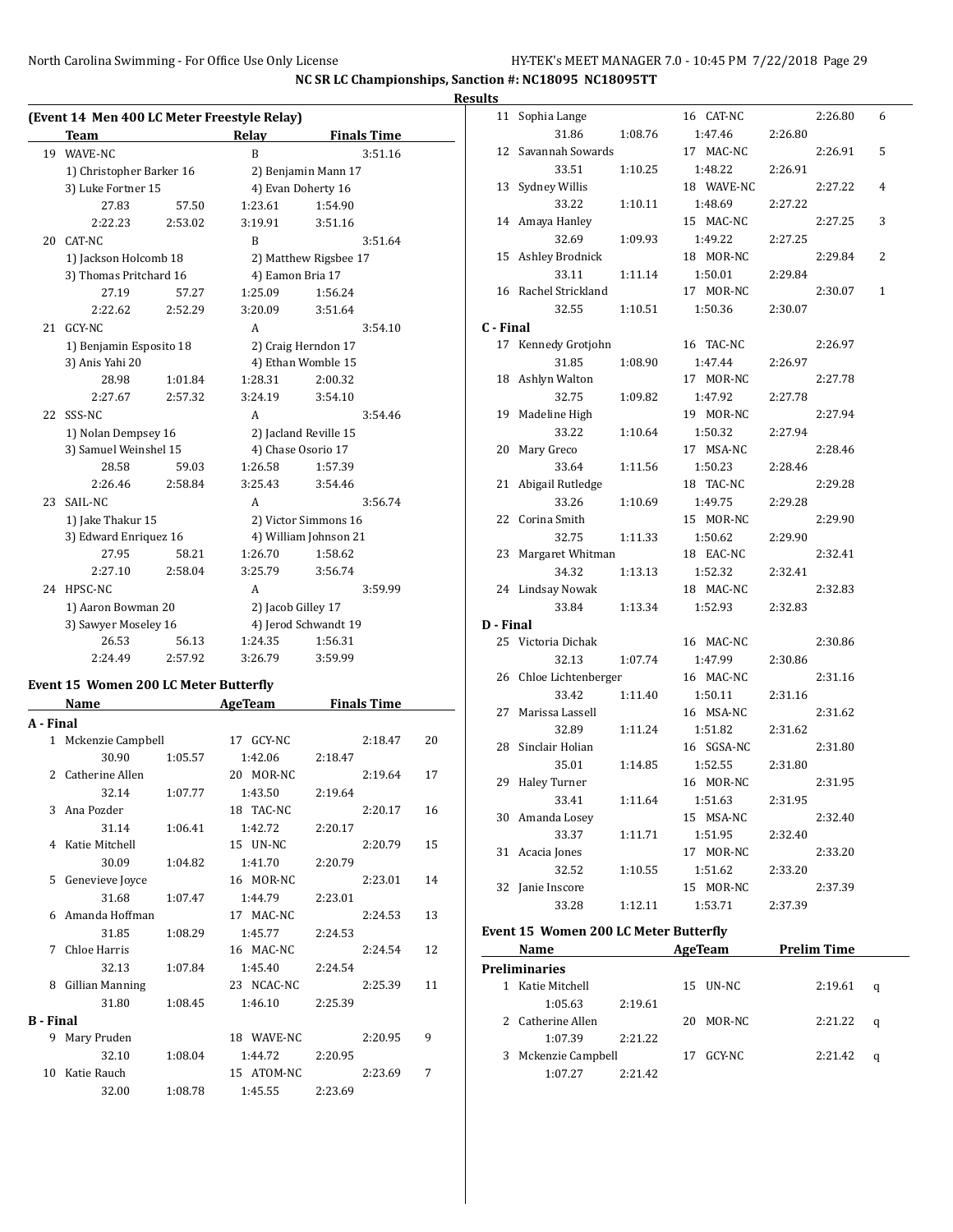|    | Preliminaries  (Event 15 Women 200 LC Meter Butterfly) |         |    |            |                     |   |
|----|--------------------------------------------------------|---------|----|------------|---------------------|---|
|    | Name                                                   |         |    |            | AgeTeam Prelim Time |   |
|    | 4 Ana Pozder                                           |         |    | 18 TAC-NC  | 2:22.30             | q |
|    | 1:07.38                                                | 2:22.30 |    |            |                     |   |
| 5  | Amanda Hoffman                                         |         | 17 | MAC-NC     | 2:22.72             | q |
|    | 1:07.73                                                | 2:22.72 |    |            |                     |   |
| 6  | Chloe Harris                                           |         |    | 16 MAC-NC  | 2:24.45             | q |
|    | 1:07.84                                                | 2:24.45 |    |            |                     |   |
| 7  | <b>Gillian Manning</b>                                 |         |    | 23 NCAC-NC | 2:24.91             | q |
|    | 1:06.71                                                | 2:24.91 |    |            |                     |   |
| 8  | Genevieve Joyce                                        |         |    | 16 MOR-NC  | 2:24.99             | q |
|    | 1:08.13                                                | 2:24.99 |    |            |                     |   |
| 9  | Mary Pruden                                            |         |    | 18 WAVE-NC | 2:25.52             | q |
|    | 1:10.61                                                | 2:25.52 |    |            |                     |   |
|    | 10 Katie Rauch                                         |         |    | 15 ATOM-NC | 2:25.89             | q |
|    | 1:07.88                                                | 2:25.89 |    |            |                     |   |
|    | 11 Savannah Sowards                                    |         | 17 | MAC-NC     | 2:26.13             | q |
|    | 1:09.15                                                | 2:26.13 |    |            |                     |   |
|    | 12 Rachel Strickland                                   |         | 17 | MOR-NC     | 2:27.75             | q |
|    | 1:09.21                                                | 2:27.75 |    |            |                     |   |
|    | 13 Sophia Lange                                        |         |    | 16 CAT-NC  | 2:27.97             | q |
|    | 1:09.81                                                | 2:27.97 |    |            |                     |   |
|    | 14 Amaya Hanley                                        |         |    | 15 MAC-NC  | 2:28.21             | q |
|    | 1:09.49                                                | 2:28.21 |    |            |                     |   |
|    | 15 Ashley Brodnick                                     |         |    | 18 MOR-NC  | 2:28.62             |   |
|    |                                                        |         |    |            |                     | q |
|    | 1:10.76                                                | 2:28.62 |    |            |                     |   |
|    | 16 Sydney Willis                                       |         |    | 18 WAVE-NC | 2:29.56             | q |
|    | 1:11.05                                                | 2:29.56 |    |            |                     |   |
| 17 | Ashlyn Walton                                          |         | 17 | MOR-NC     | 2:29.75             | q |
|    | 1:09.54                                                | 2:29.75 |    |            |                     |   |
|    | 18 Kennedy Grotjohn                                    |         |    | 16 TAC-NC  | 2:30.51             | q |
|    | 1:10.68                                                | 2:30.51 |    |            |                     |   |
|    | 19 Corina Smith                                        |         | 15 | MOR-NC     | 2:30.60             | q |
|    | 1:10.81                                                | 2:30.60 |    |            |                     |   |
| 20 | Margaret Whitman                                       |         | 18 | EAC-NC     | 2:31.87             | q |
|    | 1:12.86                                                | 2:31.87 |    |            |                     |   |
| 21 | Mary Greco                                             |         | 17 | MSA-NC     | 2:32.04             | q |
|    | 1:10.04                                                | 2:32.04 |    |            |                     |   |
|    | 22 Lindsay Nowak                                       |         |    | 18 MAC-NC  | 2:32.57             | q |
|    | 1:12.90                                                | 2:32.57 |    |            |                     |   |
|    | 23 Abigail Rutledge                                    |         | 18 | TAC-NC     | 2:32.73             | q |
|    | 1:11.15                                                | 2:32.73 |    |            |                     |   |
| 24 | Camila Pierce                                          |         | 13 | RSA-NC     | 2:32.90             | q |
|    | 1:10.87                                                | 2:32.90 |    |            |                     |   |
| 25 | Madeline High                                          |         | 19 | MOR-NC     | 2:33.19             | q |
|    | 1:11.13                                                | 2:33.19 |    |            |                     |   |
| 26 | Chloe Lichtenberger                                    |         |    | 16 MAC-NC  | 2:33.34             | q |
|    | 1:11.91                                                | 2:33.34 |    |            |                     |   |
| 27 | Brynn Jewell                                           |         |    | 17 WOW-NC  | 2:33.63             | q |
|    | 1:12.35                                                | 2:33.63 |    |            |                     |   |
| 28 | Acacia Jones                                           |         | 17 | MOR-NC     | 2:33.83             | q |
|    | 1:10.76                                                | 2:33.83 |    |            |                     |   |
| 29 | Marissa Lassell                                        |         | 16 | MSA-NC     | 2:33.86             | q |
|    | 1:09.55                                                | 2:33.86 |    |            |                     |   |
| 30 | Sinclair Holian                                        |         |    | 16 SGSA-NC | 2:34.28             | q |
|    | 1:14.18                                                | 2:34.28 |    |            |                     |   |
|    |                                                        |         |    |            |                     |   |

| <b>Results</b> |                                                   |         |    |            |         |   |
|----------------|---------------------------------------------------|---------|----|------------|---------|---|
|                | 31 Nisma Said                                     |         |    | 15 TAC-NC  | 2:34.96 | q |
|                | 1:14.94                                           | 2:34.96 |    |            |         |   |
|                | 32 Amanda Losey                                   |         |    | 15 MSA-NC  | 2:35.84 | q |
|                | 1:11.99                                           | 2:35.84 |    |            |         |   |
| 33             | Victoria Dichak                                   |         |    | 16 MAC-NC  | 2:35.89 |   |
|                | 1:10.99                                           | 2:35.89 |    |            |         |   |
|                | 34 Haley Turner                                   |         |    | 16 MOR-NC  | 2:36.06 |   |
|                | 1:11.55                                           | 2:36.06 |    |            |         |   |
|                | 35 Janie Inscore                                  |         | 15 | MOR-NC     | 2:36.37 |   |
|                | 1:12.29                                           | 2:36.37 |    |            |         |   |
|                | 36 Amelia Steffens                                |         |    | 15 MAC-NC  | 2:38.21 |   |
|                | 1:10.03                                           | 2:38.21 |    |            |         |   |
|                | 37 Amber Rydzewski                                |         |    | 15 RSA-NC  | 2:38.48 |   |
|                | 1:14.95                                           | 2:38.48 |    |            |         |   |
|                | 38 Ava Yandle                                     |         |    | 15 MAC-NC  | 2:39.40 |   |
|                | 1:14.75                                           | 2:39.40 |    |            |         |   |
|                | 39 Jennifer Schimmoller                           |         |    | 15 SAIL-NC | 2:39.68 |   |
|                | 1:12.50                                           | 2:39.68 |    |            |         |   |
|                | 40 Stella Kempf                                   |         |    | 16 RSA-NC  | 2:39.80 |   |
|                | 1:11.55                                           | 2:39.80 |    |            |         |   |
| 41             | Alexis Vetrano                                    |         |    | 19 MOR-NC  | 2:41.54 |   |
|                | 1:13.83                                           | 2:41.54 |    |            |         |   |
|                | 42 Emily Miller                                   |         |    | 17 ASTF-NC | 2:41.78 |   |
|                | 1:14.74<br>43 Michaela Teachey                    | 2:41.78 |    | 15 MOR-NC  | 2:41.98 |   |
|                | 1:17.42                                           | 2:41.98 |    |            |         |   |
|                | 44 Kathryn Cummings                               |         |    | 15 MAC-NC  | 2:43.55 |   |
|                | 1:15.28                                           | 2:43.55 |    |            |         |   |
| 45             | Eliza Durham                                      |         |    | 17 MAC-NC  | 2:43.70 |   |
|                | 1:14.98                                           | 2:43.70 |    |            |         |   |
| 46             | Molly Pennisi                                     |         |    | 16 TAC-NC  | 2:43.89 |   |
|                | 1:13.64                                           | 2:43.89 |    |            |         |   |
|                | 47 Alyssa Evans                                   |         |    | 16 WAVE-NC | 2:44.01 |   |
|                | 1:17.35                                           | 2:44.01 |    |            |         |   |
|                | 48 Marie Wisz                                     |         |    | 17 MOR-NC  | 2:44.45 |   |
|                | 1:15.56                                           | 2:44.45 |    |            |         |   |
|                | 49 Ellen Gooch                                    |         |    | 17 HAC-NC  | 2:45.18 |   |
|                | 1:15.45                                           | 2:45.18 |    |            |         |   |
|                | 50 Katherine Hurlbert                             |         |    | 17 WAVE-NC | 2:46.23 |   |
|                | 1:12.18                                           | 2:46.23 |    |            |         |   |
|                | 51 Hannah Bruno                                   |         |    | 18 MOR-NC  | 2:46.42 |   |
|                | 1:17.19                                           | 2:46.42 |    |            |         |   |
|                | Meghan Partrick                                   |         |    | 16 MOR-NC  | DQ      |   |
|                | 1:17.88                                           | DQ      |    |            |         |   |
|                | .20010M <sub>2</sub><br>$\epsilon$ M <sub>a</sub> | D.      |    |            |         |   |

#### **Event 16 Men 200 LC Meter Butterfly**

|             | Name            |       | AgeTeam       | <b>Finals Time</b> |    |
|-------------|-----------------|-------|---------------|--------------------|----|
| A - Final   |                 |       |               |                    |    |
|             | Noah Henderson  |       | STAR-NC<br>17 | 2:03.76            | 20 |
|             | 27.07           | 58.94 | 1:30.73       | 2:03.76            |    |
| $2^{\circ}$ | Ethan Schneider |       | MAC-NC<br>17  | 2:05.30            | 17 |
|             | 28.11           | 59.43 | 1:31.49       | 2:05.30            |    |
|             | 3 Tyler Silver  |       | MOR-NC<br>20  | 2:06.05            | 16 |
|             | 27.41           | 59.57 | 1:32.75       | 2:06.05            |    |
| 4           | Clay Hering     |       | UN-NC<br>20   | 2:06.83            | 15 |
|             | 28.16           | 59.76 | 1:32.49       | 2:06.83            |    |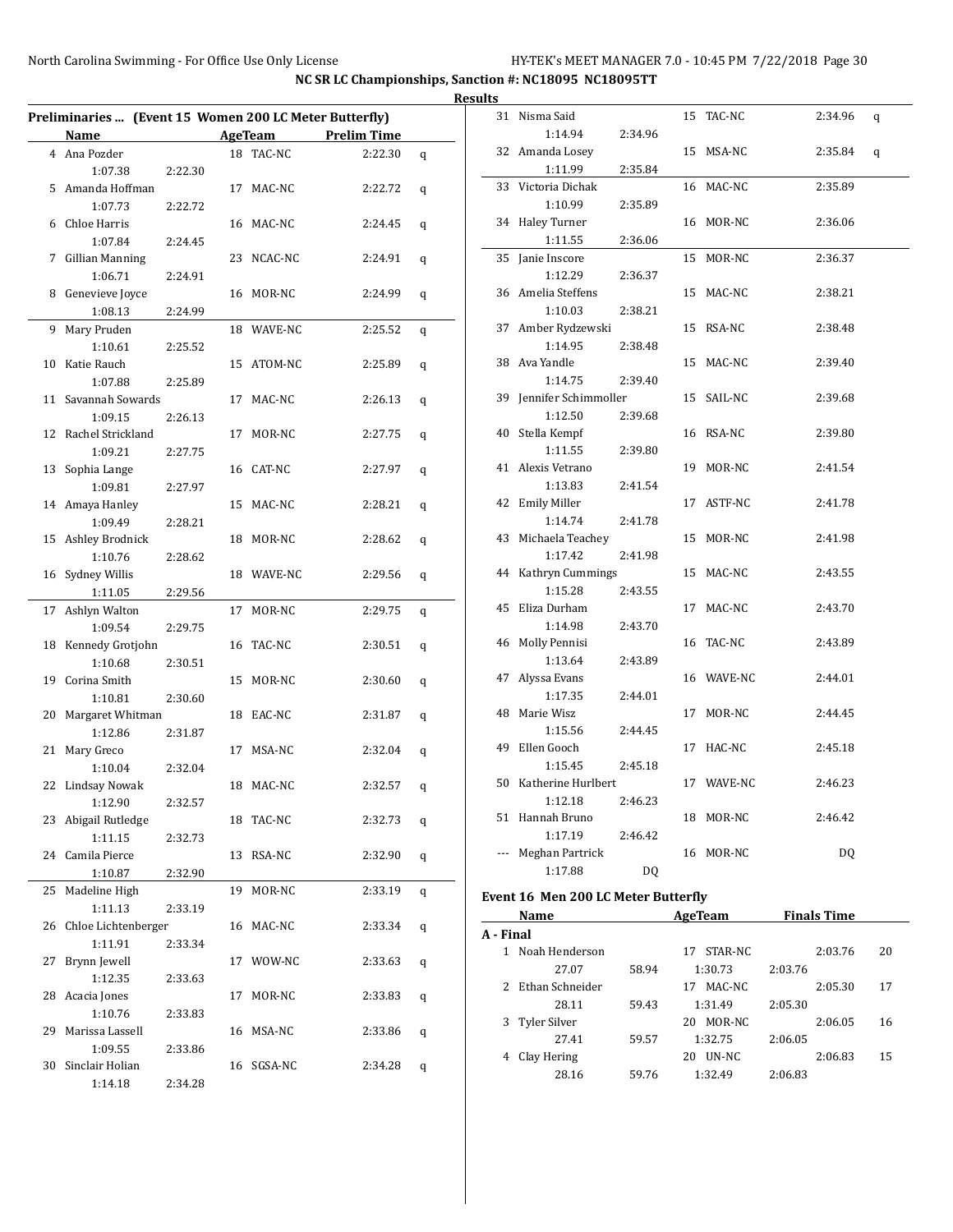# **Results A - Final ... (Event 16 Men 200 LC Meter Butterfly)**  $\overline{\phantom{0}}$

|    | 31 Christopher Barker               |         |    | 16 WAVE-NC          |         | 2:16.29 |   |
|----|-------------------------------------|---------|----|---------------------|---------|---------|---|
|    | 29.18                               | 1:02.80 |    | 1:38.63             | 2:16.29 |         |   |
|    | 32 Samuel Armbruster                |         |    | 17 MOR-NC           |         | 2:17.85 |   |
|    | 30.03                               | 1:04.73 |    | 1:40.71             | 2:17.85 |         |   |
|    | Event 16 Men 200 LC Meter Butterfly |         |    |                     |         |         |   |
|    | Name                                |         |    | AgeTeam Prelim Time |         |         |   |
|    | <b>Preliminaries</b>                |         |    |                     |         |         |   |
|    | 1 Ethan Schneider                   |         |    | 17 MAC-NC           |         | 2:06.40 | q |
|    | 59.99                               | 2:06.40 |    |                     |         |         |   |
|    | 2 Noah Henderson                    |         |    | 17 STAR-NC          |         | 2:06.47 | q |
|    | 1:00.43                             | 2:06.47 |    |                     |         |         |   |
|    | 3 Clay Hering                       |         |    | 20 UN-NC            |         | 2:06.64 | q |
|    | 1:00.21                             | 2:06.64 |    |                     |         |         |   |
|    | 4 Tyler Silver                      |         |    | 20 MOR-NC           |         | 2:06.88 | q |
|    | 59.28                               | 2:06.88 |    |                     |         |         |   |
|    | 5 Zackary Whipple                   |         |    | 16 MAC-NC           |         | 2:07.07 | q |
|    | 1:00.30                             | 2:07.07 |    |                     |         |         |   |
|    | 6 Samuel Mahoney                    |         |    | 18 MAC-NC           |         | 2:07.09 | q |
|    | 59.97                               | 2:07.09 |    |                     |         |         |   |
| 7  | Brian Hollis                        |         |    | 17 NCAC-NC          |         | 2:07.24 | q |
|    | 1:00.37                             | 2:07.24 |    |                     |         |         |   |
|    | 8 Thomas Bretzmann                  |         |    | 18 NCAC-NC          |         | 2:08.59 | q |
|    | 1:01.56 2:08.59                     |         |    |                     |         |         |   |
|    | 9 Cameron Thomas                    |         |    | 16 TAC-NC           |         | 2:10.07 | q |
|    | 1:01.58                             | 2:10.07 |    |                     |         |         |   |
|    | 10 Baylor Nelson                    |         |    | 15 MAC-NC           |         | 2:10.75 | q |
|    | 1:02.69                             | 2:10.75 |    |                     |         |         |   |
|    | 11 Thomas Frye                      |         |    | 15 MAC-NC           |         | 2:11.30 | q |
|    | 1:03.19                             | 2:11.30 |    |                     |         |         |   |
|    | 12 Matthew Marquardt                |         |    | 20 MOR-NC           |         | 2:11.42 | q |
|    | 1:00.60                             | 2:11.42 |    |                     |         |         |   |
|    | 13 Ji Ho Lee                        |         |    | 17 MSA-NC           |         | 2:11.67 | q |
|    | 1:01.90                             | 2:11.67 |    |                     |         |         |   |
|    | 14 Andrew Dorsel                    |         |    | 15 MAC-NC           |         | 2:11.81 | q |
|    | 1:02.44                             | 2:11.81 |    |                     |         |         |   |
|    | 15 Maximillian Poteat               |         |    | 16 NCAC-NC          |         | 2:12.14 | q |
|    | 1:02.91                             | 2:12.14 |    |                     |         |         |   |
|    | 16 Matthew Youngbar                 |         |    | 17 MOR-NC           |         | 2:12.41 | q |
|    | 1:02.04                             | 2:12.41 |    |                     |         |         |   |
|    | 17 Tanner Hering                    |         |    | 17 SGSA-NC 2:12.42  |         |         | q |
|    | 1:03.17                             | 2:12.42 |    |                     |         |         |   |
| 18 | Luke Barden                         |         | 17 | SGSA-NC             |         | 2:12.67 | q |
|    | 1:02.34                             | 2:12.67 |    |                     |         |         |   |
| 19 | Sean Quinn                          |         | 18 | MOR-NC              |         | 2:12.81 | q |
|    | 1:03.10                             | 2:12.81 |    |                     |         |         |   |
| 20 | Jeffrey Echols                      |         | 16 | EAC-NC              |         | 2:13.00 | q |
|    | 1:01.94                             | 2:13.00 |    |                     |         |         |   |
| 21 | Rio Wombacher                       |         | 16 | RSA-NC              |         | 2:13.79 | q |
|    | 1:02.79                             | 2:13.79 |    |                     |         |         |   |
| 22 | Joshua Deming                       |         | 16 | MOR-NC              |         | 2:13.86 | q |
|    | 1:02.99                             | 2:13.86 |    |                     |         |         |   |
| 23 | Ryan Silver                         |         | 15 | MOR-NC              |         | 2:13.98 | q |
|    | 1:03.76                             | 2:13.98 |    |                     |         |         |   |
| 24 | Evan Dorsel                         |         | 17 | MAC-NC              |         | 2:14.08 | q |
|    | 1:02.39                             | 2:14.08 |    |                     |         |         |   |

|                  | Name AgeTeam Finals Time |         |              |         |         |              |
|------------------|--------------------------|---------|--------------|---------|---------|--------------|
|                  | 5 Samuel Mahoney         |         | 18 MAC-NC    |         | 2:07.46 | 14           |
|                  | 27.86                    | 59.85   | 1:32.95      | 2:07.46 |         |              |
|                  | 6 Zackary Whipple        |         | 16 MAC-NC    |         | 2:07.47 | 13           |
|                  | 28.69                    |         |              |         |         |              |
|                  |                          | 1:00.55 | 1:33.66      | 2:07.47 |         |              |
| 7                | <b>Brian Hollis</b>      |         | 17 NCAC-NC   |         | 2:09.08 | 12           |
|                  | 28.45                    | 1:00.90 | 1:34.27      | 2:09.08 |         |              |
| 8                | Thomas Bretzmann         |         | 18 NCAC-NC   |         | 2:09.45 | 11           |
|                  | 29.06                    | 1:02.02 | 1:35.65      | 2:09.45 |         |              |
| <b>B</b> - Final |                          |         |              |         |         |              |
|                  | 9 Baylor Nelson          |         | 15 MAC-NC    |         | 2:09.08 | 9            |
|                  | 28.86                    | 1:02.14 | 1:35.36      | 2:09.08 |         |              |
|                  | 10 Cameron Thomas        |         | 16 TAC-NC    |         | 2:09.50 | 7            |
|                  | 27.82                    | 1:00.47 | 1:33.88      | 2:09.50 |         |              |
|                  | 11 Matthew Marquardt     |         | 20 MOR-NC    |         | 2:09.92 | 6            |
|                  | 29.09                    | 1:02.01 | 1:35.66      | 2:09.92 |         |              |
|                  | 12 Andrew Dorsel         |         | 15 MAC-NC    |         | 2:10.48 | 5            |
|                  | 29.22                    | 1:02.07 | 1:36.30      | 2:10.48 |         |              |
| 13               | Thomas Frye              |         | 15 MAC-NC    |         | 2:10.59 | 4            |
|                  | 29.68                    | 1:02.66 | 1:36.64      | 2:10.59 |         |              |
|                  | 14 Ji Ho Lee             |         | 17 MSA-NC    |         | 2:10.67 | 3            |
|                  | 28.92                    | 1:02.08 | 1:35.61      | 2:10.67 |         |              |
|                  | 15 Matthew Youngbar      |         | 17 MOR-NC    |         | 2:12.56 | 2            |
|                  | 29.67                    | 1:03.35 | 1:37.58      | 2:12.56 |         |              |
|                  | 16 Maximillian Poteat    |         | 16 NCAC-NC   |         | 2:12.89 | $\mathbf{1}$ |
|                  | 29.62                    | 1:03.33 | 1:37.24      | 2:12.89 |         |              |
| C - Final        |                          |         |              |         |         |              |
| 17               | <b>Tanner Hering</b>     |         | 17 SGSA-NC   |         | 2:09.83 |              |
|                  | 30.08                    | 1:03.88 | 1:37.43      | 2:09.83 |         |              |
|                  | 18 Sean Quinn            |         | 18 MOR-NC    |         | 2:10.80 |              |
|                  | 28.83                    | 1:02.07 | 1:36.13      | 2:10.80 |         |              |
|                  | 19 Luke Barden           |         | 17 SGSA-NC   |         | 2:11.07 |              |
|                  | 30.13                    | 1:02.60 | 1:36.08      | 2:11.07 |         |              |
| 20               | Rio Wombacher            |         | 16 RSA-NC    |         | 2:11.23 |              |
|                  | 29.43                    | 1:02.78 | 1:36.55      | 2:11.23 |         |              |
|                  | 21 Evan Dorsel           |         | 17 MAC-NC    |         | 2:12.25 |              |
|                  | 28.64                    | 1:02.10 | 1:36.84      | 2:12.25 |         |              |
|                  | 22 Ryan Silver           |         | 15 MOR-NC    |         | 2:12.38 |              |
|                  | 29.02                    | 1:02.95 | 1:36.89      | 2:12.38 |         |              |
|                  | 23 Jeffrey Echols        |         | 16 EAC-NC    |         | 2:12.81 |              |
|                  | 29.43                    | 1:02.78 | 1:37.50      | 2:12.81 |         |              |
|                  | 24 Joshua Deming         |         | 16 MOR-NC    |         | 2:13.75 |              |
|                  | 29.77                    | 1:03.20 | 1:37.89      | 2:13.75 |         |              |
| D - Final        |                          |         |              |         |         |              |
|                  | 25 Zachary Cairns        |         | 16 NCAC-NC   |         |         |              |
|                  | 29.89                    |         |              |         | 2:12.73 |              |
|                  |                          | 1:03.81 | 1:37.68      | 2:12.73 |         |              |
| 26               | Joseph Moore             |         | 16 MAC-NC    |         | 2:13.83 |              |
|                  | 29.35                    | 1:03.45 | 1:39.07      | 2:13.83 |         |              |
| 27               | Jeffrey Harding          |         | 17 MAC-NC    |         | 2:13.88 |              |
|                  | 29.09                    | 1:02.49 | 1:37.42      | 2:13.88 |         |              |
| 28               | David Washburn           |         | 17 RSA-NC    |         | 2:14.09 |              |
|                  | 29.59                    | 1:03.15 | 1:37.97      | 2:14.09 |         |              |
|                  | 29 John Chapman          |         | 15 MOR-NC    |         | 2:14.11 |              |
|                  | 29.18                    | 1:03.48 | 1:38.91      | 2:14.11 |         |              |
| 30               | Cothalee Watko           |         | 17<br>RSA-NC |         | 2:15.62 |              |

29.93 1:04.08 1:39.71 2:15.62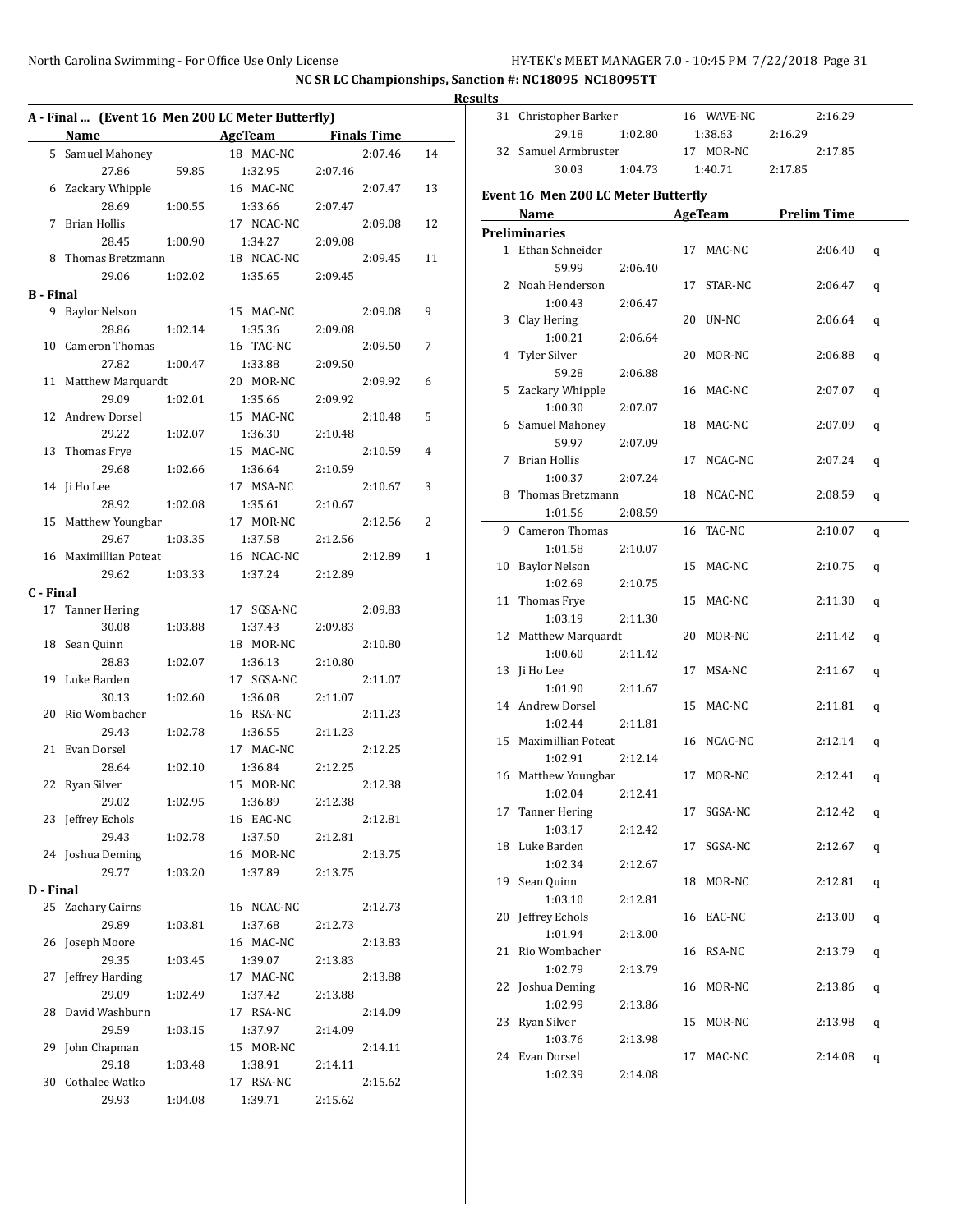$\overline{a}$ 

|    | Preliminaries  (Event 16 Men 200 LC Meter Butterfly) |         |    |                |                    |   |
|----|------------------------------------------------------|---------|----|----------------|--------------------|---|
|    | Name                                                 |         |    | <b>AgeTeam</b> | <b>Prelim Time</b> |   |
| 25 | Zachary Cairns                                       |         |    | 16 NCAC-NC     | 2:14.22            | q |
|    | 1:02.98                                              | 2:14.22 |    |                |                    |   |
|    | 26 Samuel Armbruster                                 |         |    | 17 MOR-NC      | 2:14.57            | q |
|    | 1:03.54                                              | 2:14.57 |    |                |                    |   |
|    | 27 Jeffrey Harding                                   |         |    | 17 MAC-NC      | 2:14.91            | q |
|    | 1:01.84                                              | 2:14.91 |    |                |                    |   |
| 28 | David Washburn                                       |         | 17 | RSA-NC         | 2:14.93            | q |
|    | 1:04.43                                              | 2:14.93 |    |                |                    |   |
| 29 | <b>Riley Mears</b>                                   |         |    | 19 MOR-NC      | 2:15.00            | q |
|    | 1:03.35                                              | 2:15.00 |    |                |                    |   |
|    | 30 John Chapman                                      |         |    | 15 MOR-NC      | 2:15.14            | q |
|    | 1:03.26                                              | 2:15.14 |    |                |                    |   |
|    | 31 Cothalee Watko                                    |         | 17 | RSA-NC         | 2:15.19            | q |
|    | 1:03.46                                              | 2:15.19 |    |                |                    |   |
|    | 32 Christopher Barker                                |         |    | 16 WAVE-NC     | 2:15.78            | q |
|    | 1:02.15                                              | 2:15.78 |    |                |                    |   |
| 33 | Joseph Moore                                         |         |    | 16 MAC-NC      | 2:15.80            |   |
|    | 1:05.33                                              | 2:15.80 |    |                |                    |   |
|    | 34 Connor Dennison                                   |         |    | 17 ECA-NC      | 2:15.90            |   |
|    | 1:03.10                                              | 2:15.90 |    |                |                    |   |
| 35 | Connor Blackburn                                     |         | 15 | MOR-NC         | 2:15.94            |   |
|    |                                                      |         |    |                |                    |   |
|    | 1:04.33                                              | 2:15.94 |    | YOTA-NC        |                    |   |
|    | 36 Alexander Smyre                                   |         | 15 |                | 2:16.04            |   |
|    | 1:02.43                                              | 2:16.04 |    |                |                    |   |
|    | 37 Connor Hughes                                     |         |    | 15 TAC-NC      | 2:16.19            |   |
|    | 1:04.54                                              | 2:16.19 |    |                |                    |   |
|    | 38 Dylan Georges                                     |         |    | 16 NCAC-NC     | 2:16.43            |   |
|    | 1:05.29                                              | 2:16.43 |    |                |                    |   |
|    | *39 Jack Todd                                        |         |    | 16 UN-NC       | 2:16.46            |   |
|    | 1:04.29                                              | 2:16.46 |    |                |                    |   |
|    | *39 Samuel Lucht                                     |         | 17 | MOR-NC         | 2:16.46            |   |
|    | 1:06.01                                              | 2:16.46 |    |                |                    |   |
| 41 | George Vlahos                                        |         | 21 | TYDE-NC        | 2:16.67            |   |
|    | 1:03.73                                              | 2:16.67 |    |                |                    |   |
|    | 42 Alexander Griffey                                 |         |    | 16 MAC-NC      | 2:16.79            |   |
|    | 1:05.06                                              | 2:16.79 |    |                |                    |   |
|    | 43 Garreth Parsons                                   |         |    | 17 MOR-NC      | 2:17.06            |   |
|    | 1:06.90                                              | 2:17.06 |    |                |                    |   |
|    | 44 Bode Ringenbach                                   |         | 15 | MOR-NC         | 2:17.13            |   |
|    | 1:06.04                                              | 2:17.13 |    |                |                    |   |
|    | 45 Justin Lloyd                                      |         | 19 | NCAC-NC        | 2:17.82            |   |
|    | 1:04.79                                              | 2:17.82 |    |                |                    |   |
| 46 | Raymond Dai                                          |         |    | 16 NCAC-NC     | 2:17.92            |   |
|    | 1:05.45                                              | 2:17.92 |    |                |                    |   |
|    | 47 William Soleo                                     |         |    | 16 UN-NC       | 2:18.58            |   |
|    | 1:06.75                                              | 2:18.58 |    |                |                    |   |
| 48 | Devin Blake                                          |         | 15 | MAC-NC         | 2:18.71            |   |
|    | 1:05.48                                              | 2:18.71 |    |                |                    |   |
| 49 | Eric Cantrell                                        |         |    | 15 SGSA-NC     | 2:18.82            |   |
|    | 1:07.50                                              | 2:18.82 |    |                |                    |   |
| 50 | Jason Donnelly                                       |         | 16 | MOR-NC         | 2:19.40            |   |
|    | 1:06.40                                              | 2:19.40 |    |                |                    |   |
| 51 | William Watson                                       |         |    | 16 STAR-NC     | 2:19.52            |   |
|    | 1:05.92                                              | 2:19.52 |    |                |                    |   |
|    |                                                      |         |    |                |                    |   |

| <b>Results</b> |       |                                      |         |    |            |         |  |  |  |
|----------------|-------|--------------------------------------|---------|----|------------|---------|--|--|--|
|                |       | 52 Flinn Hering                      |         |    | 15 SGSA-NC | 2:20.02 |  |  |  |
|                |       | 1:07.03                              | 2:20.02 |    |            |         |  |  |  |
|                |       | 53 Logan Zucker                      |         |    | 15 MAC-NC  | 2:20.38 |  |  |  |
|                |       | 1:05.95                              | 2:20.38 |    |            |         |  |  |  |
|                |       | 54 Davis Payne                       |         |    | 18 TAC-NC  | 2:20.45 |  |  |  |
|                |       | 1:05.41                              | 2:20.45 |    |            |         |  |  |  |
|                |       | 55 Micah Martin                      |         |    | 16 CVAC-NC | 2:20.66 |  |  |  |
|                |       | 1:06.55                              | 2:20.66 |    |            |         |  |  |  |
|                |       | 56 John Darguzas                     |         |    | 18 SMAC-NC | 2:20.85 |  |  |  |
|                |       | 1:06.11                              | 2:20.85 |    |            |         |  |  |  |
|                |       | 57 Danny Qaqish                      |         |    | 15 NCAC-NC | 2:21.04 |  |  |  |
|                |       | 1:07.41                              | 2:21.04 |    |            |         |  |  |  |
|                |       | 58 Connor Dalbo                      |         |    | 18 MOR-NC  | 2:21.31 |  |  |  |
|                |       | 1:07.18                              | 2:21.31 |    |            |         |  |  |  |
|                |       | 59 Andrew Gaudette                   |         |    | 16 NCAC-NC | 2:21.56 |  |  |  |
|                |       | 1:07.44                              | 2:21.56 |    |            |         |  |  |  |
|                |       | 60 Garrett Curran                    |         |    | 15 RSA-NC  | 2:21.63 |  |  |  |
|                |       | 1:07.09                              | 2:21.63 |    |            |         |  |  |  |
|                |       | 61 Matthew Shanahan                  |         |    | 15 HAC-NC  | 2:21.78 |  |  |  |
|                |       | 1:08.19                              | 2:21.78 |    |            |         |  |  |  |
|                |       | 62 Evan Shives                       |         |    | 15 TYDE-NC | 2:22.56 |  |  |  |
|                |       | 1:05.48                              | 2:22.56 |    |            |         |  |  |  |
|                |       | 63 Ethan Balkus                      |         |    | 17 WOW-NC  | 2:24.01 |  |  |  |
|                |       | 1:08.44                              | 2:24.01 |    |            |         |  |  |  |
|                |       | 64 Seth Tillery<br>1:08.30           | 2:24.11 |    | 16 ECA-NC  | 2:24.11 |  |  |  |
|                |       | 65 Carson Wickman                    |         |    | 16 NCAC-NC | 2:24.14 |  |  |  |
|                |       | 1:04.72                              | 2:24.14 |    |            |         |  |  |  |
|                |       | 66 Connor Charrette                  |         |    | 17 MAC-NC  | 2:27.20 |  |  |  |
|                |       | 1:06.53                              | 2:27.20 |    |            |         |  |  |  |
|                |       | 67 James Hoyle                       |         |    | 18 TYDE-NC | 2:27.55 |  |  |  |
|                |       | 1:05.79                              | 2:27.55 |    |            |         |  |  |  |
|                |       | 68 Connor Rettammel                  |         |    | 17 YOTA-NC | 2:27.73 |  |  |  |
|                |       | 1:08.81                              | 2:27.73 |    |            |         |  |  |  |
|                |       | 69 Nathaniel Onks                    |         |    | 16 MOR-NC  | 2:30.33 |  |  |  |
|                |       | 1:07.09                              | 2:30.33 |    |            |         |  |  |  |
|                |       | 70 Braydon Miley                     |         |    | 18 WAVE-NC | 2:30.70 |  |  |  |
|                |       | 1:08.33                              | 2:30.70 |    |            |         |  |  |  |
|                |       | 71 Donald Bowman                     |         |    | 18 GG-NC   | 2:45.79 |  |  |  |
|                |       | 1:09.81                              | 2:45.79 |    |            |         |  |  |  |
|                |       | Kevin Wiltsey                        |         |    | 16 MAC-NC  | DQ      |  |  |  |
|                |       | 1:05.23                              | DQ      |    |            |         |  |  |  |
|                | $---$ | Zachary Brown                        |         |    | 15 MAC-NC  | DQ      |  |  |  |
|                |       | 1:09.35                              | DQ      |    |            |         |  |  |  |
|                |       | Aaron Bowman                         |         | 20 | HPSC-NC    | DQ      |  |  |  |
|                |       | 1:02.74                              | DQ      |    |            |         |  |  |  |
|                |       | --- Andrew Joyner                    |         | 19 | RSA-NC     | DFS     |  |  |  |
|                |       | --- Luke Sobolewski                  |         |    | 19 WOLF-NC | DFS     |  |  |  |
|                |       | Event 17 Women 50 LC Meter Freestyle |         |    |            |         |  |  |  |

|   | Name            |     | AgeTeam   | <b>Finals Time</b> |    |  |  |  |  |  |
|---|-----------------|-----|-----------|--------------------|----|--|--|--|--|--|
|   | A - Final       |     |           |                    |    |  |  |  |  |  |
| 1 | Madison Kennedy |     | 30 MAC-NC | 25.02              | 20 |  |  |  |  |  |
|   | 2 Teresa Ivan   | 14  | UN-NC     | 26.59              | 17 |  |  |  |  |  |
| 3 | Maria Baric     |     | 16 UN-NC  | 26.66              | 16 |  |  |  |  |  |
| 4 | Janie Smith     | 17  | MAC-NC    | 26.79              | 15 |  |  |  |  |  |
| 5 | Gillian Manning | 23. | NCAC-NC   | 26.93              | 14 |  |  |  |  |  |
| 6 | Julie Woody     | 24  | SST-GA    | 27.00              | 13 |  |  |  |  |  |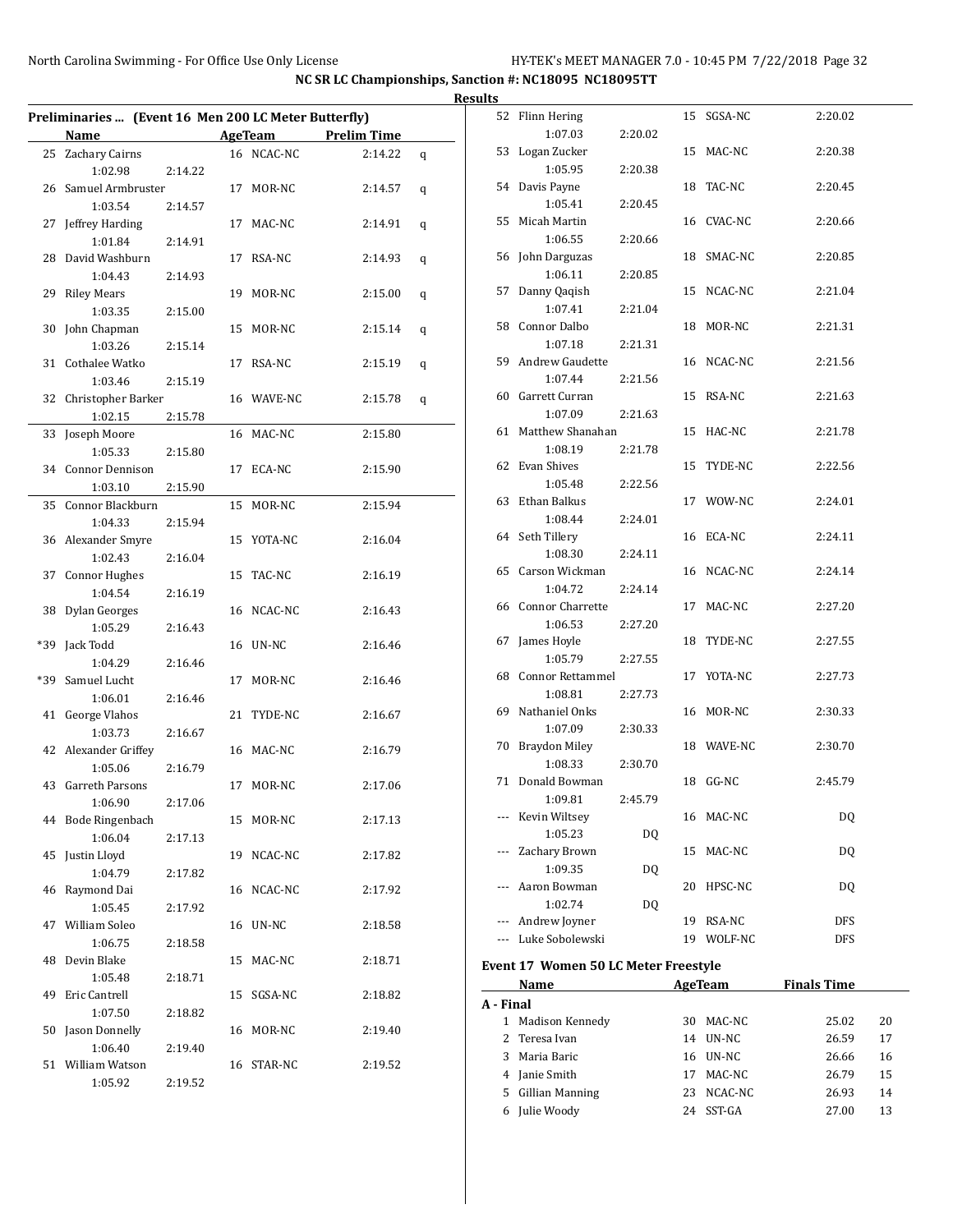| North Carolina Swimming - For Office Use Only License | HY-TEK's MEET MANAGER 7.0 - 10:45 PM 7/22/2018 Page 33 |  |
|-------------------------------------------------------|--------------------------------------------------------|--|
|                                                       |                                                        |  |

|                  |                                                                    |    |            |                                      | <b>Results</b> |
|------------------|--------------------------------------------------------------------|----|------------|--------------------------------------|----------------|
|                  | A - Final  (Event 17 Women 50 LC Meter Freestyle)                  |    |            |                                      |                |
|                  | Name                                                               |    |            | <b>Example 2 AgeTeam</b> Finals Time |                |
|                  | 7 Brooke Morgan                                                    |    | 16 UN-NC   | 27.27                                | 12             |
|                  | 8 Summer Eaker                                                     |    | 15 MAC-NC  | 27.41                                | 11             |
| <b>B</b> - Final |                                                                    |    |            |                                      |                |
|                  | 9 Alina Stout                                                      |    | 16 MAC-NC  | 27.22                                | 9              |
|                  | 10 Eliza Whitmire                                                  |    | 16 ATOM-NC | 27.23                                | 7              |
|                  | 11 Amanda Ray                                                      |    | 15 WAVE-NC | 27.26                                | 6              |
|                  | 12 Svea Torres                                                     |    | 18 ECA-NC  | 27.32                                | 5              |
|                  | 13 Emerson Barnhill                                                |    | 21 WOLF-NC | 27.33                                | 4              |
|                  | 14 Melody Wen                                                      |    | 15 TAC-NC  | 27.36                                | 3              |
|                  | 15 Madelaine Smith                                                 |    | 18 STAR-NC | 27.37                                | 2              |
|                  | 16 Sarah Olson                                                     |    | 17 TYDE-NC | 27.55                                | $\mathbf{1}$   |
| C - Final        |                                                                    |    |            |                                      |                |
|                  | 17 Allyson Accordino                                               |    | 16 MAC-NC  | 27.03                                |                |
|                  | 18 Heidi Lowe                                                      |    | 18 MAC-NC  | 27.29                                |                |
|                  | 19 Katie Corbi                                                     |    | 17 MAC-NC  | 27.39                                |                |
|                  | 20 Sophia Francis                                                  |    | 17 MAC-NC  | 27.41                                |                |
|                  | 21 Emily Ally                                                      |    | 15 GCY-NC  | 27.43                                |                |
|                  | 22 Morgan Kondratick                                               |    | 14 RSA-NC  | 27.44                                |                |
|                  | 23 Emma Walker                                                     |    | 18 MAC-NC  | 27.64                                |                |
|                  | 24 Bethany Tart                                                    |    | 15 ECA-NC  | 27.67                                |                |
| D - Final        |                                                                    |    |            |                                      |                |
| 25               | Elizabeth Martinson                                                |    | 16 MAC-NC  | 27.49                                |                |
|                  | 26 Claudia Barnett                                                 |    | 18 MAC-NC  | 27.64                                |                |
|                  | 27 Anneliese Hohm                                                  |    | 15 ATOM-NC | 27.83                                |                |
|                  | *28 Holland Rozenboom                                              |    | 15 UN-NC   | 27.85                                |                |
|                  | *28 Lyndsey Reeve                                                  |    | 16 ECA-NC  | 27.85                                |                |
|                  | 30 Jessica Frank                                                   |    | 17 TAC-NC  | 27.93                                |                |
|                  | 31 Anna Ashley                                                     |    | 16 MAC-NC  | 27.94                                |                |
| 32               | Mary Davis                                                         |    | 17 MSA-NC  | 28.03                                |                |
|                  |                                                                    |    |            |                                      |                |
|                  | Event 17 Women 50 LC Meter Freestyle                               |    |            |                                      |                |
|                  | Name<br><u> 1989 - Jan James James Barnett, fransk politiker (</u> |    |            | AgeTeam Prelim Time                  |                |
|                  | <b>Preliminaries</b>                                               |    |            |                                      |                |
|                  | 1 Madison Kennedy                                                  |    | 30 MAC-NC  | 25.41                                | q              |
|                  | 2 Teresa Ivan                                                      |    | 14 UN-NC   | 26.79                                | q              |
|                  | 3 Maria Baric                                                      |    | 16 UN-NC   | 26.89                                | q              |
|                  | 4 Janie Smith                                                      |    | 17 MAC-NC  | 26.93                                | q              |
| 5                | Julie Woody                                                        |    | 24 SST-GA  | 27.24                                | q              |
| $*6$             | Gillian Manning                                                    | 23 | NCAC-NC    | 27.32                                | q              |
| *6               | Brooke Morgan                                                      | 16 | UN-NC      | 27.32                                | q              |
| 8                | Olivia Fisher                                                      |    | 19 WOLF-NC | 27.33                                | q              |
| 9                | Summer Eaker                                                       | 15 | MAC-NC     | 27.36                                | q              |
| 10               | Madelaine Smith                                                    | 18 | STAR-NC    | 27.38                                | q              |
| 11               | Alina Stout                                                        | 16 | MAC-NC     | 27.41                                | q              |
| 12               | Emerson Barnhill                                                   | 21 | WOLF-NC    | 27.42                                | q              |
| 13               | Anna Shumate                                                       | 18 | WOLF-NC    | 27.45                                | q              |
| 14               | Melody Wen                                                         | 15 | TAC-NC     | 27.46                                | q              |
| 15               | Amanda Ray                                                         | 15 | WAVE-NC    | 27.47                                | q              |
| $*16$            | Eliza Whitmire                                                     |    | 16 ATOM-NC | 27.50                                | q              |
| $*16$            | Sarah Olson                                                        | 17 | TYDE-NC    | 27.50                                | q              |
|                  | <b>Swim-Off Required</b>                                           |    |            |                                      |                |
|                  | 18 Svea Torres                                                     |    | 18 ECA-NC  | 27.56                                | q              |
| *19              | Katie Corbi                                                        | 17 | MAC-NC     | 27.58                                | q              |
| *19              | Allyson Accordino                                                  | 16 | MAC-NC     | 27.58                                | q              |
| 21               | Courtney Stewart                                                   | 20 | QU-NC      | 27.60                                | q              |

| 22    | Heidi Lowe               | 18 | MAC-NC     | 27.65 | q |
|-------|--------------------------|----|------------|-------|---|
| 23    | Emma Walker              | 18 | MAC-NC     | 27.66 | q |
| 24    | Morgan Kondratick        | 14 | RSA-NC     | 27.82 | q |
| *25   | Sophia Francis           | 17 | MAC-NC     | 27.84 | q |
| $*25$ | <b>Bethany Tart</b>      | 15 | ECA-NC     | 27.84 | q |
| 27    | <b>Emily Ally</b>        | 15 | GCY-NC     | 27.86 | q |
| 28    | Lyndsey Reeve            | 16 | ECA-NC     | 27.87 | q |
| 29    | Anneliese Hohm           | 15 | ATOM-NC    | 27.95 | q |
| 30    | <b>Holland Rozenboom</b> | 15 | UN-NC      | 28.07 | q |
| *31   | Anna Ashley              | 16 | MAC-NC     | 28.09 | q |
|       | *31 Jessica Frank        | 17 | TAC-NC     | 28.09 | q |
| 33    | Elizabeth Martinson      | 16 | MAC-NC     | 28.11 |   |
|       | 34 Claudia Barnett       | 18 | MAC-NC     | 28.17 |   |
| 35    | Mary Davis               | 17 | MSA-NC     | 28.18 |   |
| 36    | Milana Berry             | 19 | ECAT-VA    | 28.19 |   |
| 37    | Omega Pinnix             | 16 | GCY-NC     | 28.24 |   |
| 38    | Sarah Pilecki            | 17 | TAC-NC     | 28.25 |   |
|       |                          |    |            |       |   |
| *39   | Alexandria Diacumakos    | 19 | TAC-NC     | 28.26 |   |
| *39   | Anneliese Merry          | 17 | NCAC-NC    | 28.26 |   |
| $*41$ | Elizabeth Bowman         | 18 | HPSC-NC    | 28.27 |   |
| *41   | Alexandra Handlin        | 16 | MAC-NC     | 28.27 |   |
| $*43$ | Marissa Lassell          | 16 | MSA-NC     | 28.35 |   |
| *43   | Elizabeth Teeters        | 14 | CFAC-NC    | 28.35 |   |
| 45    | Rachel Daly              | 16 | MSA-NC     | 28.37 |   |
|       | *46 Olivia Gschwind      |    | 15 WAVE-NC | 28.39 |   |
| *46   | Eleanore Marquardt       | 17 | ATOM-NC    | 28.39 |   |
| 48    | Kyndall Beane            | 15 | UN-NC      | 28.40 |   |
| 49    | Isabella Gaskey          | 15 | MAC-NC     | 28.41 |   |
| 50    | Carolina Ricciardi       | 15 | MAC-NC     | 28.44 |   |
| 51    | Savannah Sowards         | 17 | MAC-NC     | 28.47 |   |
|       | *52 Claire Russell       | 15 | MAC-NC     | 28.48 |   |
|       | *52 Grace Newton         | 17 | TAC-NC     | 28.48 |   |
| $*52$ | Ella Campbell            | 17 | TYDE-NC    | 28.48 |   |
| 55    | Jennifer Adams           | 15 | WAVE-NC    | 28.51 |   |
| 56    | Victoria Cunningham      | 15 | RSA-NC     | 28.53 |   |
| 57    | Sarah Dipangrazio        | 17 | MAC-NC     | 28.54 |   |
| 58    | Marylauren Holland       | 15 | RSA-NC     | 28.55 |   |
| 59    | Morgan Despres           | 18 | ECA-NC     | 28.58 |   |
| $*60$ | Jacqueline Taylor        | 16 | UN-NC      | 28.62 |   |
| *60   | Alexandra Xerras         | 17 | MAC-NC     | 28.62 |   |
| 62    | Hannah Burns             | 17 | NEAL-NC    | 28.63 |   |
| *63   | Jordan Lamoreux          | 16 | SAIL-NC    | 28.66 |   |
| *63   | Samantha Muma            | 17 | TAC-NC     | 28.66 |   |
| *65   | Kayla Tennant            | 19 | OU-NC      | 28.67 |   |
| *65   | Tate Abbott              | 16 | HPSC-NC    | 28.67 |   |
| $*65$ | Juliet Miechkowski       | 16 | MAC-NC     | 28.67 |   |
| *65   | Sydney Hartis            | 15 | MOR-NC     | 28.67 |   |
| *69   | Kelsey Tolchin           | 16 | MAC-NC     | 28.69 |   |
| *69   | Madeleine Bauer          | 17 | ASC-NC     | 28.69 |   |
| 71    | Lily Siemasko            | 17 | MAC-NC     | 28.71 |   |
| *72   | Anastasia Johnson        | 16 | RSA-NC     | 28.72 |   |
|       | *72 Abigail Schoppa      | 16 | SGSA-NC    | 28.72 |   |
|       | 74 Cadence Martin        | 16 | ASTF-NC    | 28.74 |   |
| 75    | Kelsi Hill               | 17 | MAC-NC     | 28.75 |   |
|       | *76 Caroline Zhu         | 16 | TAC-NC     | 28.77 |   |
| *76   | Reagan Johnson           | 17 | MAC-NC     | 28.77 |   |
|       |                          |    |            |       |   |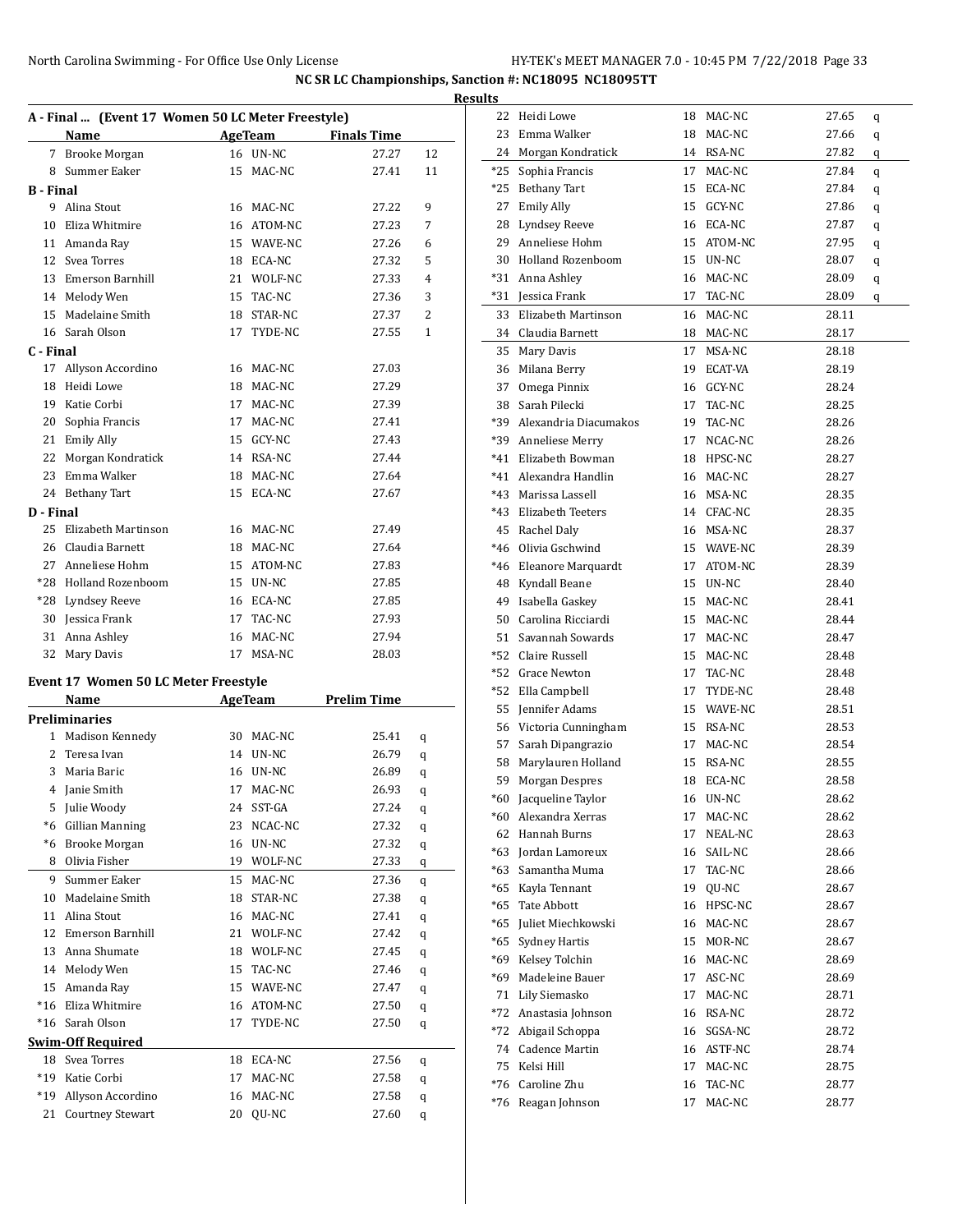|        | <b>Results</b>                                        |         |                  |                    |        |                         |    |               |       |  |
|--------|-------------------------------------------------------|---------|------------------|--------------------|--------|-------------------------|----|---------------|-------|--|
|        | Preliminaries  (Event 17 Women 50 LC Meter Freestyle) |         |                  |                    |        | 134 Natalie McGrath     |    | 17 MOR-NC     | 29.69 |  |
|        | Name                                                  | AgeTeam |                  | <b>Prelim Time</b> | 135    | Kelly Vann              | 15 | CAT-NC        | 29.71 |  |
| 78     | Laurie Anne Bazinet                                   | 16      | WOW-NC           | 28.82              | 136    | <b>Taylor Simmons</b>   | 15 | MSA-NC        | 29.72 |  |
| 79     | Gracie Steelhammer                                    | 16      | MAC-NC           | 28.86              | 137    | Abigail Newton          | 15 | MSA-NC        | 29.73 |  |
| 80     | Ainsley Horn                                          | 14      | WAVE-NC          | 28.87              | *138   | Caroline Hoover         | 16 | UN-NC         | 29.74 |  |
| *81    | Martha Tripsa                                         | 16      | SAIL-NC          | 28.89              | $*138$ | <b>Madison Hoover</b>   | 16 | WOW-NC        | 29.74 |  |
| *81    | Bianca Candelaria                                     | 17      | CAT-NC           | 28.89              | 140    | <b>Carrington Clack</b> | 17 | RSA-NC        | 29.78 |  |
| 83     | Ashton Gasper                                         | 17      | MOR-NC           | 28.94              | *141   | Kathryn Milberg         | 16 | WAVE-NC       | 29.79 |  |
| 84     | Helen Chen                                            | 15      | TAC-NC           | 28.95              | $*141$ | Elizabeth Ward          | 14 | UN-GA         | 29.79 |  |
| 85     | Abigail Burns                                         | 17      | ECA-NC           | 28.96              | 143    | <b>Bridgette Ervin</b>  | 15 | CAT-NC        | 29.81 |  |
| 86     | Sophia Gornet                                         | 15      | MAC-NC           | 28.97              | 144    | Hannah Bruno            | 18 | MOR-NC        | 29.85 |  |
| 87     | Lexi Calder                                           | 16      | MAC-NC           | 28.99              | 145    | <b>Madison Mataxas</b>  | 18 | SST-GA        | 29.86 |  |
| *88    | Ashley Martinson                                      | 15      | MAC-NC           | 29.00              | 146    | Anna Edelson            | 16 | WAVE-NC       | 29.87 |  |
| *88    | Christina Marshall                                    | 19      | UN-NC            | 29.00              | $*147$ | Tricia Lee              |    | 16 NCAC-NC    | 29.93 |  |
| 90     | Katelyn Yount                                         | 15      | MAC-NC           | 29.01              | $*147$ | Zoe Hannan              | 15 | CAT-NC        | 29.93 |  |
| 91     | Peyton Whitaker                                       | 17      | MOR-NC           | 29.02              | 149    | Molly Pennisi           | 16 | TAC-NC        | 29.95 |  |
| 92     | Amelia Ham                                            | 18      | SST-GA           | 29.03              | 150    | Siiri Maxwell           | 18 | YOTA-NC       | 29.96 |  |
| *93    | Emma Decaro                                           | 17      | TAC-NC           | 29.06              | 151    | Anna Scalise            | 16 | MAC-NC        | 29.97 |  |
| *93    | <b>Audrey Costley</b>                                 | 17      | NCAC-NC          | 29.06              | $*152$ | <b>Brianne Acome</b>    | 15 | HAC-NC        | 29.98 |  |
| *93    | Nisma Said                                            | 15      | TAC-NC           | 29.06              | $*152$ | Ella Preisach           | 14 | <b>RSA-NC</b> | 29.98 |  |
| *96    | Kathryn Stafford                                      | 15      | STAR-NC          | 29.08              | 154    | Mackenzie Rider         | 15 | EAC-NC        | 29.99 |  |
| *96    | Audrey Curtis                                         | 19      | GCY-NC           | 29.08              | *155   | <b>Emily Miller</b>     | 17 | ASTF-NC       | 30.00 |  |
| 98     | Katelyn Fritz                                         | 14      | GCY-NC           | 29.09              | *155   | Mackenzie Adams         | 15 | YOTA-NC       | 30.00 |  |
| 99     | Jennings Lin                                          | 15      | <b>GCY-NC</b>    | 29.11              | $*157$ | Sydney Geada            | 17 | MAC-NC        | 30.01 |  |
| 100    | Sadie Calhoun                                         | 17      | NMA-NC           | 29.12              | $*157$ | Skylar Bernesser        | 15 | UN-NC         | 30.01 |  |
| 101    | Jessica Woolfe                                        | 21      | WNCY-NC          | 29.13              | 159    | Alaina Joyce            | 18 | GCY-NC        | 30.02 |  |
| *102   | Kennedy Rex                                           | 17      | MOR-NC           | 29.15              | 160    | Abigail Hook            | 16 | TAC-NC        | 30.04 |  |
| *102   | Sarah Kuhn                                            | 17      | BAD-NC           | 29.15              | 161    | Hallie Tant             | 14 | MOR-NC        | 30.06 |  |
| *102   | Nora Bergstrom                                        | 15      | YOTA-NC          | 29.15              | 162    | Sophia Woody            | 15 | ASC-NC        | 30.07 |  |
| $*105$ | Erica Losey                                           | 17      | MSA-NC           | 29.16              | $*163$ | <b>Avalon Uveges</b>    | 15 | TAC-NC        | 30.08 |  |
| $*105$ | Susan Mumford                                         | 15      | MAC-NC           | 29.16              | $*163$ | Madeline Blackwell      | 17 | EAC-NC        | 30.08 |  |
| 107    | Kelsey Tunstall                                       | 20      | PAC-NC           | 29.19              | $*165$ | Aelwyn Eward            | 14 | NCAC-NC       | 30.09 |  |
| 108    | Hannah Copeland                                       | 17      | SFSC-NC          | 29.21              | *165   | Anne Bowers             | 19 | ASC-NC        | 30.09 |  |
| $*109$ | <b>Emily Grice</b>                                    | 18      | ASC-NC           | 29.25              | $*167$ | Kaitlin Brown           | 16 | UN-NC         | 30.10 |  |
| *109   | Madison Link                                          | 16      | RSA-NC           | 29.25              | $*167$ | Paula Torre-Nieto       | 19 | <b>RSA-NC</b> | 30.10 |  |
| 111    | Elizabeth Gesse                                       | 15      | UN-NC            | 29.27              | 169    | Heidi Curtis            | 17 | TAC-NC        | 30.11 |  |
| $*112$ | Sarah Nelson                                          | 18      | CAT-NC           | 29.30              | 170    | Mona Li                 | 15 | TAC-NC        | 30.12 |  |
|        | *112 Madeline High                                    | 19      | MOR-NC           | 29.30              |        | 171 Kaylee Hamblin      |    | 14 MSA-NC     | 30.14 |  |
| 114    | Brenna Divoky                                         | 16      | WOW-NC           | 29.33              |        | *172 Carlyle Kennedy    | 15 | WAVE-NC       | 30.15 |  |
| 115    | Olivia Honaker                                        |         | 16 TAC-NC        | 29.35              | *172   | Piper Burton            |    | 16 GCY-NC     | 30.15 |  |
| 116    | Marissa Sudderth                                      |         | 15 HAC-NC        | 29.37              | $*174$ | Lillian Smith           |    | 15 STAR-NC    | 30.19 |  |
| 117    | Mary Copeland                                         | 17      | SFSC-NC          | 29.38              | $*174$ | Kristin Chance          | 15 | RSA-NC        | 30.19 |  |
| 118    | Emma Howard                                           | 18      | CAT-NC           | 29.39              | $*176$ | Lindsay Nowak           |    | 18 MAC-NC     | 30.20 |  |
| 119    | <b>Sydney Rogers</b>                                  | 15      | MAC-NC           | 29.40              | $*176$ | Madison Petschauer      | 15 | WAVE-NC       | 30.20 |  |
| *120   | Kathryn Creel                                         | 15      | SAIL-NC          | 29.41              | 178    | Samantha Overton        | 15 | RSA-NC        | 30.21 |  |
| $*120$ | Camden Thomas                                         | 15      | GCY-NC           | 29.41              | 179    | Sarah Helfert           | 19 | CVAC-NC       | 30.32 |  |
| 122    | Katherine Carson                                      | 15      | YOTA-NC          | 29.47              | 180    | <b>Emily Oettinger</b>  |    | 16 ATOM-NC    | 30.35 |  |
| $*123$ | Oceane Hangyas                                        | 15      | MAC-NC           | 29.48              | 181    | Mackenzie Cresci        |    | 16 MSA-NC     | 30.39 |  |
| $*123$ | Aynslee Grasso                                        | 16      | WAVE-NC          | 29.48              | 182    | Lynda Clodfelter        |    | 17 MAC-NC     | 30.40 |  |
| *125   | Emma Peck                                             | 18      | MOR-NC           | 29.49              |        | 183 Lucy Elliott        |    | 18 MAC-NC     | 30.42 |  |
| *125   | Mary Hauser                                           | 16      | MOR-NC           | 29.49              |        | 184 Neha Joseph         |    | 15 TAC-NC     | 30.45 |  |
| *127   | Mateline McFee                                        |         | 15 MAC-NC        | 29.53              | 185    | Aurora Cranford         |    | 13 GCY-NC     | 30.46 |  |
| *127   | Anne Whitsel                                          | 19      | NCAC-NC          | 29.53              | 186    | Ellen Gooch             |    | 17 HAC-NC     | 30.49 |  |
|        |                                                       |         |                  |                    | 187    | Sophia Swenson          |    | 16 TAC-NC     | 30.50 |  |
| 129    | Catherine Hayley                                      | 17      | TAC-NC<br>ASC-NC | 29.54<br>29.58     | 188    | Anna Harshaw            |    | 16 GCY-NC     | 30.54 |  |
| 130    | Katherine Bauer<br>Katelyn Powell                     | 15      |                  |                    | 189    | Haylie Moore            |    | 21 HPSC-NC    | 30.57 |  |
| 131    |                                                       | 16      | ATOM-NC          | 29.60              | 190    | Kendall Castle          | 15 | TAC-NC        | 30.60 |  |
| *132   | Carolyn Walser                                        | 16      | MOR-NC           | 29.62              |        | 191 Skye Lewis          |    | 19 WNCY-NC    | 30.63 |  |
|        | *132 Amanda Losey                                     |         | 15 MSA-NC        | 29.62              |        |                         |    |               |       |  |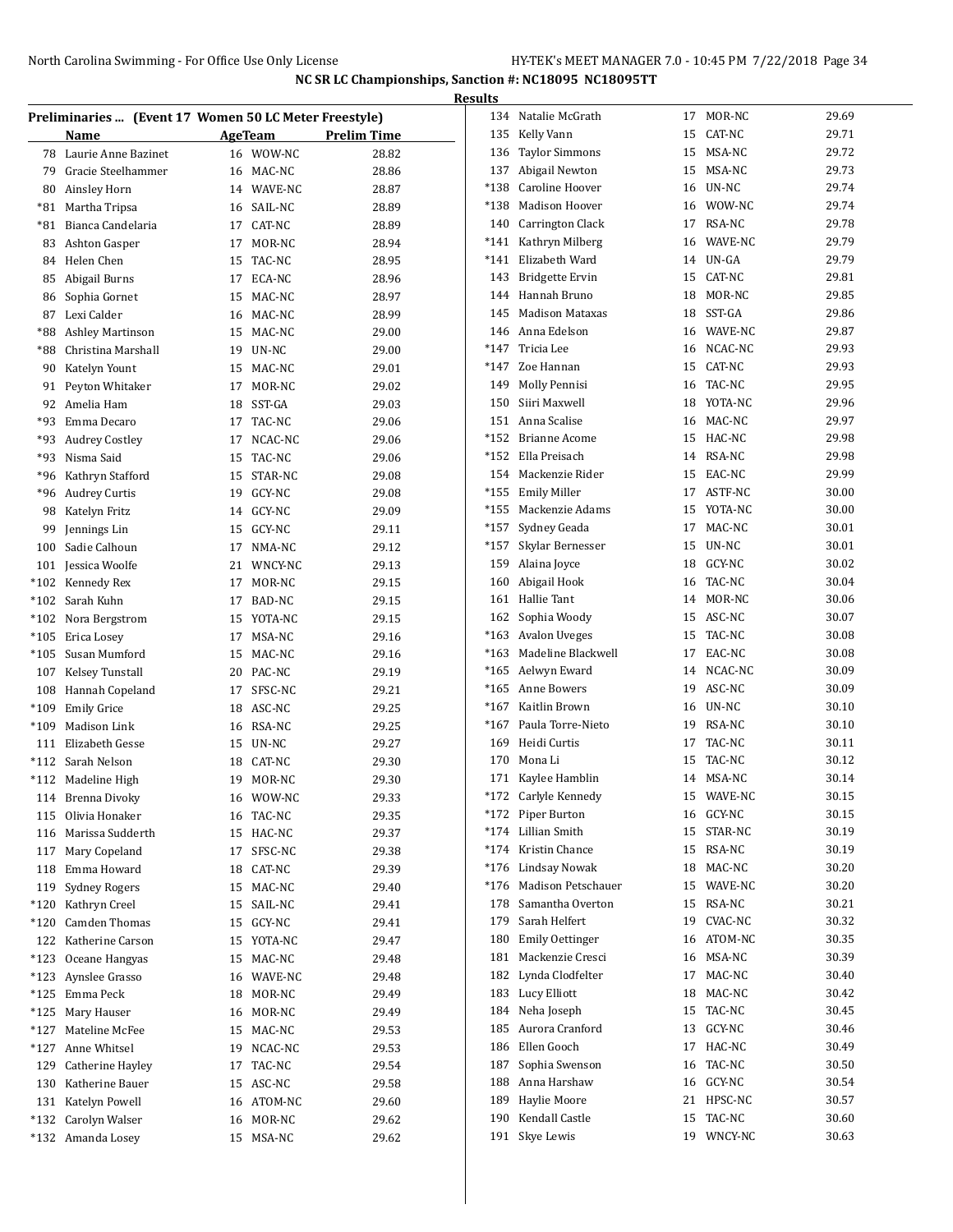|           |                                                       |    |            |                    |    | <b>Results</b>          |
|-----------|-------------------------------------------------------|----|------------|--------------------|----|-------------------------|
|           | Preliminaries  (Event 17 Women 50 LC Meter Freestyle) |    |            |                    |    | 3                       |
|           | Name                                                  |    | AgeTeam    | <b>Prelim Time</b> |    | 3                       |
|           | 192 Zoe Coburn                                        |    | 13 GCY-NC  | 30.69              |    | Eve                     |
|           | 193 Caroline Dodson                                   |    | 15 TAC-NC  | 30.70              |    |                         |
|           | 194 Dylan Gentner                                     |    | 17 ATOM-NC | 30.71              |    | Pre                     |
|           | 195 Kelsey Krumanocker                                |    | 18 CVAC-NC | 30.80              |    |                         |
|           | 196 Jackqueline Nguyen                                |    | 15 NCAC-NC | 30.86              |    |                         |
|           | 197 Anna Miller                                       |    | 15 ASTF-NC | 30.90              |    |                         |
|           | 198 Jennifer Schimmoller                              |    | 15 SAIL-NC | 30.91              |    |                         |
|           | 199 Trinity Wenzel                                    |    | 14 SMAC-NC | 30.94              |    |                         |
|           | 200 Olivia Powell                                     |    | 15 MAC-NC  | 30.96              |    |                         |
|           | 201 Alexa Federico                                    |    | 16 SAIL-NC | 31.00              |    |                         |
|           | 202 Emma Johnson                                      |    | 15 WOW-NC  | 31.01              |    |                         |
|           | 203 Madeleine Johnson                                 |    | 16 SAIL-NC | 31.12              |    |                         |
|           | 204 Alyssa Evans                                      |    | 16 WAVE-NC | 31.50              |    |                         |
|           | 205 Katherine Hurlbert                                |    | 17 WAVE-NC | 31.51              |    | <u>Swi</u><br>1         |
|           | 206 Cora Dodson                                       |    | 19 ASC-NC  | 31.79              |    |                         |
|           | 207 Kathryn Tolone                                    |    | 16 SAIL-NC | 32.31              |    | 1<br>1                  |
|           | 208 Elizabeth Roberts                                 |    | 30 SST-GA  | 33.21              |    |                         |
|           | 209 Addison Herndon                                   |    | 20 GCY-NC  | 35.66              |    | 1                       |
|           |                                                       |    |            |                    |    | $*_{1}$                 |
|           | Event 18 Men 50 LC Meter Freestyle                    |    |            |                    |    | $^*1$                   |
|           | Name                                                  |    | AgeTeam    | <b>Finals Time</b> |    | $^*1$                   |
| A - Final |                                                       |    |            |                    |    | 1                       |
|           | 1 Aaron Greenberg                                     |    | 23 TE-NC   | 22.61              | 20 | $\mathbf{1}$            |
|           | 2 Tyler Rice                                          |    | 20 WOLF-NC | 23.21              | 17 | 1                       |
|           | 3 Logan Heck                                          |    | 24 MSA-NC  | 23.43              | 16 | 2                       |
|           | 4 Brody Heck                                          |    | 20 AU-SE   | 23.62              | 15 | *2                      |
|           | 5 Connor Long                                         |    | 21 UN-NC   | 23.86              | 14 | $*2$                    |
|           | 6 Jeffrey Tuning                                      |    | 16 WAVE-NC | 23.87              | 13 | $\overline{a}$          |
| 7         | Michael Ivy                                           |    | 17 RSA-NC  | 24.02              | 12 | $\overline{a}$          |
|           | 8 Jacob Rauch                                         |    | 18 ATOM-NC | 24.52              | 11 | $\overline{a}$          |
| B - Final |                                                       |    |            |                    |    | $\overline{\mathbf{c}}$ |
|           | 9 Kevin Plewniak                                      |    | 18 TAC-NC  | 24.09              | 9  | 2                       |
| 10        | George Heidkamp                                       |    | 17 UN-NC   | 24.22              | 7  | 2                       |
|           | 11 Edward Sarvis                                      |    | 20 CAT-NC  | 24.35              | 6  | *2                      |
|           | 12 Pietro Nannucci                                    |    | 18 SGSA-NC | 24.44              | 5  | $*2$                    |
| 13        | Samuel Hoover                                         |    | 14 NCAC-NC | 24.47              | 4  | 3                       |
|           | 14 Sean Teague                                        |    | 17 MSA-NC  | 24.56              | 3  | 3                       |
|           | 15 Nathaniel Mullens                                  |    | 18 CCS-LE  | 24.59              | 2  | *3                      |
|           | 16 William Gambill                                    | 18 | MAC-NC     | 24.69              | 1  | *3                      |
| C - Final |                                                       |    |            |                    |    | Swi                     |
|           | 17 Garrett Boone                                      |    | 15 ATOM-NC | 24.44              |    | 3                       |
|           | 18 Jackson Davis                                      |    | 16 MAC-NC  | 24.51              |    | 3                       |
|           | 19 Luke Sobolewski                                    |    | 19 WOLF-NC | 24.61              |    | 3                       |
|           | 20 Graham Hertweck                                    |    | 18 STAR-NC | 24.73              |    | 3                       |
|           | 21 Colton Spence                                      |    | 17 RSA-NC  | 24.84              |    | 3                       |
|           | *22 Nicholas Piscitelli                               |    | 15 MAC-NC  | 24.88              |    | 4                       |
|           | *22 Christian Jones                                   |    | 26 UN-NC   | 24.88              |    | *4                      |
|           | 24 Jason Green                                        | 19 | ASC-NC     | 24.96              |    | *4                      |
| D - Final |                                                       |    |            |                    |    | *4                      |
| 25        | <b>Trevor Torres</b>                                  |    | 16 ECA-NC  | 24.59              |    | *4                      |
|           | 26 Kenneth Lowe                                       |    | 16 MAC-NC  | 24.64              |    |                         |
| 27        | Davis Payne                                           |    | 18 TAC-NC  | 24.69              |    | *4                      |
|           | 28 Mitchell Langston                                  | 17 | MOR-NC     | 24.76              |    | *4                      |
| 29        | <b>Charles Adkins</b>                                 |    | 17 WOW-NC  | 24.80              |    | 4                       |
|           | 30 T'Lez Foulkes                                      | 16 | NCAC-NC    | 24.88              |    | 4                       |
|           |                                                       |    |            |                    |    |                         |

| 31    | Joshua Fletcher                           | 17 | MAC-NC         | 25.31              |   |
|-------|-------------------------------------------|----|----------------|--------------------|---|
| 32    | Ji Ho Lee                                 | 17 | MSA-NC         | 25.55              |   |
|       |                                           |    |                |                    |   |
|       | <b>Event 18 Men 50 LC Meter Freestyle</b> |    |                |                    |   |
|       | Name                                      |    | <b>AgeTeam</b> | <b>Prelim Time</b> |   |
|       | <b>Preliminaries</b>                      |    |                |                    |   |
|       | 1 Aaron Greenberg                         | 23 | TE-NC          | 22.69              | q |
| 2     | John Long                                 | 30 | UN-NC          | 23.24              | q |
| 3     | Tyler Rice                                | 20 | WOLF-NC        | 23.39              | q |
| 4     | Logan Heck                                |    | 24 MSA-NC      | 23.52              | q |
| 5     | <b>Brody Heck</b>                         | 20 | AU-SE          | 23.57              | q |
| 6     | William Chan                              | 18 | MAC-NC         | 23.75              | q |
| 7     | Michael Ivy                               | 17 | RSA-NC         | 24.11              | q |
|       | *8 Connor Long                            |    | 21 UN-NC       | 24.22              | q |
| *8    | Jacob Rauch                               | 18 | ATOM-NC        | 24.22              | q |
|       | <b>Swim-Off Required</b>                  |    |                |                    |   |
| 10    | Jeffrey Tuning                            |    | 16 WAVE-NC     | 24.31              | q |
| 11    | Kevin Plewniak                            |    | 18 TAC-NC      | 24.41              | q |
|       | 12 George Heidkamp                        | 17 | UN-NC          | 24.42              | q |
|       | 13 Edward Sarvis                          |    | 20 CAT-NC      | 24.43              | q |
|       | *14 Sean Teague                           | 17 | MSA-NC         | 24.60              | q |
|       | *14 Nathaniel Mullens                     | 18 | CCS-LE         | 24.60              | q |
|       | *14 Samuel Hoover                         |    | 14 NCAC-NC     | 24.60              | q |
|       | 17 Pietro Nannucci                        |    | 18 SGSA-NC     | 24.72              | q |
|       | 18 William Gambill                        |    | 18 MAC-NC      | 24.77              | q |
|       | 19 Garrett Boone                          |    | 15 ATOM-NC     | [24.77]            | q |
| 20    | Luke Sobolewski                           |    | 19 WOLF-NC     | 24.82              | q |
| $*21$ | Noah Henderson                            |    | 17 STAR-NC     | 24.83              | q |
| *21   | Jackson Davis                             |    | 16 MAC-NC      | 24.83              | q |
| 23    | Christian Jones                           |    | 26 UN-NC       | 24.91              | q |
|       | 24 Graham Hertweck                        |    | 18 STAR-NC     | 24.93              | q |
| 25    | Ang Li                                    |    | 18 NCAC-NC     | 25.00              | q |
|       | 26 Colton Spence                          |    | 17 RSA-NC      | 25.06              | q |
| 27    | Nicholas Piscitelli                       | 15 | MAC-NC         | 25.07              | q |
| 28    | Jason Green                               | 19 | ASC-NC         | 25.08              | q |
| *29   | Kenneth Lowe                              | 16 | MAC-NC         | 25.11              | q |
| *29   | Davis Payne                               | 18 | TAC-NC         | 25.11              | q |
| 31    | <b>T'Lez Foulkes</b>                      | 16 | NCAC-NC        | 25.13              | q |
| 32    | <b>Charles Adkins</b>                     | 17 | WOW-NC         | 25.20              | q |
| *33   | Ji Ho Lee                                 | 17 | MSA-NC         | 25.22              |   |
| *33   | Mitchell Langston                         | 17 | MOR-NC         | 25.22              |   |
|       | <b>Swim-Off Required</b>                  |    |                |                    |   |
|       | 35 Joshua Fletcher                        | 17 | MAC-NC         | 25.24              |   |
| 36    | <b>Trevor Torres</b>                      | 16 | ECA-NC         | 25.26              |   |
| 37    | <b>Emile Charles</b>                      | 17 | CAT-NC         | J25.26             |   |
| 38    | Robert Barnhill                           | 21 | ECA-NC         | J25.26             |   |
|       | 39 Christopher Ghim                       | 15 | TAC-NC         | 25.27              |   |
| 40    | Hunter Pigg                               | 18 | MOR-NC         | 25.30              |   |
| $*41$ | Drake Moretz                              | 19 | ASC-NC         | 25.33              |   |
| *41   | Michael Cotter                            | 15 | TAC-NC         | 25.33              |   |
| *43   | Thomas Coppedge                           | 15 | YOTA-NC        | 25.36              |   |
| *43   | Joshua Rigsbee                            | 19 | CAT-NC         | 25.36              |   |
| *45   | <b>Austin Cummings</b>                    | 17 | MAC-NC         | 25.37              |   |
| *45   | Karl Menkhaus                             | 18 | MAC-NC         | 25.37              |   |
| 47    | Charles Clickner                          | 16 | UN-NC          | 25.39              |   |
| 48    | Chase Osorio                              | 17 | SSS-NC         | 25.42              |   |
|       |                                           |    |                |                    |   |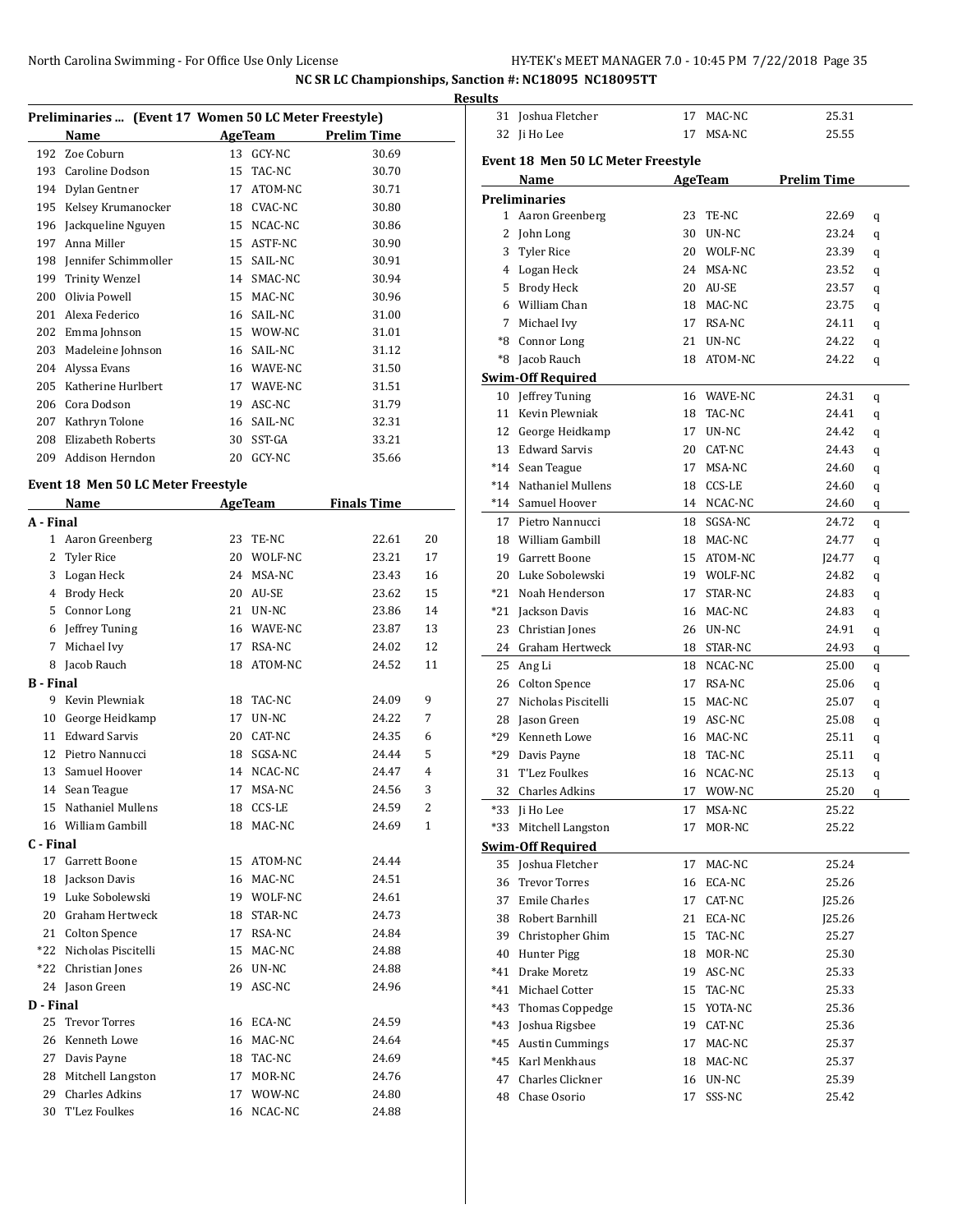|        | <b>Results</b>                                      |    |                |             |        |                           |    |            |       |  |
|--------|-----------------------------------------------------|----|----------------|-------------|--------|---------------------------|----|------------|-------|--|
|        | Preliminaries  (Event 18 Men 50 LC Meter Freestyle) |    |                |             |        | *105 Coleman McCreery     |    | 15 ATOM-NC | 26.45 |  |
|        | Name                                                |    | <b>AgeTeam</b> | Prelim Time |        | *105 Aidan Mabunga        |    | 17 UN-NC   | 26.45 |  |
| 49     | Jed Tan                                             |    | 15 TAC-NC      | 25.46       | 107    | Michael Talbott           | 18 | TAC-NC     | 26.50 |  |
| *50    | John Marquardt                                      | 17 | ATOM-NC        | 25.49       | $*108$ | Andrew Eberhardt          | 16 | WOW-NC     | 26.52 |  |
| *50    | Jackson Nowacek                                     | 15 | ECA-NC         | 25.49       | $*108$ | Miller Davenport          | 15 | RSA-NC     | 26.52 |  |
| 52     | Todd Echols                                         | 18 | EAC-NC         | 25.50       | 110    | Richard Gillispie         | 16 | UN-NC      | 26.53 |  |
| 53     | John Meehan                                         | 16 | ATOM-NC        | 25.55       |        | 111 Nick Smith            | 16 | TAC-NC     | 26.54 |  |
| 54     | Daniel Wohl                                         | 19 | NCAC-NC        | 25.56       |        | *112 Jadon Valles         |    | 16 GFSC-NC | 26.55 |  |
| 55     | Alexander Smyre                                     | 15 | YOTA-NC        | 25.57       |        | *112 Samuel Reiger        | 15 | ATOM-NC    | 26.55 |  |
| *56    | William Barker                                      | 15 | ECA-NC         | 25.58       |        | *114 Miles Charles        | 14 | NCAC-NC    | 26.57 |  |
| *56    | <b>Iohn Hollowell</b>                               | 16 | BAY-SE         | 25.58       | $*114$ | Matthew Shen              | 18 | MSA-NC     | 26.57 |  |
| 58     | Ryan Silver                                         | 15 | MOR-NC         | 25.65       |        | 116 Tristan Wade          |    | 16 UN-NC   | 26.58 |  |
| 59     | Jake Thakur                                         | 15 | SAIL-NC        | 25.66       | 117    | Sadler Smith              |    | 16 ECA-NC  | 26.59 |  |
| $*60$  | William Watson                                      | 16 | STAR-NC        | 25.67       |        | 118 Nicholas Riley        | 15 | TAC-NC     | 26.62 |  |
|        |                                                     |    |                |             | 119    | Jonathan Storie           | 17 | MAC-NC     | 26.63 |  |
| *60    | Matthew Feryo                                       | 19 | YOTA-NC        | 25.67       |        | 120 Landon Roten          | 15 | TYDE-NC    | 26.64 |  |
| 62     | Jason Starbuck                                      | 16 | RSA-NC         | 25.69       | $*121$ | William Egan              | 18 | MAC-NC     | 26.65 |  |
| 63     | Miles Eason                                         | 15 | TAC-NC         | 25.71       |        | Matthew Rigsbee           |    | CAT-NC     | 26.65 |  |
| 64     | <b>Harrison Powe</b>                                | 15 | MAC-NC         | 25.75       | *121   |                           | 17 |            |       |  |
| *65    | Jack Benton                                         | 15 | UN-NC          | 25.76       | 123    | <b>Charles Watkins</b>    | 20 | MOR-NC     | 26.66 |  |
| *65    | David Greeley                                       | 14 | NCAC-NC        | 25.76       |        | 124 Stephen Kim           | 15 | MAC-NC     | 26.67 |  |
| *65    | Ethan Womble                                        | 15 | GCY-NC         | 25.76       |        | 125 Anis Yahi             | 20 | GCY-NC     | 26.68 |  |
| *68    | Isaac Atkinson                                      | 17 | MAC-NC         | 25.78       | $*126$ | Kevin Wiltsey             | 16 | MAC-NC     | 26.70 |  |
| *68    | Benjamin Mann                                       | 17 | WAVE-NC        | 25.78       |        | *126 Preston Goforth      | 21 | LENR-NC    | 26.70 |  |
| *68    | Bryson Johnson                                      | 16 | RSA-NC         | 25.78       |        | *128 Grayson Roberts      | 16 | MOR-NC     | 26.71 |  |
| 71     | James Wyatt                                         | 16 | TYDE-NC        | 25.80       | *128   | Nathan Wingard            | 16 | ECA-NC     | 26.71 |  |
| 72     | Michael Reavis                                      | 23 | LENR-NC        | 25.81       | *128   | <b>Austin Nario</b>       | 16 | TYDE-NC    | 26.71 |  |
| *73    | Joshua Walker                                       | 17 | ATOM-NC        | 25.90       | $*131$ | Neal Stratton             |    | 16 MAC-NC  | 26.74 |  |
| $*73$  | Austin Lockhart                                     | 15 | ATOM-NC        | 25.90       | *131   | Rio Wombacher             |    | 16 RSA-NC  | 26.74 |  |
| *75    | Craig Herndon                                       | 17 | GCY-NC         | 25.91       | 133    | Samuel Armbruster         | 17 | MOR-NC     | 26.76 |  |
| *75    | Brayden Brewer                                      | 15 | MAC-NC         | 25.91       |        | *134 Andrew Joyner        | 19 | RSA-NC     | 26.77 |  |
| 77     | <b>Ryan Chestnutt</b>                               | 17 | MAC-NC         | 25.92       |        | *134 Morgan Ryan          | 16 | MAC-NC     | 26.77 |  |
| 78     | Melvin McLawhorn                                    | 16 | UN-NC          | 25.97       | 136    | Ethan Maddrey             | 16 | WBST-NC    | 26.78 |  |
| 79     | Andrew Hollett                                      | 17 | MOR-NC         | 25.98       | 137    | Logan McLuskie            | 15 | ATOM-NC    | 26.79 |  |
| $*80$  | <b>Brent Hoshall</b>                                | 18 | SSS-NC         | 25.99       | 138    | Jackson Holcomb           | 18 | CAT-NC     | 26.82 |  |
| $*80$  | Jacob Ockert                                        | 16 | RSA-NC         | 25.99       |        | 139 Owen Kirkpatrick      | 15 | MSA-NC     | 26.85 |  |
| 82     | Ethan Bershad                                       | 15 | MAC-NC         | 26.03       | 140    | Arpeet Dabhade            | 18 | MAC-NC     | 26.87 |  |
| 83     | Jeffery Adams                                       | 18 | ATOM-NC        | 26.04       | 141    | Kenneth Davison           | 18 | GG-NC      | 26.89 |  |
|        | 84 Roman Martinez                                   |    | 16 RSA-NC      | 26.06       |        | 142 Thomas Teeters        |    | 16 CFAC-NC | 26.92 |  |
| 85     | <b>Connor Charrette</b>                             | 17 | MAC-NC         | 26.07       |        | 143 Glen Gimpl            |    | 15 TAC-NC  | 26.95 |  |
| 86     | Ian Sullivan                                        |    | 17 TAC-NC      | 26.08       |        | 144 Sebastian Torre-Nieto |    | 16 RSA-NC  | 26.97 |  |
| 87     | Charles Samuel Hall                                 |    | 16 MOR-NC      | 26.10       |        | 145 Andrew Lockhart       |    | 18 ATOM-NC | 27.00 |  |
| 88     | Avijit Das                                          |    | 15 MAC-NC      | 26.11       |        | *146 Russell Exum         |    | 15 ECA-NC  | 27.04 |  |
| 89     | Adam Cocke                                          |    | 18 CAT-NC      | 26.14       |        | *146 Connor Greene        |    | 16 TYDE-NC | 27.04 |  |
| 90     | Brendan Kornatz                                     |    | 17 UN-NC       | 26.16       |        | 148 William Cooper        |    | 16 SSS-NC  | 27.05 |  |
| 91     | Nicholas Morris                                     | 17 | SAC-NC         | 26.19       |        | *149 Sanjeev Francis      |    | 15 WBST-NC | 27.09 |  |
| 92     | Matthew Jaynes                                      |    | 18 TAC-NC      | 26.20       |        | *149 Jacob Gilley         |    | 17 HPSC-NC | 27.09 |  |
| 93     | Hunter Root                                         |    | 18 MAC-NC      | 26.23       | *151   | Ryan Merritt              |    | 18 ATOM-NC | 27.11 |  |
| 94     | Logan Robinson                                      | 17 | MAC-NC         | 26.26       |        | *151 Nicholas Guerriero   |    | 18 SAC-NC  | 27.11 |  |
| *95    | Zizhou Lu                                           |    | 17 ASTF-NC     | 26.31       |        | 153 Lucas Grigat          |    | 15 MAC-NC  | 27.14 |  |
| *95    | Landon Soroka                                       |    | 15 YOTA-NC     | 26.31       |        | 154 Christopher Fischetti |    | 19 MOR-NC  | 27.17 |  |
| 97     | William Johnson                                     |    | 21 SAIL-NC     | 26.33       |        | 155 William Darrenkamp    |    | 16 MSA-NC  | 27.19 |  |
| 98     | David Dingfelder                                    |    | 17 CAT-NC      | 26.34       |        | 156 Geoffrey Dean         |    | 16 TAC-NC  | 27.21 |  |
| 99     | Matthew Cochis                                      |    | 16 TAC-NC      | 26.35       | 157    | Luke Fortner              |    | 15 WAVE-NC | 27.22 |  |
| $*100$ | Jackson Grotjohn                                    | 18 | TAC-NC         | 26.36       |        | 158 Christopher Barker    |    | 16 WAVE-NC | 27.25 |  |
| $*100$ | Nicholas Falise                                     | 16 | CAT-NC         | 26.36       |        | 159 Seth Brodnick         |    | 16 TAC-NC  | 27.31 |  |
| *102   | Connor Rettammel                                    |    | 17 YOTA-NC     | 26.37       |        | *160 Victor Simmons       |    | 16 SAIL-NC | 27.34 |  |
| $*102$ | Uhlan Larrie                                        | 17 | UN-NC          | 26.37       |        | *160 Ryan Lynch           |    | 15 RSA-NC  | 27.34 |  |
| 104    | <b>Timothy Burgess</b>                              |    | 18 SAIL-NC     | 26.41       |        | *162 Stephen Bandy        |    | 15 RMY-NC  | 27.48 |  |
|        |                                                     |    |                |             |        |                           |    |            |       |  |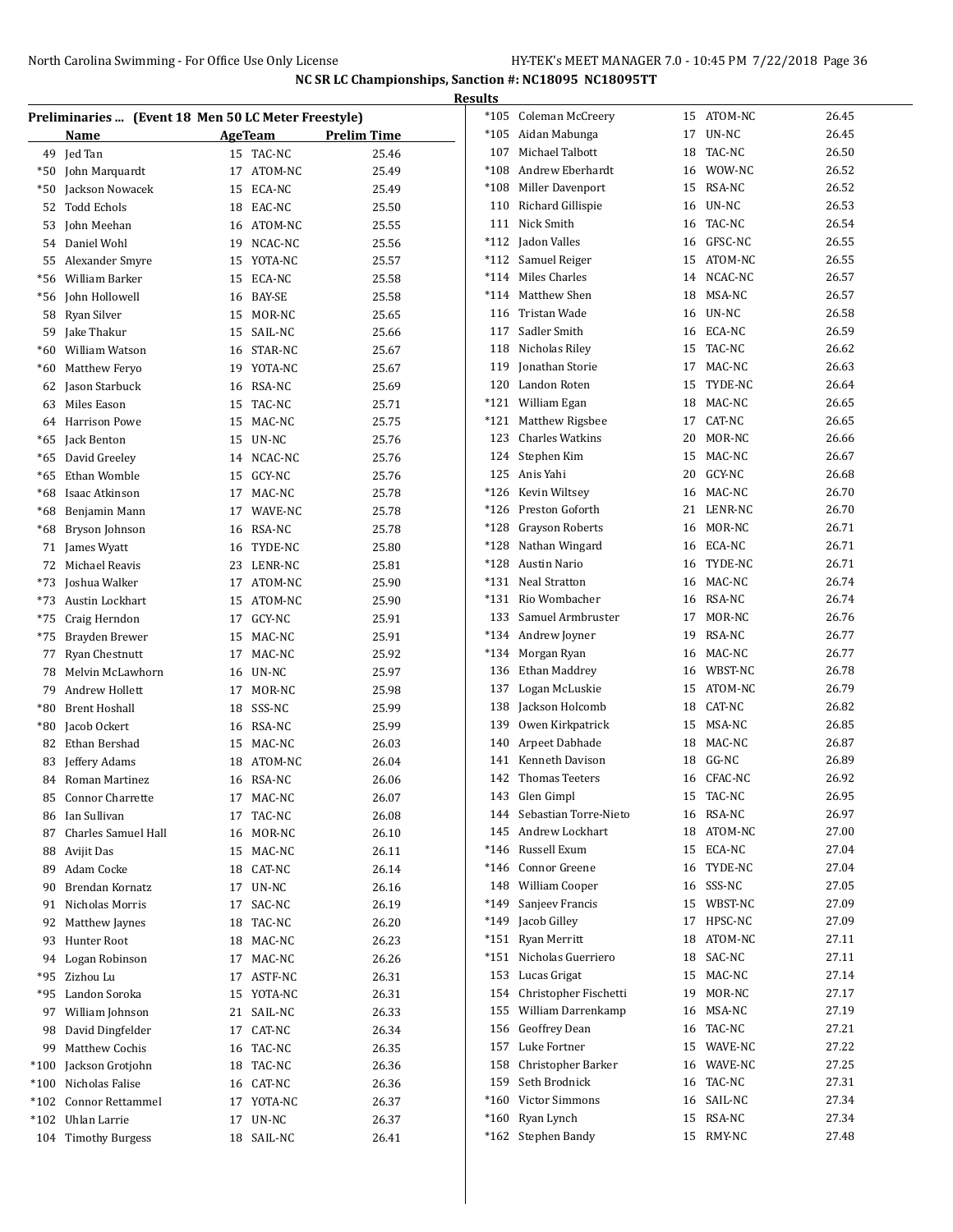|           | Preliminaries  (Event 18 Men 50 LC Meter Freestyle) |    |            |         |                    |    |
|-----------|-----------------------------------------------------|----|------------|---------|--------------------|----|
|           | Name                                                |    | AgeTeam    |         | <b>Prelim Time</b> |    |
| $*162$    | Braydon Miley                                       |    | 18 WAVE-NC |         | 27.48              |    |
|           | 164 Christopher Frey                                |    | 15 NTRO-ST |         | 27.50              |    |
|           | 165 Hamlin Williams-Tracy                           |    | 15 ATOM-NC |         | 27.54              |    |
|           | 166 Nolan Dempsey                                   |    | 16 SSS-NC  |         | 27.59              |    |
|           | 167 Edward Enriquez                                 |    | 16 SAIL-NC |         | 27.68              |    |
|           | 168 Matthew Burgess                                 |    | 17 CVAC-NC |         | 27.76              |    |
|           | 169 Connor Short                                    |    | 17 TAC-NC  |         | 27.90              |    |
| 170       | <b>Jerod Schwandt</b>                               |    | 19 HPSC-NC |         | 27.92              |    |
| 171       | Joshua Kuenzli                                      |    | 20 NMA-NC  |         | 27.98              |    |
|           | 172 Seth Tillery                                    |    | 16 ECA-NC  |         | 28.37              |    |
|           | 173 Donald Bowman                                   | 18 | GG-NC      |         | 28.72              |    |
| ---       | Charles Rothenberger                                | 17 | MAC-NC     |         | DQ                 |    |
|           |                                                     |    |            |         |                    |    |
|           | Event 19 Women 200 LC Meter Breaststroke            |    |            |         |                    |    |
|           | Name                                                |    | AgeTeam    |         | <b>Finals Time</b> |    |
| A - Final |                                                     |    |            |         |                    |    |
| 1         | <b>Lindsay Morrow</b>                               |    | 21 WOLF-NC |         | 2:37.91            | 20 |
|           | 35.95<br>1:16.09                                    |    | 1:56.92    | 2:37.91 |                    |    |
| 2         | Rozhina McClanahan                                  |    | 20 WOLF-NC |         | 2:38.28            | 17 |
|           | 35.41<br>1:15.01                                    |    | 1:55.84    | 2:38.28 |                    |    |
| 3         | Sophie Anderson                                     |    | 15 TAC-NC  |         | 2:38.52            | 16 |
|           | 36.43<br>1:16.70                                    |    | 1:57.06    | 2:38.52 |                    |    |
| 4         | Olivia Fisher                                       |    | 19 WOLF-NC |         | 2:39.91            | 15 |
|           | 35.96<br>1:15.91                                    |    | 1:58.40    | 2:39.91 |                    |    |
| 5         | Olga Lapteva                                        |    | 20 WOLF-NC |         | 2:40.21            | 14 |
|           | 36.33<br>1:16.58                                    |    | 1:57.46    | 2:40.21 |                    |    |
| 6         | Sydney Morgan                                       |    | 15 UN-NC   |         | 2:40.32            | 13 |
|           | 36.57<br>1:17.30                                    |    | 1:58.83    | 2:40.32 |                    |    |
| 7         | Katherine Miller                                    |    | 19 PITT-AM |         | 2:42.99            | 12 |
|           | 36.67<br>1:17.89                                    |    | 1:59.93    | 2:42.99 |                    |    |
| 8         | Sarah Atkinson                                      |    | 19 QU-NC   |         | 2:43.30            | 11 |
|           | 36.69<br>1:17.95                                    |    | 1:59.54    | 2:43.30 |                    |    |
| B - Final |                                                     |    |            |         |                    |    |
| 9         | Kaylee Hamblin                                      |    | 14 MSA-NC  |         | 2:41.50            | 9  |
|           | 36.30<br>1:17.78                                    |    | 2:00.21    | 2:41.50 |                    |    |
| 10        | Milana Berry                                        |    | 19 ECAT-VA |         | 2:41.64            | 7  |
|           | 36.99<br>1:16.68                                    |    | 1:59.11    | 2:41.64 |                    |    |
|           | 11 Meagan Johnson                                   |    | 20 MOR-NC  |         | 2:43.82            | 6  |
|           | 37.20<br>1:18.18                                    |    | 2:00.77    | 2:43.82 |                    |    |
| 12        | Anneliese Hohm                                      |    | 15 ATOM-NC |         | 2:45.05            | 5  |
|           | 38.17<br>1:20.06                                    |    | 2:02.32    | 2:45.05 |                    |    |
| 13        | Hayley Blaauw                                       |    | 21 QU-NC   |         | 2:46.81            | 4  |
|           | 37.94<br>1:20.00                                    |    | 2:03.00    | 2:46.81 |                    |    |
| 14        | Kennedy Grotjohn                                    |    | 16 TAC-NC  |         | 2:48.31            | 3  |
|           | 37.87<br>1:20.94                                    |    | 2:04.65    | 2:48.31 |                    |    |
| 15        | Kathryn Sanders                                     |    | 18 MOR-NC  |         | 2:50.13            | 2  |
|           | 38.30<br>1:21.42                                    |    | 2:05.31    | 2:50.13 |                    |    |
|           | 16 Katie Rauch                                      |    | 15 ATOM-NC |         | 2:51.66            | 1  |
|           | 39.43<br>1:22.86                                    |    | 2:07.21    | 2:51.66 |                    |    |
| C - Final |                                                     |    |            |         |                    |    |
|           | 17 Elizabeth Gesse                                  |    | 15 UN-NC   |         | 2:46.51            |    |
|           | 37.77<br>1:19.99                                    |    | 2:03.11    | 2:46.51 |                    |    |
| 18        | Keelan Cotter                                       |    | 12 TAC-NC  |         | 2:46.57            |    |
|           | 37.76<br>1:19.72                                    |    | 2:03.65    | 2:46.57 |                    |    |
|           |                                                     |    |            |         |                    |    |

| <b>Results</b> |                      |         |            |         |         |
|----------------|----------------------|---------|------------|---------|---------|
|                | 19 Eliza Whitmire    |         | 16 ATOM-NC |         | 2:46.97 |
|                | 38.94                | 1:21.97 | 2:04.88    | 2:46.97 |         |
|                | 20 Brenna Divoky     |         | 16 WOW-NC  |         | 2:47.45 |
|                | 37.46                | 1:19.45 | 2:03.10    | 2:47.45 |         |
|                | 21 Reagan Johnson    |         | 17 MAC-NC  |         | 2:48.38 |
|                | 37.37                | 1:19.90 | 2:03.00    | 2:48.38 |         |
|                | 22 Anneliese Merry   |         | 17 NCAC-NC |         | 2:49.08 |
|                | 39.04                | 1:22.19 | 2:05.67    | 2:49.08 |         |
|                | 23 Helena Bardsley   |         | 15 MAC-NC  |         | 2:51.53 |
|                | 39.78                | 1:23.32 | 2:07.37    | 2:51.53 |         |
|                | 24 Caroline Dodson   |         | 15 TAC-NC  |         | 2:55.15 |
|                | 37.16                | 1:19.51 | 2:07.11    | 2:55.15 |         |
| D - Final      |                      |         |            |         |         |
|                | 25 Isabella Gaskey   |         | 15 MAC-NC  |         | 2:47.87 |
|                | 38.25                | 1:20.33 | 2:03.97    | 2:47.87 |         |
|                | 26 Mckenzie Campbell |         | 17 GCY-NC  |         | 2:48.05 |
|                | 37.84                | 1:20.87 | 2:05.38    | 2:48.05 |         |
|                | 27 Sydney Rogers     |         | 15 MAC-NC  |         | 2:48.45 |
|                | 37.19                | 1:19.54 | 2:03.41    | 2:48.45 |         |
|                | 28 Elizabeth Henry   |         | 18 MOR-NC  |         | 2:49.15 |
|                | 38.54                | 1:21.81 | 2:06.29    | 2:49.15 |         |
|                | 29 Caroline Zhu      |         | 16 TAC-NC  |         | 2:50.13 |
|                | 37.62                | 1:20.18 | 2:04.46    | 2:50.13 |         |
|                | 30 Abigail Kriegler  |         | 17 ASC-NC  |         | 2:50.45 |
|                | 39.85                | 1:23.64 | 2:07.47    | 2:50.45 |         |
|                | 31 Acacia Jones      |         | 17 MOR-NC  |         | 2:53.12 |
|                | 39.28                | 1:23.00 | 2:08.19    | 2:53.12 |         |
|                | 32 Stephanie Qualls  |         | 15 MAC-NC  |         | 2:57.60 |
|                | 41.41                | 1:27.47 | 2:13.03    | 2:57.60 |         |
|                |                      |         |            |         |         |

## **Event 19 Women 200 LC Meter Breaststroke**

| Name |                      |         |                 | <b>AgeTeam</b> | <b>Prelim Time</b> |   |
|------|----------------------|---------|-----------------|----------------|--------------------|---|
|      | <b>Preliminaries</b> |         |                 |                |                    |   |
|      | 1 Lindsay Morrow     |         |                 | 21 WOLF-NC     | 2:38.24            | q |
|      | 1:15.42              | 2:38.24 |                 |                |                    |   |
|      | 2 Rozhina McClanahan |         |                 | 20 WOLF-NC     | 2:39.47            | q |
|      | 1:14.95              | 2:39.47 |                 |                |                    |   |
|      | 3 Olga Lapteva       |         |                 | 20 WOLF-NC     | 2:40.16            | q |
|      | 1:16.21              | 2:40.16 |                 |                |                    |   |
|      | 4 Sarah Atkinson     |         |                 | 19 OU-NC       | 2:40.50            | q |
|      | 1:17.07              | 2:40.50 |                 |                |                    |   |
|      | 5 Sydney Morgan      |         |                 | 15 UN-NC       | 2:40.68            | q |
|      | 1:17.41              | 2:40.68 |                 |                |                    |   |
|      | 6 Sophie Anderson    |         | 15 <sup>2</sup> | TAC-NC         | 2:41.18            | q |
|      | 1:16.71              | 2:41.18 |                 |                |                    |   |
| 7    | Elizabeth Roberts    |         | 30              | SST-GA         | 2:41.55            | q |
|      | 1:16.96              | 2:41.55 |                 |                |                    |   |
| 8    | Olivia Fisher        |         |                 | 19 WOLF-NC     | 2:41.59            | q |
|      | 1:16.64              | 2:41.59 |                 |                |                    |   |
| 9    | Katherine Miller     |         |                 | 19 PITT-AM     | 2:44.20            | q |
|      | 1:18.46              | 2:44.20 |                 |                |                    |   |
| 10   | Kaylee Hamblin       |         |                 | 14 MSA-NC      | 2:44.38            | q |
|      | 1:19.57              | 2:44.38 |                 |                |                    |   |
| 11   | Meagan Johnson       |         | 20              | MOR-NC         | 2:45.62            | q |
|      | 1:19.38              | 2:45.62 |                 |                |                    |   |
| 12   | Hayley Blaauw        |         |                 | 21 QU-NC       | 2:47.08            | q |
|      | 1:20.48              | 2:47.08 |                 |                |                    |   |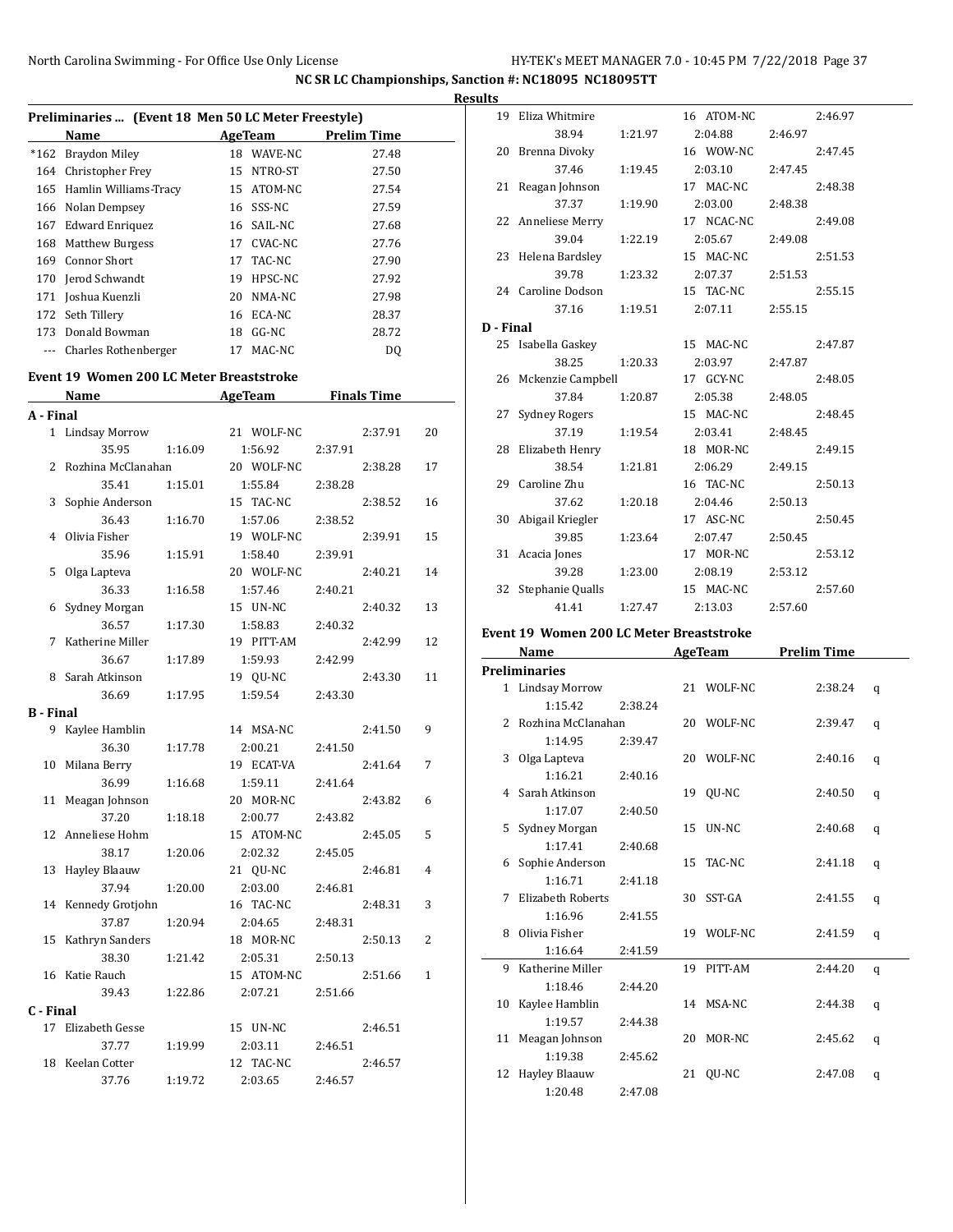| <b>Results</b>                                            |         |  |                |                    |              |  |                                |         |            |         |
|-----------------------------------------------------------|---------|--|----------------|--------------------|--------------|--|--------------------------------|---------|------------|---------|
| Preliminaries  (Event 19 Women 200 LC Meter Breaststroke) |         |  |                |                    |              |  | 40 Corina Smith                |         | 15 MOR-NC  | 2:54.01 |
| Name                                                      |         |  | <b>AgeTeam</b> | <b>Prelim Time</b> |              |  | 1:23.33                        | 2:54.01 |            |         |
| 13 Anneliese Hohm                                         |         |  | 15 ATOM-NC     | 2:47.18            | $\mathsf{q}$ |  | 41 Emily Ally                  |         | 15 GCY-NC  | 2:54.25 |
| 1:18.90                                                   | 2:47.18 |  |                |                    |              |  | 1:21.79                        | 2:54.25 | 17 RSA-NC  | 2:54.61 |
| 14 Milana Berry                                           |         |  | 19 ECAT-VA     | 2:47.86            | q            |  | 42 Amy Chang<br>1:20.95        | 2:54.61 |            |         |
| 1:20.70                                                   | 2:47.86 |  | 16 TAC-NC      | 2:48.10            |              |  | 43 Sarah Olson                 |         | 17 TYDE-NC | 2:54.68 |
| 15 Kennedy Grotjohn<br>1:20.12                            | 2:48.10 |  |                |                    | q            |  | 1:23.46                        | 2:54.68 |            |         |
| 16 Laura Davis                                            |         |  | 15 MAC-NC      | 2:48.39            | q            |  | 44 Jennings Lin                |         | 15 GCY-NC  | 2:55.01 |
| 1:19.12                                                   | 2:48.39 |  |                |                    |              |  | 1:24.08                        | 2:55.01 |            |         |
| 17 Katie Rauch                                            |         |  | 15 ATOM-NC     | 2:48.93            | q            |  | 45 Pahvie Chhan                |         | 18 CAT-NC  | 2:55.18 |
| 1:21.62                                                   | 2:48.93 |  |                |                    |              |  | 1:23.62                        | 2:55.18 |            |         |
| 18 Kathryn Sanders                                        |         |  | 18 MOR-NC      | 2:48.94            | q            |  | 46 Anna Harshaw                |         | 16 GCY-NC  | 2:55.47 |
| 1:21.11                                                   | 2:48.94 |  |                |                    |              |  | 1:24.62                        | 2:55.47 |            |         |
| 19 Anneliese Merry                                        |         |  | 17 NCAC-NC     | 2:49.14            | q            |  | 47 Audrey Costley              |         | 17 NCAC-NC | 2:55.60 |
| 1:21.52                                                   | 2:49.14 |  |                |                    |              |  | 1:24.35                        | 2:55.60 |            |         |
| 20 Keelan Cotter                                          |         |  | 12 TAC-NC      | 2:49.75            | q            |  | 48 Oceane Hangyas              |         | 15 MAC-NC  | 2:56.01 |
| 1:20.47                                                   | 2:49.75 |  |                |                    |              |  | 1:23.38                        | 2:56.01 |            |         |
| 21 Helena Bardsley                                        |         |  | 15 MAC-NC      | 2:49.85            | q            |  | 49 Kelsi Hill                  |         | 17 MAC-NC  | 2:56.38 |
| 1:22.85                                                   | 2:49.85 |  |                |                    |              |  | 1:23.24                        | 2:56.38 |            |         |
| 22 Elizabeth Gesse                                        |         |  | 15 UN-NC       | 2:50.03            | q            |  | 50 Emma Johnson                |         | 15 WOW-NC  | 2:56.75 |
| 1:21.23                                                   | 2:50.03 |  |                |                    |              |  | 1:24.92                        | 2:56.75 |            |         |
| 23 Eliza Whitmire                                         |         |  | 16 ATOM-NC     | 2:50.26            | q            |  | 51 Kathryn Knorr               |         | 15 UN-NC   | 2:56.80 |
| 1:23.31                                                   | 2:50.26 |  |                |                    |              |  | 1:23.89                        | 2:56.80 |            |         |
| 24 Caroline Dodson                                        |         |  | 15 TAC-NC      | 2:50.30            | q            |  | 52 Sadie Calhoun               |         | 17 NMA-NC  | 2:56.85 |
| 1:21.43                                                   | 2:50.30 |  |                |                    |              |  | 1:21.78                        | 2:56.85 |            |         |
| 25 Brenna Divoky                                          |         |  | 16 WOW-NC      | 2:50.51            | q            |  | 53 Cara Martin                 |         | 19 MOR-NC  | 2:56.96 |
| 1:19.96                                                   | 2:50.51 |  |                |                    |              |  | 1:24.47<br>54 Lexi Calder      | 2:56.96 |            |         |
| 26 Reagan Johnson                                         |         |  | 17 MAC-NC      | 2:50.74            | q            |  | 1:23.22                        | 2:57.08 | 16 MAC-NC  | 2:57.08 |
| 1:21.42                                                   | 2:50.74 |  |                |                    |              |  | 55 Julie Lahiff                |         | 15 WAVE-NC | 2:57.19 |
| 27 Isabella Gaskey                                        |         |  | 15 MAC-NC      | 2:51.14            | q            |  | 1:25.07                        | 2:57.19 |            |         |
| 1:22.16                                                   | 2:51.14 |  |                |                    |              |  | 56 Erin Butler                 |         | 18 ASC-NC  | 2:57.53 |
| 28 Caroline Zhu<br>1:22.02                                |         |  | 16 TAC-NC      | 2:51.15            | q            |  | 1:23.92                        | 2:57.53 |            |         |
| 29 Acacia Jones                                           | 2:51.15 |  | 17 MOR-NC      | 2:51.33            | $\mathsf{q}$ |  | 57 Rachel Marston              |         | 19 RSA-NC  | 2:57.79 |
| 1:22.86                                                   | 2:51.33 |  |                |                    |              |  | 1:26.68                        | 2:57.79 |            |         |
| 30 Abigail Kriegler                                       |         |  | 17 ASC-NC      | 2:51.82            | q            |  | 58 Gabrielle-lauren Lardizabal |         | 16 TAC-NC  | 2:57.95 |
| 1:24.43                                                   | 2:51.82 |  |                |                    |              |  | 1:25.35                        | 2:57.95 |            |         |
| 31 Elizabeth Henry                                        |         |  | 18 MOR-NC      | $2:52.01$ q        |              |  | 59 Paige Banks                 |         | 15 UN-NC   | 2:57.99 |
| 1:23.32                                                   | 2:52.01 |  |                |                    |              |  | 1:26.71                        | 2:57.99 |            |         |
| 32 Stephanie Qualls                                       |         |  | 15 MAC-NC      | 2:52.28            | q            |  | 60 Sydney Geada                |         | 17 MAC-NC  | 2:58.09 |
| 1:24.69                                                   | 2:52.28 |  |                |                    |              |  | 1:25.14                        | 2:58.09 |            |         |
| 33 Mckenzie Campbell                                      |         |  | 17 GCY-NC      | 2:52.31            |              |  | 61 Madison Petschauer          |         | 15 WAVE-NC | 2:58.46 |
| 1:22.48                                                   | 2:52.31 |  |                |                    |              |  | 1:26.74                        | 2:58.46 |            |         |
| 34 Sydney Rogers                                          |         |  | 15 MAC-NC      | 2:52.78            |              |  | 62 Rhiannon Wozny              |         | 16 MAC-NC  | 2:58.70 |
| 1:20.97                                                   | 2:52.78 |  |                |                    |              |  | 1:24.38                        | 2:58.70 |            |         |
| 35 Mackenzie Cresci                                       |         |  | 16 MSA-NC      | 2:53.19            |              |  | 63 Claudia Barnett             |         | 18 MAC-NC  | 3:00.03 |
| 1:22.04                                                   | 2:53.19 |  |                |                    |              |  | 1:25.56                        | 3:00.03 |            |         |
| 36 Eleanore Marquardt                                     |         |  | 17 ATOM-NC     | 2:53.43            |              |  | 64 Anna Edelson                |         | 16 WAVE-NC | 3:00.29 |
| 1:23.08                                                   | 2:53.43 |  |                |                    |              |  | 1:27.52                        | 3:00.29 |            |         |
| 37 Abigail Burns                                          |         |  | 17 ECA-NC      | 2:53.66            |              |  | 65 Ella Whitman                |         | 15 EAC-NC  | 3:00.36 |
| 1:22.73                                                   | 2:53.66 |  |                |                    |              |  | 1:27.66                        | 3:00.36 |            |         |
| 38 Heidi Curtis                                           |         |  | 17 TAC-NC      | 2:53.82            |              |  | 66 Skye Lewis<br>1:26.02       | 3:00.38 | 19 WNCY-NC | 3:00.38 |
| 1:23.52                                                   | 2:53.82 |  |                |                    |              |  | 67 Olivia Kayye                |         | 18 CAT-NC  | 3:00.92 |
| 39 Gianna Reinhart                                        |         |  | 16 MAC-NC      | 2:54.00            |              |  | 1:24.91                        | 3:00.92 |            |         |
| 1:24.87                                                   | 2:54.00 |  |                |                    |              |  | 68 Bridgette Ervin             |         | 15 CAT-NC  | 3:01.63 |
|                                                           |         |  |                |                    |              |  | 1:25.41                        | 3:01.63 |            |         |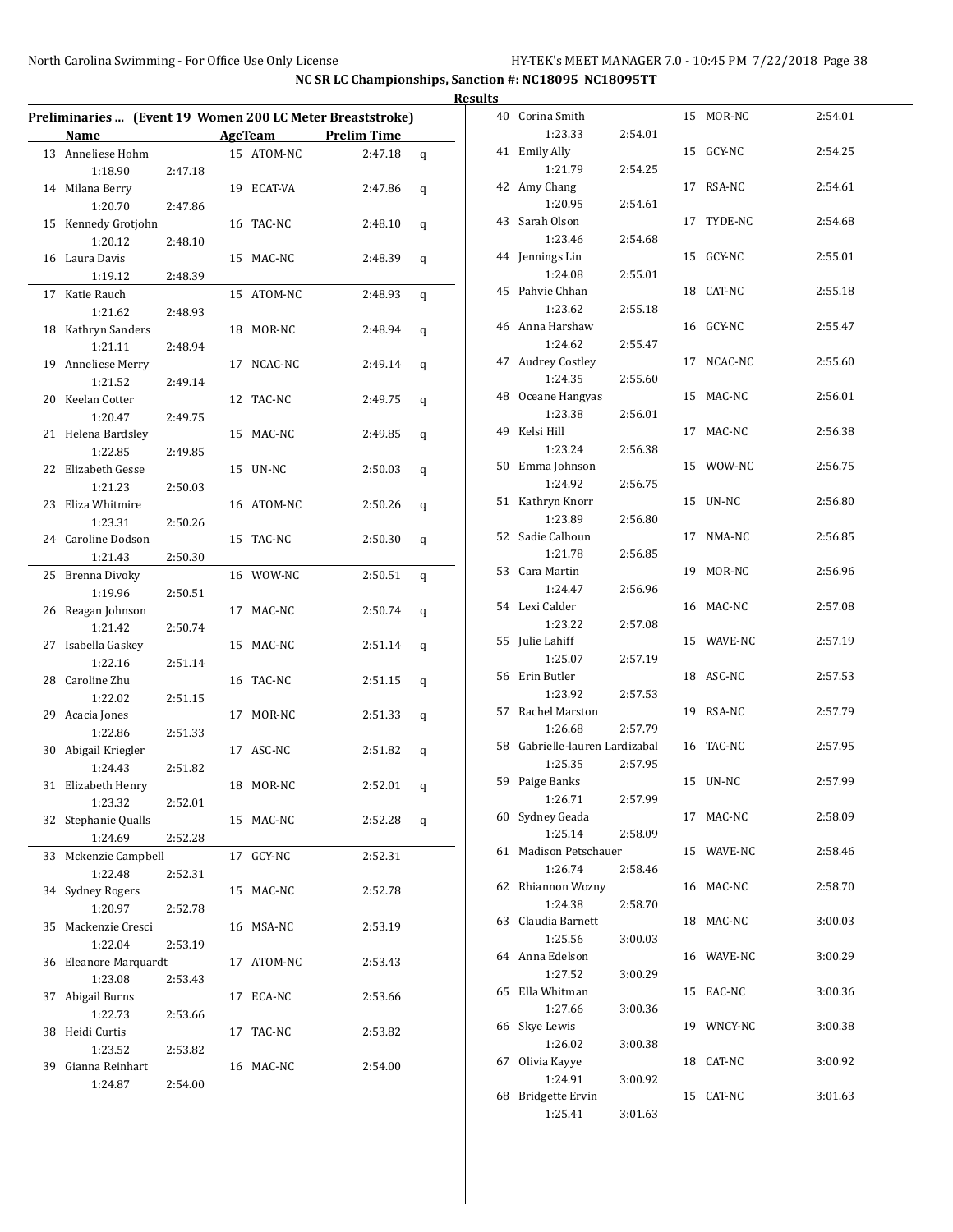|           |                                               |         |                       |                                                           | <b>Results</b>   |                              |         |                       |         |         |    |
|-----------|-----------------------------------------------|---------|-----------------------|-----------------------------------------------------------|------------------|------------------------------|---------|-----------------------|---------|---------|----|
|           |                                               |         |                       | Preliminaries  (Event 19 Women 200 LC Meter Breaststroke) |                  | 4 Christopher Mikuta         |         | 16 SGSA-NC            |         | 2:23.90 | 15 |
|           | Name                                          |         | <b>AgeTeam</b>        | <b>Prelim Time</b>                                        |                  | 33.48                        | 1:10.54 | 1:47.51               | 2:23.90 |         |    |
|           | *69 Virginia Gilliland<br>1:24.40             | 3:01.65 | 18 GCY-NC             | 3:01.65                                                   |                  | 5 Jacob Queen<br>31.65       | 1:07.71 | 20 CVAC-NC<br>1:45.07 | 2:23.95 | 2:23.95 | 14 |
|           | *69 Anna Miller<br>1:26.60                    | 3:01.65 | 15 ASTF-NC            | 3:01.65                                                   |                  | 6 Jack Valiquette<br>32.64   | 1:09.39 | 17 MAC-NC<br>1:47.48  | 2:26.57 | 2:26.57 | 13 |
|           | 71 Tricia Lee<br>1:28.53                      | 3:02.05 | 16 NCAC-NC            | 3:02.05                                                   |                  | 7 Stephen Kim<br>33.08       | 1:10.18 | 15 MAC-NC<br>1:47.74  | 2:26.82 | 2:26.82 | 12 |
|           | 72 Grace Newton                               |         | 17 TAC-NC             | 3:02.67                                                   |                  | 8 Jason Green<br>33.04       | 1:10.75 | 19 ASC-NC<br>1:50.36  | 2:28.99 | 2:28.99 | 11 |
|           | 1:27.03                                       | 3:02.67 |                       |                                                           | <b>B</b> - Final |                              |         |                       |         |         |    |
|           | 73 Mackenzie Adams<br>1:26.81                 | 3:03.28 | 15 YOTA-NC            | 3:03.28                                                   |                  | 9 Micah McRea                |         | 17 CVAC-NC            |         | 2:24.98 | 9  |
|           | 74 Callie Blandford<br>1:29.12                | 3:03.84 | 17 MOR-NC             | 3:03.84                                                   |                  | 32.75<br>10 Davin Tjandra    | 1:09.79 | 1:46.62<br>16 TAC-NC  | 2:24.98 | 2:25.50 | 7  |
|           | 75 Hallie Tant<br>1:28.10                     | 3:03.89 | 14 MOR-NC             | 3:03.89                                                   |                  | 32.90<br>11 Luke Fortner     | 1:09.53 | 1:47.70<br>15 WAVE-NC | 2:25.50 | 2:25.96 | 6  |
|           | 76 Anastasia Johnson                          | 3:04.05 | 16 RSA-NC             | 3:04.05                                                   |                  | 32.66<br>12 Michael Popescu  | 1:09.40 | 1:47.45<br>18 MSA-NC  | 2:25.96 | 2:26.50 | 5  |
|           | 1:25.15<br>77 Meredith Bunting                |         | 16 TYDE-NC            | 3:04.28                                                   |                  | 33.72                        | 1:10.50 | 1:47.79               | 2:26.50 |         |    |
|           | 1:24.19<br>78 Neha Joseph                     | 3:04.28 | 15 TAC-NC             | 3:05.00                                                   |                  | 13 Patrick Drake<br>33.69    | 1:11.29 | 14 RSA-NC<br>1:49.62  | 2:27.83 | 2:27.83 | 4  |
|           | 1:28.87<br>79 Zoe Hannan                      | 3:05.00 | 15 CAT-NC             | 3:05.24                                                   |                  | 14 Jacob Rauch<br>34.02      | 1:12.28 | 18 ATOM-NC<br>1:51.34 | 2:30.11 | 2:30.11 | 3  |
|           | 1:29.58<br>80 Katelyn Powell                  | 3:05.24 | 16 ATOM-NC            | 3:05.86                                                   |                  | 15 Michael Cotter<br>33.25   | 1:10.97 | 15 TAC-NC<br>1:50.26  | 2:30.52 | 2:30.52 | 2  |
|           | 1:28.18<br>81 Meghan Ballard                  | 3:05.86 | 15 EAC-NC             | 3:06.07                                                   |                  | --- Zackary Whipple<br>33.66 | 1:11.46 | 16 MAC-NC<br>1:50.00  | DQ      | DQ      |    |
|           | 1:28.92                                       | 3:06.07 |                       |                                                           | C - Final        |                              |         |                       |         |         |    |
|           | 82 Ella Preisach<br>1:29.51                   | 3:06.60 | 14 RSA-NC             | 3:06.60                                                   |                  | 17 Matthew Lucky<br>33.11    | 1:10.24 | 13 SAIL-NC<br>1:48.56 | 2:27.29 | 2:27.29 |    |
|           | 83 Anne Whitsel<br>1:29.45                    | 3:07.18 | 19 NCAC-NC            | 3:07.18                                                   |                  | 18 Daniel Wohl<br>34.18      | 1:12.16 | 19 NCAC-NC<br>1:50.96 | 2:29.70 | 2:29.70 |    |
|           | 84 Siiri Maxwell<br>1:28.91                   | 3:07.23 | 18 YOTA-NC            | 3:07.23                                                   |                  | 19 Samuel Lucht<br>34.28     | 1:12.50 | 17 MOR-NC<br>1:51.62  | 2:29.89 | 2:29.89 |    |
|           | 85 Kristin Chance                             |         | 15 RSA-NC             | 3:08.19                                                   |                  | 20 Raymond Dai<br>34.50      | 1:12.19 | 16 NCAC-NC<br>1:51.13 | 2:29.91 | 2:29.91 |    |
|           | 1:28.79<br>86 Abigail Hook                    | 3:08.19 | 16 TAC-NC             | 3:09.69                                                   |                  | 21 Brian Thompson            |         | 15 TAC-NC             |         | 2:31.65 |    |
|           | 1:34.58<br>87 Kathryn Cummings                | 3:09.69 | 15 MAC-NC             | 3:09.77                                                   |                  | 34.43<br>22 Benjamin Hager   | 1:12.36 | 1:51.75<br>16 MAC-NC  | 2:31.65 | 2:32.90 |    |
|           | 1:32.14<br>88 Carrington Clack                | 3:09.77 | 17 RSA-NC             | 3:12.30                                                   |                  | 34.87<br>23 Garrett Boone    | 1:13.24 | 1:53.27<br>15 ATOM-NC | 2:32.90 | 2:32.94 |    |
|           | 89 Skylar Bernesser<br>1:33.13                | 3:13.14 | 15 UN-NC              | 3:13.14                                                   |                  | 34.87<br>24 Ryan Cooper      | 1:14.16 | 1:52.64<br>18 UN-GA   | 2:32.94 | 2:34.03 |    |
|           | 90 Lillian Smith                              |         | 15 STAR-NC            | 3:13.87                                                   |                  | 34.61                        | 1:13.28 | 1:53.04               | 2:34.03 |         |    |
|           | 1:29.86<br>91 Dylan Gentner                   | 3:13.87 | 17 ATOM-NC            | 3:14.84                                                   | D - Final        | 25 Charles Watkins           |         | 20 MOR-NC             |         | 2:30.43 |    |
|           | 1:33.49<br>--- Madelaine Smith                | 3:14.84 | 18 STAR-NC            | <b>DFS</b>                                                |                  | 34.01<br>26 Edward Enriquez  | 1:11.61 | 1:51.19<br>16 SAIL-NC | 2:30.43 | 2:30.62 |    |
|           | <b>Event 20 Men 200 LC Meter Breaststroke</b> |         |                       |                                                           |                  | 33.81<br>27 Ryan Wahlers     | 1:11.98 | 1:50.58<br>17 TAC-NC  | 2:30.62 | 2:33.23 |    |
|           | Name                                          |         | AgeTeam               | <b>Finals Time</b>                                        |                  | 34.37                        | 1:13.31 | 1:52.58               | 2:33.23 |         |    |
| A - Final | 1 William Chan                                |         | 18 MAC-NC             | 2:18.87                                                   | 20               | 28 Andrew Dorsel<br>34.56    | 1:13.50 | 15 MAC-NC<br>1:53.37  | 2:33.46 | 2:33.46 |    |
|           | 30.81<br>2 Mitchell Stanek                    | 1:06.05 | 1:42.04<br>19 WNCY-NC | 2:18.87<br>2:21.64                                        | 17               | 29 Michael Partrick<br>34.17 | 1:12.49 | 16 MOR-NC<br>1:52.86  | 2:33.52 | 2:33.52 |    |
|           | 32.42<br>3 Jordan Ren                         | 1:09.34 | 1:45.29<br>18 NCAC-NC | 2:21.64<br>2:23.40                                        | 16               | 30 Julian Maycock            |         | 15 SGSA-NC            |         | 2:34.39 |    |
|           | 32.86                                         | 1:09.11 | 1:45.99               | 2:23.40                                                   |                  | 36.37                        | 1:15.55 | 1:55.09               | 2:34.39 |         |    |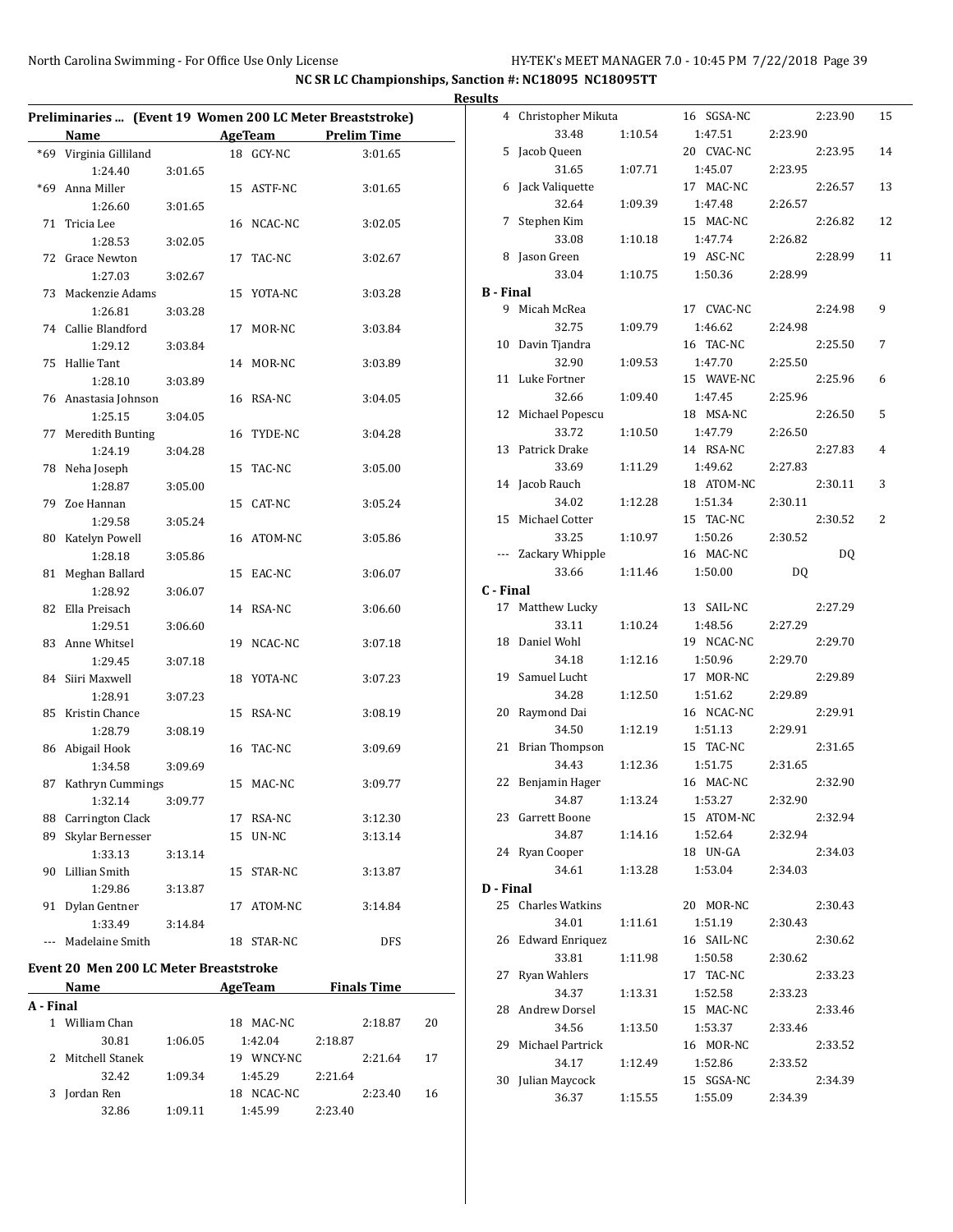|    | D - Final  (Event 20 Men 200 LC Meter Breaststroke)<br>Name | <u> 1990 - Jan Barbara Barat, prima popula</u> |    | AgeTeam        | <b>Finals Time</b> |   |
|----|-------------------------------------------------------------|------------------------------------------------|----|----------------|--------------------|---|
| 31 | <b>Todd Echols</b>                                          |                                                |    | 18 EAC-NC      | 2:36.87            |   |
|    | 34.62                                                       | 1:14.36                                        |    | 1:55.63        | 2:36.87            |   |
|    | 32 Jason Starbuck                                           |                                                |    | 16 RSA-NC      | 2:38.19            |   |
|    | 34.74                                                       | 1:14.80                                        |    | 1:55.76        | 2:38.19            |   |
|    |                                                             |                                                |    |                |                    |   |
|    | <b>Event 20 Men 200 LC Meter Breaststroke</b>               |                                                |    |                |                    |   |
|    | Name                                                        |                                                |    | <b>AgeTeam</b> | <b>Prelim Time</b> |   |
|    | <b>Preliminaries</b>                                        |                                                |    |                |                    |   |
|    | 1 William Chan                                              |                                                |    | 18 MAC-NC      | 2:21.36            | q |
|    | 1:07.31                                                     | 2:21.36                                        |    |                |                    |   |
|    | 2 Mitchell Stanek                                           |                                                |    | 19 WNCY-NC     | 2:21.42            | q |
|    | 1:07.86                                                     | 2:21.42                                        |    |                |                    |   |
| 3  | Jack Valiquette                                             |                                                | 17 | MAC-NC         | 2:23.20            | q |
|    | 1:07.93                                                     | 2:23.20                                        |    |                |                    |   |
| 4  | Jordan Ren                                                  |                                                |    | 18 NCAC-NC     | 2:25.97            | q |
|    | 1:10.61                                                     | 2:25.97                                        |    |                |                    |   |
| 5  | Jacob Queen                                                 |                                                |    | 20 CVAC-NC     | 2:26.08            | q |
|    | 1:10.36                                                     | 2:26.08                                        |    |                |                    |   |
| 6  | Christopher Mikuta                                          |                                                |    | 16 SGSA-NC     | 2:26.47            | q |
|    | 1:10.94                                                     | 2:26.47                                        |    |                |                    |   |
| 7  | Jason Green                                                 |                                                |    | 19 ASC-NC      | 2:26.91            | q |
|    | 1:10.00                                                     | 2:26.91                                        |    |                |                    |   |
| 8  | Stephen Kim                                                 |                                                |    | 15 MAC-NC      | 2:26.93            | q |
|    | 1:11.08                                                     | 2:26.93                                        |    |                |                    |   |
|    | 9 Davin Tjandra                                             |                                                | 16 | TAC-NC         | 2:27.86            | q |
|    | 1:10.90                                                     | 2:27.86                                        |    |                |                    |   |
|    | 10 Patrick Drake                                            |                                                |    | 14 RSA-NC      | 2:28.07            | q |
|    | 1:11.22                                                     | 2:28.07                                        |    |                |                    |   |
|    | 11 Luke Fortner                                             |                                                |    | 15 WAVE-NC     | 2:28.19            | q |
|    | 1:10.54                                                     | 2:28.19                                        |    |                |                    |   |
| 12 | Jacob Rauch                                                 |                                                |    | 18 ATOM-NC     | 2:28.39            | q |
|    | 1:12.28                                                     | 2:28.39                                        |    |                |                    |   |
| 13 | Michael Cotter                                              |                                                | 15 | TAC-NC         | 2:29.31            | q |
|    | 1:11.89                                                     | 2:29.31                                        |    |                |                    |   |
|    | 14 Zackary Whipple                                          |                                                |    | 16 MAC-NC      | 2:29.58            | q |
|    | 1:11.97                                                     | 2:29.58                                        |    |                |                    |   |
|    | 15 Micah McRea                                              |                                                |    | 17 CVAC-NC     | 2:29.64            | q |
|    | 1:12.10                                                     | 2:29.64                                        |    |                |                    |   |
|    | 16 Michael Popescu                                          |                                                |    | 18 MSA-NC      | 2:30.04            | q |
|    | 1:13.10                                                     | 2:30.04                                        |    |                |                    |   |
| 17 | Samuel Lucht                                                |                                                | 17 | MOR-NC         | 2:30.34            | q |
|    | 1:12.09                                                     | 2:30.34                                        |    |                |                    |   |
| 18 | <b>Brian Thompson</b>                                       |                                                | 15 | TAC-NC         | 2:30.39            | q |
|    | 1:12.16                                                     | 2:30.39                                        |    |                |                    |   |
| 19 | Raymond Dai                                                 |                                                |    | 16 NCAC-NC     | 2:30.93            | q |
|    | 1:13.76                                                     | 2:30.93                                        |    |                |                    |   |
| 20 | Matthew Lucky                                               |                                                |    | 13 SAIL-NC     | 2:31.24            | q |
|    | 1:11.42                                                     | 2:31.24                                        |    |                |                    |   |
| 21 | Daniel Wohl                                                 |                                                |    | 19 NCAC-NC     | 2:31.75            | q |
|    | 1:10.91                                                     | 2:31.75                                        |    |                |                    |   |
| 22 | Colson Zucker                                               |                                                | 18 | MAC-NC         | 2:32.33            | q |
|    | 1:12.14                                                     | 2:32.33                                        |    |                |                    |   |
| 23 | Benjamin Hager                                              |                                                |    | 16 MAC-NC      | 2:32.47            | q |
|    | 1:13.67                                                     | 2:32.47                                        |    |                |                    |   |

| <b>Results</b> |                               |         |            |         |   |
|----------------|-------------------------------|---------|------------|---------|---|
|                | 24 Ryan Cooper<br>1:12.04     | 2:32.73 | 18 UN-GA   | 2:32.73 | q |
|                | 25 Garrett Boone              |         | 15 ATOM-NC | 2:32.80 | q |
|                | 1:13.73                       | 2:32.80 |            |         |   |
|                | 26 Edward Enriquez            |         | 16 SAIL-NC | 2:33.19 | q |
|                | 1:11.92                       | 2:33.19 |            |         |   |
| 27             | <b>Ryan Wahlers</b>           |         | 17 TAC-NC  | 2:33.78 | q |
|                | 1:13.36                       | 2:33.78 |            |         |   |
|                | 28 Michael Partrick           | 2:34.53 | 16 MOR-NC  | 2:34.53 | q |
|                | 1:12.90<br>29 Charles Watkins |         | 20 MOR-NC  | 2:34.57 |   |
|                | 1:15.16                       | 2:34.57 |            |         | q |
|                | 30 Julian Maycock             |         | 15 SGSA-NC | 2:35.04 | q |
|                | 1:14.88                       | 2:35.04 |            |         |   |
|                | 31 Andrew Dorsel              |         | 15 MAC-NC  | 2:35.72 | q |
|                | 1:14.65                       | 2:35.72 |            |         |   |
|                | 32 Todd Echols                |         | 18 EAC-NC  | 2:35.79 | q |
|                | 1:12.54                       | 2:35.79 |            |         |   |
|                | 33 Jason Starbuck             |         | 16 RSA-NC  | 2:36.07 |   |
|                | 1:13.19                       | 2:36.07 |            |         |   |
|                | 34 Daniel Baldwin             |         | 16 WAVE-NC | 2:36.09 |   |
|                | 1:13.85                       | 2:36.09 |            |         |   |
|                | 35 John Meehan                |         | 16 ATOM-NC | 2:36.45 |   |
|                | 1:13.95                       | 2:36.45 |            |         |   |
|                | 36 Andrew Lockhart            |         | 18 ATOM-NC | 2:36.68 |   |
|                | 1:17.24                       | 2:36.68 |            |         |   |
|                | 37 Jason Zhang                |         | 17 TAC-NC  | 2:37.36 |   |
|                | 1:13.48                       | 2:37.36 |            |         |   |
|                | 38 Anis Yahi                  |         | 20 GCY-NC  | 2:37.63 |   |
|                | 1:14.46                       | 2:37.63 |            |         |   |
|                | 39 Mark Butner<br>1:16.48     | 2:37.96 | 15 WOW-NC  | 2:37.96 |   |
|                | 40 Nicholas Piscitelli        |         | 15 MAC-NC  | 2:37.99 |   |
|                | 1:16.12                       | 2:37.99 |            |         |   |
|                | 41 Danny Qaqish               |         | 15 NCAC-NC | 2:38.59 |   |
|                | 1:16.38                       | 2:38.59 |            |         |   |
|                | 42 Trevor Torres              |         | 16 ECA-NC  | 2:38.72 |   |
|                | 1:15.62                       | 2:38.72 |            |         |   |
|                | 43 George Vlahos              |         | 21 TYDE-NC | 2:38.76 |   |
|                | 1:16.77                       | 2:38.76 |            |         |   |
|                | 44 Lucas Grigat               |         | 15 MAC-NC  | 2:38.83 |   |
|                | 1:13.83                       | 2:38.83 |            |         |   |
|                | 45 Alexander Wilhelm          |         | 16 MAC-NC  | 2:39.00 |   |
|                | 1:14.74                       | 2:39.00 |            |         |   |
|                | 46 Jackson Pollard            |         | 15 TAC-NC  | 2:39.09 |   |
|                | 1:17.24                       | 2:39.09 |            |         |   |
|                | *47 Declan Gleason            |         | 15 YOTA-NC | 2:39.24 |   |
|                | 1:15.16                       | 2:39.24 |            |         |   |
|                | *47 T'Lez Foulkes<br>1:15.07  | 2:39.24 | 16 NCAC-NC | 2:39.24 |   |
|                | 49 Coleman McCreery           |         | 15 ATOM-NC | 2:39.49 |   |
|                | 1:15.28                       | 2:39.49 |            |         |   |
|                | 50 John Hershfeld             |         | 17 WAVE-NC | 2:40.08 |   |
|                | 1:16.04                       | 2:40.08 |            |         |   |
|                | 51 Arpeet Dabhade             |         | 18 MAC-NC  | 2:41.25 |   |
|                | 1:16.11                       | 2:41.25 |            |         |   |
|                |                               |         |            |         |   |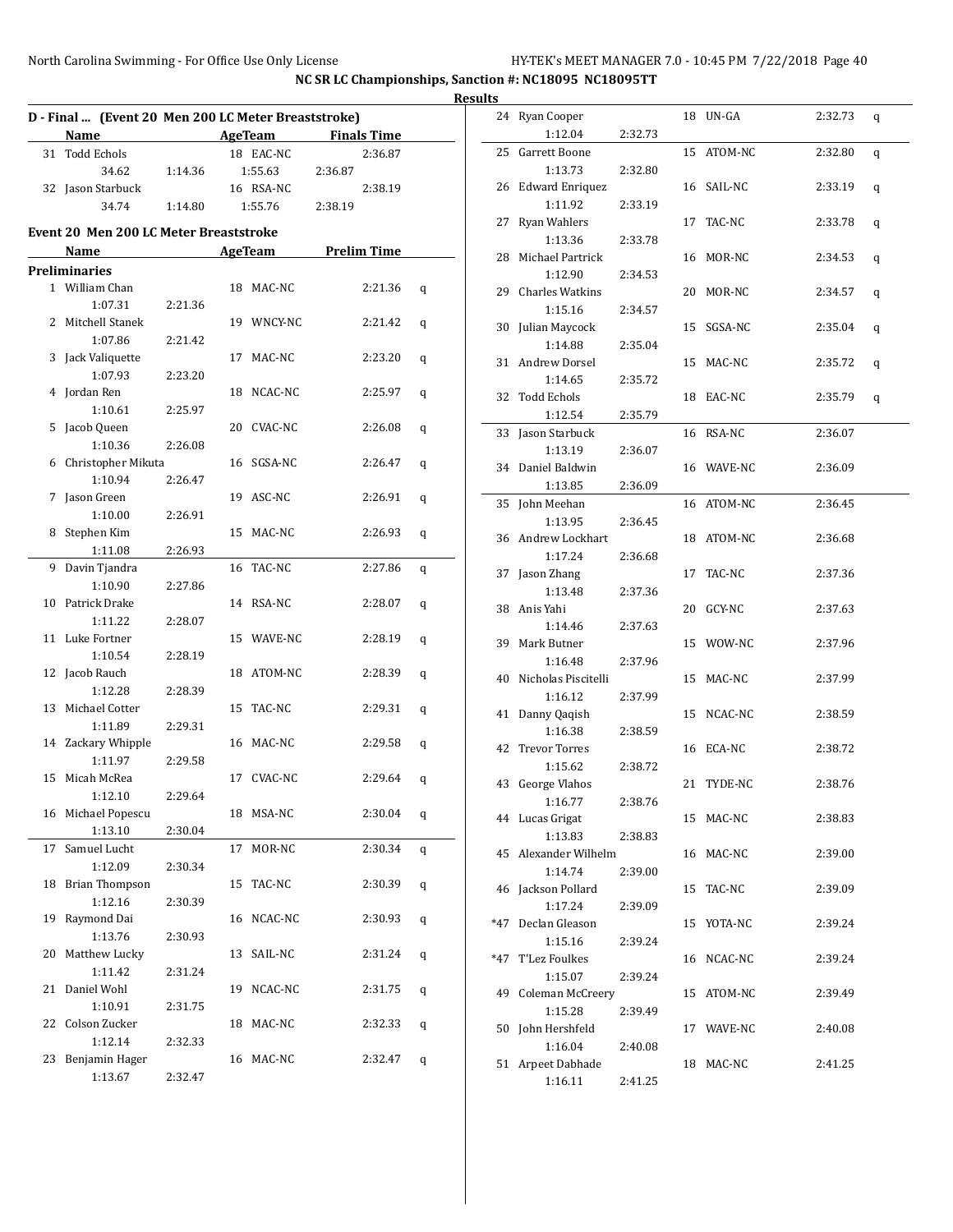| Preliminaries  (Event 20 Men 200 LC Meter Breaststroke) |                         |         |    |                |                    |  |  |  |  |
|---------------------------------------------------------|-------------------------|---------|----|----------------|--------------------|--|--|--|--|
|                                                         | Name                    |         |    | <b>AgeTeam</b> | <b>Prelim Time</b> |  |  |  |  |
| 52                                                      | William Egan            |         | 18 | MAC-NC         | 2:41.48            |  |  |  |  |
|                                                         | 1:14.59                 | 2:41.48 |    |                |                    |  |  |  |  |
| $*53$                                                   | Benjamin Russell        |         | 15 | MOR-NC         | 2:41.71            |  |  |  |  |
|                                                         | 1:18.92                 | 2:41.71 |    |                |                    |  |  |  |  |
| $*53$                                                   | Jonathan Storie         |         |    | 17 MAC-NC      | 2:41.71            |  |  |  |  |
|                                                         | 1:16.59                 | 2:41.71 |    |                |                    |  |  |  |  |
| 55                                                      | Eamon Bria              |         |    | 17 CAT-NC      | 2:42.43            |  |  |  |  |
|                                                         | 1:15.94                 | 2:42.43 |    |                |                    |  |  |  |  |
| 56                                                      | Gideon Bezuidenhout     |         |    | 16 YOTA-NC     | 2:43.76            |  |  |  |  |
|                                                         | 1:17.93                 | 2:43.76 |    |                |                    |  |  |  |  |
| 57                                                      | Stephen Gaudette        |         |    | 16 NCAC-NC     | 2:43.78            |  |  |  |  |
|                                                         | 1:18.91                 | 2:43.78 |    |                |                    |  |  |  |  |
| 58                                                      | Brennan Johnson         |         |    | 16 MOR-NC      | 2:44.82            |  |  |  |  |
|                                                         | 1:19.86                 | 2:44.82 |    |                |                    |  |  |  |  |
| 59                                                      | William Darrenkamp      |         |    | 16 MSA-NC      | 2:45.62            |  |  |  |  |
|                                                         | 1:19.32                 | 2:45.62 |    |                |                    |  |  |  |  |
| 60                                                      | Matthew Rigsbee         |         |    | 17 CAT-NC      | 2:46.57            |  |  |  |  |
|                                                         | 1:19.03                 | 2:46.57 |    |                |                    |  |  |  |  |
| 61                                                      | Grayson Roberts         |         |    | 16 MOR-NC      | 2:46.65            |  |  |  |  |
|                                                         | 1:18.54                 | 2:46.65 |    |                |                    |  |  |  |  |
| 62                                                      | Benjamin Esposito       |         |    | 18 GCY-NC      | 2:46.95            |  |  |  |  |
|                                                         | 1:16.54                 | 2:46.95 |    |                |                    |  |  |  |  |
| 63                                                      | Sawyer Moseley          |         |    | 16 HPSC-NC     | 2:47.47            |  |  |  |  |
|                                                         | 1:20.16                 | 2:47.47 |    |                |                    |  |  |  |  |
| 64                                                      | Flinn Hering            |         | 15 | SGSA-NC        | 2:47.50            |  |  |  |  |
|                                                         | 1:21.15                 | 2:47.50 |    |                |                    |  |  |  |  |
| 65                                                      | Evan Dorsel             |         | 17 | MAC-NC         | 2:49.37            |  |  |  |  |
|                                                         | 1:19.73                 | 2:49.37 |    |                |                    |  |  |  |  |
| 66                                                      | <b>Connor Rettammel</b> |         | 17 | YOTA-NC        | 2:50.03            |  |  |  |  |
|                                                         | 1:20.68                 | 2:50.03 |    |                |                    |  |  |  |  |
| 67                                                      | Thomas Coppedge         |         | 15 | YOTA-NC        | 2:50.75            |  |  |  |  |
|                                                         | 1:20.78                 | 2:50.75 |    |                |                    |  |  |  |  |
| 68                                                      | Elijah Horman           |         | 15 | RSA-NC         | 2:51.54            |  |  |  |  |
|                                                         | 1:21.24                 | 2:51.54 |    |                |                    |  |  |  |  |
| 69                                                      | Connor Short            |         | 17 | TAC-NC         | 2:54.44            |  |  |  |  |
|                                                         | 1:22.23                 | 2:54.44 |    |                |                    |  |  |  |  |
| 70                                                      | Jerod Schwandt          |         | 19 | HPSC-NC        | 2:54.77            |  |  |  |  |
|                                                         | 1:23.55                 | 2:54.77 |    |                |                    |  |  |  |  |
| 71                                                      | Zachary Brown           |         |    | 15 MAC-NC      | 2:58.76            |  |  |  |  |
|                                                         | 1:23.87                 | 2:58.76 |    |                |                    |  |  |  |  |
| 72                                                      | Landon Soroka           |         | 15 | YOTA-NC        | 3:00.93            |  |  |  |  |
|                                                         | 1:25.66                 | 3:00.93 |    |                |                    |  |  |  |  |
| ---                                                     | William Cooper          |         | 16 | SSS-NC         | DQ                 |  |  |  |  |
|                                                         | 1:19.07                 | DQ      |    |                |                    |  |  |  |  |

# **Event 21 Women 100 LC Meter Backstroke**

| Name      |                       |         |    | AgeTeam   | <b>Finals Time</b> |    |
|-----------|-----------------------|---------|----|-----------|--------------------|----|
| A - Final |                       |         |    |           |                    |    |
| 1         | <b>Lindsay Morrow</b> |         | 21 | WOLF-NC   | 1:03.68            | 20 |
|           | 30.94                 | 1:03.68 |    |           |                    |    |
| 2         | Sarah Barton          |         | 16 | MAC-NC    | 1:04.46            | 17 |
|           | 31.23                 | 1:04.46 |    |           |                    |    |
| 3         | Amaya Hanley          |         | 15 | MAC-NC    | 1:05.54            | 16 |
|           | 31.74                 | 1:05.54 |    |           |                    |    |
| 4         | Mia Nordstrom         |         |    | 15 TAC-NC | 1:05.68            | 15 |
|           | 31.76                 | 1:05.68 |    |           |                    |    |

| <b>Results</b>   |                               |         |            |         |              |
|------------------|-------------------------------|---------|------------|---------|--------------|
|                  | 5 Ava Yandle                  |         | 15 MAC-NC  | 1:06.05 | 14           |
|                  | 32.31                         | 1:06.05 |            |         |              |
|                  | 6 Alina Stout                 |         | 16 MAC-NC  | 1:06.18 | 13           |
|                  | 32.26                         | 1:06.18 |            |         |              |
|                  | 7 Claire Russell              |         | 15 MAC-NC  | 1:06.62 | 12           |
|                  | 32.06                         | 1:06.62 |            |         |              |
|                  | 8 Carolina Ricciardi          |         | 15 MAC-NC  | 1:08.14 | 11           |
|                  | 32.52                         | 1:08.14 |            |         |              |
| <b>B</b> - Final |                               |         |            |         |              |
|                  | 9 Nisma Said                  |         | 15 TAC-NC  | 1:05.46 | 9            |
|                  | 31.26                         | 1:05.46 |            |         |              |
|                  | 10 Hope Carpenter             |         | 18 SGSA-NC | 1:05.63 | 7            |
|                  | 32.61                         | 1:05.63 |            |         |              |
|                  | 11 Holland Rozenboom          |         | 15 UN-NC   | 1:05.85 | 6            |
|                  | 32.26                         | 1:05.85 |            |         |              |
|                  | 12 Katie Corbi                |         | 17 MAC-NC  | 1:06.79 | 5            |
|                  | 32.69                         | 1:06.79 |            |         |              |
|                  | 13 Victoria Cunningham        |         | 15 RSA-NC  | 1:06.83 | 4            |
|                  | 32.40                         | 1:06.83 |            |         |              |
|                  | 14 Heidi Lowe                 |         | 18 MAC-NC  | 1:07.16 | 3            |
|                  | 32.31<br>15 Elizabeth Henry   | 1:07.16 | 18 MOR-NC  | 1:07.29 | 2            |
|                  | 32.95                         | 1:07.29 |            |         |              |
|                  | 16 Katie Rauch                |         | 15 ATOM-NC | 1:08.57 | $\mathbf{1}$ |
|                  | 33.31                         | 1:08.57 |            |         |              |
| C - Final        |                               |         |            |         |              |
|                  | 17 Maria Baric                |         | 16 UN-NC   | 1:06.55 |              |
|                  | 31.95                         | 1:06.55 |            |         |              |
|                  | 18 Allyson Accordino          |         | 16 MAC-NC  | 1:06.63 |              |
|                  | 32.56                         | 1:06.63 |            |         |              |
|                  | 19 Kylie Yoder                |         | 15 MAC-NC  | 1:06.95 |              |
|                  | 32.43                         | 1:06.95 |            |         |              |
|                  | 20 Alexandria Diacumakos      |         | 19 TAC-NC  | 1:07.60 |              |
|                  | 32.51                         | 1:07.60 |            |         |              |
|                  | 21 Alexandra Handlin          |         | 16 MAC-NC  | 1:07.67 |              |
|                  | 33.06                         | 1:07.67 |            |         |              |
|                  | 22 Susan Mumford              |         | 15 MAC-NC  | 1:07.83 |              |
|                  | 32.53                         | 1:07.83 |            |         |              |
|                  | 23 Sophia Woody               |         | 15 ASC-NC  | 1:08.17 |              |
|                  | 33.27<br>24 Rachel Strickland | 1:08.17 | 17 MOR-NC  | 1:09.63 |              |
|                  | 33.35                         | 1:09.63 |            |         |              |
| D - Final        |                               |         |            |         |              |
|                  | 25 Aynslee Grasso             |         | 16 WAVE-NC | 1:07.11 |              |
|                  | 33.10                         | 1:07.11 |            |         |              |
|                  | 26 Amanda Ray                 |         | 15 WAVE-NC | 1:07.75 |              |
|                  | 33.16                         | 1:07.75 |            |         |              |
| 27               | Madison Hoover                |         | 16 WOW-NC  | 1:07.94 |              |
|                  | 33.49                         | 1:07.94 |            |         |              |
|                  | 28 Savannah Sowards           |         | 17 MAC-NC  | 1:08.09 |              |
|                  | 33.44                         | 1:08.09 |            |         |              |
|                  | 29 Bethany Tart               |         | 15 ECA-NC  | 1:08.11 |              |
|                  | 33.16                         | 1:08.11 |            |         |              |
|                  | *30 Anna Scalise              |         | 16 MAC-NC  | 1:08.65 |              |
|                  | 33.03                         | 1:08.65 |            |         |              |
|                  | *30 Anna Ashley               |         | 16 MAC-NC  | 1:08.65 |              |
|                  | 32.80                         | 1:08.65 |            |         |              |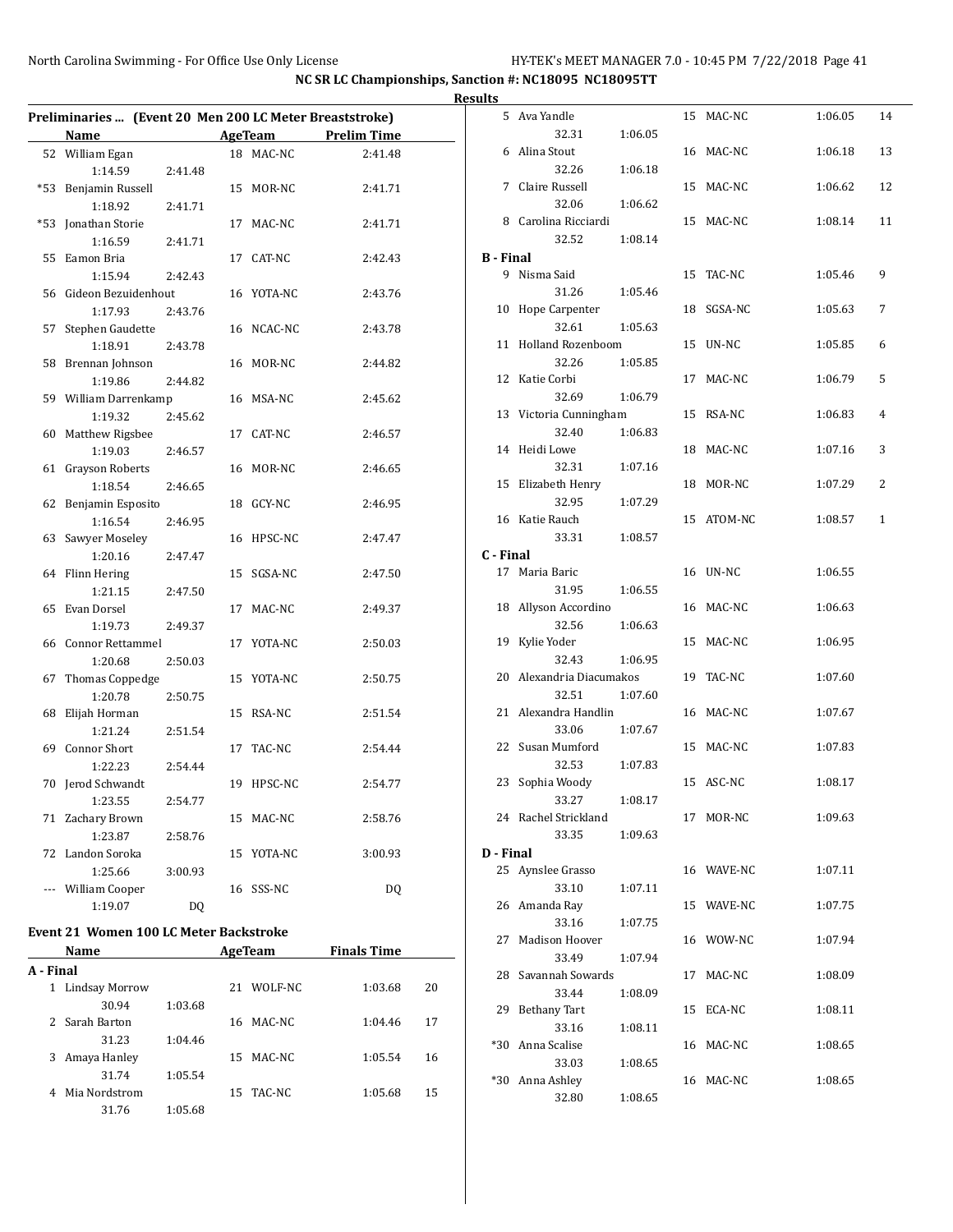|              | D - Final  (Event 21 Women 100 LC Meter Backstroke)<br>Name |    | <b>AgeTeam</b> | <b>Finals Time</b> |   |
|--------------|-------------------------------------------------------------|----|----------------|--------------------|---|
| 32           | Brooke Morgan                                               |    | 16 UN-NC       | 1:09.61            |   |
|              | 34.32<br>1:09.61                                            |    |                |                    |   |
|              |                                                             |    |                |                    |   |
|              | <b>Event 21 Women 100 LC Meter Backstroke</b>               |    |                |                    |   |
|              | Name                                                        |    | AgeTeam        | <b>Prelim Time</b> |   |
|              | <b>Preliminaries</b>                                        |    |                |                    |   |
| $\mathbf{1}$ | Lindsay Morrow                                              | 21 | WOLF-NC        | 1:04.20            | q |
| 2            | Sarah Barton                                                | 16 | MAC-NC         | 1:04.67            | q |
|              | 3 Amaya Hanley                                              | 15 | MAC-NC         | 1:05.51            | q |
|              | 4 Mia Nordstrom                                             | 15 | TAC-NC         | 1:05.61            | q |
| 5.           | Claire Russell                                              | 15 | MAC-NC         | 1:05.67            | q |
| 6            | Alina Stout                                                 | 16 | MAC-NC         | 1:05.95            | q |
| 7            | Ava Yandle                                                  | 15 | MAC-NC         | 1:06.05            | q |
| 8            | Carolina Ricciardi                                          | 15 | MAC-NC         | 1:06.23            | q |
| 9            | <b>Holland Rozenboom</b>                                    | 15 | UN-NC          | 1:06.24            | q |
| 10           | Hope Carpenter                                              | 18 | SGSA-NC        | 1:06.45            | q |
| 11           | Nisma Said                                                  | 15 | TAC-NC         | 1:06.52            | q |
| 12           | Katie Rauch                                                 | 15 | ATOM-NC        | 1:06.64            | q |
| 13           | Katie Corbi                                                 | 17 | MAC-NC         | 1:06.96            | q |
| 14           | Heidi Lowe                                                  | 18 | MAC-NC         | 1:06.97            | q |
| 15           | Elizabeth Henry                                             | 18 | MOR-NC         | 1:07.10            | q |
| 16           | Victoria Cunningham                                         | 15 | RSA-NC         | 1:07.47            | q |
| 17           | Kylie Yoder                                                 | 15 | MAC-NC         | 1:07.51            | q |
| 18           | Julie Woody                                                 | 24 | SST-GA         | 1:07.56            | q |
| 19           | Rachel Strickland                                           | 17 | MOR-NC         | 1:07.71            | q |
| 20           | Kelsey Tunstall                                             | 20 | PAC-NC         | 1:07.73            | q |
| 21           | Allyson Accordino                                           | 16 | MAC-NC         | 1:07.74            | q |
| 22           | Alexandra Handlin                                           | 16 | MAC-NC         | 1:07.76            | q |
| 23           | Maria Baric                                                 | 16 | UN-NC          | 1:07.80            | q |
| 24           | Alexandria Diacumakos                                       | 19 | TAC-NC         | 1:07.85            | q |
| 25           | Sophia Woody                                                | 15 | ASC-NC         | 1:07.87            | q |
| 26           | Susan Mumford                                               | 15 | MAC-NC         | 1:07.89            | q |
| 27           | Amanda Ray                                                  | 15 | WAVE-NC        | 1:07.90            | q |
| 28           | Savannah Sowards                                            | 17 | MAC-NC         | 1:08.00            | q |
| 29           | Aynslee Grasso                                              | 16 | WAVE-NC        | 1:08.06            | q |
| 30           | <b>Bethany Tart</b>                                         | 15 | ECA-NC         | 1:08.29            | q |
|              | 31 Brooke Morgan                                            |    | 16 UN-NC       | 1:08.49            | q |
|              | 32 Anna Ashley                                              |    | 16 MAC-NC      | 1:08.57            | q |
| 33           | Madison Hoover                                              | 16 | WOW-NC         | 1:08.59            |   |
| 34           | Anna Scalise                                                | 16 | MAC-NC         | 1:08.80            |   |
| 35           | Sarah Dipangrazio                                           | 17 | MAC-NC         | 1:09.00            |   |
| 36           | Paloma Baca                                                 | 17 | NCAC-NC        | J1:09.00           |   |
| 37           | Morgan Reilly                                               | 15 | TAC-NC         | 1:09.07            |   |
| 38           | Omega Pinnix                                                | 16 | GCY-NC         | 1:09.09            |   |
| 39           | Jessica Frank                                               | 17 | TAC-NC         | 1:09.17            |   |
| 40           | Reagan Martin                                               | 17 | MOR-NC         | 1:09.33            |   |
| 41           | Kelsey Tolchin                                              | 16 | MAC-NC         | 1:09.45            |   |
| 42           | Helen Chen                                                  | 15 | TAC-NC         | 1:09.71            |   |
| 43           | Marissa Lassell                                             | 16 | MSA-NC         | 1:09.91            |   |
| 44           | Jessica Woolfe                                              | 21 | WNCY-NC        | 1:09.93            |   |
| 45           | <b>Haley Turner</b>                                         | 16 | MOR-NC         | 1:09.98            |   |
| 46           | Caroline Zhu                                                | 16 | TAC-NC         | 1:10.09            |   |
| *47          | Katherine Carson                                            | 15 | YOTA-NC        | 1:10.18            |   |
| *47          | Madeleine Bachand                                           | 17 | MOR-NC         | 1:10.18            |   |

| sults! |                         |    |            |         |
|--------|-------------------------|----|------------|---------|
|        | 49 Mia Rose             | 15 | NCAC-NC    | 1:10.21 |
| $*50$  | <b>Emily Knorr</b>      | 15 | UN-NC      | 1:10.27 |
| *50    | Amanda Losey            | 15 | MSA-NC     | 1:10.27 |
| 52     | Madelaine Smith         | 18 | STAR-NC    | 1:10.33 |
| 53     | Mackenzie Rider         | 15 | EAC-NC     | 1:10.36 |
| 54     | Mary Greco              | 17 | MSA-NC     | 1:10.43 |
| 55     | Rachel Daly             | 16 | MSA-NC     | 1:10.54 |
|        | 56 Kelsey Krumanocker   |    | 18 CVAC-NC | 1:10.57 |
| 57     | Lucy Elliott            |    | 18 MAC-NC  | 1:10.68 |
| 58     | Laurie Anne Bazinet     |    | 16 WOW-NC  | 1:10.69 |
|        | 59 Kaitlin Brown        |    | 16 UN-NC   | 1:10.70 |
| 60     | Peyton Whitaker         | 17 | MOR-NC     | 1:10.78 |
| 61     | Zoe Coburn              |    | 13 GCY-NC  | 1:10.85 |
| 62     | Anna Rubel              |    | 16 MAC-NC  | 1:10.92 |
| 63     | Sadie Covington         | 14 | SGSA-NC    | 1:10.99 |
| 64     | Katelyn Yount           | 15 | MAC-NC     | 1:11.04 |
| 65     | Mary Hauser             | 16 | MOR-NC     | 1:11.07 |
| 66     | Bruna Ricciardi         | 15 | MAC-NC     | 1:11.23 |
| 67     | Alaina Joyce            |    | 18 GCY-NC  | 1:11.50 |
| 68     | Christina Marshall      | 19 | UN-NC      | 1:11.53 |
| 69     | Emma Decaro             | 17 | TAC-NC     | 1:11.54 |
|        | Lily Siemasko           | 17 | MAC-NC     | 1:11.56 |
| 70     |                         |    |            |         |
| 71     | Abigail Schoppa         | 16 | SGSA-NC    | 1:11.71 |
| 72     | Amelia Steffens         |    | 15 MAC-NC  | 1:11.73 |
|        | 73 Kourtney Cook        |    | 14 GCY-NC  | 1:11.76 |
|        | *74 Emma Peck           | 18 | MOR-NC     | 1:11.82 |
| *74    | <b>Ashley Martinson</b> | 15 | MAC-NC     | 1:11.82 |
| *74    | Piper Burton            | 16 | GCY-NC     | 1:11.82 |
| $*74$  | Mary Copeland           | 17 | SFSC-NC    | 1:11.82 |
|        | 78 Samantha Muma        | 17 | TAC-NC     | 1:11.84 |
| *79    | Sophia Lange            | 16 | CAT-NC     | 1:11.89 |
| *79    | <b>Caroline Eggers</b>  |    | 16 SAIL-NC | 1:11.89 |
| 81     | Abigail Rutledge        |    | 18 TAC-NC  | 1:11.98 |
| 82     | Haley Robinson          |    | 15 MAC-NC  | 1:11.99 |
| 83     | Hannalee Ellison        |    | 15 MOR-NC  | 1:12.00 |
| 84     | Kathryn Creel           | 15 | SAIL-NC    | 1:12.03 |
| 85     | Ashton Gasper           | 17 | MOR-NC     | 1:12.07 |
| 86     | Kathryn Knorr           | 15 | UN-NC      | 1:12.10 |
| 87     | Olivia Powell           | 15 | MAC-NC     | 1:12.14 |
| 88     | Kathryn Stafford        | 15 | STAR-NC    | 1:12.16 |
| 89     | Madeline High           | 19 | MOR-NC     | 1:12.25 |
| 90     | Janie Inscore           | 15 | MOR-NC     | 1:12.36 |
| 91     | Kayla Tennant           | 19 | QU-NC      | 1:12.42 |
| 92     | Alexandra Xerras        | 17 | MAC-NC     | 1:12.49 |
| 93     | Alyx Koert              | 21 | CVAC-NC    | 1:12.60 |
| 94     | Kaylie Curran           | 15 | TAC-NC     | 1:12.62 |
| 95     | Molly Pennisi           | 16 | TAC-NC     | 1:12.64 |
| 96     | Margaret Whitman        | 18 | EAC-NC     | 1:12.75 |
| 97     | Melody Wen              | 15 | TAC-NC     | 1:12.76 |
| 98     | Anastasia Johnson       |    | 16 RSA-NC  | 1:12.78 |
| 99     | Olivia Honaker          | 16 |            |         |
|        |                         |    | TAC-NC     | 1:13.10 |
| 100    | Lexi Calder             | 16 | MAC-NC     | 1:13.12 |
| 101    | Elizabeth Teeters       | 14 | CFAC-NC    | 1:13.22 |
| 102    | <b>Camden Thomas</b>    | 15 | GCY-NC     | 1:13.28 |
| 103    | Aelwyn Eward            | 14 | NCAC-NC    | 1:13.30 |
| $*104$ | Jordan Lamoreux         | 16 | SAIL-NC    | 1:13.32 |
| $*104$ | <b>Lindsay Nowak</b>    | 18 | MAC-NC     | 1:13.32 |
| 106    | <b>Trinity Wenzel</b>   | 14 | SMAC-NC    | 1:13.33 |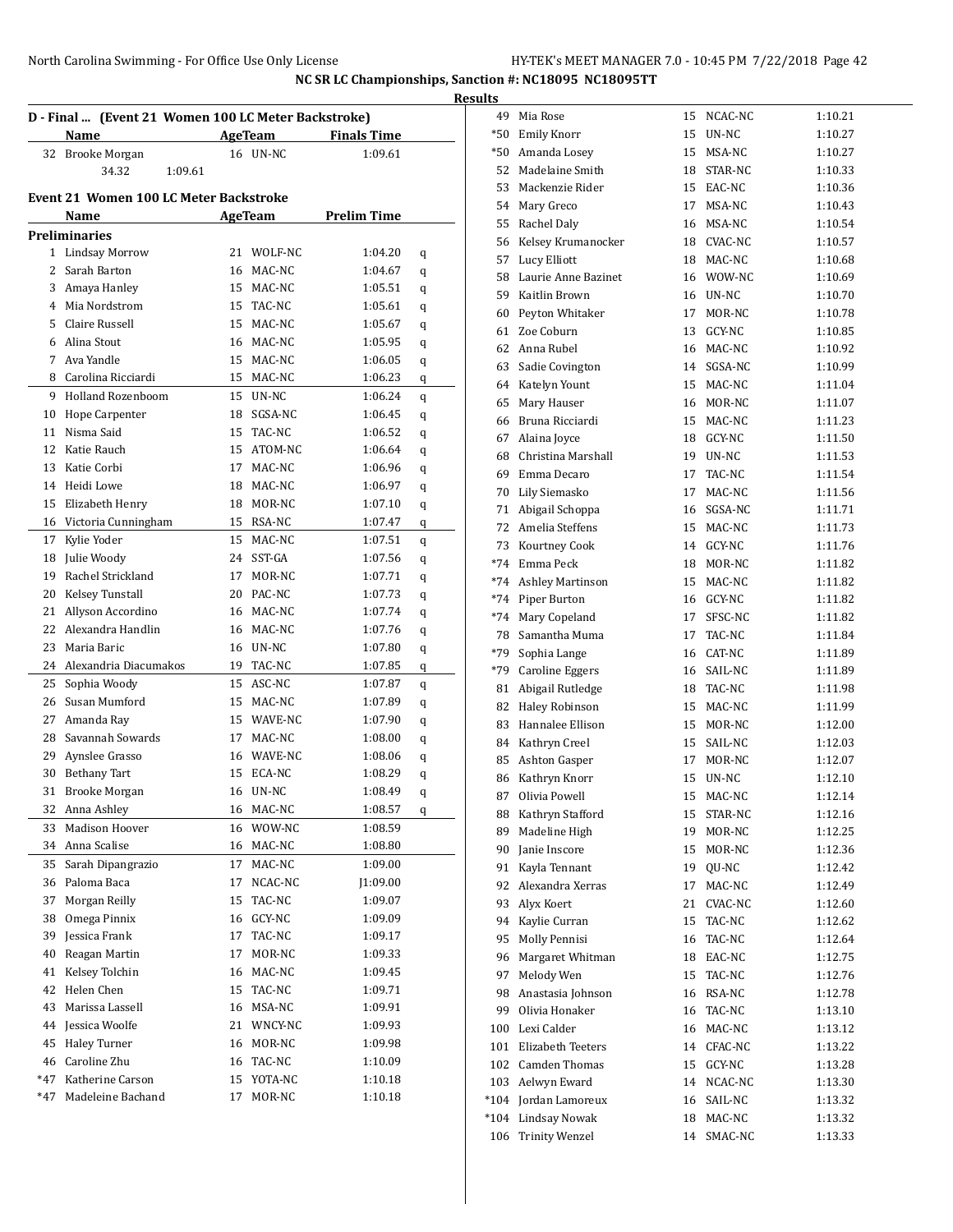|          |                                                                 |                            |                    | <b>Results</b>                              |            |                    |              |
|----------|-----------------------------------------------------------------|----------------------------|--------------------|---------------------------------------------|------------|--------------------|--------------|
|          | Preliminaries  (Event 21 Women 100 LC Meter Backstroke)<br>Name | AgeTeam                    | <b>Prelim Time</b> | <b>Event 22 Men 100 LC Meter Backstroke</b> |            |                    |              |
| 107      | Kelsi Hill                                                      | 17 MAC-NC                  | 1:13.46            | Name                                        | AgeTeam    | <b>Finals Time</b> |              |
| 108      | Bianca Candelaria                                               | CAT-NC<br>17               | 1:13.50            | A - Final                                   |            |                    |              |
| 109      | Alexa Federico                                                  | SAIL-NC<br>16              | 1:13.54            | 1 Parker Campbell                           | 21 WOLF-NC | 56.78              | 20           |
| 110      | Aurora Cranford                                                 | <b>GCY-NC</b><br>13        | 1:13.59            | 27.78<br>56.78                              |            |                    |              |
| 111      | Carolyn Walser                                                  | 16 MOR-NC                  | 1:13.71            | 2 Ang Li                                    | 18 NCAC-NC | 58.87              | 17           |
| 112      | Caroline Williford                                              | 15 MOR-NC                  | 1:13.86            | 28.50<br>58.87                              |            |                    |              |
| 113      | Mary Davis                                                      | 17 MSA-NC                  | 1:13.90            | 3 Noah Hensley                              | 17 TAC-NC  | 59.20              | 16           |
| 114      | Mackenzie Adams                                                 | YOTA-NC<br>15              | 1:13.95            | 28.64<br>59.20                              |            |                    |              |
| 115      | Alexis Vetrano                                                  | MOR-NC<br>19               | 1:14.39            | 4 Joshua Fletcher                           | 17 MAC-NC  | 59.30              | 15           |
| 116      | Cora Dodson                                                     | ASC-NC<br>19               | 1:14.42            | 28.18<br>59.30                              |            |                    |              |
| 117      | Sarah Nelson                                                    | CAT-NC<br>18               | 1:14.52            | 5 Matthew Feryo                             | 19 YOTA-NC | 59.31              | 14           |
| 118      | Lynda Clodfelter                                                | MAC-NC<br>17               | 1:14.59            | 29.01<br>59.31                              |            |                    |              |
| 119      | Jackqueline Nguyen                                              | NCAC-NC<br>15              | 1:14.77            | 6 Brent Hoshall                             | 18 SSS-NC  | 59.82              | 13           |
| 120      | Mateline McFee                                                  | MAC-NC<br>15               | 1:14.89            | 28.85<br>59.82                              |            |                    |              |
| 121      | Olivia Gschwind                                                 | WAVE-NC<br>15              | 1:14.92            | 7 Alexander Tomlinson                       | 16 TAC-NC  | 1:00.88            | 12           |
| 122      | <b>Taylor Simmons</b>                                           | MSA-NC<br>15               | 1:14.99            | 28.43<br>1:00.88<br>William Barker<br>8     |            |                    |              |
| 123      | <b>Avalon Uveges</b>                                            | TAC-NC<br>15               | 1:15.19            |                                             | 15 ECA-NC  | 1:00.90            | 11           |
| 124      | Cadence Martin                                                  | 16 ASTF-NC                 | 1:15.26            | 28.88<br>1:00.90                            |            |                    |              |
| 125      | Amy Chang                                                       | 17 RSA-NC                  | 1:15.30            | <b>B</b> - Final                            | 17 MOR-NC  | 59.36              | 9            |
| 126      | Alyssa Evans                                                    | WAVE-NC<br>16              | 1:15.37            | 9 Mitchell Langston<br>28.78<br>59.36       |            |                    |              |
| 127      | Abigail Newton                                                  | 15 MSA-NC                  | 1:15.39            | 10 Noah Henderson                           | 17 STAR-NC | 59.85              | 7            |
| 128      | Juliet Miechkowski                                              | MAC-NC<br>16               | 1:15.53            | 28.58<br>59.85                              |            |                    |              |
| 129      | <b>Madison Mataxas</b>                                          | SST-GA<br>18               | 1:15.56            | 11 Nathaniel Mullens                        |            |                    | 6            |
| 130      | Sinclair Holian                                                 | SGSA-NC<br>16              | 1:15.60            | 29.13<br>1:00.17                            | 18 CCS-LE  | 1:00.17            |              |
| 131      | Hannah Copeland                                                 | SFSC-NC<br>17              | 1:15.61            | 12 Colin Cotter                             | 16 TAC-NC  | 1:00.53            | 5            |
| 132      | Martha Tripsa                                                   | SAIL-NC<br>16              | 1:15.62            | 29.50<br>1:00.53                            |            |                    |              |
| 133      | Eliza Durham                                                    | MAC-NC<br>17               | 1:15.65            | 13 Christopher Ghim                         | 15 TAC-NC  | 1:01.13            | 4            |
|          | Kendall Castle                                                  | TAC-NC                     | 1:15.67            | 29.77<br>1:01.13                            |            |                    |              |
| 134      |                                                                 | 15                         |                    | 14 Baylor Nelson                            | 15 MAC-NC  | 1:01.71            | 3            |
| 135      | Kathryn Tolone                                                  | SAIL-NC<br>16<br>15 MAC-NC | 1:15.88            | 30.21<br>1:01.71                            |            |                    |              |
| 136      | Stephanie Qualls<br>Ella Whitman                                | 15 EAC-NC                  | 1:15.91            | 15 Christian Jones                          | 26 UN-NC   | 1:01.73            | 2            |
| 137      |                                                                 |                            | 1:15.93            | 29.49<br>1:01.73                            |            |                    |              |
| 138      | Hallie Tant                                                     | 14 MOR-NC                  | 1:15.96            | 16 Sean Teague                              | 17 MSA-NC  | 1:02.40            | $\mathbf{1}$ |
| 139      | Kelly Vann                                                      | CAT-NC<br>15               | 1:16.22            | 29.26<br>1:02.40                            |            |                    |              |
| 140      | Madeline Buff                                                   | MSA-NC<br>15               | 1:16.33            | C - Final                                   |            |                    |              |
| 141      | Siiri Maxwell                                                   | YOTA-NC<br>18              | 1:16.41            | 17 Daniel Baldwin                           | 16 WAVE-NC | 59.34              |              |
|          | 142 Hannah Bruno                                                | MOR-NC<br>18               | 1:16.44            | 28.66<br>59.34                              |            |                    |              |
|          | 143 Marylauren Holland                                          | 15 RSA-NC                  | 1:16.51            | 18 Jackson Davis                            | 16 MAC-NC  | 59.47              |              |
|          | 144 Elizabeth Ward                                              | 14 UN-GA                   | 1:16.73            | 28.76<br>59.47                              |            |                    |              |
|          | 145 Anne Bowers                                                 | 19 ASC-NC                  | 1:17.08            | 19 John Hollowell                           | 16 BAY-SE  | 1:01.02            |              |
| *146     | Erin Butler                                                     | 18 ASC-NC                  | 1:17.16            | 1:01.02<br>29.69                            |            |                    |              |
|          | *146 Ainsley Horn                                               | 14 WAVE-NC                 | 1:17.16            | 20 Michael Moore                            | 16 MOR-NC  | 1:01.30            |              |
| 148      | Chloe Lichtenberger                                             | 16 MAC-NC                  | 1:17.20            | 29.67<br>1:01.30                            |            |                    |              |
| 149      | Carlyle Kennedy                                                 | 15 WAVE-NC                 | 1:17.36            | 21 Logan Robinson                           | 17 MAC-NC  | 1:02.09            |              |
| 150      | Anne Whitsel                                                    | 19 NCAC-NC                 | 1:17.76            | 30.28<br>1:02.09                            |            |                    |              |
| 151      | <b>Tate Abbott</b>                                              | 16 HPSC-NC                 | 1:17.79            | 22 Connor Chignell                          | 17 TAC-NC  | 1:02.88            |              |
| 152      | Gianna Reinhart                                                 | 16 MAC-NC                  | 1:17.91            | 29.67<br>1:02.88                            |            |                    |              |
| 153      | Katherine Hurlbert                                              | WAVE-NC<br>17              | 1:17.95            | 23 Nick Smith                               | 16 TAC-NC  | 1:03.29            |              |
|          | 154 Catherine Hayley                                            | TAC-NC<br>17               | 1:18.08            | 30.18<br>1:03.29                            |            |                    |              |
| 155      | Sophia Swenson                                                  | TAC-NC<br>16               | 1:18.50            | 24 Jacob Queen                              | 20 CVAC-NC | 1:06.92            |              |
| 156      | Kathryn Milberg                                                 | 16 WAVE-NC                 | 1:18.75            | 1:06.92<br>32.74                            |            |                    |              |
| 157      | Gabrielle-lauren Lardizabal                                     | 16 TAC-NC                  | 1:19.22            | D - Final                                   |            |                    |              |
| 158      | Madison Link                                                    | 16 RSA-NC                  | 1:19.48            | 25 Joseph Moore                             | 16 MAC-NC  | 1:01.19            |              |
| 159      | Madeline Blackwell                                              | 17 EAC-NC                  | 1:27.14            | 1:01.19<br>29.69                            |            |                    |              |
| $\cdots$ | Madeline Morello                                                | 18 WOLF-NC                 | DFS                |                                             |            |                    |              |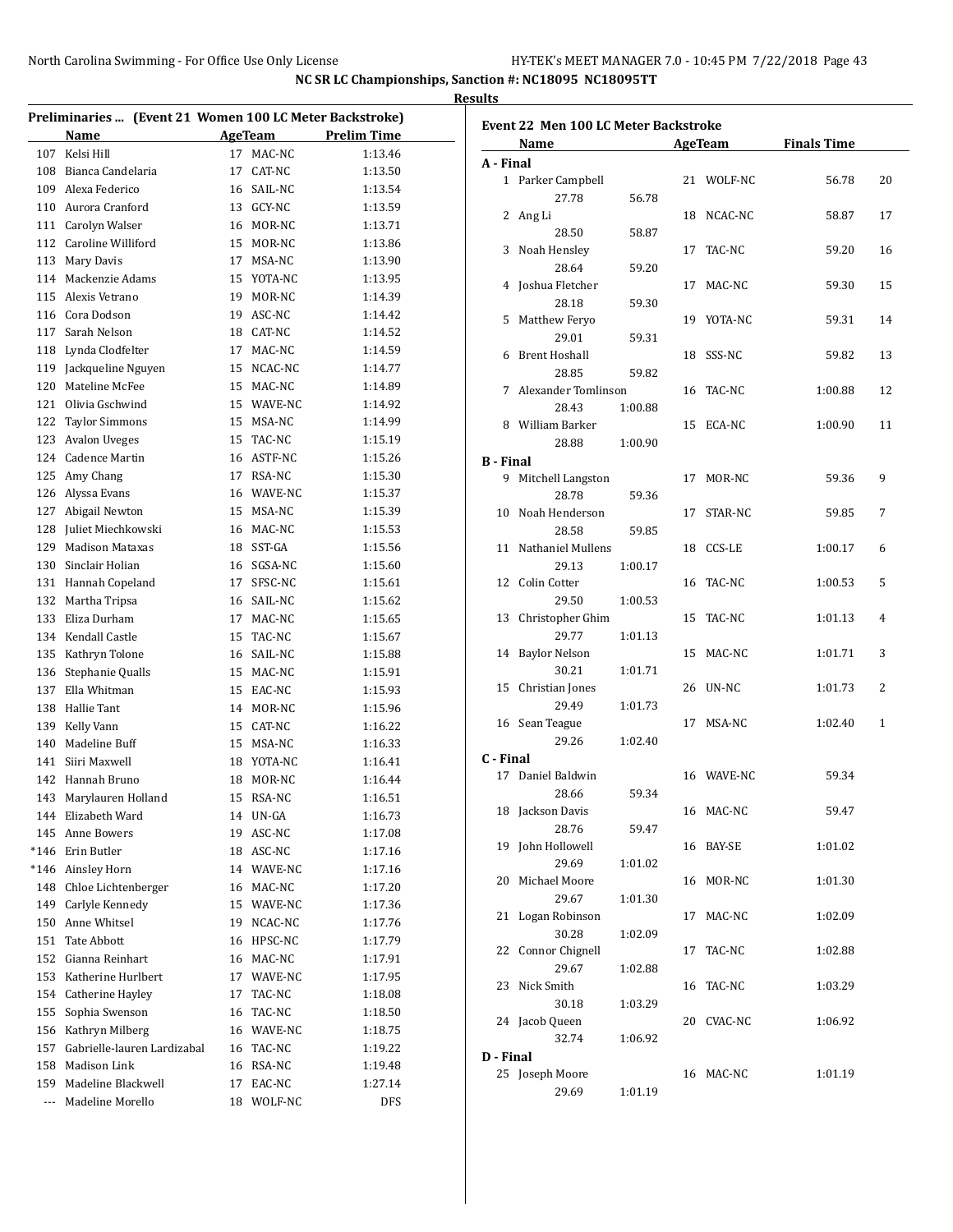$\overline{a}$ 

**NC SR LC Championships, Sanction #: NC18095 NC18095TT**

|    | D - Final  (Event 22 Men 100 LC Meter Backstroke) |         |                 |                    |  |
|----|---------------------------------------------------|---------|-----------------|--------------------|--|
|    | Name                                              |         | AgeTeam         | <b>Finals Time</b> |  |
|    | 26 Neal Stratton                                  |         | 16 MAC-NC       | 1:01.80            |  |
|    | 30.28                                             | 1:01.80 |                 |                    |  |
| 27 | Jake Thakur                                       |         | 15 SAIL-NC      | 1:02.13            |  |
|    | 30.17                                             | 1:02.13 |                 |                    |  |
|    | 28 Carson Wickman                                 |         | 16 NCAC-NC      | 1:02.16            |  |
|    | 30.15                                             | 1:02.16 |                 |                    |  |
| 29 | John Chapman                                      |         | 15 MOR-NC       | 1:02.39            |  |
|    | 30.55                                             | 1:02.39 |                 |                    |  |
| 30 | George Heidkamp                                   |         | 17 <b>UN-NC</b> | 1:02.91            |  |
|    | 29.91                                             | 1:02.91 |                 |                    |  |
| 31 | Zachary Cairns                                    |         | 16 NCAC-NC      | 1:03.49            |  |
|    | 31.19                                             | 1:03.49 |                 |                    |  |
|    | Joshua Walker                                     |         | 17 ATOM-NC      | DO                 |  |
|    | 29.44                                             | DO      |                 |                    |  |

### **Event 22 Men 100 LC Meter Backstroke**

|              | Name                     |    | <b>AgeTeam</b> | <b>Prelim Time</b> |   |
|--------------|--------------------------|----|----------------|--------------------|---|
|              | <b>Preliminaries</b>     |    |                |                    |   |
| $\mathbf{1}$ | Parker Campbell          | 21 | WOLF-NC        | 56.80              | q |
| 2            | Joshua Fletcher          | 17 | MAC-NC         | 58.91              | q |
| 3            | <b>Tyler Silver</b>      | 20 | MOR-NC         | 59.02              | q |
| 4            | Ang Li                   | 18 | NCAC-NC        | 59.41              | q |
| 5            | Noah Hensley             | 17 | TAC-NC         | 59.46              | q |
| 6            | Matthew Feryo            | 19 | YOTA-NC        | 59.88              | q |
| 7            | William Barker           | 15 | ECA-NC         | 59.94              | q |
| 8            | <b>Brent Hoshall</b>     | 18 | SSS-NC         | 59.96              | q |
| 9            | Alexander Tomlinson      | 16 | TAC-NC         | 1:00.10            | q |
| 10           | Noah Henderson           | 17 | STAR-NC        | 1:00.41            | q |
| 11           | Mitchell Langston        | 17 | MOR-NC         | 1:00.49            | q |
| 12           | Christian Jones          | 26 | UN-NC          | 1:00.52            | q |
| 13           | Nathaniel Mullens        | 18 | CCS-LE         | 1:00.75            | q |
| 14           | Sean Teague              | 17 | MSA-NC         | 1:00.76            | q |
| 15           | Colin Cotter             | 16 | TAC-NC         | 1:00.87            | q |
| 16           | <b>Baylor Nelson</b>     | 15 | MAC-NC         | 1:00.94            | q |
| 17           | Christopher Ghim         | 15 | TAC-NC         | 1:01.02            | q |
| 18           | John Hollowell           | 16 | <b>BAY-SE</b>  | 1:01.06            | q |
| 19           | Jacob Queen              | 20 | <b>CVAC-NC</b> | 1:01.11            | q |
| 20           | Jackson Davis            | 16 | MAC-NC         | 1:01.17            | q |
| 21           | Daniel Baldwin           | 16 | WAVE-NC        | 1:01.50            | q |
| 22           | Nick Smith               | 16 | TAC-NC         | 1:01.65            | q |
| 23           | Michael Moore            | 16 | MOR-NC         | 1:01.75            | q |
| 24           | Logan Robinson           | 17 | MAC-NC         | 1:01.76            | q |
| 25           | Connor Chignell          | 17 | TAC-NC         | 1:01.88            | q |
| *26          | Kenneth Lloyd            | 17 | NCAC-NC        | 1:01.95            | q |
| $*26$        | <b>Neal Stratton</b>     | 16 | MAC-NC         | 1:01.95            | q |
| 28           | Jake Thakur              | 15 | SAIL-NC        | 1:02.00            | q |
| 29           | Joseph Moore             | 16 | MAC-NC         | 1:02.01            | q |
| 30           | Carson Wickman           | 16 | NCAC-NC        | 1:02.24            | q |
| 31           | John Chapman             | 15 | MOR-NC         | 1:02.47            | q |
| $*32$        | Zachary Cairns           | 16 | NCAC-NC        | 1:02.54            | q |
| $*32$        | George Heidkamp          | 17 | UN-NC          | 1:02.54            | q |
|              | <b>Swim-Off Required</b> |    |                |                    |   |
| 34           | Joshua Walker            | 17 | ATOM-NC        | 1:02.70            |   |
| 35           | Benjamin Hager           | 16 | MAC-NC         | 1:02.72            |   |
|              |                          |    |                |                    |   |

| <b>Results</b> |                       |    |            |         |
|----------------|-----------------------|----|------------|---------|
|                | 36 Andrew Lucky       |    | 15 SAIL-NC | 1:02.73 |
| 37             | Matthew Marquardt     | 20 | MOR-NC     | 1:02.80 |
|                | 38 Jack Benton        |    | 15 UN-NC   | 1:02.80 |
|                | 39 Trevor O'Neill     |    | 16 MOR-NC  | 1:02.82 |
|                | 40 Brody Carroll      |    | 15 CVAC-NC | 1:02.94 |
|                | 41 Ethan Schneider    |    | 17 MAC-NC  | 1:02.95 |
|                | 42 Rio Wombacher      |    | 16 RSA-NC  | 1:03.04 |
|                | 43 Jeffrey Echols     |    | 16 EAC-NC  | 1:03.26 |
|                | 44 Reilly Keaney      | 15 | SGSA-NC    | 1:03.33 |
| 45             | Colton Spence         |    | 17 RSA-NC  | 1:03.34 |
|                | 46 Charles Adkins     |    | 17 WOW-NC  | 1:03.39 |
|                | 47 Andrew Lockhart    |    | 18 ATOM-NC | 1:03.53 |
|                | 48 Samuel Reiger      |    | 15 ATOM-NC | 1:03.60 |
|                | 49 Austin Cummings    |    | 17 MAC-NC  | 1:03.64 |
|                | 50 William Armentrout |    | 16 TYDE-NC | 1:03.87 |
|                | 51 Nathan Adams       |    | 15 MAC-NC  | 1:03.90 |
|                | 52 Matthew Shen       |    | 18 MSA-NC  | 1:03.91 |
|                | 53 Matthew Josten     |    | 22 CVAC-NC | 1:03.95 |
|                | 54 Jackson Grotjohn   |    | 18 TAC-NC  | 1:04.00 |
|                | 55 Austin Nario       |    | 16 TYDE-NC | 1:04.10 |
|                | 56 Ryan Wahlers       | 17 | TAC-NC     | 1:04.13 |
| 57             | Nicholas Morris       | 17 | SAC-NC     | 1:04.25 |
|                | 58 Jacland Reville    | 15 | SSS-NC     | 1:04.49 |
|                | 59 Benjamin Mann      |    | 17 WAVE-NC | 1:04.54 |
|                | 60 Harrison Powe      |    | 15 MAC-NC  | 1:04.67 |
|                | 61 Nolan Dempsey      |    | 16 SSS-NC  | 1:04.69 |
|                | 62 David Dingfelder   |    | 17 CAT-NC  | 1:04.72 |
|                | 63 Nicholas Falise    |    | 16 CAT-NC  | 1:04.83 |
|                | 64 Matthew Shanahan   |    | 15 HAC-NC  | 1:04.86 |
|                | 65 Sean Quinn         |    | 18 MOR-NC  | 1:04.87 |
|                | 66 Joey Bridgham      |    | 15 MOR-NC  | 1:05.11 |
|                | 67 Jeffery Adams      |    | 18 ATOM-NC | 1:05.14 |
|                | 68 Riley Mears        | 19 | MOR-NC     | 1:05.16 |
|                | 69 Chase Osorio       | 17 | SSS-NC     | 1:05.19 |
|                | 70 Jackson Nowacek    |    | 15 ECA-NC  | 1:05.35 |
| 71             | Garrett Despres       |    | 15 ECA-NC  | 1:05.37 |
| 72             | Ethan Womble          | 15 | GCY-NC     | 1:05.48 |
| 73             | Graham Hertweck       | 18 | STAR-NC    | 1:05.49 |
|                | 74 Brayden Brewer     |    | 15 MAC-NC  | 1:05.60 |
|                | 75 Andrew Mu          |    | 16 NCAC-NC | 1:05.64 |
|                | 76 George Bujoreanu   |    | 15 MAC-NC  | 1:05.69 |
| 77             | Evan Doherty          |    | 16 WAVE-NC | 1:05.71 |
| 78             | John Marquardt        | 17 | ATOM-NC    | 1:05.73 |
| 79             | Alexander Wilhelm     | 16 | MAC-NC     | 1:05.74 |
| 80             | <b>Thomas Teeters</b> |    | 16 CFAC-NC | 1:05.75 |
| 81             | William Watson        | 16 | STAR-NC    | 1:05.77 |
| 82             | Michael Ivy           | 17 | RSA-NC     | 1:05.79 |
| 83             | Andrew Hollett        | 17 | MOR-NC     | 1:05.85 |
|                | 84 John Darguzas      | 18 | SMAC-NC    | 1:05.99 |
|                | 85 Russell Exum       |    | 15 ECA-NC  | 1:06.01 |
|                | 86 Austen Davis       |    | 15 RSA-NC  | 1:06.09 |
| 87             | Benjamin Nally        |    | 16 NCAC-NC | 1:06.12 |
|                | 88 Ethan Bershad      |    | 15 MAC-NC  | 1:06.29 |
| 89             | Kenneth Davison       |    | 18 GG-NC   | 1:06.44 |
|                | 90 Jerod Schwandt     | 19 | HPSC-NC    | 1:06.58 |
| 91             | Ryan Cooper           | 18 | UN-GA      | 1:06.74 |
| 92             | Avijit Das            | 15 | MAC-NC     | 1:06.83 |
| 93             | Benjamin Russell      | 15 | MOR-NC     | 1:06.86 |
|                |                       |    |            |         |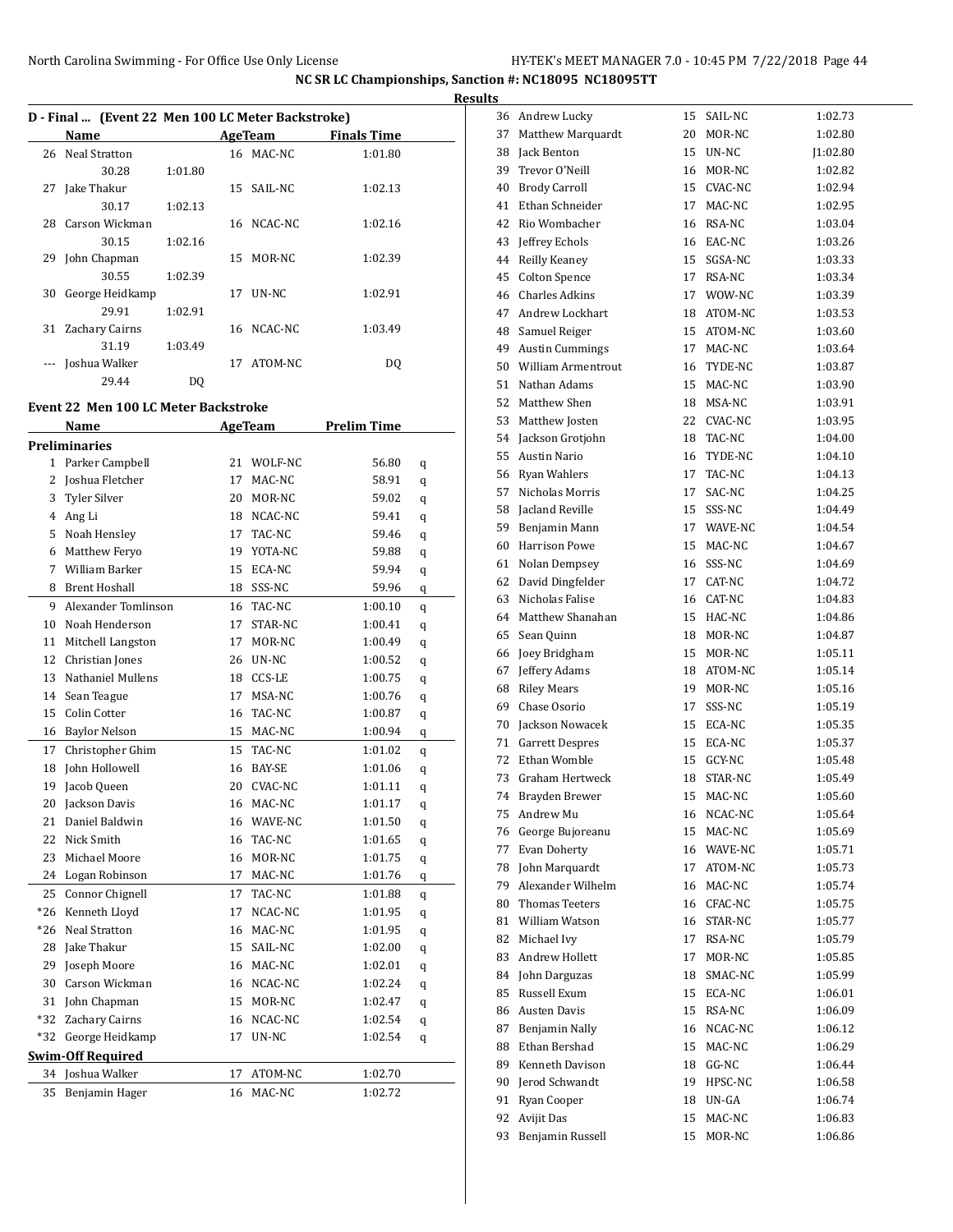|           |                                                       |         |    |                |         |                    | R  |
|-----------|-------------------------------------------------------|---------|----|----------------|---------|--------------------|----|
|           | Preliminaries  (Event 22 Men 100 LC Meter Backstroke) |         |    |                |         |                    |    |
|           | Name                                                  |         |    | AgeTeam        |         | <b>Prelim Time</b> |    |
|           | 94 Douglas Brown                                      |         |    | 16 ECA-NC      |         | 1:06.87            |    |
|           | 95 Kevin Wiltsey                                      |         |    | 16 MAC-NC      |         | 1:07.16            |    |
|           | 96 Ethan Maddrey                                      |         |    | 16 WBST-NC     |         | 1:07.31            |    |
| 97        | Bryson Johnson                                        |         |    | 16 RSA-NC      |         | 1:07.32            |    |
| 98        | Ian Sullivan                                          |         |    | 17 TAC-NC      |         | 1:07.35            |    |
| 99        | Charles Clickner                                      |         |    | 16 UN-NC       |         | 1:07.38            |    |
|           | 100 Christopher Fischetti                             |         |    | 19 MOR-NC      |         | 1:07.79            |    |
| 101       | Kennedy Ubinger                                       |         |    | 18 RSA-NC      |         | 1:07.82            |    |
| 102       | Jacob Gilley                                          |         |    | 17 HPSC-NC     |         | 1:07.92            |    |
| 103       | <b>Connor Charrette</b>                               |         | 17 | MAC-NC         |         | 1:08.34            |    |
|           | 104 Samuel Lucht                                      |         | 17 | MOR-NC         |         | 1:08.51            |    |
| 105       | Andrew Eberhardt                                      |         |    | 16 WOW-NC      |         | 1:08.61            |    |
|           | 106 Preston Goforth                                   |         |    | 21 LENR-NC     |         | 1:08.75            |    |
| 107       | Richard Gillispie                                     |         |    | 16 UN-NC       |         | 1:08.77            |    |
|           | 108 Melvin McLawhorn                                  |         |    | 16 UN-NC       |         | 1:09.81            |    |
| 109       | Uhlan Larrie                                          |         |    | 17 UN-NC       |         | 1:09.87            |    |
|           | 110 Stephen Bandy                                     |         |    | 15 RMY-NC      |         | 1:09.93            |    |
|           | 111 Samuel Armbruster                                 |         |    | 17 MOR-NC      |         | 1:10.37            |    |
|           | 112 Ionathan Storie                                   |         | 17 | MAC-NC         |         | 1:11.63            |    |
|           | 113 Adam Cocke                                        |         |    | 18 CAT-NC      |         | 1:11.64            |    |
|           | 114 Matthew Cochis                                    |         |    | 16 TAC-NC      |         | 1:11.80            |    |
|           | 115 Nicholas Guerriero                                |         | 18 | SAC-NC         |         | 1:11.87            |    |
|           | 116 Sanjeev Francis                                   |         |    | 15 WBST-NC     |         | 1:13.48            |    |
|           |                                                       |         |    |                |         |                    |    |
|           | Event 23 Women 400 LC Meter Freestyle                 |         |    |                |         |                    |    |
|           | Name                                                  |         |    | <b>AgeTeam</b> |         | <b>Finals Time</b> |    |
| A - Final |                                                       |         |    |                |         |                    |    |
| 1         | Amanda Ray                                            |         |    | 15 WAVE-NC     |         | 4:20.15            | 20 |
|           | 29.25                                                 | 1:01.54 |    | 1:34.82        | 2:07.85 |                    |    |
|           | 2:41.49                                               | 3:14.56 |    | 3:48.22        | 4:20.15 |                    |    |
| 2         | Lyndsey Reeve                                         |         |    | 16 ECA-NC      |         | 4:25.14            | 17 |
|           | 30.23                                                 | 1:03.82 |    | 1:37.05        | 2:10.63 |                    |    |
|           | 2:43.90                                               | 3:18.04 |    | 3:52.09        | 4:25.14 |                    |    |
| 3         | Faith Hefner                                          |         | 17 | MAC-NC         |         | 4:25.48            | 16 |
|           | 30.46                                                 | 1:03.01 |    | 1:36.18        | 2:09.55 |                    |    |
|           | 2:43.31                                               | 3:17.35 |    | 3:51.88        | 4:25.48 |                    |    |
| 4         | Ana Pozder                                            |         |    | 18 TAC-NC      |         | 4:26.55            | 15 |
|           | 30.24                                                 | 1:02.63 |    | 1:36.38        | 2:10.55 |                    |    |
|           | 2:44.62                                               | 3:19.13 |    | 3:53.48        | 4:26.55 |                    |    |
| 5         | Madeline Morello                                      |         |    | 18 WOLF-NC     |         | 4:29.57            | 14 |
|           | 29.99                                                 | 1:03.01 |    | 1:36.32        | 2:10.46 |                    |    |
|           | 2:44.88                                               | 3:19.66 |    | 3:54.79        | 4:29.57 |                    |    |
|           | 6 Sydney Morgan                                       |         |    | 15 UN-NC       |         | 4:30.35            | 13 |
|           | 30.70                                                 | 1:04.00 |    | 1:38.03        | 2:12.61 |                    |    |
|           | 2:47.37                                               | 3:22.16 |    | 3:56.71        | 4:30.35 |                    |    |
| 7         | Mary Pruden                                           |         |    | 18 WAVE-NC     |         | 4:33.74            | 12 |
|           | 30.58                                                 | 1:04.40 |    | 1:39.14        | 2:14.34 |                    |    |
|           | 2:49.51                                               | 3:24.97 |    | 4:00.21        | 4:33.74 |                    |    |
| 8         | Abigail Kriegler                                      |         |    | 17 ASC-NC      |         | 4:33.98            | 11 |
|           | 31.02                                                 | 1:04.97 |    | 1:39.26        | 2:14.55 |                    |    |
|           | 2:48.74                                               | 3:24.64 |    | 3:59.44        | 4:33.98 |                    |    |
| B - Final |                                                       |         |    |                |         |                    |    |
|           | 9 Emily Knorr                                         |         |    | 15 UN-NC       |         | 4:29.26            | 9  |
|           | 30.85                                                 | 1:04.13 |    | 1:38.01        | 2:12.17 |                    |    |
|           | 2:46.56                                               | 3:20.89 |    | 3:55.51        | 4:29.26 |                    |    |

| <b>Results</b> |                         |                    |                      |         |         |                |
|----------------|-------------------------|--------------------|----------------------|---------|---------|----------------|
|                | 10 Lydia Plasser        |                    | 17 EAC-NC            |         | 4:31.14 | 7              |
|                | 30.92                   | 1:04.62            | 1:39.08              | 2:13.13 |         |                |
|                | 2:47.53                 | 3:22.20            | 3:57.07              | 4:31.14 |         |                |
|                | 11 Summer Eaker         |                    | 15 MAC-NC            |         | 4:31.65 | 6              |
|                | 30.71                   | 1:04.66            | 1:38.88              | 2:13.49 |         |                |
|                | 2:48.24                 | 3:23.24            | 3:57.91              | 4:31.65 |         |                |
|                | 12 Madeleine Bauer      |                    | 17 ASC-NC            |         | 4:32.83 | 5              |
|                | 30.87                   | 1:05.08            | 1:39.69              | 2:14.67 |         |                |
|                | 2:49.75                 | 3:25.28            | 3:59.79              | 4:32.83 |         |                |
|                | 13 Chloe Harris         |                    | 16 MAC-NC            |         | 4:33.16 | $\overline{4}$ |
|                | 31.34                   | 1:05.48            | 1:40.05              | 2:14.87 |         |                |
|                | 2:49.51                 | 3:24.34            | 3:59.21              | 4:33.16 |         |                |
|                | 14 Sydney Willis        |                    | 18 WAVE-NC           |         | 4:33.92 | 3              |
|                | 30.90                   | 1:04.97            | 1:39.49              | 2:14.21 |         |                |
|                | 2:49.28                 | 3:24.30            | 3:59.46              | 4:33.92 |         |                |
|                | 15 Bethany Tart         |                    | 15 ECA-NC            |         | 4:36.47 | 2              |
|                | 30.72                   | 1:04.68            | 1:39.42              | 2:14.55 |         |                |
|                | 2:49.77                 | 3:25.70            | 4:01.48              | 4:36.47 |         |                |
|                | 16 Catherine Allen      |                    | 20 MOR-NC            |         | 4:42.32 | $\mathbf{1}$   |
|                | 32.12                   | 1:06.49            | 1:41.73              | 2:17.18 |         |                |
|                | 2:52.50                 | 3:28.98            | 4:05.25              | 4:42.32 |         |                |
| C - Final      |                         |                    |                      |         |         |                |
|                | 17 Paloma Baca          |                    | 17 NCAC-NC           |         | 4:32.87 |                |
|                | 31.11                   | 1:05.16            | 1:39.38              | 2:14.44 |         |                |
|                | 2:48.88                 | 3:24.09            | 3:58.87              | 4:32.87 |         |                |
|                | 18 Laura Davis<br>31.22 |                    | 15 MAC-NC<br>1:39.27 | 2:14.42 | 4:36.00 |                |
|                | 2:49.73                 | 1:04.80<br>3:25.36 | 4:01.10              | 4:36.00 |         |                |
|                | 19 Nora Bergstrom       |                    | 15 YOTA-NC           |         | 4:36.30 |                |
|                | 31.11                   | 1:05.20            | 1:39.86              | 2:15.24 |         |                |
|                | 2:50.71                 | 3:26.61            | 4:01.88              | 4:36.30 |         |                |
|                | 20 Brynn Jewell         |                    | 17 WOW-NC            |         | 4:40.35 |                |
|                | 32.09                   | 1:07.00            | 1:42.74              | 2:18.39 |         |                |
|                | 2:53.99                 | 3:29.90            | 4:05.65              | 4:40.35 |         |                |
|                | 21 Kylie Yoder          |                    | 15 MAC-NC            |         | 4:41.06 |                |
|                | 31.18                   | 1:05.51            | 1:41.47              | 2:17.92 |         |                |
|                | 2:53.77                 | 3:30.10            | 4:06.36              | 4:41.06 |         |                |
|                | 22 Katie Mitchell       |                    | 15 UN-NC             |         | 4:41.65 |                |
|                | 31.81                   | 1:06.75            | 1:42.10              | 2:18.24 |         |                |
|                | 2:53.76                 | 3:29.99            | 4:06.16              | 4:41.65 |         |                |
|                | 23 Amanda Hoffman       |                    | 17 MAC-NC            |         | 4:42.26 |                |
|                | 32.07                   | 1:06.96            | 1:42.24              | 2:18.47 |         |                |
|                | 2:54.34                 | 3:30.70            | 4:06.95              | 4:42.26 |         |                |
|                | 24 Ava Yandle           |                    | 15 MAC-NC            |         | 4:46.82 |                |
|                | 31.92                   | 1:07.11            | 1:42.68              | 2:18.85 |         |                |
|                | 2:55.77                 | 3:33.42            | 4:10.36              | 4:46.82 |         |                |
| D - Final      | 25 Sarah Pilecki        |                    | 17 TAC-NC            |         | 4:32.89 |                |
|                | 30.79                   | 1:05.15            | 1:40.01              | 2:15.24 |         |                |
|                | 2:50.03                 | 3:25.96            | 4:00.39              | 4:32.89 |         |                |
|                | 26 Sophia Francis       |                    | 17 MAC-NC            |         | 4:34.56 |                |
|                | 30.94                   | 1:05.29            | 1:39.39              | 2:14.36 |         |                |
|                | 2:50.41                 | 3:25.47            | 4:00.73              | 4:34.56 |         |                |
|                | 27 Jacqueline Taylor    |                    | 16 UN-NC             |         | 4:39.23 |                |
|                | 31.73                   | 1:06.72            | 1:41.47              | 2:16.78 |         |                |
|                | 2:52.22                 | 3:28.60            | 4:04.18              | 4:39.23 |         |                |
|                |                         |                    |                      |         |         |                |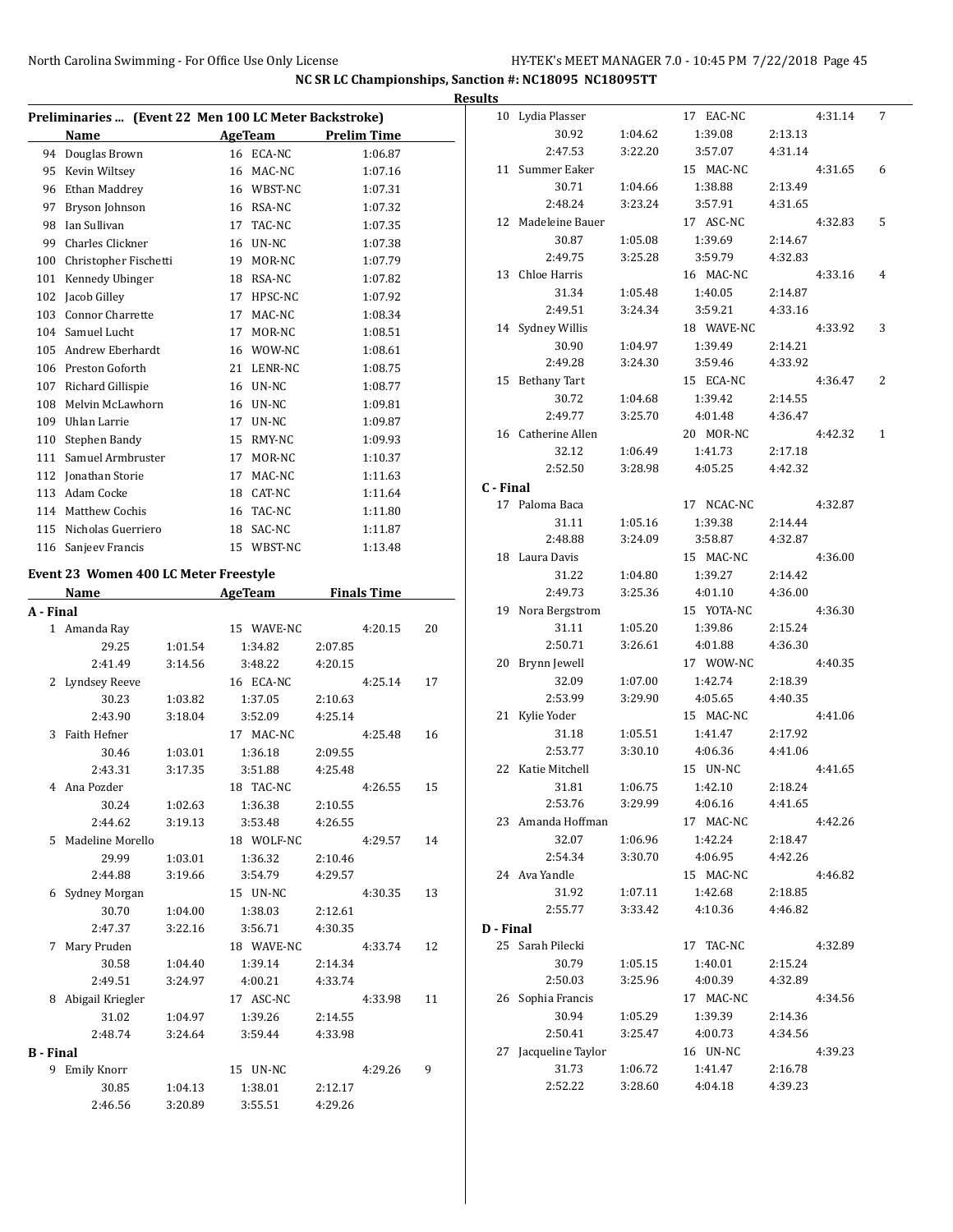L

**NC SR LC Championships, Sanction #: NC18095 NC18095TT**

|    |                  | D - Final  (Event 23 Women 400 LC Meter Freestyle) |            |                    |  |  |  |
|----|------------------|----------------------------------------------------|------------|--------------------|--|--|--|
|    | Name             |                                                    | AgeTeam    | <b>Finals Time</b> |  |  |  |
| 28 | Reagan Martin    |                                                    | 17 MOR-NC  | 4:39.25            |  |  |  |
|    | 31.09            | 1:05.26                                            | 1:40.20    | 2:16.09            |  |  |  |
|    | 2:52.04          | 3:28.21                                            | 4:04.14    | 4:39.25            |  |  |  |
| 29 | Sophia Gornet    |                                                    | 15 MAC-NC  | 4:39.53            |  |  |  |
|    | 31.75            | 1:05.85                                            | 1:41.17    | 2:16.84            |  |  |  |
|    | 2:52.83          | 3:29.21                                            | 4:05.60    | 4:39.53            |  |  |  |
| 30 | Rachel Daly      |                                                    | 16 MSA-NC  | 4:39.66            |  |  |  |
|    | 31.35            | 1:06.29                                            | 1:41.44    | 2:17.56            |  |  |  |
|    | 2:53.48          | 3:29.35                                            | 4:05.12    | 4:39.66            |  |  |  |
| 31 | Eliza Whitmire   |                                                    | 16 ATOM-NC | 4:46.09            |  |  |  |
|    | 32.64            | 1:09.20                                            | 1:45.54    | 2:22.31            |  |  |  |
|    | 2:58.03          | 3:34.35                                            | 4:10.67    | 4:46.09            |  |  |  |
| 32 | Grayson Reynolds |                                                    | 19 SST-GA  | 4:48.65            |  |  |  |
|    | 33.22            | 1:09.36                                            | 1:45.82    | 2:22.34            |  |  |  |
|    | 2:58.75          | 3:35.73                                            | 4:12.52    | 4:48.65            |  |  |  |

#### **Event 23 Women 400 LC Meter Freestyle**

|                | Name                 |         | <b>AgeTeam</b><br><b>Prelim Time</b> |         |   |
|----------------|----------------------|---------|--------------------------------------|---------|---|
|                | <b>Preliminaries</b> |         |                                      |         |   |
|                | 1 Amanda Ray         |         | 15 WAVE-NC                           | 4:21.92 | q |
|                | 1:03.50              | 2:11.06 | 3:17.10                              | 4:21.92 |   |
| $\overline{c}$ | Faith Hefner         |         | 17 MAC-NC                            | 4:26.85 | q |
|                | 1:03.76              | 2:11.03 | 3:18.97                              | 4:26.85 |   |
| 3              | Lyndsey Reeve        |         | 16 ECA-NC                            | 4:27.38 | q |
|                | 1:05.00              | 2:12.86 | 3:20.38                              | 4:27.38 |   |
| 4              | Ana Pozder           |         | 18 TAC-NC                            | 4:27.53 | q |
|                | 1:04.04              | 2:12.09 | 3:20.73                              | 4:27.53 |   |
| 5              | Madeline Morello     |         | 18 WOLF-NC                           | 4:28.32 | q |
|                | 1:04.17              | 2:12.03 | 3:20.36                              | 4:28.32 |   |
| 6              | Sydney Morgan        |         | 15 UN-NC                             | 4:29.20 | q |
|                | 1:04.65              | 2:13.03 | 3:21.76                              | 4:29.20 |   |
| 7              | Mary Pruden          |         | 18 WAVE-NC                           | 4:29.36 | q |
|                | 1:04.66              | 2:13.48 | 3:22.00                              | 4:29.36 |   |
| 8              | Abigail Kriegler     |         | 17 ASC-NC                            | 4:29.59 | q |
|                | 1:04.45              | 2:12.74 | 3:21.59                              | 4:29.59 |   |
| 9              | Madeleine Bauer      |         | 17 ASC-NC                            | 4:30.13 | q |
|                | 1:04.58              | 2:13.36 | 3:22.90                              | 4:30.13 |   |
| 10             | Summer Eaker         |         | 15 MAC-NC                            | 4:30.71 | q |
|                | 1:04.73              | 2:13.46 | 3:22.65                              | 4:30.71 |   |
| 11             | <b>Bethany Tart</b>  |         | 15 ECA-NC                            | 4:33.17 | q |
|                | 1:05.00              | 2:14.70 | 3:24.86                              | 4:33.17 |   |
| $*12$          | Sydney Willis        |         | 18 WAVE-NC                           | 4:33.20 | q |
|                | 1:05.00              | 2:14.11 | 3:23.47                              | 4:33.20 |   |
| $*12$          | <b>Emily Knorr</b>   |         | 15 UN-NC                             | 4:33.20 | q |
|                | 1:04.81              | 2:13.86 | 3:23.68                              | 4:33.20 |   |
| 14             | Lydia Plasser        |         | 17 EAC-NC                            | 4:33.44 | q |
|                | 1:05.78              | 2:14.69 | 3:24.67                              | 4:33.44 |   |
| 15             | Chloe Harris         |         | 16 MAC-NC                            | 4:34.98 | q |
|                | 1:05.67              | 2:15.01 | 3:24.99                              | 4:34.98 |   |
| 16             | Catherine Allen      |         | 20 MOR-NC                            | 4:35.70 | q |
|                | 1:05.97              | 2:15.57 | 3:25.26                              | 4:35.70 |   |
| 17             | Brynn Jewell         |         | 17 WOW-NC                            | 4:36.14 | q |
|                | 1:06.68              | 2:17.10 | 3:27.61                              | 4:36.14 |   |
| 18             | Amanda Hoffman       |         | MAC-NC<br>17                         | 4:36.82 | q |
|                | 1:06.62              | 2:16.71 | 3:27.24                              | 4:36.82 |   |

| <b>Results</b> |                             |         |                      |         |         |   |
|----------------|-----------------------------|---------|----------------------|---------|---------|---|
|                | 19 Nora Bergstrom           |         | 15 YOTA-NC           |         | 4:37.00 | q |
|                | 1:05.78                     | 2:15.89 | 3:27.35              | 4:37.00 |         |   |
| 20             | Ava Yandle                  |         | 15 MAC-NC            |         | 4:37.03 | q |
|                | 1:06.61                     | 2:17.78 | 3:28.76              | 4:37.03 |         |   |
|                | 21 Katie Mitchell           |         | 15 UN-NC             |         | 4:37.12 | q |
|                | 1:04.65                     | 2:15.09 | 3:26.10              | 4:37.12 |         |   |
|                | 22 Kennedy Grotjohn         |         | 16 TAC-NC            |         | 4:37.30 | q |
|                | 1:05.19                     | 2:15.84 | 3:27.58              | 4:37.30 |         |   |
|                | 23 Paloma Baca              |         | 17 NCAC-NC           |         | 4:38.13 | q |
|                | 1:06.30                     | 2:16.31 | 3:27.50              | 4:38.13 |         |   |
|                | 24 Laura Davis              |         | 15 MAC-NC            |         | 4:38.83 | q |
|                | 1:04.54                     | 2:14.63 | 3:27.05              | 4:38.83 |         |   |
|                | 25 Kylie Yoder              |         | 15 MAC-NC            |         | 4:38.95 | q |
|                | 1:06.18                     | 2:16.27 | 3:27.82              | 4:38.95 |         |   |
|                | 26 Eliza Whitmire           |         | 16 ATOM-NC           |         | 4:39.26 | q |
|                | 1:07.81                     | 2:19.07 | 3:29.45              | 4:39.26 |         |   |
|                | 27 Jacqueline Taylor        |         | 16 UN-NC             |         | 4:39.42 | q |
|                | 1:06.75                     | 2:16.93 | 3:27.86              | 4:39.42 |         |   |
|                | 28 Sophia Francis           |         | 17 MAC-NC            |         | 4:39.46 | q |
|                | 1:06.18                     | 2:16.91 | 3:28.53              | 4:39.46 |         |   |
|                | 29 Sarah Pilecki            |         | 17 TAC-NC            |         | 4:40.52 | q |
|                | 1:06.12                     | 2:17.53 | 3:29.63              | 4:40.52 |         |   |
|                | 30 Grayson Reynolds         |         | 19 SST-GA            |         | 4:40.85 | q |
|                | 1:08.62                     | 2:19.44 | 3:30.41              | 4:40.85 |         |   |
|                | 31 Rachel Daly              |         | 16 MSA-NC            |         | 4:41.13 | q |
|                | 1:06.44                     | 2:18.54 | 3:30.31              | 4:41.13 |         |   |
|                | 32 Reagan Martin            |         | 17 MOR-NC            |         | 4:41.18 | q |
|                | 1:06.86                     | 2:17.82 | 3:30.05              | 4:41.18 |         |   |
| 33             | Sophia Gornet               |         | 15 MAC-NC            |         | 4:41.53 |   |
|                | 1:07.55                     | 2:19.60 | 3:31.70<br>17 MOR-NC | 4:41.53 |         |   |
|                | 34 Ashlyn Walton<br>1:07.19 |         |                      | 4:41.94 | 4:41.94 |   |
|                | 35 Amber Rydzewski          | 2:18.41 | 3:30.70<br>15 RSA-NC |         | 4:42.46 |   |
|                | 1:08.22                     | 2:19.65 | 3:31.29              | 4:42.46 |         |   |
|                | 36 Sophie Anderson          |         | 15 TAC-NC            |         | 4:42.47 |   |
|                | 1:06.22                     | 2:17.54 | 3:30.26              | 4:42.47 |         |   |
|                | 37 Ashley Brodnick          |         | 18 MOR-NC            |         | 4:42.53 |   |
|                | 1:07.76                     | 2:18.78 | 3:31.04              | 4:42.53 |         |   |
|                | 38 Madison Hoover           |         | 16 WOW-NC            |         | 4:42.61 |   |
|                | 1:06.44                     | 2:18.07 | 3:31.31              | 4:42.61 |         |   |
|                | 39 Anneliese Merry          |         | 17 NCAC-NC           |         | 4:42.86 |   |
|                | 1:07.78                     | 2:20.30 | 3:32.93              | 4:42.86 |         |   |
|                | 40 Jennifer Adams           |         | 15 WAVE-NC           |         | 4:43.15 |   |
|                | 1:07.11                     | 2:18.99 | 3:32.16              | 4:43.15 |         |   |
|                | *41 Sophia Woody            |         | 15 ASC-NC            |         | 4:43.40 |   |
|                | 1:07.66                     | 2:19.99 | 3:32.71              | 4:43.40 |         |   |
|                | *41 Alyx Koert              |         | 21 CVAC-NC           |         | 4:43.40 |   |
|                | 1:06.37                     | 2:18.28 | 3:31.12              | 4:43.40 |         |   |
|                | 43 Rhiannon Wozny           |         | 16 MAC-NC            |         | 4:43.56 |   |
|                | 1:06.21                     | 2:18.42 | 3:31.41              | 4:43.56 |         |   |
|                | 44 Elizabeth Martinson      |         | 16 MAC-NC            |         | 4:44.14 |   |
|                | 1:07.27                     | 2:19.80 | 3:32.69              | 4:44.14 |         |   |
|                | 45 Morgan Reilly            |         | 15 TAC-NC            |         | 4:44.19 |   |
|                | 1:06.29                     | 2:17.69 | 3:31.06              | 4:44.19 |         |   |
|                | 46 Erica Losey              |         | 17 MSA-NC            |         | 4:44.56 |   |
|                | 1:07.67                     | 2:19.14 | 3:31.67              | 4:44.56 |         |   |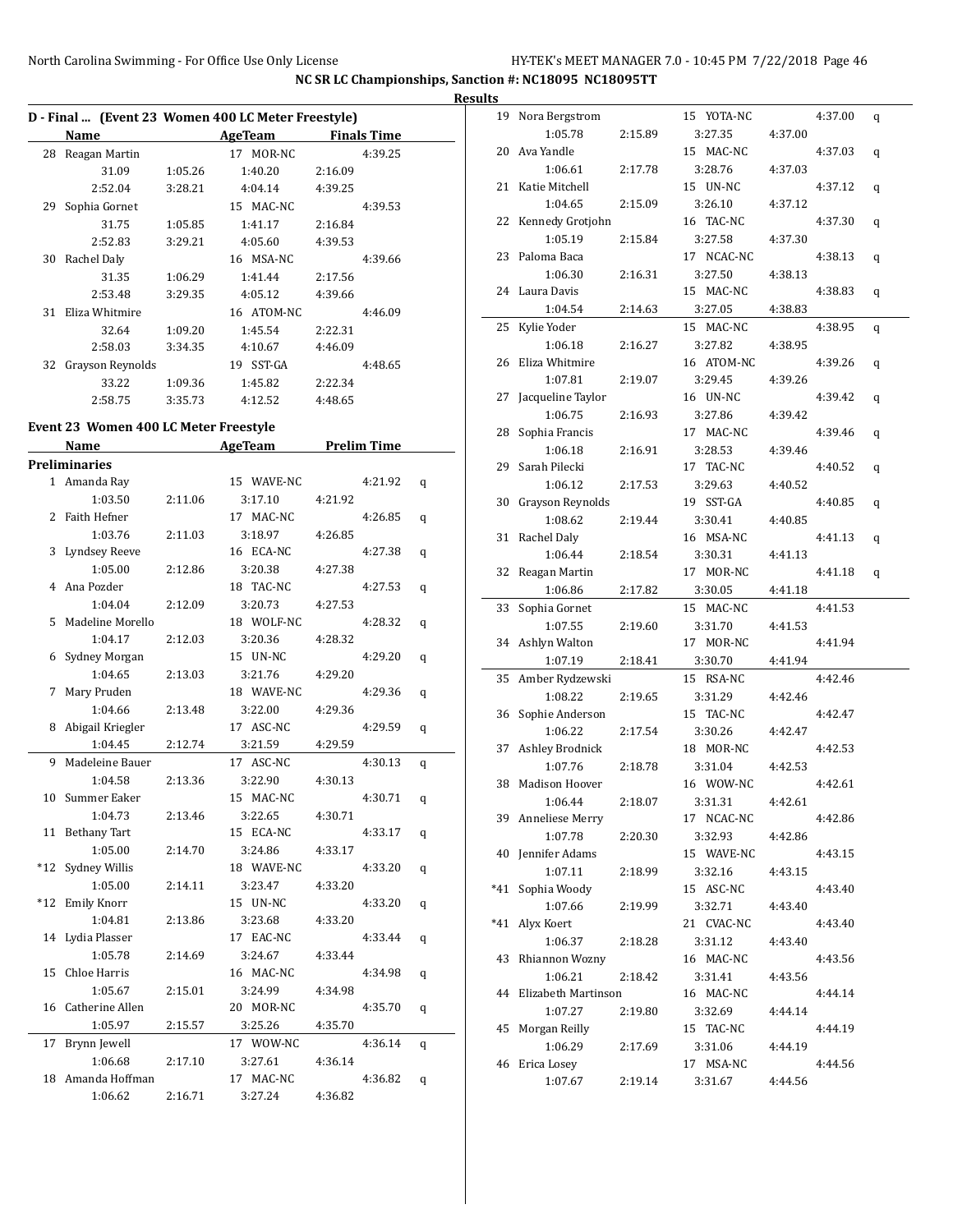| Preliminaries  (Event 23 Women 400 LC Meter Freestyle) |                         |         |                     |         |         |  |  |  |
|--------------------------------------------------------|-------------------------|---------|---------------------|---------|---------|--|--|--|
|                                                        | Name                    |         | AgeTeam Prelim Time |         |         |  |  |  |
| 47                                                     | <b>Taylor Simmons</b>   |         | 15 MSA-NC           |         | 4:44.60 |  |  |  |
|                                                        | 1:09.47                 | 2:22.78 | 3:35.60             | 4:44.60 |         |  |  |  |
| 48                                                     | Mary Hauser             |         | 16 MOR-NC           |         | 4:44.64 |  |  |  |
|                                                        | 1:08.31                 | 2:20.07 | 3:32.56             | 4:44.64 |         |  |  |  |
| 49                                                     | Cara Martin             |         | 19 MOR-NC           |         | 4:45.00 |  |  |  |
|                                                        | 1:06.98                 | 2:19.17 | 3:32.18             | 4:45.00 |         |  |  |  |
| 50                                                     | Abigail Burns           |         | 17 ECA-NC           |         | 4:45.03 |  |  |  |
|                                                        | 1:07.41                 | 2:19.61 | 3:32.61             | 4:45.03 |         |  |  |  |
| 51                                                     | Kyndall Beane           |         | 15 UN-NC            |         | 4:45.60 |  |  |  |
|                                                        | 1:06.87                 | 2:19.81 | 3:33.36             | 4:45.60 |         |  |  |  |
| 52                                                     | Victoria Dichak         |         | 16 MAC-NC           |         | 4:45.62 |  |  |  |
|                                                        | 1:05.43                 | 2:16.85 | 3:30.88             | 4:45.62 |         |  |  |  |
| 53                                                     | Katherine Bauer         |         | 15 ASC-NC           |         | 4:46.27 |  |  |  |
|                                                        | 1:06.63                 | 2:18.74 | 3:33.46             | 4:46.27 |         |  |  |  |
|                                                        | 54 Sophia Lange         |         | 16 CAT-NC           |         | 4:46.49 |  |  |  |
|                                                        | 1:09.59                 | 2:22.71 | 3:36.13             | 4:46.49 |         |  |  |  |
| 55                                                     | Elizabeth Bowman        |         | 18 HPSC-NC          |         | 4:47.97 |  |  |  |
|                                                        | 1:07.93                 | 2:21.83 | 3:35.91             | 4:47.97 |         |  |  |  |
|                                                        | 56 Julie Lahiff         |         | 15 WAVE-NC          |         | 4:48.31 |  |  |  |
|                                                        | 1:08.92                 | 2:22.76 | 3:36.11             | 4:48.31 |         |  |  |  |
| 57                                                     | Kathryn Knorr           |         | 15 UN-NC            |         | 4:48.64 |  |  |  |
|                                                        | 1:07.53                 | 2:21.19 | 3:35.51             | 4:48.64 |         |  |  |  |
|                                                        | 58 Kyra Dalbo           |         | 15 TAC-NC           |         | 4:48.79 |  |  |  |
|                                                        | 1:08.36                 | 2:21.55 | 3:35.85             | 4:48.79 |         |  |  |  |
|                                                        | 59 Oceane Hangyas       |         | 15 MAC-NC           |         | 4:49.01 |  |  |  |
|                                                        | 1:05.87                 | 2:19.17 | 3:34.43             | 4:49.01 |         |  |  |  |
| 60                                                     | Olivia Kayye            |         | 18 CAT-NC           |         | 4:49.15 |  |  |  |
|                                                        | 1:08.45                 | 2:21.38 | 3:35.46             | 4:49.15 |         |  |  |  |
| 61                                                     | <b>Ashley Martinson</b> |         | 15 MAC-NC           |         | 4:49.49 |  |  |  |
|                                                        | 1:07.48                 | 2:22.06 | 3:36.85             | 4:49.49 |         |  |  |  |
| 62                                                     | Helena Bardsley         |         | 15 MAC-NC           |         | 4:49.50 |  |  |  |
|                                                        | 1:11.31                 | 2:24.98 | 3:37.99             | 4:49.50 |         |  |  |  |
| 63                                                     | Sydney Hartis           |         | 15 MOR-NC           |         | 4:49.85 |  |  |  |
|                                                        | 1:09.15                 | 2:22.40 | 3:35.72             | 4:49.85 |         |  |  |  |
| 64                                                     | Rachel Strickland       |         | 17 MOR-NC           |         | 4:50.36 |  |  |  |
|                                                        | 1:08.71                 | 2:22.94 | 3:37.02             | 4:50.36 |         |  |  |  |
| 65                                                     | Stella Kempf            |         | 16 RSA-NC           |         | 4:50.43 |  |  |  |
|                                                        | 1:08.37                 | 2:21.69 | 3:35.68             | 4:50.43 |         |  |  |  |
|                                                        | 66 Marylauren Holland   |         | 15 RSA-NC           |         | 4:50.53 |  |  |  |
|                                                        | 1:08.95                 | 2:23.15 | 3:37.23             | 4:50.53 |         |  |  |  |
| 67                                                     | Meghan Ballard          |         | 15 EAC-NC           |         | 4:51.00 |  |  |  |
|                                                        | 1:08.40                 | 2:21.68 | 3:36.12             | 4:51.00 |         |  |  |  |
| 68                                                     | Madeleine Johnson       |         | 16 SAIL-NC          |         | 4:51.38 |  |  |  |
|                                                        | 1:09.89                 | 2:23.98 | 3:38.47             | 4:51.38 |         |  |  |  |
| 69                                                     | Mia Rose                |         | 15 NCAC-NC          |         | 4:51.50 |  |  |  |
|                                                        | 1:09.73                 | 2:23.35 | 3:37.56             | 4:51.50 |         |  |  |  |
| 70                                                     | Sydney Vandenberg       |         | 21 SAIL-NC          |         | 4:51.88 |  |  |  |
|                                                        | 1:09.58                 | 2:23.91 | 3:38.00             | 4:51.88 |         |  |  |  |
| 71                                                     | Meagan Johnson          |         | 20 MOR-NC           |         | 4:52.25 |  |  |  |
|                                                        | 1:09.89                 | 2:24.11 | 3:38.78             | 4:52.25 |         |  |  |  |
| 72                                                     | Natalie McGrath         |         | 17 MOR-NC           |         | 4:52.94 |  |  |  |
|                                                        | 1:08.85                 | 2:23.30 | 3:38.74             | 4:52.94 |         |  |  |  |
| 73                                                     | Corina Smith            |         | 15 MOR-NC           |         | 4:52.98 |  |  |  |
|                                                        | 1:10.19                 | 2:24.47 | 3:39.43             | 4:52.98 |         |  |  |  |
|                                                        | 74 Kourtney Cook        |         | 14 GCY-NC           |         | 4:52.99 |  |  |  |
|                                                        | 1:08.55                 | 2:22.77 | 3:39.04             | 4:52.99 |         |  |  |  |
|                                                        |                         |         |                     |         |         |  |  |  |

| <b>Results</b> |                                                           |  |            |         |         |
|----------------|-----------------------------------------------------------|--|------------|---------|---------|
|                | 75 Emily Oettinger                                        |  | 16 ATOM-NC |         | 4:53.16 |
|                | 1:07.46 2:21.52 3:37.59                                   |  |            | 4:53.16 |         |
|                | 76 Elizabeth Teeters                                      |  | 14 CFAC-NC |         | 4:53.27 |
|                | 1:09.13 2:24.64                                           |  | 3:40.43    | 4:53.27 |         |
|                | 77 Gracie Steelhammer 16 MAC-NC                           |  |            |         | 4:54.01 |
|                | 1:08.59 2:23.69 3:39.43 4:54.01                           |  |            |         |         |
|                | 78 Hannalee Ellison                                       |  | 15 MOR-NC  |         | 4:54.50 |
|                | $1:07.40$ $2:20.82$ $3:35.51$                             |  |            | 4:54.50 |         |
|                | 79 Sarah Helfert                                          |  | 19 CVAC-NC |         | 4:56.89 |
|                | 1:10.65 2:26.25                                           |  | 3:41.83    | 4:56.89 |         |
|                | 80 Anneliese Hohm                                         |  | 15 ATOM-NC |         | 4:57.09 |
|                | 1:09.08 2:22.76 3:39.66                                   |  |            | 4:57.09 |         |
|                | *81 Samantha Overton                                      |  | 15 RSA-NC  |         | 4:58.47 |
|                | $1:10.45$ $2:26.96$ $3:43.77$                             |  |            | 4:58.47 |         |
|                | *81 Caroline Hoover                                       |  | 16 UN-NC   |         | 4:58.47 |
|                | $1:09.42$ $2:25.00$                                       |  | 3:40.23    | 4:58.47 |         |
|                | 83 Abigail Hook                                           |  | 16 TAC-NC  |         | 4:59.30 |
|                | 1:11.73 2:28.24 3:44.49                                   |  |            | 4:59.30 |         |
|                | 84 Meghan Partrick                                        |  | 16 MOR-NC  |         | 5:01.07 |
|                | 1:10.83 2:27.45 3:44.86                                   |  |            | 5:01.07 |         |
|                | 85 Catherine Hayley                                       |  | 17 TAC-NC  |         | 5:06.74 |
|                | $1:10.52$ $2:29.11$                                       |  | 3:49.29    | 5:06.74 |         |
|                | 86 Sophia Swenson                                         |  | 16 TAC-NC  |         | 5:13.54 |
|                | 1:12.80  2:31.61  3:53.08                                 |  |            | 5:13.54 |         |
|                | 87 Katelyn Fritz                                          |  | 14 GCY-NC  |         | 5:19.33 |
|                | 1:12.76 2:34.04 3:56.29                                   |  |            | 5:19.33 |         |
|                | $\cdots$ 0.4 M $\cdots$ 400 L C M $\cdots$ F $\cdots$ -1. |  |            |         |         |

# **Event 24 Men 400 LC Meter Freestyle**

| Name             |                     |         | AgeTeam    | <b>Finals Time</b> |    |
|------------------|---------------------|---------|------------|--------------------|----|
| A - Final        |                     |         |            |                    |    |
| $\mathbf{1}$     | Thomas Bretzmann    |         | 18 NCAC-NC | 3:59.38            | 20 |
|                  | 27.82               | 57.61   | 1:28.29    | 1:58.46            |    |
|                  | 2:28.90             | 2:59.36 | 3:29.68    | 3:59.38            |    |
|                  | 2 Hendrik Faber     |         | 19 QU-NC   | 4:00.78            | 17 |
|                  | 28.19               | 58.59   | 1:29.27    | 1:59.78            |    |
|                  | 2:30.41             | 3:00.71 | 3:31.41    | 4:00.78            |    |
| 3                | Isaac Atkinson      |         | 17 MAC-NC  | 4:05.05            | 16 |
|                  | 27.82               | 57.71   | 1:28.62    | 1:59.94            |    |
|                  | 2:31.43             | 3:03.17 | 3:34.88    | 4:05.05            |    |
|                  | 4 Logan Zucker      |         | 15 MAC-NC  | 4:08.36            | 15 |
|                  | 28.09               | 58.92   | 1:30.12    | 2:02.20            |    |
|                  | 2:34.11             | 3:06.51 | 3:38.21    | 4:08.36            |    |
| 5.               | Christopher Hubbard |         | 17 RSA-NC  | 4:08.37            | 14 |
|                  | 28.42               | 59.08   | 1:30.19    | 2:01.86            |    |
|                  | 2:33.78             | 3:06.13 | 3:37.93    | 4:08.37            |    |
|                  | 6 Justin Lloyd      |         | 19 NCAC-NC | 4:08.92            | 13 |
|                  | 28.85               | 59.81   | 1:31.07    | 2:02.92            |    |
|                  | 2:34.82             | 3:06.96 | 3:38.79    | 4:08.92            |    |
|                  | 7 Ryan Williams     |         | 18 MAC-NC  | 4:10.56            | 12 |
|                  | 28.19               | 59.10   | 1:30.40    | 2:02.47            |    |
|                  | 2:34.48             | 3:07.18 | 3:39.28    | 4:10.56            |    |
| 8                | Jared Carter        |         | 15 WAVE-NC | 4:13.19            | 11 |
|                  | 28.71               | 59.62   | 1:31.10    | 2:03.17            |    |
|                  | 2:35.62             | 3:08.03 | 3:40.63    | 4:13.19            |    |
| <b>B</b> - Final |                     |         |            |                    |    |
|                  | 9 Kenneth Lloyd     |         | 17 NCAC-NC | 4:06.02            | 9  |
|                  | 28.46               | 58.95   | 1:29.96    | 2:01.39            |    |
|                  | 2:33.00             | 3:04.28 | 3:35.71    | 4:06.02            |    |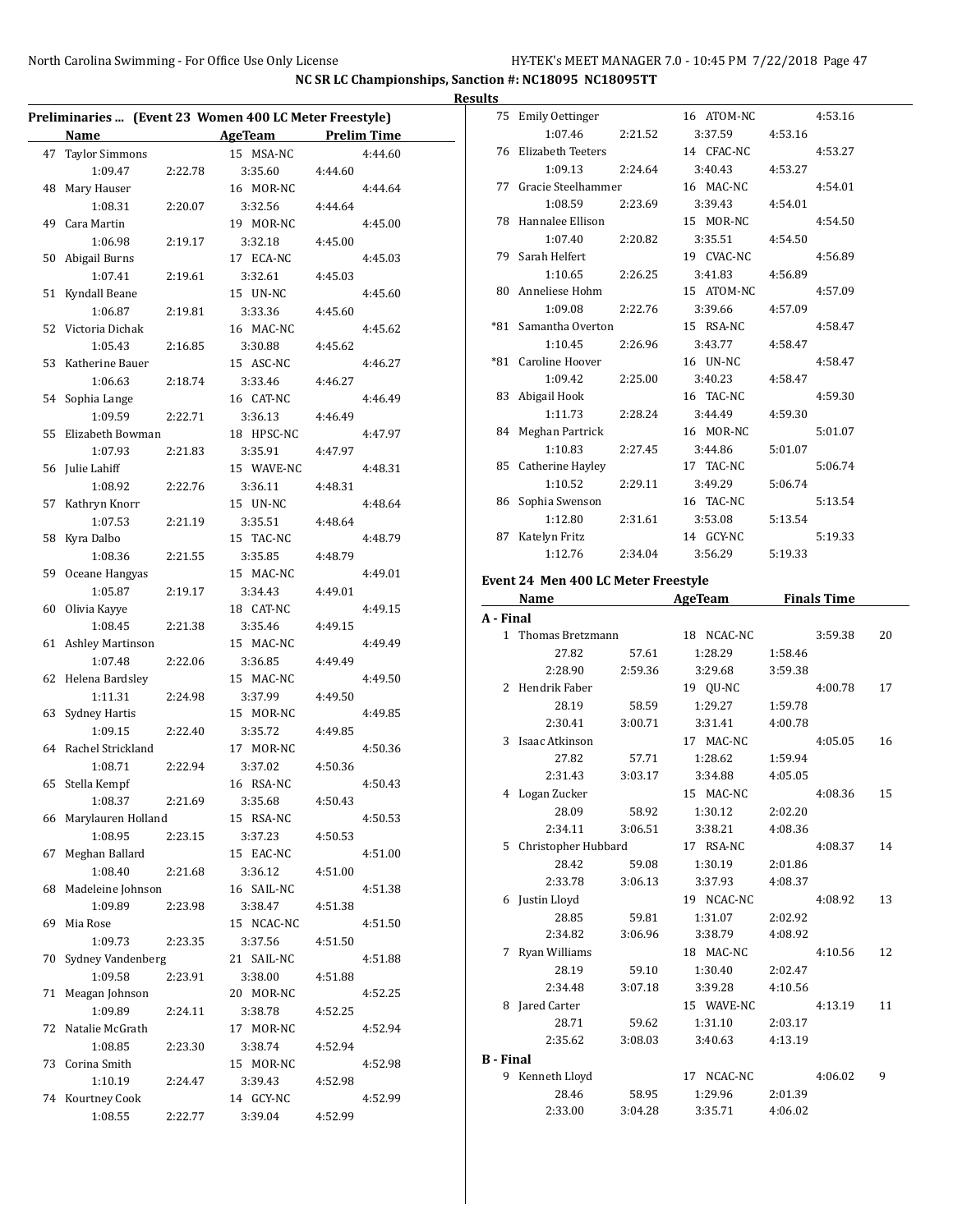|           | B - Final  (Event 24 Men 400 LC Meter Freestyle) |         |                     |         |         |   |
|-----------|--------------------------------------------------|---------|---------------------|---------|---------|---|
|           | Name                                             |         | AgeTeam Finals Time |         |         |   |
|           | 10 Alexander Atherton                            |         | 15 MAC-NC           |         | 4:10.16 | 7 |
|           | 28.42                                            | 58.98   | 1:30.15             | 2:01.75 |         |   |
|           | 2:33.92                                          | 3:05.88 | 3:38.37             | 4:10.16 |         |   |
|           | 11 Micah McRea                                   |         | 17 CVAC-NC          |         | 4:12.88 | 6 |
|           | 29.29                                            | 1:00.69 | 1:32.39             | 2:04.38 |         |   |
|           | 2:36.41                                          | 3:08.86 | 3:41.58             | 4:12.88 |         |   |
|           | 12 Eric Cantrell                                 |         | 15 SGSA-NC          |         | 4:14.16 | 5 |
|           | 29.31                                            | 1:01.03 | 1:33.14             | 2:05.51 |         |   |
|           | 2:38.07                                          | 3:10.50 | 3:42.99             | 4:14.16 |         |   |
|           | 13 Brian Thompson                                |         | 15 TAC-NC           |         | 4:14.28 | 4 |
|           | 29.56                                            | 1:01.38 | 1:33.83             | 2:06.74 |         |   |
|           | 2:38.61                                          | 3:11.07 | 3:43.08             | 4:14.28 |         |   |
|           | 14 Micah Martin                                  |         | 16 CVAC-NC          |         | 4:15.73 | 3 |
|           | 28.93                                            | 1:00.88 | 1:33.09             | 2:05.87 |         |   |
|           | 2:38.18                                          | 3:10.94 | 3:43.38             | 4:15.73 |         |   |
|           | 15 Samuel Mahoney                                |         | 18 MAC-NC           |         | 4:19.84 | 2 |
|           | 29.10                                            | 1:00.93 | 1:33.77             | 2:06.98 |         |   |
|           | 2:40.08                                          | 3:13.52 | 3:47.13             | 4:19.84 |         |   |
|           | 16 Carson Wickman                                |         | 16 NCAC-NC          |         | 4:20.71 | 1 |
|           | 28.40                                            | 58.88   | 1:31.96             | 2:06.67 |         |   |
|           | 2:40.36                                          | 3:14.43 | 3:48.35             | 4:20.71 |         |   |
| C - Final |                                                  |         |                     |         |         |   |
|           | 17 John Meehan                                   |         | 16 ATOM-NC          |         | 4:11.45 |   |
|           | 29.67                                            | 1:01.15 | 1:33.41             | 2:05.64 |         |   |
|           | 2:38.02                                          | 3:10.29 | 3:42.02             | 4:11.45 |         |   |
|           | 18 Garrett Boone                                 |         | 15 ATOM-NC          |         | 4:14.05 |   |
|           | 29.71                                            | 1:01.78 | 1:34.14             | 2:06.26 |         |   |
|           | 2:38.84                                          | 3:10.93 | 3:43.25             | 4:14.05 |         |   |
|           | 19 Thomas Pritchard                              |         | 16 CAT-NC           |         | 4:14.24 |   |
|           |                                                  |         |                     |         |         |   |
|           | 28.73                                            | 1:00.31 | 1:32.48             | 2:04.41 |         |   |
|           | 2:36.96                                          | 3:09.55 | 3:42.34             | 4:14.24 |         |   |
|           | 20 Jacob Ockert                                  |         | 16 RSA-NC           |         | 4:14.71 |   |
|           | 28.92                                            | 1:00.55 | 1:33.03             | 2:05.72 |         |   |
|           | 2:38.35                                          | 3:11.11 | 3:43.97             | 4:14.71 |         |   |
|           | 21 Michael Cotter                                |         | 15 TAC-NC           |         | 4:14.93 |   |
|           | 28.13                                            | 58.28   | 1:29.47             | 2:01.64 |         |   |
|           | 2:34.84                                          | 3:08.41 | 3:41.92             | 4:14.93 |         |   |
|           | 22 William Soleo                                 |         | 16 UN-NC            |         | 4:14.99 |   |
|           | 29.72                                            | 1:02.18 | 1:34.37             | 2:06.92 |         |   |
|           | 2:39.68                                          | 3:12.07 | 3:44.42             | 4:14.99 |         |   |
|           | 23 Hunter Pigg                                   |         | 18 MOR-NC           |         | 4:15.74 |   |
|           | 28.43                                            | 59.61   | 1:31.45             | 2:04.02 |         |   |
|           | 2:35.93                                          | 3:09.06 | 3:42.01             | 4:15.74 |         |   |
|           | 24 Spencer Hughes                                |         | 17 TAC-NC           |         | 4:18.31 |   |
|           | 29.58                                            | 1:01.40 | 1:33.90             | 2:06.23 |         |   |
|           | 2:38.62                                          | 3:11.84 | 3:45.60             | 4:18.31 |         |   |
| D - Final |                                                  |         |                     |         |         |   |
|           | 25 Matthew Feryo                                 |         | 19 YOTA-NC          |         | 4:16.74 |   |
|           | 28.77                                            | 1:00.91 | 1:33.19             | 2:06.16 |         |   |
|           | 2:38.93                                          | 3:12.36 | 3:45.44             | 4:16.74 |         |   |
|           | 26 Nicholas Riley                                |         | 15 TAC-NC           |         | 4:16.94 |   |
|           | 29.56                                            | 1:02.50 | 1:34.88             | 2:08.15 |         |   |
|           | 2:41.08                                          | 3:14.48 | 3:46.09             | 4:16.94 |         |   |

| <b>Results</b> |                       |                                                         |                         |         |         |  |  |  |  |  |  |
|----------------|-----------------------|---------------------------------------------------------|-------------------------|---------|---------|--|--|--|--|--|--|
|                | 27 Connor Dalbo       |                                                         | 18 MOR-NC               |         | 4:17.04 |  |  |  |  |  |  |
|                | 29.94                 | 1:02.73                                                 | 1:35.07                 | 2:07.71 |         |  |  |  |  |  |  |
|                | 2:40.32               | 3:13.26                                                 | 3:45.76                 | 4:17.04 |         |  |  |  |  |  |  |
|                | 28 Dylan Georges      |                                                         | 16 NCAC-NC              |         | 4:17.18 |  |  |  |  |  |  |
|                | 29.44                 | 1:01.95                                                 | 1:34.63 2:07.72         |         |         |  |  |  |  |  |  |
|                | 2:40.77               | 3:13.65                                                 | 3:46.20                 | 4:17.18 |         |  |  |  |  |  |  |
|                | 29 John Marquardt     |                                                         | 17 ATOM-NC              |         | 4:17.30 |  |  |  |  |  |  |
|                | 29.35                 | 1:01.55                                                 | 1:34.36                 | 2:07.44 |         |  |  |  |  |  |  |
|                | 2:39.92               | 3:13.23                                                 | 3:46.03                 | 4:17.30 |         |  |  |  |  |  |  |
|                | 30 Jack Todd          |                                                         | 16 UN-NC                |         | 4:19.09 |  |  |  |  |  |  |
|                | 30.20                 | 1:02.54                                                 | 1:34.85                 | 2:07.60 |         |  |  |  |  |  |  |
|                | 2:40.17               | 3:13.55                                                 | 3:46.65                 | 4:19.09 |         |  |  |  |  |  |  |
|                | 31 David Greeley      |                                                         | 14 NCAC-NC              |         | 4:19.93 |  |  |  |  |  |  |
|                |                       | 29.14 1:01.57                                           | 1:34.47                 | 2:07.85 |         |  |  |  |  |  |  |
|                | 2:41.15 3:14.46       |                                                         | 3:47.61                 | 4:19.93 |         |  |  |  |  |  |  |
|                | 32 Maximillian Poteat |                                                         | 16 NCAC-NC              |         | 4:23.89 |  |  |  |  |  |  |
|                |                       | 29.61 1:02.25                                           | 1:34.77                 | 2:07.85 |         |  |  |  |  |  |  |
|                |                       |                                                         | 2:40.89 3:14.86 3:50.12 | 4:23.89 |         |  |  |  |  |  |  |
|                |                       | $\sim$ $\sim$ $\sim$ $\sim$ $\sim$ $\sim$ $\sim$ $\sim$ |                         |         |         |  |  |  |  |  |  |

#### **Event 24 Men 400 LC Meter Freestyle**

|    | Name                  |         | <b>AgeTeam</b> | <b>Prelim Time</b> |   |
|----|-----------------------|---------|----------------|--------------------|---|
|    | <b>Preliminaries</b>  |         |                |                    |   |
|    | 1 Thomas Bretzmann    |         | 18 NCAC-NC     | 4:01.69            | q |
|    | 57.97                 | 1:59.41 | 3:00.77        | 4:01.69            |   |
| 2  | Isaac Atkinson        |         | 17 MAC-NC      | 4:03.62            | q |
|    | 58.20                 | 2:00.37 | 3:02.86        | 4:03.62            |   |
| 3  | Hendrik Faber         |         | 19 QU-NC       | 4:05.54            | q |
|    | 58.63                 | 2:01.61 | 3:04.45        | 4:05.54            |   |
|    | 4 Justin Lloyd        |         | 19 NCAC-NC     | 4:07.49            | q |
|    | 1:00.10               | 2:03.20 | 3:06.15        | 4:07.49            |   |
| 5  | Ryan Williams         |         | 18 MAC-NC      | 4:08.36            | q |
|    | 58.50                 | 2:01.90 | 3:06.12        | 4:08.36            |   |
| 6  | Logan Zucker          |         | 15 MAC-NC      | 4:10.91            | q |
|    | 59.92                 | 2:03.94 | 3:07.88        | 4:10.91            |   |
| 7  | Jared Carter          |         | 15 WAVE-NC     | 4:11.01            | q |
|    | 58.54                 | 2:01.24 | 3:05.37        | 4:11.01            |   |
| 8  | Christopher Hubbard   |         | 17 RSA-NC      | 4:11.69            | q |
|    | 1:00.43               | 2:04.08 | 3:08.68        | 4:11.69            |   |
| 9  | Kenneth Lloyd         |         | 17 NCAC-NC     | 4:11.70            | q |
|    | 1:00.91               | 2:05.59 | 3:09.65        | 4:11.70            |   |
|    | 10 Alexander Atherton |         | 15 MAC-NC      | 4:11.83            | q |
|    | 59.44                 | 2:02.50 | 3:07.19        | 4:11.83            |   |
| 11 | Carson Wickman        |         | 16 NCAC-NC     | 4:12.12            | q |
|    | 1:00.44               | 2:05.07 | 3:10.09        | 4:12.12            |   |
| 12 | Eric Cantrell         |         | 15 SGSA-NC     | 4:14.21            | q |
|    | 1:00.92               | 2:04.83 | 3:09.91        | 4:14.21            |   |
| 13 | Samuel Mahoney        |         | 18 MAC-NC      | 4:14.30            | q |
|    | 1:01.30               | 2:05.99 | 3:10.73        | 4:14.30            |   |
| 14 | <b>Brian Thompson</b> |         | 15 TAC-NC      | 4:14.33            | q |
|    | 1:00.25               | 2:04.81 | 3:10.53        | 4:14.33            |   |
| 15 | Micah Martin          |         | 16 CVAC-NC     | 4:14.49            | q |
|    | 1:01.87               | 2:07.86 | 3:13.43        | 4:14.49            |   |
| 16 | Micah McRea           |         | 17 CVAC-NC     | 4:15.15            | q |
|    | 1:02.21               | 2:07.30 | 3:11.35        | 4:15.15            |   |
| 17 | Garrett Boone         |         | 15 ATOM-NC     | 4:15.21            | q |
|    | 1:01.50               | 2:05.95 | 3:10.69        | 4:15.21            |   |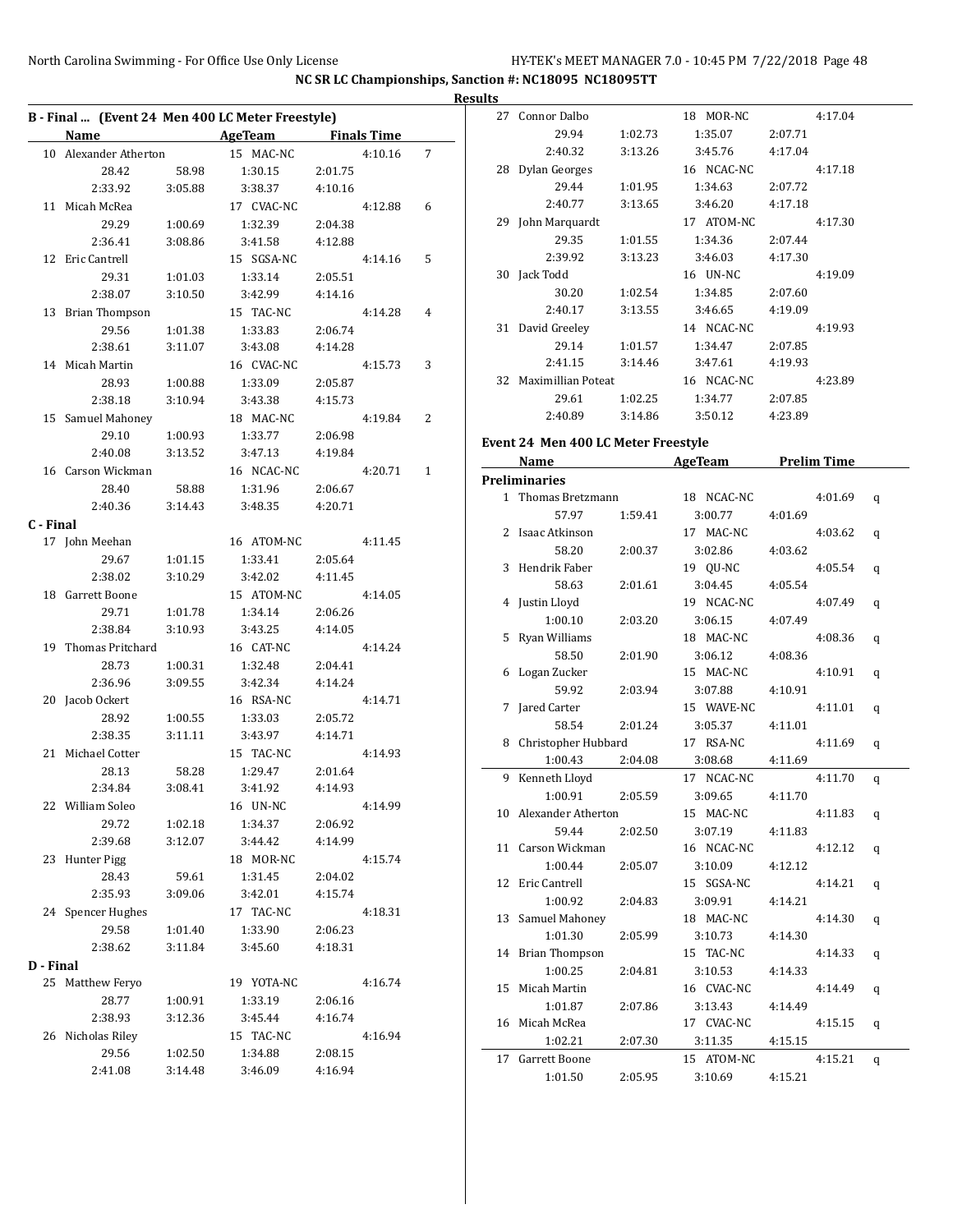|                                                      |         |                     |         |   | <b>Results</b> |
|------------------------------------------------------|---------|---------------------|---------|---|----------------|
| Preliminaries  (Event 24 Men 400 LC Meter Freestyle) |         |                     |         |   | 4              |
| Name                                                 |         | AgeTeam Prelim Time |         |   |                |
| 18 Michael Cotter                                    |         | 15 TAC-NC           | 4:15.29 | q | 4              |
| 1:01.49                                              | 2:07.31 | 3:12.59             | 4:15.29 |   |                |
| 19 John Meehan                                       |         | 16 ATOM-NC          | 4:15.65 | q | 4              |
| 1:00.92                                              | 2:05.95 | 3:11.25             | 4:15.65 |   |                |
| 20 Jacob Ockert                                      |         | 16 RSA-NC           | 4:15.82 | q | 4              |
| 1:00.83                                              | 2:06.36 | 3:11.69             | 4:15.82 |   |                |
| 21 Hunter Pigg                                       |         | 18 MOR-NC           | 4:15.94 | q | 4              |
| 1:01.67                                              | 2:06.92 | 3:11.89             | 4:15.94 |   |                |
| 22 William Soleo                                     |         | 16 UN-NC            | 4:16.49 | q | 5              |
| 1:02.34                                              | 2:07.87 | 3:13.79             | 4:16.49 |   |                |
| 23 Thomas Pritchard                                  |         | 16 CAT-NC           | 4:16.99 | q | 5              |
| 1:00.93                                              | 2:05.77 | 3:11.52             | 4:16.99 |   |                |
| 24 Spencer Hughes                                    |         | 17 TAC-NC           | 4:17.11 | q | 5              |
| 1:02.36                                              | 2:08.36 | 3:12.58             | 4:17.11 |   |                |
| 25 Jack Todd                                         |         | 16 UN-NC            | 4:17.76 | q | 5              |
| 1:02.06                                              | 2:06.81 | 3:12.52             | 4:17.76 |   |                |
| 26 Dylan Georges                                     |         | 16 NCAC-NC          | 4:17.98 | q | 5              |
| 1:01.82                                              | 2:07.81 | 3:13.90             | 4:17.98 |   |                |
| 27 Maximillian Poteat                                |         | 16 NCAC-NC          | 4:18.03 |   | 5              |
| 1:01.55                                              | 2:07.57 | 3:13.35             | 4:18.03 | q |                |
| 28 David Greeley                                     |         | 14 NCAC-NC          | 4:18.17 |   | 5              |
| 1:00.84                                              | 2:06.91 | 3:13.36             | 4:18.17 | q |                |
| 29 Nicholas Riley                                    |         | 15 TAC-NC           | 4:18.19 |   | 5              |
|                                                      |         |                     |         | q |                |
| 1:02.17                                              | 2:08.35 | 3:15.17             | 4:18.19 |   | 5              |
| 30 Matthew Feryo                                     |         | 19 YOTA-NC          | 4:18.47 | q |                |
| 1:00.88                                              | 2:07.10 | 3:13.63             | 4:18.47 |   | 5              |
| 31 Connor Dennison                                   |         | 17 ECA-NC           | 4:18.51 | q |                |
| 1:01.13                                              | 2:08.15 | 3:14.30             | 4:18.51 |   |                |
| 32 Connor Dalbo                                      |         | 18 MOR-NC           | 4:18.56 | q | 6              |
| 1:02.66                                              | 2:08.74 | 3:14.15             | 4:18.56 |   |                |
| 33 Riley Mears                                       |         | 19 MOR-NC           | 4:18.69 |   | 6              |
| 1:02.37                                              | 2:08.33 | 3:14.55             | 4:18.69 |   |                |
| *34 Jordan Ren                                       |         | 18 NCAC-NC          | 4:19.02 |   | 6              |
| 1:01.18                                              | 2:06.40 | 3:13.11             | 4:19.02 |   |                |
| *34 John Marquardt                                   |         | 17 ATOM-NC          | 4:19.02 |   | 6              |
| 1:01.41                                              | 2:08.71 | 3:15.17             | 4:19.02 |   |                |
| <b>Swim-Off Required</b>                             |         |                     |         |   | 6              |
| 36 Jeffrey Harding                                   |         | 17 MAC-NC           | 4:19.10 |   |                |
| 1:00.04                                              | 2:05.62 | 3:12.12             | 4:19.10 |   | 6              |
| 37 Zachary Cairns                                    |         | 16 NCAC-NC          | 4:19.23 |   |                |
| 1:02.92                                              | 2:09.21 | 3:15.00             | 4:19.23 |   | 6              |
| 38 John Gehrig                                       |         | 16 MAC-NC           | 4:19.31 |   |                |
| 1:01.48                                              | 2:07.44 | 3:14.54             | 4:19.31 |   | 6              |
| 39 John Hershfeld                                    |         | 17 WAVE-NC          | 4:19.46 |   |                |
| 1:00.56                                              | 2:06.48 | 3:12.67             | 4:19.46 |   | 6              |
| 40 James Wyatt                                       |         | 16 TYDE-NC          | 4:19.50 |   |                |
| 1:01.01                                              | 2:06.83 | 3:13.62             | 4:19.50 |   | 6              |
| 41 Connor Blackburn                                  |         | 15 MOR-NC           | 4:19.87 |   |                |
| 1:03.94                                              | 2:10.49 | 3:16.24             | 4:19.87 |   | 7              |
| 42 Matthew Jaynes                                    |         | 18 TAC-NC           | 4:19.98 |   |                |
| 1:01.04                                              | 2:07.23 | 3:14.64             | 4:19.98 |   | 7              |
| 43 Andrew Joyner                                     |         | 19 RSA-NC           | 4:20.68 |   |                |
| 1:03.77                                              | 2:10.29 | 3:15.90             | 4:20.68 |   | 7              |
| 44 Michael Partrick                                  |         | 16 MOR-NC           | 4:21.11 |   |                |
| 1:01.57                                              | 2:07.85 | 3:15.53             | 4:21.11 |   | 7              |

| 45 | Bode Ringenbach             |         | 15 MOR-NC             |         | 4:21.58 |
|----|-----------------------------|---------|-----------------------|---------|---------|
|    | 1:01.78                     | 2:07.96 | 3:14.38               | 4:21.58 |         |
| 46 | Stephen Gaudette            |         | 16 NCAC-NC            |         | 4:21.90 |
|    | 1:02.27                     | 2:09.00 | 3:16.17               | 4:21.90 |         |
| 47 | David Washburn              |         | 17 RSA-NC             |         | 4:22.06 |
|    | 1:02.74                     | 2:09.88 | 3:16.45               | 4:22.06 |         |
| 48 | Hamlin Williams-Tracy       |         | 15 ATOM-NC            |         | 4:22.33 |
|    | 1:03.10                     | 2:09.75 | 3:16.71               | 4:22.33 |         |
| 49 | Andrew Hollett              |         | 17 MOR-NC             |         | 4:22.67 |
|    | 1:03.54                     | 2:10.61 | 3:16.96               | 4:22.67 |         |
| 50 | Nathan Adams                |         | 15 MAC-NC             |         | 4:22.84 |
|    | 1:04.30                     | 2:11.90 | 3:18.47               | 4:22.84 |         |
| 51 | Matthew Youngbar            |         | 17 MOR-NC             |         | 4:22.85 |
|    | 1:03.17                     | 2:09.56 | 3:16.86               | 4:22.85 |         |
| 52 | Harrison Powe               |         | 15 MAC-NC             |         | 4:23.02 |
|    | 1:05.24                     | 2:11.56 | 3:17.93               | 4:23.02 |         |
| 53 | Austin Lockhart<br>1:03.76  | 2:11.26 | 15 ATOM-NC<br>3:18.75 |         | 4:23.26 |
| 54 | Thomas Frye                 |         | 15 MAC-NC             | 4:23.26 | 4:23.85 |
|    | 1:02.30                     | 2:09.55 | 3:17.18               | 4:23.85 |         |
| 55 | Trevor O'Neill              |         | 16 MOR-NC             |         | 4:23.97 |
|    | 1:02.08                     | 2:08.77 | 3:16.29               | 4:23.97 |         |
| 56 | <b>Brody Carroll</b>        |         | 15 CVAC-NC            |         | 4:24.08 |
|    | 1:02.64                     | 2:10.43 | 3:17.12               | 4:24.08 |         |
| 57 | Charles Samuel Hall         |         | 16 MOR-NC             |         | 4:24.38 |
|    | 1:04.15                     | 2:11.76 | 3:18.18               | 4:24.38 |         |
| 58 | Michael Moore               |         | 16 MOR-NC             |         | 4:24.53 |
|    | 1:02.73                     | 2:09.52 | 3:17.23               | 4:24.53 |         |
| 59 | Cothalee Watko              |         | 17 RSA-NC             |         | 4:24.95 |
|    | 1:03.22                     | 2:10.47 | 3:17.82               | 4:24.95 |         |
| 60 | Avijit Das                  |         | 15 MAC-NC             |         | 4:25.18 |
|    | 1:02.75                     | 2:11.40 | 3:20.17               | 4:25.18 |         |
| 61 | Roman Martinez              |         | 16 RSA-NC             |         | 4:25.62 |
|    | 1:01.34                     | 2:08.04 | 3:16.91               | 4:25.62 |         |
| 62 | Elijah Horman               |         | 15 RSA-NC             |         | 4:26.08 |
|    | 1:03.84                     | 2:11.89 | 3:18.93               | 4:26.08 |         |
| 63 | <b>Benjamin Nally</b>       |         | 16 NCAC-NC            |         | 4:26.47 |
|    | 1:02.90                     | 2:11.08 | 3:19.58               | 4:26.47 |         |
| 64 | Andrew Gaudette             |         | 16 NCAC-NC            |         | 4:26.55 |
|    | 1:05.38                     | 2:13.16 | 3:20.52               | 4:26.55 |         |
| 65 | Jackson Holcomb             |         | 18 CAT-NC             |         | 4:26.59 |
|    | 1:01.63                     | 2:10.66 | 3:19.26               | 4:26.59 |         |
| 66 | Andrew Mu                   |         | 16 NCAC-NC            |         | 4:26.78 |
|    | 1:04.63                     | 2:12.22 | 3:19.95               | 4:26.78 |         |
| 67 | George Bujoreanu            |         | 15 MAC-NC             |         | 4:26.91 |
|    | 1:02.31                     | 2:10.40 | 3:19.20               | 4:26.91 | 4:27.01 |
| 68 | Hayden Carpenter<br>1:02.72 | 2:11.07 | 15 MSA-NC<br>3:19.73  | 4:27.01 |         |
| 69 | <b>Matthew Burgess</b>      |         | 17 CVAC-NC            |         | 4:27.03 |
|    | 1:01.74                     | 2:09.52 | 3:18.19               | 4:27.03 |         |
| 70 | Matthew Josten              |         | 22 CVAC-NC            |         | 4:27.30 |
|    | 1:02.17                     | 2:10.71 | 3:18.46               | 4:27.30 |         |
| 71 | Jason Donnelly              |         | 16 MOR-NC             |         | 4:27.49 |
|    | 1:04.34                     | 2:12.73 | 3:20.55               | 4:27.49 |         |
| 72 | Alexander Griffey           |         | 16 MAC-NC             |         | 4:28.57 |
|    | 1:03.16                     | 2:11.20 | 3:20.35               | 4:28.57 |         |
| 73 | John Chapman                |         | 15 MOR-NC             |         | 4:28.83 |
|    | 1:03.64                     | 2:12.19 | 3:21.21               | 4:28.83 |         |
|    |                             |         |                       |         |         |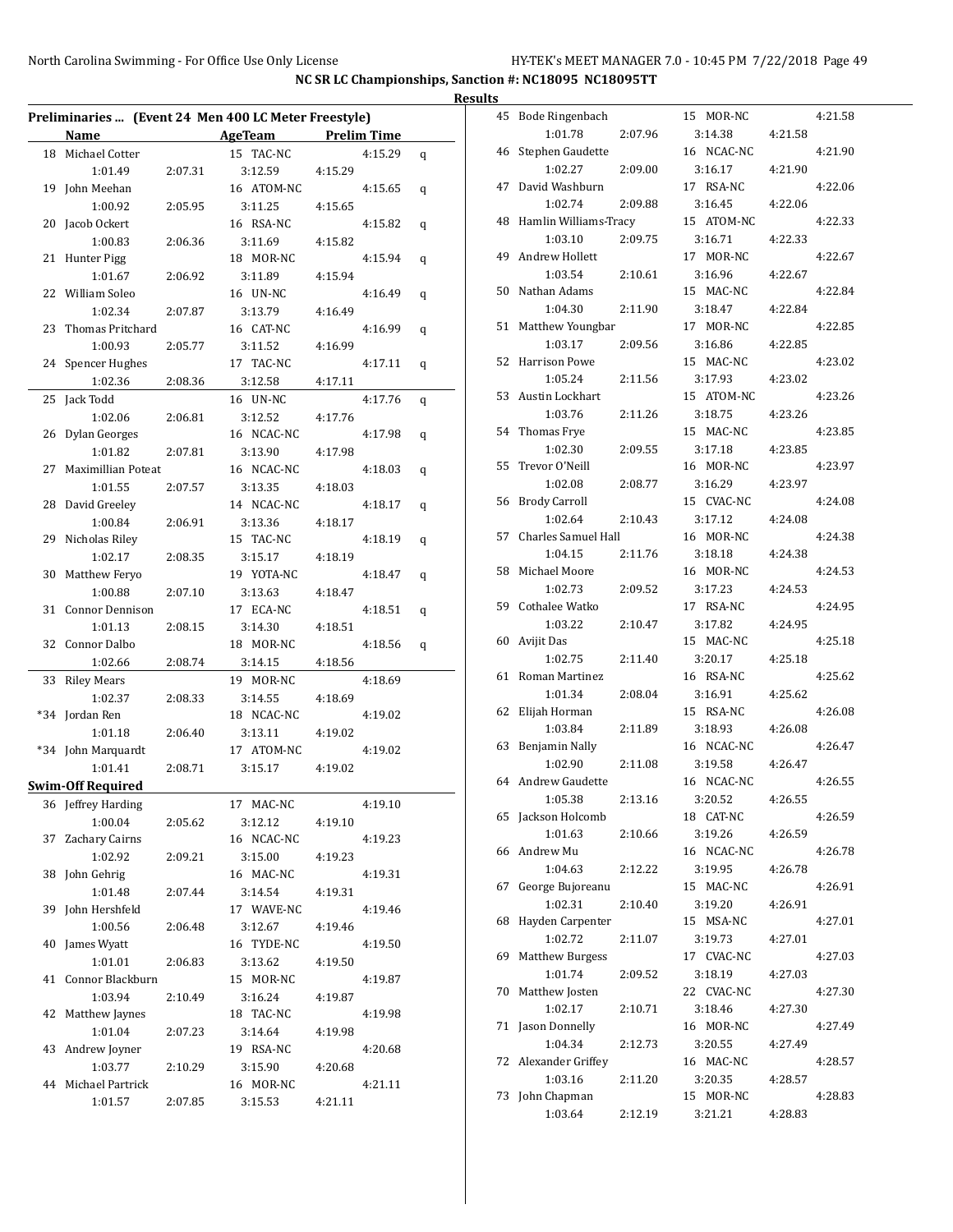|    |                                                      |         |                                       |         |         | <b>Results</b><br>10    |
|----|------------------------------------------------------|---------|---------------------------------------|---------|---------|-------------------------|
|    | Preliminaries  (Event 24 Men 400 LC Meter Freestyle) |         |                                       |         |         |                         |
|    | Name                                                 |         | <b>Example 21 AgeTeam</b> Prelim Time |         |         |                         |
|    | 74 Ryan Lynch<br>1:05.54                             | 2:13.83 | 15 RSA-NC<br>3:22.30                  | 4:29.25 | 4:29.25 | 10                      |
|    | 75 Gideon Bezuidenhout                               |         | 16 YOTA-NC                            |         | 4:29.26 | 10                      |
|    | 1:02.87                                              | 2:11.19 | 3:20.15                               | 4:29.26 |         |                         |
|    | 76 John Darguzas                                     |         | 18 SMAC-NC                            |         | 4:29.36 | 10                      |
|    | 1:03.31                                              | 2:12.00 | 3:21.10                               | 4:29.36 |         |                         |
|    | 77 Joshua Deming                                     |         | 16 MOR-NC                             |         | 4:29.54 |                         |
|    | 1:03.79                                              | 2:12.20 | 3:21.69                               | 4:29.54 |         |                         |
|    | 78 Nicholas Falise                                   |         | 16 CAT-NC                             |         | 4:29.60 |                         |
|    | 1:04.32                                              |         | 3:22.10                               |         |         |                         |
|    |                                                      | 2:12.97 |                                       | 4:29.60 |         | Eve                     |
|    | 79 Nicholas Morris                                   |         | 17 SAC-NC                             |         | 4:29.63 |                         |
|    | 1:01.91                                              | 2:09.83 | 3:19.69                               | 4:29.63 |         | A -                     |
|    | 80 Jackson Pollard                                   |         | 15 TAC-NC                             |         | 4:30.57 |                         |
|    | 1:04.58                                              | 2:14.41 | 3:23.49                               | 4:30.57 |         |                         |
|    | 81 Samuel Murphy                                     |         | 19 LENR-NC                            |         | 4:30.76 |                         |
|    | 1:03.14                                              | 2:11.43 | 3:20.84                               | 4:30.76 |         |                         |
|    | 82 Danny Qaqish                                      |         | 15 NCAC-NC                            |         | 4:31.91 |                         |
|    | 1:04.62                                              | 2:15.12 | 3:25.08                               | 4:31.91 |         |                         |
|    | 83 Christopher Barker                                |         | 16 WAVE-NC                            |         | 4:32.03 |                         |
|    | 1:02.06                                              | 2:10.59 | 3:21.12                               | 4:32.03 |         |                         |
|    | 84 Colton Spence                                     |         | 17 RSA-NC                             |         | 4:32.38 |                         |
|    | 1:04.43                                              | 2:13.52 | 3:23.94                               | 4:32.38 |         |                         |
|    | 85 Erwin Ortiz                                       |         | 20 WNCY-NC                            |         | 4:32.59 |                         |
|    | 1:02.00                                              | 2:09.66 | 3:20.08                               | 4:32.59 |         |                         |
| 86 | Sadler Smith                                         |         | 16 ECA-NC                             |         | 4:32.80 |                         |
|    | 1:05.11                                              | 2:15.38 | 3:25.07                               | 4:32.80 |         |                         |
|    | 87 Garrett Despres                                   |         | 15 ECA-NC                             |         | 4:32.97 |                         |
|    | 1:03.93                                              | 2:12.61 | 3:22.75                               | 4:32.97 |         |                         |
|    | 88 Christopher Fischetti                             |         | 19 MOR-NC                             |         | 4:34.99 |                         |
|    | 1:04.01                                              | 2:14.23 | 3:25.24                               | 4:34.99 |         | $B -$                   |
|    | 89 Nathan Wingard                                    |         | 16 ECA-NC                             |         | 4:35.40 |                         |
|    | 1:01.20                                              | 2:11.80 | 3:24.83                               | 4:35.40 |         |                         |
|    | 90 Benjamin Peterson                                 |         | 15 SGSA-NC                            |         | 4:35.74 | 1                       |
|    | 1:06.29                                              | 2:16.76 | 3:26.96                               | 4:35.74 |         |                         |
|    | 91 James Hoyle                                       |         | 18 TYDE-NC                            |         | 4:36.22 | 1                       |
|    | 1:03.47                                              | 2:13.58 | 3:25.13                               | 4:36.22 |         |                         |
|    | 92 Kolby Rendon                                      |         | 16 RSA-NC                             |         | 4:36.67 | 1                       |
|    | 1:04.92                                              | 2:15.93 | 3:26.62                               | 4:36.67 |         |                         |
|    | 93 Seth Brodnick                                     |         | 16 TAC-NC                             |         | 4:36.72 | 1                       |
|    | 1:04.19                                              | 2:14.02 | 3:26.14                               | 4:36.72 |         |                         |
|    | 94 Austen Davis                                      |         | 15 RSA-NC                             |         | 4:36.76 | 1                       |
|    | 1:04.44                                              | 2:14.39 | 3:25.84                               | 4:36.76 |         |                         |
|    | 95 Ethan Balkus                                      |         | 17 WOW-NC                             |         | 4:36.85 | $\mathbf{1}$            |
|    | 1:05.54                                              | 2:16.33 | 3:28.08                               | 4:36.85 |         |                         |
|    | 96 Landon Roten                                      |         | 15 TYDE-NC                            |         | 4:37.03 | 1                       |
|    | 1:06.05                                              | 2:16.33 | 3:26.91                               | 4:37.03 |         |                         |
|    | 97 Miles Charles                                     |         | 14 NCAC-NC                            |         | 4:37.08 | $C - 1$                 |
|    | 1:02.85                                              | 2:11.85 | 3:25.37                               | 4:37.08 |         | $\mathbf{1}$            |
|    | 98 Christopher Frey                                  |         | 15 NTRO-ST                            |         | 4:40.51 |                         |
|    | 1:04.14                                              | 2:14.55 | 3:27.56                               | 4:40.51 |         | 1                       |
|    | 99 Logan McLuskie                                    |         | 15 ATOM-NC                            |         | 4:41.01 |                         |
|    | 1:06.34                                              | 2:16.53 | 3:27.77                               | 4:41.01 |         | 1                       |
|    | 100 Coleman McCreery                                 |         | 15 ATOM-NC                            |         | 4:41.33 |                         |
|    | 1:06.11                                              | 2:16.52 | 3:28.42                               | 4:41.33 |         | $\overline{\mathbf{c}}$ |
|    | 101 Timothy Burgess                                  |         | 18 SAIL-NC                            |         | 4:42.51 |                         |
|    | 1:04.28                                              |         | 2:16.37 3:30.49                       | 4:42.51 |         |                         |
|    |                                                      |         |                                       |         |         |                         |

|                  | 102 Tristan Wade                      |         |    | 16 UN-NC   | 4:45.78    |      |
|------------------|---------------------------------------|---------|----|------------|------------|------|
|                  | 1:07.20                               | 2:21.82 |    | 3:36.91    | 4:45.78    |      |
|                  | 103 Glen Gimpl                        |         |    | 15 TAC-NC  | 4:47.40    |      |
|                  | 1:04.75                               | 2:17.83 |    | 3:32.63    | 4:47.40    |      |
|                  | 104 Zizhou Lu                         |         |    | 17 ASTF-NC | 4:48.91    |      |
|                  | 1:04.39                               | 2:16.58 |    | 3:32.28    | 4:48.91    |      |
|                  | 105 Michael Talbott                   |         |    | 18 TAC-NC  | 4:49.26    |      |
|                  | 1:06.08                               | 2:21.79 |    | 3:37.34    | 4:49.26    |      |
|                  | --- Connor Chignell                   |         |    | 17 TAC-NC  | <b>DFS</b> |      |
|                  | --- Brian Hollis                      |         |    | 17 NCAC-NC | <b>DFS</b> |      |
|                  | --- Neal Stratton                     |         |    | 16 MAC-NC  | <b>DFS</b> |      |
|                  |                                       |         |    |            |            |      |
|                  | Event 25 Women 100 LC Meter Freestyle |         |    |            |            |      |
|                  | Name AgeTeam Finals Time              |         |    |            |            |      |
| A - Final        |                                       |         |    |            |            |      |
|                  | *1 Olivia Fisher                      |         |    | 19 WOLF-NC | 58.14      | 18.5 |
|                  | 27.98                                 | 58.14   |    |            |            |      |
|                  | *1 Janie Smith                        |         | 17 | MAC-NC     | 58.14      | 18.5 |
|                  | 27.68                                 | 58.14   |    |            |            |      |
|                  | 3 Gillian Manning                     |         |    | 23 NCAC-NC | 58.75      | 16   |
|                  | 27.87                                 | 58.75   |    |            |            |      |
|                  | 4 Teresa Ivan                         |         |    | 14 UN-NC   | 58.90      | 15   |
|                  | 27.99                                 | 58.90   |    |            |            |      |
| 5                | <b>Brooke Morgan</b>                  |         |    | 16 UN-NC   | 59.40      | 14   |
|                  | 28.61                                 | 59.40   |    |            |            |      |
| 6                | Allyson Accordino                     |         |    | 16 MAC-NC  | 59.69      | 13   |
|                  | 28.32                                 | 59.69   |    |            |            |      |
|                  |                                       |         |    | 16 WAVE-NC |            | 12   |
|                  | 7 Kenna Haney                         |         |    |            | 59.81      |      |
|                  | 29.62                                 | 59.81   |    |            |            |      |
|                  | 8 Svea Torres                         |         |    | 18 ECA-NC  | 1:00.10    | 11   |
|                  | 28.80                                 | 1:00.10 |    |            |            |      |
| <b>B</b> - Final |                                       |         |    |            |            |      |
|                  | 9 Heidi Lowe                          |         |    | 18 MAC-NC  | 59.12      | 9    |
|                  | 27.84                                 | 59.12   |    |            |            |      |
|                  | 10 Bethany Tart                       |         | 15 | ECA-NC     | 59.46      | 7    |
|                  | 28.54                                 | 59.46   |    |            |            |      |
|                  | 11 Maria Baric                        |         | 16 | UN-NC      | 59.56      | 6    |
|                  | 28.29                                 | 59.56   |    |            |            |      |
|                  | 12 Summer Eaker                       |         | 15 | MAC-NC     | 59.79      | 5    |
|                  | 28.81                                 | 59.79   |    |            |            |      |
|                  | 13 Kylie Yoder                        |         |    | 15 MAC-NC  | 1:00.19    | 4    |
|                  | 28.62                                 | 1:00.19 |    |            |            |      |
|                  | 14 Jennifer Adams                     |         |    | 15 WAVE-NC | 1:00.70    | 3    |
|                  | 29.83                                 | 1:00.70 |    |            |            |      |
|                  | 15 Madeline Morello                   |         |    | 18 WOLF-NC | 1:00.88    | 2    |
|                  | 29.22                                 | 1:00.88 |    |            |            |      |
|                  | 16 Sophia Francis                     |         |    | 17 MAC-NC  | 1:00.98    | 1    |
|                  | 29.36                                 | 1:00.98 |    |            |            |      |
| C - Final        |                                       |         |    |            |            |      |
|                  | 17 Lydia Plasser                      |         |    | 17 EAC-NC  | 59.77      |      |
|                  | 29.36                                 | 59.77   |    |            |            |      |
|                  | 18 Holland Rozenboom                  |         |    | 15 UN-NC   | 59.84      |      |
|                  | 29.07                                 | 59.84   |    |            |            |      |
|                  | 19 Sydney Willis                      |         |    | 18 WAVE-NC | 1:00.15    |      |
|                  | 29.24                                 |         |    |            |            |      |
|                  |                                       | 1:00.15 |    |            |            |      |
| 20               | Morgan Kondratick                     |         |    | 14 RSA-NC  | 1:00.17    |      |
|                  | 28.75                                 | 1:00.17 |    |            |            |      |
|                  |                                       |         |    |            |            |      |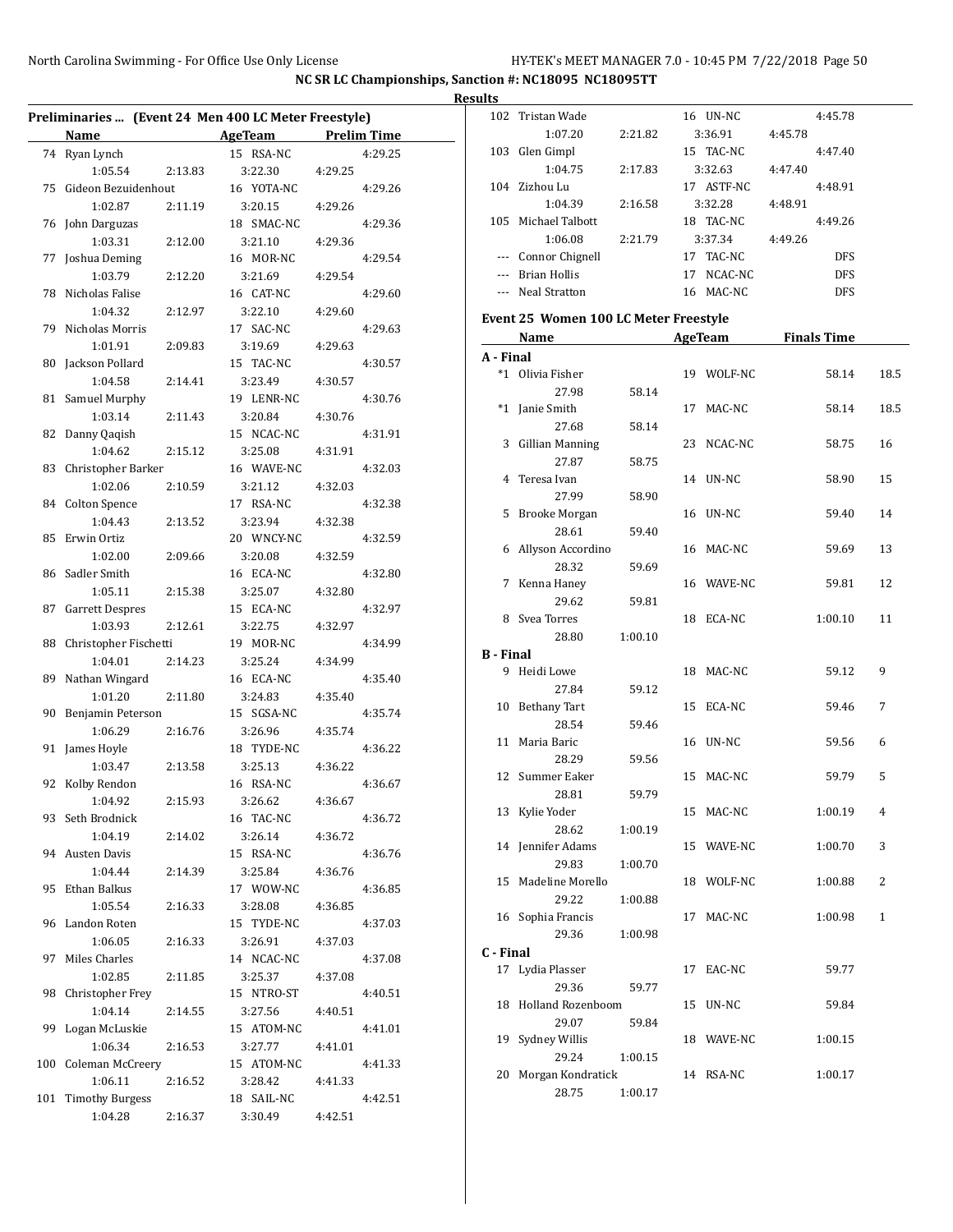|           |                |                       |         | C - Final  (Event 25 Women 100 LC Meter Freestyle) |                    |  |
|-----------|----------------|-----------------------|---------|----------------------------------------------------|--------------------|--|
|           | Name           |                       |         | AgeTeam                                            | <b>Finals Time</b> |  |
|           |                | 21 Emma Walker        |         | 18 MAC-NC                                          | 1:00.24            |  |
|           |                | 28.93                 | 1:00.24 |                                                    |                    |  |
|           |                | 22 Savannah Sowards   |         | 17 MAC-NC                                          | 1:00.43            |  |
|           |                | 29.28                 | 1:00.43 |                                                    |                    |  |
|           |                | 23 Ana Pozder         |         | 18 TAC-NC                                          | 1:00.74            |  |
|           |                | 29.40 1:00.74         |         |                                                    |                    |  |
|           |                | 24 Amaya Hanley       |         | 15 MAC-NC                                          | 1:01.15            |  |
|           |                | 29.25                 | 1:01.15 |                                                    |                    |  |
| D - Final |                |                       |         |                                                    |                    |  |
|           |                | 25 Emerson Barnhill   |         | 21 WOLF-NC                                         | 59.85              |  |
|           |                | 28.53                 | 59.85   |                                                    |                    |  |
|           |                | 26 Anneliese Merry    |         | 17 NCAC-NC                                         | 59.93              |  |
|           |                | 28.72                 | 59.93   |                                                    |                    |  |
|           | 27 Katie Corbi |                       |         | 17 MAC-NC                                          | 1:00.16            |  |
|           |                | 29.00 1:00.16         |         |                                                    |                    |  |
|           |                | 28 Gracie Steelhammer |         | 16 MAC-NC                                          | 1:00.78            |  |
|           |                | 29.67                 | 1:00.78 |                                                    |                    |  |
|           |                | 29 Jessica Frank      |         | 17 TAC-NC                                          | 1:00.79            |  |
|           |                | 29.27                 | 1:00.79 |                                                    |                    |  |
|           |                | 30 Sarah Pilecki      |         | 17 TAC-NC                                          | 1:00.86            |  |
|           |                | 29.24                 | 1:00.86 |                                                    |                    |  |
|           |                | 31 Olivia Kayye       |         | 18 CAT-NC                                          | 1:01.82            |  |
|           |                | 29.46                 | 1:01.82 |                                                    |                    |  |
|           |                | 32 Jacqueline Taylor  |         | 16 UN-NC                                           | 1:01.88            |  |
|           |                | 29.68                 | 1:01.88 |                                                    |                    |  |

## **Event 25 Women 100 LC Meter Freestyle**

|                | Name                 |    | <b>AgeTeam</b> | <b>Prelim Time</b> |   |
|----------------|----------------------|----|----------------|--------------------|---|
|                | <b>Preliminaries</b> |    |                |                    |   |
| 1              | Janie Smith          | 17 | MAC-NC         | 58.34              | q |
| $\overline{c}$ | <b>Faith Hefner</b>  | 17 | MAC-NC         | 58.53              | q |
| 3              | Olivia Fisher        | 19 | WOLF-NC        | 58.65              | q |
| $\overline{4}$ | Gillian Manning      | 23 | NCAC-NC        | 58.73              | q |
| 5              | Svea Torres          | 18 | ECA-NC         | 58.96              | q |
| 6              | Allyson Accordino    | 16 | MAC-NC         | 59.04              | q |
| 7              | Katie Rauch          | 15 | ATOM-NC        | 59.08              | q |
| 8              | Brooke Morgan        | 16 | UN-NC          | 59.11              | q |
| 9              | Teresa Ivan          | 14 | UN-NC          | 59.31              | q |
| 10             | Kenna Haney          | 16 | WAVE-NC        | 59.51              | q |
| 11             | <b>Bethany Tart</b>  | 15 | ECA-NC         | 159.51             | q |
| 12             | Summer Eaker         | 15 | MAC-NC         | 59.52              | q |
| 13             | Eliza Whitmire       | 16 | ATOM-NC        | 59.56              | q |
| 14             | Heidi Lowe           | 18 | MAC-NC         | 59.60              | q |
| 15             | Lyndsey Reeve        | 16 | ECA-NC         | 59.76              | q |
| 16             | Julie Woody          | 24 | SST-GA         | 59.85              | q |
| 17             | Madeline Morello     | 18 | WOLF-NC        | 59.99              | q |
| 18             | Sophia Francis       | 17 | MAC-NC         | 1:00.04            | q |
| 19             | Maria Baric          | 16 | UN-NC          | 1:00.06            | q |
| 20             | Kylie Yoder          | 15 | MAC-NC         | 1:00.07            | q |
| 21             | Jennifer Adams       | 15 | WAVE-NC        | 1:00.15            | q |
| 22             | Emma Walker          | 18 | MAC-NC         | 1:00.17            | q |
| 23             | Morgan Kondratick    | 14 | RSA-NC         | 1:00.19            | q |
| 24             | Savannah Sowards     | 17 | MAC-NC         | 1:00.22            | q |
| 25             | Amaya Hanley         | 15 | MAC-NC         | 1:00.31            | q |

| <b>Results</b> |                        |    |            |         |   |
|----------------|------------------------|----|------------|---------|---|
|                | 26 Holland Rozenboom   |    | 15 UN-NC   | 1:00.34 | q |
| 27             | Alina Stout            |    | 16 MAC-NC  | 1:00.36 | q |
|                | 28 Eleanore Marquardt  |    | 17 ATOM-NC | 1:00.50 | q |
| 29             | Sydney Willis          | 18 | WAVE-NC    | 1:00.52 | q |
|                | 30 Ana Pozder          | 18 | TAC-NC     | 1:00.56 | q |
| 31             | Lydia Plasser          | 17 | EAC-NC     | 1:00.60 | q |
|                | 32 Emerson Barnhill    | 21 | WOLF-NC    | 1:00.65 | q |
| 33             | Jessica Frank          | 17 | TAC-NC     | 1:00.76 |   |
|                | 34 Sarah Pilecki       | 17 | TAC-NC     | 1:00.85 |   |
| 35             | Melody Wen             | 15 | TAC-NC     | 1:00.93 |   |
|                | 36 Alexandra Handlin   | 16 | MAC-NC     | 1:01.01 |   |
|                | 37 Jacqueline Taylor   |    | 16 UN-NC   | 1:01.04 |   |
|                | 38 Anneliese Merry     | 17 | NCAC-NC    | 1:01.16 |   |
|                | *39 Milana Berry       | 19 | ECAT-VA    | 1:01.17 |   |
|                | *39 Katie Corbi        | 17 | MAC-NC     | 1:01.17 |   |
|                | 41 Olivia Kayye        |    | 18 CAT-NC  | 1:01.23 |   |
|                | *42 Elizabeth Bowman   |    | 18 HPSC-NC | 1:01.25 |   |
|                | *42 Gracie Steelhammer |    | 16 MAC-NC  | 1:01.25 |   |
|                | 44 Alexandra Xerras    |    | 17 MAC-NC  | 1:01.28 |   |
| 45             | Sarah Olson            | 17 | TYDE-NC    | 1:01.32 |   |
|                | 46 Rachel Daly         | 16 | MSA-NC     | 1:01.35 |   |
| 47             | Hannah Burns           |    | 17 NEAL-NC | 1:01.36 |   |
|                | 48 Audrey Costley      | 17 | NCAC-NC    | 1:01.42 |   |
|                | 49 Victoria Cunningham |    | 15 RSA-NC  | 1:01.43 |   |
| 50             | Sadie Calhoun          | 17 | NMA-NC     | 1:01.52 |   |
| 51             | Marissa Lassell        | 16 | MSA-NC     | 1:01.54 |   |
|                | 52 Morgan Despres      |    | 18 ECA-NC  | 1:01.60 |   |
|                | 53 Paloma Baca         |    | 17 NCAC-NC | 1:01.62 |   |
|                | 54 Claudia Barnett     | 18 | MAC-NC     | 1:01.68 |   |
|                | 55 Isabella Gaskey     | 15 | MAC-NC     | 1:01.88 |   |
|                | 56 Jennings Lin        | 15 | GCY-NC     | 1:01.97 |   |
| 57             | Anna Ashley            | 16 | MAC-NC     | 1:01.98 |   |
| 58             | Marylauren Holland     | 15 | RSA-NC     | 1:02.06 |   |
| 59             | Mary Greco             | 17 | MSA-NC     | 1:02.08 |   |
|                | 60 Jordan Lamoreux     |    | 16 SAIL-NC | 1:02.14 |   |
| 61             | Mary Hauser            |    | 16 MOR-NC  | 1:02.19 |   |
|                | 62 Caroline Zhu        | 16 | TAC-NC     | 1:02.24 |   |
| 63             | Lexi Calder            | 16 | MAC-NC     | 1:02.25 |   |
| 64             | Madison Hoover         | 16 | WOW-NC     | 1:02.30 |   |
| 65             | Peyton Whitaker        | 17 | MOR-NC     | 1:02.32 |   |
| 66             | Ashton Gasper          | 17 | MOR-NC     | 1:02.34 |   |
| 67             | Christina Marshall     | 19 | UN-NC      | 1:02.43 |   |
| 68             | Olivia Gschwind        | 15 | WAVE-NC    | 1:02.46 |   |
| 69             | Victoria Dichak        | 16 | MAC-NC     | 1:02.50 |   |
| *70            | Madeleine Bauer        | 17 | ASC-NC     | 1:02.51 |   |
| *70            | <b>Sydney Hartis</b>   | 15 | MOR-NC     | 1:02.51 |   |
| 72             | <b>Emily Ally</b>      | 15 | GCY-NC     | 1:02.52 |   |
| $*73$          | Sarah Dipangrazio      | 17 | MAC-NC     | 1:02.58 |   |
| *73            | Ashley Martinson       | 15 | MAC-NC     | 1:02.58 |   |
| 75             | Kayla Tennant          | 19 | QU-NC      | 1:02.72 |   |
| 76             | Kelsey Tolchin         | 16 | MAC-NC     | 1:02.73 |   |
| *77            | Samantha Muma          | 17 | TAC-NC     | 1:02.76 |   |
| *77            | Elizabeth Martinson    | 16 | MAC-NC     | 1:02.76 |   |
| *79            | Rhiannon Wozny         | 16 | MAC-NC     | 1:02.87 |   |
| *79            | Laurie Anne Bazinet    | 16 | WOW-NC     | 1:02.87 |   |
| 81             | Mary Davis             | 17 | MSA-NC     | 1:02.88 |   |
| 82             | Kennedy Rex            | 17 | MOR-NC     | 1:02.91 |   |
|                |                        |    |            |         |   |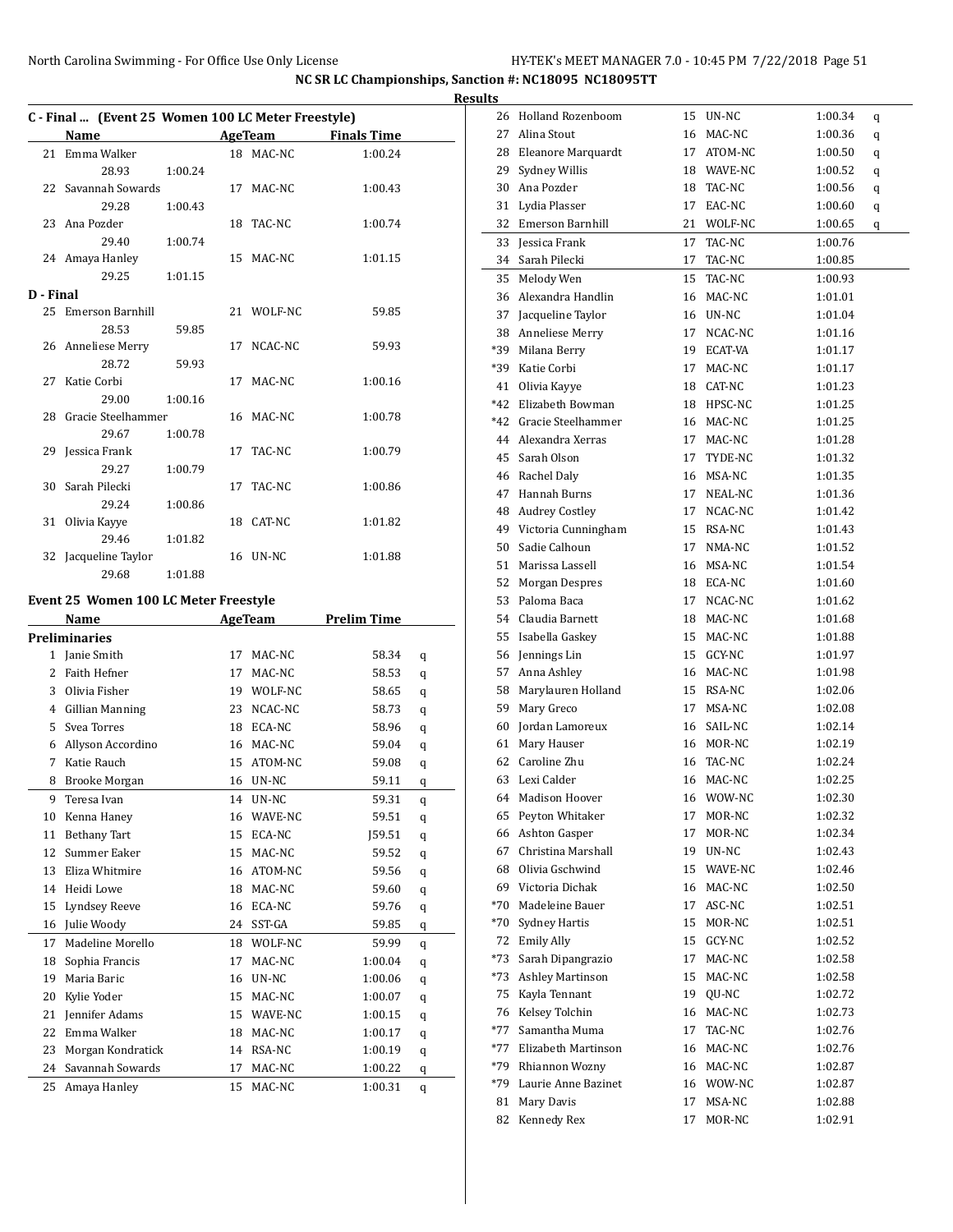|        |                        |    |            |                                                        | <b>Results</b> |                             |    |               |         |
|--------|------------------------|----|------------|--------------------------------------------------------|----------------|-----------------------------|----|---------------|---------|
|        |                        |    |            | Preliminaries  (Event 25 Women 100 LC Meter Freestyle) |                | 139 Amanda Losey            |    | 15 MSA-NC     | 1:04.85 |
|        | Name                   |    | AgeTeam    | Prelim Time                                            | 140            | Margaret Whitman            | 18 | EAC-NC        | 1:04.87 |
| 83     | Elizabeth Gesse        |    | 15 UN-NC   | 1:02.92                                                | 141            | Caroline Hoover             | 16 | UN-NC         | 1:04.98 |
| 84     | Ashley Brodnick        | 18 | MOR-NC     | 1:02.94                                                | $*142$         | Sinclair Holian             | 16 | SGSA-NC       | 1:04.99 |
| 85     | Elizabeth Henry        | 18 | MOR-NC     | 1:02.98                                                | $*142$         | Anna Rubel                  | 16 | MAC-NC        | 1:04.99 |
| 86     | Helen Chen             | 15 | TAC-NC     | 1:03.02                                                | $*144$         | Tricia Lee                  | 16 | NCAC-NC       | 1:05.05 |
| *87    | Cara Martin            | 19 | MOR-NC     | 1:03.04                                                | $*144$         | Carrington Clack            | 17 | RSA-NC        | 1:05.05 |
| *87    | Erica Losey            | 17 | MSA-NC     | 1:03.04                                                | 146            | Haley Turner                | 16 | MOR-NC        | 1:05.08 |
| 89     | Kelsi Hill             | 17 | MAC-NC     | 1:03.13                                                | 147            | Anna Scalise                | 16 | MAC-NC        | 1:05.11 |
| *90    | Sophia Gornet          | 15 | MAC-NC     | 1:03.16                                                | 148            | Bianca Candelaria           | 17 | CAT-NC        | 1:05.16 |
| *90    | Juliet Miechkowski     | 16 | MAC-NC     | 1:03.16                                                | 149            | <b>Iennifer Schimmoller</b> | 15 | SAIL-NC       | 1:05.18 |
| *92    | Claire Russell         | 15 | MAC-NC     | 1:03.18                                                | 150            | Pahvie Chhan                | 18 | CAT-NC        | 1:05.26 |
| *92    | Kyndall Beane          | 15 | UN-NC      | 1:03.18                                                | 151            | Marissa Sudderth            | 15 | HAC-NC        | 1:05.33 |
| 94     | <b>Cadence Martin</b>  |    | 16 ASTF-NC | 1:03.19                                                | 152            | Abigail Hook                | 16 | TAC-NC        | 1:05.37 |
| 95     | Kelsey Tunstall        | 20 | PAC-NC     | 1:03.20                                                | $*153$         | Katelyn Fritz               |    | 14 GCY-NC     | 1:05.38 |
| *96    | Lily Siemasko          |    | 17 MAC-NC  | 1:03.25                                                | $*153$         | Aelwyn Eward                |    | 14 NCAC-NC    | 1:05.38 |
| *96    | Reagan Johnson         | 17 | MAC-NC     | 1:03.25                                                | 155            | <b>Brianne Acome</b>        | 15 | HAC-NC        | 1:05.40 |
| 98     | Anneliese Hohm         | 15 | ATOM-NC    | 1:03.29                                                | 156            | Katelyn Yount               | 15 | MAC-NC        | 1:05.47 |
| 99     | Kathryn Stafford       | 15 | STAR-NC    | 1:03.40                                                | 157            | Olivia Honaker              | 16 | TAC-NC        | 1:05.50 |
| $*100$ | Jessica Woolfe         | 21 | WNCY-NC    | 1:03.50                                                | 158            | Anna Edelson                | 16 | WAVE-NC       | 1:05.51 |
| $*100$ | Oceane Hangyas         | 15 | MAC-NC     | 1:03.50                                                | 159            | Kelly Vann                  | 15 | CAT-NC        | 1:05.56 |
| 102    | <b>Grace Newton</b>    | 17 | TAC-NC     | 1:03.53                                                | 160            | Kathryn Sanders             | 18 | MOR-NC        | 1:05.62 |
| 103    | Martha Tripsa          | 16 | SAIL-NC    | 1:03.62                                                | 161            | Carolyn Walser              | 16 | MOR-NC        | 1:05.69 |
| 104    | Mia Rose               | 15 | NCAC-NC    | 1:03.65                                                | 162            | <b>Madison Link</b>         | 16 | <b>RSA-NC</b> | 1:05.76 |
| 105    | Emma Peck              | 18 | MOR-NC     | 1:03.73                                                | 163            | Emma Howard                 | 18 | CAT-NC        | 1:05.77 |
| 106    | Alexis Vetrano         | 19 | MOR-NC     | 1:03.82                                                | 164            | Siiri Maxwell               | 18 | YOTA-NC       | 1:05.81 |
| 107    | Emma Murtaugh          | 15 | YOTA-NC    | 1:03.89                                                | 165            | Carlyle Kennedy             | 15 | WAVE-NC       | 1:05.84 |
| *108   | Haley Robinson         | 15 | MAC-NC     | 1:03.90                                                | 166            | Eliza Durham                | 17 | MAC-NC        | 1:05.90 |
| $*108$ | Helena Bardsley        | 15 | MAC-NC     | 1:03.90                                                | 167            | Kaitlin Brown               | 16 | UN-NC         | 1:05.96 |
| 110    | Molly Pennisi          | 16 | TAC-NC     | 1:03.92                                                | 168            | Amy Chang                   | 17 | <b>RSA-NC</b> | 1:06.02 |
| 111    | <b>Taylor Simmons</b>  | 15 | MSA-NC     | 1:03.97                                                | 169            | Katelyn Powell              | 16 | ATOM-NC       | 1:06.18 |
| 112    | Meredith Bunting       | 16 | TYDE-NC    | 1:04.03                                                | 170            | Mateline McFee              | 15 | MAC-NC        | 1:06.20 |
| 113    | Sarah Kuhn             | 17 | BAD-NC     | 1:04.04                                                | 171            | Sarah Helfert               | 19 | CVAC-NC       | 1:06.36 |
| 114    | Sydney Geada           | 17 | MAC-NC     | 1:04.06                                                | 172            | Lillian Smith               | 15 | STAR-NC       | 1:06.42 |
| *115   | Carolina Ricciardi     | 15 | MAC-NC     | 1:04.07                                                | 173            | Hallie Tant                 | 14 | MOR-NC        | 1:06.43 |
| *115   | <b>Emily Grice</b>     | 18 | ASC-NC     | 1:04.07                                                | 174            | Kristin Chance              | 15 | <b>RSA-NC</b> | 1:06.74 |
| 117    | Amelia Steffens        | 15 | MAC-NC     | 1:04.12                                                | $*175$         | Madeline Blackwell          | 17 | EAC-NC        | 1:06.84 |
|        | 118 Hannah Bruno       |    | 18 MOR-NC  | 1:04.14                                                | $*175$         | Alaina Joyce                |    | 18 GCY-NC     | 1:06.84 |
| 119    | Ella Whitman           | 15 | EAC-NC     | 1:04.21                                                | 177            | Jackqueline Nguyen          | 15 | NCAC-NC       | 1:06.87 |
| 120    | Elizabeth Teeters      |    | 14 CFAC-NC | 1:04.32                                                |                | 178 Catherine Hayley        |    | 17 TAC-NC     | 1:07.38 |
| 121    | Brynn Jewell           |    | 17 WOW-NC  | 1:04.36                                                | 179            | Audrey Curtis               |    | 19 GCY-NC     | 1:07.43 |
| 122    | <b>Audrey Sept</b>     |    | 16 CAT-NC  | 1:04.40                                                | 180            | Anne Bowers                 |    | 19 ASC-NC     | 1:07.48 |
| 123    | <b>Emily Oettinger</b> | 16 | ATOM-NC    | 1:04.44                                                |                | 181 Abigail Newton          |    | 15 MSA-NC     | 1:07.96 |
|        | 124 Hannah Copeland    | 17 | SFSC-NC    | 1:04.45                                                | 182            | Skylar Bernesser            |    | 15 UN-NC      | 1:08.12 |
| $*125$ | Heidi Curtis           | 17 | TAC-NC     | 1:04.46                                                | 183            | Elaine Ortiz                |    | 16 GFSC-NC    | 1:08.14 |
| *125   | <b>Madison Mataxas</b> | 18 | SST-GA     | 1:04.46                                                |                | 184 Meghan Partrick         | 16 | MOR-NC        | 1:08.16 |
| *127   | Natalie McGrath        | 17 | MOR-NC     | 1:04.47                                                | 185            | Mackenzie Cresci            |    | 16 MSA-NC     | 1:08.23 |
| *127   | Anne Whitsel           | 19 | NCAC-NC    | 1:04.47                                                | 186            | Anna Miller                 |    | 15 ASTF-NC    | 1:08.49 |
| 129    | Kaylie Curran          | 15 | TAC-NC     | 1:04.54                                                | 187            | Caroline Williford          |    | 15 MOR-NC     | 1:08.53 |
| 130    | Mary Copeland          | 17 | SFSC-NC    | 1:04.57                                                | 188            | Aurora Cranford             |    | 13 GCY-NC     | 1:09.51 |
| 131    | <b>Avalon Uveges</b>   |    | 15 TAC-NC  | 1:04.59                                                | 189            | Gianna Reinhart             |    | 16 MAC-NC     | 1:09.74 |
| 132    | <b>Brenna Divoky</b>   |    | 16 WOW-NC  | 1:04.66                                                | 190            | Rozhina McClanahan          |    | 20 WOLF-NC    | 1:09.80 |
|        |                        |    |            |                                                        | 191            | Cora Dodson                 | 19 | ASC-NC        | 1:10.92 |
| 133    | Ellen Gooch            |    | 17 HAC-NC  | 1:04.67                                                | 192            | Paula Torre-Nieto           | 19 | RSA-NC        | 1:11.19 |
| 134    | Kathryn Creel          |    | 15 SAIL-NC | 1:04.69                                                |                | --- Anastasia Johnson       |    | 16 RSA-NC     |         |
| *135   | Katherine Bauer        |    | 15 ASC-NC  | 1:04.70                                                |                |                             |    |               | DQ      |
| *135   | Ashlyn Walton          |    | 17 MOR-NC  | 1:04.70                                                |                |                             |    |               |         |
| 137    | <b>Emily Miller</b>    | 17 | ASTF-NC    | 1:04.81                                                |                |                             |    |               |         |
|        | 138 Katherine Carson   |    | 15 YOTA-NC | 1:04.84                                                |                |                             |    |               |         |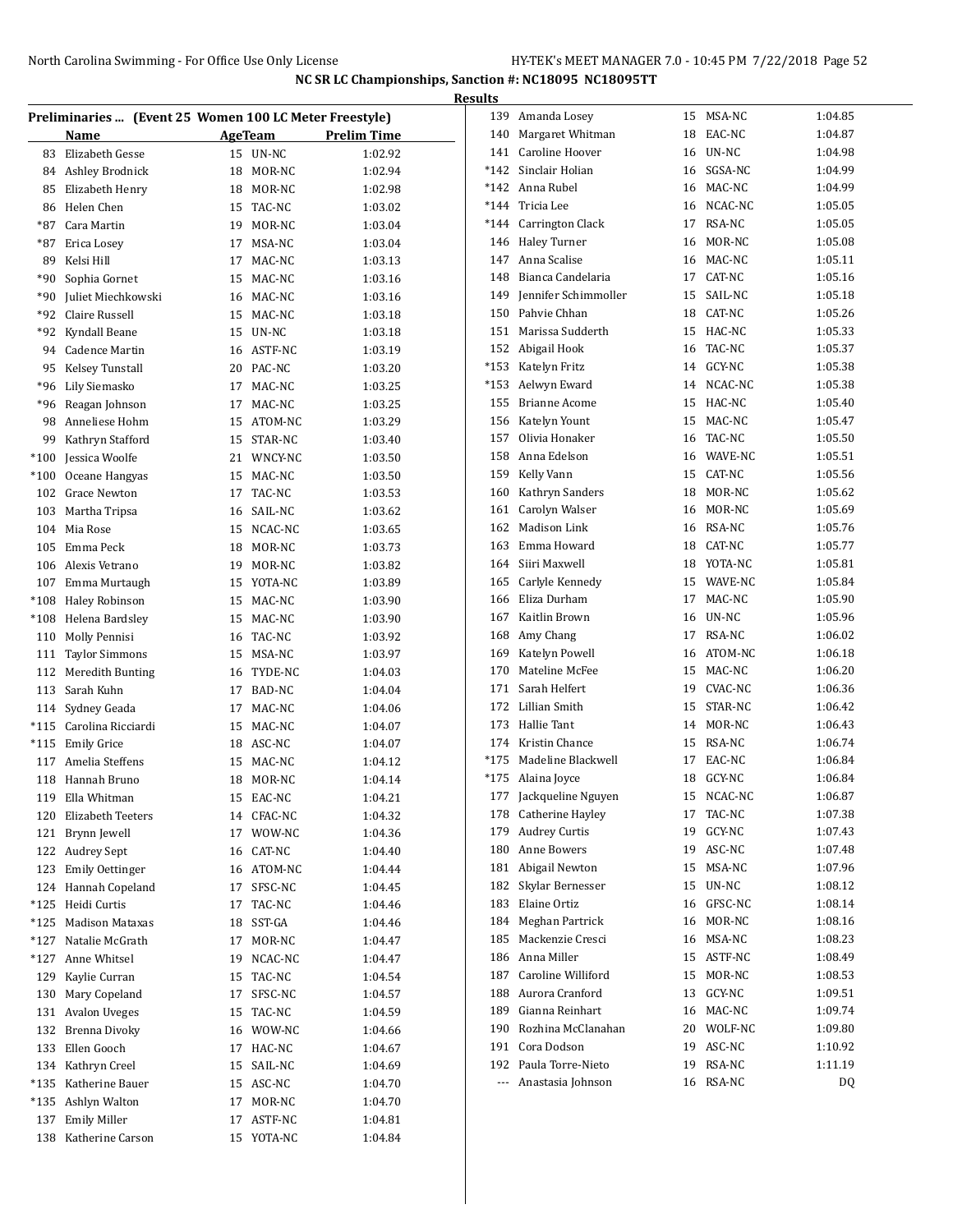26 T'Lez Foulkes 16 NCAC-NC 54.71

25.74 54.71

**NC SR LC Championships, Sanction #: NC18095 NC18095TT**

**Results**

|           | Name                    |       |    | <b>AgeTeam</b> | <b>Finals Time</b> |    |
|-----------|-------------------------|-------|----|----------------|--------------------|----|
| A - Final |                         |       |    |                |                    |    |
|           | 1 Tyler Rice            |       |    | 20 WOLF-NC     | 51.27              | 20 |
|           | 24.21                   | 51.27 |    |                |                    |    |
| 2         | Noah Henderson          |       | 17 | STAR-NC        | 52.42              | 17 |
|           | 25.28                   | 52.42 |    |                |                    |    |
| 3         | Michael Ivy             |       |    | 17 RSA-NC      | 52.68              | 16 |
|           | 24.99                   | 52.68 |    |                |                    |    |
| 4         | Pietro Nannucci         |       |    | 18 SGSA-NC     | 52.84              | 15 |
|           | 25.06                   | 52.84 |    |                |                    |    |
| 5         | Kevin Plewniak          |       |    | 18 TAC-NC      | 53.03              | 14 |
|           | 25.34                   | 53.03 |    |                |                    |    |
| 6         | Clay Hering             |       |    | 20 UN-NC       | 53.05              | 13 |
|           | 25.71                   | 53.05 |    |                |                    |    |
| 7         | Colson Zucker           |       |    | 18 MAC-NC      | 53.47              | 12 |
|           | 25.69                   | 53.47 |    |                |                    |    |
| 8         | George Heidkamp         |       |    | 17 UN-NC       | 55.02              | 11 |
|           | 25.91                   | 55.02 |    |                |                    |    |
| B - Final |                         |       |    |                |                    |    |
| 9         | Daniel Wohl             |       |    | 19 NCAC-NC     | 53.45              | 9  |
|           | 25.86                   | 53.45 |    |                |                    |    |
| 10        | Jeffrey Tuning<br>25.39 |       |    | 16 WAVE-NC     | 53.85              | 7  |
|           |                         | 53.85 |    |                |                    |    |
| 11        | Nicholas Piscitelli     |       |    | 15 MAC-NC      | 53.86              | 6  |
| 12        | 25.83<br>Micah McRea    | 53.86 |    |                |                    | 5  |
|           | 26.53                   |       |    | 17 CVAC-NC     | 54.03              |    |
| 13        | Luke Sobolewski         | 54.03 |    | 19 WOLF-NC     |                    | 4  |
|           | 25.49                   | 54.24 |    |                | 54.24              |    |
|           | 14 Charles Rothenberger |       |    | 17 MAC-NC      | 54.55              | 3  |
|           | 25.95                   | 54.55 |    |                |                    |    |
| 15        | Charles Adkins          |       |    | 17 WOW-NC      | 54.61              | 2  |
|           | 25.71                   | 54.61 |    |                |                    |    |
|           | 16 Kenneth Lowe         |       |    | 16 MAC-NC      | 54.65              | 1  |
|           | 25.82                   | 54.65 |    |                |                    |    |
| C - Final |                         |       |    |                |                    |    |
| 17        | Edward Sarvis           |       |    | 20 CAT-NC      | 54.32              |    |
|           | 25.27                   | 54.32 |    |                |                    |    |
|           | 18 Jackson Davis        |       |    | 16 MAC-NC      | 54.46              |    |
|           | 26.03                   | 54.46 |    |                |                    |    |
|           | 19 William Gambill      |       |    | 18 MAC-NC      | 54.69              |    |
|           | 26.13                   | 54.69 |    |                |                    |    |
|           | 20 Andrew Hollett       |       |    | 17 MOR-NC      | 54.90              |    |
|           | 27.05                   | 54.90 |    |                |                    |    |
| 21        | <b>Trevor Torres</b>    |       |    | 16 ECA-NC      | 55.17              |    |
|           | 26.52                   | 55.17 |    |                |                    |    |
|           | 22 Michael Cotter       |       |    | 15 TAC-NC      | 55.21              |    |
|           | 26.58                   | 55.21 |    |                |                    |    |
|           | 23 Sean Teague          |       |    | 17 MSA-NC      | 55.34              |    |
|           | 26.28                   | 55.34 |    |                |                    |    |
|           | 24 Charles Clickner     |       |    | 16 UN-NC       | 56.02              |    |
|           | 26.38                   | 56.02 |    |                |                    |    |
| D - Final |                         |       |    |                |                    |    |
|           | 25 Mitchell Langston    |       |    | 17 MOR-NC      | 54.26              |    |
|           | 26.00                   | 54.26 |    |                |                    |    |
|           |                         |       |    |                |                    |    |

| 27  | Graham Hertweck                     |       | 18 | STAR-NC    | 54.76              |   |
|-----|-------------------------------------|-------|----|------------|--------------------|---|
|     | 25.67                               | 54.76 |    |            |                    |   |
| 28  | <b>Brian Hollis</b>                 |       | 17 | NCAC-NC    | 54.92              |   |
|     | 26.38                               | 54.92 |    |            |                    |   |
| 29  | Nathaniel Mullens                   |       | 18 | CCS-LE     | 54.97              |   |
|     | 26.09                               | 54.97 |    |            |                    |   |
| 30  | Isaac Atkinson                      |       | 17 | MAC-NC     | 55.11              |   |
|     | 26.94                               | 55.11 |    |            |                    |   |
|     | 31 Matthew Jaynes                   |       |    | 18 TAC-NC  | 55.77              |   |
|     | 27.08                               | 55.77 |    |            |                    |   |
|     | Event 26 Men 100 LC Meter Freestyle |       |    |            |                    |   |
|     | Name                                |       |    | AgeTeam    | <b>Prelim Time</b> |   |
|     | <b>Preliminaries</b>                |       |    |            |                    |   |
| 1   | <b>Tyler Rice</b>                   |       |    | 20 WOLF-NC | 51.05              |   |
|     | 2 Brody Heck                        |       |    | 20 AU-SE   | 51.51              | q |
|     | 3 Connor Long                       |       |    | 21 UN-NC   | 51.96              | q |
|     | 4 Logan Heck                        |       |    | 24 MSA-NC  | 52.17              | q |
|     | 5 Pietro Nannucci                   |       |    | 18 SGSA-NC | 52.44              | q |
|     | 6 Kevin Plewniak                    |       |    | 18 TAC-NC  | 53.00              | q |
| 7   |                                     |       |    |            |                    | q |
|     | Michael Ivy                         |       | 17 | RSA-NC     | 53.15              | q |
|     | 8 Clay Hering<br>Noah Henderson     |       |    | 20 UN-NC   | 53.29              | q |
| 9   |                                     |       | 17 | STAR-NC    | 53.45              | q |
| 10  | Colson Zucker                       |       |    | 18 MAC-NC  | 53.64              | q |
|     | 11 George Heidkamp                  |       |    | 17 UN-NC   | 53.73              | q |
|     | 12 Nicholas Piscitelli              |       |    | 15 MAC-NC  | 53.75              | q |
|     | 13 Luke Sobolewski                  |       |    | 19 WOLF-NC | 53.76              | q |
|     | 14 Jeffrey Tuning                   |       |    | 16 WAVE-NC | 53.79              | q |
|     | *15 Charles Rothenberger            |       |    | 17 MAC-NC  | 53.91              | q |
| *15 | Daniel Wohl                         |       |    | 19 NCAC-NC | 53.91              | q |
|     | 17 Kenneth Lowe                     |       |    | 16 MAC-NC  | 54.04              | q |
|     | 18 Robbie Epler                     |       |    | 19 MAC-NC  | 54.24              | q |
|     | 19 Charles Adkins                   |       |    | 17 WOW-NC  | 54.25              | q |
| 20  | Micah McRea                         |       |    | 17 CVAC-NC | 54.31              | q |
| 21  | Edward Sarvis                       |       |    | 20 CAT-NC  | 54.32              | q |
| 22  | John Meehan                         |       |    | 16 ATOM-NC | 54.35              | q |
| 23  | Carson Wickman                      |       |    | 16 NCAC-NC | 54.37              | q |
|     | 24 William Gambill                  |       |    | 18 MAC-NC  | 54.39              | q |
| 25  | Jackson Davis                       |       |    | 16 MAC-NC  | 54.41              | q |
| 26  | Trevor Torres                       |       |    | 16 ECA-NC  | 54.44              | q |
| 27  | Garrett Boone                       |       | 15 | ATOM-NC    | 54.47              | q |
| 28  | Charles Clickner                    |       | 16 | UN-NC      | 54.54              | q |
| 29  | Andrew Hollett                      |       | 17 | MOR-NC     | 54.56              | q |
| 30  | Michael Cotter                      |       | 15 | TAC-NC     | 54.58              | q |
| 31  | Sean Teague                         |       | 17 | MSA-NC     | 54.63              | q |
| *32 | T'Lez Foulkes                       |       | 16 | NCAC-NC    | 54.70              | q |
| *32 | <b>Colton Spence</b>                |       | 17 | RSA-NC     | 54.70              | q |
|     | <b>Swim-Off Required</b>            |       |    |            |                    |   |
| 34  | Isaac Atkinson                      |       | 17 | MAC-NC     | 54.74              |   |
| 35  | Nathaniel Mullens                   |       | 18 | CCS-LE     | 54.85              |   |
| 36  | Christopher Ghim                    |       | 15 | TAC-NC     | 54.87              |   |
| 37  | Mitchell Langston                   |       | 17 | MOR-NC     | 54.92              |   |
| 38  | <b>Brian Hollis</b>                 |       | 17 | NCAC-NC    | 55.02              |   |
| 39  | Matthew Jaynes                      |       | 18 | TAC-NC     | 55.05              |   |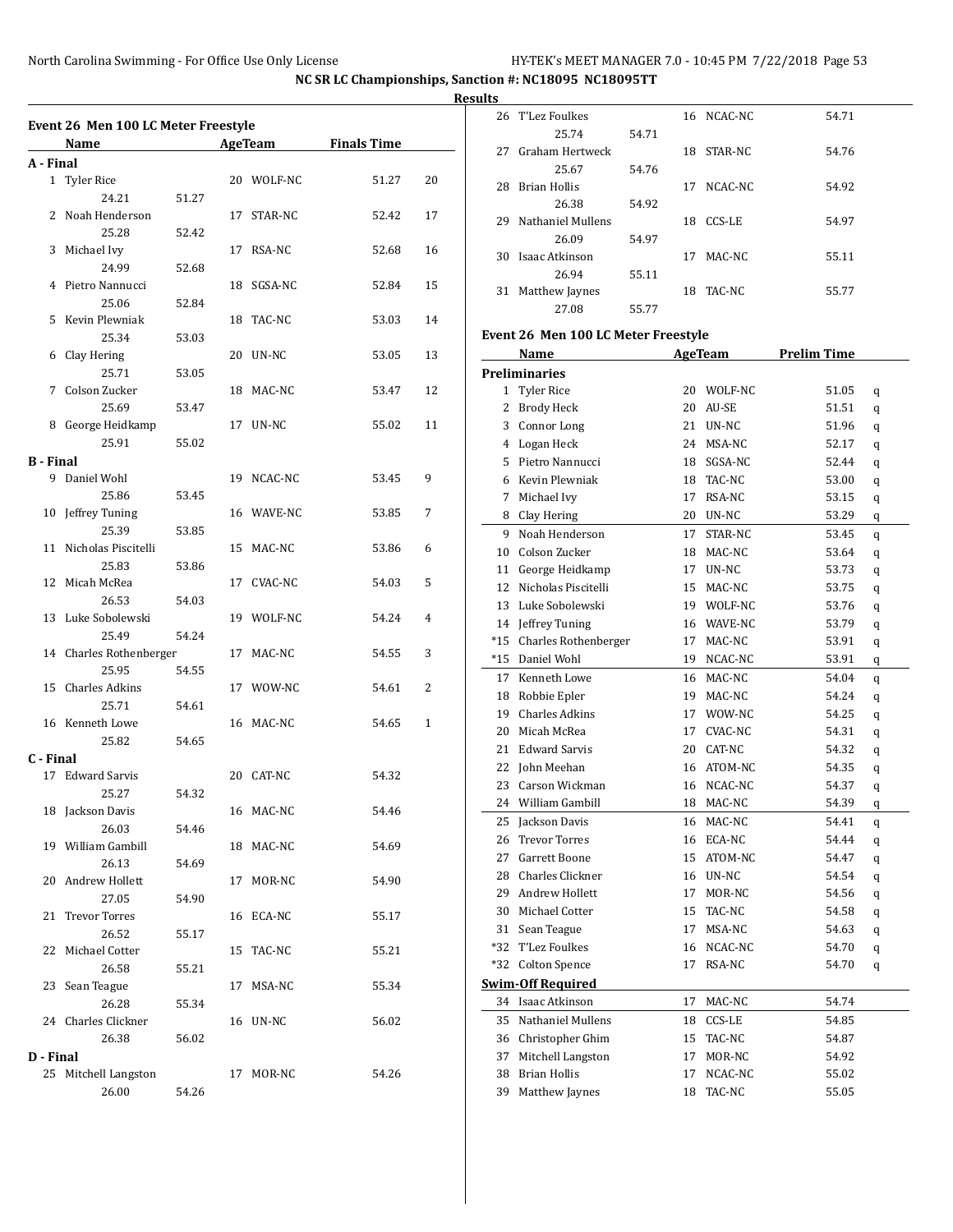|     |                                                      |    |            |             | <b>Results</b> |                        |    |            |       |
|-----|------------------------------------------------------|----|------------|-------------|----------------|------------------------|----|------------|-------|
|     | Preliminaries  (Event 26 Men 100 LC Meter Freestyle) |    |            |             |                | 96 Jackson Grotjohn    |    | 18 TAC-NC  | 57.22 |
|     | Name                                                 |    | AgeTeam    | Prelim Time | 97             | Miles Charles          |    | 14 NCAC-NC | 57.24 |
| 40  | Robert Barnhill                                      |    | 21 ECA-NC  | 55.10       | 98             | <b>Connor Dennison</b> | 17 | ECA-NC     | 57.27 |
| 41  | Graham Hertweck                                      | 18 | STAR-NC    | 55.15       | 99             | Ethan Bershad          | 15 | MAC-NC     | 57.32 |
| 42  | John Gehrig                                          |    | 16 MAC-NC  | 55.20       | 100            | <b>William Watson</b>  | 16 | STAR-NC    | 57.33 |
| 43  | Samuel Mahoney                                       | 18 | MAC-NC     | 55.21       | 101            | Ian Sullivan           | 17 | TAC-NC     | 57.34 |
| *44 | William Barker                                       | 15 | ECA-NC     | 55.29       | 102            | Sadler Smith           | 16 | ECA-NC     | 57.36 |
| *44 | Ryan Silver                                          | 15 | MOR-NC     | 55.29       | 103            | James Hoyle            | 18 | TYDE-NC    | 57.37 |
| 46  | Jeffrey Harding                                      | 17 | MAC-NC     | 55.36       | $*104$         | Nicholas Morris        | 17 | SAC-NC     | 57.42 |
| *47 | Chase Osorio                                         | 17 | SSS-NC     | 55.53       | $*104$         | Samuel Murphy          | 19 | LENR-NC    | 57.42 |
| *47 | Hunter Pigg                                          | 18 | MOR-NC     | 55.53       | $*106$         | Landon Roten           | 15 | TYDE-NC    | 57.49 |
| 49  | Samuel Hoover                                        |    | 14 NCAC-NC | 55.55       | $*106$         | Morgan Ryan            | 16 | MAC-NC     | 57.49 |
| 50  | <b>Austin Cummings</b>                               | 17 | MAC-NC     | 55.57       | 108            | Jackson Holcomb        | 18 | CAT-NC     | 57.53 |
| 51  | <b>Cameron Thomas</b>                                | 16 | TAC-NC     | 55.66       | 109            | Thomas Coppedge        | 15 | YOTA-NC    | 57.59 |
| *52 | David Greeley                                        | 14 | NCAC-NC    | 55.69       | $*110$         | Thomas Teeters         | 16 | CFAC-NC    | 57.71 |
| *52 | <b>Harrison Powe</b>                                 | 15 | MAC-NC     | 55.69       | $*110$         | Stephen Kim            | 15 | MAC-NC     | 57.71 |
| 54  | John Hollowell                                       | 16 | BAY-SE     | 55.75       | 112            | Jeffery Adams          | 18 | ATOM-NC    | 57.78 |
| 55  | <b>Ryan Wahlers</b>                                  | 17 | TAC-NC     | 55.78       | 113            | <b>William Cooper</b>  | 16 | SSS-NC     | 57.79 |
| 56  | Alexander Smyre                                      | 15 | YOTA-NC    | 55.88       | 114            | <b>Austen Davis</b>    | 15 | RSA-NC     | 57.83 |
| 57  | Ethan Schneider                                      | 17 | MAC-NC     | 55.92       | 115            | Zizhou Lu              |    | 17 ASTF-NC | 57.93 |
| 58  | <b>Todd Echols</b>                                   | 18 | EAC-NC     | 55.97       | 116            | David Dingfelder       | 17 | CAT-NC     | 57.99 |
| 59  | Avijit Das                                           |    | 15 MAC-NC  | 56.00       | 117            | Miles Eason            | 15 | TAC-NC     | 58.00 |
| 60  | Matthew Shen                                         |    | 18 MSA-NC  | 56.06       | 118            | Devin Blake            |    | 15 MAC-NC  | 58.01 |
|     |                                                      |    |            |             | 119            | Ethan Lawless          | 16 | ECA-NC     | 58.03 |
| 61  | Jackson Nowacek                                      | 15 | ECA-NC     | 56.07       | 120            | <b>Connor Hughes</b>   | 15 | TAC-NC     | 58.09 |
| 62  | John Marquardt                                       | 17 | ATOM-NC    | 56.08       | 121            | <b>Brian Thompson</b>  | 15 | TAC-NC     | 58.12 |
| 63  | <b>Emile Charles</b>                                 | 17 | CAT-NC     | 56.22       |                |                        |    | MAC-NC     |       |
| 64  | Jack Benton                                          | 15 | UN-NC      | 56.23       |                | 122 Jonathan Storie    | 17 |            | 58.19 |
| 65  | Christian Jones                                      | 26 | UN-NC      | 56.28       | 123            | Nathan Wingard         | 16 | ECA-NC     | 58.20 |
| 66  | Perry Becker                                         | 16 | YOTA-NC    | 56.29       | *124           | Connor Sept            | 18 | CAT-NC     | 58.26 |
| 67  | Davis Payne                                          | 18 | TAC-NC     | 56.35       | *124           | Andrew Mu              | 16 | NCAC-NC    | 58.26 |
| 68  | Jason Starbuck                                       | 16 | RSA-NC     | 56.48       | 126            | Russell Exum           | 15 | ECA-NC     | 58.28 |
| 69  | Matthew Youngbar                                     | 17 | MOR-NC     | 56.49       | 127            | <b>Grayson Roberts</b> | 16 | MOR-NC     | 58.29 |
| 70  | John Hershfeld                                       | 17 | WAVE-NC    | 56.54       | *128           | Jacland Reville        |    | 15 SSS-NC  | 58.34 |
| 71  | Hunter Root                                          | 18 | MAC-NC     | 56.55       | *128           | Logan McLuskie         | 15 | ATOM-NC    | 58.34 |
| 72  | Ethan Womble                                         | 15 | GCY-NC     | 56.57       | $*130$         | Jadon Valles           | 16 | GFSC-NC    | 58.35 |
| 73  | Bryson Johnson                                       | 16 | RSA-NC     | 56.60       | $*130$         | Nick Smith             | 16 | TAC-NC     | 58.35 |
| 74  | Nathan Adams                                         | 15 | MAC-NC     | 56.64       | 132            | Geoffrey Dean          | 16 | TAC-NC     | 58.40 |
|     | 75 Jed Tan                                           |    | 15 TAC-NC  | 56.66       |                | 133 Ryan Merritt       | 18 | ATOM-NC    | 58.47 |
|     | 76 James Wyatt                                       | 16 | TYDE-NC    | 56.67       |                | 134 Arpeet Dabhade     |    | 18 MAC-NC  | 58.48 |
| 77  | Austin Lockhart                                      | 15 | ATOM-NC    | 56.68       |                | 135 Owen Kirkpatrick   |    | 15 MSA-NC  | 58.49 |
| 78  | Jared Carter                                         | 15 | WAVE-NC    | 56.70       | 136            | Austin Nario           |    | 16 TYDE-NC | 58.56 |
| *79 | Karl Menkhaus                                        | 18 | MAC-NC     | 56.79       | 137            | Matthew Rigsbee        |    | 17 CAT-NC  | 58.57 |
| *79 | Logan Robinson                                       | 17 | MAC-NC     | 56.79       | 138            | Ethan Balkus           | 17 | WOW-NC     | 58.63 |
| 81  | Brayden Brewer                                       | 15 | MAC-NC     | 56.83       | *139           | Christopher Fischetti  |    | 19 MOR-NC  | 58.64 |
| 82  | Nicholas Riley                                       | 15 | TAC-NC     | 56.84       | *139           | Aidan Mabunga          |    | 17 UN-NC   | 58.64 |
| 83  | Thomas Pritchard                                     | 16 | CAT-NC     | 56.94       | 141            | Ethan Maddrey          |    | 16 WBST-NC | 58.66 |
| 84  | Alexander Atherton                                   |    | 15 MAC-NC  | 56.98       | 142            | Ryan Lynch             |    | 15 RSA-NC  | 58.69 |
| 85  | Jacob Ockert                                         |    | 16 RSA-NC  | 57.00       | 143            | Richard Gillispie      |    | 16 UN-NC   | 58.71 |
| 86  | Cothalee Watko                                       | 17 | RSA-NC     | 57.05       | 144            | Brendan Kornatz        |    | 17 UN-NC   | 58.75 |
| 87  | Anis Yahi                                            | 20 | GCY-NC     | 57.06       | 145            | <b>Matthew Burgess</b> | 17 | CVAC-NC    | 58.78 |
| 88  | Sean Quinn                                           | 18 | MOR-NC     | 57.07       | 146            | Glen Gimpl             |    | 15 TAC-NC  | 58.82 |
| 89  | Connor Rettammel                                     | 17 | YOTA-NC    | 57.10       | $*147$         | Preston Goforth        |    | 21 LENR-NC | 58.86 |
| 90  | Connor Blackburn                                     | 15 | MOR-NC     | 57.12       | $*147$         | Coleman McCreery       |    | 15 ATOM-NC | 58.86 |
| 91  | Benjamin Mann                                        | 17 | WAVE-NC    | 57.14       | *149           | Sebastian Torre-Nieto  | 16 | RSA-NC     | 58.90 |
| 92  | Charles Samuel Hall                                  | 16 | MOR-NC     | 57.15       | *149           | Hamlin Williams-Tracy  |    | 15 ATOM-NC | 58.90 |
| 93  | Joshua Deming                                        | 16 | MOR-NC     | 57.18       | *149           | <b>Edward Enriquez</b> |    | 16 SAIL-NC | 58.90 |
| 94  | Connor Charrette                                     | 17 | MAC-NC     | 57.19       |                | 152 Kenneth Davison    |    | 18 GG-NC   | 58.91 |
|     | 95 Adam Cocke                                        |    | 18 CAT-NC  | 57.20       |                | 153 Andrew Eberhardt   |    | 16 WOW-NC  | 58.94 |
|     |                                                      |    |            |             |                |                        |    |            |       |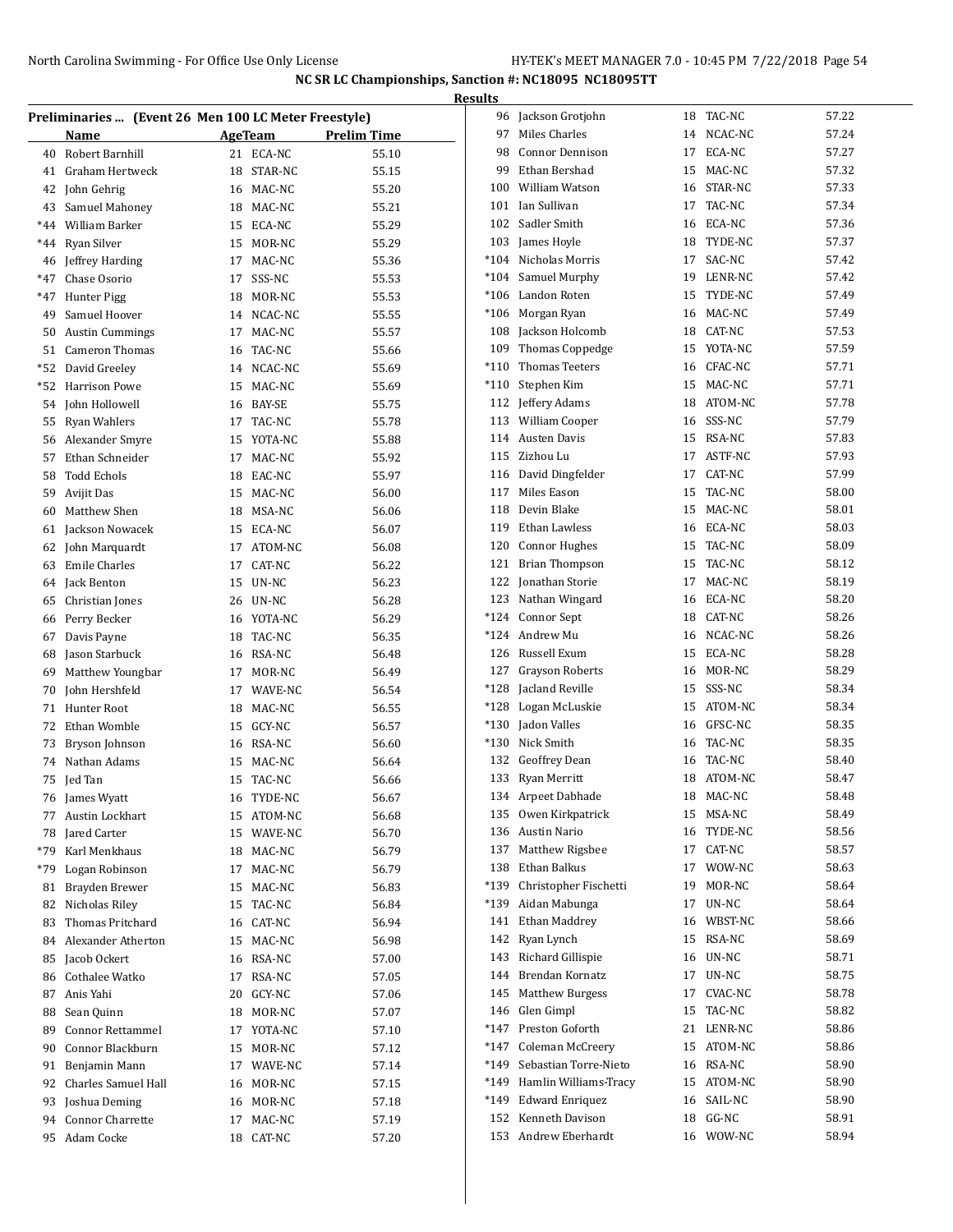|     |                                                      |          |                |                    |    | <b>Results</b> |                     |                    |                    |                    |    |
|-----|------------------------------------------------------|----------|----------------|--------------------|----|----------------|---------------------|--------------------|--------------------|--------------------|----|
|     | Preliminaries  (Event 26 Men 100 LC Meter Freestyle) |          |                |                    |    |                | 3 Lyndsey Reeve     |                    | 16 ECA-NC          | 17:34.41           | 16 |
|     | Name                                                 |          | <b>AgeTeam</b> | <b>Prelim Time</b> |    |                | 31.97               | 1:06.94            | 1:41.74            | 2:16.16            |    |
|     | 154 Miller Davenport                                 |          | 15 RSA-NC      | 58.95              |    |                | 2:51.04             | 3:25.68            | 4:01.18            | 4:35.84            |    |
|     | 155 Kevin Wiltsey                                    |          | 16 MAC-NC      | 59.01              |    |                | 5:11.06             | 5:46.02            | 6:21.39            | 6:57.00            |    |
|     | 156 Erwin Ortiz                                      |          | 20 WNCY-NC     | 59.06              |    |                | 7:32.12             | 8:07.56            | 8:39.24            | 9:18.41            |    |
| 157 | <b>Victor Simmons</b>                                |          | 16 SAIL-NC     | 59.07              |    |                | 9:49.76             | 10:29.04           | 11:04.22           | 11:39.79           |    |
| 158 | Samuel Armbruster                                    |          | 17 MOR-NC      | 59.08              |    |                | 12:14.95            | 12:50.44           | 13:26.17           | 14:01.96           |    |
| 159 | William Johnson                                      |          | 21 SAIL-NC     | 59.09              |    |                | 14:37.38            | 15:12.97           | 15:48.45           | 16:23.74           |    |
| 160 | Ryan Chestnutt                                       |          | 17 MAC-NC      | 59.13              |    |                | 16:59.63            | 17:34.41           |                    |                    |    |
| 161 | Eamon Bria                                           |          | CAT-NC<br>17   | 59.14              |    |                | 4 Madeleine Bachand |                    | 17 MOR-NC          | 17:38.00           | 15 |
| 162 | Hayden Carpenter                                     |          | MSA-NC<br>15   | 59.20              |    |                | 32.77               | 1:07.65            | 1:42.67            | 2:18.31            |    |
| 163 | Christopher Frey                                     |          | 15 NTRO-ST     | 59.35              |    |                | 2:53.33             | 3:28.75            | 4:03.74            | 4:38.98            |    |
| 164 | <b>Braydon Miley</b>                                 |          | WAVE-NC<br>18  | 59.41              |    |                | 5:14.11             | 5:49.56            | 6:24.70            | 7:00.23            |    |
| 165 | Stephen Bandy                                        |          | 15 RMY-NC      | 59.42              |    |                | 7:35.49             | 8:11.01            | 8:46.49            | 9:22.30            |    |
| 166 | <b>Charles Watkins</b>                               |          | 20 MOR-NC      | 59.47              |    |                | 9:57.80             | 10:33.09           | 11:08.62           | 11:44.26           |    |
| 167 | Luke Fortner                                         |          | 15 WAVE-NC     | 59.49              |    |                | 12:19.49            | 12:54.78           | 13:30.25           | 14:05.94           |    |
| 168 | Nathaniel Onks                                       |          | 16 MOR-NC      | 59.57              |    |                | 14:41.80            | 15:17.87           | 15:53.82           | 16:29.33           |    |
| 169 | Seth Brodnick                                        |          | 16 TAC-NC      | 59.66              |    |                | 17:05.00            | 17:38.00           |                    |                    |    |
| 170 | Landon Soroka                                        |          | 15 YOTA-NC     | 59.82              |    |                | 5 Summer Eaker      |                    | 15 MAC-NC          | 17:49.81           | 14 |
| 171 | Uhlan Larrie                                         |          | UN-NC<br>17    | 59.99              |    |                | 32.06               | 1:07.58            | 1:43.08            | 2:18.71            |    |
| 172 | Tristan Wade                                         |          | 16 UN-NC       | 1:00.07            |    |                | 2:54.39             | 3:30.33            | 4:06.23            | 4:42.45            |    |
| 173 | Julian Maycock                                       |          | 15 SGSA-NC     | 1:00.10            |    |                | 5:18.26             | 5:54.06            | 6:30.03            | 7:05.87            |    |
| 174 | Elijah Horman                                        |          | 15 RSA-NC      | 1:00.16            |    |                | 7:41.54             | 8:17.54            | 8:53.34            | 9:29.29            |    |
| 175 | Nicholas Guerriero                                   |          | SAC-NC<br>18   | 1:00.24            |    |                | 10:05.13            | 10:40.99           | 11:17.09           | 11:52.88           |    |
| 176 | Melvin McLawhorn                                     |          | UN-NC<br>16    | 1:00.49            |    |                | 12:28.79            | 13:04.64           | 13:40.85           | 14:16.90           |    |
| 177 | Mark Butner                                          |          | 15 WOW-NC      | 1:00.64            |    |                | 14:53.06            | 15:29.04           | 16:04.83           | 16:40.75           |    |
|     |                                                      |          | 16 NCAC-NC     |                    |    |                | 17:16.07            | 17:49.81           |                    |                    |    |
| 178 | Raymond Dai                                          |          | 13 SAIL-NC     | 1:00.67            |    | 6              | Keelan Cotter       |                    | 12 TAC-NC          | 18:09.83           | 13 |
| 179 | Matthew Lucky<br>Garreth Parsons                     |          | 17 MOR-NC      | 1:00.99            |    |                | 34.00               | 1:10.90            | 1:47.78            | 2:24.24            |    |
| 180 |                                                      |          |                | 1:01.69            |    |                | 3:01.18             | 3:38.66            | 4:15.28            | 4:52.50            |    |
| 181 | Joshua Kuenzli                                       |          | 20 NMA-NC      | 1:03.18            |    |                | 5:29.03             | 6:04.80            | 6:41.80            | 7:17.51            |    |
| 182 | Jerod Schwandt                                       |          | 19 HPSC-NC     | 1:03.30            |    |                | 7:53.41             | 8:29.90            | 9:06.63            | 9:43.52            |    |
|     | Event 27 Women 1500 LC Meter Freestyle               |          |                |                    |    |                | 10:20.69            | 10:57.22           | 11:33.88           | 12:10.44           |    |
|     | Name                                                 |          | <b>AgeTeam</b> | <b>Finals Time</b> |    |                | 12:46.83            | 13:22.96           | 13:59.31           | 14:36.01           |    |
|     | 1 Abigail Kriegler                                   |          | 17 ASC-NC      | 17:24.67           | 20 |                | 15:12.38            | 15:49.14           | 16:25.15           | 17:01.23           |    |
|     | 31.81                                                | 1:06.23  | 1:40.74        | 2:15.54            |    |                | 17:36.80            | 18:09.83           |                    |                    |    |
|     | 2:50.28                                              | 3:25.07  | 3:59.58        | 4:34.35            |    |                | 7 Caitlin Hefner    |                    | 15 MAC-NC          | 18:16.85           | 12 |
|     | 5:09.80                                              | 5:44.38  | 6:19.41        | 6:54.84            |    |                | 32.72               | 1:08.73            | 1:37.92            | 2:21.10            |    |
|     | 7:29.32                                              | 8:04.48  | 8:39.62        | 9:14.73            |    |                | 2:57.18             | 3:33.88            | 4:10.50            | 4:47.51            |    |
|     | 9:50.01                                              | 10:24.85 | 11:00.24       | 11:35.52           |    |                | 5:23.81             | 6:00.64            | 6:29.66            | 7:14.30            |    |
|     | 12:10.81                                             | 12:46.00 | 13:21.39       | 13:56.90           |    |                | 7:50.75             | 8:28.04            | 9:04.08            | 9:41.44            |    |
|     | 14:32.30                                             | 15:07.15 | 15:42.30       | 16:17.27           |    |                | 10:17.70            | 10:54.93           | 11:31.39           | 12:08.62           |    |
|     | 16:51.46                                             | 17:24.67 |                |                    |    |                | 12:45.02            | 13:22.39           | 13:58.99           | 14:36.32           |    |
|     | 2 Emily Knorr                                        |          | 15 UN-NC       | 17:26.12           | 17 |                | 15:12.75            | 15:50.21           | 16:26.59           | 17:03.90           |    |
|     | 31.34                                                | 1:05.55  | 1:40.14        | 2:15.01            |    |                | 17:40.36            | 18:16.85           |                    |                    |    |
|     | 2:49.94                                              | 3:24.82  | 3:59.86        | 4:35.02            |    |                |                     |                    |                    |                    |    |
|     | 5:10.40                                              | 5:45.74  | 6:21.39        | 6:56.69            |    |                | 8 Reagan Martin     |                    | 17 MOR-NC          | 18:18.57           | 11 |
|     | 7:31.94                                              | 8:06.85  | 8:42.23        | 9:17.18            |    |                | 32.17               | 1:07.63<br>3:32.50 | 1:43.88<br>4:08.90 | 2:19.98<br>4:45.24 |    |
|     | 9:52.51                                              | 10:27.62 | 11:02.82       | 11:37.85           |    |                | 2:56.47             |                    |                    |                    |    |
|     | 12:13.27                                             | 12:48.31 | 13:23.89       | 13:58.88           |    |                | 5:21.89             | 5:58.65            | 6:35.40            | 7:12.30            |    |
|     | 14:33.96                                             | 15:08.66 | 15:43.63       | 16:18.15           |    |                | 7:49.17             | 8:26.23            | 9:03.33            | 9:40.58            |    |
|     | 16:52.56                                             | 17:26.12 |                |                    |    |                | 10:17.47            | 10:54.78           | 11:31.99           | 12:09.41           |    |
|     |                                                      |          |                |                    |    |                | 12:46.71            | 13:23.99           | 14:01.10           | 14:38.42           |    |
|     |                                                      |          |                |                    |    |                | 15:15.79            | 15:52.87           | 16:29.68           | 17:06.49           |    |
|     |                                                      |          |                |                    |    |                | 17:42.98            | 18:18.57           |                    |                    |    |
|     |                                                      |          |                |                    |    |                |                     |                    |                    |                    |    |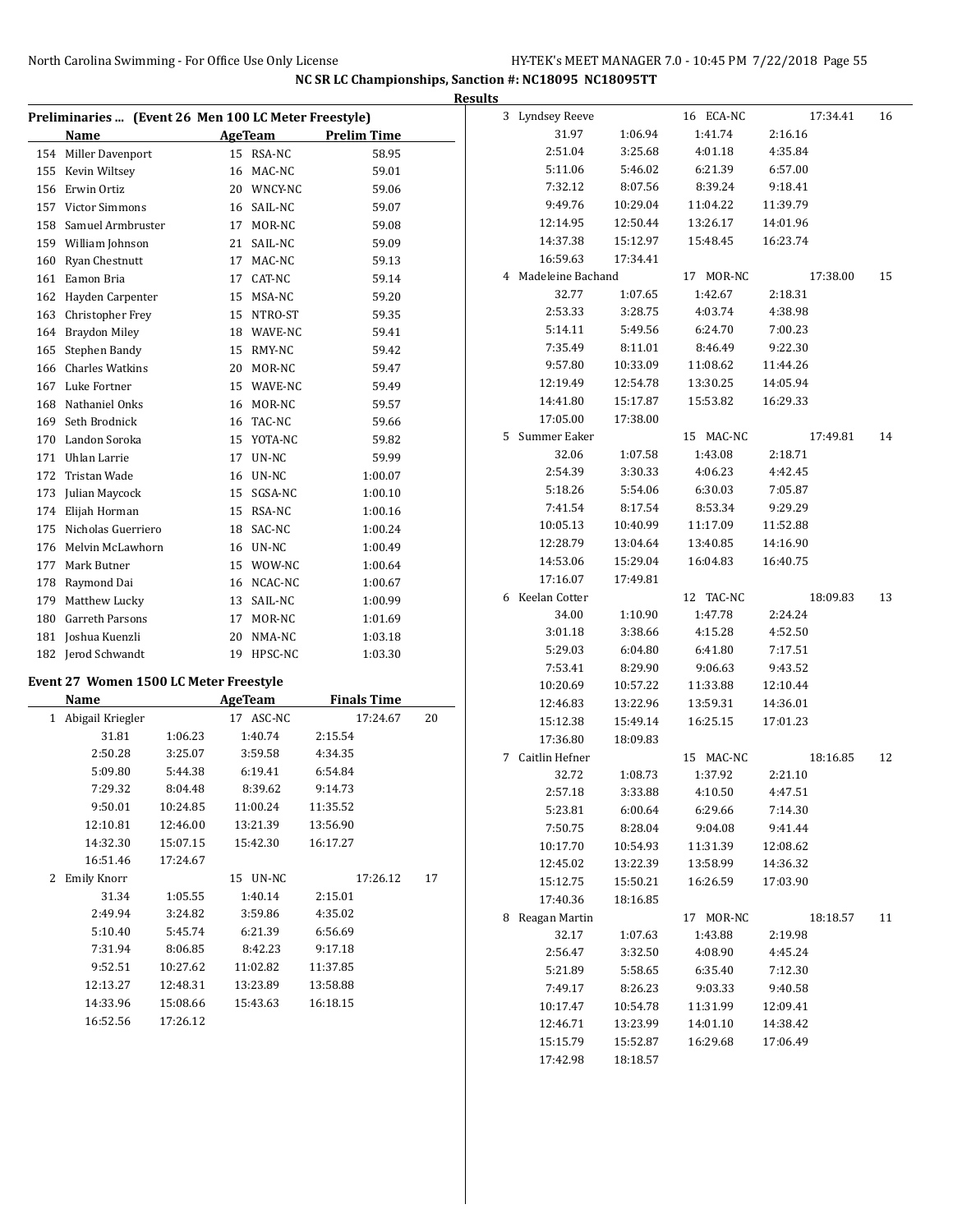|                                          |          |                |                    |                | <b>Results</b> |                     |          |            |          |          |              |
|------------------------------------------|----------|----------------|--------------------|----------------|----------------|---------------------|----------|------------|----------|----------|--------------|
| (Event 27 Women 1500 LC Meter Freestyle) |          |                |                    |                |                | 15 Amber Rydzewski  |          | 15 RSA-NC  |          | 18:34.40 | 2            |
| <b>Name</b>                              |          | <b>AgeTeam</b> | <b>Finals Time</b> |                |                | 33.55               | 1:11.23  | 1:48.87    | 2:26.36  |          |              |
| 9 Nora Bergstrom                         |          | 15 YOTA-NC     | 18:19.46           | 9              |                | 3:03.63             | 3:41.37  | 4:18.48    | 4:56.10  |          |              |
| 33.14                                    | 1:09.15  | 1:45.61        | 2:22.29            |                |                | 5:32.85             | 6:10.14  | 6:47.40    | 7:25.22  |          |              |
| 2:58.97                                  | 3:35.66  | 4:12.21        | 4:48.92            |                |                | 8:02.24             | 8:39.94  | 9:17.18    | 9:54.95  |          |              |
| 5:25.60                                  | 6:02.58  | 6:39.42        | 7:16.50            |                |                | 10:32.05            | 11:09.81 | 11:47.01   | 12:24.63 |          |              |
| 7:53.26                                  | 8:30.16  | 9:06.94        | 9:44.11            |                |                | 13:01.73            | 13:39.02 | 14:16.21   | 14:53.70 |          |              |
| 10:20.99                                 | 10:57.98 | 11:34.98       | 12:12.04           |                |                | 15:31.04            | 16:08.21 | 16:45.09   | 17:22.02 |          |              |
| 12:49.02                                 | 13:26.12 | 14:03.01       | 14:40.12           |                |                | 17:58.61            | 18:34.40 |            |          |          |              |
| 15:17.18                                 | 15:54.03 | 16:30.72       | 17:07.54           |                |                | 16 Julie Lahiff     |          | 15 WAVE-NC |          | 18:39.80 | $\mathbf{1}$ |
| 17:44.08                                 | 18:19.46 |                |                    |                |                | 33.70               | 1:10.27  | 1:47.62    | 2:24.30  |          |              |
| 10 Ashlyn Walton                         |          | 17 MOR-NC      | 18:22.70           | 7              |                | 3:01.87             | 3:38.96  | 4:16.48    | 4:53.84  |          |              |
| 33.05                                    | 1:08.86  | 1:44.94        | 2:21.64            |                |                | 5:31.22             | 6:08.67  | 6:46.74    | 7:23.85  |          |              |
| 2:58.31                                  | 3:35.18  | 4:11.74        | 4:48.59            |                |                | 8:01.48             | 8:38.88  | 9:16.74    | 9:54.23  |          |              |
| 5:25.34                                  | 6:02.54  | 6:27.82        | 7:16.00            |                |                | 10:31.93            | 11:09.42 | 11:47.15   | 12:24.40 |          |              |
| 7:53.07                                  | 8:30.30  | 9:07.24        | 9:44.47            |                |                | 13:02.38            | 13:39.87 | 14:17.82   | 14:55.66 |          |              |
| 10:21.63                                 | 10:58.81 | 11:35.92       | 12:13.08           |                |                | 15:33.23            | 16:10.78 | 16:48.34   | 17:25.97 |          |              |
| 12:50.01                                 | 13:27.53 | 14:04.39       | 14:41.47           |                |                | 18:03.57            | 18:39.80 |            |          |          |              |
| 15:18.10                                 | 15:55.82 | 16:33.11       | 17:10.80           |                |                | 17 Katherine Bauer  |          | 15 ASC-NC  |          | 18:39.99 |              |
| 17:47.32                                 | 18:22.70 |                |                    |                |                | 32.68               | 1:08.99  | 1:45.52    | 2:22.23  |          |              |
| 11 Grayson Reynolds                      |          | 19 SST-GA      | 18:25.25           | 6              |                | 2:59.21             | 3:36.05  | 4:12.96    | 4:50.67  |          |              |
| 34.61                                    | 1:11.58  | 1:48.54        | 2:25.57            |                |                | 5:27.44             | 6:04.48  | 6:41.91    | 7:18.70  |          |              |
| 3:02.29                                  | 3:39.42  | 4:16.38        | 4:53.07            |                |                | 7:55.92             | 8:33.37  | 9:10.96    | 9:49.17  |          |              |
| 5:29.69                                  | 6:06.31  | 6:42.67        | 7:19.06            |                |                | 10:26.39            | 11:04.34 | 11:41.80   | 12:20.02 |          |              |
| 7:55.61                                  | 8:32.22  | 9:09.02        | 9:45.92            |                |                | 12:57.97            | 13:36.36 | 14:14.22   | 14:51.79 |          |              |
| 10:23.16                                 | 11:00.16 | 11:36.95       | 12:14.16           |                |                | 15:30.12            | 16:08.10 | 16:46.85   | 17:24.64 |          |              |
| 12:51.10                                 | 13:28.21 | 14:05.38       | 14:42.70           |                |                | 18:02.85            | 18:39.99 |            |          |          |              |
| 15:20.00                                 | 15:57.27 | 16:34.72       | 17:11.86           |                |                | 18 Olivia Kayye     |          | 18 CAT-NC  |          | 19:01.41 |              |
| 17:49.14                                 | 18:25.25 |                |                    |                |                | 33.91               | 1:10.37  | 1:47.20    | 2:24.25  |          |              |
| 12 Alyx Koert                            |          | 21 CVAC-NC     | 18:26.82           | 5              |                | 3:01.59             | 3:39.64  | 4:17.13    | 4:54.68  |          |              |
| 32.49                                    | 1:08.06  | 1:44.94        | 2:21.92            |                |                | 5:32.08             | 6:10.05  | 6:48.59    | 7:26.76  |          |              |
| 2:59.36                                  | 3:36.83  | 4:14.40        | 4:51.97            |                |                | 8:04.93             | 8:42.86  | 9:21.10    | 9:58.84  |          |              |
| 5:29.37                                  | 6:06.83  | 6:44.36        | 7:21.82            |                |                | 10:37.73            | 11:15.78 | 11:54.36   | 12:32.46 |          |              |
| 7:59.35                                  | 8:36.57  | 9:13.86        | 9:51.09            |                |                | 13:11.06            | 13:50.01 | 14:29.21   | 15:08.40 |          |              |
| 10:28.40                                 | 11:05.75 | 11:42.67       | 12:19.67           |                |                | 15:47.14            | 16:26.12 | 17:06.08   | 17:44.88 |          |              |
| 12:56.50                                 | 13:33.53 | 14:10.38       | 14:47.51           |                |                | 18:23.59            | 19:01.41 |            |          |          |              |
| 15:24.27                                 | 16:01.16 | 16:37.81       | 17:14.65           |                |                | 19 Stephanie Qualls |          | 15 MAC-NC  |          | 19:07.35 |              |
| 17:51.23                                 | 18:26.82 |                |                    |                |                | 34.59               | 1:12.34  | 1:50.59    | 2:28.53  |          |              |
| 13 Brynn Jewell                          |          | 17 WOW-NC      | 18:30.46           | $\overline{4}$ |                | 3:05.91             | 3:43.50  | 4:21.06    | 4:58.31  |          |              |
| 32.96                                    | 1:09.29  | 1:46.72        | 2:23.31            |                |                | 5:36.00             | 6:13.88  | 6:51.65    | 7:29.98  |          |              |
| 3:00.66                                  | 3:37.59  | 4:15.22        | 4:51.52            |                |                | 8:07.88             | 8:46.20  | 9:25.05    | 10:03.36 |          |              |
| 5:28.51                                  | 6:04.81  | 6:42.36        | 7:18.81            |                |                | 10:41.85            | 11:20.34 | 11:59.71   | 12:38.82 |          |              |
| 7:55.58                                  | 8:32.89  | 9:09.83        | 9:46.94            |                |                | 13:18.51            | 13:57.02 | 14:35.70   | 15:14.99 |          |              |
| 10:25.00                                 | 11:02.16 | 11:40.11       | 12:17.70           |                |                | 15:53.67            | 16:33.09 | 17:12.11   | 17:50.79 |          |              |
| 12:46.89                                 | 13:33.60 | 14:11.51       | 14:49.03           |                |                | 18:29.99            | 19:07.35 |            |          |          |              |
| 15:26.52                                 | 16:03.67 | 16:40.72       | 17:17.77           |                |                | 20 Michaela Teachey |          | 15 MOR-NC  |          | 19:17.35 |              |
| 17:54.55                                 | 18:30.46 |                |                    |                |                | 35.33               | 1:12.99  | 1:51.94    | 2:31.19  |          |              |
| 14 Kyra Dalbo                            |          | 15 TAC-NC      | 18:33.67           | 3              |                | 3:05.21             | 3:49.63  | 4:28.40    | 5:07.55  |          |              |
| 33.99                                    | 1:11.81  | 1:49.68        | 2:27.39            |                |                | 5:46.89             | 6:25.77  | 7:05.01    | 7:43.72  |          |              |
| 3:05.30                                  | 3:42.84  | 4:20.27        | 4:57.84            |                |                | 8:22.87             | 9:01.63  | 9:40.34    | 10:18.82 |          |              |
| 5:35.15                                  | 6:12.56  | 6:50.11        | 7:27.61            |                |                | 10:57.50            | 11:36.44 | 12:15.37   | 12:54.25 |          |              |
| 8:04.99                                  | 8:42.77  | 9:19.85        | 9:57.22            |                |                | 13:33.12            | 14:11.77 | 14:51.01   | 15:29.49 |          |              |
| 10:34.27                                 | 11:11.39 | 11:48.33       | 12:25.45           |                |                | 16:07.52            | 16:45.86 | 17:24.43   | 18:02.86 |          |              |
| 13:02.75                                 | 13:39.99 | 14:17.14       | 14:54.42           |                |                | 18:41.05            | 19:17.35 |            |          |          |              |
| 15:30.87                                 | 16:07.57 | 16:44.76       | 17:21.68           |                |                |                     |          |            |          |          |              |
| 17:58.34                                 | 18:33.67 |                |                    |                |                |                     |          |            |          |          |              |
|                                          |          |                |                    |                |                |                     |          |            |          |          |              |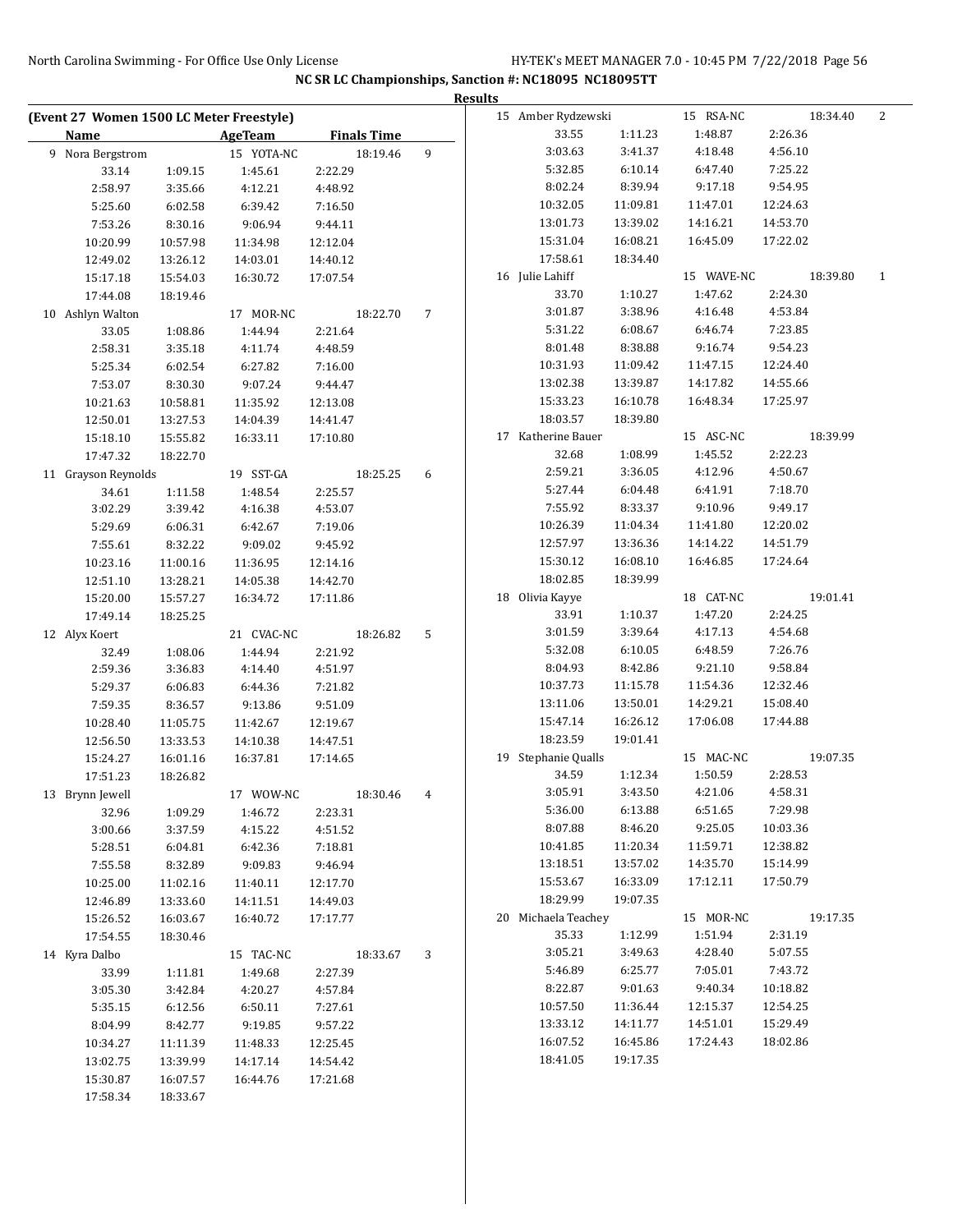| $B -$ |
|-------|
|       |
|       |
|       |
|       |
|       |
|       |
|       |
|       |
|       |
|       |
|       |
|       |
|       |
|       |
|       |
|       |
|       |
|       |
|       |
|       |
|       |
|       |
|       |
|       |
|       |
|       |
|       |
|       |
|       |
|       |
|       |
|       |
|       |
|       |
|       |
|       |
|       |
|       |
|       |
|       |
|       |
|       |

29.55 1:01.68 1:34.98 2:07.75 3 Christopher Ghim 15 TAC-NC 2:10.26 16 30.59 1:03.14 1:37.01 2:10.26

|                  | 4 Matthew Feryo      |         | 19 YOTA-NC |         | 2:10.27 | 15           |
|------------------|----------------------|---------|------------|---------|---------|--------------|
|                  | 30.49                | 1:03.53 | 1:37.45    | 2:10.27 |         |              |
| 5                | <b>Baylor Nelson</b> |         | 15 MAC-NC  |         | 2:10.42 | 14           |
|                  | 30.85                | 1:03.82 | 1:37.23    | 2:10.42 |         |              |
| 6                | Jacob Queen          |         | 20 CVAC-NC |         | 2:11.34 | 13           |
|                  | 31.61                | 1:04.82 | 1:38.95    | 2:11.34 |         |              |
| 7                | <b>Dylan Georges</b> |         | 16 NCAC-NC |         | 2:11.95 | 12           |
|                  | 31.13                | 1:04.85 | 1:38.95    | 2:11.95 |         |              |
| 8                | Joseph Moore         |         | 16 MAC-NC  |         | 2:14.05 | 11           |
|                  | 30.60                | 1:04.19 | 1:39.02    | 2:14.05 |         |              |
| <b>B</b> - Final |                      |         |            |         |         |              |
| 9.               | Noah Hensley         |         | 17 TAC-NC  |         | 2:10.42 | 9            |
|                  | 30.87                | 1:03.85 | 1:37.65    | 2:10.42 |         |              |
|                  | 10 Jackson Davis     |         | 16 MAC-NC  |         | 2:11.29 | 7            |
|                  | 30.04                | 1:03.15 | 1:37.27    | 2:11.29 |         |              |
| 11               | Daniel Baldwin       |         | 16 WAVE-NC |         | 2:11.42 | 6            |
|                  | 31.73                | 1:05.47 | 1:39.21    | 2:11.42 |         |              |
|                  | 12 Connor Chignell   |         | 17 TAC-NC  |         | 2:12.56 | 5            |
|                  | 30.48                | 1:03.43 | 1:37.94    | 2:12.56 |         |              |
| 13               | Logan Robinson       |         | 17 MAC-NC  |         | 2:12.60 | 4            |
|                  | 31.45                | 1:04.36 | 1:38.17    | 2:12.60 |         |              |
| 14               | Zachary Cairns       |         | 16 NCAC-NC |         | 2:13.46 | 3            |
|                  | 32.50                | 1:06.19 | 1:40.03    | 2:13.46 |         |              |
| 15               | Ryan Williams        |         | 18 MAC-NC  |         | 2:13.70 | 2            |
|                  | 30.63                | 1:04.23 | 1:38.74    | 2:13.70 |         |              |
| 16               |                      |         | 17 MSA-NC  |         | 2:15.12 | $\mathbf{1}$ |
|                  | Sean Teague<br>31.68 |         |            |         |         |              |
|                  |                      | 1:05.35 | 1:40.53    | 2:15.12 |         |              |
| C - Final        |                      |         |            |         |         |              |
| 17               | Ryan Silver          |         | 15 MOR-NC  |         | 2:12.08 |              |
|                  | 31.23                | 1:04.58 | 1:38.54    | 2:12.08 |         |              |
|                  | 18 John Chapman      |         | 15 MOR-NC  |         | 2:12.90 |              |
|                  | 31.49                | 1:04.82 | 1:39.33    | 2:12.90 |         |              |
|                  | 19 Andrew Lucky      |         | 15 SAIL-NC |         | 2:13.63 |              |
|                  | 30.78                | 1:04.21 | 1:39.04    | 2:13.63 |         |              |
| 20               | Neal Stratton        |         | 16 MAC-NC  |         | 2:13.65 |              |
|                  | 31.71                | 1:05.43 | 1:40.02    | 2:13.65 |         |              |
| 21               | <b>Brody Carroll</b> |         | 15 CVAC-NC |         | 2:14.30 |              |
|                  | 31.04                | 1:05.48 | 1:39.83    | 2:14.30 |         |              |
| 22               | <b>Brent Hoshall</b> |         | 18 SSS-NC  |         | 2:14.80 |              |
|                  | 31.65                | 1:06.05 | 1:41.63    | 2:14.80 |         |              |
|                  | 23 Trevor O'Neill    |         | 16 MOR-NC  |         | 2:17.93 |              |
|                  | 31.94                | 1:06.74 | 1:43.06    | 2:17.93 |         |              |
|                  | 24 Andrew Dorsel     |         | 15 MAC-NC  |         | 2:20.21 |              |
|                  | 32.50                | 1:07.68 | 1:44.72    | 2:20.21 |         |              |
| D - Final        |                      |         |            |         |         |              |
| 25               | Maximillian Poteat   |         | 16 NCAC-NC |         | 2:15.00 |              |
|                  | 32.42                | 1:06.28 | 1:40.88    | 2:15.00 |         |              |
| 26               | Matthew Shanahan     |         | 15 HAC-NC  |         | 2:16.31 |              |
|                  | 30.84                | 1:05.05 | 1:40.90    | 2:16.31 |         |              |
| 27               | Mitchell Langston    |         | 17 MOR-NC  |         | 2:16.50 |              |
|                  | 32.22                | 1:07.92 | 1:42.93    | 2:16.50 |         |              |
| 28               | Matthew Josten       |         | 22 CVAC-NC |         | 2:16.79 |              |
|                  | 31.20                | 1:05.42 | 1:41.17    | 2:16.79 |         |              |
| 29               | George Bujoreanu     |         | 15 MAC-NC  |         | 2:19.05 |              |
|                  | 32.14                | 1:06.88 | 1:43.68    | 2:19.05 |         |              |
| 30               | Alexander Wilhelm    |         | 16 MAC-NC  |         | 2:20.12 |              |
|                  | 32.77                | 1:08.14 | 1:44.81    | 2:20.12 |         |              |
|                  |                      |         |            |         |         |              |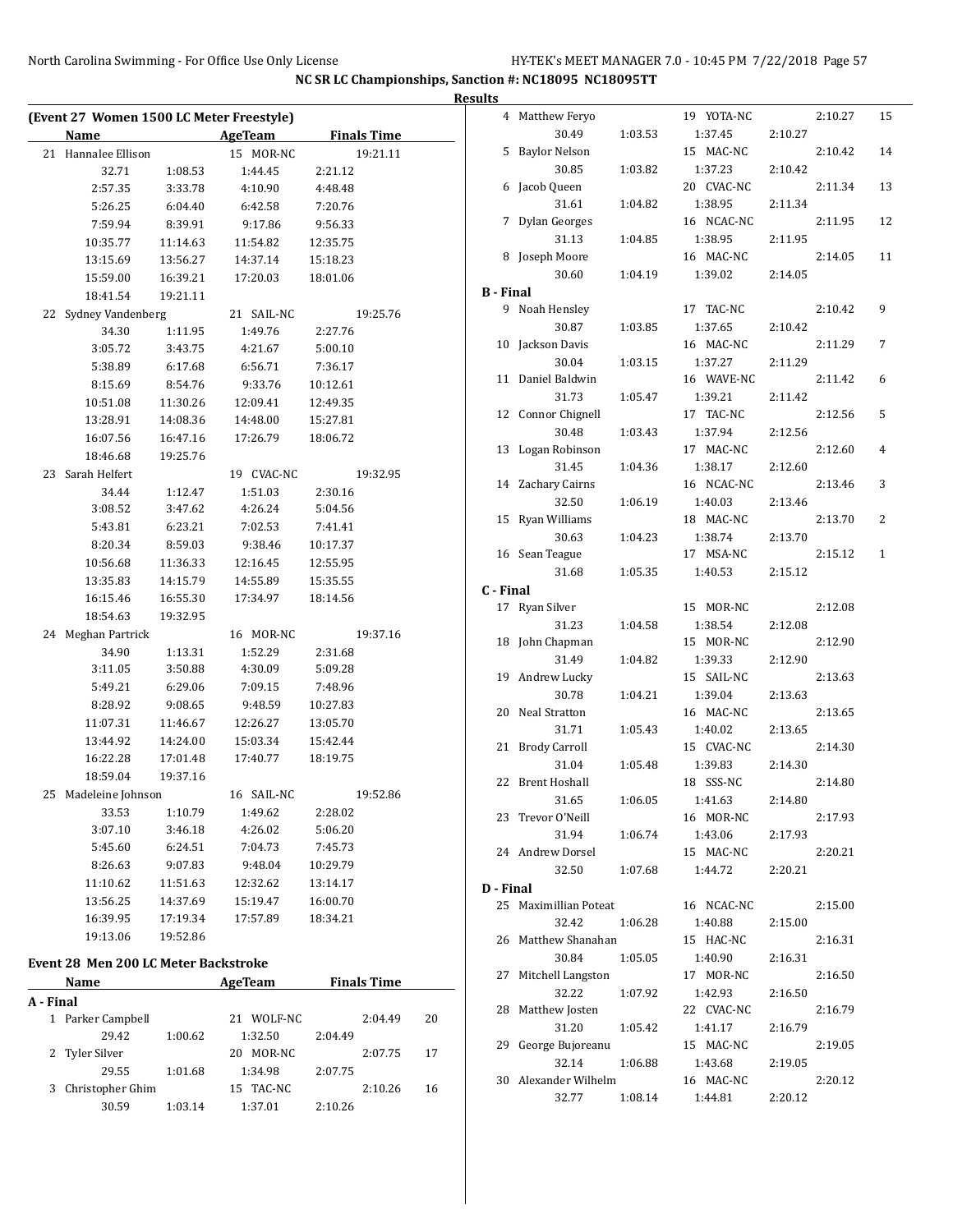$\overline{a}$ 

**NC SR LC Championships, Sanction #: NC18095 NC18095TT**

|    | Event 28 Men 200 LC Meter Backstroke |         |            |                     |   |
|----|--------------------------------------|---------|------------|---------------------|---|
|    | Name                                 |         |            | AgeTeam Prelim Time |   |
|    | Preliminaries                        |         |            |                     |   |
|    | 1 Parker Campbell                    |         | 21 WOLF-NC | 2:04.40             | q |
|    | 1:00.28                              | 2:04.40 |            |                     |   |
|    | 2 Tyler Silver                       |         | 20 MOR-NC  | 2:08.35             | q |
|    | 1:03.69                              | 2:08.35 |            |                     |   |
|    |                                      |         | 19 YOTA-NC |                     |   |
|    | 3 Matthew Feryo                      |         |            | 2:09.20             | q |
|    | 1:02.59                              | 2:09.20 |            |                     |   |
|    | 4 Jacob Rauch                        |         | 18 ATOM-NC | 2:09.41             | q |
|    | 1:03.82                              | 2:09.41 |            |                     |   |
| 5  | Jacob Queen                          |         | 20 CVAC-NC | 2:10.38             | q |
|    | 1:05.07                              | 2:10.38 |            |                     |   |
|    | 6 Baylor Nelson                      |         | 15 MAC-NC  | 2:11.18             | q |
|    | 1:04.17                              | 2:11.18 |            |                     |   |
|    | 7 Christopher Ghim                   |         | 15 TAC-NC  | 2:11.19             | q |
|    | 1:03.81                              | 2:11.19 |            |                     |   |
|    | 8 Dylan Georges                      |         | 16 NCAC-NC | 2:11.28             | q |
|    | 1:03.65                              | 2:11.28 |            |                     |   |
|    | 9 Joseph Moore                       |         | 16 MAC-NC  | 2:11.60             | q |
|    | 1:03.57                              | 2:11.60 |            |                     |   |
|    | 10 Noah Hensley                      |         | 17 TAC-NC  | 2:11.61             | q |
|    | 1:03.89                              | 2:11.61 |            |                     |   |
|    | 11 Daniel Baldwin                    |         | 16 WAVE-NC | 2:12.29             |   |
|    |                                      |         |            |                     | q |
|    | 1:05.72                              | 2:12.29 |            |                     |   |
|    | 12 Connor Chignell                   |         | 17 TAC-NC  | 2:12.36             | q |
|    | 1:04.31                              | 2:12.36 |            |                     |   |
|    | 13 Logan Robinson                    |         | 17 MAC-NC  | 2:12.47             | q |
|    | 1:04.00                              | 2:12.47 |            |                     |   |
|    | 14 Ryan Williams                     |         | 18 MAC-NC  | 2:12.84             | q |
|    | 1:04.47                              | 2:12.84 |            |                     |   |
|    | 15 Sean Teague                       |         | 17 MSA-NC  | 2:13.38             | q |
|    | 1:04.17                              | 2:13.38 |            |                     |   |
|    | 16 Jackson Davis                     |         | 16 MAC-NC  | 2:13.68             | q |
|    | 1:04.74                              | 2:13.68 |            |                     |   |
|    | 17 Zachary Cairns                    |         | 16 NCAC-NC | 2:13.77             | q |
|    | 1:05.83                              | 2:13.77 |            |                     |   |
|    | 18 Brent Hoshall                     |         | 18 SSS-NC  | 2:13.98             | q |
|    | 1:04.32                              | 2:13.98 |            |                     |   |
|    | 19 John Chapman                      |         | 15 MOR-NC  | 2:14.24             |   |
|    | 1:05.46                              | 2:14.24 |            |                     | q |
|    |                                      |         |            |                     |   |
|    | 20 Benjamin Hager                    |         | 16 MAC-NC  | 2:14.25             | q |
|    | 1:05.29                              | 2:14.25 |            |                     |   |
|    | 21 Ryan Silver                       |         | 15 MOR-NC  | 2:14.51             | q |
|    | 1:05.43                              | 2:14.51 |            |                     |   |
|    | 22 Christopher Hubbard               |         | 17 RSA-NC  | 2:14.65             | q |
|    | 1:05.67                              | 2:14.65 |            |                     |   |
|    | 23 Noah Henderson                    |         | 17 STAR-NC | 2:15.18             | q |
|    | 1:05.34                              | 2:15.18 |            |                     |   |
|    | 24 Andrew Lockhart                   |         | 18 ATOM-NC | 2:15.41             | q |
|    | 1:05.01                              | 2:15.41 |            |                     |   |
| 25 | Neal Stratton                        |         | 16 MAC-NC  | 2:15.55             | q |
|    | 1:05.03                              | 2:15.55 |            |                     |   |
|    | 26 Andrew Lucky                      |         | 15 SAIL-NC | 2:15.75             |   |
|    | 1:05.47                              |         |            |                     | q |
|    |                                      | 2:15.75 |            |                     |   |

| S  |                           |         |    |            |         |   |
|----|---------------------------|---------|----|------------|---------|---|
| 27 | Trevor O'Neill            |         |    | 16 MOR-NC  | 2:15.95 | q |
|    | 1:06.01                   | 2:15.95 |    |            |         |   |
| 28 | <b>Brody Carroll</b>      |         |    | 15 CVAC-NC | 2:16.47 | q |
|    | 1:07.18                   | 2:16.47 |    |            |         |   |
| 29 | Andrew Dorsel             |         | 15 | MAC-NC     | 2:16.65 | q |
|    | 1:06.35                   | 2:16.65 |    |            |         |   |
|    | 30 Eric Cantrell          |         |    | 15 SGSA-NC | 2:16.85 | q |
|    | 1:07.20                   | 2:16.85 |    |            |         |   |
| 31 | Ethan Schneider           |         |    | 17 MAC-NC  | 2:16.92 | q |
|    | 1:06.23                   | 2:16.92 |    |            |         |   |
| 32 | Matthew Shanahan          |         | 15 | HAC-NC     | 2:16.96 | q |
|    | 1:06.12                   | 2:16.96 |    |            |         |   |
| 33 | Samuel Reiger             |         |    | 15 ATOM-NC | 2:17.00 |   |
|    | 1:07.45                   | 2:17.00 |    |            |         |   |
| 34 | Matthew Josten            |         | 22 | CVAC-NC    | 2:17.19 |   |
|    | 1:06.61                   | 2:17.19 |    |            |         |   |
| 35 | Maximillian Poteat        |         |    | 16 NCAC-NC | 2:17.21 |   |
|    | 1:06.75                   | 2:17.21 |    |            |         |   |
| 36 | Mitchell Langston         |         |    | 17 MOR-NC  | 2:17.24 |   |
|    | 1:05.61                   | 2:17.24 |    |            |         |   |
| 37 | Rio Wombacher             |         |    | 16 RSA-NC  | 2:17.59 |   |
|    | 1:06.75                   | 2:17.59 |    |            |         |   |
|    | 38 Garrett Despres        |         | 15 | ECA-NC     | 2:18.47 |   |
|    | 1:07.08                   | 2:18.47 |    |            |         |   |
| 39 | Jeffrey Echols            |         |    | 16 EAC-NC  | 2:18.74 |   |
| 40 | 1:07.75<br>Benjamin Nally | 2:18.74 |    | 16 NCAC-NC |         |   |
|    | 1:07.80                   | 2:18.87 |    |            | 2:18.87 |   |
| 41 | Benjamin Mann             |         |    | 17 WAVE-NC | 2:19.17 |   |
|    | 1:05.71                   | 2:19.17 |    |            |         |   |
|    | 42 Alexander Wilhelm      |         |    | 16 MAC-NC  | 2:19.43 |   |
|    | 1:08.01                   | 2:19.43 |    |            |         |   |
| 43 | Nick Smith                |         | 16 | TAC-NC     | 2:19.58 |   |
|    | 1:07.41                   | 2:19.58 |    |            |         |   |
| 44 | Jack Benton               |         | 15 | UN-NC      | 2:19.71 |   |
|    | 1:07.21                   | 2:19.71 |    |            |         |   |
|    | 45 George Bujoreanu       |         | 15 | MAC-NC     | 2:20.17 |   |
|    | 1:08.33                   | 2:20.17 |    |            |         |   |
|    | 46 Danny Qaqish           |         | 15 | NCAC-NC    | 2:20.40 |   |
|    | 1:08.23                   | 2:20.40 |    |            |         |   |
| 47 | Jackson Grotjohn          |         |    | 18 TAC-NC  | 2:21.09 |   |
|    | 1:08.84                   | 2:21.09 |    |            |         |   |
| 48 | Austen Davis              |         | 15 | RSA-NC     | 2:21.13 |   |
|    | 1:10.32                   | 2:21.13 |    |            |         |   |
| 49 | Jacland Reville           |         | 15 | SSS-NC     | 2:21.24 |   |
|    | 1:08.71                   | 2:21.24 |    |            |         |   |
| 50 | Joshua Walker             |         | 17 | ATOM-NC    | 2:21.30 |   |
|    | 1:07.55                   | 2:21.30 |    |            |         |   |
| 51 | Ryan Cooper               |         | 18 | UN-GA      | 2:21.65 |   |
|    | 1:07.60                   | 2:21.65 |    |            |         |   |
| 52 | Andrew Gaudette           |         | 16 | NCAC-NC    | 2:21.67 |   |
|    | 1:10.37                   | 2:21.67 |    |            |         |   |
| 53 | Sean Quinn                |         | 18 | MOR-NC     | 2:21.77 |   |
|    | 1:10.86                   | 2:21.77 |    |            |         |   |
| 54 | Benjamin Russell          |         | 15 | MOR-NC     | 2:22.22 |   |
|    | 1:09.29                   | 2:22.22 |    |            |         |   |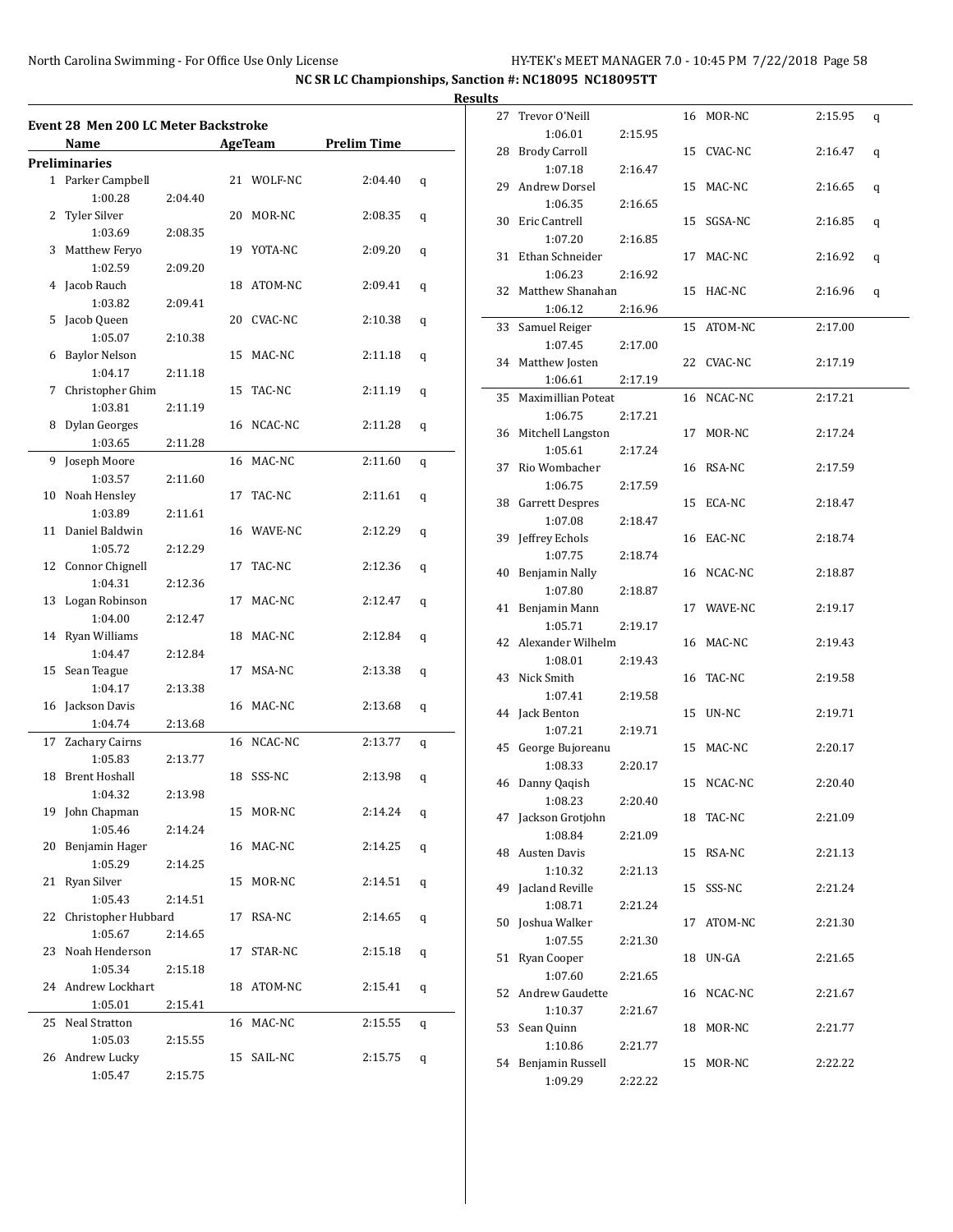**Results**

| Preliminaries  (Event 28 Men 200 LC Meter Backstroke) |         |                |            |                    |                  |                                        |         |                 |         |                    |              |
|-------------------------------------------------------|---------|----------------|------------|--------------------|------------------|----------------------------------------|---------|-----------------|---------|--------------------|--------------|
| Name                                                  |         | <b>AgeTeam</b> |            | <b>Prelim Time</b> |                  | Event 29 Women 200 LC Meter Backstroke |         |                 |         |                    |              |
| 55 Joey Bridgham                                      |         |                | 15 MOR-NC  | 2:22.46            |                  | Name                                   |         | AgeTeam         |         | <b>Finals Time</b> |              |
| 1:08.16                                               | 2:22.46 |                |            |                    | A - Final        |                                        |         |                 |         |                    |              |
| 56 Stephen Gaudette                                   |         |                | 16 NCAC-NC | 2:22.67            |                  | 1 Sarah Barton                         |         | 16 MAC-NC       |         | 2:17.60            | 20           |
| 1:09.97                                               | 2:22.67 |                |            |                    |                  | 32.52                                  | 1:06.81 | 1:42.14         | 2:17.60 |                    |              |
| 57 Evan Doherty                                       |         |                | 16 WAVE-NC | 2:22.84            |                  | 2 Ava Yandle                           |         | 15 MAC-NC       |         | 2:20.20            | 17           |
| 1:08.33                                               | 2:22.84 |                |            |                    |                  | 33.48                                  | 1:08.68 | 1:44.82         | 2:20.20 |                    |              |
| 58 Andrew Mu                                          |         |                | 16 NCAC-NC | 2:22.91            |                  | 3 Faith Hefner                         |         | 17 MAC-NC       |         | 2:20.29            | 16           |
| 1:09.11                                               | 2:22.91 |                |            |                    |                  | 33.78                                  | 1:08.84 | 1:44.25         | 2:20.29 |                    |              |
| 59 Nolan Dempsey                                      |         |                | 16 SSS-NC  | 2:22.93            |                  | 4 Alina Stout                          |         | 16 MAC-NC       |         | 2:21.76            | 15           |
| 1:09.76                                               | 2:22.93 |                |            |                    |                  | 32.56                                  | 1:07.86 | 1:44.94         | 2:21.76 |                    |              |
| 60 Thomas Teeters                                     |         |                | 16 CFAC-NC | 2:22.98            |                  | 5 Mary Pruden                          |         | 18 WAVE-NC      |         | 2:22.19            | 14           |
| 1:10.14                                               | 2:22.98 |                |            |                    |                  | 33.55                                  | 1:09.36 | 1:46.40         | 2:22.19 |                    |              |
| 61 William Armentrout                                 |         |                | 16 TYDE-NC | 2:23.57            |                  | 6 Amaya Hanley                         |         | 15 MAC-NC       |         | 2:23.67            | 13           |
| 1:10.27                                               | 2:23.57 |                |            |                    |                  | 33.29                                  | 1:09.22 | 1:46.54         | 2:23.67 |                    |              |
| 62 Jason Donnelly                                     |         |                | 16 MOR-NC  | 2:24.06            |                  | 7 Sarah Jackson                        |         | 14 TAC-NC       |         | 2:24.99            | 12           |
| 1:10.45                                               | 2:24.06 |                |            |                    |                  | 34.15                                  | 1:10.25 | 1:47.84         | 2:24.99 |                    |              |
| 63 Miles Charles                                      |         |                | 14 NCAC-NC | 2:24.15            |                  | 8 Madeline Morello                     |         | 18 WOLF-NC      |         | 2:25.36            | 11           |
|                                                       |         |                |            |                    |                  | 33.76                                  | 1:10.32 | 1:47.89         | 2:25.36 |                    |              |
| 1:10.60                                               | 2:24.15 |                | 16 BAY-SE  |                    | <b>B</b> - Final |                                        |         |                 |         |                    |              |
| 64 John Hollowell                                     |         |                |            | 2:24.23            |                  | 9 Holland Rozenboom                    |         | 15 UN-NC        |         | 2:23.42            | 9            |
| 1:08.29                                               | 2:24.23 |                |            |                    |                  | 33.70                                  | 1:09.83 | 1:46.60         | 2:23.42 |                    |              |
| 65 Alexander Griffey                                  |         |                | 16 MAC-NC  | 2:24.33            |                  | 10 Victoria Cunningham                 |         | 15 RSA-NC       |         | 2:24.40            | 7            |
| 1:10.35                                               | 2:24.33 |                |            |                    |                  | 34.10                                  | 1:10.44 | 1:47.67         | 2:24.40 |                    |              |
| 66 John Meehan                                        |         |                | 16 ATOM-NC | 2:24.64            |                  | 11 Alexandria Diacumakos               |         | 19 TAC-NC       |         | 2:24.50            | 6            |
| 1:09.86                                               | 2:24.64 |                |            |                    |                  | 33.75                                  | 1:10.45 | 1:47.47         | 2:24.50 |                    |              |
| 67 Evan Dorsel                                        |         |                | 17 MAC-NC  | 2:25.69            |                  | 12 Paloma Baca                         |         | 17 NCAC-NC      |         | 2:25.32            | 5            |
| 1:10.02                                               | 2:25.69 |                |            |                    |                  | 35.02                                  | 1:11.95 | 1:49.23         | 2:25.32 |                    |              |
| 68 Aidan Mabunga                                      |         |                | 17 UN-NC   | 2:25.75            |                  | 13 Morgan Reilly                       |         | 15 TAC-NC       |         | 2:25.71            | 4            |
| 1:11.32                                               | 2:25.75 |                |            |                    |                  | 34.92                                  | 1:10.99 | 1:48.79         | 2:25.71 |                    |              |
| 69 Kennedy Ubinger                                    |         |                | 18 RSA-NC  | 2:26.34            |                  | 14 Kylie Yoder                         |         | 15 MAC-NC       |         | 2:25.86            | 3            |
| 1:10.90                                               | 2:26.34 |                |            |                    |                  | 34.56                                  | 1:10.56 | 1:47.91         | 2:25.86 |                    |              |
| 70 Ethan Womble                                       |         |                | 15 GCY-NC  | 2:26.82            |                  | 15 Kenna Haney                         |         | 16 WAVE-NC      |         | 2:26.60            | 2            |
| 1:11.23                                               | 2:26.82 |                |            |                    |                  | 34.41                                  | 1:11.49 | 1:49.65         | 2:26.60 |                    |              |
| *71 Ethan Lawless                                     |         |                | 16 ECA-NC  | 2:27.27            |                  | 16 Kathryn Knorr                       |         | 15 UN-NC        |         | 2:29.77            | $\mathbf{1}$ |
| 1:11.99                                               | 2:27.27 |                |            |                    |                  | 33.96                                  | 1:11.25 | 1:50.72         | 2:29.77 |                    |              |
| *71 George Heidkamp                                   |         |                | 17 UN-NC   | 2:27.27            | C - Final        |                                        |         |                 |         |                    |              |
| 1:09.88                                               | 2:27.27 |                |            |                    |                  | 17 Hope Carpenter                      |         | 18 SGSA-NC      |         | 2:22.65            |              |
| 73 Carson Wickman                                     |         |                | 16 NCAC-NC | 2:28.40            |                  | 33.62                                  | 1:10.04 | 1:46.75         | 2:22.65 |                    |              |
| 1:11.14                                               | 2:28.40 |                |            |                    |                  | 18 Sophia Woody                        |         | 15 ASC-NC       |         | 2:23.47            |              |
| 74 Brayden Brewer                                     |         |                | 15 MAC-NC  | 2:29.24            |                  | 33.89                                  | 1:10.51 | 1:47.18         | 2:23.47 |                    |              |
| 1:12.81                                               | 2:29.24 |                |            |                    |                  | 19 Rachel Strickland                   |         | 17 MOR-NC       |         | 2:24.11            |              |
| 75 Jerod Schwandt                                     |         |                | 19 HPSC-NC | 2:29.75            |                  | 33.86                                  | 1:10.63 | 1:47.74         | 2:24.11 |                    |              |
| 1:14.54                                               | 2:29.75 |                |            |                    |                  | 20 Claire Russell                      |         | 15 MAC-NC       |         | 2:26.81            |              |
| 76 Kevin Wiltsey                                      |         |                | 16 MAC-NC  | 2:30.14            |                  | 33.70                                  | 1:10.29 | 1:48.28         | 2:26.81 |                    |              |
| 1:10.55                                               | 2:30.14 |                |            |                    |                  | 21 Emily Knorr                         |         | 15 UN-NC        |         | 2:29.15            |              |
| 77 Douglas Brown                                      |         |                | 16 ECA-NC  | 2:30.34            |                  |                                        |         |                 |         |                    |              |
| 1:11.27                                               | 2:30.34 |                |            |                    |                  | 34.95                                  | 1:12.43 | 1:51.46         | 2:29.15 |                    |              |
| 78 Uhlan Larrie                                       |         |                | 17 UN-NC   | 2:33.76            |                  | 22 Madeleine Bachand                   |         | 17 MOR-NC       |         | 2:29.33            |              |
| 1:13.49                                               | 2:33.76 |                |            |                    |                  | 36.28                                  | 1:13.94 | 1:51.97         | 2:29.33 |                    |              |
| 79 Austin Nario                                       |         |                | 16 TYDE-NC | 2:47.79            |                  | 23 Susan Mumford                       |         | 15 MAC-NC       |         | 2:30.78            |              |
| 1:03.90                                               | 2:47.79 |                |            |                    |                  | 35.19                                  | 1:13.37 | 1:52.42         | 2:30.78 |                    |              |
| --- Michael Ivy                                       |         |                | 17 RSA-NC  | <b>DFS</b>         |                  | --- Kennedy Grotjohn                   |         | 16 TAC-NC       |         | DQ                 |              |
|                                                       |         |                |            |                    |                  | 34.38                                  | 1:11.63 | 1:49.99         | DQ      |                    |              |
|                                                       |         |                |            |                    | D - Final        |                                        |         |                 |         |                    |              |
|                                                       |         |                |            |                    |                  | 25 Nisma Said                          |         | 15 TAC-NC       |         | 2:22.45            |              |
|                                                       |         |                |            |                    |                  | 33.11                                  |         | 1:10.04 1:47.02 | 2:22.45 |                    |              |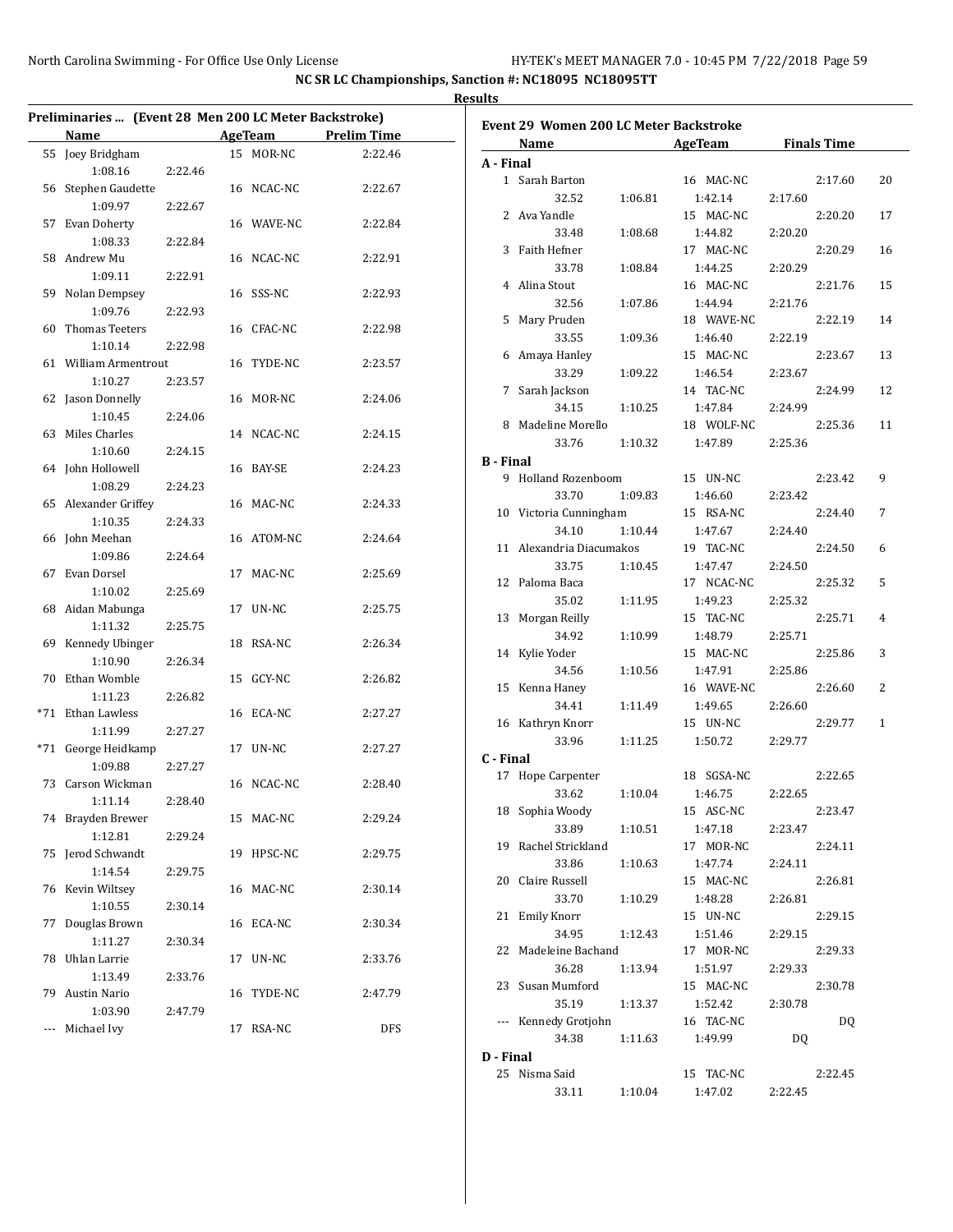|    | D - Final  (Event 29 Women 200 LC Meter Backstroke) |         |            |         |                    |   |
|----|-----------------------------------------------------|---------|------------|---------|--------------------|---|
|    | Name AgeTeam                                        |         |            |         | <b>Finals Time</b> |   |
|    | 26 Alexandra Handlin                                |         | 16 MAC-NC  |         | 2:24.89            |   |
|    | 33.78                                               | 1:10.20 | 1:47.40    | 2:24.89 |                    |   |
| 27 | Allyson Accordino                                   |         | 16 MAC-NC  |         | 2:26.69            |   |
|    | 33.98                                               | 1:10.32 | 1:48.34    | 2:26.69 |                    |   |
|    | 28 Laura Davis                                      |         | 15 MAC-NC  |         | 2:26.70            |   |
|    | 33.99                                               | 1:10.70 | 1:48.71    | 2:26.70 |                    |   |
|    | 29 Rhiannon Wozny                                   |         | 16 MAC-NC  |         | 2:27.62            |   |
|    | 33.80                                               | 1:10.08 | 1:49.00    | 2:27.62 |                    |   |
|    | 30 Bethany Tart                                     |         | 15 ECA-NC  |         | 2:28.12            |   |
|    | 35.09                                               | 1:11.96 | 1:49.65    | 2:28.12 |                    |   |
|    | 31 Reagan Martin                                    |         | 17 MOR-NC  |         | 2:30.63            |   |
|    | 35.43                                               | 1:12.42 | 1:51.68    | 2:30.63 |                    |   |
|    | 32 Hannalee Ellison                                 |         | 15 MOR-NC  |         | 2:35.05            |   |
|    | 35.30                                               | 1:13.90 | 1:53.66    | 2:35.05 |                    |   |
|    |                                                     |         |            |         |                    |   |
|    | Event 29 Women 200 LC Meter Backstroke              |         |            |         |                    |   |
|    | Name                                                |         | AgeTeam    |         | <b>Prelim Time</b> |   |
|    | <b>Preliminaries</b>                                |         |            |         |                    |   |
|    | 1 Sarah Barton                                      |         | 16 MAC-NC  |         | 2:19.00            | q |
|    | 1:08.20                                             | 2:19.00 |            |         |                    |   |
|    | 2 Faith Hefner                                      |         | 17 MAC-NC  |         | 2:19.22            | q |
|    | 1:07.73                                             | 2:19.22 |            |         |                    |   |
| 3  | Mary Pruden                                         |         | 18 WAVE-NC |         | 2:22.09            | q |
|    | 1:09.49                                             | 2:22.09 |            |         |                    |   |
|    | 4 Ava Yandle                                        |         | 15 MAC-NC  |         | 2:22.80            | q |
|    | 1:10.85                                             | 2:22.80 |            |         |                    |   |
| 5. | Madeline Morello                                    |         | 18 WOLF-NC |         | 2:22.97            | q |
|    | 1:09.90                                             | 2:22.97 |            |         |                    |   |
|    | 6 Sarah Jackson                                     |         | 14 TAC-NC  |         | 2:23.47            | q |
|    | 1:09.49                                             | 2:23.47 |            |         |                    |   |
| 7  | Amaya Hanley                                        |         | 15 MAC-NC  |         | 2:23.69            | q |
|    | 1:09.65                                             | 2:23.69 |            |         |                    |   |
| 8  | Katie Rauch                                         |         | 15 ATOM-NC |         | 2:24.34            | q |
|    | 1:11.32                                             | 2:24.34 |            |         |                    |   |
| 9  | Alina Stout                                         |         | 16 MAC-NC  |         | 2:24.95            | q |
|    | 1:10.36                                             | 2:24.95 |            |         |                    |   |
|    | 10 Morgan Reilly                                    |         | 15 TAC-NC  |         | 2:25.50            | q |
|    | 1:12.78                                             | 2:25.50 |            |         |                    |   |
|    | 11 Holland Rozenboom                                |         | 15 UN-NC   |         | 2:25.89            | q |
|    | 1:11.99                                             | 2:25.89 |            |         |                    |   |
| 12 | Paloma Baca                                         |         | 17 NCAC-NC |         | 2:26.07            | q |
|    | 1:11.47                                             | 2:26.07 |            |         |                    |   |
|    | 13 Victoria Cunningham                              |         | 15 RSA-NC  |         | 2:26.22            | q |
|    | 1:11.79                                             | 2:26.22 |            |         |                    |   |
|    | 14 Kenna Haney                                      |         | 16 WAVE-NC |         | 2:26.47            | q |
|    | 1:11.56                                             | 2:26.47 |            |         |                    |   |
|    | 15 Kylie Yoder                                      |         | 15 MAC-NC  |         | 2:26.49            | q |
|    | 1:10.87                                             | 2:26.49 |            |         |                    |   |
| 16 | Mia Nordstrom                                       |         | 15 TAC-NC  |         | 2:26.78            | q |
|    | 1:10.14                                             | 2:26.78 |            |         |                    |   |
| 17 | Alexandria Diacumakos                               |         | 19 TAC-NC  |         | 2:26.83            | q |
|    | 1:11.23                                             | 2:26.83 |            |         |                    |   |
|    | 18 Kathryn Knorr                                    |         | 15 UN-NC   |         | 2:27.12            | q |
|    | 1:10.57                                             | 2:27.12 |            |         |                    |   |

| <b>Results</b> |                               |         |    |            |         |   |
|----------------|-------------------------------|---------|----|------------|---------|---|
|                | 19 Hope Carpenter             |         |    | 18 SGSA-NC | 2:27.23 | q |
|                | 1:12.87                       | 2:27.23 |    |            |         |   |
|                | 20 Kennedy Grotjohn           |         |    | 16 TAC-NC  | 2:27.26 | q |
|                | 1:12.07                       | 2:27.26 |    |            |         |   |
|                | 21 Claire Russell             |         |    | 15 MAC-NC  | 2:27.70 | q |
|                | 1:10.70                       | 2:27.70 |    |            |         |   |
|                | 22 Rachel Strickland          |         |    | 17 MOR-NC  | 2:27.72 | q |
|                | 1:10.84                       | 2:27.72 |    |            |         |   |
|                | 23 Sophia Woody               |         |    | 15 ASC-NC  | 2:27.75 | q |
|                | 1:11.51                       | 2:27.75 |    |            |         |   |
|                | 24 Madeleine Bachand          |         |    | 17 MOR-NC  | 2:27.82 | q |
|                | 1:12.09                       | 2:27.82 |    |            |         |   |
|                | 25 Sophie Anderson            |         | 15 | TAC-NC     | 2:27.97 | q |
|                | 1:12.78                       | 2:27.97 |    |            |         |   |
|                | 26 Kelsey Tunstall            |         |    | 20 PAC-NC  | 2:28.01 | q |
|                | 1:13.36                       | 2:28.01 |    |            |         |   |
|                | 27 Susan Mumford              |         |    | 15 MAC-NC  | 2:28.19 | q |
|                | 1:11.14                       | 2:28.19 |    |            |         |   |
|                | 28 Emily Knorr                |         |    | 15 UN-NC   | 2:28.26 | q |
|                | 1:11.61                       | 2:28.26 |    |            |         |   |
|                | 29 Nisma Said                 |         | 15 | TAC-NC     | 2:28.38 | q |
|                | 1:11.99                       | 2:28.38 |    |            |         |   |
|                | 30 Bethany Tart               |         |    | 15 ECA-NC  | 2:28.65 | q |
|                | 1:12.83<br>31 Laura Davis     | 2:28.65 |    | 15 MAC-NC  | 2:28.95 |   |
|                | 1:11.40                       | 2:28.95 |    |            |         | q |
|                | 32 Allyson Accordino          |         |    | 16 MAC-NC  | 2:29.26 |   |
|                | 1:13.18                       | 2:29.26 |    |            |         | q |
|                | 33 Alexandra Handlin          |         |    | 16 MAC-NC  | 2:29.69 |   |
|                | 1:12.71                       | 2:29.69 |    |            |         |   |
|                | 34 Katherine Miller           |         |    | 19 PITT-AM | 2:30.25 |   |
|                | 1:12.36                       | 2:30.25 |    |            |         |   |
|                | 35 Marissa Lassell            |         |    | 16 MSA-NC  | 2:30.26 |   |
|                | 1:12.39                       | 2:30.26 |    |            |         |   |
|                | 36 Reagan Martin              |         |    | 17 MOR-NC  | 2:30.30 |   |
|                | 1:13.29                       | 2:30.30 |    |            |         |   |
|                | 37 Hannalee Ellison           |         |    | 15 MOR-NC  | 2:31.00 |   |
|                | 1:13.79                       | 2:31.00 |    |            |         |   |
|                | 38 Rhiannon Wozny             |         |    | 16 MAC-NC  | 2:31.03 |   |
|                | 1:12.98                       | 2:31.03 |    |            |         |   |
|                | 39 Nora Bergstrom             |         |    | 15 YOTA-NC | 2:31.17 |   |
|                | 1:14.14                       | 2:31.17 |    |            |         |   |
|                | 40 Emily Ally                 |         |    | 15 GCY-NC  | 2:31.20 |   |
|                | 1:12.54                       | 2:31.20 |    |            |         |   |
|                | 41 Kelsey Krumanocker         |         |    | 18 CVAC-NC | 2:31.28 |   |
|                | 1:13.46                       | 2:31.28 |    |            |         |   |
|                | 42 Carolina Ricciardi         |         |    | 15 MAC-NC  | 2:31.33 |   |
|                | 1:12.33                       | 2:31.33 |    |            |         |   |
|                | 43 Madison Hoover             |         |    | 16 WOW-NC  | 2:31.45 |   |
|                | 1:12.93                       | 2:31.45 |    |            |         |   |
|                | 44 Katherine Carson           |         |    | 15 YOTA-NC | 2:31.58 |   |
|                | 1:12.38<br>45 Peyton Whitaker | 2:31.58 |    |            |         |   |
|                | 1:13.09                       | 2:31.93 |    | 17 MOR-NC  | 2:31.93 |   |
|                | 46 Amanda Losey               |         |    | 15 MSA-NC  | 2:32.11 |   |
|                | 1:15.25                       | 2:32.11 |    |            |         |   |
|                |                               |         |    |            |         |   |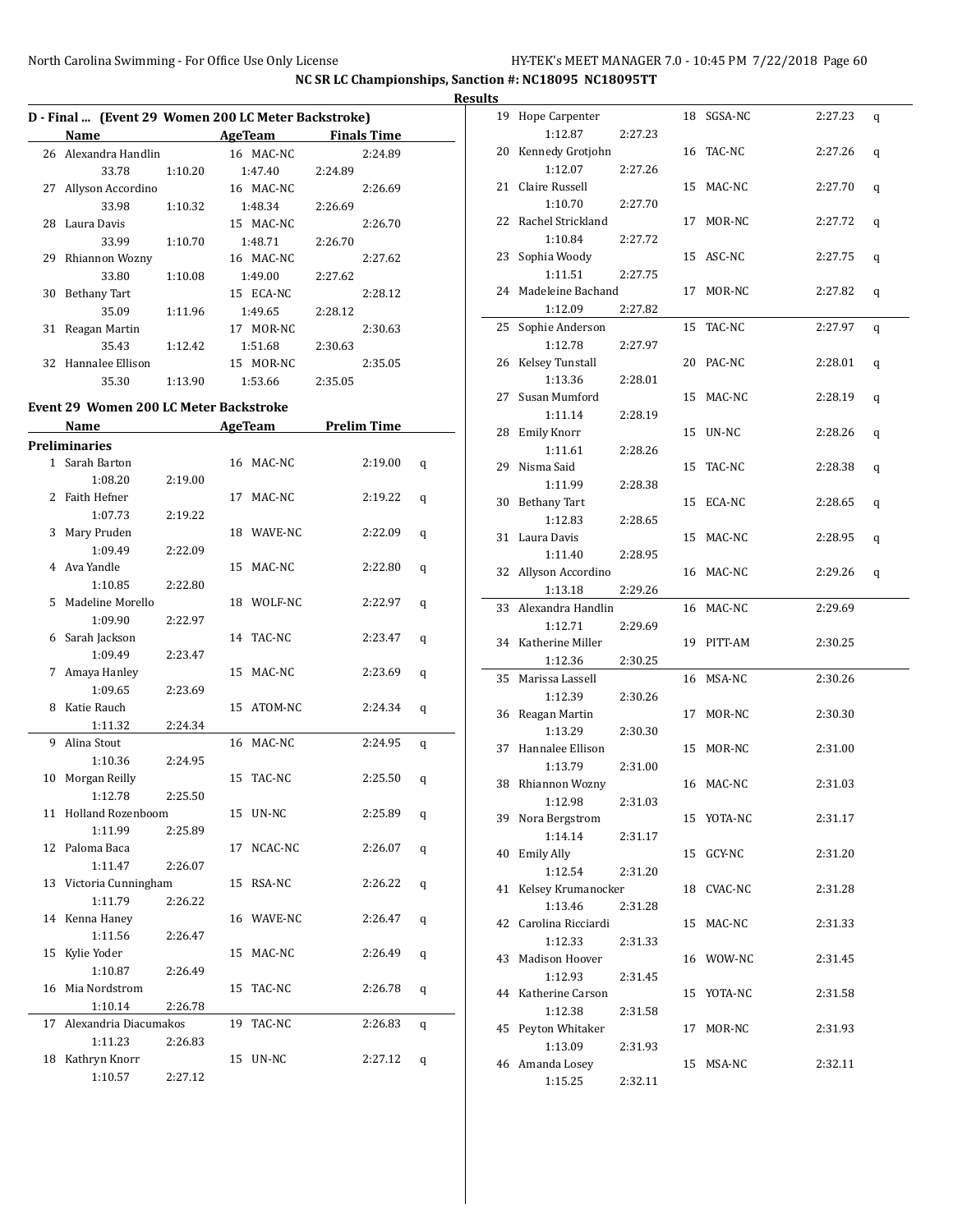|                                                         |         |                |                    | <b>Results</b> |                        |         |            |         |
|---------------------------------------------------------|---------|----------------|--------------------|----------------|------------------------|---------|------------|---------|
| Preliminaries  (Event 29 Women 200 LC Meter Backstroke) |         |                |                    |                | 75 Katelyn Yount       |         | 15 MAC-NC  | 2:36.63 |
| Name                                                    |         | <b>AgeTeam</b> | <b>Prelim Time</b> |                | 1:17.76                | 2:36.63 |            |         |
| 47 Bruna Ricciardi                                      |         | 15 MAC-NC      | 2:32.64            |                | 76 Kyndall Beane       |         | 15 UN-NC   | 2:36.92 |
| 1:13.65                                                 | 2:32.64 |                |                    |                | 1:18.58                | 2:36.92 |            |         |
| 48 Amanda Hoffman                                       |         | 17 MAC-NC      | 2:32.78            |                | 77 Anna Ashley         |         | 16 MAC-NC  | 2:37.10 |
| 1:14.16                                                 | 2:32.78 |                |                    |                | 1:14.83                | 2:37.10 |            |         |
| 49 Rachel Daly                                          |         | 16 MSA-NC      | 2:33.04            |                | 78 Emma Peck           |         | 18 MOR-NC  | 2:37.18 |
| 1:15.33                                                 | 2:33.04 |                |                    |                | 1:15.59                | 2:37.18 |            |         |
| 50 Ana Pozder                                           |         | 18 TAC-NC      | 2:33.16            |                | 79 Taylor Simmons      |         | 15 MSA-NC  | 2:37.41 |
| 1:14.62                                                 | 2:33.16 |                |                    |                | 1:16.51                | 2:37.41 |            |         |
| 51 Janie Inscore                                        |         | 15 MOR-NC      | 2:33.30            |                | 80 Olivia Powell       |         | 15 MAC-NC  | 2:37.46 |
| 1:14.48                                                 | 2:33.30 |                |                    |                | 1:18.30                | 2:37.46 |            |         |
| 52 Jessica Frank                                        |         | 17 TAC-NC      | 2:33.32            |                | 81 Zoe Coburn          |         | 13 GCY-NC  | 2:37.51 |
| 1:13.82                                                 | 2:33.32 |                |                    |                | 1:14.89                | 2:37.51 |            |         |
| 53 Mary Hauser                                          |         | 16 MOR-NC      | 2:33.65            |                | 82 Anna Rubel          |         | 16 MAC-NC  | 2:37.80 |
| 1:14.96                                                 | 2:33.65 |                |                    |                | 1:17.49                | 2:37.80 |            |         |
| 54 Helen Chen                                           |         | 15 TAC-NC      | 2:33.74            |                | 83 Haley Ryen          |         | 14 HAC-NC  | 2:38.39 |
| 1:14.17                                                 | 2:33.74 |                |                    |                | 1:18.10                | 2:38.39 |            |         |
| 55 Anna Scalise                                         |         | 16 MAC-NC      | 2:33.83            |                | 84 Trinity Wenzel      |         | 14 SMAC-NC | 2:38.66 |
| 1:14.56                                                 | 2:33.83 |                |                    |                | 1:16.82                | 2:38.66 |            |         |
| 56 Sophia Lange                                         |         | 16 CAT-NC      | 2:34.04            |                | 85 Ashley Martinson    |         | 15 MAC-NC  | 2:38.99 |
| 1:14.94                                                 | 2:34.04 |                |                    |                | 1:17.71                | 2:38.99 |            |         |
| 57 Lucy Elliott                                         |         | 18 MAC-NC      | 2:34.12            |                | 86 Alexa Federico      |         | 16 SAIL-NC | 2:39.06 |
| 1:14.56                                                 | 2:34.12 |                |                    |                | 1:17.84                | 2:39.06 |            |         |
| 58 Alyx Koert                                           |         | 21 CVAC-NC     | 2:34.19            |                | 87 Caroline Eggers     |         | 16 SAIL-NC | 2:39.18 |
| 1:14.89                                                 | 2:34.19 |                |                    |                | 1:17.48                | 2:39.18 |            |         |
| 59 Ashton Gasper                                        |         | 17 MOR-NC      | 2:34.20            |                | 88 Haley Robinson      |         | 15 MAC-NC  | 2:39.19 |
| 1:14.98                                                 | 2:34.20 |                |                    |                | 1:17.34                | 2:39.19 |            |         |
| 60 Sydney Rogers                                        |         | 15 MAC-NC      | 2:34.31            |                | 89 Lindsay Nowak       |         | 18 MAC-NC  | 2:39.47 |
| 1:13.62                                                 | 2:34.31 |                |                    |                | 1:17.30                | 2:39.47 |            |         |
| 61 Mackenzie Adams                                      |         | 15 YOTA-NC     | 2:34.57            |                | 90 Jordan Lamoreux     |         | 16 SAIL-NC | 2:39.69 |
| 1:14.84                                                 | 2:34.57 |                |                    |                | 1:17.64                | 2:39.69 |            |         |
| 62 Abigail Rutledge                                     |         | 18 TAC-NC      | 2:34.75            |                | 91 Abigail Burns       |         | 17 ECA-NC  | 2:39.73 |
| 1:14.58                                                 | 2:34.75 |                |                    |                | 1:17.76                | 2:39.73 |            |         |
| 63 Kelsey Tolchin                                       |         | 16 MAC-NC      | 2:34.88            |                | 92 Jackqueline Nguyen  |         | 15 NCAC-NC | 2:39.74 |
| 1:14.60                                                 | 2:34.88 |                |                    |                | 1:17.99                | 2:39.74 |            |         |
| 64 Laurie Anne Bazinet                                  |         | 16 WOW-NC      | 2:34.99            |                | 93 Lynda Clodfelter    |         | 17 MAC-NC  | 2:39.86 |
| 1:15.90                                                 | 2:34.99 |                |                    |                | 1:17.49                | 2:39.86 |            |         |
| 65 Mia Rose                                             |         | 15 NCAC-NC     | 2:35.13            |                | 94 Elizabeth Teeters   |         | 14 CFAC-NC | 2:39.98 |
| 1:14.95                                                 | 2:35.13 |                |                    |                | 1:19.15                | 2:39.98 |            |         |
| 66 Kaylie Curran                                        |         | 15 TAC-NC      | 2:35.19            |                | 95 Alaina Joyce        |         | 18 GCY-NC  | 2:40.11 |
| 1:16.55                                                 | 2:35.19 |                |                    |                | 1:17.16                | 2:40.11 |            |         |
| 67 Jessica Woolfe                                       |         | 21 WNCY-NC     | 2:35.25            |                | 96 Avalon Uveges       |         | 15 TAC-NC  | 2:40.32 |
| 1:14.86                                                 | 2:35.25 |                |                    |                | 1:17.30                | 2:40.32 |            |         |
| 68 Callie Blandford                                     |         | 17 MOR-NC      | 2:35.68            |                | 97 Bianca Candelaria   |         | 17 CAT-NC  | 2:40.90 |
| 1:17.26                                                 | 2:35.68 |                |                    |                | 1:19.06                | 2:40.90 |            |         |
| 69 Eleanore Marquardt                                   |         | 17 ATOM-NC     | 2:35.99            |                | 98 Eliza Durham        |         | 17 MAC-NC  | 2:41.06 |
| 1:17.07                                                 | 2:35.99 |                |                    |                | 1:18.86                | 2:41.06 |            |         |
| 70 Kourtney Cook                                        |         | 14 GCY-NC      | 2:36.09            |                | 99 Madison Mataxas     |         | 18 SST-GA  | 2:41.68 |
| 1:16.50                                                 | 2:36.09 |                |                    |                | 1:19.32                | 2:41.68 |            |         |
| 71 Anneliese Hohm                                       |         | 15 ATOM-NC     | 2:36.13            |                | 100 Stephanie Qualls   |         | 15 MAC-NC  | 2:41.84 |
| 1:15.85                                                 | 2:36.13 |                |                    |                | 1:20.86                | 2:41.84 |            |         |
| 72 Caitlin Hefner                                       |         |                | 2:36.16            |                | 101 Caroline Williford |         | 15 MOR-NC  | 2:41.91 |
| 1:15.99                                                 | 2:36.16 | 15 MAC-NC      |                    |                | 1:19.46                | 2:41.91 |            |         |
| 73 Aelwyn Eward                                         |         |                | 2:36.20            |                | 102 Sarah Pilecki      |         | 17 TAC-NC  | 2:42.61 |
| 1:16.45                                                 |         | 14 NCAC-NC     |                    |                | 1:18.59                | 2:42.61 |            |         |
| 74 Kaitlin Brown                                        | 2:36.20 |                | 2:36.52            |                | 103 Sarah Nelson       |         | 18 CAT-NC  | 2:43.15 |
|                                                         |         | 16 UN-NC       |                    |                | 1:16.74                | 2:43.15 |            |         |
| 1:16.96                                                 | 2:36.52 |                |                    |                |                        |         |            |         |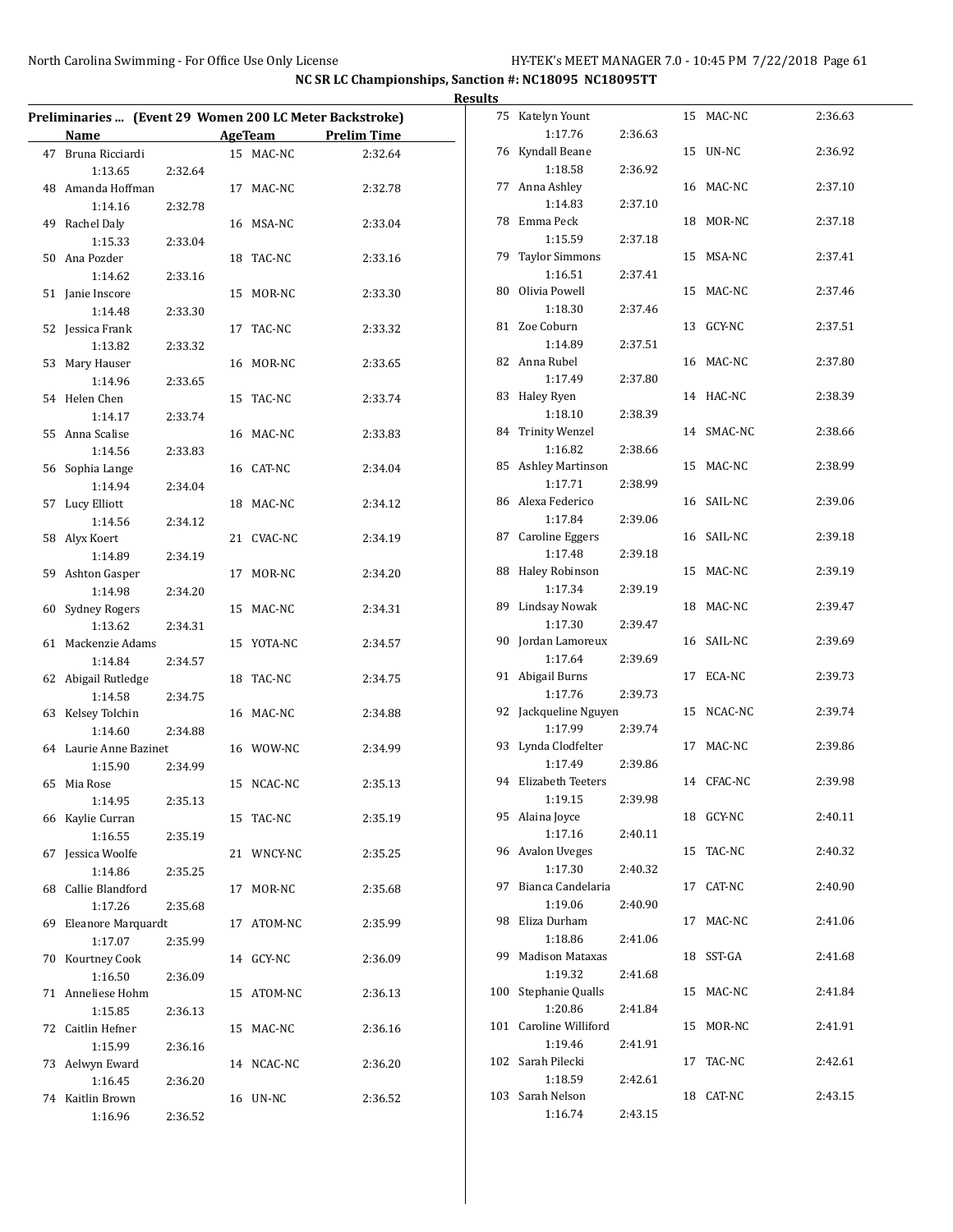|                                                         |          |                |                    |                    |    | <b>Results</b> |                    |          |            |          |    |
|---------------------------------------------------------|----------|----------------|--------------------|--------------------|----|----------------|--------------------|----------|------------|----------|----|
| Preliminaries  (Event 29 Women 200 LC Meter Backstroke) |          |                |                    |                    |    |                | 4 Justin Lloyd     |          | 19 NCAC-NC | 16:44.62 | 15 |
| Name                                                    |          | <b>AgeTeam</b> | <b>Prelim Time</b> |                    |    |                | 29.91              | 1:02.86  | 1:36.36    | 2:09.67  |    |
| 104 Aurora Cranford                                     |          | 13 GCY-NC      |                    | 2:43.82            |    |                | 2:43.08            | 3:16.20  | 3:49.35    | 4:22.73  |    |
| 1:18.80                                                 | 2:43.82  |                |                    |                    |    |                | 4:56.08            | 5:29.56  | 6:02.54    | 6:35.79  |    |
| 105 Sydney Hartis                                       |          | 15 MOR-NC      |                    | 2:43.99            |    |                | 7:08.90            | 7:42.27  | 8:15.33    | 8:48.50  |    |
| 1:20.74                                                 | 2:43.99  |                |                    |                    |    |                | 9:22.00            | 9:55.64  | 10:29.26   | 11:03.13 |    |
| 106 Olivia Honaker                                      |          | 16 TAC-NC      |                    | 2:44.49            |    |                | 11:37.32           | 12:11.39 | 12:45.55   | 13:19.76 |    |
| 1:20.56                                                 | 2:44.49  |                |                    |                    |    |                | 13:53.94           | 14:28.74 | 15:03.46   | 15:37.43 |    |
| 107 Kelly Vann                                          |          | 15 CAT-NC      |                    | 2:46.11            |    |                | 16:11.71           | 16:44.62 |            |          |    |
| 1:18.86                                                 | 2:46.11  |                |                    |                    |    |                | 5 Eric Cantrell    |          | 15 SGSA-NC | 16:49.64 | 14 |
| 108 Anne Whitsel                                        |          | 19 NCAC-NC     |                    | 2:46.50            |    |                | 30.74              | 1:03.85  | 1:37.01    | 2:10.32  |    |
| 1:20.81                                                 | 2:46.50  |                |                    |                    |    |                | 2:44.02            | 3:17.38  | 3:50.77    | 4:24.50  |    |
| 109 Kathryn Tolone                                      |          | 16 SAIL-NC     |                    | 2:46.52            |    |                | 4:58.01            | 5:31.78  | 6:05.31    | 6:38.89  |    |
| 1:20.54                                                 | 2:46.52  |                |                    |                    |    |                | 7:12.77            | 7:46.39  | 8:20.08    | 8:53.53  |    |
| 110 Anne Bowers                                         |          | 19 ASC-NC      |                    | 2:47.01            |    |                | 9:27.46            | 10:01.14 | 10:35.35   | 11:09.26 |    |
| 1:20.99                                                 | 2:47.01  |                |                    |                    |    |                | 11:43.41           | 12:17.50 | 12:51.97   | 13:25.92 |    |
| 111 Madeline Buff                                       |          | 15 MSA-NC      |                    | 2:47.59            |    |                | 14:00.17           | 14:34.42 | 15:08.88   | 15:43.04 |    |
| 1:19.90                                                 | 2:47.59  |                |                    |                    |    |                | 16:17.00           | 16:49.64 |            |          |    |
| 112 Cadence Martin                                      |          | 16 ASTF-NC     |                    | 2:48.42            |    |                | 6 Bode Ringenbach  |          | 15 MOR-NC  | 16:53.47 | 13 |
| 1:18.80                                                 | 2:48.42  |                |                    |                    |    |                | 30.67              | 1:03.78  | 1:37.84    | 2:12.03  |    |
| 113 Carlyle Kennedy                                     |          | 15 WAVE-NC     |                    | 2:48.54            |    |                | 2:46.20            | 3:20.66  | 3:54.65    | 4:28.83  |    |
| 1:21.04                                                 | 2:48.54  |                |                    |                    |    |                | 5:03.09            | 5:37.37  | 6:11.52    | 6:45.42  |    |
|                                                         |          |                |                    |                    |    |                | 7:12.38            | 7:53.38  | 8:27.79    | 9:01.91  |    |
| Event 30 Men 1500 LC Meter Freestyle                    |          |                |                    |                    |    |                | 9:35.55            | 10:09.53 | 10:43.74   | 11:18.00 |    |
| Name                                                    |          | <b>AgeTeam</b> |                    | <b>Finals Time</b> |    |                | 11:51.73           | 12:25.56 | 12:59.67   | 13:33.90 |    |
| 1 Thomas Bretzmann                                      |          | 18 NCAC-NC     |                    | 15:48.05           | 20 |                | 14:07.81           | 14:41.93 | 15:15.39   | 15:49.21 |    |
| 29.05                                                   | 1:01.15  | 1:33.32        | 2:05.51            |                    |    |                | 16:21.51           | 16:53.47 |            |          |    |
| 2:37.16                                                 | 3:08.73  | 3:40.30        | 4:12.25            |                    |    |                | 7 Hendrik Faber    |          | 19 QU-NC   | 16:54.63 | 12 |
| 4:44.11                                                 | 5:16.15  | 5:47.78        | 6:19.70            |                    |    |                | 29.81              | 1:03.17  | 1:36.40    | 2:09.68  |    |
| 6:51.28                                                 | 7:23.16  | 7:54.63        | 8:26.57            |                    |    |                | 2:43.12            | 3:16.53  | 3:50.33    | 4:24.05  |    |
| 8:58.31                                                 | 9:29.82  | 10:01.31       | 10:32.97           |                    |    |                | 4:58.02            | 5:31.95  | 6:05.83    | 6:39.86  |    |
| 11:04.46                                                | 11:36.45 | 12:07.97       | 12:39.78           |                    |    |                | 7:13.58            | 7:47.19  | 8:21.02    | 8:55.18  |    |
| 13:11.49                                                | 13:43.03 | 14:14.44       | 14:46.03           |                    |    |                | 9:29.09            | 10:03.22 | 10:37.45   | 11:11.69 |    |
| 15:17.76                                                | 15:48.05 |                |                    |                    |    |                | 11:46.05           | 12:20.79 | 12:54.90   | 13:29.49 |    |
| 2 Kenneth Lloyd                                         |          | 17 NCAC-NC     |                    | 16:02.18           | 17 |                | 14:04.03           | 14:38.73 | 15:13.08   | 15:47.79 |    |
| 29.38                                                   | 1:01.95  | 1:34.11        | 2:06.63            |                    |    |                | 16:21.74           | 16:54.63 |            |          |    |
| 2:38.58                                                 | 3:10.46  | 3:42.63        | 4:15.59            |                    |    |                | 8 Michael Partrick |          | 16 MOR-NC  | 16:55.05 | 11 |
| 4:47.70                                                 | 5:20.23  | 5:45.48        | 6:24.55            |                    |    |                | 29.93              | 1:03.00  | 1:36.50    | 2:10.54  |    |
| 6:56.78                                                 | 7:29.00  | 8:00.89        | 8:33.37            |                    |    |                | 2:44.51            | 3:18.85  | 3:52.89    | 4:27.08  |    |
| 9:05.48                                                 | 9:37.74  | 10:10.34       | 10:42.44           |                    |    |                | 5:01.33            | 5:35.55  | 6:09.75    | 6:44.31  |    |
| 11:14.53                                                | 11:46.90 | 12:19.43       | 12:51.61           |                    |    |                | 7:18.53            | 7:52.90  | 8:27.20    | 9:00.95  |    |
| 13:23.89                                                | 13:56.06 | 14:28.33       | 15:00.36           |                    |    |                | 9:35.12            | 10:09.12 | 10:43.00   | 11:16.84 |    |
| 15:32.25                                                | 16:02.18 |                |                    |                    |    |                |                    |          |            |          |    |
| 3 William Soleo                                         |          | 16 UN-NC       |                    | 16:27.15           | 16 |                | 11:50.97           | 12:25.04 | 12:58.82   | 13:33.04 |    |
| 30.47                                                   | 1:03.24  | 1:36.45        | 2:09.59            |                    |    |                | 14:06.31           | 14:40.39 | 15:14.71   | 15:48.32 |    |
| 2:42.66                                                 | 3:15.92  | 3:49.35        | 4:22.49            |                    |    |                | 16:22.17           | 16:55.05 |            |          |    |
| 4:55.51                                                 | 5:28.69  | 6:01.80        | 6:35.22            |                    |    |                | 9 Micah Martin     |          | 16 CVAC-NC | 16:57.87 | 9  |
| 7:08.30                                                 | 7:41.48  | 8:14.73        | 8:47.71            |                    |    |                | 29.46              | 1:02.15  | 1:35.25    | 2:08.61  |    |
| 9:20.38                                                 | 9:53.36  | 10:26.33       | 10:59.23           |                    |    |                | 2:42.10            | 3:15.97  | 3:49.84    | 4:23.79  |    |
| 11:32.34                                                | 12:05.35 | 12:38.40       | 13:11.55           |                    |    |                | 4:58.08            | 5:32.69  | 6:07.09    | 6:41.07  |    |
| 13:44.75                                                | 14:17.66 | 14:50.48       | 15:23.31           |                    |    |                | 7:15.72            | 7:48.59  | 8:21.42    | 8:55.91  |    |
| 15:56.18                                                | 16:27.15 |                |                    |                    |    |                | 9:30.84            | 10:06.02 | 10:41.06   | 11:16.37 |    |
|                                                         |          |                |                    |                    |    |                | 11:51.45           | 12:26.84 | 13:02.44   | 13:36.89 |    |
|                                                         |          |                |                    |                    |    |                | 14:11.49           | 14:45.94 | 15:20.30   | 15:53.68 |    |
|                                                         |          |                |                    |                    |    |                | 16:26.11           | 16:57.87 |            |          |    |
|                                                         |          |                |                    |                    |    |                |                    |          |            |          |    |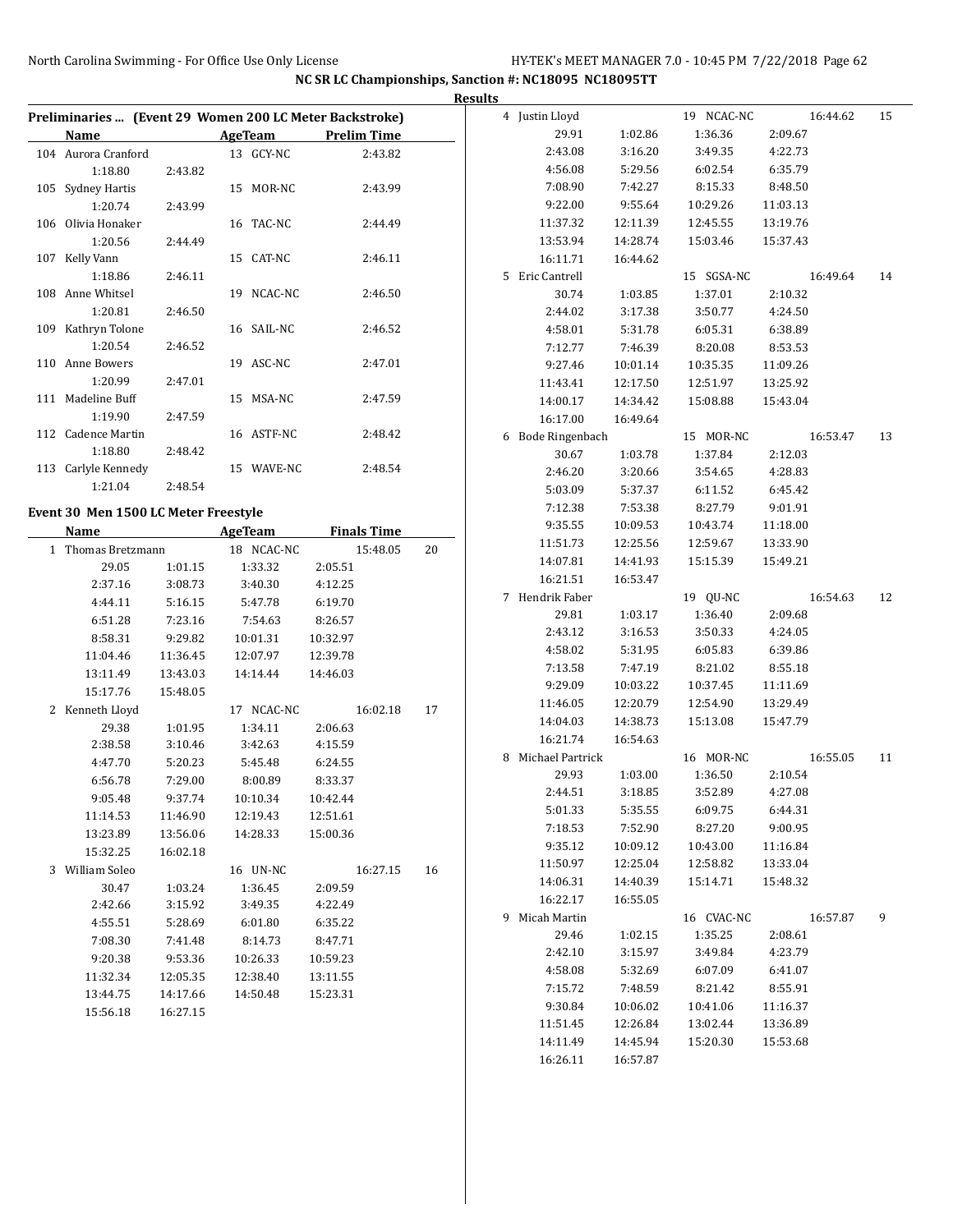|                                        |          |                |                    |                | <b>Results</b> |                     |          |            |          |          |              |
|----------------------------------------|----------|----------------|--------------------|----------------|----------------|---------------------|----------|------------|----------|----------|--------------|
| (Event 30 Men 1500 LC Meter Freestyle) |          |                |                    |                |                | 16 Dax Harris       |          | 14 GCY-NC  |          | 17:17.29 | $\mathbf{1}$ |
| Name                                   |          | <b>AgeTeam</b> | <b>Finals Time</b> |                |                | 30.81               | 1:04.51  | 1:39.37    | 2:13.67  |          |              |
| 10 Connor Dalbo                        |          | 18 MOR-NC      | 16:58.67           | $\overline{7}$ |                | 2:48.52             | 3:22.19  | 3:56.65    | 4:30.65  |          |              |
| 31.44                                  | 1:05.93  | 1:40.39        | 2:14.98            |                |                | 5:05.43             | 5:40.05  | 6:14.86    | 6:49.36  |          |              |
| 2:48.79                                | 3:23.03  | 3:57.54        | 4:32.03            |                |                | 7:24.45             | 7:59.22  | 8:34.49    | 9:09.43  |          |              |
| 5:06.34                                | 5:40.49  | 6:14.48        | 6:48.84            |                |                | 9:44.63             | 10:19.22 | 10:54.33   | 11:29.15 |          |              |
| 7:22.78                                | 7:56.90  | 8:31.01        | 9:05.42            |                |                | 12:04.46            | 12:39.55 | 13:15.04   | 13:49.99 |          |              |
| 9:39.52                                | 10:13.80 | 10:47.91       | 11:22.14           |                |                | 14:25.38            | 15:00.61 | 15:35.97   | 16:10.47 |          |              |
| 11:56.21                               | 12:30.48 | 13:04.26       | 13:38.00           |                |                | 16:45.07            | 17:17.29 |            |          |          |              |
| 14:12.00                               | 14:45.63 | 15:18.94       | 15:52.45           |                |                | 17 Brody Carroll    |          | 15 CVAC-NC |          | 17:17.41 |              |
| 16:25.80                               | 16:58.67 |                |                    |                |                | 31.20               | 1:04.99  | 1:38.80    | 2:13.33  |          |              |
| 11 Thomas Frye                         |          | 15 MAC-NC      | 16:59.09           | 6              |                | 2:46.98             | 3:21.60  | 3:55.94    | 4:30.59  |          |              |
| 30.92                                  | 1:04.81  | 1:39.40        | 2:13.46            |                |                | 5:05.17             | 5:39.88  | 6:14.46    | 6:49.54  |          |              |
| 2:47.95                                | 3:22.19  | 3:56.48        | 4:30.63            |                |                | 7:24.60             | 7:59.73  | 8:33.81    | 9:09.00  |          |              |
| 5:05.30                                | 5:39.61  | 6:13.76        | 6:47.38            |                |                | 9:43.42             | 10:18.68 | 10:53.48   | 11:28.59 |          |              |
| 7:21.35                                | 7:55.72  | 8:29.75        | 9:03.96            |                |                | 12:03.69            | 12:38.88 | 13:13.00   | 13:48.90 |          |              |
| 9:38.60                                | 10:12.86 | 10:39.63       | 11:21.40           |                |                | 14:24.00            | 14:59.48 | 15:34.43   | 16:09.94 |          |              |
| 11:55.23                               | 12:29.21 | 13:02.91       | 13:37.09           |                |                | 16:44.48            | 17:17.41 |            |          |          |              |
| 14:11.48                               | 14:45.78 | 15:19.22       | 15:53.28           |                |                | 18 Matthew Youngbar |          | 17 MOR-NC  |          | 17:20.04 |              |
| 16:26.91                               | 16:59.09 |                |                    |                |                | 30.42               | 1:03.75  | 1:38.05    | 2:12.72  |          |              |
| 12 Alexander Atherton                  |          | 15 MAC-NC      | 17:03.98           | 5              |                | 2:47.03             | 3:21.70  | 3:56.45    | 4:31.16  |          |              |
| 31.06                                  | 1:04.03  | 1:37.79        | 2:11.87            |                |                | 5:05.98             | 5:40.36  | 6:15.03    | 6:49.83  |          |              |
| 2:39.82                                | 3:20.30  | 3:54.51        | 4:28.69            |                |                | 7:24.56             | 7:59.44  | 8:34.63    | 9:09.25  |          |              |
| 5:02.93                                | 5:37.25  | 6:11.48        | 6:45.98            |                |                | 9:44.24             | 10:19.02 | 10:54.42   | 11:29.38 |          |              |
| 7:20.27                                | 7:54.40  | 8:28.67        | 9:02.75            |                |                | 12:04.75            | 12:39.94 | 13:15.17   | 13:50.44 |          |              |
| 9:37.23                                | 10:11.56 | 10:45.83       | 11:19.76           |                |                | 14:25.58            | 15:00.82 | 15:36.10   | 16:11.08 |          |              |
| 11:53.86                               | 12:27.97 | 13:02.48       | 13:37.10           |                |                | 16:41.16            | 17:20.04 |            |          |          |              |
| 14:11.83                               | 14:46.31 | 15:20.87       | 15:55.26           |                |                | 19 Andrew Joyner    |          | 19 RSA-NC  |          | 17:20.35 |              |
| 16:30.01                               | 17:03.98 |                |                    |                |                | 31.01               | 1:04.72  | 1:38.40    | 2:12.66  |          |              |
| 13 Spencer Hughes                      |          | 17 TAC-NC      | 17:07.96           | 4              |                | 2:46.70             | 3:21.68  | 3:56.33    | 4:30.80  |          |              |
| 31.78                                  | 1:05.72  | 1:39.90        | 2:13.85            |                |                | 5:05.78             | 5:40.81  | 6:16.22    | 6:51.16  |          |              |
| 2:48.17                                | 3:22.39  | 3:56.51        | 4:31.00            |                |                | 7:26.28             | 8:01.53  | 8:36.95    | 9:12.07  |          |              |
| 5:05.56                                | 5:39.73  | 6:13.36        | 6:47.50            |                |                | 9:46.75             | 10:21.71 | 10:56.82   | 11:31.90 |          |              |
| 7:21.25                                | 7:55.37  | 8:29.75        | 9:04.40            |                |                | 12:06.73            | 12:41.34 | 13:16.72   | 13:51.35 |          |              |
| 9:38.77                                | 10:13.44 | 10:47.94       | 11:22.56           |                |                | 14:26.60            | 15:02.04 | 15:37.63   | 16:11.91 |          |              |
| 11:57.19                               | 12:32.14 | 13:07.07       | 13:41.55           |                |                | 16:47.03            | 17:20.35 |            |          |          |              |
| 14:16.84                               | 14:51.51 | 15:26.62       | 16:00.62           |                |                | 20 Jackson Holcomb  |          | 18 CAT-NC  |          | 17:31.84 |              |
| 16:35.05                               | 17:07.96 |                |                    |                |                | 31.95               | 1:07.83  | 1:41.21    | 2:20.40  |          |              |
| 14 Jack Todd                           |          | 16 UN-NC       | 17:10.77           | 3              |                | 2:56.23             | 3:31.37  | 4:06.76    | 4:42.36  |          |              |
| 31.05                                  | 1:04.07  | 1:37.39        | 2:11.15            |                |                | 5:18.16             | 5:53.55  | 6:29.07    | 7:04.03  |          |              |
| 2:45.12                                | 3:19.07  | 3:52.65        | 4:26.47            |                |                | 7:39.43             | 8:14.50  | 8:50.15    | 9:25.13  |          |              |
| 5:00.47                                | 5:34.44  | 6:08.40        | 6:42.20            |                |                | 10:00.37            | 10:34.80 | 11:09.67   | 11:44.51 |          |              |
| 7:16.23                                | 7:50.51  | 8:24.70        | 8:59.19            |                |                | 12:19.34            | 12:54.19 | 13:29.31   | 14:03.91 |          |              |
| 9:33.74                                | 10:08.36 | 10:43.17       | 11:18.10           |                |                | 14:39.14            | 15:14.14 | 15:49.31   | 16:23.95 |          |              |
| 11:53.40                               | 12:28.38 | 13:03.80       | 13:38.81           |                |                | 16:59.19            | 17:31.84 |            |          |          |              |
| 14:14.35                               | 14:49.55 | 15:25.34       | 16:00.67           |                |                | 21 David Greeley    |          | 14 NCAC-NC |          | 17:33.25 |              |
| 16:36.24                               | 17:10.77 |                |                    |                |                | 31.86               | 1:06.03  | 1:40.65    | 2:15.44  |          |              |
| 15 Elijah Horman                       |          | 15 RSA-NC      | 17:10.80           | 2              |                | 2:50.08             | 3:24.75  | 3:59.68    | 4:34.70  |          |              |
| 30.15                                  | 1:02.71  | 1:36.43        | 2:10.38            |                |                | 5:10.24             | 5:45.05  | 6:21.07    | 6:56.33  |          |              |
| 2:44.78                                | 3:19.23  | 3:54.23        | 4:28.62            |                |                | 7:32.04             | 8:07.21  | 8:42.97    | 9:18.20  |          |              |
| 5:02.99                                | 5:37.78  | 6:12.35        | 6:46.78            |                |                | 9:54.18             | 10:29.72 | 11:05.39   | 11:40.03 |          |              |
| 7:21.52                                | 7:56.17  | 8:30.95        | 9:05.32            |                |                | 12:16.03            | 12:51.20 | 13:27.84   | 14:02.90 |          |              |
| 9:39.91                                | 10:14.38 | 10:49.49       | 11:24.06           |                |                | 14:38.73            | 15:13.94 | 15:49.47   | 16:25.52 |          |              |
| 11:58.74                               | 12:33.76 | 13:08.27       | 13:43.06           |                |                | 17:00.15            | 17:33.25 |            |          |          |              |
| 14:18.05                               | 14:53.07 | 15:27.76       | 16:02.49           |                |                |                     |          |            |          |          |              |
| 16:37.36                               |          |                |                    |                |                |                     |          |            |          |          |              |
|                                        | 17:10.80 |                |                    |                |                |                     |          |            |          |          |              |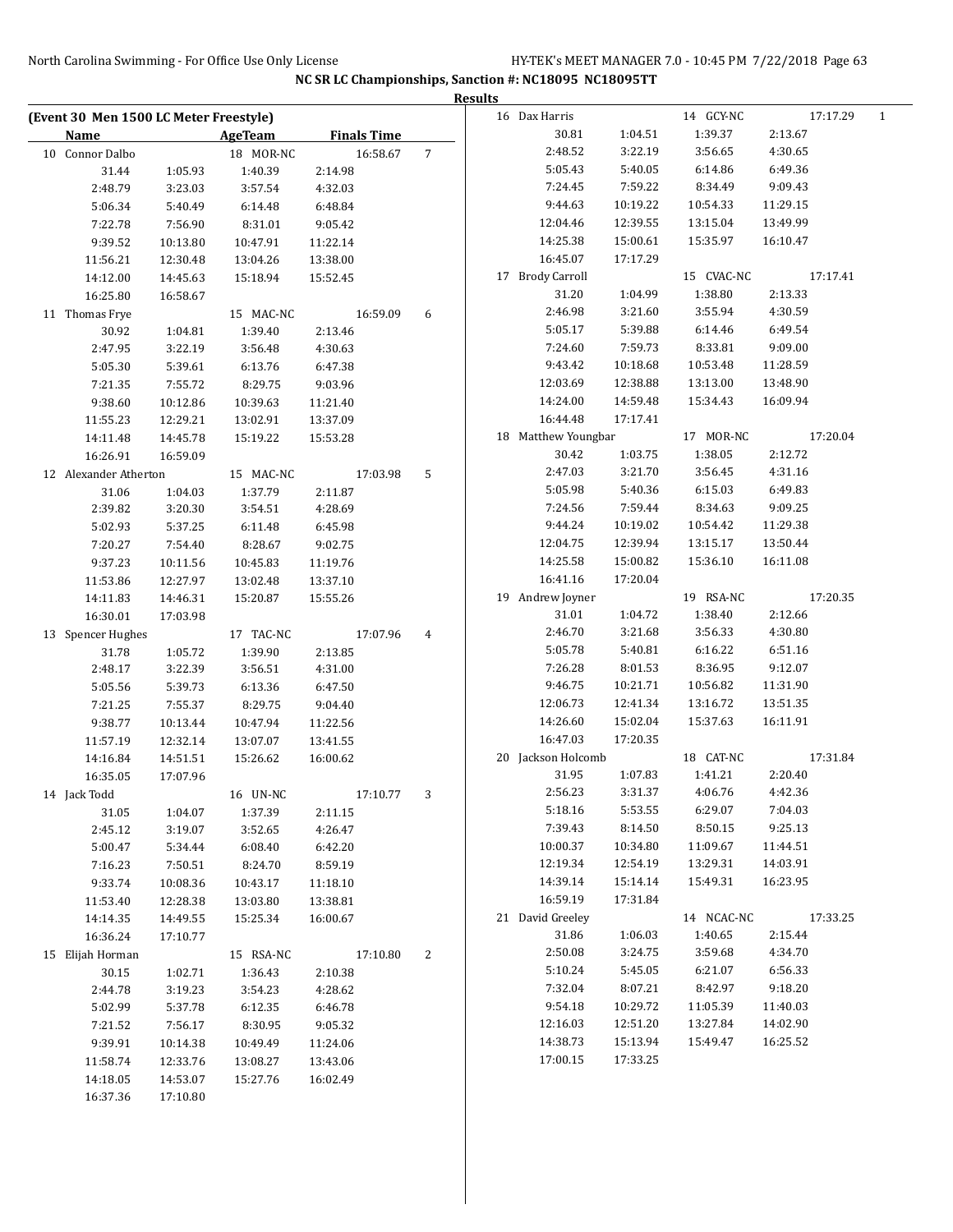|                                        |          |                |          |                    | <b>Results</b> |                          |          |            |          |          |
|----------------------------------------|----------|----------------|----------|--------------------|----------------|--------------------------|----------|------------|----------|----------|
| (Event 30 Men 1500 LC Meter Freestyle) |          |                |          |                    |                | 28 Charles Samuel Hall   |          | 16 MOR-NC  |          | 17:52.46 |
| Name                                   |          | <b>AgeTeam</b> |          | <b>Finals Time</b> |                | 30.87                    | 1:05.01  | 1:40.31    | 2:15.06  |          |
| 22 David Washburn                      |          | 17 RSA-NC      |          | 17:37.39           |                | 2:50.02                  | 3:25.26  | 4:01.13    | 4:35.99  |          |
| 31.58                                  | 1:06.18  | 1:40.78        | 2:15.91  |                    |                | 5:11.74                  | 5:47.37  | 6:23.09    | 6:58.47  |          |
| 2:51.20                                | 3:26.53  | 4:01.61        | 4:37.26  |                    |                | 7:34.35                  | 8:09.81  | 8:45.86    | 9:21.44  |          |
| 5:12.54                                | 5:48.25  | 6:23.72        | 6:59.19  |                    |                | 9:57.69                  | 10:33.54 | 11:10.17   | 11:46.38 |          |
| 7:34.75                                | 8:10.30  | 8:45.88        | 9:21.70  |                    |                | 12:23.37                 | 12:59.74 | 13:36.83   | 14:13.87 |          |
| 9:57.09                                | 10:32.82 | 11:08.37       | 11:43.72 |                    |                | 14:51.18                 | 15:28.11 | 16:05.40   | 16:42.09 |          |
| 12:19.20                               | 12:54.73 | 13:30.29       | 14:05.66 |                    |                | 17:18.27                 | 17:52.46 |            |          |          |
| 14:41.15                               | 15:16.68 | 15:51.85       | 16:27.24 |                    |                | 29 Hayden Carpenter      |          | 15 MSA-NC  |          | 17:55.86 |
| 17:02.39                               | 17:37.39 |                |          |                    |                | 32.24                    | 1:08.22  | 1:44.86    | 2:20.75  |          |
| 23 Roman Martinez                      |          | 16 RSA-NC      |          | 17:41.39           |                | 2:57.19                  | 3:33.76  | 4:10.96    | 4:47.55  |          |
| 30.99                                  | 1:04.59  | 1:39.16        | 2:13.12  |                    |                | 5:24.59                  | 6:01.15  | 6:38.08    | 7:14.22  |          |
| 2:48.26                                | 3:23.13  | 3:58.70        | 4:34.23  |                    |                | 7:50.76                  | 8:27.08  | 9:03.78    | 9:39.93  |          |
| 5:10.09                                | 5:46.00  | 6:21.89        | 6:57.72  |                    |                | 10:16.67                 | 10:52.63 | 11:28.94   | 12:04.62 |          |
| 7:33.39                                | 8:09.14  | 8:44.73        | 9:20.29  |                    |                | 12:39.70                 | 13:14.38 | 13:49.89   | 14:25.12 |          |
| 9:56.13                                | 10:31.75 | 11:07.58       | 11:43.45 |                    |                | 15:00.54                 | 15:36.03 | 16:11.87   | 16:46.84 |          |
| 12:19.31                               | 12:54.91 | 13:31.25       | 14:07.16 |                    |                | 17:21.42                 | 17:55.86 |            |          |          |
| 14:43.26                               | 15:19.06 | 15:55.00       | 16:31.00 |                    |                | 30 Nicholas Falise       |          | 16 CAT-NC  |          | 17:57.50 |
| 17:06.91                               | 17:41.39 |                |          |                    |                | 31.34                    | 1:06.22  | 1:41.97    | 2:17.67  |          |
| 24 Ryan Lynch                          |          | 15 RSA-NC      |          | 17:46.93           |                | 2:53.78                  | 3:29.56  | 4:05.92    | 4:41.80  |          |
| 32.34                                  | 1:07.74  | 1:43.89        | 2:19.82  |                    |                | 5:18.12                  | 5:54.12  | 6:30.57    | 7:06.38  |          |
| 2:56.13                                | 3:32.13  | 4:08.80        | 4:44.51  |                    |                | 7:42.80                  | 8:18.76  | 8:55.32    | 9:31.17  |          |
| 5:20.92                                | 5:56.86  | 6:33.07        | 7:08.91  |                    |                | 10:07.88                 | 10:43.85 | 11:20.59   | 11:56.85 |          |
| 7:44.84                                | 8:20.28  | 8:56.16        | 9:31.79  |                    |                | 12:33.48                 | 13:09.81 | 13:46.76   | 14:22.76 |          |
| 10:07.89                               | 10:43.47 | 11:19.29       | 11:54.70 |                    |                | 14:59.24                 | 15:35.35 | 16:11.81   | 16:47.68 |          |
| 12:30.57                               | 13:05.92 | 13:41.54       | 14:16.86 |                    |                | 17:22.12                 | 17:57.50 |            |          |          |
| 14:52.72                               | 15:27.60 | 16:03.24       | 16:38.07 |                    |                | 31 Hamlin Williams-Tracy |          | 15 ATOM-NC |          | 17:59.90 |
| 17:13.40                               | 17:46.93 |                |          |                    |                | 32.87                    | 1:09.84  | 1:39.58    | 2:22.05  |          |
| 25 Jason Donnelly                      |          | 16 MOR-NC      |          | 17:46.98           |                | 2:57.77                  | 3:33.79  | 4:09.85    | 4:46.28  |          |
| 32.12                                  | 1:06.69  | 1:41.29        | 2:16.26  |                    |                | 5:22.70                  | 5:58.34  | 6:34.54    | 7:10.22  |          |
| 2:51.52                                | 3:26.91  | 4:02.56        | 4:38.15  |                    |                | 7:46.57                  | 8:22.24  | 8:57.01    | 9:34.71  |          |
| 5:14.06                                | 5:49.54  | 6:25.28        | 7:00.65  |                    |                | 10:07.39                 | 10:47.25 | 11:23.85   | 11:59.86 |          |
| 7:36.14                                | 8:11.81  | 8:47.12        | 9:22.75  |                    |                | 12:36.27                 | 13:12.48 | 13:41.64   | 14:24.89 |          |
| 9:58.46                                |          |                |          |                    |                | 15:01.71                 | 15:37.68 | 16:14.33   | 16:50.01 |          |
|                                        | 10:34.15 | 11:10.33       | 11:45.81 |                    |                | 17:25.88                 | 17:59.90 |            |          |          |
| 12:21.69                               | 12:57.65 | 13:33.88       | 14:09.68 |                    |                | 32 Christopher Fischetti |          | 19 MOR-NC  |          | 18:02.83 |
| 14:45.81                               | 15:22.17 | 15:58.54       | 16:35.06 |                    |                | 30.98                    | 1:04.19  | 1:38.22    | 2:12.35  |          |
| 17:11.33                               | 17:46.98 |                |          |                    |                | 2:46.93                  | 3:21.04  | 3:55.82    | 4:30.59  |          |
| 26 James Wyatt                         |          | 16 TYDE-NC     |          | 17:47.67           |                | 5:05.50                  | 5:41.74  | 6:18.09    | 6:54.58  |          |
| 29.96                                  | 1:03.10  | 1:37.06        | 2:11.46  |                    |                | 7:31.31                  | 8:06.90  | 8:43.16    | 9:18.12  |          |
| 2:46.63                                | 3:21.78  | 3:57.65        | 4:33.42  |                    |                | 9:53.82                  | 10:31.23 |            |          |          |
| 5:09.20                                | 5:44.87  | 6:20.93        | 6:56.49  |                    |                |                          |          | 11:07.73   | 11:43.88 |          |
| 7:32.31                                | 8:07.98  | 8:44.06        | 9:19.63  |                    |                | 12:20.43                 | 12:58.47 | 13:37.39   | 14:14.52 |          |
| 9:55.89                                | 10:31.62 | 11:08.20       | 11:44.02 |                    |                | 14:52.47                 | 15:31.84 | 16:09.10   | 16:47.27 |          |
| 12:19.97                               | 12:56.29 | 13:32.97       | 14:09.35 |                    |                | 17:27.01                 | 18:02.83 |            |          |          |
| 14:45.72                               | 15:22.75 | 16:00.13       | 16:37.02 |                    |                | 33 Benjamin Peterson     |          | 15 SGSA-NC |          | 18:03.06 |
| 17:13.07                               | 17:47.67 |                |          |                    |                | 32.07                    | 1:07.62  | 1:43.63    | 2:20.08  |          |
| 27 Matthew Burgess                     |          | 17 CVAC-NC     |          | 17:51.20           |                | 2:56.72                  | 3:33.50  | 4:10.18    | 4:46.17  |          |
| 31.41                                  | 1:05.23  | 1:39.96        | 2:14.74  |                    |                | 5:22.79                  | 5:58.93  | 6:34.86    | 7:10.97  |          |
| 2:50.00                                | 3:25.09  | 4:00.22        | 4:35.90  |                    |                | 7:47.80                  | 8:24.36  | 9:00.83    | 9:37.48  |          |
| 5:11.54                                | 5:47.31  | 6:23.44        | 6:59.62  |                    |                | 10:14.30                 | 10:50.63 | 11:27.56   | 12:03.75 |          |
| 7:35.61                                | 8:11.27  | 8:47.56        | 9:23.35  |                    |                | 12:39.89                 | 13:15.99 | 13:52.41   | 14:28.93 |          |
| 9:59.66                                | 10:35.79 | 11:11.95       | 11:48.35 |                    |                | 15:04.84                 | 15:41.12 | 16:16.97   | 16:52.88 |          |
| 12:24.50                               | 13:00.58 | 13:36.60       | 14:12.63 |                    |                | 17:28.63                 | 18:03.06 |            |          |          |
| 14:49.20                               | 15:25.34 | 16:02.45       | 16:38.90 |                    |                |                          |          |            |          |          |
|                                        |          |                |          |                    |                |                          |          |            |          |          |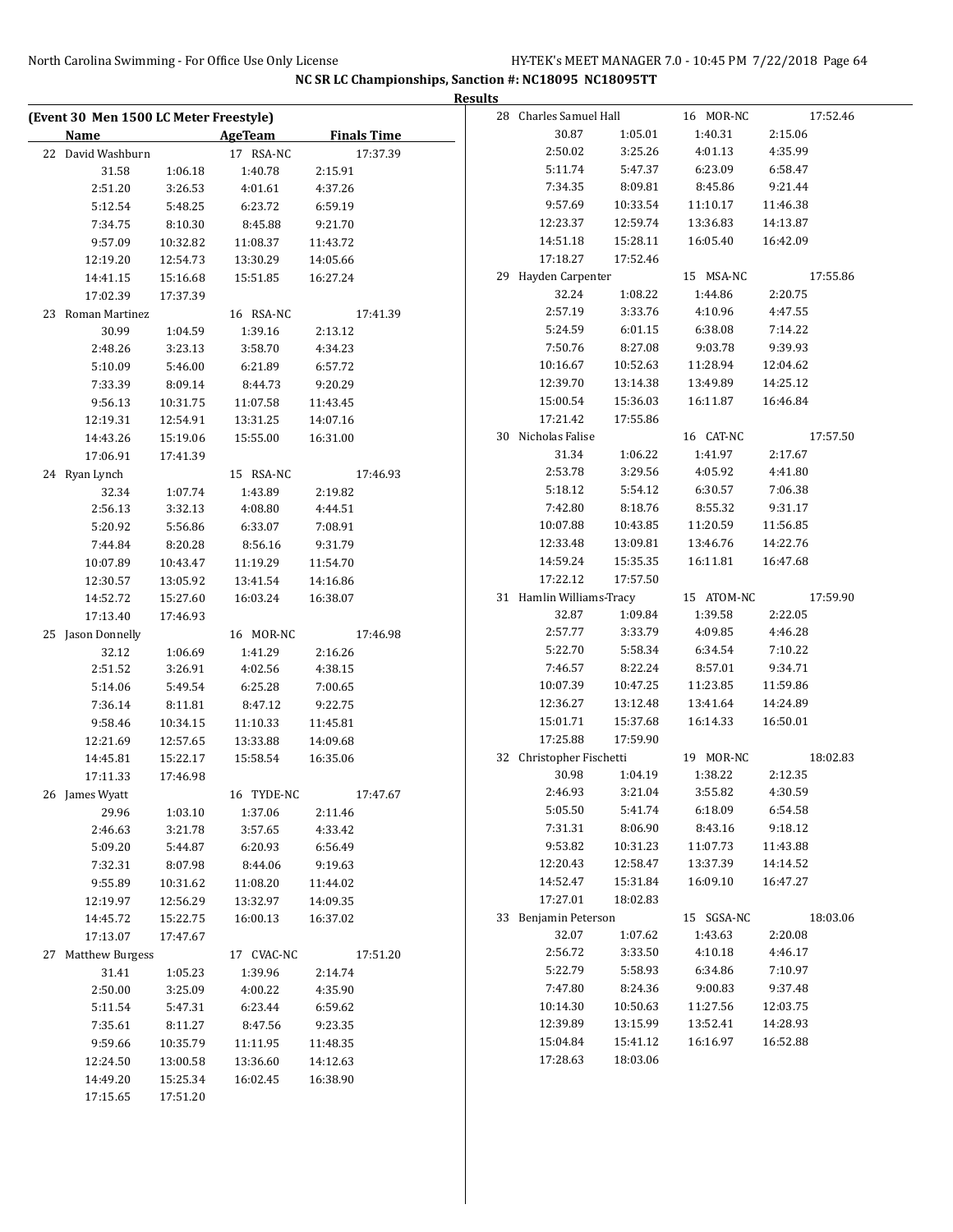|                  | (Event 30 Men 1500 LC Meter Freestyle) |                    |                     |          |                    |    |
|------------------|----------------------------------------|--------------------|---------------------|----------|--------------------|----|
|                  | Name                                   |                    | <b>AgeTeam</b>      |          | <b>Finals Time</b> |    |
|                  | 34 Brennan Johnson                     |                    | 16 MOR-NC           | 2:20.43  | 18:16.57           |    |
|                  | 32.58<br>2:56.69                       | 1:08.44<br>3:33.12 | 1:44.35             |          |                    |    |
|                  |                                        | 5:59.38            | 4:09.69             | 4:46.19  |                    |    |
|                  | 5:22.74                                |                    | 6:35.40             | 7:12.19  |                    |    |
|                  | 7:48.71                                | 8:25.54            | 9:02.08             | 9:38.80  |                    |    |
|                  | 10:15.49                               | 10:52.55           | 11:29.19            | 12:06.00 |                    |    |
|                  | 12:42.42                               | 13:19.66           | 13:56.38            | 14:33.65 |                    |    |
|                  | 15:10.42                               | 15:47.85           | 16:24.85            | 17:02.54 |                    |    |
|                  | 17:39.28                               | 18:16.57           |                     |          |                    |    |
|                  | 35 Noah Armbruster                     |                    | 15 MOR-NC           |          | 18:32.90           |    |
|                  | 33.69                                  | 1:10.65            | 1:46.44             | 2:22.83  |                    |    |
|                  | 2:59.05                                | 3:35.25            | 4:11.89             | 4:48.60  |                    |    |
|                  | 5:25.69                                | 6:02.66            | 6:39.49             | 7:16.59  |                    |    |
|                  | 7:54.00                                | 8:31.41            | 9:08.74             | 9:46.35  |                    |    |
|                  | 10:24.05                               | 11:02.00           | 11:39.59            | 12:17.24 |                    |    |
|                  | 12:55.21                               | 13:32.50           | 14:10.46            | 14:48.24 |                    |    |
|                  | 15:25.57                               | 16:02.89           | 16:40.37            | 17:18.61 |                    |    |
|                  | 17:56.10                               | 18:32.90           |                     |          |                    |    |
|                  | --- Christopher Hubbard                |                    | 17 RSA-NC           |          | <b>DFS</b>         |    |
|                  | --- Garrett Despres                    |                    | 15 ECA-NC           |          | <b>DFS</b>         |    |
|                  | --- Alexander Griffey                  |                    | 16 MAC-NC           |          | DNF                |    |
|                  | Event 31 Women 200 LC Meter IM         |                    |                     |          |                    |    |
|                  | Name                                   |                    | AgeTeam Finals Time |          |                    |    |
| A - Final        |                                        |                    |                     |          |                    |    |
|                  | 1 Lindsay Morrow                       |                    | 21 WOLF-NC          |          | 2:17.94            | 20 |
|                  | 30.07                                  | 1:04.01            | 1:45.07             | 2:17.94  |                    |    |
| 2                | Kiley Wilhelm                          |                    | 13 MAC-NC           |          | 2:18.49            | 17 |
|                  | 29.28                                  | 1:04.56            | 1:46.45             | 2:18.49  |                    |    |
| 3                | Olivia Fisher                          |                    | 19 WOLF-NC          |          | 2:22.45            | 16 |
|                  | 30.98                                  | 1:07.24            | 1:49.88             | 2:22.45  |                    |    |
| 4                | Sydney Morgan                          |                    | 15 UN-NC            |          | 2:24.04            | 15 |
|                  | 30.55                                  | 1:08.77            | 1:50.59             | 2:24.04  |                    |    |
| 5                | Olga Lapteva                           |                    | 20 WOLF-NC          |          | 2:24.67            | 14 |
|                  | 30.88                                  | 1:07.05            | 1:49.44             | 2:24.67  |                    |    |
| 6                | Chloe Harris                           |                    | 16 MAC-NC           |          | 2:24.70            | 13 |
|                  | 30.52                                  | 1:08.22            | 1:51.35             | 2:24.70  |                    |    |
|                  | 7 Savannah Sowards                     |                    | 17 MAC-NC           |          | 2:26.05            | 12 |
|                  | 30.26                                  | 1:06.64            | 1:51.97             | 2:26.05  |                    |    |
|                  | 8 Kennedy Grotjohn                     |                    | 16 TAC-NC           |          | 2:28.44            | 11 |
|                  | 31.59                                  | 1:09.49            | 1:54.17             | 2:28.44  |                    |    |
| <b>B</b> - Final |                                        |                    |                     |          |                    |    |
|                  | 9 Kylie Yoder                          |                    | 15 MAC-NC           |          | 2:25.11            | 9  |
|                  | 30.74                                  | 1:07.19            | 1:51.28             | 2:25.11  |                    |    |
| 10               | Mary Pruden                            |                    | 18 WAVE-NC          |          | 2:25.35            | 7  |
|                  | 31.60                                  | 1:08.05            | 1:52.40             | 2:25.35  |                    |    |
|                  | 11 Victoria Cunningham                 |                    | 15 RSA-NC           |          | 2:25.83            | 6  |
|                  | 31.31                                  | 1:08.53            | 1:53.02             | 2:25.83  |                    |    |
|                  | 12 Laura Davis                         |                    | 15 MAC-NC           |          | 2:25.96            | 5  |
|                  | 31.43                                  | 1:08.24            | 1:51.28             | 2:25.96  |                    |    |
| 13               | Sophie Anderson                        |                    | 15 TAC-NC           |          | 2:26.30            | 4  |
|                  | 31.54                                  | 1:09.65            | 1:51.90             | 2:26.30  |                    |    |
|                  | 14 Anneliese Merry                     |                    | 17 NCAC-NC          |          | 2:27.31            | 3  |
|                  | 30.82                                  | 1:08.95            | 1:53.52             | 2:27.31  |                    |    |
|                  | 15 Amaya Hanley                        |                    | 15 MAC-NC           |          | 2:28.74            | 2  |
|                  | 31.90                                  | 1:08.97            | 1:54.27             | 2:28.74  |                    |    |
|                  |                                        |                    |                     |          |                    |    |

|           | 16 Abigail Kriegler            |         | 17 ASC-NC            | 2:34.75             | 1 |
|-----------|--------------------------------|---------|----------------------|---------------------|---|
|           | 34.18                          | 1:15.18 | 1:59.68              | 2:34.75             |   |
| C - Final |                                |         |                      |                     |   |
|           | 17 Gillian Manning             |         | 23 NCAC-NC           | 2:27.61             |   |
|           | 31.05                          | 1:08.40 | 1:54.96              | 2:27.61             |   |
|           | 18 Caroline Zhu                |         | 16 TAC-NC            | 2:28.00             |   |
|           | 31.21                          | 1:09.55 | 1:52.85              | 2:28.00             |   |
|           | 19 Mary Greco                  |         | 17 MSA-NC            | 2:29.37             |   |
|           | 32.05                          | 1:10.72 | 1:54.60              | 2:29.37             |   |
|           | 20 Jacqueline Taylor           |         | 16 UN-NC             | 2:29.81             |   |
|           | 32.06                          | 1:11.66 | 1:55.27              | 2:29.81             |   |
|           | 21 Kenna Haney                 |         | 16 WAVE-NC           | 2:29.90             |   |
|           | 32.35                          | 1:11.45 | 1:56.29              | 2:29.90             |   |
|           | 22 Victoria Dichak             |         | 16 MAC-NC            | 2:30.04             |   |
|           | 30.60                          | 1:09.38 | 1:54.97              | 2:30.04             |   |
|           |                                |         | 18 MOR-NC            | 2:30.44             |   |
|           | 23 Elizabeth Henry<br>32.31    |         |                      |                     |   |
|           |                                | 1:10.85 | 1:56.00<br>17 ASC-NC | 2:30.44<br>2:33.94  |   |
|           | 24 Madeleine Bauer             |         |                      |                     |   |
|           | 33.59 1:13.46                  |         | 1:59.65              | 2:33.94             |   |
| D - Final |                                |         |                      |                     |   |
|           | 25 Mckenzie Campbell           |         | 17 GCY-NC            | 2:25.97             |   |
|           | 30.59                          | 1:08.83 | 1:51.96              | 2:25.97             |   |
|           | 26 Abigail Schoppa             |         | 16 SGSA-NC           | 2:28.90             |   |
|           | 33.81                          | 1:13.17 | 1:53.82              | 2:28.90             |   |
|           | 27 Sydney Willis               |         | 18 WAVE-NC           | 2:28.96             |   |
|           | 31.83                          | 1:10.43 | 1:55.73              | 2:28.96             |   |
|           | 28 Isabella Gaskey             |         | 15 MAC-NC            | 2:30.80             |   |
|           | 31.20                          | 1:09.95 | 1:54.75              | 2:30.80             |   |
|           | 29 Acacia Jones                |         | 17 MOR-NC            | 2:31.33             |   |
|           | 32.01                          | 1:11.79 | 1:56.63              | 2:31.33             |   |
|           | 30 Piper Burton                |         | 16 GCY-NC            | 2:32.54             |   |
|           | 29.96                          | 1:10.07 | 1:54.68              | 2:32.54             |   |
|           | 31 Sophia Woody                |         | 15 ASC-NC            | 2:33.53             |   |
|           | 34.37                          | 1:12.23 | 1:58.33              | 2:33.53             |   |
|           | Event 31 Women 200 LC Meter IM |         |                      |                     |   |
|           | Name                           |         |                      | AgeTeam Prelim Time |   |
|           |                                |         |                      |                     |   |
|           | <b>Preliminaries</b>           |         |                      |                     |   |
|           | 1 Lindsay Morrow               |         | 21 WOLF-NC           | 2:19.34             | q |
|           | 1:05.09                        | 2:19.34 |                      |                     |   |
| 2         | Kiley Wilhelm                  |         | 13<br>MAC-NC         | 2:21.00             | q |
|           | 1:05.38                        | 2:21.00 |                      |                     |   |
| 3         | Olga Lapteva                   |         | WOLF-NC<br>20        | 2:22.25             | q |
|           | 1:07.01                        | 2:22.25 |                      |                     |   |
|           | 4 Olivia Fisher                |         | WOLF-NC<br>19        | 2:22.71             | q |
|           | 1:07.46                        | 2:22.71 |                      |                     |   |
| 5.        | Eliza Whitmire                 |         | ATOM-NC<br>16        | 2:24.43             | q |
|           | 1:06.88                        | 2:24.43 |                      |                     |   |
| 6         | Chloe Harris                   |         | MAC-NC<br>16         | 2:25.41             | q |
|           | 1:07.50                        | 2:25.41 |                      |                     |   |
|           |                                |         |                      |                     |   |
| 7         | Sydney Morgan<br>1:09.39       | 2:25.88 | UN-NC<br>15          | 2:25.88             | q |

1:09.52 2:26.32 9 Savannah Sowards 17 MAC-NC 2:26.43 q 1:07.10 2:26.43

8 Kennedy Grotjohn 16 TAC-NC 2:26.32 q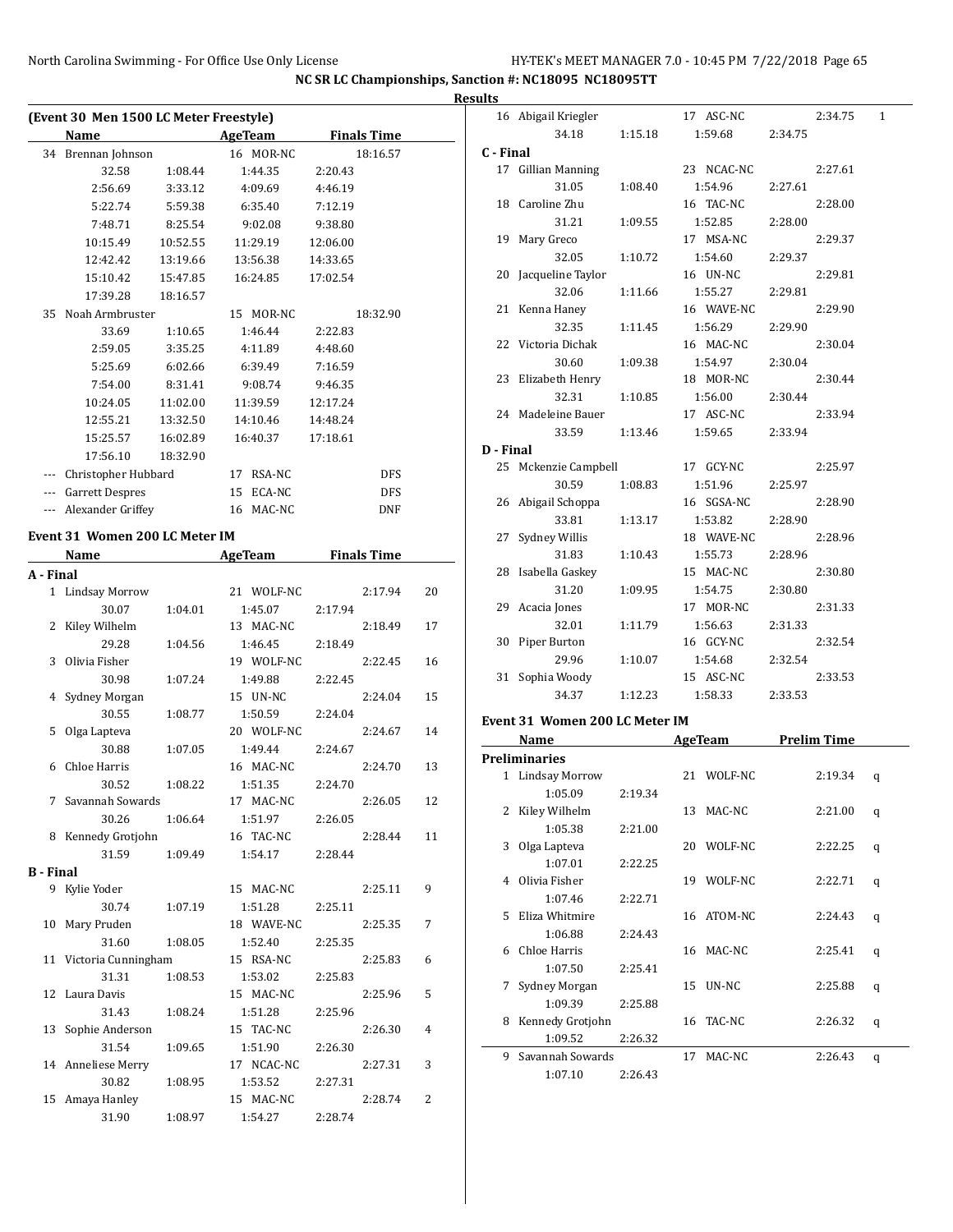$\overline{a}$ 

 $\overline{a}$ 

|    |                                                 |         |    |            |                     |   | <b>Result</b> |
|----|-------------------------------------------------|---------|----|------------|---------------------|---|---------------|
|    | Preliminaries  (Event 31 Women 200 LC Meter IM) |         |    |            |                     |   |               |
|    | Name                                            |         |    |            | AgeTeam Prelim Time |   |               |
|    | 10 Anneliese Merry                              |         |    | 17 NCAC-NC | 2:26.50             | q |               |
|    | 1:09.32                                         | 2:26.50 |    |            |                     |   |               |
|    | 11 Victoria Cunningham                          |         |    | 15 RSA-NC  | 2:27.10             | q |               |
|    | 1:09.79                                         | 2:27.10 |    |            |                     |   |               |
|    | 12 Kylie Yoder                                  |         |    | 15 MAC-NC  | 2:27.48             | q |               |
|    | 1:07.61                                         | 2:27.48 |    |            |                     |   |               |
|    | 13 Abigail Kriegler                             |         |    | 17 ASC-NC  | 2:27.99             | q |               |
|    | 1:11.36                                         | 2:27.99 |    |            |                     |   |               |
|    | 14 Laura Davis                                  |         |    | 15 MAC-NC  | 2:28.07             | q |               |
|    | 1:08.71                                         | 2:28.07 |    |            |                     |   |               |
| 15 | Sophie Anderson                                 |         |    | 15 TAC-NC  | 2:28.54             | q |               |
|    | 1:10.37                                         | 2:28.54 |    |            |                     |   |               |
|    | 16 Amaya Hanley                                 |         |    | 15 MAC-NC  | 2:28.64             | q |               |
|    | 1:09.24                                         | 2:28.64 |    |            |                     |   |               |
| 17 | Mary Pruden                                     |         |    | 18 WAVE-NC | 2:28.96             | q |               |
|    | 1:10.13                                         | 2:28.96 |    |            |                     |   |               |
|    | 18 Mary Greco                                   |         |    | 17 MSA-NC  | J2:28.96            | q |               |
|    | 1:10.11                                         | 2:28.96 |    |            |                     |   |               |
|    | 19 Kenna Haney                                  |         |    | 16 WAVE-NC | 2:29.29             | q |               |
|    | 1:10.80                                         | 2:29.29 |    |            |                     |   |               |
|    | 20 Jacqueline Taylor                            |         |    | 16 UN-NC   | 2:29.66             | q |               |
|    | 1:08.60                                         | 2:29.66 |    |            |                     |   |               |
|    | 21 Katherine Miller                             |         |    | 19 PITT-AM | 2:29.70             | q |               |
|    | 1:11.23                                         | 2:29.70 |    |            |                     |   |               |
|    | 22 Caroline Zhu                                 |         |    | 16 TAC-NC  | 2:30.05             | q |               |
|    | 1:10.62                                         | 2:30.05 |    |            |                     |   |               |
|    | 23 Gillian Manning                              |         |    | 23 NCAC-NC | 2:30.56             | q |               |
|    | 1:10.23                                         | 2:30.56 |    |            |                     |   |               |
|    | 24 Victoria Dichak                              |         |    | 16 MAC-NC  | 2:30.62             | q |               |
|    | 1:09.82                                         | 2:30.62 |    |            |                     |   |               |
|    | 25 Hayley Blaauw                                |         |    | 21 QU-NC   | 2:30.68             | q |               |
|    | 1:13.37                                         | 2:30.68 |    |            |                     |   |               |
|    | 26 Elizabeth Henry                              |         |    | 18 MOR-NC  | 2:30.73             | q |               |
|    | 1:10.46                                         | 2:30.73 |    |            |                     |   |               |
| 27 | Madeleine Bauer                                 |         |    | 17 ASC-NC  | 2:30.91             | q |               |
|    | 1:12.89                                         | 2:30.91 |    |            |                     |   |               |
|    | 28 Sophia Woody                                 |         |    | 15 ASC-NC  | 2:31.01             | q |               |
|    | 1:10.65                                         | 2:31.01 |    |            |                     |   |               |
|    | 29 Christina Marshall                           |         |    | 19 UN-NC   | 2:31.06             | q |               |
|    | 1:11.02                                         | 2:31.06 |    |            |                     |   |               |
|    | 30 Abigail Schoppa                              |         |    | 16 SGSA-NC | 2:31.20             | q |               |
|    | 1:12.44                                         | 2:31.20 |    |            |                     |   |               |
|    | 31 Milana Berry                                 |         |    | 19 ECAT-VA | 2:31.24             | q |               |
|    | 1:12.41                                         | 2:31.24 |    |            |                     |   |               |
|    | 32 Isabella Gaskey                              |         |    | 15 MAC-NC  | 2:31.30             | q |               |
|    | 1:11.03                                         | 2:31.30 |    |            |                     |   |               |
|    | 33 Mia Nordstrom                                |         | 15 | TAC-NC     | 2:31.48             |   |               |
|    | 1:09.92                                         | 2:31.48 |    |            |                     |   |               |
|    | 34 Sophia Francis                               |         |    | 17 MAC-NC  | 2:31.70             |   |               |
|    | 1:11.55                                         |         |    |            |                     |   |               |
|    |                                                 | 2:31.70 |    |            |                     |   |               |
| 35 | Sarah Atkinson                                  |         |    | 19 QU-NC   | 2:32.08             |   |               |
|    | 1:12.97                                         | 2:32.08 |    |            |                     |   |               |
|    | 36 Elizabeth Bowman                             |         |    | 18 HPSC-NC | 2:32.17             |   |               |
|    | 1:12.84                                         | 2:32.17 |    |            |                     |   |               |

| ts |                               |         |    |            |         |
|----|-------------------------------|---------|----|------------|---------|
| 37 | Sydney Willis                 |         |    | 18 WAVE-NC | 2:32.23 |
|    | 1:11.85                       | 2:32.23 |    |            |         |
|    | 38 Piper Burton<br>1:09.70    | 2:32.26 |    | 16 GCY-NC  | 2:32.26 |
|    | *39 Mckenzie Campbell         |         |    | 17 GCY-NC  | 2:32.42 |
|    | 1:12.17                       | 2:32.42 |    |            |         |
|    | *39 Amelia Ham                |         |    | 18 SST-GA  | 2:32.42 |
|    | 1:11.46                       | 2:32.42 |    |            |         |
|    | 41 Acacia Jones               |         |    | 17 MOR-NC  | 2:32.59 |
|    | 1:11.67                       | 2:32.59 |    |            |         |
|    | 42 Sarah Barton               |         |    | 16 MAC-NC  | 2:32.67 |
|    | 1:09.27<br>43 Morgan Reilly   | 2:32.67 |    | 15 TAC-NC  | 2:32.87 |
|    | 1:11.41                       | 2:32.87 |    |            |         |
|    | *44 Audrey Costley            |         |    | 17 NCAC-NC | 2:32.89 |
|    | 1:12.12                       | 2:32.89 |    |            |         |
|    | *44 Maria Baric               |         |    | 16 UN-NC   | 2:32.89 |
|    | 1:12.13                       | 2:32.89 |    |            |         |
|    | 46 Ashton Gasper              |         |    | 17 MOR-NC  | 2:32.91 |
|    | 1:12.76                       | 2:32.91 |    |            |         |
|    | 47 Holland Rozenboom          |         |    | 15 UN-NC   | 2:33.47 |
|    | 1:10.46<br>48 Sinclair Holian | 2:33.47 |    | 16 SGSA-NC | 2:33.51 |
|    | 1:12.85                       | 2:33.51 |    |            |         |
|    | 49 Kayla Tennant              |         |    | 19 OU-NC   | 2:33.63 |
|    | 1:10.62                       | 2:33.63 |    |            |         |
|    | 50 Kathryn Sanders            |         |    | 18 MOR-NC  | 2:33.68 |
|    | 1:13.87                       | 2:33.68 |    |            |         |
|    | 51 Ella Whitman               |         |    | 15 EAC-NC  | 2:33.89 |
|    | 1:12.60                       | 2:33.89 |    |            |         |
|    | 52 Sydney Geada               |         |    | 17 MAC-NC  | 2:33.97 |
|    | 1:13.61                       | 2:33.97 |    | 15 UN-NC   |         |
|    | 53 Kathryn Knorr<br>1:12.13   | 2:34.01 |    |            | 2:34.01 |
|    | 54 Carolina Ricciardi         |         |    | 15 MAC-NC  | 2:34.22 |
|    | 1:11.85                       | 2:34.22 |    |            |         |
|    | 55 Amelia Steffens            |         |    | 15 MAC-NC  | 2:34.24 |
|    | 1:12.30                       | 2:34.24 |    |            |         |
|    | 56 Sydney Rogers              |         |    | 15 MAC-NC  | 2:34.72 |
|    | 1:12.41                       | 2:34.72 |    |            |         |
| 57 | Meagan Johnson                |         |    | 20 MOR-NC  | 2:35.01 |
|    | 1:14.08<br>*58 Kelsi Hill     | 2:35.01 | 17 | MAC-NC     | 2:35.33 |
|    | 1:12.61                       | 2:35.33 |    |            |         |
|    | *58 Alexandra Xerras          |         |    | 17 MAC-NC  | 2:35.33 |
|    | 1:11.42                       | 2:35.33 |    |            |         |
| 60 | Kyra Dalbo                    |         | 15 | TAC-NC     | 2:35.53 |
|    | 1:14.29                       | 2:35.53 |    |            |         |
| 61 | Oceane Hangyas                |         |    | 15 MAC-NC  | 2:35.60 |
|    | 1:13.20                       | 2:35.60 |    |            |         |
| 62 | Margaret Whitman<br>1:11.89   | 2:35.62 |    | 18 EAC-NC  | 2:35.62 |
|    | 63 Sadie Calhoun              |         | 17 | NMA-NC     | 2:35.76 |
|    | 1:13.38                       | 2:35.76 |    |            |         |
|    | 64 Lexi Calder                |         |    | 16 MAC-NC  | 2:35.87 |
|    | 1:11.48                       | 2:35.87 |    |            |         |
| 65 | Molly Pennisi                 |         |    | 16 TAC-NC  | 2:36.02 |
|    | 1:12.06                       | 2:36.02 |    |            |         |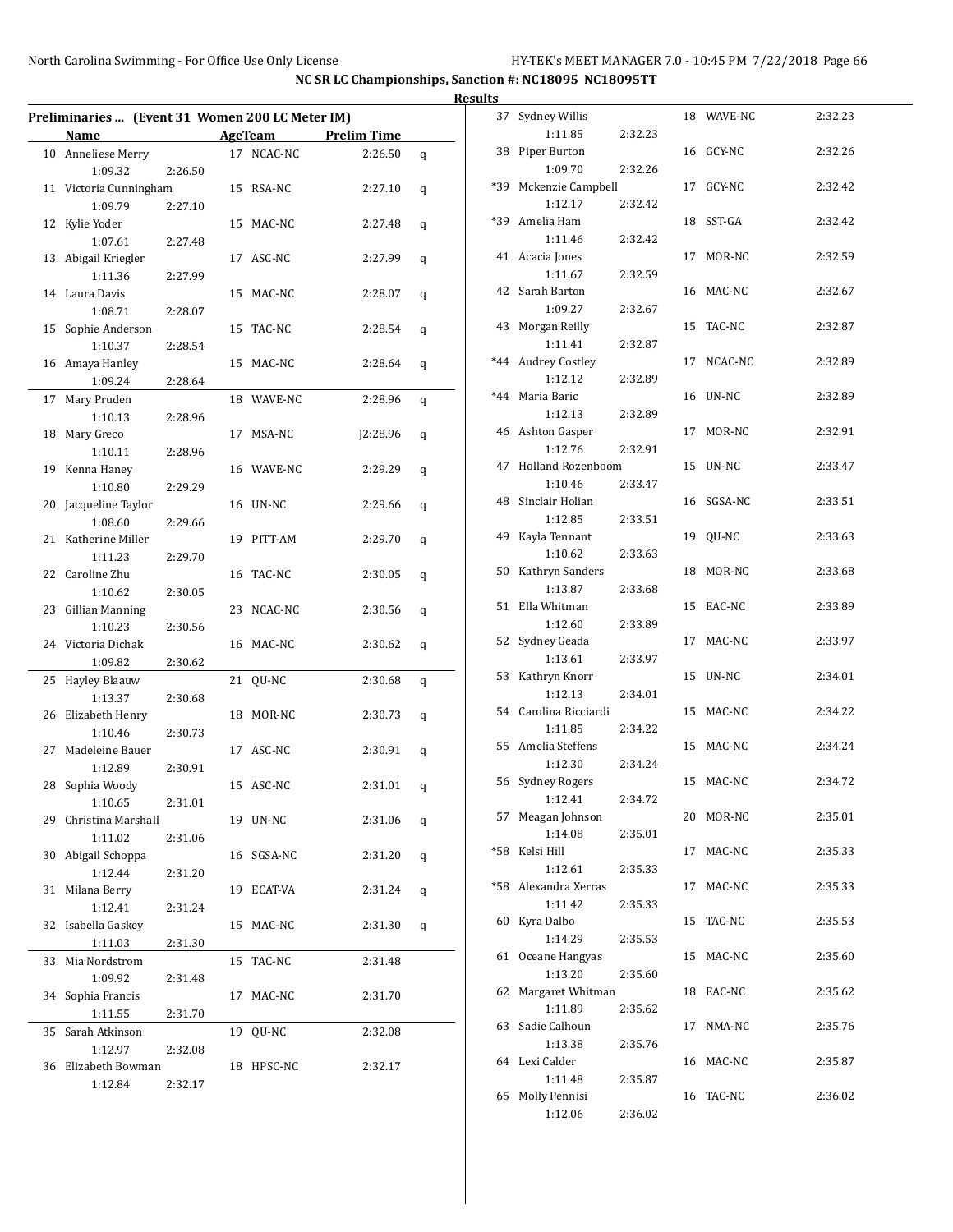|                                                 |                    |                |                    | <b>Results</b> |                                     |         |            |         |
|-------------------------------------------------|--------------------|----------------|--------------------|----------------|-------------------------------------|---------|------------|---------|
| Preliminaries  (Event 31 Women 200 LC Meter IM) |                    |                |                    |                | 94 Gracie Steelhammer               |         | 16 MAC-NC  | 2:38.89 |
| Name                                            |                    | <b>AgeTeam</b> | <b>Prelim Time</b> |                | 1:14.09                             | 2:38.89 |            |         |
| 66 Claudia Barnett<br>1:12.99                   | 2:36.10            | 18 MAC-NC      | 2:36.10            |                | 95 Sophia Lange<br>1:12.36          | 2:39.00 | 16 CAT-NC  | 2:39.00 |
| 67 Amy Chang<br>1:14.43                         | 2:36.12            | 17 RSA-NC      | 2:36.12            |                | 96 Sydney Vandenberg<br>1:14.00     | 2:39.01 | 21 SAIL-NC | 2:39.01 |
| 68 Kelsey Krumanocker<br>1:14.62                | 2:36.34            | 18 CVAC-NC     | 2:36.34            |                | *97 Helena Bardsley<br>1:18.96      | 2:39.10 | 15 MAC-NC  | 2:39.10 |
| 69 Peyton Whitaker<br>1:10.68                   | 2:36.40            | 17 MOR-NC      | 2:36.40            |                | *97 Juliet Miechkowski<br>1:13.65   | 2:39.10 | 16 MAC-NC  | 2:39.10 |
| 70 Alexis Vetrano                               |                    | 19 MOR-NC      | 2:36.46            |                | 99 Haley Ryen<br>1:15.42            | 2:39.11 | 14 HAC-NC  | 2:39.11 |
| 1:14.66<br>71 Sarah Dipangrazio<br>1:12.71      | 2:36.46<br>2:36.67 | 17 MAC-NC      | 2:36.67            |                | 100 Sarah Nelson<br>1:16.61         | 2:39.24 | 18 CAT-NC  | 2:39.24 |
| 72 Rachel Strickland<br>1:11.81                 | 2:36.72            | 17 MOR-NC      | 2:36.72            |                | 101 Carley Yount<br>1:14.29         | 2:39.33 | 15 MAC-NC  | 2:39.33 |
| 73 Erica Losey                                  |                    | 17 MSA-NC      | 2:36.73            |                | 102 Cara Martin                     |         | 19 MOR-NC  | 2:39.48 |
| 74 Pahvie Chhan<br>1:14.23                      | 2:36.79            | 18 CAT-NC      | 2:36.79            |                | 1:15.80<br>103 Emily Miller         | 2:39.48 | 17 ASTF-NC | 2:39.62 |
| 75 Susan Mumford                                |                    | 15 MAC-NC      | 2:36.80            |                | 1:16.43<br>104 Elizabeth Gesse      | 2:39.62 | 15 UN-NC   | 2:39.81 |
| 1:11.16<br>76 Sarah Olson                       | 2:36.80            | 17 TYDE-NC     | 2:36.82            |                | 1:17.70                             | 2:39.81 |            |         |
| 1:14.18<br>77 Bruna Ricciardi                   | 2:36.82            | 15 MAC-NC      | 2:36.88            |                | 105 Jennifer Schimmoller<br>1:15.41 | 2:39.83 | 15 SAIL-NC | 2:39.83 |
| 1:13.72<br>78 Sydney Hartis                     | 2:36.88            | 15 MOR-NC      | 2:36.96            |                | 106 Gianna Reinhart<br>1:16.56      | 2:39.94 | 16 MAC-NC  | 2:39.94 |
| 1:12.18<br>79 Julie Lahiff                      | 2:36.96            | 15 WAVE-NC     | 2:37.09            |                | 107 Kennedy Rex<br>1:11.35          | 2:40.07 | 17 MOR-NC  | 2:40.07 |
| 1:15.10<br>80 Anna Scalise                      | 2:37.09            | 16 MAC-NC      | 2:37.13            |                | 108 Mackenzie Adams<br>1:15.87      | 2:40.08 | 15 YOTA-NC | 2:40.08 |
| 1:12.10<br>81 Meredith Bunting                  | 2:37.13            | 16 TYDE-NC     | 2:37.73            |                | 109 Heidi Curtis<br>1:17.24         | 2:40.16 | 17 TAC-NC  | 2:40.16 |
| 1:12.38                                         | 2:37.73            |                |                    |                | *110 Katelyn Yount<br>1:14.08       | 2:40.21 | 15 MAC-NC  | 2:40.21 |
| 82 Haley Turner<br>1:11.70                      | 2:37.76            | 16 MOR-NC      | 2:37.76            |                | *110 Audrey Sept                    |         | 16 CAT-NC  | 2:40.21 |
| 83 Sophia Gornet<br>1:14.63                     | 2:37.77            | 15 MAC-NC      | 2:37.77            |                | 1:13.83<br>112 Samantha Overton     | 2:40.21 | 15 RSA-NC  | 2:40.55 |
| 84 Michaela Teachey<br>1:15.86                  | 2:37.80            | 15 MOR-NC      | 2:37.80            |                | 1:17.03<br>113 Aelwyn Eward         | 2:40.55 | 14 NCAC-NC | 2:40.64 |
| 85 Anna Edelson<br>1:17.70                      | 2:37.88            | 16 WAVE-NC     | 2:37.88            |                | 1:14.59<br>114 Erin Butler          | 2:40.64 | 18 ASC-NC  | 2:40.91 |
| 86 Elizabeth Martinson<br>1:14.79               | 2:37.99            | 16 MAC-NC      | 2:37.99            |                | 1:16.11<br>115 Hallie Tant          | 2:40.91 | 14 MOR-NC  | 2:40.94 |
| 87 Marylauren Holland<br>1:16.02                | 2:38.06            | 15 RSA-NC      | 2:38.06            |                | 1:16.18<br>116 Meghan Ballard       | 2:40.94 | 15 EAC-NC  | 2:41.14 |
| 88 Jennings Lin                                 |                    | 15 GCY-NC      | 2:38.15            |                | 1:17.14<br>117 Katherine Carson     | 2:41.14 | 15 YOTA-NC | 2:41.28 |
| 1:16.59<br>89 Anastasia Johnson                 | 2:38.15            | 16 RSA-NC      | 2:38.21            |                | 1:11.95                             | 2:41.28 |            |         |
| 1:12.41<br>90 Brenna Divoky                     | 2:38.21            | 16 WOW-NC      | 2:38.30            |                | 118 Chloe Lichtenberger<br>1:14.33  | 2:41.37 | 16 MAC-NC  | 2:41.37 |
| 1:18.40<br>91 Olivia Gschwind                   | 2:38.30            | 15 WAVE-NC     | 2:38.41            |                | 119 Samantha Muma<br>1:15.33        | 2:41.60 | 17 TAC-NC  | 2:41.60 |
| 1:14.13<br>*92 Jennifer Adams                   | 2:38.41            | 15 WAVE-NC     | 2:38.44            |                | 120 Anna Rubel<br>1:14.08           | 2:42.07 | 16 MAC-NC  | 2:42.07 |
| 1:16.37                                         | 2:38.44            |                |                    |                | 121 Kaylee Hamblin<br>1:18.31       | 2:42.11 | 14 MSA-NC  | 2:42.11 |
| *92 Callie Blandford<br>1:14.91                 | 2:38.44            | 17 MOR-NC      | 2:38.44            |                | 122 Lindsay Nowak<br>1:15.51        | 2:42.14 | 18 MAC-NC  | 2:42.14 |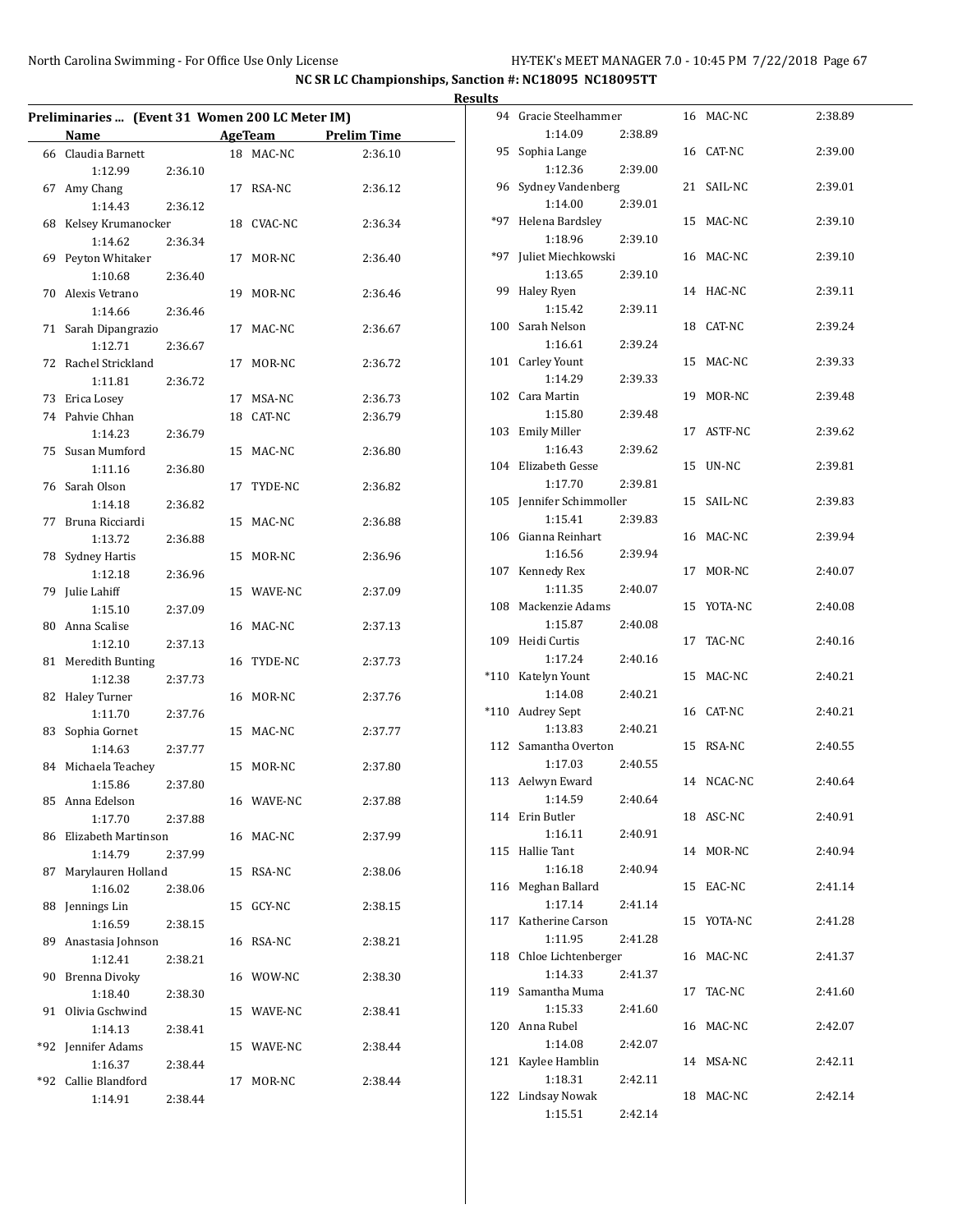12 Connor Dalbo 18 MOR-NC 2:13.44 5 29.65 1:06.43 1:42.85 2:13.44 13 Reilly Keaney 15 SGSA-NC 2:14.16 4 28.84 1:04.00 1:42.07 2:14.16 14 Brent Hoshall 18 SSS-NC 2:14.58 3

**NC SR LC Championships, Sanction #: NC18095 NC18095TT**

|           |                                                 |                |                                       |         |         |    | <b>Results</b>   |
|-----------|-------------------------------------------------|----------------|---------------------------------------|---------|---------|----|------------------|
|           | Preliminaries  (Event 31 Women 200 LC Meter IM) |                |                                       |         |         |    |                  |
|           | Name                                            |                | <b>Example 21 AgeTeam</b> Prelim Time |         |         |    |                  |
|           | 123 Haley Robinson                              |                | 15 MAC-NC                             |         | 2:42.19 |    |                  |
|           | 1:15.31                                         | 2:42.19        |                                       |         |         |    |                  |
|           | 124 Kathryn Stafford                            |                | 15 STAR-NC                            |         | 2:43.09 |    |                  |
|           | 1:16.98                                         | 2:43.09        |                                       |         |         |    |                  |
|           | 125 Rachel Marston                              |                | 19 RSA-NC                             |         | 2:43.10 |    |                  |
|           | 1:19.74                                         | 2:43.10        |                                       |         |         |    |                  |
|           | 126 Lily Siemasko                               |                | 17 MAC-NC                             |         | 2:43.11 |    |                  |
|           | 1:14.39                                         | 2:43.11        |                                       |         |         |    |                  |
|           | 127 Lucy Elliott                                |                | 18 MAC-NC                             |         | 2:43.36 |    | $\mathfrak{c}$ . |
|           | 1:16.13                                         | 2:43.36        |                                       |         |         |    |                  |
|           | 128 Anne Whitsel                                |                | 19 NCAC-NC                            |         | 2:44.11 |    |                  |
|           | 1:16.15                                         | 2:44.11        |                                       |         |         |    |                  |
|           | 129 Natalie McGrath                             |                | 17 MOR-NC                             |         | 2:44.64 |    |                  |
|           | 1:19.99                                         | 2:44.64        |                                       |         |         |    |                  |
|           | 130 Lynda Clodfelter                            |                | 17 MAC-NC                             |         | 2:45.12 |    |                  |
|           | 1:15.74                                         | 2:45.12        |                                       |         |         |    |                  |
|           | 131 Mackenzie Cresci                            |                | 16 MSA-NC                             |         | 2:45.58 |    |                  |
|           | 1:21.79                                         | 2:45.58        |                                       |         |         |    | 2                |
|           | 132 Alexa Federico                              |                | 16 SAIL-NC                            |         | 2:46.04 |    |                  |
|           | 1:18.57                                         | 2:46.04        |                                       |         |         |    | 2                |
|           | 133 Elaine Ortiz                                |                | 16 GFSC-NC                            |         | 2:46.31 |    |                  |
|           | 1:20.23                                         | 2:46.31        |                                       |         |         |    |                  |
|           | 134 Skylar Bernesser                            |                | 15 UN-NC                              |         | 2:46.36 |    |                  |
|           | 135 Meghan Partrick                             |                | 16 MOR-NC                             |         | 2:46.54 |    |                  |
|           | 1:20.22                                         | 2:46.54        |                                       |         |         |    |                  |
|           | 136 Olivia Powell                               |                | 15 MAC-NC                             |         | 2:47.01 |    | D-               |
|           | 1:18.91                                         | 2:47.01        |                                       |         |         |    | 2                |
|           | --- Ava Yandle                                  |                | 15 MAC-NC                             |         | DQ      |    |                  |
|           | 1:08.76                                         | D <sub>0</sub> |                                       |         |         |    |                  |
|           | Event 32 Men 200 LC Meter IM                    |                |                                       |         |         |    |                  |
|           | Name AgeTeam Finals Time                        |                |                                       |         |         |    | 2                |
| A - Final |                                                 |                |                                       |         |         |    |                  |
|           | 1 Jordan Ren                                    |                | 18 NCAC-NC                            |         | 2:07.08 | 20 | 2                |
|           | 27.87                                           | 1:00.03        | 1:37.06                               | 2:07.08 |         |    |                  |
|           | 2 Baylor Nelson                                 |                | 15 MAC-NC                             |         | 2:08.87 | 17 |                  |
|           | 27.27                                           | 59.96          | 1:38.69                               | 2:08.87 |         |    |                  |
|           | 3 Zackary Whipple                               |                | 16 MAC-NC                             |         | 2:10.02 | 16 |                  |

27.51 1:00.85 1:39.66 2:10.02 4 Jason Green 19 ASC-NC 2:10.44 15 27.66 1:02.19 1:40.00 2:10.44 5 Tanner Hering 17 SGSA-NC 2:10.59 14 28.48 1:02.53 1:41.05 2:10.59 6 Jacob Queen 20 CVAC-NC 2:11.28 13 27.97 1:02.93 1:40.11 2:11.28 7 Micah McRea 17 CVAC-NC 2:11.40 12 28.27 1:02.68 1:40.19 2:11.40 8 John Gehrig 16 MAC-NC 2:11.45 11 28.36 1:01.23 1:40.89 2:11.45

9 Mitchell Stanek 19 WNCY-NC 2:11.50 9 28.48 1:04.80 1:41.96 2:11.50 10 Zachary Cairns 16 NCAC-NC 2:12.11 7 28.60 1:02.03 1:41.40 2:12.11 11 Benjamin Hager 16 MAC-NC 2:12.35 6 28.58 1:01.84 1:41.48 2:12.35

**B - Final**

|           | 28.89                        | 1:02.15 | 1:41.71    |         | 2:14.58 |                    |              |
|-----------|------------------------------|---------|------------|---------|---------|--------------------|--------------|
|           | 15 Nicholas Piscitelli       |         | 15 MAC-NC  |         |         | 2:15.27            | 2            |
|           | 28.27                        | 1:03.29 | 1:43.93    |         | 2:15.27 |                    |              |
|           | 16 Ryan Silver               |         | 15 MOR-NC  |         |         | 2:17.08            | $\mathbf{1}$ |
|           | 27.99                        | 1:02.08 | 1:43.52    |         | 2:17.08 |                    |              |
| C - Final |                              |         |            |         |         |                    |              |
| 17        | Christopher Mikuta           |         | 16 SGSA-NC |         |         | 2:12.31            |              |
|           | 29.84                        | 1:06.21 | 1:41.42    |         | 2:12.31 |                    |              |
| 18        | Stephen Kim                  |         | 15 MAC-NC  |         |         | 2:13.09            |              |
|           | 28.72                        | 1:04.26 | 1:41.66    |         | 2:13.09 |                    |              |
| 19        | Ji Ho Lee                    |         | 17 MSA-NC  |         |         | 2:13.42            |              |
|           | 28.21                        | 1:02.64 | 1:42.12    |         | 2:13.42 |                    |              |
| 20        | Logan Zucker                 |         | 15 MAC-NC  |         |         | 2:13.69            |              |
|           | 28.55                        | 1:03.00 | 1:42.51    |         | 2:13.69 |                    |              |
|           | 21 Andrew Dorsel             |         | 15 MAC-NC  |         |         | 2:15.54            |              |
|           | 29.04                        | 1:03.90 | 1:43.39    |         | 2:15.54 |                    |              |
|           | 22 Isaac Atkinson            |         | 17 MAC-NC  |         |         | 2:15.65            |              |
|           | 29.29                        | 1:04.12 | 1:46.49    |         | 2:15.65 |                    |              |
|           | 23 Christopher Ghim          |         | 15 TAC-NC  |         |         | 2:17.46            |              |
|           | 28.86                        | 1:03.04 | 1:45.39    |         | 2:17.46 |                    |              |
|           | 24 Bode Ringenbach           |         | 15 MOR-NC  |         |         | 2:19.22            |              |
|           | 29.66                        | 1:07.72 | 1:45.78    |         | 2:19.22 |                    |              |
| D - Final |                              |         |            |         |         |                    |              |
|           | 25 Joseph Moore              |         | 16 MAC-NC  |         |         | 2:14.05            |              |
|           | 26.83                        | 1:00.94 | 1:41.98    |         | 2:14.05 |                    |              |
| 26        | Daniel Wohl                  |         | 19 NCAC-NC |         |         | 2:15.36            |              |
|           | 29.14                        | 1:04.93 | 1:42.56    |         | 2:15.36 |                    |              |
| 27        | George Vlahos                |         | 21 TYDE-NC |         |         | 2:15.67            |              |
|           | 28.76                        | 1:04.60 | 1:44.41    |         | 2:15.67 |                    |              |
| 28        | John Chapman                 |         | 15 MOR-NC  |         |         | 2:16.64            |              |
|           | 28.92                        | 1:03.38 | 1:45.22    |         | 2:16.64 |                    |              |
| 29        | Maximillian Poteat           |         | 16 NCAC-NC |         |         | 2:17.52            |              |
|           | 28.48                        | 1:02.09 | 1:45.87    |         | 2:17.52 |                    |              |
|           | 30 Ryan Cooper               |         | 18 UN-GA   |         |         | 2:17.74            |              |
|           | 28.96                        | 1:04.90 | 1:45.93    |         | 2:17.74 |                    |              |
| 31        | Micah Martin                 |         | 16 CVAC-NC |         |         | 2:18.60            |              |
|           | 30.32                        | 1:05.68 | 1:46.84    |         | 2:18.60 |                    |              |
|           | 32 Dylan Georges             |         | 16 NCAC-NC |         |         | 2:22.58            |              |
|           | 30.27                        | 1:06.03 | 1:49.80    |         | 2:22.58 |                    |              |
|           | Event 32 Men 200 LC Meter IM |         |            |         |         |                    |              |
|           | Name                         |         | AgeTeam    |         |         | <b>Prelim Time</b> |              |
|           | <b>Preliminaries</b>         |         |            |         |         |                    |              |
|           | 1 Jordan Ren                 |         | 18         | NCAC-NC |         | 2:08.43            | q            |
|           | 1:00.57                      | 2:08.43 |            |         |         |                    |              |
| 2         | Jack Valiquette              |         | 17         | MAC-NC  |         | 2:09.19            | q            |
|           | 1:01.54                      | 2:09.19 |            |         |         |                    |              |
| 3         | Jacob Rauch                  |         | 18         | ATOM-NC |         | 2:09.71            | q            |
|           |                              |         |            |         |         |                    |              |

|   | reliminaries         |         |    |         |         |   |  |  |  |  |  |
|---|----------------------|---------|----|---------|---------|---|--|--|--|--|--|
| 1 | Jordan Ren           |         | 18 | NCAC-NC | 2:08.43 | q |  |  |  |  |  |
|   | 1:00.57              | 2:08.43 |    |         |         |   |  |  |  |  |  |
|   | 2 Jack Valiquette    |         | 17 | MAC-NC  | 2:09.19 | q |  |  |  |  |  |
|   | 1:01.54              | 2:09.19 |    |         |         |   |  |  |  |  |  |
| 3 | Jacob Rauch          |         | 18 | ATOM-NC | 2:09.71 | q |  |  |  |  |  |
|   | 1:01.24              | 2:09.71 |    |         |         |   |  |  |  |  |  |
|   | <b>Baylor Nelson</b> |         | 15 | MAC-NC  | 2:09.72 | q |  |  |  |  |  |
|   | 59.59                | 2:09.72 |    |         |         |   |  |  |  |  |  |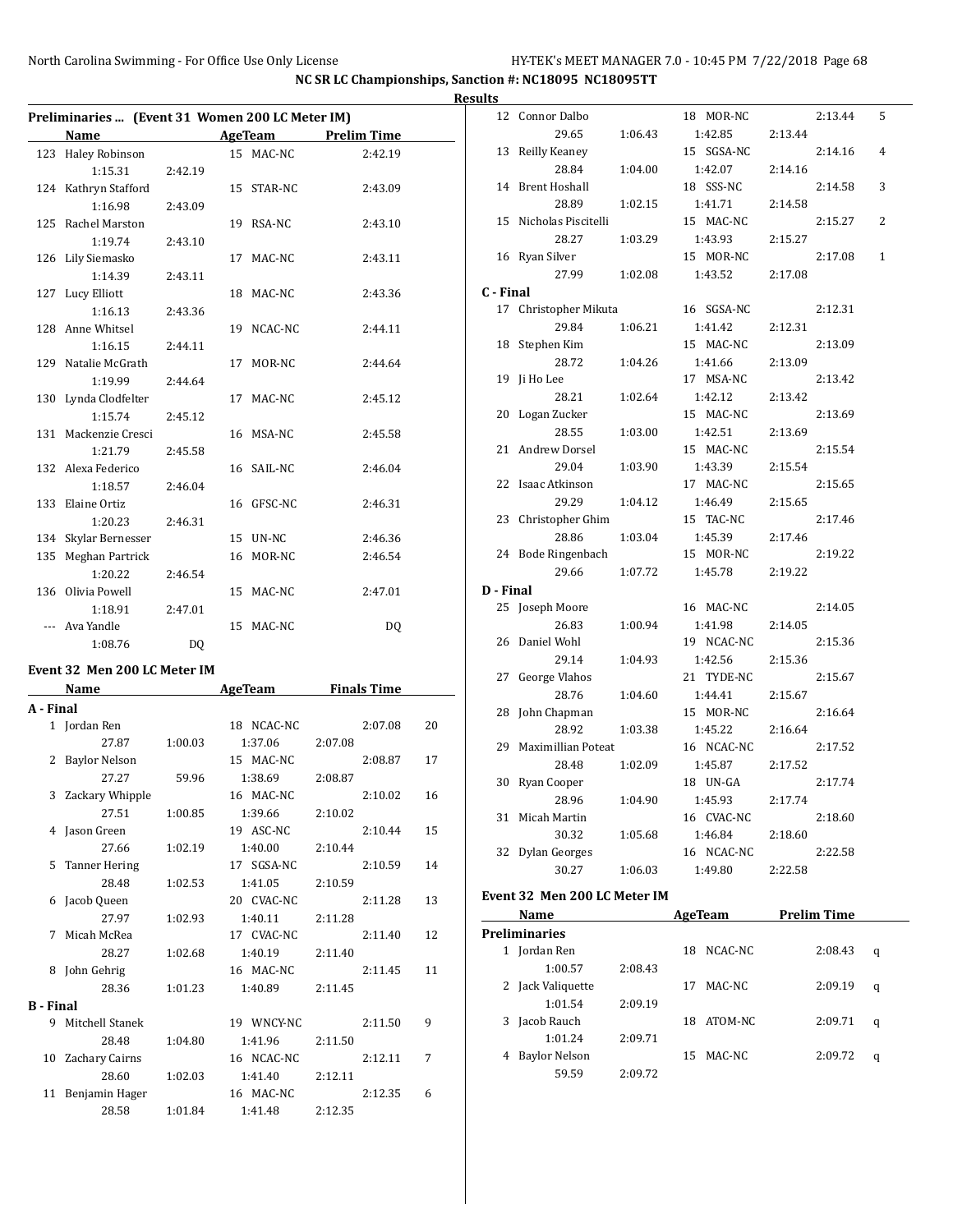|    |                                               |         |            |                                       |   | <b>Results</b>           |
|----|-----------------------------------------------|---------|------------|---------------------------------------|---|--------------------------|
|    | Preliminaries  (Event 32 Men 200 LC Meter IM) |         |            |                                       |   |                          |
|    | <b>Name</b>                                   |         |            | <b>Example 21 AgeTeam</b> Prelim Time |   |                          |
|    | 5 Jason Green                                 |         | 19 ASC-NC  | 2:10.15                               | q | ă                        |
|    | 1:00.74                                       | 2:10.15 |            |                                       |   |                          |
|    | 6 Tanner Hering                               |         | 17 SGSA-NC | 2:11.04                               | q |                          |
|    | 1:03.08                                       | 2:11.04 |            |                                       |   |                          |
|    | 7 Jacob Queen                                 |         | 20 CVAC-NC | 2:11.09                               | q | ă                        |
|    | 1:03.08                                       | 2:11.09 |            |                                       |   |                          |
|    | 8 Zackary Whipple                             |         | 16 MAC-NC  | 2:11.53                               | q |                          |
|    | 1:02.00                                       | 2:11.53 |            |                                       |   |                          |
|    | 9 Micah McRea                                 |         | 17 CVAC-NC | 2:11.84                               | q |                          |
|    | 1:03.25                                       | 2:11.84 |            |                                       |   | G                        |
|    | 10 John Gehrig                                |         | 16 MAC-NC  | 2:12.02                               | q |                          |
|    | 1:02.00                                       | 2:12.02 |            |                                       |   |                          |
|    | 11 Colson Zucker                              |         | 18 MAC-NC  | 2:12.08                               | q |                          |
|    | 1:04.54                                       | 2:12.08 |            |                                       |   |                          |
|    | 12 Ryan Williams                              |         | 18 MAC-NC  | 2:13.12                               | q |                          |
|    | 1:02.18                                       | 2:13.12 |            |                                       |   |                          |
|    | 13 Garrett Boone                              |         | 15 ATOM-NC | 2:13.19                               | q |                          |
|    | 1:02.61<br>14 Benjamin Hager                  | 2:13.19 |            |                                       |   |                          |
|    |                                               |         | 16 MAC-NC  | 2:13.55                               | q |                          |
|    | 1:02.99<br>15 Ryan Silver                     | 2:13.55 | 15 MOR-NC  | 2:13.57                               |   |                          |
|    | 1:02.04                                       | 2:13.57 |            |                                       | q |                          |
|    | 16 Nicholas Piscitelli                        |         | 15 MAC-NC  | 2:13.58                               |   |                          |
|    | 1:02.28                                       |         |            |                                       | q |                          |
|    | 17 Brent Hoshall                              | 2:13.58 | 18 SSS-NC  | 2:13.71                               |   |                          |
|    | 1:02.13                                       | 2:13.71 |            |                                       | q |                          |
|    | 18 Mitchell Stanek                            |         | 19 WNCY-NC | 2:13.79                               |   |                          |
|    | 1:06.03                                       | 2:13.79 |            |                                       | q | $\overline{\mathcal{L}}$ |
|    | 19 Connor Dalbo                               |         | 18 MOR-NC  | 2:14.12                               | q |                          |
|    | 1:06.51                                       | 2:14.12 |            |                                       |   | $\overline{\mathcal{L}}$ |
|    | 20 Reilly Keaney                              |         | 15 SGSA-NC | 2:14.32                               | q |                          |
|    | 1:03.76                                       | 2:14.32 |            |                                       |   |                          |
|    | 21 Zachary Cairns                             |         | 16 NCAC-NC | 2:14.71                               | q |                          |
|    | 1:03.44                                       | 2:14.71 |            |                                       |   | *!                       |
|    | 22 Bode Ringenbach                            |         | 15 MOR-NC  | 2:14.74                               | q |                          |
|    | 1:04.37                                       | 2:14.74 |            |                                       |   |                          |
|    | 23 Christopher Mikuta                         |         | 16 SGSA-NC | 2:15.09                               | q |                          |
|    | 1:06.73                                       | 2:15.09 |            |                                       |   | Ę                        |
|    | 24 Ji Ho Lee                                  |         | 17 MSA-NC  | 2:15.18                               | q |                          |
|    | 1:02.78                                       | 2:15.18 |            |                                       |   |                          |
|    | 25 Brian Hollis                               |         | 17 NCAC-NC | 2:15.43                               | q |                          |
|    | 1:02.38                                       | 2:15.43 |            |                                       |   | E                        |
|    | 26 Michael Cotter                             |         | 15 TAC-NC  | 2:15.48                               | q |                          |
|    | 1:05.75                                       | 2:15.48 |            |                                       |   | 5                        |
| 27 | Stephen Kim                                   |         | 15 MAC-NC  | 2:15.66                               | q |                          |
|    | 1:05.61                                       | 2:15.66 |            |                                       |   | Ę                        |
|    | 28 Christopher Ghim                           |         | 15 TAC-NC  | 2:15.69                               | q |                          |
|    | 1:03.59                                       | 2:15.69 |            |                                       |   | Ę                        |
|    | 29 Isaac Atkinson                             |         | 17 MAC-NC  | 2:15.74                               | q |                          |
|    | 1:04.73                                       | 2:15.74 |            |                                       |   | E                        |
|    | 30 Andrew Dorsel                              |         | 15 MAC-NC  | 2:16.23                               | q |                          |
|    | 1:04.44                                       | 2:16.23 |            |                                       |   |                          |
|    | 31 Logan Zucker                               |         | 15 MAC-NC  | 2:16.27                               | q |                          |
|    | 1:03.77                                       | 2:16.27 |            |                                       |   | Е                        |
|    |                                               |         |            |                                       |   |                          |

| սււծ |                       |         |    |            |         |   |
|------|-----------------------|---------|----|------------|---------|---|
|      | 32 Joseph Moore       |         |    | 16 MAC-NC  | 2:16.40 | q |
|      | 1:04.23               | 2:16.40 |    |            |         |   |
| 33   | Daniel Wohl           |         | 19 | NCAC-NC    | 2:16.62 |   |
|      | 1:05.98               | 2:16.62 |    |            |         |   |
|      | 34 Brian Thompson     |         | 15 | TAC-NC     | 2:16.70 |   |
|      | 1:05.69               | 2:16.70 |    |            |         |   |
| 35   | George Vlahos         |         | 21 | TYDE-NC    | 2:16.75 |   |
|      | 1:04.61               | 2:16.75 |    |            |         |   |
|      | 36 Colton Spence      |         |    | 17 RSA-NC  | 2:16.76 |   |
|      | 1:04.77               | 2:16.76 |    |            |         |   |
| 37   | Ryan Wahlers          |         | 17 | TAC-NC     | 2:17.10 |   |
|      | 1:03.39               | 2:17.10 |    |            |         |   |
|      | 38 Micah Martin       |         |    | 16 CVAC-NC | 2:17.31 |   |
|      | 1:03.79               | 2:17.31 |    |            |         |   |
| 39   | John Chapman          |         |    | 15 MOR-NC  | 2:17.37 |   |
|      | 1:03.13               | 2:17.37 |    |            |         |   |
|      | 40 Cameron Thomas     |         |    | 16 TAC-NC  | 2:17.78 |   |
|      | 1:04.48               | 2:17.78 |    |            |         |   |
|      | 41 Davin Tjandra      |         |    | 16 TAC-NC  | 2:17.79 |   |
|      | 42 Ryan Cooper        |         |    | 18 UN-GA   | 2:18.02 |   |
|      | 1:05.79               | 2:18.02 |    |            |         |   |
|      | 43 Perry Becker       |         |    | 16 YOTA-NC | 2:18.04 |   |
|      | 1:05.89               | 2:18.04 |    |            |         |   |
|      | 44 Matthew Lucky      |         |    | 13 SAIL-NC | 2:18.23 |   |
|      | 1:06.21               | 2:18.23 |    |            |         |   |
|      | 45 Maximillian Poteat |         |    | 16 NCAC-NC | 2:18.25 |   |
|      | 1:03.10               | 2:18.25 |    |            |         |   |
|      | 46 John Darguzas      |         |    | 18 SMAC-NC | 2:18.27 |   |
|      | 1:03.40               | 2:18.27 |    |            |         |   |
| 47   | Michael Partrick      |         |    | 16 MOR-NC  | 2:18.30 |   |
|      | 1:07.04               | 2:18.30 |    |            |         |   |
| 48   | <b>Harrison Powe</b>  |         |    | 15 MAC-NC  | 2:18.31 |   |
|      | 1:05.68               | 2:18.31 |    |            |         |   |
| 49   | Nicholas Riley        |         | 15 | TAC-NC     | 2:18.35 |   |
|      | 1:05.34               | 2:18.35 |    |            |         |   |
| *50  | George Heidkamp       |         |    | 17 UN-NC   | 2:18.40 |   |
|      | 1:03.78               | 2:18.40 |    |            |         |   |
| *50  | Cothalee Watko        |         | 17 | RSA-NC     | 2:18.40 |   |
|      | 1:05.84               | 2:18.40 |    |            |         |   |
|      | 52 Nicholas Falise    |         |    | 16 CAT-NC  | 2:18.43 |   |
|      | 1:05.30               | 2:18.43 |    |            |         |   |
|      | 53 Anis Yahi          |         |    | 20 GCY-NC  | 2:18.54 |   |
|      | 1:07.15               | 2:18.54 |    |            |         |   |
|      | 54 Dylan Georges      |         |    | 16 NCAC-NC | 2:18.70 |   |
|      | 1:03.61               | 2:18.70 |    |            |         |   |
| 55   | Joshua Deming         |         |    | 16 MOR-NC  | 2:18.75 |   |
|      | 1:06.09               | 2:18.75 |    |            |         |   |
| 56   | Jeffrey Echols        |         |    | 16 EAC-NC  | 2:18.77 |   |
|      | 1:03.15               | 2:18.77 |    |            |         |   |
| 57   | Danny Qaqish          |         |    | 15 NCAC-NC | 2:18.84 |   |
|      | 1:05.35               | 2:18.84 |    |            |         |   |
| 58   | Daniel Baldwin        |         |    | 16 WAVE-NC | 2:18.99 |   |
|      | 1:04.48               | 2:18.99 |    |            |         |   |
|      | 59 Nathan Adams       |         |    | 15 MAC-NC  | 2:19.03 |   |
|      | 1:05.14               | 2:19.03 |    |            |         |   |
|      | 60 Logan Robinson     |         | 17 | MAC-NC     | 2:19.10 |   |
|      | 1:03.82               | 2:19.10 |    |            |         |   |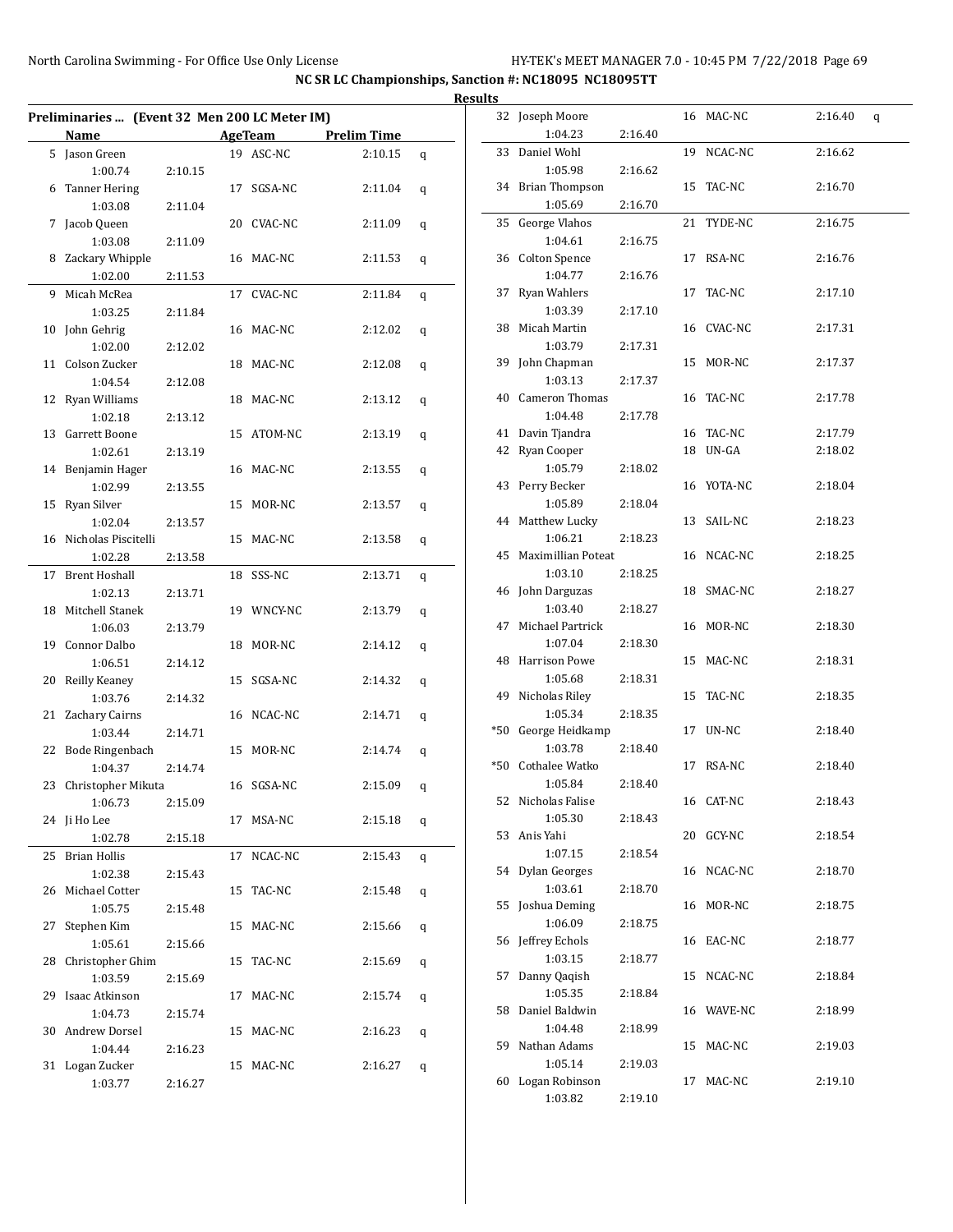|    | Preliminaries  (Event 32 Men 200 LC Meter IM) |         |            |                     | <b>Results</b><br>8 |
|----|-----------------------------------------------|---------|------------|---------------------|---------------------|
|    |                                               |         |            |                     |                     |
|    | Name                                          |         |            | AgeTeam Prelim Time |                     |
|    | 61 Todd Echols<br>1:06.32                     |         | 18 EAC-NC  | 2:19.15             | 9                   |
|    | 62 Andrew Lockhart                            | 2:19.15 | 18 ATOM-NC | 2:19.17             | 9                   |
|    | 1:04.46                                       | 2:19.17 |            |                     |                     |
|    | 63 Andrew Hollett                             |         | 17 MOR-NC  | 2:19.18             | 9                   |
|    | 1:05.24                                       | 2:19.18 |            |                     |                     |
|    | 64 Matthew Feryo                              |         | 19 YOTA-NC | 2:19.37             | 9                   |
|    | 1:02.98                                       | 2:19.37 |            |                     |                     |
|    | 65 Joshua Rigsbee                             |         | 19 CAT-NC  | 2:19.39             | 9                   |
|    | 1:05.66                                       | 2:19.39 |            |                     |                     |
|    | 66 John Hershfeld                             |         | 17 WAVE-NC | 2:19.40             | 9                   |
|    | 1:07.92                                       | 2:19.40 |            |                     |                     |
|    | 67 Neal Stratton                              |         | 16 MAC-NC  | 2:19.49             | 9                   |
|    | 1:05.14                                       | 2:19.49 |            |                     |                     |
|    | 68 Luke Fortner                               |         | 15 WAVE-NC | 2:19.50             | 9                   |
|    | 1:07.98                                       | 2:19.50 |            |                     |                     |
|    | 69 Connor Hughes                              |         | 15 TAC-NC  | 2:19.66             | 9                   |
|    | 1:05.66                                       | 2:19.66 |            |                     |                     |
|    | 70 Matthew Josten                             |         | 22 CVAC-NC | 2:19.90             | 9                   |
|    | 1:04.56                                       | 2:19.90 |            |                     |                     |
|    | 71 Thomas Frye                                |         | 15 MAC-NC  | 2:19.91             | 10                  |
|    | 1:06.30                                       | 2:19.91 |            |                     | 10                  |
|    | 72 Jackson Davis                              |         | 16 MAC-NC  | 2:19.99             |                     |
|    | 1:02.28                                       | 2:19.99 |            |                     | 10                  |
|    | 73 Connor Blackburn                           |         | 15 MOR-NC  | 2:20.12             |                     |
|    | 1:07.04<br>74 Jason Starbuck                  | 2:20.12 | 16 RSA-NC  | 2:20.13             | 10                  |
|    | 1:08.00                                       | 2:20.13 |            |                     |                     |
|    | 75 Alexander Wilhelm                          |         | 16 MAC-NC  | 2:20.25             | 10                  |
|    | 1:05.96                                       | 2:20.25 |            |                     |                     |
|    | 76 David Washburn                             |         | 17 RSA-NC  | 2:20.28             | 10                  |
|    | 1:05.67                                       | 2:20.28 |            |                     |                     |
|    | 77 Michael Popescu                            |         | 18 MSA-NC  | 2:20.46             | 10                  |
|    | 1:08.41                                       | 2:20.46 |            |                     |                     |
|    | 78 Nicholas Morris                            |         | 17 SAC-NC  | 2:20.50             | 10                  |
|    | 1:05.92                                       | 2:20.50 |            |                     |                     |
|    | 79 Matthew Jaynes                             |         | 18 TAC-NC  | 2:20.54             | 10                  |
|    | 1:08.11                                       | 2:20.54 |            |                     |                     |
|    | 80 Matthew Shanahan                           |         | 15 HAC-NC  | 2:20.56             | 10                  |
|    | 1:04.57                                       | 2:20.56 |            |                     |                     |
|    | 81 Jeffery Adams                              |         | 18 ATOM-NC | 2:20.62             | 11                  |
|    | 1:04.03                                       | 2:20.62 |            |                     |                     |
| 82 | Rio Wombacher                                 |         | 16 RSA-NC  | 2:20.77             | 11                  |
|    | 1:05.12                                       | 2:20.77 |            |                     | 11                  |
|    | 83 Avijit Das<br>1:06.70                      |         | 15 MAC-NC  | 2:20.80             |                     |
|    | 84 Benjamin Nally                             | 2:20.80 | 16 NCAC-NC | 2:20.87             | 11                  |
|    | 1:06.39                                       | 2:20.87 |            |                     |                     |
| 85 | Trevor O'Neill                                |         | 16 MOR-NC  | 2:21.10             | 11                  |
|    | 1:05.65                                       | 2:21.10 |            |                     |                     |
|    | 86 John Marquardt                             |         | 17 ATOM-NC | 2:21.13             | *11                 |
|    | 1:08.18                                       | 2:21.13 |            |                     |                     |
| 87 | Charles Watkins                               |         | 20 MOR-NC  | 2:21.17             | *11                 |
|    | 1:08.73                                       | 2:21.17 |            |                     |                     |
|    | 88 Edward Enriquez                            |         | 16 SAIL-NC | 2:21.63             | 11                  |
|    | 1:08.64                                       | 2:21.63 |            |                     |                     |

|      | 89 Aaron Bowman                   |         |    | 20 HPSC-NC | 2:21.71 |
|------|-----------------------------------|---------|----|------------|---------|
|      | 1:05.94                           | 2:21.71 |    |            |         |
|      | 90 William Barker                 |         |    | 15 ECA-NC  | 2:21.76 |
|      | 1:03.45                           | 2:21.76 |    |            |         |
|      | 91 Alexander Griffey              |         |    | 16 MAC-NC  | 2:21.89 |
|      | 1:04.35                           | 2:21.89 |    |            |         |
|      | 92 David Dingfelder               |         |    | 17 CAT-NC  | 2:22.24 |
|      | 1:05.35                           | 2:22.24 |    |            |         |
|      | 93 Coleman McCreery               |         |    | 15 ATOM-NC | 2:22.28 |
|      | 1:06.43                           | 2:22.28 |    |            |         |
|      | 94 Jacob Ockert                   |         |    | 16 RSA-NC  | 2:22.32 |
|      | 1:08.04<br>95 Gideon Bezuidenhout | 2:22.32 |    |            |         |
|      | 1:08.62                           | 2:22.40 |    | 16 YOTA-NC | 2:22.40 |
|      | 96 Jason Zhang                    |         |    | 17 TAC-NC  | 2:22.50 |
|      | 1:05.42                           | 2:22.50 |    |            |         |
| 97   | Andrew Gaudette                   |         |    | 16 NCAC-NC | 2:22.54 |
|      | 1:07.53                           | 2:22.54 |    |            |         |
|      | 98 Charles Clickner               |         |    | 16 UN-NC   | 2:22.60 |
|      | 1:05.76                           | 2:22.60 |    |            |         |
|      | 99 Bryson Johnson                 |         |    | 16 RSA-NC  | 2:22.66 |
|      | 1:08.11                           | 2:22.66 |    |            |         |
|      | 100 George Bujoreanu              |         |    | 15 MAC-NC  | 2:22.76 |
|      | 1:06.22                           | 2:22.76 |    |            |         |
|      | 101 T'Lez Foulkes                 |         |    | 16 NCAC-NC | 2:22.87 |
|      | 1:06.63                           | 2:22.87 |    |            |         |
|      | 102 Julian Maycock                |         | 15 | SGSA-NC    | 2:23.00 |
|      | 1:09.44                           | 2:23.00 |    |            |         |
|      | 103 Roman Martinez                |         |    | 16 RSA-NC  | 2:23.09 |
|      | 1:06.97                           | 2:23.09 |    |            |         |
|      | 104 Arpeet Dabhade                |         |    | 18 MAC-NC  | 2:23.16 |
|      | 1:07.32                           | 2:23.16 |    |            |         |
|      | 105 Raymond Dai                   |         |    | 16 NCAC-NC | 2:23.20 |
|      | 1:09.18                           | 2:23.20 |    |            |         |
|      | 106 Benjamin Mann                 |         |    | 17 WAVE-NC | 2:23.24 |
|      | 1:04.73                           | 2:23.24 |    |            |         |
|      | 107 William Watson                |         |    | 16 STAR-NC | 2:23.27 |
|      | 1:06.15                           | 2:23.27 |    |            |         |
|      | 108 Connor Rettammel              |         |    | 17 YOTA-NC | 2:23.70 |
|      | 1:06.25                           | 2:23.70 |    |            |         |
|      | 109 Devin Blake<br>1:08.27        | 2:23.84 |    | 15 MAC-NC  | 2:23.84 |
|      | 110 Evan Dorsel                   |         | 17 | MAC-NC     | 2:23.85 |
|      | 1:07.68                           | 2:23.85 |    |            |         |
|      | 111 Logan McLuskie                |         |    | 15 ATOM-NC | 2:24.10 |
|      | 1:05.58                           | 2:24.10 |    |            |         |
|      | 112 Jackson Nowacek               |         | 15 | ECA-NC     | 2:24.16 |
|      | 1:05.92                           | 2:24.16 |    |            |         |
|      | 113 Trevor Torres                 |         |    | 16 ECA-NC  | 2:24.25 |
|      | 1:09.17                           | 2:24.25 |    |            |         |
|      | 114 Alexander Smyre               |         | 15 | YOTA-NC    | 2:24.32 |
|      | 1:06.48                           | 2:24.32 |    |            |         |
| *115 | Flinn Hering                      |         |    | 15 SGSA-NC | 2:24.52 |
|      | 1:07.96                           | 2:24.52 |    |            |         |
| *115 | Hunter Pigg                       |         |    | 18 MOR-NC  | 2:24.52 |
|      | 1:05.78                           | 2:24.52 |    |            |         |
| 117  | Grayson Roberts                   |         |    | 16 MOR-NC  | 2:24.72 |
|      | 1:09.09                           | 2:24.72 |    |            |         |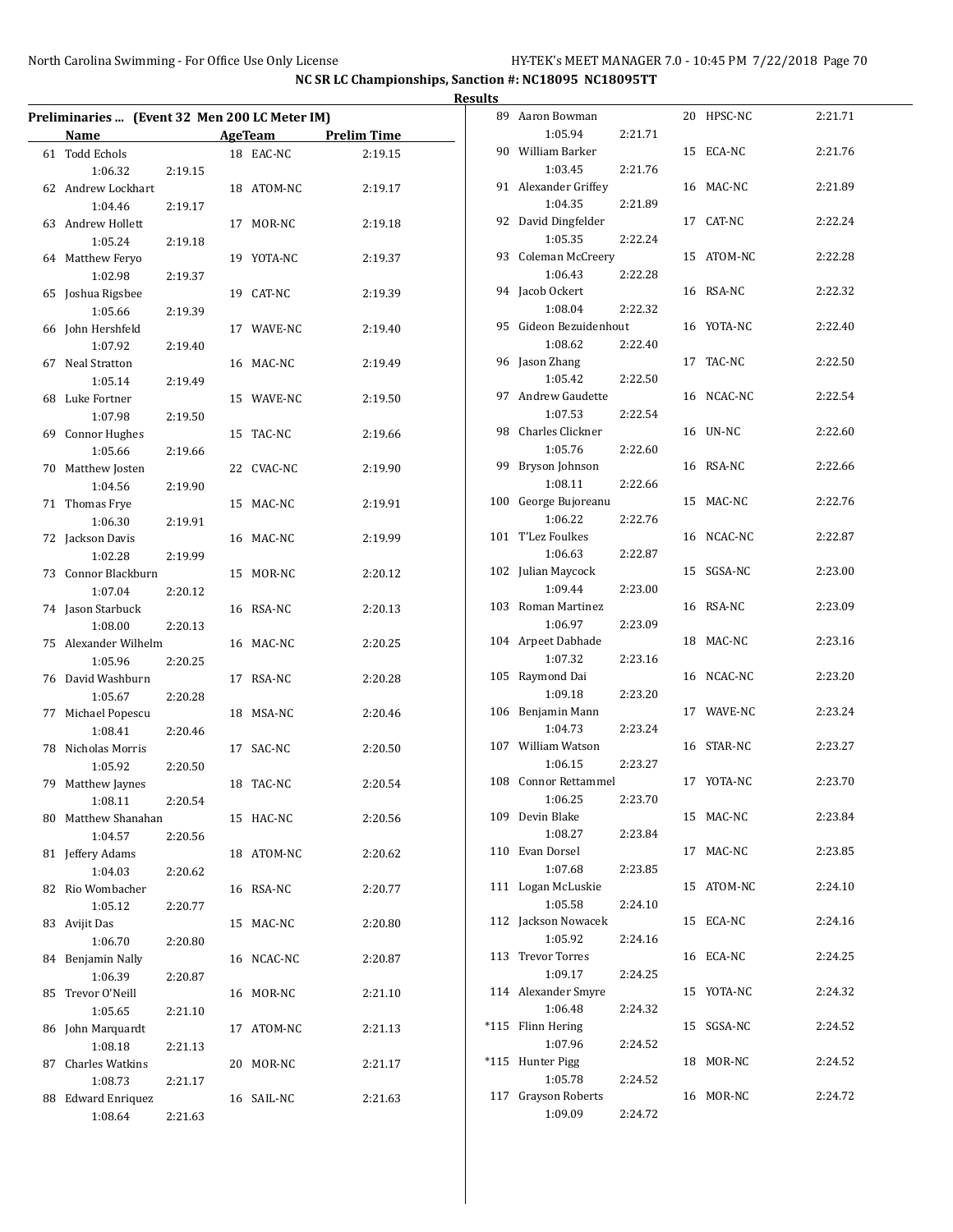|     | Preliminaries  (Event 32 Men 200 LC Meter IM) |         |    |                |                    |
|-----|-----------------------------------------------|---------|----|----------------|--------------------|
|     | Name                                          |         |    | <b>AgeTeam</b> | <b>Prelim Time</b> |
|     |                                               |         |    |                |                    |
|     | 118 Garrett Despres                           |         |    | 15 ECA-NC      | 2:25.23            |
|     | 1:07.52                                       | 2:25.23 |    |                |                    |
|     | 119 Aidan Mabunga                             |         |    | 17 UN-NC       | 2:25.41            |
|     | 1:07.35                                       | 2:25.41 |    |                |                    |
|     | 120 Brayden Brewer                            |         |    | 15 MAC-NC      | 2:25.86            |
|     | 1:07.32                                       | 2:25.86 |    |                |                    |
| 121 | Mark Butner                                   |         |    | 15 WOW-NC      | 2:25.91            |
|     | 1:13.64                                       | 2:25.91 |    |                |                    |
|     | 122 Eamon Bria                                |         |    | 17 CAT-NC      | 2:25.92            |
|     | 1:11.30                                       | 2:25.92 |    |                |                    |
|     | *123 Samuel Reiger                            |         |    | 15 ATOM-NC     | 2:26.07            |
|     | 1:07.74                                       | 2:26.07 |    |                |                    |
|     | *123 Connor Sept                              |         | 18 | CAT-NC         | 2:26.07            |
|     | 1:06.67                                       | 2:26.07 |    |                |                    |
|     | 125 Morgan Ryan                               |         |    | 16 MAC-NC      | 2:26.40            |
|     | 1:07.10                                       | 2:26.40 |    |                |                    |
|     | 126 Matthew Rigsbee                           |         |    | 17 CAT-NC      | 2:26.66            |
|     | 1:11.01                                       | 2:26.66 |    |                |                    |
|     | 127 Austin Lockhart                           |         |    | 15 ATOM-NC     | 2:26.67            |
|     | 1:09.67                                       | 2:26.67 |    |                |                    |
|     | 128 Kolby Rendon                              |         |    | 16 RSA-NC      | 2:27.43            |
|     |                                               |         |    |                |                    |
|     | 1:06.34                                       | 2:27.43 |    |                |                    |
|     | 129 Samuel Armbruster                         |         |    | 17 MOR-NC      | 2:27.44            |
|     | 1:09.04                                       | 2:27.44 |    |                |                    |
|     | 130 Joey Bridgham                             |         |    | 15 MOR-NC      | 2:27.89            |
|     | 1:09.28                                       | 2:27.89 |    |                |                    |
|     | 131 Jack Todd                                 |         |    | 16 UN-NC       | 2:28.23            |
|     | 1:08.04                                       | 2:28.23 |    |                |                    |
|     | 132 Declan Gleason                            |         |    | 15 YOTA-NC     | 2:28.66            |
|     | 1:11.33                                       | 2:28.66 |    |                |                    |
| 133 | Allen Yuan                                    |         | 17 | MOR-NC         | 2:28.71            |
|     | 1:09.84                                       | 2:28.71 |    |                |                    |
|     | 134 Emile Charles                             |         | 17 | CAT-NC         | 2:28.80            |
|     | 1:09.40                                       | 2:28.80 |    |                |                    |
| 135 | Garrett Curran                                |         | 15 | RSA-NC         | 2:28.96            |
|     | 1:08.61                                       | 2:28.96 |    |                |                    |
|     | 136 Connor Short                              |         |    | 17 TAC-NC      | 2:29.37            |
|     | 1:08.41                                       | 2:29.37 |    |                |                    |
| 137 | Glen Gimpl                                    |         |    | 15 TAC-NC      | 2:29.55            |
|     | 1:11.90                                       | 2:29.55 |    |                |                    |
| 138 | Benjamin Esposito                             |         | 18 | GCY-NC         | 2:29.81            |
|     | 1:10.22                                       | 2:29.81 |    |                |                    |
| 139 | Sawyer Moseley                                |         |    | 16 HPSC-NC     | 2:30.08            |
|     | 1:10.27                                       | 2:30.08 |    |                |                    |
| 140 |                                               |         |    |                |                    |
|     | Jonathan Storie<br>1:13.58                    |         | 17 | MAC-NC         | 2:30.09            |
|     |                                               | 2:30.09 |    |                |                    |
| 141 | Zizhou Lu                                     |         | 17 | ASTF-NC        | 2:30.36            |
|     | 1:10.21                                       | 2:30.36 |    |                |                    |
| 142 | Connor Charrette                              |         | 17 | MAC-NC         | 2:30.50            |
|     | 1:10.05                                       | 2:30.50 |    |                |                    |
| 143 | Thomas Coppedge                               |         | 15 | YOTA-NC        | 2:30.77            |
|     | 1:12.05                                       | 2:30.77 |    |                |                    |
| 144 | Miles Eason                                   |         | 15 | TAC-NC         | 2:31.91            |
|     | 1:11.70                                       | 2:31.91 |    |                |                    |
| 145 | Ian Sullivan                                  |         | 17 | TAC-NC         | 2:31.98            |
|     | 1:08.61                                       | 2:31.98 |    |                |                    |

| ື   |                    |         |    |            |            |
|-----|--------------------|---------|----|------------|------------|
| 146 | Connor Chignell    |         |    | 17 TAC-NC  | 2:33.31    |
|     | 1:11.13            | 2:33.31 |    |            |            |
| 147 | Hunter Root        |         | 18 | MAC-NC     | 2:33.87    |
|     | 1:12.00            | 2:33.87 |    |            |            |
| 148 | Geoffrey Dean      |         |    | 16 TAC-NC  | 2:34.21    |
|     | 1:11.72            | 2:34.21 |    |            |            |
|     | 149 Joshua Kuenzli |         | 20 | NMA-NC     | 2:35.93    |
|     | 1:11.67            | 2:35.93 |    |            |            |
|     | 150 Jerod Schwandt |         | 19 | HPSC-NC    | 2:36.96    |
|     | 1:16.06            | 2:36.96 |    |            |            |
|     | 151 Landon Soroka  |         |    | 15 YOTA-NC | 2:37.40    |
|     | 1:16.58            | 2:37.40 |    |            |            |
|     | Stephen Gaudette   |         | 16 | NCAC-NC    | DQ         |
|     | 1:08.45            | DQ      |    |            |            |
|     | Jeffrey Harding    |         | 17 | MAC-NC     | <b>DFS</b> |
|     | 1:04.73            |         |    |            |            |

# **Event 33 Women 400 LC Meter Medley Relay**

|              | Team                        |         | <b>Relay</b>         | <b>Finals Time</b>       |    |  |
|--------------|-----------------------------|---------|----------------------|--------------------------|----|--|
| $\mathbf{1}$ | MAC-NC                      |         | B                    | 4:23.56                  | 40 |  |
|              | 1) Amaya Hanley 15          |         | 2) Reagan Johnson 17 |                          |    |  |
|              | 3) Chloe Harris 16          |         |                      | 4) Sophia Francis 17     |    |  |
|              | 31.86                       | 1:05.74 | 1:40.04              | 2:20.59                  |    |  |
|              | 2:49.73                     | 3:24.68 | 3:52.56              | 4:23.56                  |    |  |
| 2            | TAC-NC                      |         | A                    | 4:25.02                  | 34 |  |
|              | 1) Nisma Said 15            |         |                      | 2) Sophie Anderson 15    |    |  |
|              | 3) Ana Pozder 18            |         | 4) Sarah Pilecki 17  |                          |    |  |
|              | 31.57                       | 1:05.64 | 1:40.65              | 2:20.76                  |    |  |
|              | 2:50.56                     | 3:25.24 | 3:54.06              | 4:25.02                  |    |  |
| 3            | ATOM-NC                     |         | A                    | 4:28.25                  | 32 |  |
|              | 1) Eliza Whitmire 16        |         |                      | 2) Anneliese Hohm 15     |    |  |
|              | 3) Katie Rauch 15           |         |                      | 4) Eleanore Marquardt 17 |    |  |
|              | 31.56                       | 1:05.91 |                      |                          |    |  |
|              |                             | 3:28.30 | 3:56.63              | 4:28.25                  |    |  |
| 4            | MSA-NC                      |         | A                    | 4:28.40                  | 30 |  |
|              | 1) Marissa Lassell 16       |         |                      | 2) Kaylee Hamblin 14     |    |  |
|              | 3) Mary Greco 17            |         | 4) Rachel Daly 16    |                          |    |  |
|              | 33.04                       | 1:08.92 |                      | 2:22.79                  |    |  |
|              | 2:54.19                     | 3:28.86 | 3:57.66              | 4:28.40                  |    |  |
| 5            | NCAC-NC                     |         | A                    | 4:30.45                  | 28 |  |
|              | 1) Paloma Baca 17           |         |                      | 2) Anneliese Merry 17    |    |  |
|              | 3) Gillian Manning 23       |         | 4) Audrey Costley 17 |                          |    |  |
|              | 32.84                       | 1:06.91 | 1:43.91              | 2:25.37                  |    |  |
|              | 2:54.88                     | 3:29.69 | 3:58.74              | 4:30.45                  |    |  |
| 6            | TAC-NC                      |         | B                    | 4:33.57                  | 26 |  |
|              | 1) Alexandria Diacumakos 19 |         |                      | 2) Keelan Cotter 12      |    |  |
|              | 3) Abigail Rutledge 18      |         |                      | 4) Jessica Frank 17      |    |  |
|              | 33.26                       | 1:08.89 | 1:45.80              | 2:26.47                  |    |  |
|              | 2:57.18                     | 3:33.07 | 4:01.78              | 4:33.57                  |    |  |
| 7            | ECA-NC                      |         | A                    | 4:33.72                  | 24 |  |
|              | 1) Bethany Tart 15          |         |                      | 2) Abigail Burns 17      |    |  |
|              | 3) Lyndsey Reeve 16         |         | 4) Svea Torres 18    |                          |    |  |
|              | 33.15                       | 1:08.17 | 1:45.83              | 2:28.29                  |    |  |
|              | 2:58.20                     | 3:34.82 | 4:02.66              | 4:33.72                  |    |  |
| 8            | GCY-NC                      |         | A                    | 4:34.09                  | 22 |  |
|              | 1) Emily Ally 15            |         |                      | 2) Piper Burton 16       |    |  |
|              | 3) Mckenzie Campbell 17     |         |                      | 4) Omega Pinnix 16       |    |  |
|              | 33.24                       | 1:08.79 | 1:44.57              | 2:25.84                  |    |  |
|              | 2:56.84                     | 3:32.32 | 4:01.29              | 4:34.09                  |    |  |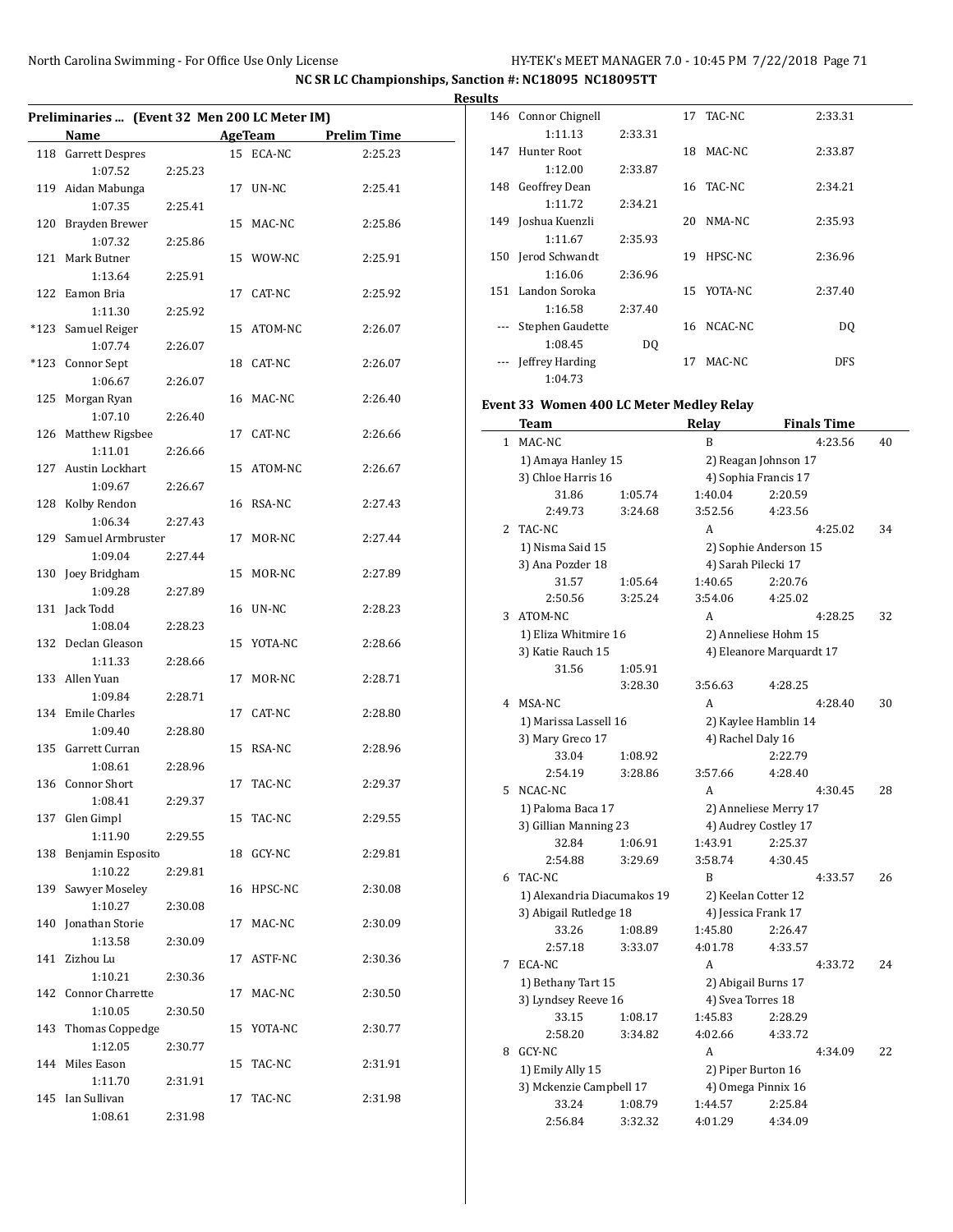### **Results**

|    | (Event 33 Women 400 LC Meter Medley Relay)<br>Team |         | Relay                                      | <b>Finals Time</b>               |    |  |
|----|----------------------------------------------------|---------|--------------------------------------------|----------------------------------|----|--|
| 9  | MOR-NC                                             |         | A                                          | 4:35.44                          | 18 |  |
|    | 1) Rachel Strickland 17                            |         | 2) Kathryn Sanders 18                      |                                  |    |  |
|    | 3) Peyton Whitaker 17                              |         | 4) Ashton Gasper 17                        |                                  |    |  |
|    | 32.74                                              | 1:08.58 | 1:44.72                                    | 2:27.35                          |    |  |
|    | 2:57.45                                            | 3:33.90 | 4:03.21                                    | 4:35.44                          |    |  |
| 10 | <b>RSA-NC</b>                                      |         | A                                          | 4:36.46                          | 14 |  |
|    | 1) Victoria Cunningham 15                          |         | 2) Amy Chang 17                            |                                  |    |  |
|    | 3) Anastasia Johnson 16                            |         |                                            | 4) Marylauren Holland 15         |    |  |
|    | 32.73                                              | 1:07.32 | 1:45.16                                    | 2:27.94                          |    |  |
|    | 2:58.67                                            | 3:35.45 | 4:04.38                                    | 4:36.46                          |    |  |
| 11 | WAVE-NC                                            |         | A                                          | 4:37.25                          | 12 |  |
|    | 1) Mary Pruden 18                                  |         | 2) Julie Lahiff 15                         |                                  |    |  |
|    | 3) Sydney Willis 18                                |         |                                            | 4) Kenna Haney 16                |    |  |
|    | 33.26                                              | 1:07.68 | 1:45.80                                    | 2:29.08                          |    |  |
|    | 3:00.07                                            | 3:36.00 | 4:04.98                                    | 4:37.25                          |    |  |
| 12 | MOR-NC                                             |         | B                                          | 4:37.73                          | 10 |  |
|    | 1) Elizabeth Henry 18                              |         |                                            | 2) Acacia Jones 17               |    |  |
|    | 3) Sydney Hartis 15                                |         |                                            | 4) Madeleine Bachand 17          |    |  |
|    | 33.46                                              | 1:08.00 | 1:46.01                                    | 2:28.65                          |    |  |
|    | 2:59.37                                            | 3:35.90 | 4:05.28                                    | 4:37.73                          |    |  |
| 13 | MSA-NC                                             |         | B                                          | 4:43.49                          | 8  |  |
|    | 1) Mary Davis 17                                   |         | 2) Mackenzie Cresci 16                     |                                  |    |  |
|    | 3) Amanda Losey 15                                 |         | 4) Erica Losey 17                          |                                  |    |  |
|    | 35.24                                              | 1:12.77 | 1:49.61                                    | 2:32.84                          |    |  |
|    | 3:04.24                                            | 3:40.65 | 4:10.38                                    | 4:43.49                          |    |  |
| 14 | ASC-NC                                             |         | A                                          | 4:46.11                          | 6  |  |
|    | 1) Sophia Woody 15                                 |         |                                            | 2) Abigail Kriegler 17           |    |  |
|    | 3) Erin Butler 18                                  |         |                                            | 4) Madeleine Bauer 17            |    |  |
|    | 34.08                                              | 1:10.73 | 1:49.65                                    | 2:32.99                          |    |  |
|    | 3:05.43                                            | 3:43.57 | 4:13.39                                    | 4:46.11                          |    |  |
| 15 | CAT-NC                                             |         | A                                          | 4:48.63                          | 4  |  |
|    | 1) Bianca Candelaria 17                            |         |                                            | 2) Pahvie Chhan 18               |    |  |
|    | 3) Sophia Lange 16                                 |         |                                            | 4) Olivia Kayye 18               |    |  |
|    | 34.90                                              | 1:13.60 | 1:51.31                                    | 2:36.09                          |    |  |
|    | 3:08.51                                            | 3:46.85 | 4:16.07                                    | 4:48.63                          |    |  |
|    | 16 SAIL-NC                                         |         | A                                          | 4:50.56                          | 2  |  |
|    | 1) Alexa Federico 16                               |         |                                            | 2) Jordan Lamoreux 16            |    |  |
|    | 3) Jennifer Schimmoller 15                         |         |                                            | 4) Martha Tripsa 16              |    |  |
|    | 35.68                                              | 1:13.77 | 1:51.54                                    | 2:36.18                          |    |  |
|    | 3:08.75                                            | 3:47.31 | 4:16.43                                    | 4:50.56                          |    |  |
| 17 | WAVE-NC                                            |         | B                                          | 4:51.70                          |    |  |
|    | 1) Carlyle Kennedy 15                              |         | 2) Anna Edelson 16<br>4) Jennifer Adams 15 |                                  |    |  |
|    | 3) Olivia Gschwind 15                              | 1:16.68 | 1:57.17                                    |                                  |    |  |
|    | 37.32                                              | 3:51.14 | 4:20.18                                    | 2:41.83<br>4:51.70               |    |  |
| 18 | 3:13.88<br>YOTA-NC                                 |         | A                                          |                                  |    |  |
|    | 1) Katherine Carson 15                             |         |                                            | 4:53.77<br>2) Mackenzie Adams 15 |    |  |
|    | 3) Emma Murtaugh 15                                |         |                                            | 4) Nora Bergstrom 15             |    |  |
|    | 34.53                                              | 1:12.89 | 1:52.99                                    | 2:39.06                          |    |  |
|    | 3:12.85                                            | 3:52.21 | 4:21.65                                    | 4:53.77                          |    |  |
| 19 | HAC-NC                                             |         | A                                          | 5:01.91                          |    |  |
|    | 1) Haley Ryen 14                                   |         |                                            | 2) Marissa Sudderth 15           |    |  |
|    | 3) Ellen Gooch 17                                  |         |                                            | 4) Brianne Acome 15              |    |  |
|    | 35.14                                              | 1:12.37 | 1:54.88                                    | 2:43.81                          |    |  |
|    | 3:16.05                                            | 3:54.53 | 4:25.55                                    | 5:01.91                          |    |  |
|    |                                                    |         |                                            |                                  |    |  |

| 20           | RSA-NC                                 |                    | B                      | 5:03.02                         |    |  |  |
|--------------|----------------------------------------|--------------------|------------------------|---------------------------------|----|--|--|
|              | 1) Kristin Chance 15                   |                    | 2) Rachel Marston 19   |                                 |    |  |  |
|              | 3) Madison Link 16                     |                    | 4) Carrington Clack 17 |                                 |    |  |  |
|              | 38.71                                  | 1:21.42            | 2:01.47                | 2:44.84                         |    |  |  |
|              | 3:18.50                                | 3:58.78            | 4:28.95                | 5:03.02                         |    |  |  |
| 21           | <b>CVAC-NC</b>                         |                    | A                      | 5:04.15                         |    |  |  |
|              | 1) Alyx Koert 21                       |                    |                        | 2) Lauren Muehl 18              |    |  |  |
|              | 3) Kelsey Krumanocker 18               |                    |                        | 4) Sarah Helfert 19             |    |  |  |
|              | 35.43                                  | 1:12.31            | 1:52.79                | 2:40.05                         |    |  |  |
|              | 3:15.97                                | 3:58.49            | 4:29.52                | 5:04.15                         |    |  |  |
|              |                                        |                    | A                      |                                 |    |  |  |
| ---          | MAC-NC                                 |                    |                        | DQ                              |    |  |  |
|              | 1) Sarah Barton 16                     |                    |                        | 2) Isabella Gaskey 15           |    |  |  |
|              | 3) Alina Stout 16                      |                    |                        | 4) Summer Eaker 15              |    |  |  |
|              | 31.98                                  | 1:05.71            | 1:41.29                | 2:21.89                         |    |  |  |
|              | 2:50.42                                | 3:26.37            | 3:54.30                | DQ                              |    |  |  |
|              | Event 34 Men 400 LC Meter Medley Relay |                    |                        |                                 |    |  |  |
|              | Team                                   |                    | Relay                  | <b>Finals Time</b>              |    |  |  |
| $\mathbf{1}$ | MAC-NC                                 |                    | A                      | 3:56.29                         | 40 |  |  |
|              | 1) Joshua Fletcher 17                  |                    |                        | 2) Colson Zucker 18             |    |  |  |
|              | 3) Samuel Mahoney 18                   |                    |                        | 4) William Gambill 18           |    |  |  |
|              | 29.23                                  | 1:01.26            | 1:31.20                | 2:06.89                         |    |  |  |
|              | 2:32.53                                | 3:03.06            | 3:28.28                | 3:56.29                         |    |  |  |
| 2            | MOR-NC                                 |                    | A                      | 3:58.32                         | 34 |  |  |
|              | 1) Tyler Silver 20                     |                    |                        | 2) Connor Dalbo 18              |    |  |  |
|              | 3) Hunter Pigg 18                      |                    |                        | 4) Mitchell Langston 17         |    |  |  |
|              | 28.52                                  |                    | 1:30.00                | 2:05.69                         |    |  |  |
|              | 2:31.90                                | 3:04.66            | 3:29.49                | 3:58.32                         |    |  |  |
| 3            | NCAC-NC                                |                    | A                      | 3:58.35                         | 32 |  |  |
|              | 1) Ang Li 18                           |                    |                        | 2) Samuel Hoover 14             |    |  |  |
|              | 3) Brian Hollis 17                     |                    | 4) Jordan Ren 18       |                                 |    |  |  |
|              | 29.11                                  | 59.39              | 1:30.07                | 2:05.27                         |    |  |  |
|              | 2:32.28                                | 3:03.18            | 3:29.63                | 3:58.35                         |    |  |  |
|              | 4 MAC-NC                               |                    | B                      | 3:59.00                         | 30 |  |  |
|              | 1) Jackson Davis 16                    |                    | 2) Stephen Kim 15      |                                 |    |  |  |
|              | 3) Jeffrey Harding 17                  |                    |                        | 4) Charles Rothenberger 17      |    |  |  |
|              | 28.51                                  | 1:00.13            | 1:31.64                | 2:06.89                         |    |  |  |
|              | 2:33.53                                | 3:05.14            | 3:30.58                | 3:59.00                         |    |  |  |
| 5.           | TAC-NC                                 |                    | A                      | 4:02.71                         |    |  |  |
|              |                                        |                    |                        |                                 | 28 |  |  |
|              | 1) Noah Hensley 17                     |                    |                        | 2) Davin Tjandra 16             |    |  |  |
|              | 3) Cameron Thomas 16                   |                    |                        | 4) Kevin Plewniak 18<br>2:10.34 |    |  |  |
|              | 29.75<br>2:36.88                       | 1:01.90<br>3:08.30 | 1:33.47<br>3:33.92     | 4:02.71                         |    |  |  |
|              |                                        |                    |                        |                                 |    |  |  |
| 6            | TAC-NC                                 |                    | B                      | 4:03.53                         | 26 |  |  |
|              | 1) Alexander Tomlinson 16              |                    |                        | 2) Brian Thompson 15            |    |  |  |
|              | 3) Ryan Wahlers 17                     |                    |                        | 4) Michael Cotter 15            |    |  |  |
|              | 28.44                                  | 1:00.03            | 1:32.57                | 2:09.50                         |    |  |  |
|              | 2:36.64                                | 3:09.35            | 3:34.85                | 4:03.53                         |    |  |  |
| 7            | ATOM-NC                                |                    | A                      | 4:03.79                         | 24 |  |  |
|              | 1) Garrett Boone 15                    |                    | 2) Jacob Rauch 18      |                                 |    |  |  |
|              | 3) John Meehan 16                      |                    |                        | 4) John Marquardt 17            |    |  |  |
|              | 29.78                                  |                    |                        | 2:08.76                         |    |  |  |
|              | 2:36.11                                | 3:07.94            | 3:34.59                | 4:03.79                         |    |  |  |
| 8            | RSA-NC                                 |                    | A                      | 4:04.48                         | 22 |  |  |
|              | 1) Christopher Hubbard 17              |                    |                        | 2) Jason Starbuck 16            |    |  |  |
|              | 3) Rio Wombacher 16                    |                    | 4) Michael Ivy 17      |                                 |    |  |  |
|              | 30.51                                  | 1:02.86            | 1:34.93                | 2:11.07                         |    |  |  |
|              | 2:39.73                                | 3:12.06            | 3:36.81                | 4:04.48                         |    |  |  |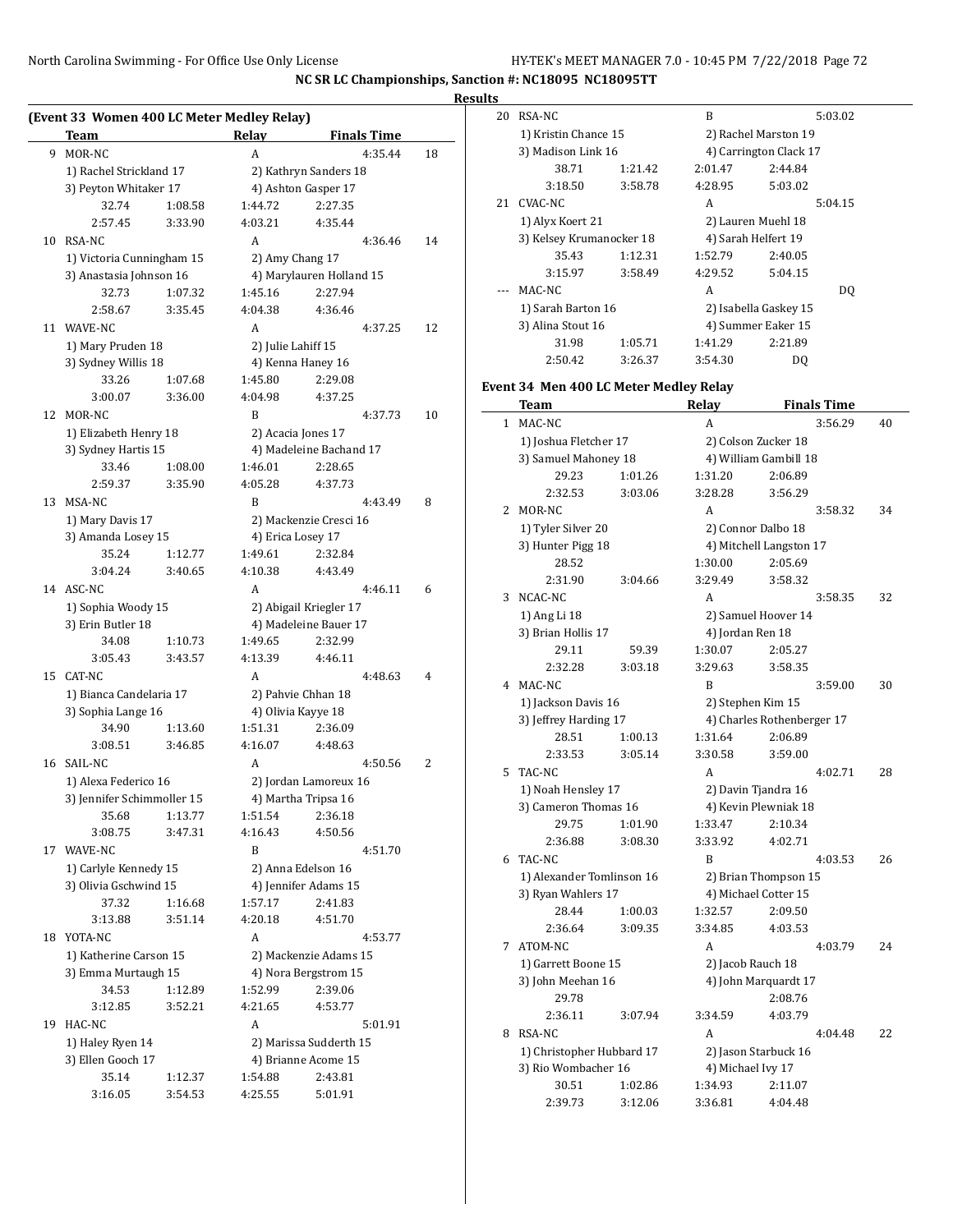**NC SR LC Championships, Sanction #: NC18095 NC18095TT**

### **Results**

|    | (Event 34 Men 400 LC Meter Medley Relay)<br>Team |         | Relay                                  | <b>Finals Time</b>     |    |  |
|----|--------------------------------------------------|---------|----------------------------------------|------------------------|----|--|
| 9  | <b>CVAC-NC</b>                                   |         | A                                      | 4:04.82                | 18 |  |
|    | 1) Brody Carroll 15                              |         |                                        |                        |    |  |
|    | 3) Matthew Josten 22                             |         | 2) Jacob Queen 20<br>4) Micah McRea 17 |                        |    |  |
|    | 30.36                                            | 1:03.18 | 1:34.33                                | 2:09.43                |    |  |
|    | 2:37.90                                          | 3:11.43 | 3:37.29                                | 4:04.82                |    |  |
| 10 | WAVE-NC                                          |         | A                                      | 4:05.01                | 14 |  |
|    |                                                  |         |                                        |                        |    |  |
|    | 1) Daniel Baldwin 16                             |         |                                        | 2) Luke Fortner 15     |    |  |
|    | 3) Jared Carter 15                               |         |                                        | 4) Jeffrey Tuning 16   |    |  |
|    | 29.74                                            | 1:02.08 | 1:34.03                                | 2:11.02<br>4:05.01     |    |  |
|    | 2:38.81                                          | 3:11.51 | 3:37.10                                |                        |    |  |
| 11 | MSA-NC                                           |         | A                                      | 4:05.34                | 12 |  |
|    | 1) Sean Teague 17                                |         |                                        | 2) Michael Popescu 18  |    |  |
|    | 3) Ji Ho Lee 17                                  |         |                                        | 4) Matthew Shen 18     |    |  |
|    | 29.79                                            | 1:00.98 | 1:33.72                                | 2:10.25                |    |  |
|    | 2:37.14                                          | 3:09.77 | 3:36.26                                | 4:05.34                |    |  |
| 12 | MOR-NC                                           |         | B                                      | 4:07.31                | 10 |  |
|    | 1) John Chapman 15                               |         |                                        | 2) Bode Ringenbach 15  |    |  |
|    | 3) Ryan Silver 15                                |         |                                        | 4) Andrew Hollett 17   |    |  |
|    | 30.76                                            | 1:03.29 | 1:35.57                                | 2:12.59                |    |  |
|    | 2:39.92                                          | 3:12.53 | 3:38.57                                | 4:07.31                |    |  |
| 13 | YOTA-NC                                          |         | A                                      | 4:07.43                | 8  |  |
|    | 1) Matthew Feryo 19                              |         |                                        | 2) Perry Becker 16     |    |  |
|    | 3) Alexander Smyre 15                            |         |                                        | 4) Connor Rettammel 17 |    |  |
|    | 29.69                                            | 1:01.13 | 1:33.18                                | 2:10.87                |    |  |
|    | 2:37.92                                          | 3:10.00 | 3:37.52                                | 4:07.43                |    |  |
|    | 14 NCAC-NC                                       |         | B                                      | 4:08.00                | 6  |  |
|    | 1) Kenneth Lloyd 17                              |         |                                        | 2) T'Lez Foulkes 16    |    |  |
|    | 3) Thomas Bretzmann 18                           |         |                                        | 4) Daniel Wohl 19      |    |  |
|    | 30.92                                            | 1:03.91 | 1:35.48                                | 2:13.11                |    |  |
|    | 2:41.30                                          | 3:14.29 | 3:39.51                                | 4:08.00                |    |  |
| 15 | ATOM-NC                                          |         | B                                      | 4:12.57                | 4  |  |
|    | 1) Joshua Walker 17                              |         |                                        | 2) Andrew Lockhart 18  |    |  |
|    | 3) Jeffery Adams 18                              |         |                                        | 4) Coleman McCreery 15 |    |  |
|    | 29.99                                            | 1:02.57 | 1:35.20                                | 2:11.99                |    |  |
|    | 2:39.97                                          | 3:13.18 | 3:40.94                                | 4:12.57                |    |  |
| 16 | CAT-NC                                           |         | A                                      | 4:14.24                | 2  |  |
|    | 1) Joshua Rigsbee 19                             |         |                                        | 2) Connor Sept 18      |    |  |
|    | 3) Edward Sarvis 20                              |         |                                        | 4) Emile Charles 17    |    |  |
|    | 30.48                                            | 1:04.22 | 1:37.64                                |                        |    |  |
|    |                                                  | 3:17.42 | 3:43.55                                | 4:14.24                |    |  |
|    | 17 CAT-NC                                        |         | B                                      | 4:15.64                |    |  |
|    | 1) David Dingfelder 17                           |         | 2) Eamon Bria 17                       |                        |    |  |
|    | 3) Adam Cocke 18                                 |         |                                        | 4) Jackson Holcomb 18  |    |  |
|    | 32.01                                            | 1:05.62 | 1:38.67                                | 2:17.14                |    |  |
|    | 2:45.29                                          | 3:18.94 | 3:45.42                                | 4:15.64                |    |  |
| 18 | SAIL-NC                                          |         | A                                      | 4:17.15                |    |  |
|    | 1) Andrew Lucky 15                               |         |                                        | 2) Edward Enriquez 16  |    |  |
|    | 3) Matthew Lucky 13                              |         |                                        | 4) William Johnson 21  |    |  |
|    | 31.17                                            |         | 1:37.83                                | 2:15.12                |    |  |
|    | 2:44.61                                          | 3:18.78 | 3:45.88                                | 4:17.15                |    |  |
| 19 | ECA-NC                                           |         | A                                      | 4:18.11                |    |  |
|    | 1) William Barker 15                             |         |                                        | 2) Trevor Torres 16    |    |  |
|    | 3) Nathan Wingard 16                             |         |                                        | 4) Jackson Nowacek 15  |    |  |
|    | 30.30                                            | 1:03.86 | 1:37.45                                | 2:16.11                |    |  |
|    | 2:45.22                                          | 3:20.62 | 3:47.44                                | 4:18.11                |    |  |

| 20 | WAVE-NC                  |         | B                           | 4:18.38 |  |  |
|----|--------------------------|---------|-----------------------------|---------|--|--|
|    | 1) Evan Doherty 16       |         | 2) John Hershfeld 17        |         |  |  |
|    | 3) Braydon Miley 18      |         | 4) Benjamin Mann 17         |         |  |  |
|    | 31.10                    | 1:05.06 | 1:38.45                     | 2:16.83 |  |  |
|    | 2:46.30                  | 3:20.18 | 3:46.99                     | 4:18.38 |  |  |
| 21 | HPSC-NC                  |         | A                           | 4:23.67 |  |  |
|    | 1) Jerod Schwandt 19     |         | 2) Sawyer Moseley 16        |         |  |  |
|    | 3) Jacob Gilley 17       |         | 4) Aaron Bowman 20          |         |  |  |
|    | 32.19                    | 1:06.85 | 1:42.13                     | 2:25.28 |  |  |
|    | 2:54.07                  | 3:28.25 | 3:54.40                     | 4:23.67 |  |  |
| 22 | SSS-NC                   |         | A                           | 4:24.35 |  |  |
|    | 1) Jacland Reville 15    |         | 2) William Cooper 16        |         |  |  |
|    | 3) Chase Osorio 17       |         | 4) Samuel Weinshel 15       |         |  |  |
|    | 32.48                    | 1:06.23 | 1:41.53                     | 2:20.89 |  |  |
|    | 2:49.87                  | 3:23.39 | 3:52.43                     | 4:24.35 |  |  |
| 23 | GCY-NC                   |         | A                           | 4:25.90 |  |  |
|    | 1) Ethan Womble 15       |         | 2) Craig Herndon 17         |         |  |  |
|    | 3) Benjamin Esposito 18  |         | 4) Anis Yahi 20             |         |  |  |
|    | 32.36                    | 1:05.50 | 1:39.04                     | 2:20.91 |  |  |
|    |                          | 2:44.43 | 3:54.33                     | 4:25.90 |  |  |
| 24 | ECA-NC                   |         | B                           | 4:27.13 |  |  |
|    | 1) Garrett Despres 15    |         | 2) Douglas Brown 16         |         |  |  |
|    | 3) Sadler Smith 16       |         | 4) Ethan Lawless 16         |         |  |  |
|    | 31.66                    | 1:05.33 | 1:40.45                     | 2:21.06 |  |  |
|    | 2:51.10                  | 3:28.83 | 3:56.11                     | 4:27.13 |  |  |
| 25 | RSA-NC                   |         | R                           | 4:29.71 |  |  |
|    | 1) Kennedy Ubinger 18    |         | 2) Cothalee Watko 17        |         |  |  |
|    | 3) Colton Spence 17      |         | 4) Jacob Ockert 16          |         |  |  |
|    | 32.74                    | 1:08.40 | 1:43.71                     | 2:24.81 |  |  |
|    | 2:54.87                  | 3:31.09 | 3:59.30                     | 4:29.71 |  |  |
| 26 | LENR-NC                  |         | A                           | 4:33.96 |  |  |
|    | 1) Benjamin Tomberlin 14 |         | 2) Samuel Murphy 19         |         |  |  |
|    | 3) Michael Reavis 23     |         | 4) Henryk Kosmala 14        |         |  |  |
|    | 34.34                    | 1:12.45 | 1:49.33                     | 2:32.33 |  |  |
|    | 2:59.27                  | 3:31.18 | 4:00.12                     | 4:33.96 |  |  |
|    | $\cdots$                 |         | $\sim$ $\sim$ $\sim$ $\sim$ |         |  |  |

### **Event 98 Men 50 LC Meter Freestyle Swim-off**

| Name<br>AgeTeam                          |                                                   |         | <b>Finals Time</b> |                    |  |  |  |
|------------------------------------------|---------------------------------------------------|---------|--------------------|--------------------|--|--|--|
| - Swim-off                               |                                                   |         |                    |                    |  |  |  |
|                                          | William Gambill                                   | 18.     | MAC-NC             | 24.18              |  |  |  |
|                                          | Garrett Boone                                     |         | 15 ATOM-NC         | 24.22              |  |  |  |
|                                          | 3 Trevor Torres                                   |         | 16 ECA-NC          | 24.41              |  |  |  |
|                                          | Emile Charles                                     |         | 17 CAT-NC          | 25.07              |  |  |  |
|                                          | Event 106 Women 200 LC Meter Freestyle Time Trial |         |                    |                    |  |  |  |
|                                          | Name                                              | AgeTeam |                    | <b>Finals Time</b> |  |  |  |
|                                          | - Time Trial                                      |         |                    |                    |  |  |  |
|                                          | Sophia Woody                                      |         | 15 ASC-NC          | 2:14.74            |  |  |  |
| Event 110 Men 200 LC Meter IM Time Trial |                                                   |         |                    |                    |  |  |  |
|                                          | Name                                              |         | AgeTeam            | <b>Finals Time</b> |  |  |  |

| - Time Trial   |       |       |               |         |
|----------------|-------|-------|---------------|---------|
| 1 Tyler Silver |       |       | MOR-NC<br>20. | 2:09.47 |
|                | 26.92 | 59.63 | 1:39.39       | 2:09.47 |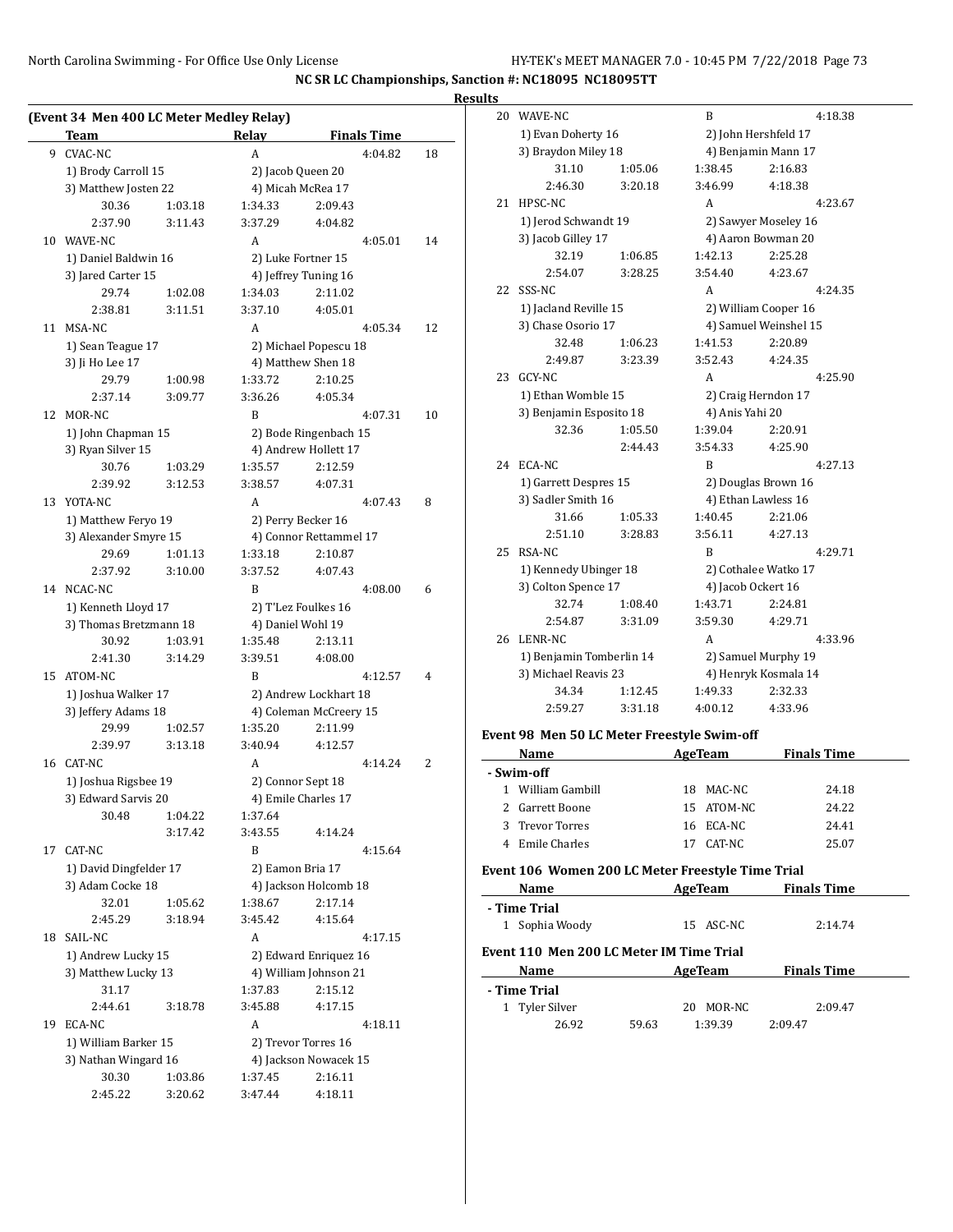**NC SR LC Championships, Sanction #: NC18095 NC18095TT**

 $\overline{\phantom{0}}$ 

 $\overline{a}$ 

|              |                                                      |         |                                                                        | Name AgeTeam Finals Time                           |
|--------------|------------------------------------------------------|---------|------------------------------------------------------------------------|----------------------------------------------------|
|              | - Time Trial                                         |         |                                                                        |                                                    |
|              | 1 Sawyer Moseley                                     |         | 16 HPSC-NC                                                             | 1:12.72                                            |
|              | 33.21 1:12.72                                        |         |                                                                        |                                                    |
|              |                                                      |         |                                                                        |                                                    |
|              | Event 306 Mixed 200 LC Meter Freestyle Time Trial    |         |                                                                        | <b>Name</b> AgeTeam Finals Time                    |
|              | - Time Trial                                         |         |                                                                        |                                                    |
|              | 1 Rachel Daly                                        |         | 16 MSA-NC                                                              | 2:11.99                                            |
|              |                                                      |         | 30.62 1:04.50 1:39.16 2:11.99                                          |                                                    |
|              | 2 Erica Losey                                        |         | 17 MSA-NC                                                              | 2:13.84                                            |
|              |                                                      |         | $31.08 \qquad \quad 1:04.60 \qquad \quad 1:39.20 \qquad \quad 2:13.84$ |                                                    |
|              | 3 Amanda Losey                                       |         | 15 MSA-NC                                                              | 2:14.40                                            |
|              |                                                      |         | $31.56 \qquad \quad 1:05.29 \qquad \quad 1:39.54 \qquad \quad 2:14.40$ |                                                    |
|              |                                                      |         |                                                                        |                                                    |
|              | Event 401 Mixed 50 LC Meter Freestyle Time Trial     |         |                                                                        |                                                    |
|              |                                                      |         |                                                                        | Name AgeTeam Finals Time                           |
|              | - Time Trial                                         |         |                                                                        |                                                    |
|              | 1 Stephen Bandy                                      |         | 15 RMY-NC                                                              | 26.98                                              |
|              | 2 Hannah Burns                                       |         |                                                                        | 17 NEAL-NC 29.09                                   |
|              | 3 Elaine Ortiz                                       |         |                                                                        | 16 GFSC-NC 29.98                                   |
|              | Event 403 Mixed 100 LC Meter Breaststroke Time Trial |         |                                                                        |                                                    |
|              |                                                      |         |                                                                        | <b>Example 2 Second Manual AgeTeam</b> Finals Time |
|              | - Time Trial                                         |         |                                                                        |                                                    |
|              | 1 Ella Campbell                                      |         | 17 TYDE-NC                                                             | 1:21.88                                            |
|              |                                                      |         |                                                                        |                                                    |
|              | Event 406 Mixed 200 LC Meter Freestyle Time Trial    |         |                                                                        |                                                    |
|              |                                                      |         |                                                                        | <b>Example 2 Second AgeTeam</b> Pinals Time        |
|              | - Time Trial                                         |         |                                                                        |                                                    |
|              | 1 Charles Clickner                                   |         | 16 UN-NC                                                               | 1:21.88                                            |
|              | Event 410 Mixed 200 LC Meter IM Time Trial           |         |                                                                        |                                                    |
|              |                                                      |         |                                                                        | <b>Name</b> AgeTeam Finals Time                    |
|              |                                                      |         |                                                                        |                                                    |
|              | - Time Trial                                         |         |                                                                        |                                                    |
|              | 1 Ethan Bershad 15 MAC-NC                            |         |                                                                        | 2:22.27                                            |
|              | $1:05.51$ $2:22.27$                                  |         |                                                                        |                                                    |
|              |                                                      |         |                                                                        |                                                    |
|              | Event 411 Mixed 400 LC Meter Freestyle Time Trial    |         |                                                                        |                                                    |
|              | - Time Trial                                         |         |                                                                        |                                                    |
| $\mathbf{1}$ | Caitlin Hefner                                       |         | 15 MAC-NC                                                              | 4:45.08                                            |
|              | 1:08.29                                              | 2:21.53 |                                                                        | 4:45.08                                            |
| 2            |                                                      |         | 3:33.60                                                                | 4:49.96                                            |
|              | Stephanie Qualls<br>1:10.29                          | 2:24.65 | 15 MAC-NC<br>3:38.36                                                   | 4:49.96                                            |
|              |                                                      |         |                                                                        |                                                    |
|              | Event 501 Mixed 50 LC Meter Freestyle Time Trial     |         |                                                                        |                                                    |
|              | Name                                                 |         | <b>AgeTeam</b>                                                         | <b>Finals Time</b>                                 |
|              | - Time Trial                                         |         |                                                                        |                                                    |
|              | 1 Michael Ivy                                        |         | RSA-NC<br>17                                                           | 24.13                                              |
| 2            | Charles Rothenberger                                 |         | 17<br>MAC-NC                                                           | 24.37                                              |
| 3            | Cameron Thomas                                       |         | 16 TAC-NC                                                              | 24.97                                              |
|              | 4 Austin Cummings                                    |         | 17 MAC-NC                                                              | 25.10                                              |
| 5            | Jeffrey Harding                                      |         | 17 MAC-NC                                                              | 25.16                                              |
| 6            | Hunter Root<br>Morgan Ryan                           |         | 18 MAC-NC<br>16 MAC-NC                                                 | 25.79                                              |

8 Janie Smith 17 MAC-NC 26.85

| <b>Results</b> |                                                      |         |     |            |                    |
|----------------|------------------------------------------------------|---------|-----|------------|--------------------|
| 9              | Ashton Gasper                                        |         | 17  | MOR-NC     | 28.44              |
| 10.            | Cadence Martin                                       |         |     | 16 ASTF-NC | 28.79              |
|                | Event 503 Mixed 100 LC Meter Breaststroke Time Trial |         |     |            |                    |
|                | Name                                                 |         |     | AgeTeam    | <b>Finals Time</b> |
|                | - Time Trial                                         |         |     |            |                    |
|                | 1 Samuel Hoover                                      |         |     | 14 NCAC-NC | 1:06.02            |
|                | 30.75                                                | 1:06.02 |     |            |                    |
| $\mathcal{P}$  | Heidi Curtis                                         |         | 17  | TAC-NC     | 1:18.93            |
|                | 36.83                                                | 1:18.93 |     |            |                    |
| 3              | <b>Emily Grice</b>                                   |         | 18. | ASC-NC     | 1:24.89            |
|                | 39.80                                                | 1:24.89 |     |            |                    |
|                | Event 504 Mixed 100 LC Meter Butterfly Time Trial    |         |     |            |                    |

|              | Name                |         |    | AgeTeam   | <b>Finals Time</b> |  |
|--------------|---------------------|---------|----|-----------|--------------------|--|
| - Time Trial |                     |         |    |           |                    |  |
| 1            | Ryan Silver         |         | 15 | MOR-NC    | 58.68              |  |
|              | 27.34               | 58.68   |    |           |                    |  |
|              | 2 Erin Butler       |         | 18 | ASC-NC    | 1:09.93            |  |
|              | 32.56               | 1:09.93 |    |           |                    |  |
| 3            | <b>Emily Miller</b> |         | 17 | ASTF-NC   | 1:11.54            |  |
|              | 32.94               | 1:11.54 |    |           |                    |  |
|              | Miles Eason         |         |    | 15 TAC-NC | DO.                |  |
|              | 28.16               | DO      |    |           |                    |  |

#### **Event 505 Mixed 100 LC Meter Backstroke Time Trial**

| Name             |         | AgeTeam      | <b>Finals Time</b> |  |
|------------------|---------|--------------|--------------------|--|
| - Time Trial     |         |              |                    |  |
| 1 Andrew Lucky   |         | 15 SAIL-NC   | 1:02.50            |  |
| 30.50            | 1:02.50 |              |                    |  |
| 2 Emile Charles  |         | CAT-NC<br>17 | 1:07.37            |  |
| 32.38            | 1:07.37 |              |                    |  |
| 3 Trinity Wenzel |         | 14 SMAC-NC   | 1:13.02            |  |
| 35.27            | 1:13.02 |              |                    |  |

#### **Event 506 Mixed 200 LC Meter Freestyle Time Trial**

|              | Name                  |       | AgeTeam       | <b>Finals Time</b> |  |  |  |
|--------------|-----------------------|-------|---------------|--------------------|--|--|--|
| - Time Trial |                       |       |               |                    |  |  |  |
|              | Charles Clickner      |       | UN-NC<br>16   | 1:58.54            |  |  |  |
|              | 27.05                 | 57.65 | 1:28.68       | 1:58.54            |  |  |  |
|              | 2 Austin Lockhart     |       | 15 ATOM-NC    | 2:00.57            |  |  |  |
|              | 27.93                 | 58.17 | 1:29.69       | 2:00.57            |  |  |  |
| 3            | Samuel Reiger         |       | 15 ATOM-NC    | 2:04.26            |  |  |  |
|              | 28.46                 | 59.71 | 1:31.50       | 2:04.26            |  |  |  |
| 4            | Hamlin Williams-Tracy |       | 15 ATOM-NC    | 2:04.59            |  |  |  |
|              | 28.49                 | 59.63 | 1:31.74       | 2:04.59            |  |  |  |
|              | Joshua Walker         |       | ATOM-NC<br>17 | 2:07.49            |  |  |  |
|              | 28.13                 | 59.10 | 1:32.43       | 2:07.49            |  |  |  |

### **Event 508 Mixed 200 LC Meter Butterfly Time Trial**

| Name                                             |         | AgeTeam      | <b>Finals Time</b> |  |
|--------------------------------------------------|---------|--------------|--------------------|--|
| - Time Trial                                     |         |              |                    |  |
| 1 Sydney Hartis                                  |         | 15 MOR-NC    | 2:34.43            |  |
| 32.56                                            | 1:10.94 | 1:51.91      | 2:34.43            |  |
| Event 522 Mixed 50 LC Meter Butterfly Time Trial |         |              |                    |  |
| Name                                             |         | AgeTeam      | <b>Finals Time</b> |  |
| - Time Trial                                     |         |              |                    |  |
| 1 Edward Sarvis                                  |         | CAT-NC<br>20 | 26.42              |  |
|                                                  |         |              |                    |  |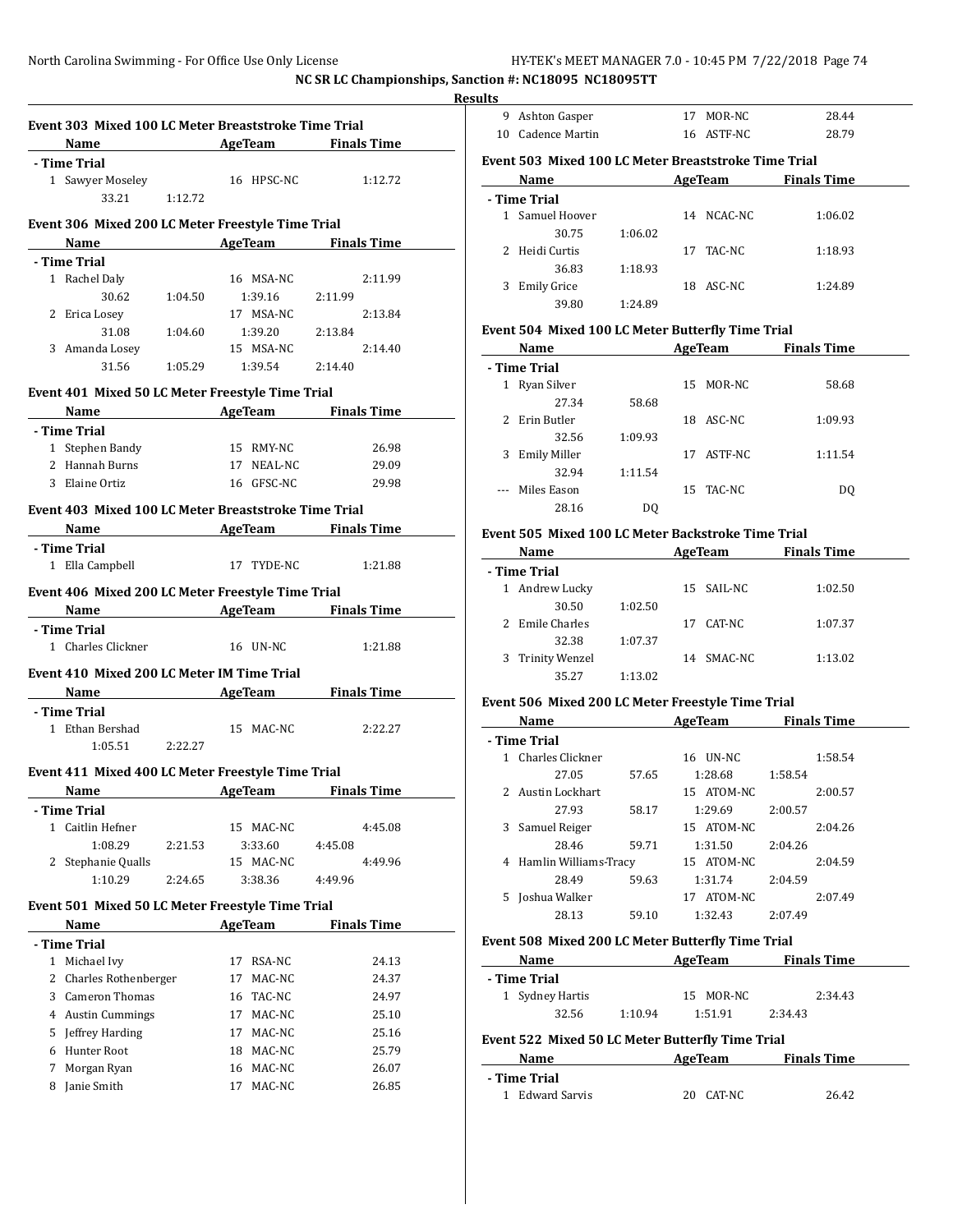**Event 601 Mixed 50 LC Meter Freestyle Time Trial**

| HY-TEK's MEET MANAGER 7.0 - 10:45 PM 7/22/2018 Page 75 |  |  |  |
|--------------------------------------------------------|--|--|--|
|--------------------------------------------------------|--|--|--|

**NC SR LC Championships, Sanction #: NC18095 NC18095TT**

| Results |  |
|---------|--|
|         |  |

| <b>Name</b>                                      |                                                                                                                 |                                                                                                                                                                                                                                                                | AgeTeam Finals Time                                                                                    |                                                                                                                                                                                                                                                                                                                                           |
|--------------------------------------------------|-----------------------------------------------------------------------------------------------------------------|----------------------------------------------------------------------------------------------------------------------------------------------------------------------------------------------------------------------------------------------------------------|--------------------------------------------------------------------------------------------------------|-------------------------------------------------------------------------------------------------------------------------------------------------------------------------------------------------------------------------------------------------------------------------------------------------------------------------------------------|
| - Time Trial                                     |                                                                                                                 |                                                                                                                                                                                                                                                                |                                                                                                        |                                                                                                                                                                                                                                                                                                                                           |
| 1 Michael Ivy                                    |                                                                                                                 | 17 RSA-NC                                                                                                                                                                                                                                                      | 24.32                                                                                                  |                                                                                                                                                                                                                                                                                                                                           |
| 2 Emile Charles                                  |                                                                                                                 | 17 CAT-NC                                                                                                                                                                                                                                                      | 25.01                                                                                                  |                                                                                                                                                                                                                                                                                                                                           |
| 3 Landon Roten                                   |                                                                                                                 |                                                                                                                                                                                                                                                                | 26.05                                                                                                  |                                                                                                                                                                                                                                                                                                                                           |
| 4 Hannah Burns                                   |                                                                                                                 |                                                                                                                                                                                                                                                                | 28.60                                                                                                  |                                                                                                                                                                                                                                                                                                                                           |
|                                                  |                                                                                                                 |                                                                                                                                                                                                                                                                |                                                                                                        |                                                                                                                                                                                                                                                                                                                                           |
|                                                  |                                                                                                                 |                                                                                                                                                                                                                                                                |                                                                                                        |                                                                                                                                                                                                                                                                                                                                           |
| - Time Trial                                     |                                                                                                                 |                                                                                                                                                                                                                                                                |                                                                                                        |                                                                                                                                                                                                                                                                                                                                           |
|                                                  |                                                                                                                 |                                                                                                                                                                                                                                                                | 1:00.13                                                                                                |                                                                                                                                                                                                                                                                                                                                           |
| 28.61                                            |                                                                                                                 |                                                                                                                                                                                                                                                                |                                                                                                        |                                                                                                                                                                                                                                                                                                                                           |
|                                                  |                                                                                                                 |                                                                                                                                                                                                                                                                | 1:01.99                                                                                                |                                                                                                                                                                                                                                                                                                                                           |
|                                                  |                                                                                                                 |                                                                                                                                                                                                                                                                |                                                                                                        |                                                                                                                                                                                                                                                                                                                                           |
|                                                  |                                                                                                                 |                                                                                                                                                                                                                                                                |                                                                                                        |                                                                                                                                                                                                                                                                                                                                           |
|                                                  |                                                                                                                 |                                                                                                                                                                                                                                                                |                                                                                                        |                                                                                                                                                                                                                                                                                                                                           |
| - Time Trial                                     |                                                                                                                 |                                                                                                                                                                                                                                                                |                                                                                                        |                                                                                                                                                                                                                                                                                                                                           |
| 1 Jeffrey Harding                                |                                                                                                                 |                                                                                                                                                                                                                                                                | 58.18                                                                                                  |                                                                                                                                                                                                                                                                                                                                           |
| 27.14                                            |                                                                                                                 |                                                                                                                                                                                                                                                                |                                                                                                        |                                                                                                                                                                                                                                                                                                                                           |
|                                                  |                                                                                                                 |                                                                                                                                                                                                                                                                | 1:05.91                                                                                                |                                                                                                                                                                                                                                                                                                                                           |
|                                                  |                                                                                                                 |                                                                                                                                                                                                                                                                |                                                                                                        |                                                                                                                                                                                                                                                                                                                                           |
|                                                  |                                                                                                                 |                                                                                                                                                                                                                                                                |                                                                                                        |                                                                                                                                                                                                                                                                                                                                           |
|                                                  |                                                                                                                 |                                                                                                                                                                                                                                                                |                                                                                                        |                                                                                                                                                                                                                                                                                                                                           |
| - Time Trial                                     |                                                                                                                 |                                                                                                                                                                                                                                                                |                                                                                                        |                                                                                                                                                                                                                                                                                                                                           |
| 1 Joshua Fletcher                                |                                                                                                                 |                                                                                                                                                                                                                                                                | 58.43                                                                                                  |                                                                                                                                                                                                                                                                                                                                           |
| 27.88                                            |                                                                                                                 |                                                                                                                                                                                                                                                                |                                                                                                        |                                                                                                                                                                                                                                                                                                                                           |
| 2 Ang Li                                         |                                                                                                                 |                                                                                                                                                                                                                                                                | 59.40                                                                                                  |                                                                                                                                                                                                                                                                                                                                           |
|                                                  |                                                                                                                 |                                                                                                                                                                                                                                                                |                                                                                                        |                                                                                                                                                                                                                                                                                                                                           |
|                                                  |                                                                                                                 |                                                                                                                                                                                                                                                                |                                                                                                        |                                                                                                                                                                                                                                                                                                                                           |
|                                                  |                                                                                                                 |                                                                                                                                                                                                                                                                |                                                                                                        |                                                                                                                                                                                                                                                                                                                                           |
| - Time Trial                                     |                                                                                                                 |                                                                                                                                                                                                                                                                |                                                                                                        |                                                                                                                                                                                                                                                                                                                                           |
| 1 Ryan Chestnutt                                 |                                                                                                                 |                                                                                                                                                                                                                                                                | 25.87                                                                                                  |                                                                                                                                                                                                                                                                                                                                           |
| 2 Allyson Accordino                              |                                                                                                                 | 16 MAC-NC                                                                                                                                                                                                                                                      | 26.65                                                                                                  |                                                                                                                                                                                                                                                                                                                                           |
|                                                  |                                                                                                                 |                                                                                                                                                                                                                                                                |                                                                                                        |                                                                                                                                                                                                                                                                                                                                           |
| 3 Janie Smith                                    |                                                                                                                 | 17 MAC-NC                                                                                                                                                                                                                                                      | 26.77                                                                                                  |                                                                                                                                                                                                                                                                                                                                           |
| 4 Heidi Lowe                                     |                                                                                                                 | 18 MAC-NC                                                                                                                                                                                                                                                      | 26.96                                                                                                  |                                                                                                                                                                                                                                                                                                                                           |
| 5 Meredith Bunting                               |                                                                                                                 | 16 TYDE-NC                                                                                                                                                                                                                                                     | 29.92                                                                                                  |                                                                                                                                                                                                                                                                                                                                           |
| Event 908 Men 100 LC Meter Breaststroke Swim-off |                                                                                                                 |                                                                                                                                                                                                                                                                |                                                                                                        |                                                                                                                                                                                                                                                                                                                                           |
|                                                  |                                                                                                                 |                                                                                                                                                                                                                                                                |                                                                                                        |                                                                                                                                                                                                                                                                                                                                           |
| <b>Name AgeTeam Finals Time</b><br>- Swim-off    |                                                                                                                 |                                                                                                                                                                                                                                                                |                                                                                                        |                                                                                                                                                                                                                                                                                                                                           |
| 1<br>Matthew Lucky                               | 13                                                                                                              | SAIL-NC                                                                                                                                                                                                                                                        | 1:09.76                                                                                                |                                                                                                                                                                                                                                                                                                                                           |
| Julian Maycock                                   | 15                                                                                                              | SGSA-NC                                                                                                                                                                                                                                                        | 1:11.56                                                                                                |                                                                                                                                                                                                                                                                                                                                           |
| <b>Combined Team Scores</b>                      |                                                                                                                 |                                                                                                                                                                                                                                                                |                                                                                                        |                                                                                                                                                                                                                                                                                                                                           |
|                                                  |                                                                                                                 |                                                                                                                                                                                                                                                                |                                                                                                        |                                                                                                                                                                                                                                                                                                                                           |
|                                                  |                                                                                                                 | Combined Team Scores - Through Event 909                                                                                                                                                                                                                       |                                                                                                        |                                                                                                                                                                                                                                                                                                                                           |
| 1. SwimMAC Carolina                              |                                                                                                                 |                                                                                                                                                                                                                                                                |                                                                                                        | 1554                                                                                                                                                                                                                                                                                                                                      |
| 2. North Carolina Aquatic Club                   |                                                                                                                 |                                                                                                                                                                                                                                                                |                                                                                                        | 726                                                                                                                                                                                                                                                                                                                                       |
| 3.<br>Tac Titans                                 |                                                                                                                 |                                                                                                                                                                                                                                                                |                                                                                                        | 701                                                                                                                                                                                                                                                                                                                                       |
| 4. Marlins of Raleigh                            |                                                                                                                 |                                                                                                                                                                                                                                                                |                                                                                                        | 409.5                                                                                                                                                                                                                                                                                                                                     |
| 5. Wolfpack Elite                                |                                                                                                                 |                                                                                                                                                                                                                                                                |                                                                                                        | 384.5                                                                                                                                                                                                                                                                                                                                     |
| 6. Unattached NC<br>7. New Wave Swim Team        |                                                                                                                 |                                                                                                                                                                                                                                                                |                                                                                                        | 381<br>282                                                                                                                                                                                                                                                                                                                                |
|                                                  | 1 Morgan Kondratick<br>1:00.13<br>29.16 1:01.99<br>2 Anastasia Johnson<br>30.43 1:05.91<br>58.43<br>28.67 59.40 | 2 Marylauren Holland<br>58.18<br>Name and the same state of the state of the state of the state of the state of the state of the state of the state of the state of the state of the state of the state of the state of the state of the state of the state of | 15 TYDE-NC<br>14 RSA-NC<br>15 RSA-NC<br>17 MAC-NC<br>16 RSA-NC<br>17 MAC-NC<br>18 NCAC-NC<br>17 MAC-NC | 17 NEAL-NC<br>Event 602 Mixed 100 LC Meter Freestyle Time Trial<br>Name AgeTeam Finals Time<br>Event 604 Mixed 100 LC Meter Butterfly Time Trial<br>Name AgeTeam Finals Time<br>Event 605 Mixed 100 LC Meter Backstroke Time Trial<br>Name AgeTeam Finals Time<br>Event 701 Mixed 50 LC Meter Freestyle Time Trial<br>AgeTeam Finals Time |

|                 | 9. Catawba Valley Aquatic Club     | 209          |  |
|-----------------|------------------------------------|--------------|--|
| 10.             | Mecklenburg Swim Association       | 208          |  |
| 11.             | <b>East Carolina Aquatics</b>      | 206          |  |
| 12 <sub>1</sub> | Asheville Swim Club                | 142          |  |
| 13.             | Swim Gsa                           | 133          |  |
| 14.             | Aquatic Team Of Mecklenburg        | 105          |  |
| 15.             | <b>Star Aquatics</b>               | 75           |  |
|                 | 16. Queens University              | 72           |  |
|                 | 17. Greensboro Community YMCA      | 69           |  |
|                 | 18. YMCA of the Triangle Area Swim | 58           |  |
|                 | 19. YMCA of Western North Carolina | 50           |  |
| 20.             | Savannah Swim Team                 | 39           |  |
| 21.             | Carolina Aquatic Team              | 38           |  |
|                 | 22. Pitt                           | 21           |  |
|                 | 23. Team Elite                     | 20           |  |
|                 | 24. Sandhills Sand Sharks          | 18           |  |
| 25. AU          |                                    | 15           |  |
|                 | 26. Enfinity Aquatic Club          | 14           |  |
| 26.             | Ecat                               | 14           |  |
|                 | 28. Waves Of Wilmington, Inc.      | 12           |  |
| 29.             | <b>Canton City Schools</b>         | 8            |  |
| 30.             | Sailfish Aquatics                  | 6            |  |
|                 | 31. YMCA of Northwest North Caroli | $\mathbf{1}$ |  |

#### **Scores - Women**

|         | Women - Team Rankings - Through Event 909 |              |
|---------|-------------------------------------------|--------------|
| $1_{-}$ | SwimMAC Carolina                          | 821          |
| 2.      | Tac Titans                                | 403          |
| 3.      | <b>Wolfpack Elite</b>                     | 267.5        |
| 4.      | Unattached NC                             | 261          |
| 5.      | New Wave Swim Team                        | 215          |
| 6.      | North Carolina Aquatic Club               | 187          |
| 7.      | <b>East Carolina Aquatics</b>             | 179          |
| 8.      | Marlins of Raleigh                        | 152.5        |
| 9.      | Mecklenburg Swim Association              | 133          |
| 10.     | Asheville Swim Club                       | 94           |
| 11.     | Greensboro Community YMCA                 | 68           |
| 12.     | Raleigh Swimming Association              | 66           |
| 13.     | Aquatic Team Of Mecklenburg               | 53           |
| 14.     | Savannah Swim Team                        | 39           |
| 15.     | Queens University                         | 29           |
| 16.     | Pitt                                      | 21           |
|         | 17. Carolina Aquatic Team                 | 18           |
|         | 18. YMCA of the Triangle Area Swim        | 17           |
| 19.     | <b>Enfinity Aquatic Club</b>              | 14           |
| 19.     | Ecat                                      | 14           |
| 21.     | Catawba Valley Aquatic Club               | 11           |
|         | 22. Waves Of Wilmington, Inc.             | 10           |
| 23.     | Swim Gsa                                  | 7            |
| 24.     | Sailfish Aquatics                         | 6            |
|         | 25. Star Aquatics                         | 2            |
|         | 26. YMCA of Northwest North Caroli        | $\mathbf{1}$ |

## **Scores - Men**

Men - Team Rankings - Through Event 909